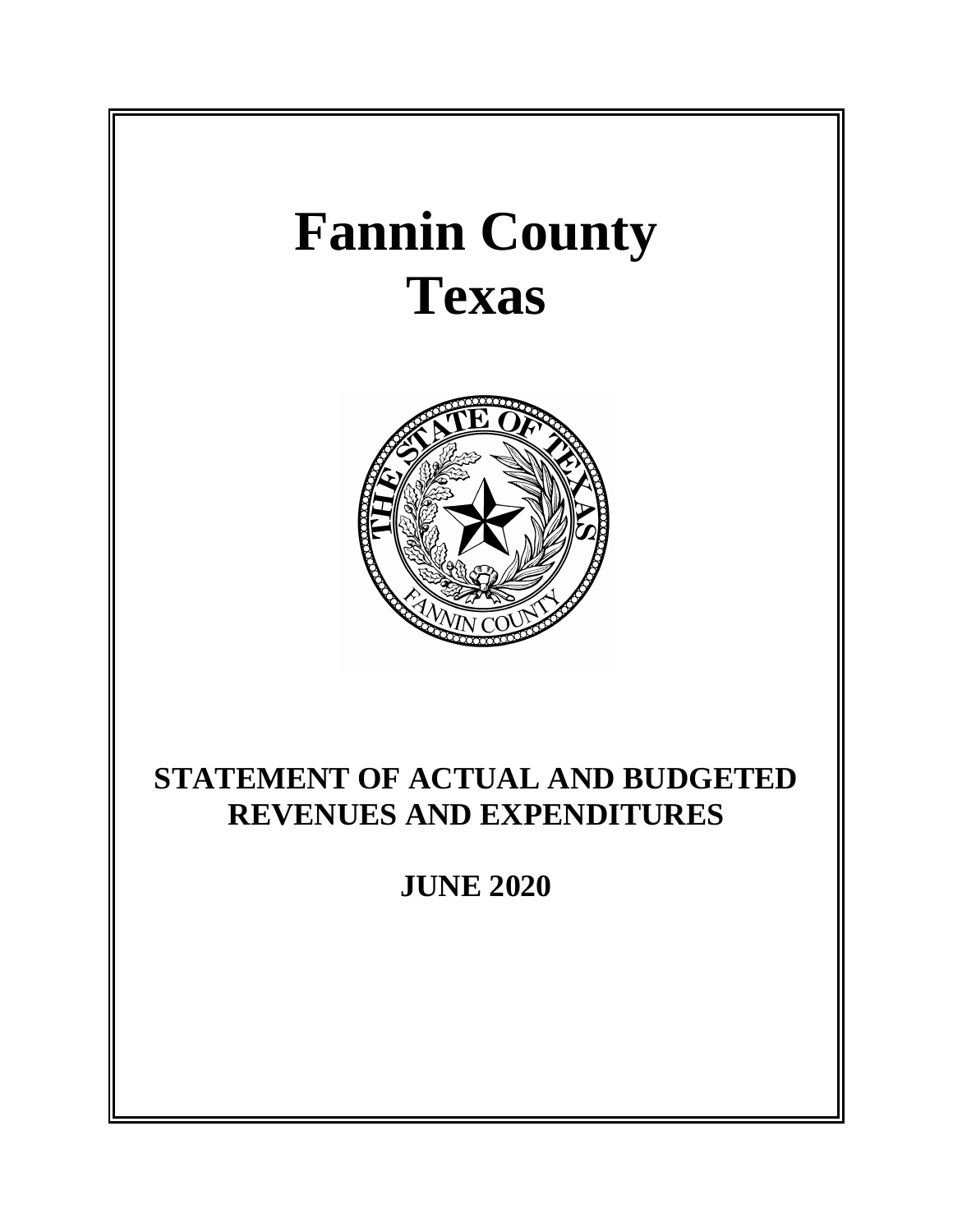|     | 07-01-2020**BUDGET ANALYSIS USAGE REPORT ** ASSET LIABILITY INCOME & EXPENSE<br>TIME: 02:36 PM - EFFECTIVE MONTH: 06 - FOR MONTH ENDING 6-30-2020 |                              |         |            |                                                                                 |                                   | PAGE<br>PREPARER: 0004      | 1 |
|-----|---------------------------------------------------------------------------------------------------------------------------------------------------|------------------------------|---------|------------|---------------------------------------------------------------------------------|-----------------------------------|-----------------------------|---|
| ACT | NUM ACCOUNT-TITLE                                                                                                                                 | ORIGINAL                     | AMENDED | ENCUMBERED | ACTIVITY<br>BUDGET-AMOUNT BUDGET-AMOUNT YEAR-TO-DATE YEAR-TO-DATE MONTH-TO-DATE | ACTIVITY                          | CURRENT USED<br>BALANCE PCT |   |
|     | REPORTING FUND: 0010 GENERAL FUND                                                                                                                 |                              |         |            |                                                                                 |                                   | EFFECTIVE MONTH - 06        |   |
|     | 0100 PAYROLL                                                                                                                                      |                              |         |            |                                                                                 |                                   |                             |   |
|     | 0100 PAYROLL                                                                                                                                      |                              |         |            |                                                                                 | 467.99- 2.15 345.03               |                             |   |
|     | ---- ----<br>PAYROLL                                                                                                                              |                              |         |            | 467.99-                                                                         | 2.15                              | 345.03                      |   |
|     | 0103 CASH                                                                                                                                         |                              |         |            |                                                                                 |                                   |                             |   |
|     | 0100 GENERAL-COMBINED FUNDS CHECKING                                                                                                              |                              |         |            |                                                                                 | 11,695.56- 702,112.44- 381,036.60 |                             |   |
|     | 0110 BUSINESS MONEY FUND ACCOUNT                                                                                                                  |                              |         |            | 2,004,491.70                                                                    |                                   | 600.96 3,026,100.18         |   |
|     | 0175 TEXPOOL                                                                                                                                      |                              |         |            | 874,395.37-                                                                     |                                   | 573.96 2,517,645.03         |   |
|     | CASH                                                                                                                                              |                              |         |            | 1,118,400.77                                                                    |                                   | 700,937.52- 5,924,781.81    |   |
|     | 0104 PETTY CASH                                                                                                                                   |                              |         |            |                                                                                 |                                   |                             |   |
|     | 0560 SHERIFF PETTY CASH                                                                                                                           |                              |         |            | 0.00                                                                            | 0.00                              | 200.00                      |   |
|     | PETTY CASH                                                                                                                                        |                              |         |            | 0.00                                                                            | 0.00                              | 200.00                      |   |
|     | 0105 CHANGE FUND                                                                                                                                  |                              |         |            |                                                                                 |                                   |                             |   |
|     |                                                                                                                                                   |                              |         |            |                                                                                 |                                   |                             |   |
|     | 0003 COUNTY CLERK CHANGE FUND                                                                                                                     |                              |         |            | 0.00                                                                            | 0.00                              | 100.00                      |   |
|     | 0075 CO. ATTORNEY CHANGE FUND<br>0115 JURY CASH ON HAND                                                                                           |                              |         |            | 0.00<br>0.00                                                                    | 0.00<br>0.00                      | 0.00<br>1,000.00            |   |
|     | 0450 DISTRICT CLK. CHANGE FUND                                                                                                                    |                              |         |            | 0.00                                                                            | 0.00                              | 50.00                       |   |
|     | 0455 JP#1 CASH ON HAND                                                                                                                            |                              |         |            | 0.00                                                                            | 0.00                              | 100.00                      |   |
|     | 0457 JP#3 CASH ON HAND                                                                                                                            |                              |         |            | 0.00                                                                            | 0.00                              | 100.00                      |   |
|     | 0499 TAX ASSESSOR CHANGE FUND                                                                                                                     |                              |         |            | 0.00                                                                            | 0.00                              | 1,400.00                    |   |
|     | CHANGE FUND                                                                                                                                       |                              |         |            | 0.00                                                                            | 0.00                              | 2,750.00                    |   |
|     | 0120 RECEIVABLES                                                                                                                                  |                              |         |            |                                                                                 |                                   |                             |   |
|     | 0305 FINES RECEIVABLE                                                                                                                             |                              |         |            | 0.00                                                                            | 0.00                              | 6,459,373.14                |   |
|     | 0306 ALLOWANCE FOR UNCOLLECTIBLES                                                                                                                 |                              |         |            | 0.00                                                                            | 0.00                              | 1,861,839.03-               |   |
|     | 0307 ALOWANCE FOR UNCOLLECTIBLES HOSPIT                                                                                                           |                              |         |            | 0.00                                                                            | 0.00                              | $100,000.00 -$              |   |
|     | 0311 TAXES RECEIVABLE                                                                                                                             |                              |         |            | 0.00                                                                            | 0.00                              | 650, 315.52                 |   |
|     | 0312 DUE FROM OTHER GOVERNMENTS                                                                                                                   |                              |         |            | 0.00                                                                            | 0.00                              | 161,132.87                  |   |
|     | 0313 DUE FROM OTHER FUNDS                                                                                                                         |                              |         |            | 0.00                                                                            | 0.00                              | 65,602.51                   |   |
|     | 0314 ACCOUNTS RECEIVABLE<br>---- --------------------                                                                                             | -------------- ------------- |         |            | 0.00                                                                            | 0.00<br>----------                | 108,835.30<br>------------- |   |
|     | RECEIVABLES                                                                                                                                       |                              |         |            | 0.00                                                                            | 0.00                              | 5,483,420.31                |   |
|     | 0133 ADVANCE TO FUND                                                                                                                              |                              |         |            |                                                                                 |                                   |                             |   |
|     | 0089 DUE FROM T.J.P.C.                                                                                                                            |                              |         |            | 0.00                                                                            | 0.00                              | 0.00                        |   |
|     | ADVANCE TO FUND                                                                                                                                   |                              |         |            | 0.00                                                                            | 0.00                              | 0.00                        |   |
|     | 0200 LIABILITY ACCOUNT                                                                                                                            |                              |         |            |                                                                                 |                                   |                             |   |
|     |                                                                                                                                                   |                              |         |            |                                                                                 |                                   |                             |   |
|     | 0097 DUE TO OTHER GOVERNMENTS-FINES                                                                                                               |                              |         |            | 0.00                                                                            | 0.00                              | 731,991.23                  |   |
|     | 0099 DUE TO OTHERS-FINES                                                                                                                          |                              |         |            | 0.00                                                                            | 0.00                              | 2,495,464.32                |   |
|     | 0150 ACCRUED SALARY PAYABLE                                                                                                                       |                              |         |            | 0.00                                                                            | 0.00                              | 163,017.73                  |   |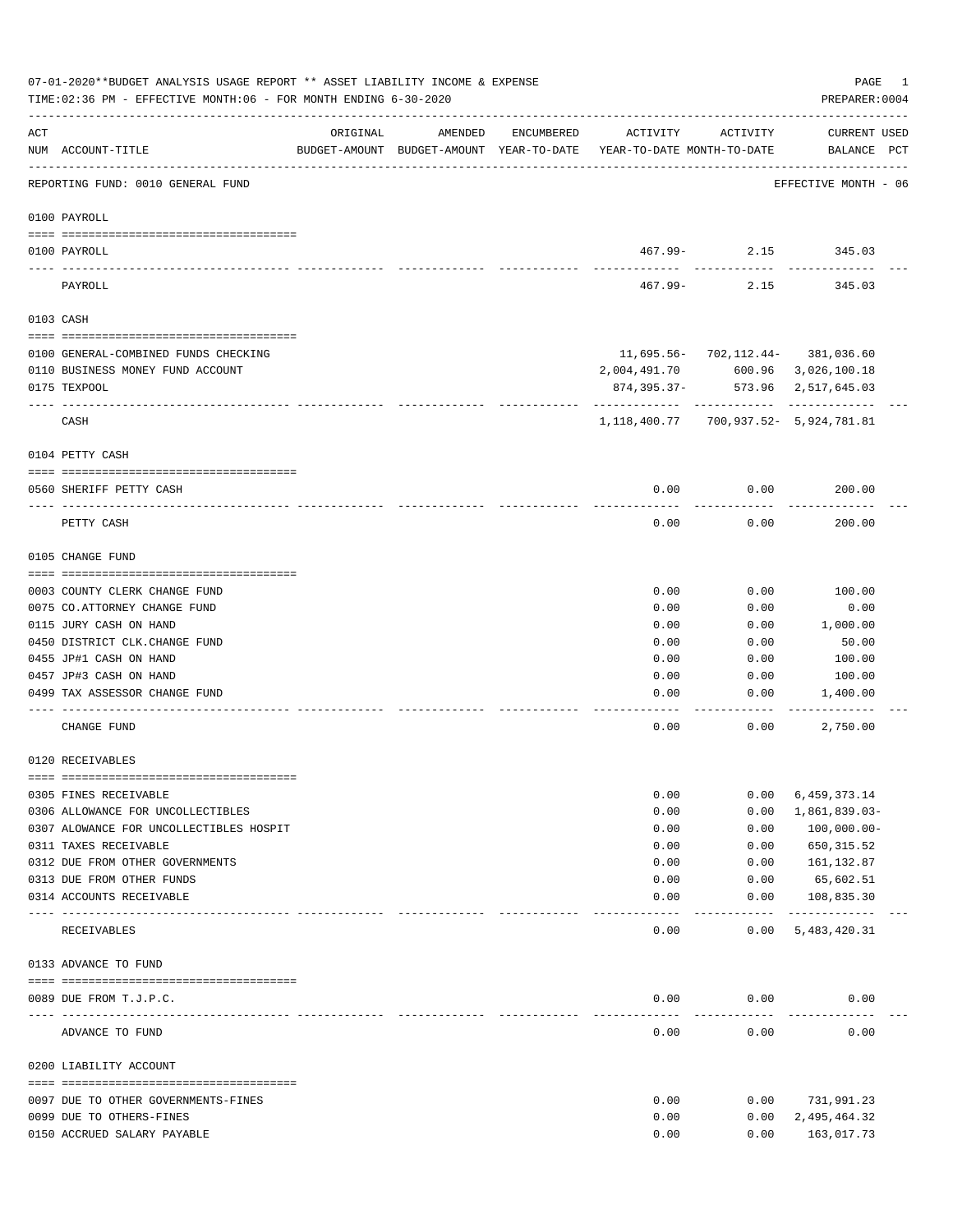|     | 07-01-2020**BUDGET ANALYSIS USAGE REPORT ** ASSET LIABILITY INCOME & EXPENSE<br>TIME:02:36 PM - EFFECTIVE MONTH:06 - FOR MONTH ENDING 6-30-2020 |                                 |                                                     |            |                                        |                           | PAGE<br>PREPARER: 0004             | 2           |
|-----|-------------------------------------------------------------------------------------------------------------------------------------------------|---------------------------------|-----------------------------------------------------|------------|----------------------------------------|---------------------------|------------------------------------|-------------|
| ACT | NUM ACCOUNT-TITLE                                                                                                                               | ORIGINAL                        | AMENDED<br>BUDGET-AMOUNT BUDGET-AMOUNT YEAR-TO-DATE | ENCUMBERED | ACTIVITY<br>YEAR-TO-DATE MONTH-TO-DATE | ACTIVITY                  | CURRENT USED<br>BALANCE PCT        |             |
|     | REPORTING FUND: 0010 GENERAL FUND                                                                                                               |                                 |                                                     |            |                                        |                           | EFFECTIVE MONTH - 06               |             |
|     | 0155 ACCRUED FRINGE BENEFITS                                                                                                                    |                                 |                                                     |            | 0.00                                   | 0.00                      | 74,745.32                          |             |
|     | 0200 DEFERRED TAX REVENUE                                                                                                                       |                                 |                                                     |            | 0.00                                   | 0.00                      | 620,022.87                         |             |
|     | 0205 DEFERRED FINE REVENUE                                                                                                                      |                                 |                                                     |            | 0.00                                   |                           | $0.00 \quad 1,370,078.58$          |             |
|     | 0900 SYSTEM ADDED LIABILITY LINE-ITEM                                                                                                           |                                 |                                                     |            | 0.00                                   | 0.00                      | 0.00                               |             |
|     | 0910 SYSTEM ADDED LIABILITY LINE-ITEM                                                                                                           |                                 |                                                     |            | 475,625.52-                            | . <u>.</u> .              | $0.00$ $475,625.52$ -              |             |
|     | LIABILITY ACCOUNT                                                                                                                               |                                 |                                                     |            | 475,625.52-                            |                           | $0.00 \quad 4,979,694.53$          |             |
|     | 0207 DUE TO FUND                                                                                                                                |                                 |                                                     |            |                                        |                           |                                    |             |
|     | 0070 DUE TO R.O.W.                                                                                                                              |                                 |                                                     |            | 0.00                                   | 0.00                      | 0.00                               |             |
|     | 0089 DUE TO T.J.P.C.                                                                                                                            |                                 |                                                     |            | 0.00                                   | 0.00                      | 0.00                               |             |
|     | 0090 DUE TO CJD                                                                                                                                 |                                 |                                                     |            | 0.00                                   | 0.00                      | 1,794.00                           |             |
|     | 0970 DUE TO OTHER GOVERNMENTS                                                                                                                   |                                 |                                                     |            | 0.00                                   | 0.00                      | 0.00                               |             |
|     | 0990 DUE TO OTHERS                                                                                                                              |                                 |                                                     |            | 0.00                                   | 0.00                      | 344.79                             |             |
|     | DUE TO FUND                                                                                                                                     |                                 |                                                     |            | 0.00                                   | 0.00                      | 2,138.79                           |             |
|     | 0225 LONG TERM LIABILITIES                                                                                                                      |                                 |                                                     |            |                                        |                           |                                    |             |
|     | 0510 TIME PYMT. WARRANTS ON COMPUTERS                                                                                                           |                                 |                                                     |            | 0.00                                   | 0.00                      | 0.00                               |             |
|     | LONG TERM LIABILITIES                                                                                                                           |                                 |                                                     |            | 0.00                                   | 0.00                      | 0.00                               |             |
|     | 0271 EQUITY ACCOUNT                                                                                                                             |                                 |                                                     |            |                                        |                           |                                    |             |
|     | 0200 EQUITY ACCOUNT                                                                                                                             |                                 |                                                     |            | 0.00                                   |                           | $0.00 \quad 4,836,105.53$          |             |
|     | EQUITY ACCOUNT                                                                                                                                  |                                 |                                                     |            | 0.00                                   |                           | $0.00 \quad 4,836,105.53$          |             |
|     | 0300 CASH                                                                                                                                       |                                 |                                                     |            |                                        |                           |                                    |             |
|     |                                                                                                                                                 |                                 |                                                     |            |                                        |                           |                                    |             |
|     | 0110 UNENCUMBERED FUND BALANCE                                                                                                                  | 1, 262, 560. 22 1, 262, 560. 22 |                                                     |            | 0.00                                   |                           | $0.00 \quad 1,262,560.22 \quad 00$ |             |
|     | CASH                                                                                                                                            |                                 | 1, 262, 560. 22 1, 262, 560. 22                     | 0.00       | 0.00                                   | 0.00                      | 1,262,560.22                       | 00          |
|     | 0310 PROPERTY TAXES                                                                                                                             |                                 |                                                     |            |                                        |                           |                                    |             |
|     | 0110 CURRENT TAXES                                                                                                                              |                                 | 8,860,179.82 8,860,179.82                           |            |                                        | 8,606,022.88 114,187.32   | 254, 156. 94 97                    |             |
|     | 0120 DELINQUENT TAXES                                                                                                                           |                                 | 200,000.00 200,000.00                               |            |                                        | 181,258.01 23,779.22      | 18,741.99 91                       |             |
|     | PROPERTY TAXES                                                                                                                                  | ---------------                 | -------------<br>9,060,179.82 9,060,179.82          | 0.00       | 8,787,280.89 137,966.54                |                           | 272,898.93 97                      | $- - -$     |
|     | 0318 OTHER TAXES                                                                                                                                |                                 |                                                     |            |                                        |                           |                                    |             |
|     |                                                                                                                                                 | 16,000.00                       | 16,000.00                                           |            | 41,994.67                              | 40,851.67                 | 25,994.67+262                      |             |
|     | 0120 PAY N LIEU TAX/GRASSLAND<br>0121 PAY N LIEU TAX/UPPER TRINITY                                                                              | 14,402.00                       | 14,402.00                                           |            | 11,286.17                              | 0.00                      | 3, 115.83                          | 78          |
|     | 0122 TAX ABATEMENT/APPLICATION                                                                                                                  | 18,300.00                       | 18,300.00                                           |            | 17,300.00                              | 0.00                      | 1,000.00                           | 95          |
|     | 0128 LOCAL FINES AND REIMBURSEMENTS                                                                                                             | 0.00                            | 0.00                                                |            | 676.67                                 | 461.99                    | $676.67+$                          |             |
|     | 0129 STATE FINES AND REIMBURSEMENTS                                                                                                             | 0.00                            | 0.00                                                |            | 11,671.24                              | 6,269.29                  | $11,671.24+$                       |             |
|     | 0130 COURT COSTS/ARREST FEES                                                                                                                    | 260,000.00                      | 260,000.00                                          |            | 102,471.25                             | 2,087.16                  | 157,528.75                         | 39          |
|     | 0132 ATTORNEYS & DOCTORS                                                                                                                        | 14,000.00                       | 14,000.00                                           |            | 1,337.65                               | 0.00                      | 12,662.35                          | 10          |
|     | 0140 TAX ON MIXED DRINKS                                                                                                                        | 19,900.00                       | 19,900.00                                           |            | 4,520.29                               | 0.00                      | 15,379.71                          | 23          |
|     | 0160 SALES TAX REVENUES                                                                                                                         | 900,000.00                      | 900,000.00<br>-------------                         |            | 785,433.35                             | 85,424.47<br>____________ | 114,566.65<br>-------------        | 87<br>$---$ |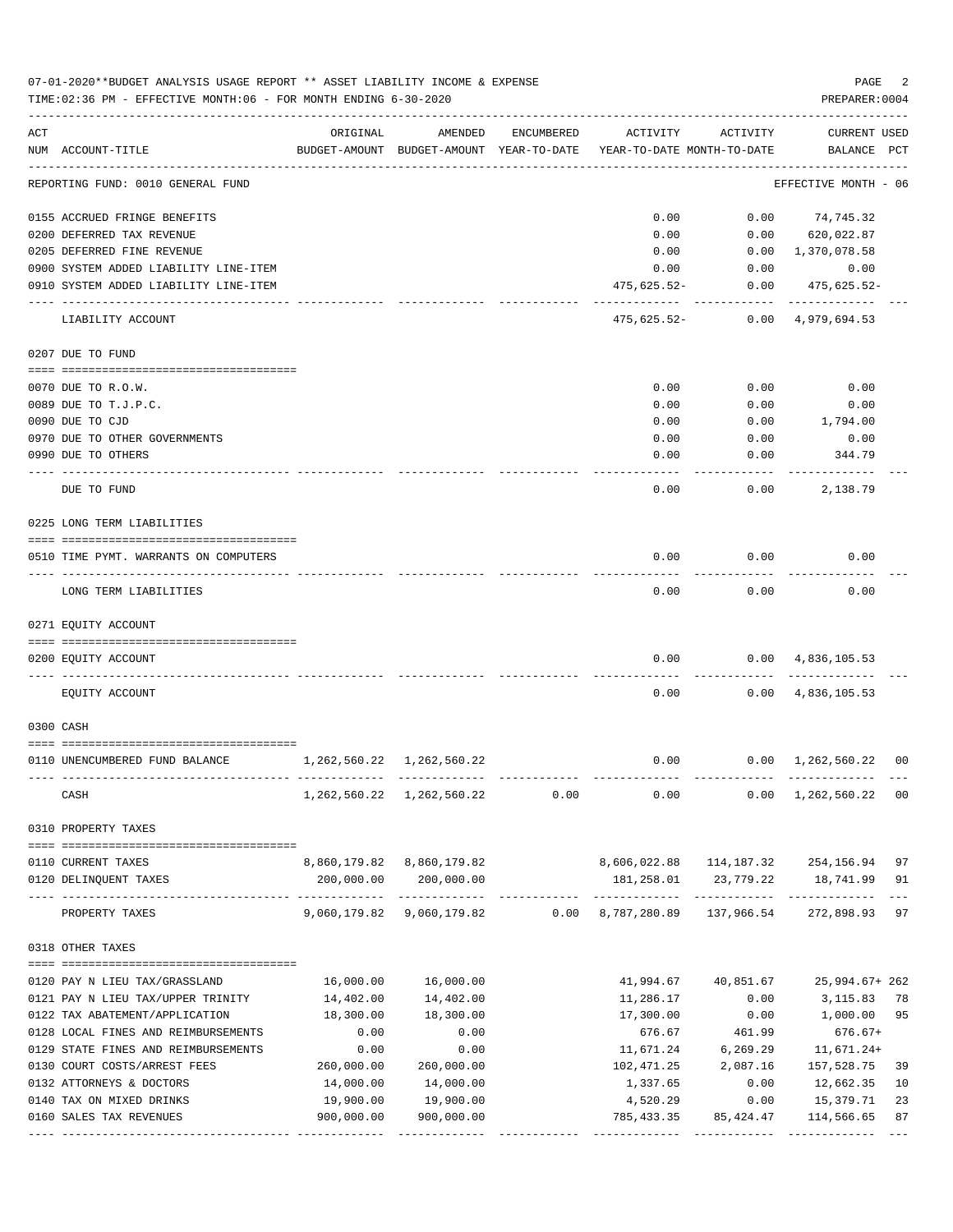| 07-01-2020**BUDGET ANALYSIS USAGE REPORT ** ASSET LIABILITY INCOME & EXPENSE |  |  |  |  | PAGE |  |
|------------------------------------------------------------------------------|--|--|--|--|------|--|
|                                                                              |  |  |  |  |      |  |

|     | TIME:02:36 PM - EFFECTIVE MONTH:06 - FOR MONTH ENDING 6-30-2020            |              |                                                                     |            |                       |                              | PREPARER: 0004                                                          |
|-----|----------------------------------------------------------------------------|--------------|---------------------------------------------------------------------|------------|-----------------------|------------------------------|-------------------------------------------------------------------------|
| ACT |                                                                            | ORIGINAL     | AMENDED                                                             | ENCUMBERED | ACTIVITY              | ACTIVITY                     | CURRENT USED                                                            |
|     | NUM ACCOUNT-TITLE                                                          |              | BUDGET-AMOUNT BUDGET-AMOUNT YEAR-TO-DATE YEAR-TO-DATE MONTH-TO-DATE |            |                       |                              | <b>BALANCE</b><br>PCT                                                   |
|     | REPORTING FUND: 0010 GENERAL FUND                                          |              |                                                                     |            |                       |                              | EFFECTIVE MONTH - 06                                                    |
|     | OTHER TAXES                                                                |              |                                                                     |            |                       |                              | 0.00    976,691.29    135,094.58    265,910.71    79                    |
|     | 0319 F.C. DETENTION CENTER                                                 |              |                                                                     |            |                       |                              |                                                                         |
|     |                                                                            |              |                                                                     |            |                       |                              |                                                                         |
|     | 0420 JAIL PAY PHONE COMMISSION 160,000.00 160,000.00                       |              |                                                                     |            |                       |                              | 215,790.42 53,714.65 55,790.42+ 135                                     |
|     | 0429 SCHOLARSHIP FUNDS                                                     | 0.00         | 0.00                                                                |            | 0.00                  | 0.00                         | 0.00                                                                    |
|     | 0551 ANNUAL PAYMENT                                                        | 0.00         | 0.00                                                                |            | 0.00                  | 0.00                         | 0.00                                                                    |
|     | 0552 MONTHLY MONITORING PAYMEN                                             | 0.00         | 0.00                                                                |            | 0.00                  | 0.00                         | 0.00                                                                    |
|     | 0553 ADMINISTRATIVE FEE                                                    | 0.00         | 0.00                                                                |            |                       | $0.00$ 0.00                  | 0.00                                                                    |
|     | 0554 REIMB.FOR CONFINEMENT EXP.<br>-------------------------------         | 0.00         | 0.00                                                                |            | 0.00                  | 0.00                         | 0.00                                                                    |
|     | F.C. DETENTION CENTER                                                      |              |                                                                     |            |                       |                              | $160,000.00$ $160,000.00$ 0.00 $215,790.42$ $53,714.65$ $55,790.42+135$ |
|     | 0320 LICENSES & PERMITS                                                    |              |                                                                     |            |                       |                              |                                                                         |
|     |                                                                            |              |                                                                     |            |                       |                              |                                                                         |
|     | 0200 ALCOHLIC BEVERAGE LICENSE                                             | 2,500.00     | 2,500.00                                                            |            |                       | 12,306.89 24.00              | 9,806.89+ 492                                                           |
|     | 0300 SEWAGE PERMITS/INSPECTIONS                                            | 100,000.00   | 100,000.00                                                          |            |                       |                              | 77,615.56 9,770.00 22,384.44 78                                         |
|     | 0545 FOOD SERV. PERMITS/CLASSES                                            | 0.00         | 0.00                                                                |            |                       | $0.00$ 0.00                  | 0.00                                                                    |
|     | 0.00 0546 \$5 COUNTY FEE/FOOD HANDLERS CLASS<br>-------------------------- |              | 0.00                                                                |            | 0.00                  | $0.00$ 0.00                  |                                                                         |
|     | LICENSES & PERMITS                                                         |              |                                                                     |            |                       |                              | $102,500.00$ $102,500.00$ 0.00 $89,922.45$ 9,794.00 $12,577.55$ 88      |
|     | 0321 FEES OF TAX COLLECTOR                                                 |              |                                                                     |            |                       |                              |                                                                         |
|     |                                                                            |              |                                                                     |            |                       |                              |                                                                         |
|     | 0200 COMMISSIONS ON CAR REGIST                                             | 108,000.00   | 108,000.00                                                          |            |                       | 64,566.35 6,872.25 43,433.65 | 60                                                                      |
|     | 0250 COMMISSION ON CAR TITLES                                              | 45,000.00    | 45,000.00                                                           |            |                       | 27,660.00 3,190.00 17,340.00 | 61                                                                      |
|     | 0251 COMM.ON SALES TAX COLLECTIONS                                         |              | 340,000.00 340,000.00                                               |            | 219,824.20            |                              | $0.00$ 120,175.80<br>65                                                 |
|     | 0252 TOLL COLLECTIONS                                                      | 0.00         | 0.00                                                                |            | 1,209.00              | 0.00                         | 1,209.00+                                                               |
|     | 0901 TAX CERTIFICATES                                                      |              | 8,500.00 8,500.00                                                   |            |                       |                              | 6,540.00 836.48 1,960.00 77                                             |
|     | FEES OF TAX COLLECTOR                                                      | 501, 500.00  |                                                                     |            |                       |                              |                                                                         |
|     | 0330 GRANTS                                                                |              |                                                                     |            |                       |                              |                                                                         |
|     |                                                                            |              |                                                                     |            |                       |                              |                                                                         |
|     | 0201 FEMA 2018 DR-4416                                                     | 0.00         | 0.00                                                                |            | 3,119.14              | 0.00                         | $3, 119.14+$                                                            |
|     | 0396 RIFLE RESISTANT BODY ARMOR 3439801                                    | 0.00         | 0.00                                                                |            | 0.00                  | 0.00                         | 0.00                                                                    |
|     | 0403 TEAM REDEVELOPMENT TRAINING                                           | 0.00         | 0.00                                                                |            | 0.00                  | 0.00                         | 0.00                                                                    |
|     | 0437 INDIGENT DEFENSE GRANT                                                | 34,000.00    | 34,000.00                                                           |            | 28,955.50             | 0.00                         | 5,044.50 85                                                             |
|     | 0559 TEXAS VINE PROGRAM<br>0565 TCOG 911 DISPATCH FURNISHINGS              | 0.00<br>0.00 | 9,309.44<br>0.00                                                    |            | 9,309.44<br>45,362.25 | 4,654.72<br>0.00             | 0.00 100<br>45,362.25+                                                  |
|     | GRANTS                                                                     | 34,000.00    | -----------<br>43,309.44                                            | 0.00       |                       | 86,746.33 4,654.72           | 43, 436.89+ 200                                                         |
|     | 0340 FEES OF OFFICE                                                        |              |                                                                     |            |                       |                              |                                                                         |
|     |                                                                            |              |                                                                     |            |                       |                              |                                                                         |
|     | 0135 FAMILY PROTECTION FEE                                                 | 0.00         | 0.00                                                                |            | 1,517.16              | 0.00                         | $1,517.16+$                                                             |
|     | 0400 COUNTY JUDGE FEES                                                     | 0.00         | 0.00                                                                |            | 64.00                 | 0.00                         | $64.00+$                                                                |
|     | 0403 COUNTY CLERK FEES                                                     | 230,000.00   | 230,000.00                                                          |            | 24,384.87             | 50.00                        | 205,615.13<br>- 11                                                      |
|     | 0450 DISTRICT CLERK FEES                                                   | 75,000.00    | 75,000.00                                                           |            | 41,884.80             | 0.00                         | 33,115.20<br>56                                                         |
|     | 0455 J. P. #1 FEES                                                         | 6,000.00     | 6,000.00                                                            |            | 14,038.33             | 2,722.44                     | 8,038.33+234                                                            |
|     | 0456 J. P. #2 FEES                                                         | 5,800.00     | 5,800.00                                                            |            | 2,349.40              | 0.00                         | 3,450.60<br>41                                                          |
|     | 0457 J. P. #3 FEES                                                         | 11,500.00    | 11,500.00                                                           |            | 4,606.14              | 0.00                         | 6,893.86<br>40                                                          |
|     | 0475 DISTRICT ATTORNEY FEES                                                | 5,000.00     | 5,000.00                                                            |            | 528.69                | 4.00                         | 4,471.31<br>11                                                          |
|     | 0480 BOND APPLICATION FEE                                                  | 0.00         | 0.00                                                                |            | 500.00                | 500.00                       | $500.00+$                                                               |
|     | 0484 ELECTION REIMBURSEMENTS                                               | 0.00         | 0.00                                                                |            | 514.42                | 127.50                       | $514.42+$                                                               |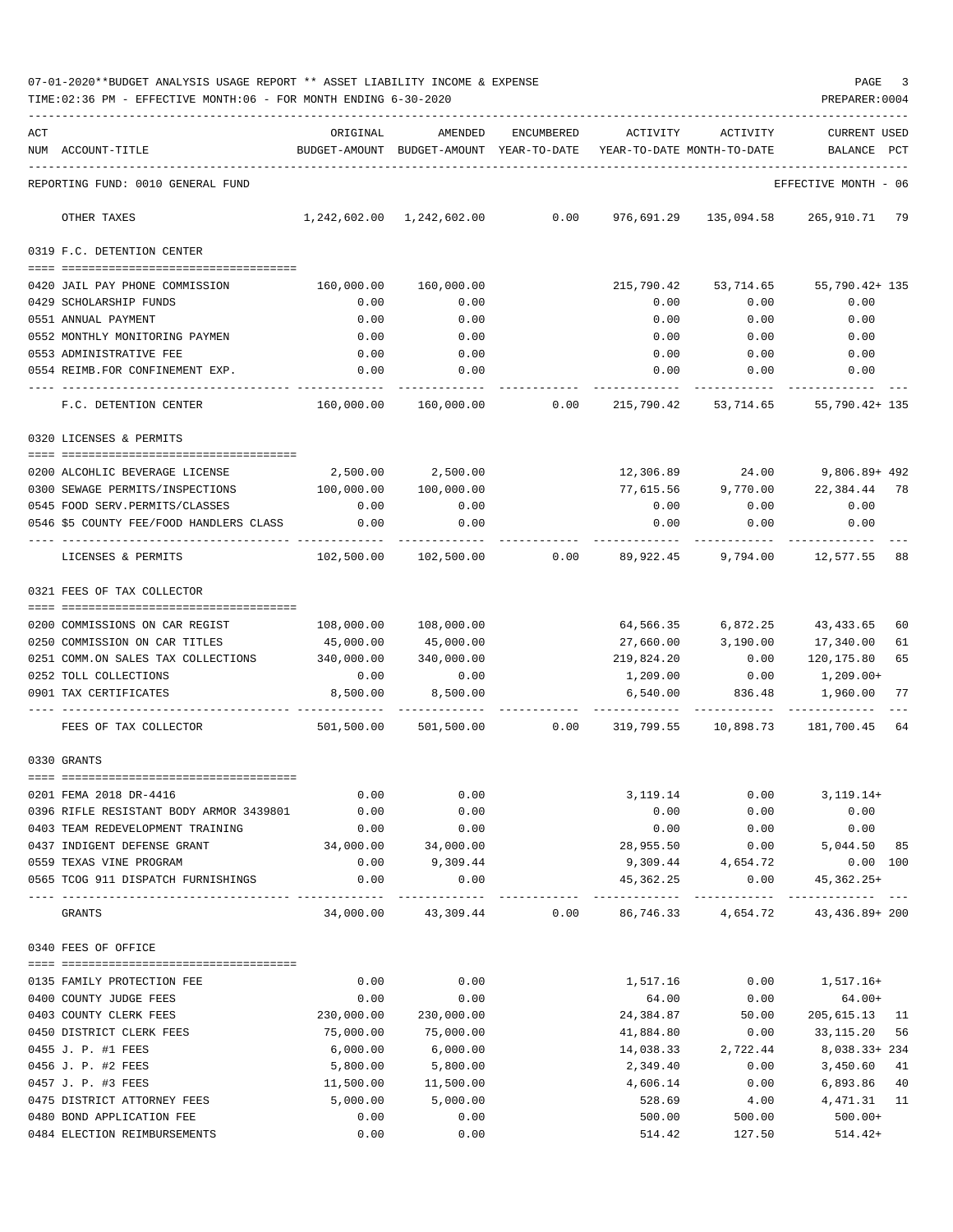TIME:02:36 PM - EFFECTIVE MONTH:06 - FOR MONTH ENDING 6-30-2020 PREPARER:0004

| ACT | NUM ACCOUNT-TITLE                                                                   | ORIGINAL          | AMENDED<br>BUDGET-AMOUNT BUDGET-AMOUNT YEAR-TO-DATE | ENCUMBERED | ACTIVITY   | ACTIVITY<br>YEAR-TO-DATE MONTH-TO-DATE | CURRENT USED<br>BALANCE | PCT  |
|-----|-------------------------------------------------------------------------------------|-------------------|-----------------------------------------------------|------------|------------|----------------------------------------|-------------------------|------|
|     | REPORTING FUND: 0010 GENERAL FUND                                                   |                   |                                                     |            |            |                                        | EFFECTIVE MONTH         | - 06 |
|     | 0551 CONSTABLE PCT. 1 FEES                                                          | 10,000.00         | 10,000.00                                           |            | 5,545.00   | 500.00                                 | 4,455.00                | 55   |
|     | 0552 CONSTABLE PCT. 2 FEES                                                          | 2,500.00          | 2,500.00                                            |            | 1,850.00   | 0.00                                   | 650.00                  | 74   |
|     | 0553 CONSTABLE PCT. 3 FEES                                                          | 2,500.00          | 2,500.00                                            |            | 1,482.08   | 0.00                                   | 1,017.92                | 59   |
|     | 0560 SHERIFF FEES                                                                   | 45,000.00         | 45,000.00                                           |            | 23,368.39  | 61.58                                  | 21,631.61               | 52   |
|     | 0573 BOND SUPERVISION FEES                                                          | 70,000.00         | 70,000.00                                           |            | 71,533.00  | 9,755.00                               | 1,533.00+ 102           |      |
|     | 0600 D.C.6TH COURT OF APPEALS FEE                                                   | 1,500.00          | 1,500.00                                            |            | 1,143.11   | 0.00                                   | 356.89                  | 76   |
|     | 0601 C.C.6TH COURT OF APPEALS FEE                                                   | 800.00            | 800.00                                              |            | 90.00      | 0.00                                   | 710.00                  | 11   |
|     | 0652 SUBDIVISION FEES                                                               | 8,500.00          | 8,500.00                                            |            | 2,594.39   | 0.00                                   | 5,905.61                | 31   |
|     | 0653 ZONING APPLICATION FEES                                                        | 600.00            | 600.00                                              |            | 150.00     | 0.00                                   | 450.00                  | 25   |
|     | 0654 FLOOD PLAIN FEES                                                               | 0.00              | 0.00                                                |            | 60.00      | 0.00                                   | $60.00+$                |      |
|     | 0655 BUILDING PERMITS                                                               | 0.00              | 0.00                                                |            | 750.00     | 0.00                                   | 750.00+                 |      |
|     | 0900 OTHER FEES                                                                     | 0.00              | 0.00                                                |            | 0.00       | 0.00                                   | 0.00                    |      |
|     | FEES OF OFFICE                                                                      | 474,700.00        | 474,700.00                                          | 0.00       | 198,953.78 | 13,720.52                              | 275,746.22 42           |      |
|     | 0350 FINES                                                                          |                   |                                                     |            |            |                                        |                         |      |
|     |                                                                                     |                   |                                                     |            |            |                                        |                         |      |
|     | 0455 J. P. #1 FINES                                                                 | 5,000.00          | 5,000.00                                            |            |            | 2,977.69 602.20                        | 2,022.31                | 60   |
|     | 0456 J. P. #2 FINES                                                                 | 500.00            | 500.00                                              |            | 336.00     | 0.00                                   | 164.00                  | 67   |
|     | 0457 J. P. #3 FINES                                                                 | 2,500.00          | 2,500.00                                            |            | 756.40     | 0.00                                   | 1,743.60                | 30   |
|     | FINES                                                                               | 8,000.00          | 8,000.00                                            | 0.00       | 4,070.09   | 602.20                                 | 3,929.91                | 51   |
|     | 0352 FINES & FORFEITURES                                                            |                   |                                                     |            |            |                                        |                         |      |
|     | 0100 10% COMM.ON SURETY BAIL BOND FEE                                               | 700.00            | 700.00                                              |            | 618.00     | 0.00                                   | 82.00                   | 88   |
|     | 0201 BOND FORFEITURES                                                               | 5,000.00          | 5,000.00                                            |            | 3,125.00   | 0.00                                   | 1,875.00                | 63   |
|     | FINES & FORFEITURES                                                                 | 5,700.00          | 5,700.00                                            | 0.00       |            | 3,743.00<br>0.00                       | 1,957.00                | 66   |
|     | 0360 INTEREST EARNINGS                                                              |                   |                                                     |            |            |                                        |                         |      |
|     |                                                                                     |                   |                                                     |            |            |                                        |                         |      |
|     | 0100 INTEREST EARNINGS                                                              |                   | 40,000.00 40,000.00                                 |            | 36,391.47  | 851.64                                 | 3,608.53                | 91   |
|     | 0110 INTEREST EARNINGS BUSINESS MONEY F                                             | 10,000.00         | 10,000.00                                           |            | 4,491.70   | 600.96                                 | 5,508.30                | 45   |
|     | INTEREST EARNINGS                                                                   | 50,000.00         | 50,000.00                                           | 0.00       | 40,883.17  | 1,452.60                               | 9,116.83 82             |      |
|     | 0364 SALE OF ASSETS LAND/BUILDING                                                   |                   |                                                     |            |            |                                        |                         |      |
|     | 0162 SALE OF ASSETS LAND/BUILDING                                                   | 1,000.00 1,000.00 |                                                     |            |            | $0.00$ $0.00$ $1,000.00$ $00$          |                         |      |
|     | 0163 SALE OF EQUIPMENT<br>-------------------- -------------                        | 0.00              | 0.00                                                |            |            | 20,605.79 0.00 20,605.79+              | ________________        |      |
|     | SALE OF ASSETS LAND/BUILDING $1,000.00$ $1,000.00$ 0.00 20,605.79 0.00 19,605.79 61 |                   |                                                     |            |            |                                        |                         |      |
|     | 0370 MISCELLANEOUS                                                                  |                   |                                                     |            |            |                                        |                         |      |
|     | 0100 KFYN-RADIO TOWER RENT                                                          | 2,400.00          | 2,400.00                                            |            | 1,800.00   | 200.00                                 | 600.00 75               |      |
|     | 0112 TOBACCO SETTLEMENT                                                             | 19,000.00         | 19,000.00                                           |            | 19,703.58  | 0.00                                   | 703.58+ 104             |      |
|     | 0115 RENT- VERIZON TOWER                                                            | 11,109.00         | 11,109.00                                           |            |            | 9,581.49   1,064.61   1,527.51   86    |                         |      |
|     | 0120 CONTRIBUTION IHC TRUST                                                         | 4,000.00          | 4,000.00                                            |            | 13,352.00  |                                        | $0.00$ 9,352.00+334     |      |
|     | 0125 IHC STATE REIMBURSEMENT                                                        | 0.00              | 0.00                                                |            | 0.00       | 0.00                                   | 0.00                    |      |
|     | 0130 REFUNDS & MISCELLANEOUS                                                        | 10,000.00         | 10,000.00                                           |            | 3,623.66   | 0.00                                   | 6,376.34 36             |      |
|     | 0131 AUTOMOBILE INSURANCE LOSS PAYMENTS                                             | 0.00              | 43,000.00                                           |            | 43,000.00  | 0.00                                   | $0.00$ 100              |      |
|     | 0132 PROPERTY INSURANCE LOSS PAYMENTS                                               | 0.00              | 0.00                                                |            |            | 18, 365.57 18, 365.57 18, 365.57+      |                         |      |
|     | 0135 HEALTH INS. SURPLUS DISTRIBUTION 4,000.00 4,000.00                             |                   |                                                     |            |            | $0.00$ $0.00$ $4,000.00$ $00$          |                         |      |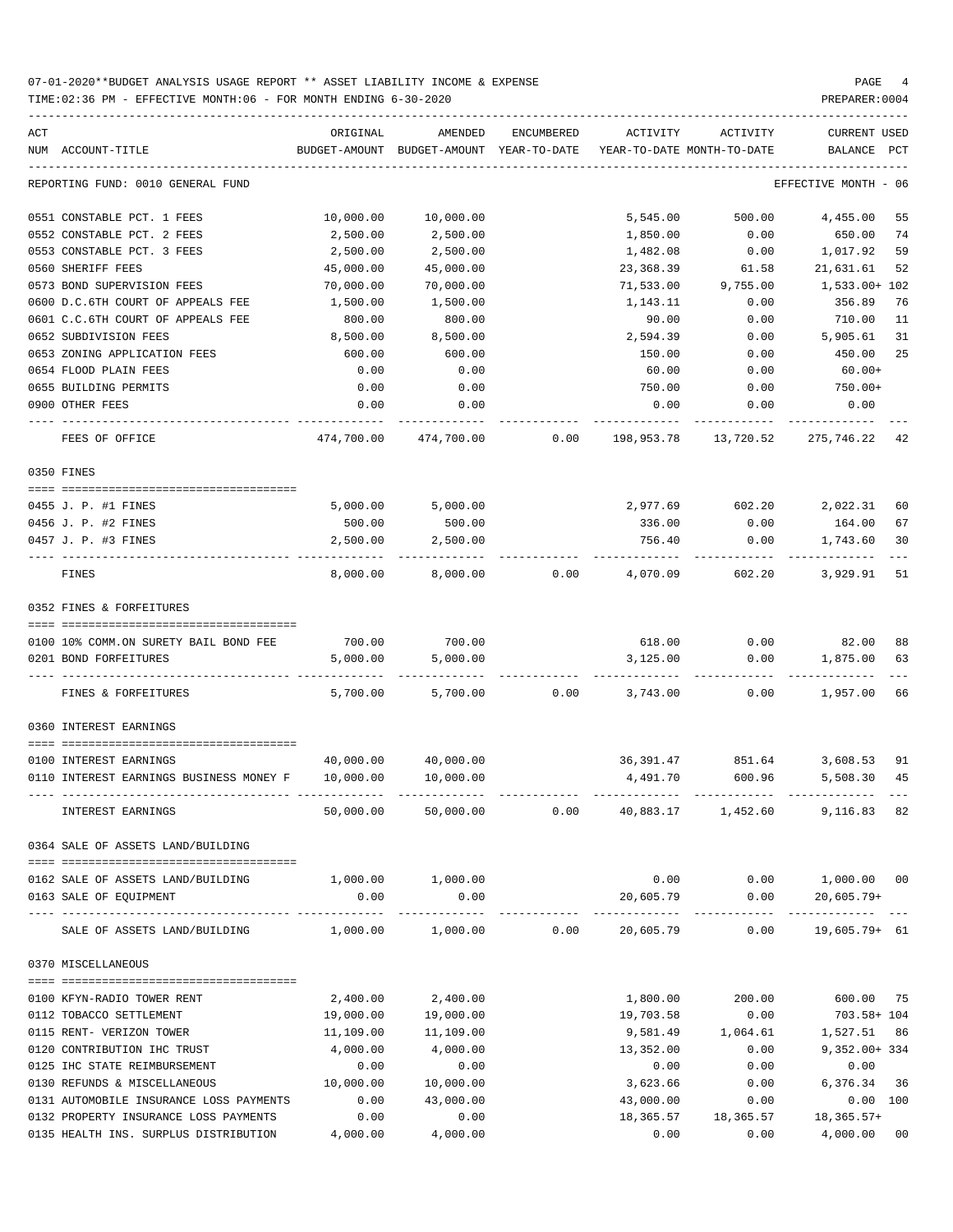TIME:02:36 PM - EFFECTIVE MONTH:06 - FOR MONTH ENDING 6-30-2020 PREPARER:0004

| ACT<br>NUM ACCOUNT-TITLE                                    | ORIGINAL                     | AMENDED<br>BUDGET-AMOUNT BUDGET-AMOUNT YEAR-TO-DATE YEAR-TO-DATE MONTH-TO-DATE | ENCUMBERED    | ACTIVITY   | ACTIVITY  | CURRENT USED<br>BALANCE | $_{\rm PCT}$ |
|-------------------------------------------------------------|------------------------------|--------------------------------------------------------------------------------|---------------|------------|-----------|-------------------------|--------------|
| REPORTING FUND: 0010 GENERAL FUND                           |                              |                                                                                |               |            |           | EFFECTIVE MONTH - 06    |              |
| 0139 STATE JUROR REIMB.FEE                                  | 20,000.00                    | 20,000.00                                                                      |               | 7,616.00   | 0.00      | 12,384.00               | 38           |
| 0143 D.A.SALARY REIMB.                                      | 27,500.00                    | 27,500.00                                                                      |               | 18,333.33  | 9,166.66  | 9,166.67                | 67           |
| 0144 CO. JUDGE COURT FEES SALARY REIMB.                     | 0.00                         | 0.00                                                                           |               | 0.00       | 0.00      | 0.00                    |              |
| 0147 UTILITIES REIMBURSEMENT                                | 14,000.00                    | 14,000.00                                                                      |               | 12,040.23  | 1,158.32  | 1,959.77                | 86           |
| 0151 ASST. DA LONGEVITY PAY                                 | 4,400.00                     | 4,400.00                                                                       |               | 3,840.00   | 0.00      | 560.00                  | 87           |
| 0152 HB 9 D.A. SUPPLEMENTAL FUNDS                           | 0.00                         | 0.00                                                                           |               | 0.00       | 0.00      | 0.00                    |              |
| 0162 COURT REPORTER SERVICE FEE                             | 6,000.00                     | 6,000.00                                                                       |               | 3,699.27   | 0.00      | 2,300.73                | 62           |
| 0163 ADM.OF COURT JUSTICE 10% SB 1417                       | 800.00                       | 800.00                                                                         |               | 250.51     | 0.82      | 549.49                  | 31           |
| 0164 TIME PAYMENT FEE 40% SB 1417                           | 4,000.00                     | 4,000.00                                                                       |               | 1,002.14   | 3.30      | 2,997.86                | 25           |
| 0166 JUDICIAL SUPP.FEE(60 CENTS)                            | 700.00                       | 700.00                                                                         |               | 342.93     | 8.99      | 357.07                  | 49           |
| 0167 JUROR REIMB.FEE                                        | 5,000.00                     | 5,000.00                                                                       |               | 2,037.23   | 55.82     | 2,962.77                | 41           |
| 0408 COUNTY WELLNESS PROGRAM                                | 1,100.00                     | 1,100.00                                                                       |               | 1,260.00   | 0.00      | 160.00+ 115             |              |
| 0410 CO CT AT LAW SUPPLEMENT                                | 84,000.00                    | 84,000.00                                                                      |               | 63,000.00  | 21,000.00 | 21,000.00               | 75           |
| 0432 PROCEEDS OF SALE OF LIVESTOCK                          | 0.00                         | 0.00                                                                           |               | 0.00       | 0.00      | 0.00                    |              |
| 0450 DIST. CLK. PASSPORT PHOTO                              | 1,500.00                     | 1,500.00                                                                       |               | 510.00     | 0.00      | 990.00                  | 34           |
| 0453 REIMB.CEC ODYSSEY SAAS                                 | 21,593.00                    | 21,593.00                                                                      |               | 16,194.75  | 5,398.25  | 5,398.25                | 75           |
| 0509 CANDY MACHINE COMMISSION                               | 0.00                         | 0.00                                                                           |               | 0.00       | 0.00      | 0.00                    |              |
| 0510 DR. PEPPER COMMISSION                                  | 0.00                         | 0.00                                                                           |               | 0.00       | 0.00      | 0.00                    |              |
| 0553 DONATION CONST.3 RADIO EQUIP.                          | 0.00                         | 0.00                                                                           |               | 0.00       | 0.00      | 0.00                    |              |
| 0562 STATE REIMB.OFFENDER TRANSPORT                         | 8,000.00                     | 8,000.00                                                                       |               | 6,604.00   | 1,971.70  | 1,396.00                | 83           |
| 0565 COCA-COLA COMMISSIONS<br>---- ------------------------ | 0.00<br>------ ------------- | 0.00                                                                           |               | 0.00       | 0.00      | 0.00                    |              |
| MISCELLANEOUS                                               |                              | 249,102.00 292,102.00 0.00                                                     |               | 246,156.69 | 58,394.04 | 45,945.31 84            |              |
| 0400 COUNTY JUDGE                                           |                              |                                                                                |               |            |           |                         |              |
|                                                             |                              |                                                                                |               |            |           |                         |              |
| 0101 SALARY ELECTED OFFICIAL                                | 66,658.37                    | 66,658.37                                                                      | 0.00          | 51,275.60  | 5,127.56  | 15,382.77 77            |              |
| 0104 STATE PROBATE SALARY SUPPLEMENT                        | 0.00                         | 0.00                                                                           | 0.00          | 0.00       | 0.00      | 0.00                    |              |
| 0105 SALARY SECRETARY                                       | 30,300.92                    | 30,300.92                                                                      | 0.00          | 23,308.40  | 2,330.84  | 6,992.52                | 77           |
| 0201 SOCIAL SECURITY TAXES                                  | 6,650.02                     | 6,650.02                                                                       | 0.00          | 4,924.90   | 496.52    | 1,725.12                | 74           |
| 0202 GROUP HEALTH & DENTAL INSURANCE                        | 12,219.84                    | 12,219.84                                                                      | 0.00          | 9,159.12   | 1,017.68  | 3,060.72                | 75           |
| 0203 RETIREMENT                                             | 12,047.52                    | 12,047.52                                                                      | 0.00          | 8,904.15   | 902.92    | 3, 143. 37              | 74           |
| 0204 WORKERS' COMPENSATION                                  | 309.18                       | 309.18                                                                         | 0.00          | 309.18     | 154.59    | 0.00 100                |              |
| 0205 MEDICARE TAX                                           | 1,555.25                     | 1,555.25                                                                       | 0.00          | 1,151.78   | 116.12    | 403.47                  | 74           |
| 0225 TRAVEL ALLOWANCE                                       | 4,200.00                     | 4,200.00                                                                       | 0.00          | 3,150.00   | 350.00    | 1,050.00                | 75           |
| 0310 OFFICE SUPPLIES                                        | 800.00                       | 800.00                                                                         | 0.00          | 453.51     | 0.00      | 346.49 57               |              |
| 0311 POSTAL EXPENSES                                        | 200.00                       | 200.00                                                                         | 0.00          | 1.45       | 0.00      | 198.55                  | 01           |
| 0427 OUT OF COUNTY TRAVEL/TRAINING                          | 5,500.00                     | 5,500.00                                                                       | 0.00          | 1,060.31   | 0.00      | 4,439.69                | 19           |
| 0431 LOCAL TRAVEL                                           | 0.00                         | 0.00                                                                           | 0.00          | 0.00       | 0.00      | 0.00                    |              |
| 0435 PRINTING                                               | 200.00                       | 200.00                                                                         | 0.00          | 0.00       | 0.00      | 200.00                  | $00\,$       |
| 0437 COURT REPORTER EXPENSE                                 | 0.00                         | 0.00                                                                           | 0.00          | 0.00       | 0.00      | 0.00                    |              |
| 0468 JUVENILE BOARD SALARY                                  | 2,400.00                     | 2,400.00                                                                       | 0.00          | 1,800.00   | 200.00    | 600.00                  | 75           |
| 0480 BOND                                                   | 0.00                         | 0.00                                                                           | 0.00          | 0.00       | 0.00      | 0.00                    |              |
| 0481 DUES                                                   | 335.00                       | 335.00                                                                         | 0.00          | 335.00     | 0.00      | 0.00 100                |              |
| 0572 OFFICE EQUIPMENT                                       | 800.00                       | 800.00                                                                         | 0.00          | 0.00       | 0.00      | 800.00                  | 00           |
| 0574 TECHNOLOGY                                             | 0.00                         | 0.00                                                                           | 0.00          | 0.00       | 0.00      | 0.00                    |              |
| 0590 BOOKS                                                  | 0.00                         | 0.00                                                                           | 0.00<br>----- | 42.50      | 0.00      | $42.50 -$               |              |
| COUNTY JUDGE                                                | 144,176.10                   | 144,176.10                                                                     | 0.00          | 105,875.90 | 10,696.23 | 38,300.20 73            |              |
| 0401 911 COORDINATOR                                        |                              |                                                                                |               |            |           |                         |              |
| 0403 TCOG RURAL ADDRESSING                                  | 23,000.00                    | 23,000.00                                                                      | 0.00          | 23,000.00  | 0.00      | $0.00$ 100              |              |
|                                                             |                              |                                                                                |               |            |           |                         |              |
| 911 COORDINATOR                                             | 23,000.00                    | 23,000.00                                                                      | 0.00          | 23,000.00  | 0.00      | 0.00 100                |              |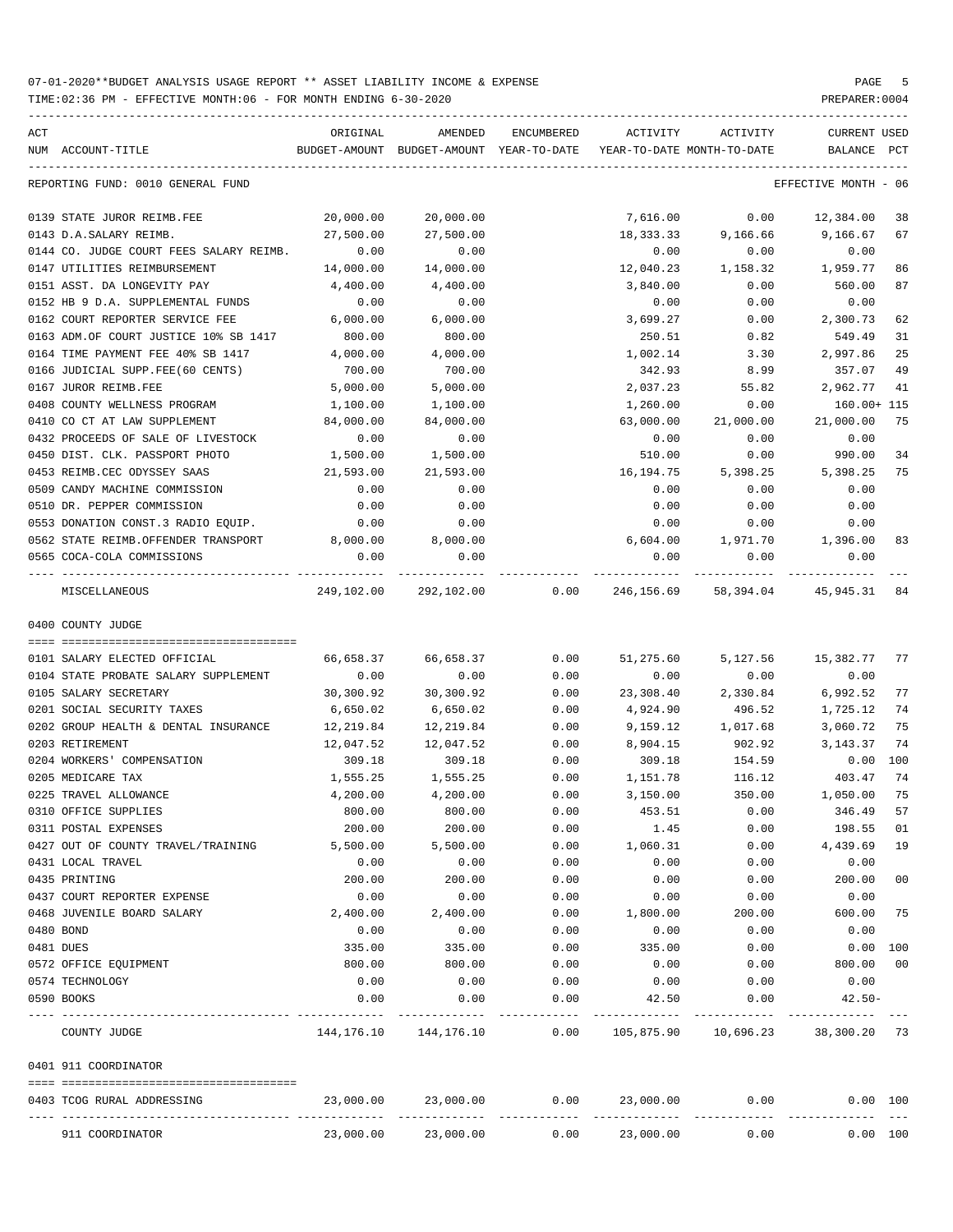|     | TIME:02:36 PM - EFFECTIVE MONTH:06 - FOR MONTH ENDING 6-30-2020 |            |                                                          |            |                            |           | PREPARER: 0004       |                |
|-----|-----------------------------------------------------------------|------------|----------------------------------------------------------|------------|----------------------------|-----------|----------------------|----------------|
| ACT |                                                                 | ORIGINAL   | AMENDED                                                  | ENCUMBERED | ACTIVITY                   | ACTIVITY  | CURRENT USED         |                |
|     | NUM ACCOUNT-TITLE                                               |            | BUDGET-AMOUNT BUDGET-AMOUNT YEAR-TO-DATE                 |            | YEAR-TO-DATE MONTH-TO-DATE |           | BALANCE PCT          |                |
|     | REPORTING FUND: 0010 GENERAL FUND                               |            |                                                          |            |                            |           | EFFECTIVE MONTH - 06 |                |
|     | 0403 COUNTY CLERK                                               |            |                                                          |            |                            |           |                      |                |
|     | 0101 SALARY ELECTED OFFICIAL                                    | 58,237.97  | 58,237.97                                                | 0.00       | 44,798.40                  | 4,479.84  | 13,439.57            | 77             |
|     | 0103 SALARY CHIEF DEPUTY                                        | 0.00       | 0.00                                                     | 0.00       | 0.00                       | 0.00      | 0.00                 |                |
|     | 0104 SALARY DEPUTIES                                            | 176,860.96 | 176,860.96                                               | 0.00       | 126,451.32                 | 12,827.04 | 50,409.64            | 71             |
|     | 0107 REGULAR-TEMP. PART-TIME                                    | 18,096.00  | 18,096.00                                                | 0.00       | 13,977.00                  | 1,392.00  | 4,119.00             | 77             |
|     | 0201 SOCIAL SECURITY TAXES                                      | 15,718.58  | 15,718.58                                                | 0.00       | 11,125.53                  | 1,120.28  | 4,593.05             | 71             |
|     | 0202 GROUP HEALTH & DENTAL INSURANCE                            | 83,096.16  | 83,096.16                                                | 0.00       | 56,878.78                  | 6,922.44  | 26, 217.38           | 68             |
|     | 0203 RETIREMENT                                                 | 29,609.06  | 29,609.06                                                | 0.00       | 21,596.68                  | 2,204.62  | 8,012.38             | 73             |
|     | 0204 WORKERS COMPENSATION                                       | 760.58     | 760.58                                                   | 0.00       | 774.64                     | 387.32    | 14.06- 102           |                |
|     | 0205 MEDICARE TAX                                               | 3,676.12   | 3,676.12                                                 | 0.00       | 2,602.05                   | 262.00    | 1,074.07             | 71             |
|     | 0310 OFFICE SUPPLIES                                            | 3,760.00   | 6, 260.00                                                | 0.00       | 5,132.43                   | 518.50    | 1,127.57             | 82             |
|     | 0311 POSTAL EXPENSES                                            | 1,500.00   | 1,500.00                                                 | 0.00       | 972.73                     | 135.98    | 527.27               | 65             |
|     | 0420 UTILITIES TELEPHONE                                        | 0.00       | 0.00                                                     | 0.00       | 0.00                       | 0.00      | 0.00                 |                |
|     | 0427 OUT OF COUNTY TRAVEL/TRAINING                              | 4,000.00   | 4,000.00                                                 | 0.00       | 3, 111.78                  | 17.94     | 888.22               | 78             |
|     | 0431 LOCAL TRAVEL                                               | 0.00       | 0.00                                                     | 0.00       | 0.00                       | 0.00      | 0.00                 |                |
|     | 0435 PRINTING                                                   | 1,400.00   | 1,400.00                                                 | 0.00       | 1,051.48                   | 108.94    | 348.52               | 75             |
|     | 0437 IMAGING/INDEXING                                           | 14,000.00  | 11,500.00                                                | 0.00       | 0.00                       | 0.00      | 11,500.00            | 0 <sub>0</sub> |
|     | 0480 BOND                                                       | 350.00     | 350.00                                                   | 0.00       | 257.50                     | 0.00      | 92.50                | 74             |
|     | 0481 DUES                                                       | 225.00     | 225.00                                                   | 0.00       | 0.00                       | 0.00      | 225.00               | 0 <sub>0</sub> |
|     | 0572 OFFICE EQUIPMENT                                           | 2,000.00   | 2,000.00                                                 | 0.00       | 733.98                     | 0.00      | 1,266.02             | 37             |
|     | COUNTY CLERK                                                    | 413,290.43 | 413,290.43                                               | 0.00       | 289,464.30                 | 30,376.90 | 123,826.13           | 70             |
|     | 0404 ELECTION                                                   |            |                                                          |            |                            |           |                      |                |
|     | 0109 SALARY                                                     | 15,900.00  | 15,900.00                                                | 0.00       | 11,973.00                  | 0.00      | 3,927.00             | 75             |
|     | 0201 SOCIAL SECURITY TAXES                                      | 625.00     | 625.00                                                   | 0.00       | 29.32                      | 0.00      | 595.68               | 05             |
|     | 0203 RETIREMENT                                                 | 0.00       | 0.00                                                     | 0.00       | 0.00                       | 0.00      | 0.00                 |                |
|     | 0205 MEDICARE TAX                                               | 175.00     | 175.00                                                   | 0.00       | 6.86                       | 0.00      | 168.14               | 0 <sub>4</sub> |
|     | 0310 ELECTION SUPPLIES                                          | 5,500.00   | 5,500.00                                                 | 125.00     | 2,478.00                   | 398.52    | 2,897.00             | 47             |
|     | 0311 POSTAGE                                                    | 8,500.00   | 8,500.00                                                 | 0.00       | 8,009.75                   | 123.25    | 490.25               | 94             |
|     | 0421 ELECTION INTERNET                                          | 925.00     | 925.00                                                   | 0.00       | 683.82                     | 75.98     | 241.18               | 74             |
|     | 0423 CELL PHONE                                                 | 240.00     | 240.00                                                   | 0.00       | 180.00                     | 20.00     | 60.00 75             |                |
|     | 0427 ELECTION TRAVEL/TRAINING                                   | 2,500.00   | 2,475.00                                                 | 0.00       | 400.17                     | 0.00      | 2,074.83 16          |                |
|     | 0428 EMPLOYEE TRAINING                                          | 0.00       | 0.00                                                     | 0.00       | 0.00                       | 0.00      | 0.00                 |                |
|     | 0429 DPS BACKGROUND CHECK                                       | 50.00      | 50.00                                                    | 0.00       | 0.00                       | 0.00      | 50.00                | 0 <sub>0</sub> |
|     | 0430 BIDS AND NOTICES                                           | 600.00     | 600.00                                                   | 0.00       | 223.17                     | 12.04     | 376.83               | 37             |
|     | 0442 PROFESSIONAL SERVICE/TRANSLATOR                            | 200.00     | 225.00                                                   | 0.00       | 225.00                     | 0.00      | 0.00 100             |                |
|     | 0481 DUES                                                       | 300.00     | 300.00                                                   | 0.00       | 300.00                     | 0.00      | $0.00$ 100           |                |
|     | 0483 VOTER REGISTRATION                                         | 2,000.00   | 2,000.00                                                 | 0.00       | 1,515.27                   | 0.00      | 484.73 76            |                |
|     | 0485 ELECTION MAINT. AGREEMENT                                  | 16,221.00  | 16,221.00                                                | 0.00       | 16,221.00                  | 0.00      | $0.00$ 100           |                |
|     | 0573 ELECTION EQUIPMENT                                         | 0.00       | 0.00                                                     | 0.00       | 0.00                       | 0.00      | 0.00                 |                |
|     | ELECTION                                                        |            | 53,736.00 53,736.00 125.00 42,245.36 629.79 11,365.64 79 |            |                            |           |                      |                |
|     | 0405 VETERANS'SERVICE                                           |            |                                                          |            |                            |           |                      |                |
|     | 0102 SALARY APPOINTED OFFICIAL                                  | 39,856.00  | 39,856.00                                                | 0.00       | 30,658.40                  | 3,065.84  | 9,197.60             | 77             |
|     | 0201 SOCIAL SECURITY TAXES                                      | 2,471.07   | 2,471.07                                                 | 0.00       | 1,873.44                   | 187.04    | 597.63               | 76             |
|     | 0202 GROUP HEALTH & DENTAL INSURANCE                            | 11,870.88  | 11,870.88                                                | 0.00       | 8,900.28                   | 988.92    | 2,970.60             | 75             |
|     | 0203 RETIREMENT                                                 | 4,659.17   | 4,659.17                                                 | 0.00       | 3,573.86                   | 361.46    | 1,085.31             | 77             |
|     | 0204 WORKERS' COMPENSATION                                      | 119.57     | 119.57                                                   | 0.00       | 121.94                     | 60.97     | $2.37 - 102$         |                |
|     | 0205 MEDICARE TAX                                               | 577.91     | 577.91                                                   | 0.00       | 438.12                     | 43.74     | 139.79 76            |                |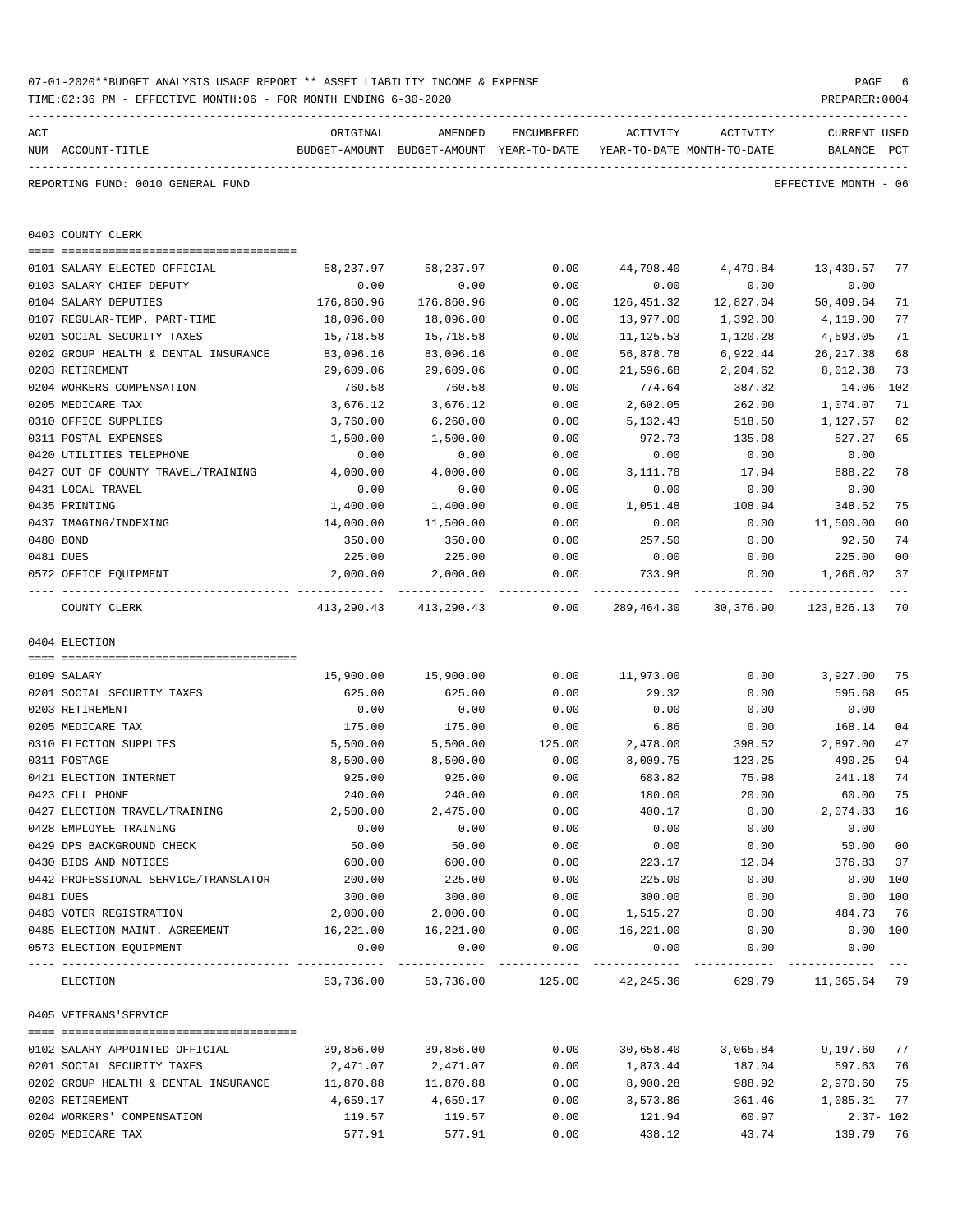TIME:02:36 PM - EFFECTIVE MONTH:06 - FOR MONTH ENDING 6-30-2020 PREPARER:0004

| ACT | NUM ACCOUNT-TITLE                                     | ORIGINAL   | AMENDED<br>BUDGET-AMOUNT BUDGET-AMOUNT YEAR-TO-DATE | ENCUMBERED | ACTIVITY   | ACTIVITY<br>YEAR-TO-DATE MONTH-TO-DATE | <b>CURRENT USED</b><br>BALANCE<br>PCT |                |
|-----|-------------------------------------------------------|------------|-----------------------------------------------------|------------|------------|----------------------------------------|---------------------------------------|----------------|
|     |                                                       |            |                                                     |            |            |                                        |                                       |                |
|     | REPORTING FUND: 0010 GENERAL FUND                     |            |                                                     |            |            |                                        | EFFECTIVE MONTH - 06                  |                |
|     | 0310 OFFICE SUPPLIES                                  | 250.00     | 250.00                                              | 0.00       | 0.00       | 0.00                                   | 250.00                                | 00             |
|     | 0311 POSTAL EXPENSES                                  | 200.00     | 200.00                                              | 0.00       | 0.00       | 0.00                                   | 200.00                                | 00             |
|     | 0427 OUT OF COUNTY TRAVEL/TRAINING                    | 1,250.00   | 1,250.00                                            | 0.00       | 675.60     | 0.00                                   | 574.40                                | 54             |
|     | 0428 TRAINING/TUITION                                 | 0.00       | 0.00                                                | 0.00       | 0.00       | 0.00                                   | 0.00                                  |                |
|     | 0435 PRINTING                                         | 200.00     | 200.00                                              | 0.00       | 0.00       | 0.00                                   | 200.00                                | 00             |
|     | 0453 COMPUTER SOFTWARE                                | 0.00       | 0.00                                                | 0.00       | 0.00       | 0.00                                   | 0.00                                  |                |
|     | 0572 OFFICE EQUIPMENT                                 | 750.00     | 750.00                                              | 0.00       | 0.00       | 0.00                                   | 750.00                                | 00             |
|     | VETERANS ' SERVICE                                    | 62,204.60  | 62,204.60                                           | 0.00       |            | 46,241.64 4,707.97                     | 15,962.96                             | 74             |
|     | 0406 EMERGENCY MANAGEMENT                             |            |                                                     |            |            |                                        |                                       |                |
|     | 0103 SALARY                                           | 33,228,00  | 33,228.00                                           | 0.00       |            | 2,556.00                               |                                       | 77             |
|     |                                                       |            |                                                     |            | 25,560.00  |                                        | 7,668.00                              |                |
|     | 0107 SALARY TEMP./EXTRA<br>0201 SOCIAL SECURITY TAXES | 0.00       | 0.00                                                | 0.00       | 0.00       | 0.00                                   | 0.00<br>490.71                        |                |
|     |                                                       | 2,089.90   | 2,089.90                                            | 0.00       | 1,599.19   | 159.74                                 |                                       | 77             |
|     | 0202 GROUP HEALTH & DENTAL INS                        | 0.00       | 0.00                                                | 0.00       | 22.86      | 2.54                                   | 22.86-                                |                |
|     | 0203 RETIREMENT                                       | 3,884.35   | 3,884.35                                            | 0.00       | 2,979.58   | 301.36                                 | 904.77                                | 77             |
|     | 0204 WORKERS' COMPENSATION                            | 99.68      | 99.68                                               | 0.00       | 101.66     | 50.83                                  | 1.98- 102                             |                |
|     | 0205 MEDICARE TAX                                     | 488.77     | 488.77                                              | 0.00       | 374.00     | 37.36                                  | 114.77                                | 77             |
|     | 0225 TRAVEL ALLOWANCE                                 | 0.00       | 0.00                                                | 0.00       | 0.00       | 0.00                                   | 0.00                                  |                |
|     | 0310 OFFICE SUPPLIES                                  | 200.00     | 200.00                                              | 0.00       | 96.81      | 0.00                                   | 103.19                                | 48             |
|     | 0311 POSTAL EXPENSE                                   | 50.00      | 50.00                                               | 0.00       | 0.00       | 0.00                                   | 50.00                                 | 00             |
|     | 0330 AUTO EXPENSE-GAS & OIL                           | 1,000.00   | 1,000.00                                            | 0.00       | 542.51     | 0.00                                   | 457.49                                | 54             |
|     | 0420 SATELLITE TELEPHONE                              | 0.00       | 0.00                                                | 0.00       | 0.00       | 0.00                                   | 0.00                                  |                |
|     | 0421 EMERGENCY INTERNET                               | 455.00     | 455.00                                              | 0.00       | 341.91     | 37.99                                  | 113.09                                | 75             |
|     | 0422 R&M RADIO                                        | 0.00       | 0.00                                                | 0.00       | 0.00       | 0.00                                   | 0.00                                  |                |
|     | 0423 CELL PHONE ALLOWANCE                             | 480.00     | 480.00                                              | 0.00       | 360.00     | 40.00                                  | 120.00                                | 75             |
|     | 0427 OUT OF COUNTY TRAVEL/TRAINING                    | 1,000.00   | 1,000.00                                            | 0.00       | 0.00       | 0.00                                   | 1,000.00                              | 00             |
|     | 0428 TRAINING & TUITION                               | 0.00       | 0.00                                                | 0.00       | 0.00       | 0.00                                   | 0.00                                  |                |
|     | 0453 R&M EQUIPMENT                                    | 220.00     | 220.00                                              | 0.00       | 0.00       | 0.00                                   | 220.00                                | 0 <sub>0</sub> |
|     | 0454 R&M AUTO                                         | 1,000.00   | 1,000.00                                            | 0.00       | 621.37     | 0.00                                   | 378.63                                | 62             |
|     | 0487 TRAILER/AUTO INSURANCE                           | 700.00     | 700.00                                              | 0.00       | 592.00     | 0.00                                   | 108.00                                | 85             |
|     | 0489 CODE RED EARLY WARNING SYSTEM                    | 12,768.00  | 12,768.00                                           | 0.00       | 12,768.00  | 0.00                                   | 0.00<br>100                           |                |
|     | 0490 911 RADIO TOWER BUILDING                         | 500.00     | 500.00                                              | 0.00       | 0.00       | 0.00                                   | 500.00                                | 0 <sup>0</sup> |
|     | 0573 RADIO EQUIPMENT                                  | 0.00       | 0.00                                                | 0.00       | 0.00       | 0.00                                   | 0.00                                  |                |
|     | EMERGENCY MANAGEMENT                                  | 58,163.70  | 58,163.70                                           | 0.00       | 45,959.89  | 3,185.82                               | 12,203.81                             | 79             |
|     | 0409 NON-DEPARTMENTAL                                 |            |                                                     |            |            |                                        |                                       |                |
|     |                                                       |            |                                                     |            |            |                                        |                                       |                |
|     | 0100 COMPENSATION PAY                                 | 0.00       | 0.00                                                | 0.00       | 0.00       | 0.00                                   | 0.00                                  |                |
|     | 0201 SOCIAL SECURITY TAXES                            | 0.00       | 0.00                                                | 0.00       | 0.00       | 0.00                                   | 0.00                                  |                |
|     | 0203 RETIREMENT                                       | 0.00       | 0.00                                                | 0.00       | 0.00       | 0.00                                   | 0.00                                  |                |
|     | 0204 WORKERS' COMPENSATION                            | 1,000.00   | 1,000.00                                            | 0.00       | 779.08     | 389.54                                 | 220.92                                | 78             |
|     | 0205 MEDICARE TAX                                     | 0.00       | 0.00                                                | 0.00       | 0.00       | 0.00                                   | 0.00                                  |                |
|     | 0206 UNEMPLOYMENT EXPENSE                             | 0.00       | 0.00                                                | 0.00       | 436.00     | 0.00                                   | $436.00 -$                            |                |
|     | 0395 ERRORS AND OMISSIONS                             | 0.00       | 0.00                                                | 0.00       | 0.00       | 0.00                                   | 0.00                                  |                |
|     | 0399 CLAIMS SETTLEMENTS                               | 5,000.00   | 5,000.00                                            | 0.00       | 271.40     | 0.00                                   | 4,728.60                              | 05             |
|     | 0400 LEGAL FEES                                       | 15,000.00  | 15,000.00                                           | 0.00       | 357.40     | 0.00                                   | 14,642.60                             | 02             |
|     | 0401 AUDIT EXPENSE                                    | 45,000.00  | 45,000.00                                           | 0.00       | 36,500.00  | 0.00                                   | 8,500.00                              | 81             |
|     | 0404 911 EMERGENCY SERVICE                            | 8,917.00   | 8,917.00                                            | 0.00       | 6,687.75   | 2,229.25                               | 2,229.25                              | 75             |
|     | 0406 TAX APPRAISAL DISTRICT                           | 530,970.32 | 530,970.32                                          | 0.00       | 544,565.25 | 166,420.47                             | 13,594.93-103                         |                |
|     | 0408 COUNTY WELLNESS PROGRAM                          | 1,100.00   | 1,100.00                                            | 0.00       | 622.88     | 0.00                                   | 477.12                                | 57             |
|     | 0426 PROFESSIONAL FEES                                | 30,000.00  | 30,000.00                                           | 0.00       | 0.00       | 0.00                                   | 30,000.00                             | 00             |

0430 BIDS & NOTICES 3,000.00 3,000.00 0.00 934.82 160.96 2,065.18 31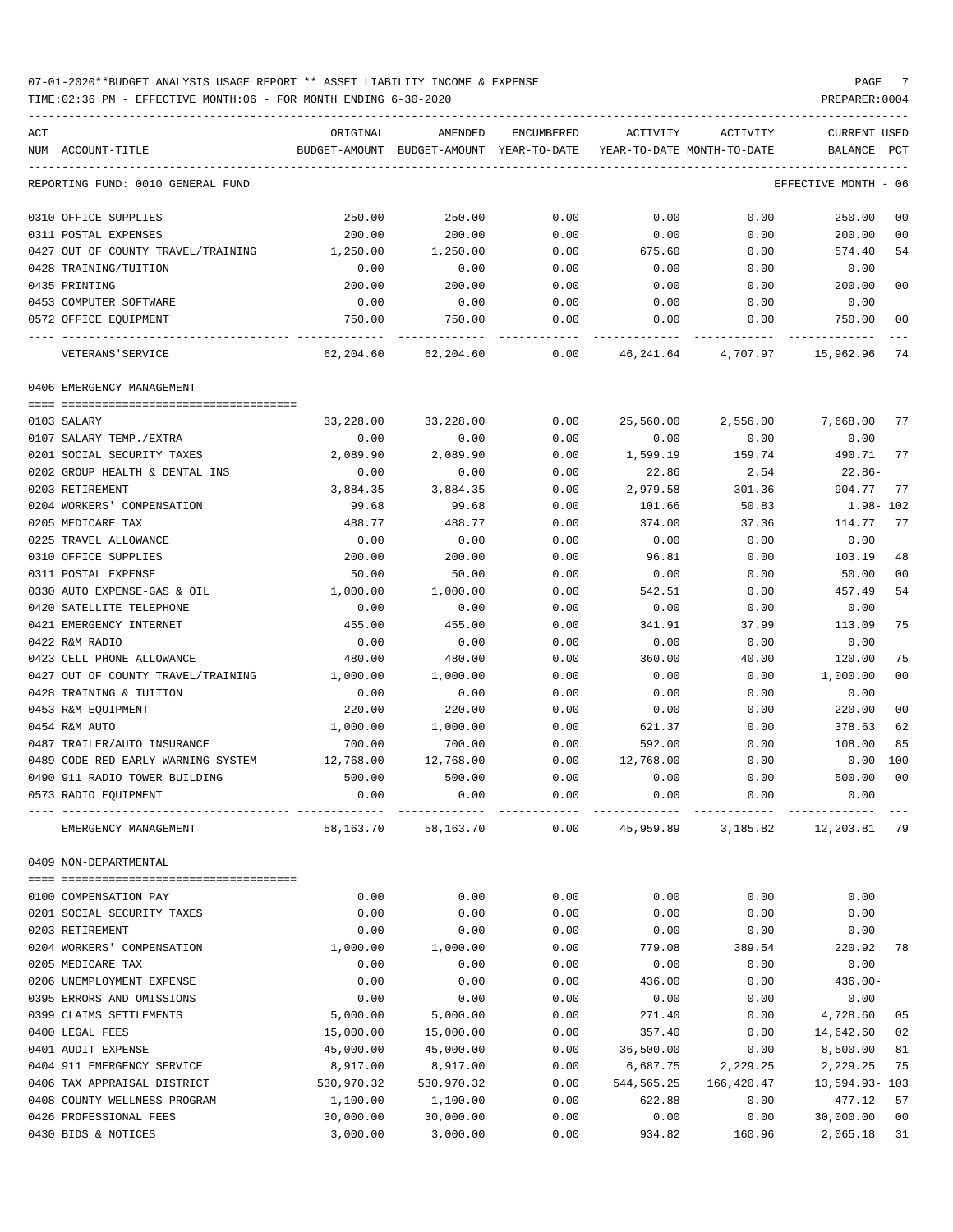TIME:02:36 PM - EFFECTIVE MONTH:06 - FOR MONTH ENDING 6-30-2020 PREPARER:0004

| ACT |                                         | ORIGINAL   | AMENDED                                  | ENCUMBERED           | ACTIVITY                   | ACTIVITY                            | CURRENT USED         |                |
|-----|-----------------------------------------|------------|------------------------------------------|----------------------|----------------------------|-------------------------------------|----------------------|----------------|
|     | NUM ACCOUNT-TITLE                       |            | BUDGET-AMOUNT BUDGET-AMOUNT YEAR-TO-DATE |                      | YEAR-TO-DATE MONTH-TO-DATE |                                     | BALANCE PCT          |                |
|     | REPORTING FUND: 0010 GENERAL FUND       |            |                                          |                      |                            |                                     | EFFECTIVE MONTH - 06 |                |
|     | 0444 LAWN MAINTENANCE                   | 0.00       | 0.00                                     | 0.00                 | 0.00                       | 0.00                                | 0.00                 |                |
|     | 0481 DUES                               | 8,000.00   | 8,000.00                                 | 0.00                 | 7,459.54                   | 0.00                                | 540.46               | 93             |
|     | 0483 PUBLIC OFFICIALS INS.              | 17,000.00  | 17,000.00                                | 0.00                 | 14,834.48                  | 0.00                                | 2,165.52             | 87             |
|     | 0484 GENERAL LIABILITY INSURANCE        | 8,000.00   | 7,900.00                                 | 0.00                 | 7,073.00                   | 0.00                                | 827.00               | 90             |
|     | 0485 WATER SUPPLY AGENCY                | 1,000.00   | 1,000.00                                 | 0.00                 | 0.00                       | 0.00                                | 1,000.00             | 00             |
|     | 0487 TCOG-REG. INTERLOCAL AGREEMENT     | 0.00       | 0.00                                     | 0.00                 | 0.00                       | 0.00                                | 0.00                 |                |
|     | 0488 FANNIN RURAL RAIL DIST             | 0.00       | 0.00                                     | 0.00                 | 0.00                       | 0.00                                | 0.00                 |                |
|     | 0489 COURT COSTS/ARREST FEES            | 240,000.00 | 240,000.00                               | 0.00                 | 97,597.78                  | 9.15                                | 142,402.22           | 41             |
|     | 0490 MISCELLANEOUS                      | 0.00       | 0.00                                     | 0.00                 | 0.00                       | 0.00                                | 0.00                 |                |
|     | 0491 SULPHUR RIVER REGIONAL MOBILITY AU | 0.00       | 0.00                                     | 0.00                 | 0.00                       | 0.00                                | 0.00                 |                |
|     | 0495 '98 JAIL BOND PAYMENT              | 0.00       | 0.00                                     | 0.00                 | 0.00                       | 0.00                                | 0.00                 |                |
|     | 0499 BANK SERVICE FEES                  | 8,675.00   | 8,775.00                                 | 0.00                 | 6,500.00                   | 700.00                              | 2,275.00             | 74             |
|     | 0500 6TH COURT OF APPEALS FEE           | 2,500.00   | 2,500.00                                 | 0.00                 | 1,643.01                   | 0.00                                | 856.99               | 66             |
|     | 0560 TCOG SO 911 FURNITURE              | 0.00       | 45,362.25                                | 0.00                 | 45,362.25                  | 0.00                                | $0.00$ 100           |                |
|     | 0574 TECHNOLOGY                         | 0.00       | 0.00                                     | 0.00                 | 208.02                     | 69.34                               | $208.02-$            |                |
|     | 0590 TCEQ PERMITS ENVIRONMENTAL DEV     | 0.00       | 0.00                                     | 0.00                 | 1,710.00                   |                                     | 500.00 1,710.00-     |                |
|     | NON-DEPARTMENTAL                        |            | 925,162.32 970,524.57 0.00               |                      |                            | 773,542.66 170,478.71 196,981.91 80 |                      |                |
|     | 0410 COUNTY COURT AT LAW                |            |                                          |                      |                            |                                     |                      |                |
|     |                                         |            |                                          |                      |                            |                                     |                      |                |
|     | 0101 SALARY ELECTED OFFICIAL            |            | 167,000.00 167,000.00 0.00               |                      |                            | 128,461.60  12,846.16  38,538.40    |                      | 77             |
|     | 0103 SALARY COURT COORDINATOR           | 32,239.08  | 32,239.08                                | 0.00                 | 24,799.20                  | 2,479.92                            | 7,439.88             | 77             |
|     | 0110 SALARY COURT REPORTER              | 67,046.10  | 67,046.10                                | 0.00                 | 51,398.99                  | 5,157.40                            | 15,647.11            | 77             |
|     | 0130 BAILIFF                            | 40,348.41  | 40,348.41                                | 0.00                 | 31,037.00                  | 3,103.70                            | 9,311.41             | 77             |
|     | 0201 SOCIAL SECURITY TAXES              | 18,440.88  | 18,440.88                                | 0.00                 | 13,735.96                  | 1,466.72                            | 4,704.92             | 74             |
|     | 0202 GROUP HEALTH & DENTAL INS          | 41,548.08  | 41,548.08                                | 0.00                 | 31,586.95                  | 3,509.58                            | 9,961.13             | 76             |
|     | 0203 RETIREMENT                         | 36,126.03  | 36,126.03                                | 0.00                 | 27,685.31                  | 2,804.48                            | 8,440.72             | 77             |
|     | 0204 WORKERS COMPENSATION               | 927.10     | 927.10                                   | 0.00                 | 945.46                     | 472.73                              | 18.36-102            |                |
|     | 0205 MEDICARE TAX                       | 4,480.99   | 4,480.99                                 | 0.00                 | 3,455.56                   | 343.02                              | 1,025.43 77          |                |
|     | 0310 OFFICE SUPPLIES                    | 0.00       | 0.00                                     | 0.00                 | 0.00                       | 0.00                                | 0.00                 |                |
|     | 0311 POSTAGE                            | 0.00       | 0.00                                     | 0.00                 | 0.00                       | 0.00                                | 0.00                 |                |
|     | 0315 COPIER RENTAL                      | 1,300.00   | 1,300.00                                 | 0.00                 |                            | 919.79 197.24 380.21 71             |                      |                |
|     | 0395 BAILIFF UNIFORMS                   | 0.00       | 0.00                                     | 0.00                 | 0.00                       | 0.00                                | 0.00                 |                |
|     | 0420 TELEPHONE                          | 0.00       | 0.00                                     | 0.00                 | 0.00                       | 0.00                                | 0.00                 |                |
|     | 0421 DSL INTERNET                       | 0.00       | 0.00                                     | 0.00                 | 0.00                       | 0.00                                | 0.00                 |                |
|     | 0424 INDIGENT ATTORNEY FEES             | 55,000.00  | 55,000.00                                | 0.00                 | 19,679.00                  | 700.00                              | 35,321.00            | - 36           |
|     | 0425 PROFESSIONAL SERVICES              | 1,200.00   | 1,200.00                                 | 0.00                 | 1,295.00                   | 0.00                                | $95.00 - 108$        |                |
|     | 0427 OUT OF COUNTY TRAVEL/TRAINING      | 2,000.00   | 2,000.00                                 | 0.00                 | 12.00                      | 0.00                                | 1,988.00             | 01             |
|     | 0435 PRINTING                           | 150.00     | 150.00                                   | 0.00                 | 0.00                       | 0.00                                | 150.00               | 00             |
|     | 0437 COURT REPORTER EXPENSE             | 5,000.00   | 5,000.00                                 | 0.00                 | 1,425.00                   | 0.00                                | 3,575.00             | 29             |
|     | 0439 WITNESS EXPENSE                    | 500.00     | 500.00                                   | 0.00                 | 0.00                       | 0.00                                | 500.00               | 0 <sub>0</sub> |
|     | 0453 R&M EQUIPMENT                      | 200.00     | 200.00                                   | 343.26               | 0.00                       | 0.00                                | 143.26- 172          |                |
|     | 0467 VISITING JUDGE                     | 1,200.00   | 1,200.00                                 | 0.00                 | 0.00                       | 0.00                                | 1,200.00             | 0 <sub>0</sub> |
|     | 0468 JUVENILE BOARD SALARY              | 2,400.00   | 2,400.00                                 | 0.00                 | 1,800.00                   | 200.00                              | 600.00               | 75             |
|     | 0480 BONDS                              | 0.00       | 0.00                                     | 0.00                 | 0.00                       | 0.00                                | 0.00                 |                |
|     | 0481 DUES                               | 0.00       | 0.00                                     | 0.00                 | 0.00                       | 0.00                                | 0.00                 |                |
|     | 0572 OFFICE EQUIPMENT                   | 200.00     | 200.00                                   | 0.00                 | 0.00                       | 0.00                                | 200.00               | 0 <sub>0</sub> |
|     | 0574 TECHNOLOGY                         | 5,100.00   | 5,100.00                                 | 0.00                 | 340.73                     | 0.00                                | 4,759.27             | 07             |
|     | 0590 BOOKS & PUBLICATIONS               | 0.00       | 0.00                                     | 0.00                 | 0.00                       | 0.00                                | 0.00                 |                |
|     | 0591 LEXIS NEXIS ONLINE LEGAL           | 0.00       | 0.00<br>.                                | 0.00<br>------------ | 0.00                       | 0.00                                | 0.00                 |                |
|     | COUNTY COURT AT LAW                     | 482,406.67 | 482,406.67                               | 343.26               | 338,577.55                 | 33,280.95                           | 143,485.86 70        |                |

0425 COURT ADMINISTRATION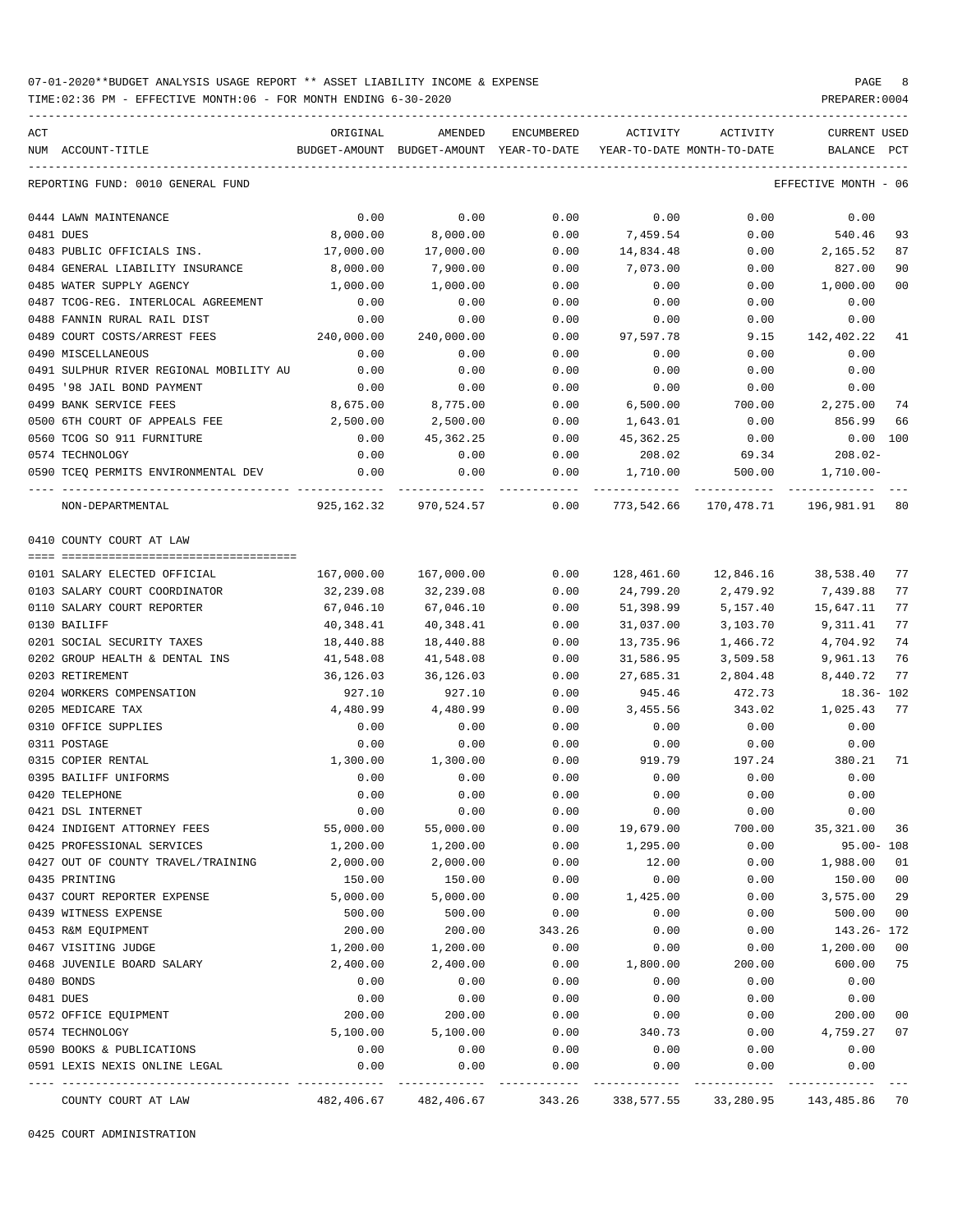TIME:02:36 PM - EFFECTIVE MONTH:06 - FOR MONTH ENDING 6-30-2020 PREPARER:0004 ----------------------------------------------------------------------------------------------------------------------------------- ACT ORIGINAL AMENDED ENCUMBERED ACTIVITY ACTIVITY CURRENT USED NUM ACCOUNT-TITLE BUDGET-AMOUNT BUDGET-AMOUNT YEAR-TO-DATE YEAR-TO-DATE MONTH-TO-DATE BALANCE PCT ----------------------------------------------------------------------------------------------------------------------------------- REPORTING FUND: 0010 GENERAL FUND EFFECTIVE MONTH - 06

| 0201 SOCIAL SECURITY                    | 0.00                     | 0.00                                                        | 0.00      | 0.00       | 0.00      | 0.00         |    |
|-----------------------------------------|--------------------------|-------------------------------------------------------------|-----------|------------|-----------|--------------|----|
| 0205 MEDICARE TAX                       | 0.00                     | 0.00                                                        | 0.00      | 0.00       | 0.00      | 0.00         |    |
| 0311 JURY POSTAGE                       | 4,000.00                 | 4,000.00                                                    | 0.00      | 2,004.65   | 5.00      | 1,995.35     | 50 |
| 0312 DISTRICT JURY SUPPLIES             | 1,000.00                 | 1,000.00                                                    | 31.07     | 104.62     | 0.00      | 864.31       | 14 |
| 0313 GRAND JURY EXPENSE                 | 5,500.00                 | 5,500.00                                                    | 0.00      | 3,768.81   | 0.00      | 1,731.19     | 69 |
| 0314 PETIT JURY EXPENSE                 | 30,000.00                | 30,000.00                                                   | 0.00      | 5,190.22   | 0.00      | 24,809.78    | 17 |
| 0316 COUNTY COURT JURY EXP.             | 0.00                     | 0.00                                                        | 0.00      | 0.00       | 0.00      | 0.00         |    |
| 0317 COURT REPORTER SUPPLIES            | 0.00                     | 0.00                                                        | 0.00      | 0.00       | 0.00      | 0.00         |    |
| 0318 J.P. JURY EXPENSE                  | 800.00                   | 800.00                                                      | 0.00      | 0.00       | 0.00      | 800.00       | 00 |
| 0319 CO.CT.@LAW JURY EXPENSE            | 2,000.00                 | 2,000.00                                                    | 0.00      | 640.00     | 0.00      | 1,360.00     | 32 |
| 0422 REGIONAL INDIGENT DEFENSE PROGRAM  | 14,461.00                | 14,461.00                                                   | 0.00      | 14,461.00  | 0.00      | $0.00$ 100   |    |
| 0424 CO.CT. ATTORNEY FEES               | 6,000.00                 | 6,000.00                                                    | 0.00      | 4,396.50   | 2,664.00  | 1,603.50     | 73 |
| 0425 CO.CT. PROFESSIONAL SERVICES       | 0.00                     | 0.00                                                        | 0.00      | 0.00       | 0.00      | 0.00         |    |
| 0426 COUNTY COURT SUPPLIES              | 0.00                     | 0.00                                                        | 0.00      | 0.00       | 0.00      | 0.00         |    |
| 0435 PRINTING                           | 1,500.00                 | 1,500.00                                                    | 0.00      | 972.05     | 0.00      | 527.95       | 65 |
| 0465 PHYSICAL EVID. ANALYSES            | 1,500.00                 | 1,500.00                                                    | 0.00      | 0.00       | 0.00      | 1,500.00     | 00 |
| 0466 AUTOPSIES                          | 50,000.00                | 50,000.00                                                   | 0.00      | 21,400.75  | 4,391.50  | 28,599.25    | 43 |
| 0467 VISITING JUDGE EXPENSE             | 2,000.00                 | 2,000.00                                                    | 0.00      | 36.80      | 0.00      | 1,963.20     | 02 |
| COURT ADMINISTRATION                    |                          | 118,761.00 118,761.00 31.07 52,975.40 7,060.50 65,754.53 45 |           |            |           |              |    |
| 0435 336TH DISTRICT COURT ADMINISTRATIO |                          |                                                             |           |            |           |              |    |
| 0103 SALARY COURT COORDINATOR           | 37,453.37                | 37,453.37                                                   | 0.00      | 27,392.16  | 2,881.02  | 10,061.21    | 73 |
| 0110 SALARY COURT REPORTER              | 84,383.26                | 84,383.26                                                   | 0.00      | 64,829.06  | 6,491.02  | 19,554.20    | 77 |
| 0130 BAILIFF                            | 41,276.95                | 41,276.95                                                   | 0.00      | 31,751.60  | 3,175.16  | 9,525.35     | 77 |
| 0201 SOCIAL SECURITY                    | 10,336.24                | 10,336.24                                                   | 0.00      | 7,427.95   | 766.30    | 2,908.29     | 72 |
| 0202 GROUP HEALTH INSURANCE             | 35,612.64                | 35,612.64                                                   | 0.00      | 25,006.13  | 2,966.76  | 10,606.51    | 70 |
| 0203 RETIREMENT                         | 19,488.82                | 19,488.82                                                   | 0.00      | 14,770.02  | 1,514.72  | 4,718.80     | 76 |
| 0204 WORKERS COMPENSATION               | 489.34                   | 489.34                                                      | 0.00      | 499.04     | 249.52    | $9.70 - 102$ |    |
| 0205 MEDICARE                           | 2,417.35                 | 2,417.35                                                    | 0.00      | 1,737.34   | 179.24    | 680.01       | 72 |
| 0310 OFFICE SUPPLIES                    | 1,800.00                 | 1,800.00                                                    | 0.00      | 762.24     | 0.00      | 1,037.76     | 42 |
| 0311 DISTRICT JUDGE POSTAGE             | 300.00                   | 300.00                                                      | 0.00      | 33.15      | 2.00      | 266.85       | 11 |
| 0352 GPS/SCRAM MONITORS                 | 0.00                     | 1,155.00                                                    | 0.00      | 1,155.00   | 0.00      | $0.00$ 100   |    |
| 0395 BAILIFF UNIFORMS                   | 400.00                   | 400.00                                                      | 0.00      | 0.00       | 0.00      | 400.00       | 00 |
| 0421 LEXIS NEXIS ONLINE LEGAL           | 0.00                     | 0.00                                                        | 0.00      | 0.00       | 0.00      | 0.00         |    |
| 0427 OUT OF CO TRAVEL/TRAINING          | 6,000.00                 | 6,000.00                                                    | 0.00      | 190.00     | 85.00     | 5,810.00     | 03 |
| 0428 TRAINING/TUITION                   | 0.00                     | 0.00                                                        | 0.00      | 0.00       | 0.00      | 0.00         |    |
| 0432 ATTORNEY FEES JUVENILE             | 20,000.00                | 20,000.00                                                   | 0.00      | 14,378.50  | 2,700.00  | 5,621.50     | 72 |
| 0433 ATTORNEY FEES DRUG CT              | 0.00                     | 0.00                                                        | 0.00      | 0.00       | 0.00      | 0.00         |    |
| 0434 APPEAL COURT TRANSCRIPTS           | 40,000.00                | 40,000.00                                                   | 0.00      | 7,612.50   | 297.50    | 32,387.50    | 19 |
| 0435 ATTORNEYS FEES APPEALS CT          | 15,000.00                | 15,000.00                                                   | 0.00      | 4,387.25   | 0.00      | 10,612.75    | 29 |
| 0436 ATTORNEY FEES- CPS CASES           |                          |                                                             | 0.00      |            |           | 162,020.71   | 57 |
|                                         | 375,000.00<br>200,000.00 | 375,000.00                                                  |           | 212,979.29 | 29,434.33 |              |    |
| 0437 ATTORNEY FEES                      | 10,000.00                | 200,000.00                                                  | 0.00      | 153,332.01 | 9,926.30  | 46,667.99    | 77 |
| 0438 COURT REPORTER EXPENSE             |                          | 10,000.00                                                   | 0.00      | 4,190.00   | 390.50    | 5,810.00     | 42 |
| 0439 INVESTIGATOR EXPENSE               | 8,500.00                 | 8,500.00                                                    | 0.00      | 1,443.50   | 0.00      | 7,056.50     | 17 |
| 0440 PHYSICIANS EXPENSE                 | 0.00                     | 0.00                                                        | 0.00      | 0.00       | 0.00      | 0.00         |    |
| 0442 OTHER PROFESSIONAL SERV.           | 30,000.00                | 28,642.00                                                   | 0.00      | 11,870.50  | 1,431.50  | 16,771.50    | 41 |
| 0453 COMPUTER SOFTWARE                  | 0.00                     | 0.00                                                        | 0.00      | 0.00       | 0.00      | 0.00         |    |
| 0468 JUVENILE BOARD SALARY              | 3,600.00                 | 3,600.00                                                    | 0.00      | 2,700.00   | 300.00    | 900.00       | 75 |
| 0481 DUES                               | 525.00                   | 525.00                                                      | 0.00      | 70.00      | 0.00      | 455.00       | 13 |
| 0572 OFFICE EQUIPMENT                   | 2,000.00                 | 2,000.00                                                    | 0.00      | 906.68     | 906.68    | 1,093.32     | 45 |
| 0574 TECHNOLOGY                         | 45,800.00                | 45,800.00                                                   | 28,882.00 | 6,958.86   | 750.00    | 9,959.14     | 78 |
| 0590 DISTRICT JUDGE BOOKS               | 300.00                   | 503.00                                                      | 0.00      | 503.00     | 0.00      | 0.00 100     |    |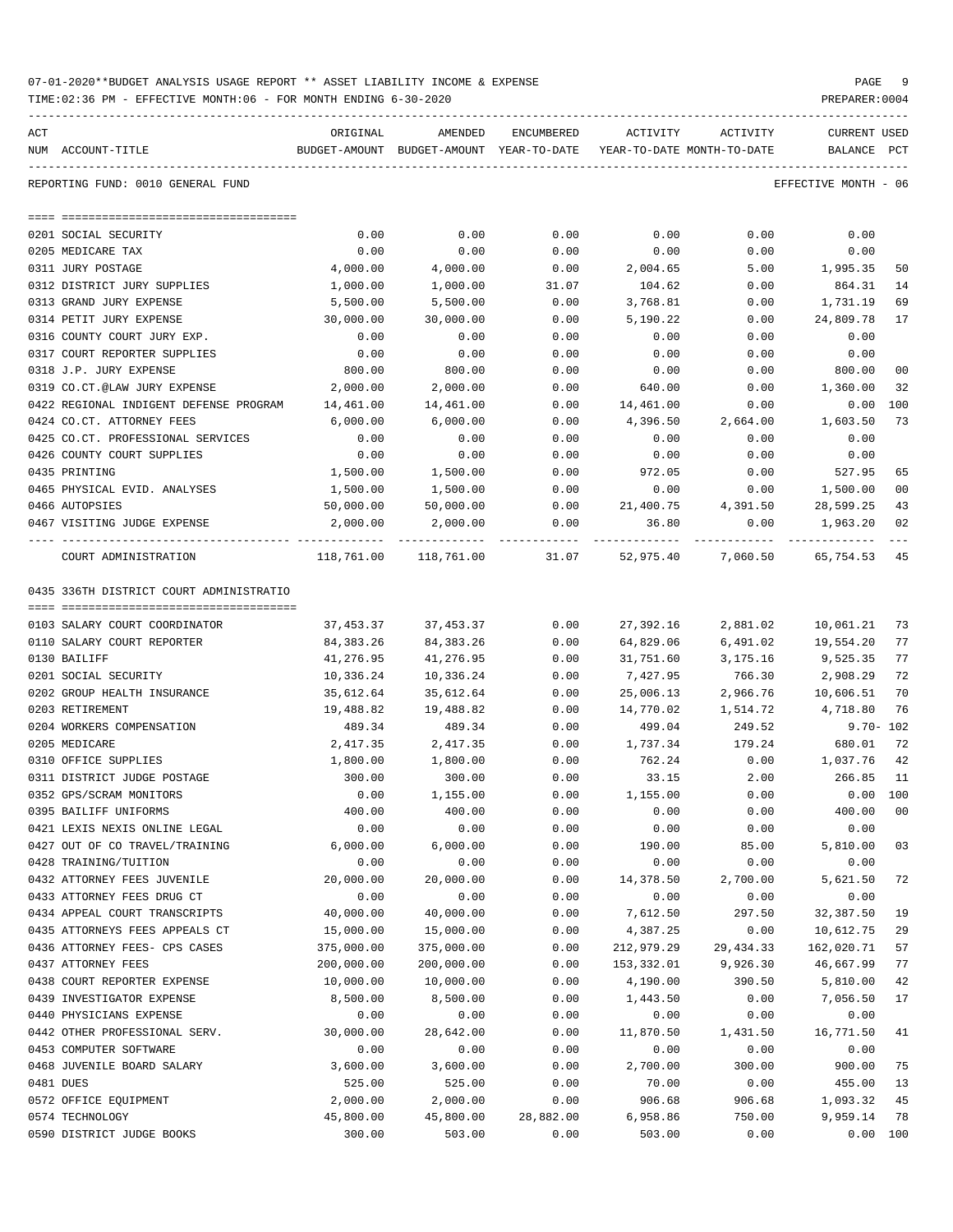|     | TIME:02:36 PM - EFFECTIVE MONTH:06 - FOR MONTH ENDING 6-30-2020 |                    |                                          |              |                            |                      | PREPARER: 0004       |          |
|-----|-----------------------------------------------------------------|--------------------|------------------------------------------|--------------|----------------------------|----------------------|----------------------|----------|
| ACT |                                                                 | ORIGINAL           | AMENDED                                  | ENCUMBERED   | ACTIVITY                   | ACTIVITY             | <b>CURRENT USED</b>  |          |
|     | NUM ACCOUNT-TITLE                                               |                    | BUDGET-AMOUNT BUDGET-AMOUNT YEAR-TO-DATE |              | YEAR-TO-DATE MONTH-TO-DATE |                      | BALANCE              | PCT      |
|     | REPORTING FUND: 0010 GENERAL FUND                               |                    |                                          |              |                            |                      | EFFECTIVE MONTH - 06 |          |
|     | 336TH DISTRICT COURT ADMINISTRATIO                              | 990,682.97         | 990,682.97                               | 28,882.00    | 596,885.78                 | 64,447.55            | 364,915.19 63        |          |
|     | 0450 DISTRICT CLERK                                             |                    |                                          |              |                            |                      |                      |          |
|     | 0101 SALARY ELECTED OFFICIAL                                    | 58,237.97          | 58,237.97                                | 0.00         | 44,798.40                  | 4,479.84             | 13,439.57            | 77       |
|     | 0103 SALARY ASST. DIST. CLERK                                   | 40,566.53          | 40,566.53                                | 0.00         | 31,205.00                  | 3,120.50             | 9,361.53             | 77       |
|     | 0104 SALARIES DEPUTIES                                          | 170,710.86         | 170,710.86                               | 0.00         | 131,218.81                 | 13,131.98            | 39,492.05            | 77       |
|     | 0107 SALARY PART-TIME                                           | 29,952.00          | 29,952.00                                | 0.00         | 23,139.78                  | 2,304.00             | 6,812.22             | 77       |
|     | 0201 SOCIAL SECURITY TAXES                                      | 18,566.98          | 18,566.98                                | 0.00         | 13,502.99                  | 1,345.76             | 5,063.99             | 73       |
|     | 0202 GROUP HEALTH & DENTAL INSURANCE                            | 94,967.04          | 94,967.04                                | 0.00         | 71,039.90                  | 7,733.94             | 23,927.14            | 75       |
|     | 0203 RETIREMENT                                                 | 35,007.73          | 35,007.73                                | 0.00         | 26,852.74                  | 2,716.00             | 8,154.99             | 77       |
|     | 0204 WORKERS COMPENSATION                                       | 898.40             | 898.40                                   | 0.00         | 916.20                     | 458.10               | $17.80 - 102$        |          |
|     | 0205 MEDICARE TAX                                               | 4,342.28           | 4,342.28                                 | 0.00         | 3,157.95                   | 314.74               | 1,184.33             | 73       |
|     | 0310 OFFICE SUPPLIES                                            | 4,000.00           | 4,000.00                                 | 303.28       | 2,570.88                   | 204.11               | 1,125.84             | 72       |
|     | 0311 POSTAL EXPENSES                                            | 4,000.00           | 4,000.00                                 | 0.00         | 1,634.30                   | 297.50               | 2,365.70             | 41       |
|     | 0313 PASSPORT PHOTO SUPPLIES                                    | 1,200.00           | 1,200.00                                 | 0.00         | 162.95                     | 0.00                 | 1,037.05             | 14       |
|     | 0315 COPIER RENTAL                                              | 0.00               | 0.00                                     | 0.00         | 0.00<br>1,690.04           | 0.00                 | 0.00                 | 100      |
|     | 0353 COMPUTER EXPENSE<br>0423 CELL PHONE                        | 1,000.00<br>0.00   | 1,690.04<br>0.00                         | 0.00<br>0.00 | 0.00                       | 1,487.52<br>0.00     | 0.00<br>0.00         |          |
|     | 0427 OUT OF COUNTY TRAVEL/TRAINING                              | 5,500.00           | 5,500.00                                 | 0.00         | 1,929.72                   | 0.00                 | 3,570.28             | 35       |
|     | 0428 EMPLOYEE TRAINING                                          | 0.00               | 0.00                                     | 0.00         | 0.00                       | 0.00                 | 0.00                 |          |
|     | 0431 LOCAL TRAVEL                                               | 0.00               | 0.00                                     | 0.00         | 0.00                       | 0.00                 | 0.00                 |          |
|     | 0435 PRINTING                                                   | 2,000.00           | 2,000.00                                 | 0.00         | 1,798.00                   | 1,598.00             | 202.00               | 90       |
|     | 0480 BONDS                                                      | 450.00             | 450.00                                   | 0.00         | 457.50                     | 0.00                 | 7.50- 102            |          |
|     | 0481 DUES                                                       | 225.00             | 225.00                                   | 0.00         | 50.00                      | 0.00                 | 175.00               | 22       |
|     | 0572 OFFICE EQUIPMENT                                           | 800.00             | 109.96                                   | 0.00         | 109.58                     | 54.79                | $0.38$ 100           |          |
|     | DISTRICT CLERK                                                  | 472,424.79         | 472,424.79                               | 303.28       | 356,234.74                 | 39,246.78            | 115,886.77 75        |          |
|     | 0455 JUSTICE OF PEACE PCT # 1                                   |                    |                                          |              |                            |                      |                      |          |
|     | 0101 SALARY ELECTED OFFICIAL                                    | 44,483.43          | 44,483.43                                | 0.00         | 34,218.00                  | 3,421.80             | 10,265.43            | 77       |
|     | 0103 SALARY ASSISTANTS                                          | 65,373.80          | 65,373.80                                | 0.00         | 49,496.89                  | 5,158.10             | 15,876.91            | 76       |
|     | 0104 SALARY DEPUTY                                              | 0.00               | 0.00                                     | 0.00         | 0.00                       | 0.00                 | 0.00                 |          |
|     | 0201 SOCIAL SECURITY TAXES                                      | 6,974.83           | 6,974.83                                 | 0.00         | 5,258.25                   | 539.50               | 1,716.58             | 75       |
|     | 0202 GROUP HEALTH & DENTAL INSURANCE                            | 35,612.64          | 35,612.64                                | 0.00         | 23,476.87                  | 1,980.38             | 12, 135.77           | 66       |
|     | 0203 RETIREMENT                                                 | 12,842.31          | 12,842.31                                | 0.00         | 9,757.65                   | 1,011.58             | 3,084.66             | 76       |
|     | 0204 WORKERS' COMPENSATION                                      | 472.49             | 472.49                                   | 0.00         | 336.10                     | 168.05               | 136.39               | 71       |
|     | 0205 MEDICARE TAX                                               | 1,631.21           | 1,631.21                                 | 0.00         | 1,229.97                   | 126.20               | 401.24               | 75       |
|     | 0225 TRAVEL ALLOWANCE                                           | 2,400.00           | 2,400.00                                 | 0.00         | 1,800.00                   | 200.00               | 600.00               | 75       |
|     | 0310 OFFICE SUPPLIES                                            | 600.00             | 884.98                                   | 0.00         | 623.70                     | 40.99                | 261.28               | 70       |
|     | 0311 POSTAL EXPENSES                                            | 500.00             | 500.00                                   | 0.00         | 211.40                     | 29.35                | 288.60               | 42       |
|     | 0420 UTILITIES TELEPHONE                                        | 0.00               | 0.00                                     | 0.00         | 0.00                       | 0.00                 | 0.00                 |          |
|     | 0422 R & M RADIO                                                | 0.00               | 0.00                                     | 0.00         | 0.00                       | 0.00                 | 0.00                 |          |
|     | 0423 CELL PHONE ALLOWANCE                                       | 240.00             | 240.00                                   | 0.00         | 180.00                     | 20.00                | 60.00                | 75       |
|     | 0427 OUT OF COUNTY TRAVEL/TRAINING<br>0435 PRINTING             | 3,000.00<br>300.00 | 3,000.00<br>300.00                       | 0.00<br>0.00 | 893.05<br>114.24           | 0.00<br>0.00         | 2,106.95<br>185.76   | 30       |
|     | 0480 BOND                                                       | 165.00             | 165.00                                   | 0.00         | 91.00                      | 0.00                 | 74.00                | 38<br>55 |
|     | 0481 DUES                                                       | 135.00             | 135.00                                   | 0.00         | 60.00                      | 0.00                 | 75.00                | 44       |
|     | 0572 OFFICE EQUIPMENT                                           | 1,800.00           | 1,515.02                                 | 99.99        | 540.97                     | 25.99                | 874.06               | 42       |
|     | 0573 RADIO EQUIPMENT                                            | 0.00               | 0.00                                     | 0.00         | 0.00                       | 0.00                 | 0.00                 |          |
|     | 0574 TECHNOLOGY                                                 | 0.00               | 0.00                                     | 0.00         | 0.00                       | 0.00                 | 0.00                 |          |
|     | JUSTICE OF PEACE PCT # 1                                        |                    | 176,530.71 176,530.71                    | 99.99        |                            | 128,288.09 12,721.94 | 48,142.63 73         |          |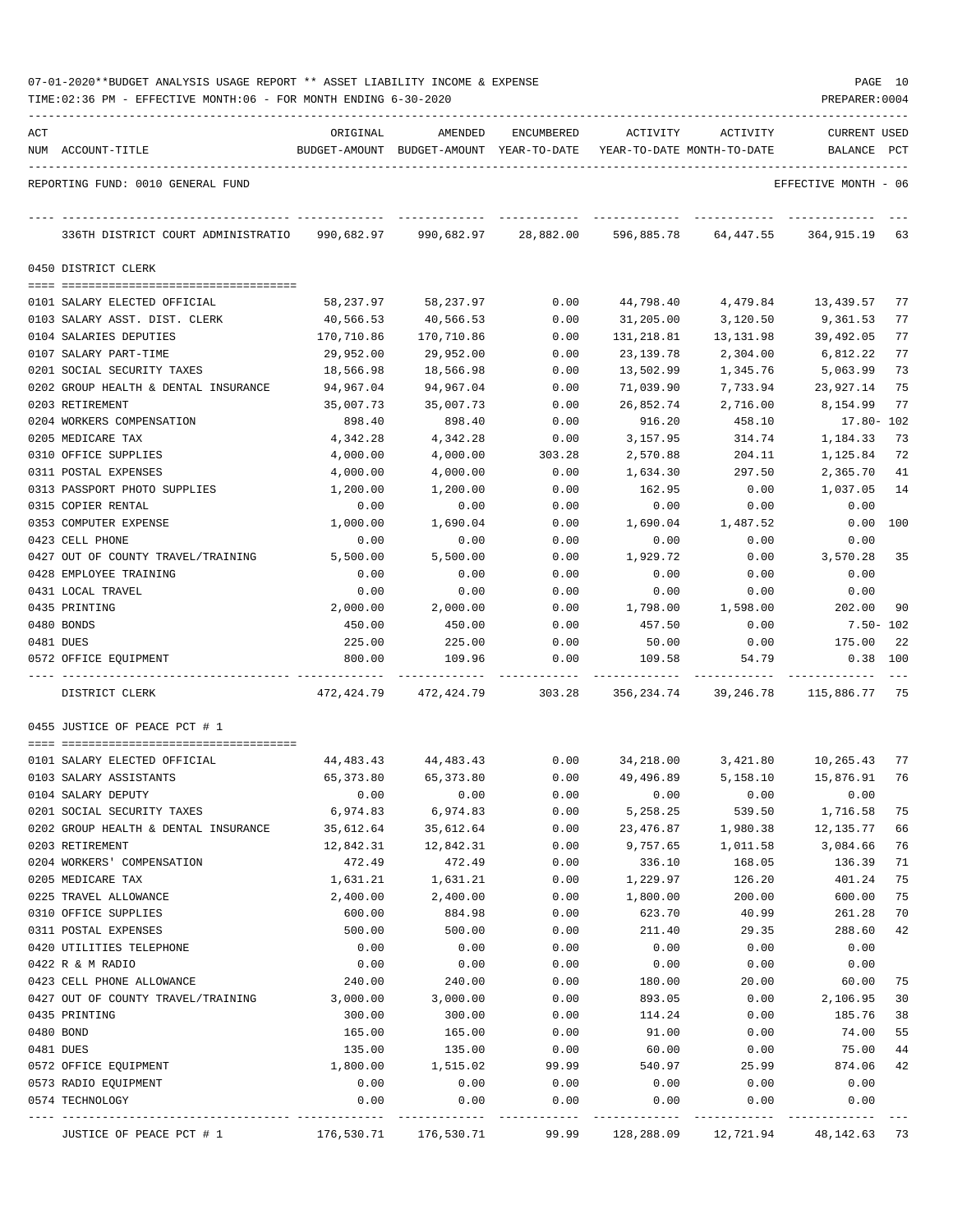|     | TIME:02:36 PM - EFFECTIVE MONTH:06 - FOR MONTH ENDING 6-30-2020 |                                                                                                  |                                                                     |              |                        |                      | PREPARER: 0004               |                |
|-----|-----------------------------------------------------------------|--------------------------------------------------------------------------------------------------|---------------------------------------------------------------------|--------------|------------------------|----------------------|------------------------------|----------------|
| ACT |                                                                 | ORIGINAL                                                                                         | AMENDED                                                             | ENCUMBERED   | ACTIVITY               | ACTIVITY             | CURRENT USED                 |                |
|     | NUM ACCOUNT-TITLE                                               |                                                                                                  | BUDGET-AMOUNT BUDGET-AMOUNT YEAR-TO-DATE YEAR-TO-DATE MONTH-TO-DATE |              |                        |                      | BALANCE PCT                  |                |
|     | REPORTING FUND: 0010 GENERAL FUND                               |                                                                                                  |                                                                     |              |                        |                      | EFFECTIVE MONTH - 06         |                |
|     | 0456 JUSTICE OF PEACE PCT # 2                                   |                                                                                                  |                                                                     |              |                        |                      |                              |                |
|     | 0101 SALARY ELECTED OFFICIAL                                    |                                                                                                  |                                                                     | 0.00         |                        |                      |                              | 77             |
|     | 0104 SALARY DEPUTY                                              | 44,483.43<br>40,565.13                                                                           | 44,483.43<br>40,565.13                                              | 0.00         | 34,218.00<br>31,204.00 | 3,421.80<br>3,120.40 | 10,265.43<br>9,361.13        | 77             |
|     | 0201 SOCIAL SECURITY TAXES                                      | 5,436.69                                                                                         | 5,436.69                                                            | 0.00         | 4,178.96               | 419.26               | 1,257.73                     | 77             |
|     | 0202 GROUP HEALTH & DENTAL INSURANCE                            | 23,741.76                                                                                        | 23,741.76                                                           | 0.00         | 17,783.46              | 1,975.94             | 5,958.30                     | 75             |
|     | 0203 RETIREMENT                                                 | 9,942.18                                                                                         | 9,942.18                                                            | 0.00         | 7,626.32               | 771.34               | 2,315.86                     | 77             |
|     | 0204 WORKERS' COMPENSATION                                      | 255.15                                                                                           | 255.15                                                              | 0.00         | 260.20                 | 130.10               | $5.05 - 102$                 |                |
|     | 0205 MEDICARE TAX                                               | 1,271.48                                                                                         | 1,271.48                                                            | 0.00         | 977.22                 | 98.04                | 294.26                       | 77             |
|     | 0225 TRAVEL ALLOWANCE                                           | 2,400.00                                                                                         | 2,400.00                                                            | 0.00         | 1,800.00               | 200.00               | 600.00                       | 75             |
|     | 0310 OFFICE SUPPLIES                                            | 600.00                                                                                           | 600.00                                                              | 64.38        | 634.92                 | 165.00               | 99.30- 117                   |                |
|     | 0311 POSTAL EXPENSES                                            | 350.00                                                                                           | 350.00                                                              | 0.00         | 194.00                 | 0.00                 | 156.00                       | 55             |
|     | 0420 UTILITIES TELEPHONE                                        | 0.00                                                                                             | 0.00                                                                | 0.00         | 0.00                   | 0.00                 | 0.00                         |                |
|     | 0421 DSL LINE                                                   | 2,092.00                                                                                         | 2,092.00                                                            | 0.00         | 1,465.55               | 172.95               | 626.45                       | 70             |
|     | 0422 R & M RADIO                                                | 100.00                                                                                           | 100.00                                                              | 0.00         | 0.00                   | 0.00                 | 100.00                       | 0 <sub>0</sub> |
|     | 0423 CELL PHONE ALLOWANCE                                       | 240.00                                                                                           | 240.00                                                              | 0.00         | 180.00                 | 20.00                | 60.00                        | 75             |
|     | 0427 OUT OF COUNTY TRAVEL/TRAINING                              | 3,500.00                                                                                         | 3,500.00                                                            | 0.00         | 0.00                   | $575.00 -$           | 3,500.00                     | 0 <sub>0</sub> |
|     | 0435 PRINTING                                                   | 200.00                                                                                           | 200.00                                                              | 0.00         | 23.50                  | 23.50                | 176.50                       | 12             |
|     | 0460 OFFICE RENTAL                                              | 4,200.00                                                                                         | 4,200.00                                                            | 0.00         | 3,150.00               | 350.00               | 1,050.00                     | 75             |
|     | 0480 BOND                                                       | 100.00                                                                                           | 100.00                                                              | 0.00         | 100.00                 | 0.00                 | 0.00 100                     |                |
|     | 0481 DUES                                                       | 95.00                                                                                            | 95.00                                                               | 0.00         | 95.00                  | 0.00                 | 0.00 100                     |                |
|     | 0572 OFFICE EQUIPMENT                                           | 1,200.00                                                                                         | 1,200.00                                                            | 0.00         | 0.00                   | 0.00                 | 1,200.00                     | 0 <sup>0</sup> |
|     | 0573 RADIO EQUIPMENT                                            | 0.00                                                                                             | 0.00                                                                | 0.00         | 0.00                   | 0.00                 | 0.00                         |                |
|     | 0574 TECHNOLOGY                                                 | 0.00                                                                                             | 0.00                                                                | 0.00         | 0.00                   | 0.00                 | 0.00                         |                |
|     | 0591 ONLINE RESEARCH                                            | 0.00                                                                                             | 0.00                                                                | 0.00         | 0.00                   | 0.00                 | 0.00                         |                |
|     | JUSTICE OF PEACE PCT # 2                                        | -----------<br>140,772.82  140,772.82        64.38      103,891.13      10,293.33      36,817.31 |                                                                     | ------------ |                        | -----------          |                              | 74             |
|     | 0457 JUSTICE OF THE PEACE # 3                                   |                                                                                                  |                                                                     |              |                        |                      |                              |                |
|     | 0101 SALARY ELECTED OFFICIAL                                    | 44,483.43                                                                                        | 44,483.43                                                           | 0.00         |                        |                      | 34,218.00 3,421.80 10,265.43 | 77             |
|     | 0103 SALARY ASSISTANT                                           | 28,000.00                                                                                        | 28,000.00                                                           | 0.00         | 21,467.73              | 2,153.84             | 6,532.27                     | 77             |
|     | 0201 SOCIAL SECURITY TAXES                                      | 4,657.00                                                                                         | 4,657.00                                                            | 0.00         | 3,575.37               | 359.34               | 1,081.63                     | 77             |
|     | 0202 GROUP HEALTH & DENTAL INSURANCE                            | 23,741.76                                                                                        | 23,741.76                                                           | 0.00         | 17,883.63              | 1,977.84             | 5,858.13                     | 75             |
|     | 0203 RETIREMENT                                                 | 8,431.36                                                                                         | 8,431.36                                                            | 0.00         | 6,491.52               | 657.38               | 1,939.84                     | 77             |
|     | 0204 WORKERS' COMPENSATION                                      | 217.45                                                                                           | 217.45                                                              | 0.00         | 221.76                 | 110.88               | $4.31 - 102$                 |                |
|     | 0205 MEDICARE TAX                                               | 1,089.29                                                                                         | 1,089.29                                                            | 0.00         | 836.19                 | 84.04                | 253.10                       | 77             |
|     | 0225 TRAVEL ALLOWANCE                                           | 2,400.00                                                                                         | 2,400.00                                                            | 0.00         | 1,800.00               | 200.00               | 600.00                       | 75             |
|     | 0310 OFFICE SUPPLIES                                            | 500.00                                                                                           | 500.00                                                              | 0.00         | 175.13                 | 0.00                 | 324.87                       | 35             |
|     | 0311 POSTAL EXPENSES                                            | 250.00                                                                                           | 250.00                                                              | 0.00         | 93.00                  | 0.00                 | 157.00                       | 37             |
|     | 0420 UTILITIES TELEPHONE                                        | 0.00                                                                                             | 0.00                                                                | 0.00         | 0.00                   | 0.00                 | 0.00                         |                |
|     | 0421 INTERNET                                                   | 0.00                                                                                             | 0.00                                                                | 0.00         | 0.00                   | 0.00                 | 0.00                         |                |
|     | 0423 CELL PHONE ALLOWANCE                                       | 240.00                                                                                           | 240.00                                                              | 0.00         | 180.00                 | 20.00                | 60.00                        | 75             |
|     | 0427 OUT OF COUNTY TRAVEL/TRAINING                              | 1,500.00                                                                                         | 1,500.00                                                            | 0.00         | 517.25                 | $150.00 -$           | 982.75                       | 34             |
|     | 0435 PRINTING                                                   | 250.00                                                                                           | 250.00                                                              | 0.00         | 0.00                   | 0.00                 | 250.00                       | 0 <sub>0</sub> |
|     | 0460 OFFICE RENTAL                                              | 500.00                                                                                           | 500.00                                                              | 0.00         | 208.33                 | 0.00                 | 291.67                       | 42             |
|     | 0480 BOND                                                       | 50.00                                                                                            | 50.00                                                               | 0.00         | 50.00                  | 0.00                 | 0.00                         | 100            |
|     | 0481 DUES                                                       | 60.00                                                                                            | 60.00                                                               | 0.00         | 60.00                  | 0.00                 | 0.00                         | 100            |
|     | 0572 OFFICE EQUIPMENT                                           | 1,200.00                                                                                         | 1,200.00                                                            | 0.00         | 0.00                   | 0.00                 | 1,200.00                     | 0 <sub>0</sub> |
|     | 0574 TECHNOLOGY                                                 | 1,000.00                                                                                         | 1,000.00                                                            | 0.00         | 0.00                   | 0.00                 | 1,000.00                     | 0 <sub>0</sub> |
|     | JUSTICE OF THE PEACE # 3                                        | 118,570.29                                                                                       | 118,570.29                                                          | 0.00         | 87,777.91              | 8,835.12             | 30,792.38                    | $- - -$<br>74  |

0475 DISTRICT & CO. ATTORNEY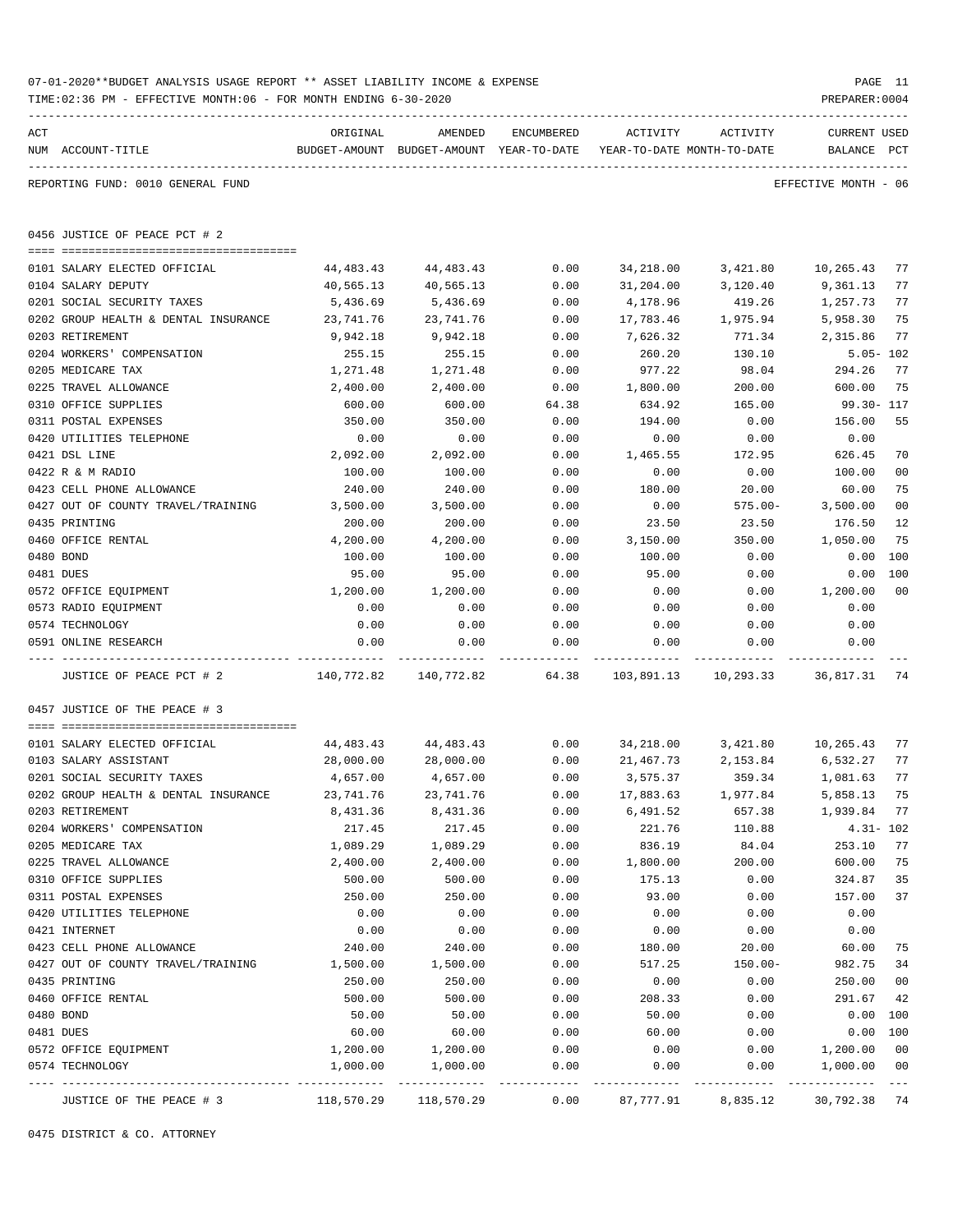|                                      | ORIGINAL                                                                                                                                                                                                                                                                                                                                                                                                                                                                                                                                                                                                                                                                                                                                   | AMENDED                                                                                                                                                                                                                                                                                             | ENCUMBERED                                                                                                                                                                                                                                                                                                                                                                |                                                                                                                                                                                              |                                      |                                                                                                                                                                                                                                                                                                                                                                                                                                                                                                                                                                                                                                                                                                                                                                                                              |                                                                                                                                                                                                                                                                                                                                                                                                                                                                                                             |
|--------------------------------------|--------------------------------------------------------------------------------------------------------------------------------------------------------------------------------------------------------------------------------------------------------------------------------------------------------------------------------------------------------------------------------------------------------------------------------------------------------------------------------------------------------------------------------------------------------------------------------------------------------------------------------------------------------------------------------------------------------------------------------------------|-----------------------------------------------------------------------------------------------------------------------------------------------------------------------------------------------------------------------------------------------------------------------------------------------------|---------------------------------------------------------------------------------------------------------------------------------------------------------------------------------------------------------------------------------------------------------------------------------------------------------------------------------------------------------------------------|----------------------------------------------------------------------------------------------------------------------------------------------------------------------------------------------|--------------------------------------|--------------------------------------------------------------------------------------------------------------------------------------------------------------------------------------------------------------------------------------------------------------------------------------------------------------------------------------------------------------------------------------------------------------------------------------------------------------------------------------------------------------------------------------------------------------------------------------------------------------------------------------------------------------------------------------------------------------------------------------------------------------------------------------------------------------|-------------------------------------------------------------------------------------------------------------------------------------------------------------------------------------------------------------------------------------------------------------------------------------------------------------------------------------------------------------------------------------------------------------------------------------------------------------------------------------------------------------|
| NUM ACCOUNT-TITLE                    |                                                                                                                                                                                                                                                                                                                                                                                                                                                                                                                                                                                                                                                                                                                                            |                                                                                                                                                                                                                                                                                                     |                                                                                                                                                                                                                                                                                                                                                                           |                                                                                                                                                                                              |                                      |                                                                                                                                                                                                                                                                                                                                                                                                                                                                                                                                                                                                                                                                                                                                                                                                              |                                                                                                                                                                                                                                                                                                                                                                                                                                                                                                             |
| REPORTING FUND: 0010 GENERAL FUND    |                                                                                                                                                                                                                                                                                                                                                                                                                                                                                                                                                                                                                                                                                                                                            |                                                                                                                                                                                                                                                                                                     |                                                                                                                                                                                                                                                                                                                                                                           |                                                                                                                                                                                              |                                      |                                                                                                                                                                                                                                                                                                                                                                                                                                                                                                                                                                                                                                                                                                                                                                                                              |                                                                                                                                                                                                                                                                                                                                                                                                                                                                                                             |
|                                      |                                                                                                                                                                                                                                                                                                                                                                                                                                                                                                                                                                                                                                                                                                                                            |                                                                                                                                                                                                                                                                                                     |                                                                                                                                                                                                                                                                                                                                                                           |                                                                                                                                                                                              |                                      |                                                                                                                                                                                                                                                                                                                                                                                                                                                                                                                                                                                                                                                                                                                                                                                                              |                                                                                                                                                                                                                                                                                                                                                                                                                                                                                                             |
|                                      |                                                                                                                                                                                                                                                                                                                                                                                                                                                                                                                                                                                                                                                                                                                                            |                                                                                                                                                                                                                                                                                                     |                                                                                                                                                                                                                                                                                                                                                                           |                                                                                                                                                                                              |                                      |                                                                                                                                                                                                                                                                                                                                                                                                                                                                                                                                                                                                                                                                                                                                                                                                              | 77                                                                                                                                                                                                                                                                                                                                                                                                                                                                                                          |
|                                      |                                                                                                                                                                                                                                                                                                                                                                                                                                                                                                                                                                                                                                                                                                                                            |                                                                                                                                                                                                                                                                                                     |                                                                                                                                                                                                                                                                                                                                                                           |                                                                                                                                                                                              |                                      |                                                                                                                                                                                                                                                                                                                                                                                                                                                                                                                                                                                                                                                                                                                                                                                                              |                                                                                                                                                                                                                                                                                                                                                                                                                                                                                                             |
|                                      |                                                                                                                                                                                                                                                                                                                                                                                                                                                                                                                                                                                                                                                                                                                                            |                                                                                                                                                                                                                                                                                                     |                                                                                                                                                                                                                                                                                                                                                                           |                                                                                                                                                                                              |                                      |                                                                                                                                                                                                                                                                                                                                                                                                                                                                                                                                                                                                                                                                                                                                                                                                              | 71                                                                                                                                                                                                                                                                                                                                                                                                                                                                                                          |
|                                      |                                                                                                                                                                                                                                                                                                                                                                                                                                                                                                                                                                                                                                                                                                                                            |                                                                                                                                                                                                                                                                                                     |                                                                                                                                                                                                                                                                                                                                                                           |                                                                                                                                                                                              |                                      |                                                                                                                                                                                                                                                                                                                                                                                                                                                                                                                                                                                                                                                                                                                                                                                                              | 78<br>75                                                                                                                                                                                                                                                                                                                                                                                                                                                                                                    |
|                                      |                                                                                                                                                                                                                                                                                                                                                                                                                                                                                                                                                                                                                                                                                                                                            |                                                                                                                                                                                                                                                                                                     |                                                                                                                                                                                                                                                                                                                                                                           |                                                                                                                                                                                              |                                      |                                                                                                                                                                                                                                                                                                                                                                                                                                                                                                                                                                                                                                                                                                                                                                                                              | 80                                                                                                                                                                                                                                                                                                                                                                                                                                                                                                          |
|                                      |                                                                                                                                                                                                                                                                                                                                                                                                                                                                                                                                                                                                                                                                                                                                            |                                                                                                                                                                                                                                                                                                     |                                                                                                                                                                                                                                                                                                                                                                           |                                                                                                                                                                                              |                                      |                                                                                                                                                                                                                                                                                                                                                                                                                                                                                                                                                                                                                                                                                                                                                                                                              |                                                                                                                                                                                                                                                                                                                                                                                                                                                                                                             |
|                                      |                                                                                                                                                                                                                                                                                                                                                                                                                                                                                                                                                                                                                                                                                                                                            |                                                                                                                                                                                                                                                                                                     |                                                                                                                                                                                                                                                                                                                                                                           |                                                                                                                                                                                              |                                      |                                                                                                                                                                                                                                                                                                                                                                                                                                                                                                                                                                                                                                                                                                                                                                                                              | 72                                                                                                                                                                                                                                                                                                                                                                                                                                                                                                          |
|                                      |                                                                                                                                                                                                                                                                                                                                                                                                                                                                                                                                                                                                                                                                                                                                            |                                                                                                                                                                                                                                                                                                     |                                                                                                                                                                                                                                                                                                                                                                           |                                                                                                                                                                                              |                                      |                                                                                                                                                                                                                                                                                                                                                                                                                                                                                                                                                                                                                                                                                                                                                                                                              |                                                                                                                                                                                                                                                                                                                                                                                                                                                                                                             |
|                                      |                                                                                                                                                                                                                                                                                                                                                                                                                                                                                                                                                                                                                                                                                                                                            |                                                                                                                                                                                                                                                                                                     |                                                                                                                                                                                                                                                                                                                                                                           |                                                                                                                                                                                              |                                      |                                                                                                                                                                                                                                                                                                                                                                                                                                                                                                                                                                                                                                                                                                                                                                                                              | 77                                                                                                                                                                                                                                                                                                                                                                                                                                                                                                          |
|                                      |                                                                                                                                                                                                                                                                                                                                                                                                                                                                                                                                                                                                                                                                                                                                            |                                                                                                                                                                                                                                                                                                     |                                                                                                                                                                                                                                                                                                                                                                           |                                                                                                                                                                                              |                                      |                                                                                                                                                                                                                                                                                                                                                                                                                                                                                                                                                                                                                                                                                                                                                                                                              | 77                                                                                                                                                                                                                                                                                                                                                                                                                                                                                                          |
|                                      |                                                                                                                                                                                                                                                                                                                                                                                                                                                                                                                                                                                                                                                                                                                                            |                                                                                                                                                                                                                                                                                                     |                                                                                                                                                                                                                                                                                                                                                                           |                                                                                                                                                                                              |                                      |                                                                                                                                                                                                                                                                                                                                                                                                                                                                                                                                                                                                                                                                                                                                                                                                              | 71                                                                                                                                                                                                                                                                                                                                                                                                                                                                                                          |
|                                      |                                                                                                                                                                                                                                                                                                                                                                                                                                                                                                                                                                                                                                                                                                                                            |                                                                                                                                                                                                                                                                                                     |                                                                                                                                                                                                                                                                                                                                                                           |                                                                                                                                                                                              |                                      |                                                                                                                                                                                                                                                                                                                                                                                                                                                                                                                                                                                                                                                                                                                                                                                                              | 70                                                                                                                                                                                                                                                                                                                                                                                                                                                                                                          |
|                                      |                                                                                                                                                                                                                                                                                                                                                                                                                                                                                                                                                                                                                                                                                                                                            |                                                                                                                                                                                                                                                                                                     |                                                                                                                                                                                                                                                                                                                                                                           |                                                                                                                                                                                              |                                      |                                                                                                                                                                                                                                                                                                                                                                                                                                                                                                                                                                                                                                                                                                                                                                                                              | 73                                                                                                                                                                                                                                                                                                                                                                                                                                                                                                          |
|                                      |                                                                                                                                                                                                                                                                                                                                                                                                                                                                                                                                                                                                                                                                                                                                            |                                                                                                                                                                                                                                                                                                     |                                                                                                                                                                                                                                                                                                                                                                           |                                                                                                                                                                                              |                                      |                                                                                                                                                                                                                                                                                                                                                                                                                                                                                                                                                                                                                                                                                                                                                                                                              | 94                                                                                                                                                                                                                                                                                                                                                                                                                                                                                                          |
|                                      |                                                                                                                                                                                                                                                                                                                                                                                                                                                                                                                                                                                                                                                                                                                                            |                                                                                                                                                                                                                                                                                                     |                                                                                                                                                                                                                                                                                                                                                                           |                                                                                                                                                                                              |                                      |                                                                                                                                                                                                                                                                                                                                                                                                                                                                                                                                                                                                                                                                                                                                                                                                              | 68                                                                                                                                                                                                                                                                                                                                                                                                                                                                                                          |
|                                      |                                                                                                                                                                                                                                                                                                                                                                                                                                                                                                                                                                                                                                                                                                                                            |                                                                                                                                                                                                                                                                                                     |                                                                                                                                                                                                                                                                                                                                                                           |                                                                                                                                                                                              |                                      |                                                                                                                                                                                                                                                                                                                                                                                                                                                                                                                                                                                                                                                                                                                                                                                                              | 0 <sub>0</sub>                                                                                                                                                                                                                                                                                                                                                                                                                                                                                              |
|                                      |                                                                                                                                                                                                                                                                                                                                                                                                                                                                                                                                                                                                                                                                                                                                            |                                                                                                                                                                                                                                                                                                     |                                                                                                                                                                                                                                                                                                                                                                           |                                                                                                                                                                                              |                                      |                                                                                                                                                                                                                                                                                                                                                                                                                                                                                                                                                                                                                                                                                                                                                                                                              | 53                                                                                                                                                                                                                                                                                                                                                                                                                                                                                                          |
|                                      |                                                                                                                                                                                                                                                                                                                                                                                                                                                                                                                                                                                                                                                                                                                                            |                                                                                                                                                                                                                                                                                                     |                                                                                                                                                                                                                                                                                                                                                                           |                                                                                                                                                                                              |                                      |                                                                                                                                                                                                                                                                                                                                                                                                                                                                                                                                                                                                                                                                                                                                                                                                              | 28                                                                                                                                                                                                                                                                                                                                                                                                                                                                                                          |
|                                      |                                                                                                                                                                                                                                                                                                                                                                                                                                                                                                                                                                                                                                                                                                                                            |                                                                                                                                                                                                                                                                                                     |                                                                                                                                                                                                                                                                                                                                                                           |                                                                                                                                                                                              |                                      |                                                                                                                                                                                                                                                                                                                                                                                                                                                                                                                                                                                                                                                                                                                                                                                                              | 65                                                                                                                                                                                                                                                                                                                                                                                                                                                                                                          |
|                                      |                                                                                                                                                                                                                                                                                                                                                                                                                                                                                                                                                                                                                                                                                                                                            |                                                                                                                                                                                                                                                                                                     |                                                                                                                                                                                                                                                                                                                                                                           |                                                                                                                                                                                              |                                      |                                                                                                                                                                                                                                                                                                                                                                                                                                                                                                                                                                                                                                                                                                                                                                                                              | 67                                                                                                                                                                                                                                                                                                                                                                                                                                                                                                          |
|                                      |                                                                                                                                                                                                                                                                                                                                                                                                                                                                                                                                                                                                                                                                                                                                            |                                                                                                                                                                                                                                                                                                     |                                                                                                                                                                                                                                                                                                                                                                           |                                                                                                                                                                                              |                                      |                                                                                                                                                                                                                                                                                                                                                                                                                                                                                                                                                                                                                                                                                                                                                                                                              | 75                                                                                                                                                                                                                                                                                                                                                                                                                                                                                                          |
|                                      |                                                                                                                                                                                                                                                                                                                                                                                                                                                                                                                                                                                                                                                                                                                                            |                                                                                                                                                                                                                                                                                                     |                                                                                                                                                                                                                                                                                                                                                                           |                                                                                                                                                                                              |                                      |                                                                                                                                                                                                                                                                                                                                                                                                                                                                                                                                                                                                                                                                                                                                                                                                              | 43                                                                                                                                                                                                                                                                                                                                                                                                                                                                                                          |
|                                      |                                                                                                                                                                                                                                                                                                                                                                                                                                                                                                                                                                                                                                                                                                                                            |                                                                                                                                                                                                                                                                                                     |                                                                                                                                                                                                                                                                                                                                                                           |                                                                                                                                                                                              |                                      |                                                                                                                                                                                                                                                                                                                                                                                                                                                                                                                                                                                                                                                                                                                                                                                                              |                                                                                                                                                                                                                                                                                                                                                                                                                                                                                                             |
|                                      |                                                                                                                                                                                                                                                                                                                                                                                                                                                                                                                                                                                                                                                                                                                                            |                                                                                                                                                                                                                                                                                                     |                                                                                                                                                                                                                                                                                                                                                                           |                                                                                                                                                                                              |                                      |                                                                                                                                                                                                                                                                                                                                                                                                                                                                                                                                                                                                                                                                                                                                                                                                              |                                                                                                                                                                                                                                                                                                                                                                                                                                                                                                             |
|                                      |                                                                                                                                                                                                                                                                                                                                                                                                                                                                                                                                                                                                                                                                                                                                            | 1,000.00                                                                                                                                                                                                                                                                                            | 0.00                                                                                                                                                                                                                                                                                                                                                                      | 114.50                                                                                                                                                                                       | 0.00                                 |                                                                                                                                                                                                                                                                                                                                                                                                                                                                                                                                                                                                                                                                                                                                                                                                              | 11                                                                                                                                                                                                                                                                                                                                                                                                                                                                                                          |
| 0438 CT.REPORTER-TRANSCRIPTS         | 8,500.00                                                                                                                                                                                                                                                                                                                                                                                                                                                                                                                                                                                                                                                                                                                                   | 8,500.00                                                                                                                                                                                                                                                                                            | 0.00                                                                                                                                                                                                                                                                                                                                                                      |                                                                                                                                                                                              | 0.00                                 | 7,907.50                                                                                                                                                                                                                                                                                                                                                                                                                                                                                                                                                                                                                                                                                                                                                                                                     | 07                                                                                                                                                                                                                                                                                                                                                                                                                                                                                                          |
| 0439 WITNESS EXPENSE                 | 5,000.00                                                                                                                                                                                                                                                                                                                                                                                                                                                                                                                                                                                                                                                                                                                                   | 5,000.00                                                                                                                                                                                                                                                                                            | 0.00                                                                                                                                                                                                                                                                                                                                                                      |                                                                                                                                                                                              | 0.00                                 | 5,000.00                                                                                                                                                                                                                                                                                                                                                                                                                                                                                                                                                                                                                                                                                                                                                                                                     | 0 <sub>0</sub>                                                                                                                                                                                                                                                                                                                                                                                                                                                                                              |
| 0465 PHYS. EVIDENCE ANALYSIS         | 4,000.00                                                                                                                                                                                                                                                                                                                                                                                                                                                                                                                                                                                                                                                                                                                                   | 4,000.00                                                                                                                                                                                                                                                                                            | 0.00                                                                                                                                                                                                                                                                                                                                                                      |                                                                                                                                                                                              | 0.00                                 | 1,124.00                                                                                                                                                                                                                                                                                                                                                                                                                                                                                                                                                                                                                                                                                                                                                                                                     | 72                                                                                                                                                                                                                                                                                                                                                                                                                                                                                                          |
|                                      | 0.00                                                                                                                                                                                                                                                                                                                                                                                                                                                                                                                                                                                                                                                                                                                                       | 0.00                                                                                                                                                                                                                                                                                                | 0.00                                                                                                                                                                                                                                                                                                                                                                      | 0.00                                                                                                                                                                                         | 0.00                                 | 0.00                                                                                                                                                                                                                                                                                                                                                                                                                                                                                                                                                                                                                                                                                                                                                                                                         |                                                                                                                                                                                                                                                                                                                                                                                                                                                                                                             |
| 0480 BOND                            | 165.00                                                                                                                                                                                                                                                                                                                                                                                                                                                                                                                                                                                                                                                                                                                                     | 165.00                                                                                                                                                                                                                                                                                              | 0.00                                                                                                                                                                                                                                                                                                                                                                      |                                                                                                                                                                                              | 0.00                                 | 165.00                                                                                                                                                                                                                                                                                                                                                                                                                                                                                                                                                                                                                                                                                                                                                                                                       | 0 <sub>0</sub>                                                                                                                                                                                                                                                                                                                                                                                                                                                                                              |
| 0481 DUES                            | 3,500.00                                                                                                                                                                                                                                                                                                                                                                                                                                                                                                                                                                                                                                                                                                                                   | 3,500.00                                                                                                                                                                                                                                                                                            | 0.00                                                                                                                                                                                                                                                                                                                                                                      |                                                                                                                                                                                              | 505.00                               | 1,710.00                                                                                                                                                                                                                                                                                                                                                                                                                                                                                                                                                                                                                                                                                                                                                                                                     | 51                                                                                                                                                                                                                                                                                                                                                                                                                                                                                                          |
| 0572 OFFICE EQUIPMENT                | 4,000.00                                                                                                                                                                                                                                                                                                                                                                                                                                                                                                                                                                                                                                                                                                                                   | 4,000.00                                                                                                                                                                                                                                                                                            | 199.99                                                                                                                                                                                                                                                                                                                                                                    |                                                                                                                                                                                              | 0.00                                 | 3,038.04                                                                                                                                                                                                                                                                                                                                                                                                                                                                                                                                                                                                                                                                                                                                                                                                     | 24                                                                                                                                                                                                                                                                                                                                                                                                                                                                                                          |
| 0574 TECHNOLOGY                      | 2,000.00                                                                                                                                                                                                                                                                                                                                                                                                                                                                                                                                                                                                                                                                                                                                   | 2,000.00                                                                                                                                                                                                                                                                                            | 0.00                                                                                                                                                                                                                                                                                                                                                                      |                                                                                                                                                                                              | 0.00                                 | 2,000.00                                                                                                                                                                                                                                                                                                                                                                                                                                                                                                                                                                                                                                                                                                                                                                                                     | 0 <sub>0</sub>                                                                                                                                                                                                                                                                                                                                                                                                                                                                                              |
| 0590 BOOKS                           | 750.00                                                                                                                                                                                                                                                                                                                                                                                                                                                                                                                                                                                                                                                                                                                                     | 750.00                                                                                                                                                                                                                                                                                              | 0.00                                                                                                                                                                                                                                                                                                                                                                      | 111.66                                                                                                                                                                                       | 0.00                                 | 638.34                                                                                                                                                                                                                                                                                                                                                                                                                                                                                                                                                                                                                                                                                                                                                                                                       | 15                                                                                                                                                                                                                                                                                                                                                                                                                                                                                                          |
| DISTRICT & CO. ATTORNEY              |                                                                                                                                                                                                                                                                                                                                                                                                                                                                                                                                                                                                                                                                                                                                            |                                                                                                                                                                                                                                                                                                     |                                                                                                                                                                                                                                                                                                                                                                           |                                                                                                                                                                                              |                                      |                                                                                                                                                                                                                                                                                                                                                                                                                                                                                                                                                                                                                                                                                                                                                                                                              | 70                                                                                                                                                                                                                                                                                                                                                                                                                                                                                                          |
| 0495 COUNTY AUDITOR                  |                                                                                                                                                                                                                                                                                                                                                                                                                                                                                                                                                                                                                                                                                                                                            |                                                                                                                                                                                                                                                                                                     |                                                                                                                                                                                                                                                                                                                                                                           |                                                                                                                                                                                              |                                      |                                                                                                                                                                                                                                                                                                                                                                                                                                                                                                                                                                                                                                                                                                                                                                                                              |                                                                                                                                                                                                                                                                                                                                                                                                                                                                                                             |
| 0102 SALARY APPOINTED OFFICIAL       |                                                                                                                                                                                                                                                                                                                                                                                                                                                                                                                                                                                                                                                                                                                                            | 73,258.37                                                                                                                                                                                                                                                                                           | 0.00                                                                                                                                                                                                                                                                                                                                                                      |                                                                                                                                                                                              |                                      |                                                                                                                                                                                                                                                                                                                                                                                                                                                                                                                                                                                                                                                                                                                                                                                                              | 77                                                                                                                                                                                                                                                                                                                                                                                                                                                                                                          |
| 0103 SALARIES ASSISTANTS             | 129,985.11                                                                                                                                                                                                                                                                                                                                                                                                                                                                                                                                                                                                                                                                                                                                 | 128,851.14                                                                                                                                                                                                                                                                                          | 0.00                                                                                                                                                                                                                                                                                                                                                                      |                                                                                                                                                                                              |                                      | 41,237.74                                                                                                                                                                                                                                                                                                                                                                                                                                                                                                                                                                                                                                                                                                                                                                                                    | 68                                                                                                                                                                                                                                                                                                                                                                                                                                                                                                          |
| 0201 SOCIAL SECURITY TAXES           | 12,601.10                                                                                                                                                                                                                                                                                                                                                                                                                                                                                                                                                                                                                                                                                                                                  | 12,601.10                                                                                                                                                                                                                                                                                           | 0.00                                                                                                                                                                                                                                                                                                                                                                      |                                                                                                                                                                                              | 817.16                               | 3,993.80                                                                                                                                                                                                                                                                                                                                                                                                                                                                                                                                                                                                                                                                                                                                                                                                     | 68                                                                                                                                                                                                                                                                                                                                                                                                                                                                                                          |
| 0202 GROUP HEALTH & DENTAL INSURANCE | 47,483.52                                                                                                                                                                                                                                                                                                                                                                                                                                                                                                                                                                                                                                                                                                                                  | 47,483.52                                                                                                                                                                                                                                                                                           | 0.00                                                                                                                                                                                                                                                                                                                                                                      |                                                                                                                                                                                              | 3,708.45                             | 17,074.23                                                                                                                                                                                                                                                                                                                                                                                                                                                                                                                                                                                                                                                                                                                                                                                                    | 64                                                                                                                                                                                                                                                                                                                                                                                                                                                                                                          |
| 0203 RETIREMENT                      | 23,759.16                                                                                                                                                                                                                                                                                                                                                                                                                                                                                                                                                                                                                                                                                                                                  | 23,759.16                                                                                                                                                                                                                                                                                           | 0.00                                                                                                                                                                                                                                                                                                                                                                      |                                                                                                                                                                                              |                                      | 6,992.20                                                                                                                                                                                                                                                                                                                                                                                                                                                                                                                                                                                                                                                                                                                                                                                                     | 71                                                                                                                                                                                                                                                                                                                                                                                                                                                                                                          |
| 0204 WORKERS COMPENSATION            | 609.73                                                                                                                                                                                                                                                                                                                                                                                                                                                                                                                                                                                                                                                                                                                                     | 609.73                                                                                                                                                                                                                                                                                              | 0.00                                                                                                                                                                                                                                                                                                                                                                      |                                                                                                                                                                                              | 310.90                               |                                                                                                                                                                                                                                                                                                                                                                                                                                                                                                                                                                                                                                                                                                                                                                                                              |                                                                                                                                                                                                                                                                                                                                                                                                                                                                                                             |
| 0205 MEDICARE TAX                    | 2,947.03                                                                                                                                                                                                                                                                                                                                                                                                                                                                                                                                                                                                                                                                                                                                   | 2,947.03                                                                                                                                                                                                                                                                                            | 0.00                                                                                                                                                                                                                                                                                                                                                                      |                                                                                                                                                                                              | 191.11                               | 934.02                                                                                                                                                                                                                                                                                                                                                                                                                                                                                                                                                                                                                                                                                                                                                                                                       | 68                                                                                                                                                                                                                                                                                                                                                                                                                                                                                                          |
| 0310 OFFICE SUPPLIES                 | 800.00                                                                                                                                                                                                                                                                                                                                                                                                                                                                                                                                                                                                                                                                                                                                     | 800.00                                                                                                                                                                                                                                                                                              | 0.00                                                                                                                                                                                                                                                                                                                                                                      |                                                                                                                                                                                              | 0.00                                 | 264.09                                                                                                                                                                                                                                                                                                                                                                                                                                                                                                                                                                                                                                                                                                                                                                                                       | 67                                                                                                                                                                                                                                                                                                                                                                                                                                                                                                          |
| 0353 COMPUTER SOFTWARE MAINTENANCE   | 5,225.00                                                                                                                                                                                                                                                                                                                                                                                                                                                                                                                                                                                                                                                                                                                                   | 5,225.00                                                                                                                                                                                                                                                                                            | 0.00                                                                                                                                                                                                                                                                                                                                                                      |                                                                                                                                                                                              | 0.00                                 |                                                                                                                                                                                                                                                                                                                                                                                                                                                                                                                                                                                                                                                                                                                                                                                                              |                                                                                                                                                                                                                                                                                                                                                                                                                                                                                                             |
| 0427 OUT OF COUNTY TRAVEL/TRAINING   | 4,000.00                                                                                                                                                                                                                                                                                                                                                                                                                                                                                                                                                                                                                                                                                                                                   | 4,000.00                                                                                                                                                                                                                                                                                            | 0.00                                                                                                                                                                                                                                                                                                                                                                      |                                                                                                                                                                                              | 0.00                                 | 1,527.14                                                                                                                                                                                                                                                                                                                                                                                                                                                                                                                                                                                                                                                                                                                                                                                                     | 62                                                                                                                                                                                                                                                                                                                                                                                                                                                                                                          |
| 0431 LOCAL TRAVEL                    | 0.00                                                                                                                                                                                                                                                                                                                                                                                                                                                                                                                                                                                                                                                                                                                                       | 0.00                                                                                                                                                                                                                                                                                                | 0.00                                                                                                                                                                                                                                                                                                                                                                      | 0.00                                                                                                                                                                                         | 0.00                                 | 0.00                                                                                                                                                                                                                                                                                                                                                                                                                                                                                                                                                                                                                                                                                                                                                                                                         |                                                                                                                                                                                                                                                                                                                                                                                                                                                                                                             |
| 0435 PRINTING                        | 50.00                                                                                                                                                                                                                                                                                                                                                                                                                                                                                                                                                                                                                                                                                                                                      | 50.00                                                                                                                                                                                                                                                                                               | 0.00                                                                                                                                                                                                                                                                                                                                                                      | 23.00                                                                                                                                                                                        | 23.00                                | 27.00                                                                                                                                                                                                                                                                                                                                                                                                                                                                                                                                                                                                                                                                                                                                                                                                        | 46                                                                                                                                                                                                                                                                                                                                                                                                                                                                                                          |
| 0452 R & M EQUIPMENT                 | 100.00                                                                                                                                                                                                                                                                                                                                                                                                                                                                                                                                                                                                                                                                                                                                     | 100.00                                                                                                                                                                                                                                                                                              | 0.00                                                                                                                                                                                                                                                                                                                                                                      | 0.00                                                                                                                                                                                         | 0.00                                 | 100.00                                                                                                                                                                                                                                                                                                                                                                                                                                                                                                                                                                                                                                                                                                                                                                                                       | 0 <sub>0</sub>                                                                                                                                                                                                                                                                                                                                                                                                                                                                                              |
| 0480 BOND                            | 100.00                                                                                                                                                                                                                                                                                                                                                                                                                                                                                                                                                                                                                                                                                                                                     | 149.00                                                                                                                                                                                                                                                                                              | 0.00                                                                                                                                                                                                                                                                                                                                                                      |                                                                                                                                                                                              | 0.00                                 | 0.00 100                                                                                                                                                                                                                                                                                                                                                                                                                                                                                                                                                                                                                                                                                                                                                                                                     |                                                                                                                                                                                                                                                                                                                                                                                                                                                                                                             |
|                                      | 0101 DA. SALARY SUPPLEMENT<br>0102 HB 9 D.A. SUPPLEMENTAL FUNDS<br>0103 SALARY ASSISTANT D.A.<br>0104 ASST. DA LONGEVITY PAY<br>0105 SALARIES SECRETARIES<br>0106 DA SALARY REIMB. GC CH 46<br>0107 SALARY TEMP./EXTRA<br>0108 INVESTIGATOR CRIMES AGAINST WOMEN<br>0109 INVESTIGATOR<br>0110 DISCOVERY CLERK<br>0201 SOCIAL SECURITY TAXES<br>0202 GROUP HEALTH INSURANCE<br>0203 RETIREMENT<br>0204 WORKERS' COMPENSATION<br>0205 MEDICARE TAX<br>0225 TRAVEL ALLOWANCE<br>0310 OFFICE SUPPLIES<br>0311 POSTAL EXPENSES<br>0315 COPIER EXPENSE<br>0421 INTERNET/ONLINE LEGAL RE<br>0422 INVESTIGATOR CELL PHONE<br>0427 OUT OF COUNTY TRAVEL/TRAINING<br>0428 TRAINING/TUITION<br>0431 LOCAL TRAVEL<br>0435 PRINTING<br>0469 DPS TESTING | 6,250.00<br>0.00<br>309,214.36<br>5,080.00<br>188,651.04<br>27,500.00<br>18,096.00<br>0.00<br>61,443.53<br>37,211.20<br>40,535.98<br>130,579.68<br>76,387.85<br>1,340.28<br>9,840.19<br>4,860.00<br>9,000.00<br>2,400.00<br>1,500.00<br>8,815.00<br>360.00<br>15,000.00<br>0.00<br>0.00<br>1,000.00 | TIME:02:36 PM - EFFECTIVE MONTH:06 - FOR MONTH ENDING 6-30-2020<br>6, 250.00<br>0.00<br>309, 214.36<br>5,080.00<br>188,651.04<br>27,500.00<br>18,096.00<br>0.00<br>61,443.53<br>37,211.20<br>40,535.98<br>130,579.68<br>76,387.85<br>1,340.28<br>9,840.19<br>4,860.00<br>9,000.00<br>2,400.00<br>1,500.00<br>8,815.00<br>360.00<br>15,000.00<br>0.00<br>0.00<br>73,258.37 | 0.00<br>0.00<br>0.00<br>0.00<br>0.00<br>0.00<br>0.00<br>0.00<br>0.00<br>0.00<br>0.00<br>0.00<br>0.00<br>0.00<br>0.00<br>0.00<br>0.00<br>0.00<br>0.00<br>0.00<br>0.00<br>0.00<br>0.00<br>0.00 | 0.00<br>982,980.11 982,980.11 199.99 | ACTIVITY<br>BUDGET-AMOUNT BUDGET-AMOUNT YEAR-TO-DATE YEAR-TO-DATE MONTH-TO-DATE<br>4,807.60<br>0.00<br>0.00<br>218,846.29<br>23,462.92<br>460.00<br>3,940.00<br>13,989.60<br>142,257.30<br>22,031.98<br>1,822.66<br>12,975.00<br>1,416.00<br>0.00<br>0.00<br>4,726.44<br>47,264.40<br>28,624.00<br>2,862.40<br>28,801.92<br>2,936.95<br>91,238.50<br>10,878.12<br>56,026.38<br>5,803.14<br>1,266.52<br>633.26<br>6,735.83<br>686.85<br>0.00<br>0.00<br>4,795.42<br>137.44<br>667.95<br>43.25<br>208.81<br>972.91<br>5,876.57<br>738.64<br>270.00<br>30.00<br>6,476.16<br>34.27<br>0.00<br>0.00<br>0.00<br>592.50<br>0.00<br>2,876.00<br>0.00<br>1,790.00<br>761.97<br>0.00<br>56,352.60<br>87,613.40<br>8,607.30<br>30,409.29<br>16,766.96<br>621.80<br>2,013.01<br>535.91<br>5,225.00<br>2,472.86<br>149.00 | PREPARER: 0004<br><b>CURRENT USED</b><br>ACTIVITY<br>BALANCE PCT<br>EFFECTIVE MONTH - 06<br>480.76<br>1,442.40<br>0.00<br>90,368.07<br>1,140.00<br>46, 393. 74<br>5,468.02<br>5,121.00<br>0.00<br>14,179.13<br>8,587.20<br>11,734.06<br>39,341.18<br>20,361.47<br>73.76<br>3,104.36<br>4,860.00<br>4,204.58<br>1,732.05<br>527.09<br>2,938.43<br>90.00<br>8,523.84<br>0.00<br>0.00<br>885.50<br>690,121.36 71,856.51 292,658.76<br>5,635.26<br>16,905.77<br>10,076.77<br>1,852.46<br>12.07- 102<br>0.00 100 |

0481 DUES 590.00 590.00 0.00 295.00 0.00 295.00 50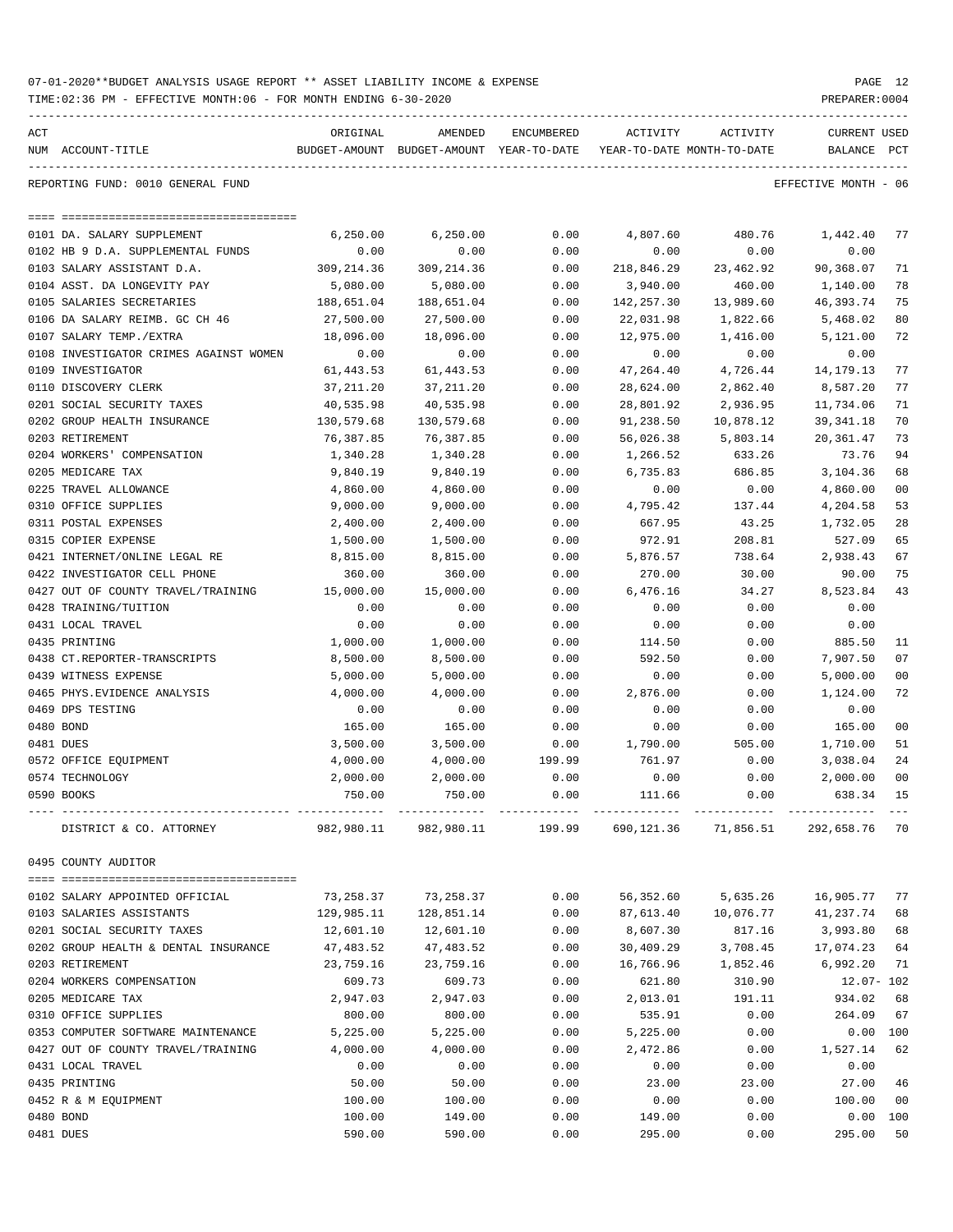| 07-01-2020**BUDGET ANALYSIS USAGE REPORT ** ASSET LIABILITY INCOME & EXPENSE |  |  |  | PAGE |  |
|------------------------------------------------------------------------------|--|--|--|------|--|
|                                                                              |  |  |  |      |  |

TIME:02:36 PM - EFFECTIVE MONTH:06 - FOR MONTH ENDING 6-30-2020 PREPARER:0004

| ACT |                                                     | ORIGINAL              | AMENDED                                                             | ENCUMBERED   | ACTIVITY              | ACTIVITY                       | CURRENT USED          |          |
|-----|-----------------------------------------------------|-----------------------|---------------------------------------------------------------------|--------------|-----------------------|--------------------------------|-----------------------|----------|
|     | NUM ACCOUNT-TITLE                                   |                       | BUDGET-AMOUNT BUDGET-AMOUNT YEAR-TO-DATE YEAR-TO-DATE MONTH-TO-DATE |              |                       |                                | BALANCE               | PCT      |
|     | REPORTING FUND: 0010 GENERAL FUND                   |                       |                                                                     |              |                       |                                | EFFECTIVE MONTH - 06  |          |
|     | 0572 OFFICE EQUIPMENT                               | 500.00                | 1,584.97                                                            | 0.00         | 1,584.97              | 0.00                           | $0.00$ 100            |          |
|     | COUNTY AUDITOR                                      | 302,009.02            | 302,009.02                                                          | 0.00         |                       | 212,670.10 22,615.11 89,338.92 |                       | 70       |
|     | 0496 COUNTY PURCHASING                              |                       |                                                                     |              |                       |                                |                       |          |
|     | 0103 SALARY PURCHASING AGENT                        | 52,735.70             | 52,735.70                                                           | 0.00         | 40,565.20             | 4,056.52                       | 12,170.50 77          |          |
|     | 0201 SOCIAL SECURITY TAXES                          | 3,291.93              | 3,291.93                                                            | 0.00         | 2,490.14              | 249.20                         | 801.79                | 76       |
|     | 0202 GROUP HEALTH INSURANCE                         | 11,870.88             | 11,870.88                                                           | 0.00         | 8,900.28              | 988.92                         | 2,970.60              | 75       |
|     | 0203 RETIREMENT                                     | 6,164.80              | 6,164.80                                                            | 0.00         | 4,728.63              | 478.26                         | 1,436.17              | 77       |
|     | 0204 WORKERS' COMPENSATION                          | 158.21                | 158.21                                                              | 0.00         | 161.34                | 80.67                          | $3.13 - 102$          |          |
|     | 0205 MEDICARE TAX                                   | 769.89                | 769.89                                                              | 0.00         | 582.36                | 58.28                          | 187.53                | 76       |
|     | 0310 OFFICE SUPPLIES                                | 400.00                | 400.00                                                              | 0.00         | 173.32                | 124.44                         | 226.68                | 43       |
|     | 0353 COMPUTER SOFTWARE MAINTENANCE                  | 655.00                | 655.00                                                              | 0.00         | 655.00                | 0.00                           | $0.00$ 100            |          |
|     | 0421 CELL PHONE                                     | 360.00                | 360.00                                                              | 0.00         | 270.00                | 30.00                          | 90.00                 | 75       |
|     | 0427 OUT OF COUNTY TRAVEL                           | 3,000.00              | 3,000.00                                                            | 129.00       | 111.36                | 0.00                           | 2,759.64              | 08       |
|     | 0431 LOCAL TRAVEL                                   | 0.00                  | 0.00                                                                | 0.00         | 0.00                  | 0.00                           | 0.00                  |          |
|     | 0435 PRINTING                                       | 70.00                 | 70.00                                                               | 0.00         | 0.00                  | 0.00                           | 70.00                 | 00       |
|     | 0452 R & M EQUIPMENT                                | 0.00                  | 0.00                                                                | 0.00         | 0.00                  | 0.00                           | 0.00                  |          |
|     | 0480 BOND                                           | 0.00                  | 0.00                                                                | 0.00         | 0.00                  | 0.00                           | 0.00                  |          |
|     | 0481 DUES                                           | 450.00                | 450.00                                                              | 0.00         | 365.00                | 100.00                         | 85.00                 | 81       |
|     | 0572 OFFICE EQUIPMENT                               | 300.00                | 300.00                                                              | 0.00         | 185.00                | 0.00                           | 115.00                | 62       |
|     | COUNTY PURCHASING                                   | 80,226.41             |                                                                     |              |                       |                                |                       | 74       |
|     | 0497 COUNTY TREASURER                               |                       |                                                                     |              |                       |                                |                       |          |
|     |                                                     |                       |                                                                     |              |                       |                                |                       |          |
|     | 0101 SALARY ELECTED OFFICIAL                        | 58,237.97             | 58,237.97                                                           | 0.00         |                       | 44,798.40 4,479.84             | 13,439.57             | 77<br>71 |
|     | 0103 SALARY ASSISTANT<br>0201 SOCIAL SECURITY TAXES | 48,040.00<br>6,589.23 | 48,040.00<br>6,589.23                                               | 0.00<br>0.00 | 34,182.27<br>3,869.98 | 923.85<br>263.22               | 13,857.73<br>2,719.25 | 59       |
|     | 0202 GROUP HEALTH & DENTAL INSURANCE                | 23,741.76             | 23,741.76                                                           | 0.00         | 17,050.95             | 1,235.27                       | 6,690.81              | 72       |
|     | 0203 RETIREMENT                                     | 12,423.89             | 12,423.89                                                           | 0.00         | 9,203.06              | 637.10                         | 3,220.83              | 74       |
|     | 0204 WORKERS' COMPENSATION                          | 318.83                | 318.83                                                              | 0.00         | 325.16                | 162.58                         | 6.33- 102             |          |
|     | 0205 MEDICARE TAX                                   | 1,541.03              | 1,541.03                                                            | 0.00         | 905.11                | 61.57                          | 635.92                | 59       |
|     | 0310 OFFICE SUPPLIES                                | 300.00                | 300.00                                                              | 153.69       | 252.11                | 0.00                           | 105.80- 135           |          |
|     | 0427 OUT OF COUNTY TRAVEL/TRAINING                  | 1,500.00              | 1,500.00                                                            | 0.00         | 150.00                | 0.00                           | 1,350.00              | 10       |
|     | 0431 LOCAL TRAVEL                                   | 0.00                  | 0.00                                                                | 0.00         | 0.00                  | 0.00                           | 0.00                  |          |
|     | 0435 PRINTING                                       | 100.00                | 100.00                                                              | 0.00         | 60.00                 | 0.00                           | 40.00                 | 60       |
|     | 0452 R&M EQUIPMENT                                  | 100.00                | 100.00                                                              | 0.00         | 0.00                  | 0.00                           | 100.00                | 00       |
|     | 0453 COMPUTER SOFTWARE MAINTEN                      | 2,410.00              | 2,410.00                                                            | 0.00         | 2,410.00              | 0.00                           |                       | 0.00 100 |
|     | 0480 BOND                                           | 0.00                  | 0.00                                                                | 0.00         | 0.00                  | 0.00                           | 0.00                  |          |
|     | 0481 DUES                                           | 175.00                | 175.00                                                              | 0.00         | 200.00                | 0.00                           | $25.00 - 114$         |          |
|     | 0572 OFFICE EQUIPMENT                               | 0.00                  | 0.00                                                                | 0.00         | 0.00                  | 0.00                           | 0.00                  |          |
|     | 0574 TECHNOLOGY                                     | 0.00                  | 0.00                                                                | 0.00         | 0.00                  | 0.00                           | 0.00                  |          |
|     | COUNTY TREASURER                                    | 155,477.71            | 155,477.71                                                          | 153.69       | 113,407.04            | 7,763.43                       | 41,916.98 73          |          |
|     | 0499 TAX ASSESSOR-COLLECTOR                         |                       |                                                                     |              |                       |                                |                       |          |
|     |                                                     |                       |                                                                     |              |                       |                                |                       |          |
|     | 0101 SALARIES ELECTED OFFICIAL                      | 58,237.97             | 58,237.97                                                           | 0.00         | 44,798.40             | 4,479.84                       | 13,439.57             | 77       |
|     | 0103 SALARIES ASSISTANTS                            | 41,752.36             | 41,752.36                                                           | 0.00         | 32,117.20             | 3,211.72                       | 9,635.16              | 77       |
|     | 0104 SALARIES DEPUTIES                              | 100,866.15            | 100,866.15                                                          | 0.00         | 77,589.40             | 7,758.94                       | 23, 276.75            | 77       |
|     | 0107 SALARY TEMP./EXTRA                             | 18,096.00             | 18,096.00                                                           | 0.00         | 13,920.00             | 1,392.00                       | 4,176.00              | 77       |
|     | 0201 SOCIAL SECURITY TAXES                          | 13,575.05             | 13,575.05                                                           | 0.00         | 10,043.06             | 997.78                         | 3,531.99              | 74       |

0202 GROUP HEALTH & DENTAL INSURANCE 59,354.40 59,354.40 0.00 44,501.40 4,944.60 14,853.00 75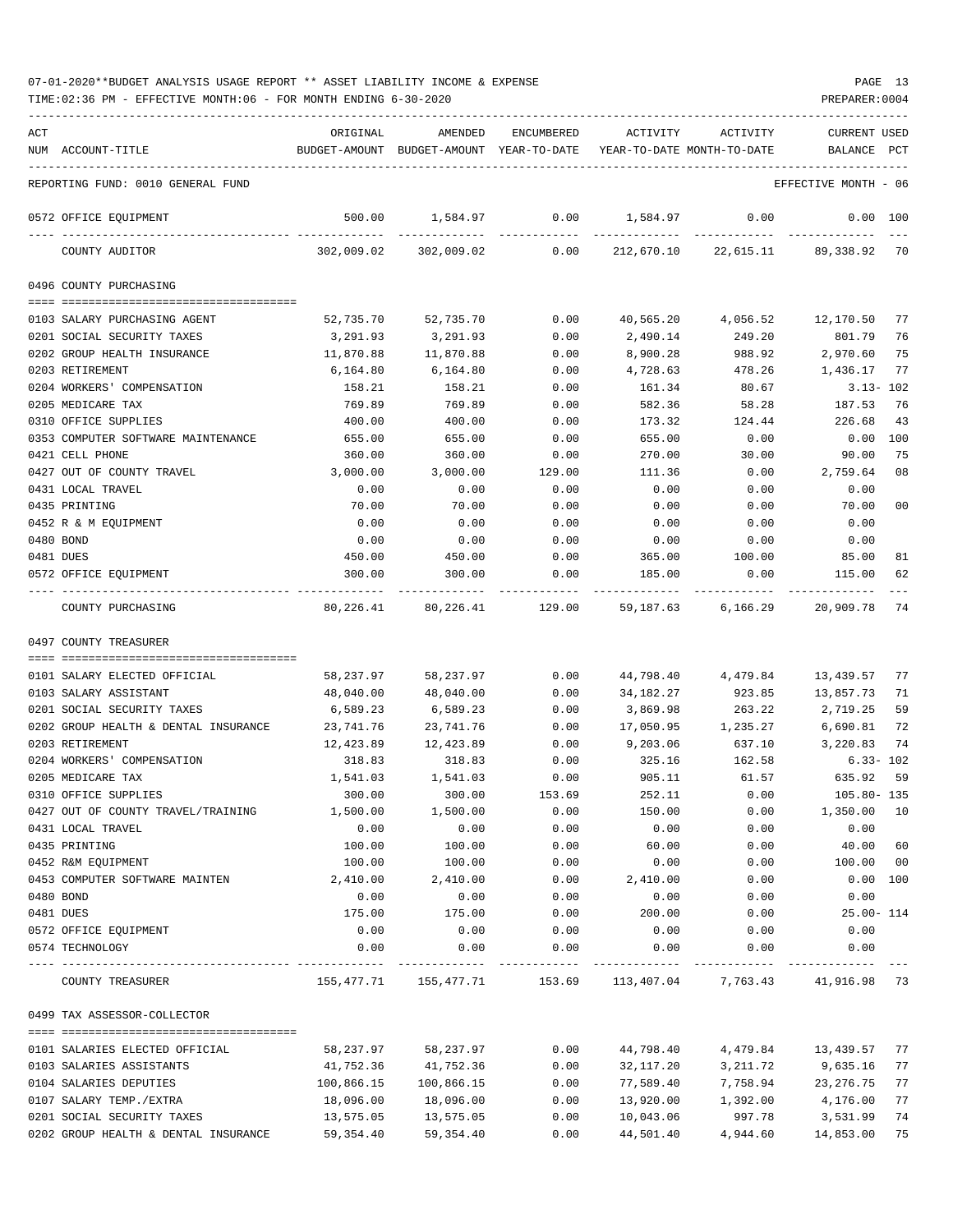TIME:02:36 PM - EFFECTIVE MONTH:06 - FOR MONTH ENDING 6-30-2020 PREPARER:0004

| ACT | NUM ACCOUNT-TITLE                                                                                 | ORIGINAL  | AMENDED<br>BUDGET-AMOUNT BUDGET-AMOUNT YEAR-TO-DATE | ENCUMBERED   | ACTIVITY<br>YEAR-TO-DATE MONTH-TO-DATE | ACTIVITY               | CURRENT USED<br>BALANCE      | PCT    |
|-----|---------------------------------------------------------------------------------------------------|-----------|-----------------------------------------------------|--------------|----------------------------------------|------------------------|------------------------------|--------|
|     |                                                                                                   |           |                                                     |              |                                        |                        |                              |        |
|     | REPORTING FUND: 0010 GENERAL FUND                                                                 |           |                                                     |              |                                        |                        | EFFECTIVE MONTH - 06         |        |
|     | 0203 RETIREMENT                                                                                   | 25,595.54 | 25,595.54                                           | 0.00         |                                        | 19,683.04 1,985.74     | 5,912.50                     | 77     |
|     | 0204 WORKERS COMPENSATION                                                                         | 656.86    | 656.86                                              | 0.00         | 669.86                                 | 334.93                 | 13.00- 102                   |        |
|     | 0205 MEDICARE TAX                                                                                 | 3,174.81  | 3,174.81                                            | 0.00         | 2,348.62                               | 233.34                 | 826.19                       | 74     |
|     | 0225 LEONARD OFFICE TRAVEL                                                                        | 900.00    | 900.00                                              | 0.00         | 370.54                                 | 0.00                   | 529.46                       | 41     |
|     | 0310 OFFICE SUPPLIES                                                                              | 1,200.00  | 1,200.00                                            | 81.57        | 895.14                                 | 0.00                   | 223.29                       | 81     |
|     | 0311 POSTAL EXPENSES                                                                              | 2,400.00  | 2,400.00                                            | 0.00         | 2,382.12                               | 631.70                 | 17.88                        | 99     |
|     | 0315 COPIER EXPENSE                                                                               | 1,200.00  | 1,200.00                                            | 0.00         | 844.89                                 | 181.32                 | 355.11                       | 70     |
|     | 0420 TELEPHONE LEONARD OFFICE                                                                     | 0.00      | 0.00                                                | 0.00         | 0.00                                   | 0.00                   | 0.00                         |        |
|     | 0423 CELL PHONE                                                                                   | 0.00      | 0.00                                                | 0.00         | 0.00                                   | 0.00                   | 0.00                         |        |
|     | 0427 OUT OF COUNTY TRAVEL/TRAINING                                                                | 4,000.00  | 4,000.00                                            | 0.00         | 1,928.03                               | 0.00                   | 2,071.97                     | 48     |
|     | 0435 PRINTING                                                                                     | 200.00    | 200.00                                              | 0.00         | 72.00                                  | 0.00                   | 128.00                       | 36     |
|     | 0460 LEONARD OFFICE RENT                                                                          | 1,200.00  | 1,200.00                                            | 0.00         | 900.00                                 | 100.00                 | 300.00                       | 75     |
|     | 0480 BOND                                                                                         | 368.00    | 368.00                                              | 0.00         | 0.00                                   | 0.00                   | 368.00                       | 00     |
|     | 0481 DUES                                                                                         | 175.00    | 175.00                                              | 0.00         | 175.00                                 | 0.00                   | 0.00                         | 100    |
|     | 0572 OFFICE EQUIPMENT                                                                             | 700.00    | 700.00                                              | 0.00         | 0.00                                   | 0.00                   | 700.00                       | $00\,$ |
|     | 0574 TECHNOLOGY                                                                                   | 0.00      | 0.00                                                | 0.00         | 0.00                                   | 0.00                   | 0.00                         |        |
|     | TAX ASSESSOR-COLLECTOR 60,331.87 76 333,652.14 333,652.14 81.57 253,238.70 26,251.91 80,331.87 76 |           |                                                     |              |                                        |                        |                              |        |
|     | 0503 COMPUTER/IT DEPT.                                                                            |           |                                                     |              |                                        |                        |                              |        |
|     |                                                                                                   |           |                                                     |              |                                        |                        |                              |        |
|     | 0103 SALARY-TECHNICIAN                                                                            | 42,297.02 | 42,297.02                                           | 0.00         |                                        | 32,536.20 3,253.62     | 9,760.82                     | 77     |
|     | 0107 PART TIME TECHNICIAN                                                                         | 20,101.64 | 20,101.64                                           | 0.00         | 2,805.90                               | 0.00                   | 17,295.74                    | 14     |
|     | 0201 SOCIAL SECURITY                                                                              | 3,868.72  | 3,868.72                                            | 0.00         | 2,001.44                               | 179.98                 | 1,867.28                     | 52     |
|     | 0202 GROUP HEALTH INSURANCE                                                                       | 11,870.88 | 11,870.88                                           | 0.00         | 8,900.28                               | 988.92                 | 2,970.60                     | 75     |
|     | 0203 RETIREMENT                                                                                   | 7,294.40  | 7,294.40                                            | 0.00         | 4,112.90                               | 383.60                 | 3,181.50                     | 56     |
|     | 0204 WORKERS COMPENSATION                                                                         | 224.64    | 224.64                                              | 0.00         | 196.52                                 | 98.26                  | 28.12                        | 87     |
|     | 0205 MEDICARE TAX                                                                                 | 904.78    | 904.78                                              | 0.00         | 468.16                                 | 42.10                  | 436.62                       | 52     |
|     | 0225 TRAVEL ALLOWANCE                                                                             | 828.00    | 828.00                                              | 0.00         | 409.30                                 | 40.00                  | 418.70                       | 49     |
|     | 0310 OFFICE SUPPLIES                                                                              | 100.00    | 100.00                                              | 0.00         | 0.00                                   | 0.00                   | 100.00                       | 00     |
|     | 0421 CELL PHONE ALLOWANCE                                                                         | 414.00    | 414.00                                              | 0.00         | 204.67                                 | 20.00                  | 209.33                       | 49     |
|     | 0423 EMERGENCY INTERNET                                                                           | 455.88    | 455.88                                              | 0.00         | 341.91                                 | 37.99                  | 113.97                       | 75     |
|     | 0427 OUT OF COUNTY TRAVEL/TRAINING                                                                | 750.00    | 750.00                                              | 0.00         | 0.00                                   | 0.00                   | 750.00                       | 00     |
|     | 0435 PRINTING                                                                                     | 0.00      | 0.00                                                | 0.00         | 0.00                                   | 0.00                   | 0.00                         |        |
|     | 0453 R&M COMPUTER/TRAINING                                                                        | 0.00      | 0.00                                                | 0.00         | 0.00                                   | 0.00                   | 0.00                         |        |
|     | 0572 OFFICE EQUIPMENT                                                                             | 1,700.00  | 1,700.00                                            | 0.00         | 119.98                                 | 119.98                 | 1,580.02                     | 07     |
|     | 0574 COMPUTER/WEB SOFTWARE                                                                        | 3,000.00  | 3,000.00                                            | 0.00         | 2,199.49                               | 0.00                   | 800.51 73                    |        |
|     | 0576 COUNTY COMPUTER REPLACEMENT                                                                  | 5,000.00  | 5,000.00<br>-------------                           | ------------ | $0.00$ 1,317.95<br>-------------       | 263.59<br>------------ | 3,682.05 26<br>------------- |        |
|     | COMPUTER/IT DEPT.                                                                                 | 98,809.96 | 98,809.96                                           | 0.00         | 55,614.70                              |                        | 5,428.04 43,195.26           | 56     |
|     | 0509 CONTINGENCY                                                                                  |           |                                                     |              |                                        |                        |                              |        |
|     |                                                                                                   |           |                                                     |              |                                        |                        |                              |        |
|     | 0475 CONTINGENCY                                                                                  |           | 250,000.00 203,117.82 0.00                          | ------------ | 0.00                                   | 0.00                   | 203,117.82 00                |        |
|     | CONTINGENCY                                                                                       |           | 250,000.00 203,117.82                               | 0.00         | 0.00                                   | 0.00                   | 203, 117.82 00               |        |
|     | 0510 COURTHOUSE                                                                                   |           |                                                     |              |                                        |                        |                              |        |
|     | 0107 REGULAR TEMP. - PART TIME                                                                    | 9,750.00  | 9,195.73                                            | 0.00         | 0.00                                   |                        | $0.00$ 9,195.73              | 00     |
|     | 0115 SALARY JANITOR                                                                               | 40,567.92 | 40,567.92                                           | 0.00         | 31,206.00                              | 3,120.60               | 9,361.92                     | 77     |
|     | 0201 SOCIAL SECURITY TAXES                                                                        | 2,515.21  | 2,515.21                                            | 0.00         | 1,907.44                               | 190.44                 | 607.77                       | 76     |
|     | 0202 GROUP HEALTH & DENTAL INSURANCE                                                              | 11,870.88 | 11,870.88                                           | 0.00         | 8,900.28                               | 988.92                 | 2,970.60                     | 75     |
|     | 0203 RETIREMENT                                                                                   | 4,782.96  | 4,782.96                                            | 0.00         | 3,637.69                               | 367.92                 | 1,145.27                     | 76     |
|     | 0204 WORKERS' COMPENSATION                                                                        | 1,671.40  | 1,671.40                                            | 0.00         | 1,434.62                               | 717.31                 | 236.78                       | 86     |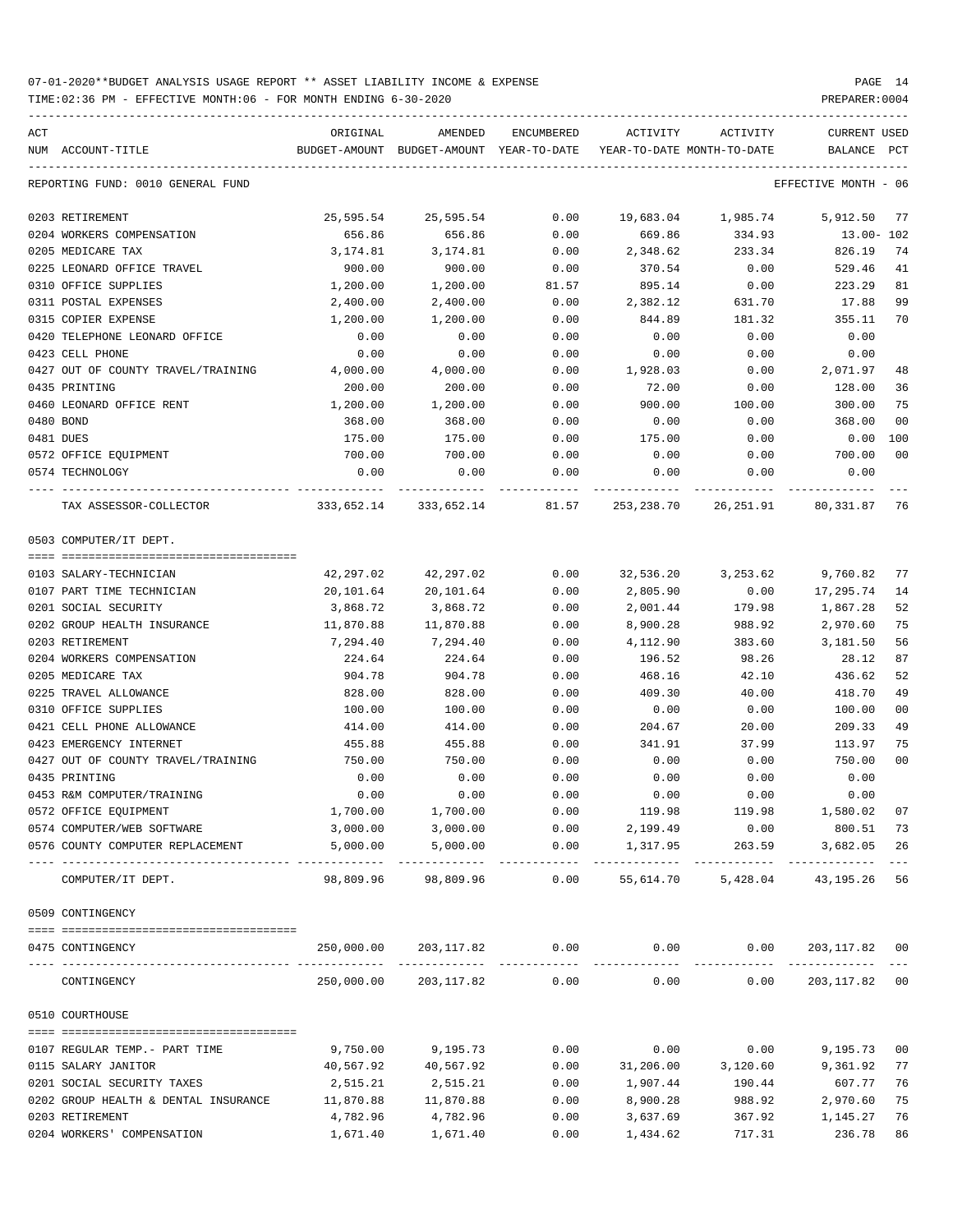TIME:02:36 PM - EFFECTIVE MONTH:06 - FOR MONTH ENDING 6-30-2020 PREPARER:0004

| ACT |                                   | ORIGINAL   | AMENDED                                  | ENCUMBERED | ACTIVITY                   | ACTIVITY                                                     | CURRENT USED         |                |
|-----|-----------------------------------|------------|------------------------------------------|------------|----------------------------|--------------------------------------------------------------|----------------------|----------------|
|     | NUM ACCOUNT-TITLE                 |            | BUDGET-AMOUNT BUDGET-AMOUNT YEAR-TO-DATE |            | YEAR-TO-DATE MONTH-TO-DATE |                                                              | BALANCE PCT          |                |
|     | REPORTING FUND: 0010 GENERAL FUND |            |                                          |            |                            |                                                              | EFFECTIVE MONTH - 06 |                |
|     | 0205 MEDICARE TAX                 | 2,515.21   | 2,515.21                                 | 0.00       | 446.10                     | 44.54                                                        | 2,069.11             | 18             |
|     | 0310 OFFICE SUPPLIES              | 3,500.00   | 3,500.00                                 | 0.00       | 2,468.45                   | 271.93                                                       | 1,031.55             | 71             |
|     | 0311 POSTAL EXPENSE               | 9,000.00   | 9,000.00                                 | 0.00       | 1,391.25                   | 701.37-                                                      | 7,608.75             | 15             |
|     | 0315 COPIER RENTAL                | 4,900.00   | 4,900.00                                 | 0.00       | 6,185.43                   | 1,201.10                                                     | 1,285.43- 126        |                |
|     | 0316 EMPLOYEE AWARDS BANQUET      | 3,600.00   | 3,600.00                                 | 0.00       | 3,588.57                   | 0.00                                                         | 11.43 100            |                |
|     | 0330 AUTO EXPENSE-GAS AND OIL     | 100.00     | 100.00                                   | 0.00       | 189.78                     | 0.00                                                         | 89.78- 190           |                |
|     | 0332 JANITOR SUPPLIES             | 0.00       | 554.27                                   | 105.62     | 448.65                     | 330.43                                                       | 0.00 100             |                |
|     | 0353 R&M COMPUTER                 | 0.00       | 0.00                                     | 0.00       | 0.00                       | 0.00                                                         | 0.00                 |                |
|     | 0420 TELEPHONE                    | 43,291.12  | 43, 291. 12                              | 0.00       | 32,538.25                  | 3,614.25                                                     | 10,752.87            | 75             |
|     | 0421 INTERNET LINES               | 0.00       | 0.00                                     | 0.00       | 0.00                       | 0.00                                                         | 0.00                 |                |
|     | 0423 CELL PHONE                   | 340.00     | 340.00                                   | 0.00       | 237.66                     | 26.27                                                        | 102.34               | 70             |
|     | 0440 UTILITIES ELECTRICITY        | 7,000.00   | 7,000.00                                 | 0.00       | 1,007.92                   | 130.06                                                       | 5,992.08             | 14             |
|     | 0441 UTILITIES GAS                | 0.00       | 0.00                                     | 0.00       | 0.00                       | 0.00                                                         | 0.00                 |                |
|     | 0442 UTILITIES WATER              | 3,600.00   | 3,600.00                                 | 0.00       | 11.66                      | 11.66                                                        | 3,588.34             | 0 <sub>0</sub> |
|     | 0443 TRASH PICK-UP                | 1,020.00   | 1,020.00                                 | 0.00       | 674.08                     | 84.26                                                        | 345.92               | 66             |
|     | 0445 AIR CONDITIONER MAINTENANCE  | 0.00       | 0.00                                     | 0.00       | 0.00                       | 0.00                                                         | 0.00                 |                |
|     | 0446 ELEVATOR MAINTENANCE CONTR   | 0.00       | 0.00                                     | 0.00       | 0.00                       | 0.00                                                         | 0.00                 |                |
|     | 0450 R & M BUILDINGS              | 0.00       | 0.00                                     | 0.00       | 0.00                       | 0.00                                                         | 0.00                 |                |
|     | 0453 COMPUTER SOFTWARE MAINTEN    | 269,874.50 | 269,874.50                               | 0.00       | 119,929.75                 | 9,558.25                                                     | 149,944.75           | 44             |
|     | 0463 RENTAL PERSONNEL PAGER       | 0.00       | 0.00                                     | 0.00       | 0.00                       | 0.00                                                         | 0.00                 |                |
|     | 0482 FIRE INSURANCE               | 28,500.00  | 28,500.00                                | 0.00       | 23,239.00                  | 0.00                                                         | 5,261.00             | 82             |
|     | 0500 LAND                         | 0.00       | 0.00                                     | 0.00       | 0.00                       | 0.00                                                         | 0.00                 |                |
|     | 0501 PEST CONTROL                 | 0.00       | 0.00                                     | 0.00       | 0.00                       | 0.00                                                         | 0.00                 |                |
|     | 0530 PERMANENT IMPROVEMENTS       | 0.00       | 0.00                                     | 0.00       | 0.00                       | 0.00                                                         | 0.00                 |                |
|     | 0572 OFFICE EQUIPMENT             | 0.00       | 0.00                                     | 0.00       | 0.00                       | 0.00                                                         | 0.00                 |                |
|     | 0573 ODYSSEY SOFTWARE/EQUIPMENT   | 0.00       | 0.00                                     | 0.00       | 0.00                       | 0.00                                                         | 0.00                 |                |
|     | 0574 TECHNOLOGY                   | 0.00       | 0.00                                     | 0.00       | 0.00                       | 0.00                                                         | 0.00                 |                |
|     | 0575 LAND/BUILDING                | 0.00       | 0.00                                     | 0.00       | 0.00                       | 0.00                                                         | 0.00                 |                |
|     | 0577 JANITOR EQUIPMENT            | 500.00     | 500.00                                   | 0.00       | 219.99                     | 0.00                                                         | 280.01               | 44             |
|     | COURTHOUSE                        |            |                                          |            |                            | 448,899.20 448,899.20 105.62 239,662.57 19,956.57 209,131.01 |                      | 53             |
|     | 0511 COUNTY OFFICE BUILDING       |            |                                          |            |                            |                                                              |                      |                |
|     | 0115 SALARY JANITOR               | 6, 240.00  | 6, 240.00                                | 0.00       |                            | 4,986.03 534.00 1,253.97                                     |                      | 80             |
|     | 0201 SOCIAL SECURITY TAXES        | 286.88     | 286.88                                   | 0.00       | 309.14                     | 33.11                                                        | 22.26- 108           |                |
|     | 0203 RETIREMENT                   | 729.46     | 729.46                                   | 0.00       | 0.00                       | 0.00                                                         | 729.46 00            |                |
|     | 0204 WORKER' COMPENSATION         | 237.12     | 237.12                                   | 0.00       | 220.66                     | 110.33                                                       | 16.46                | 93             |
|     | 0205 MEDICARE TAX                 | 90.48      | 90.48                                    | 0.00       | 72.29                      | 7.74                                                         | 18.19                | 80             |
|     | 0225 JANITOR TRAVEL               | 175.00     | 175.00                                   | 0.00       | 92.82                      | 0.00                                                         | 82.18                | 53             |
|     | 0332 JANITOR SUPPLIES             | 1,000.00   | 1,000.00                                 | 0.00       | 761.30                     | 0.00                                                         | 238.70               | 76             |
|     | 0440 UTILITIES ELECTRICITY        | 5,000.00   | 5,000.00                                 | 0.00       | 2,844.78                   | 379.72                                                       | 2,155.22             | 57             |
|     | 0441 UTILITIES GAS                | 1,000.00   | 1,000.00                                 | 0.00       | 698.35                     | 95.52                                                        | 301.65               | 70             |
|     | 0442 UTILITIES WATER              | 1,100.00   | 1,100.00                                 | 0.00       | 742.60                     | 57.08                                                        | 357.40               | 68             |
|     | 0443 TRASH PICK-UP SERVICE        | 525.00     | 525.00                                   | 0.00       | 337.04                     | 42.13                                                        | 187.96               | 64             |
|     | 0444 LAWN MAINTENANCE             | 0.00       | 0.00                                     | 0.00       | 0.00                       | 0.00                                                         | 0.00                 |                |
|     | 0450 R & M BUILDING               | 18,000.00  | 18,000.00                                | 0.00       | 419.74                     | 107.00                                                       | 17,580.26            | 02             |
|     | 0482 FIRE INSURANCE               | 1,050.00   | 1,050.00                                 | 0.00       | 803.00                     | 0.00                                                         | 247.00               | 76             |
|     | 0501 PEST CONTROL                 | 0.00       | 0.00                                     | 0.00       | 0.00                       | 0.00                                                         | 0.00                 |                |
|     | 0535 BUILDINGS                    | 0.00       | 0.00                                     | 0.00       | 0.00                       | 0.00                                                         | 0.00                 |                |
|     |                                   |            |                                          |            |                            |                                                              |                      |                |

---- ---------------------------------- ------------- ------------- ------------ ------------- ------------ ------------- --- COUNTY OFFICE BUILDING 35,433.94 35,433.94 0.00 12,287.75 1,366.63 23,146.19 35

-----------------------------------------------------------------------------------------------------------------------------------

0512 CO-OP OFFICE BUILDING

==== ===================================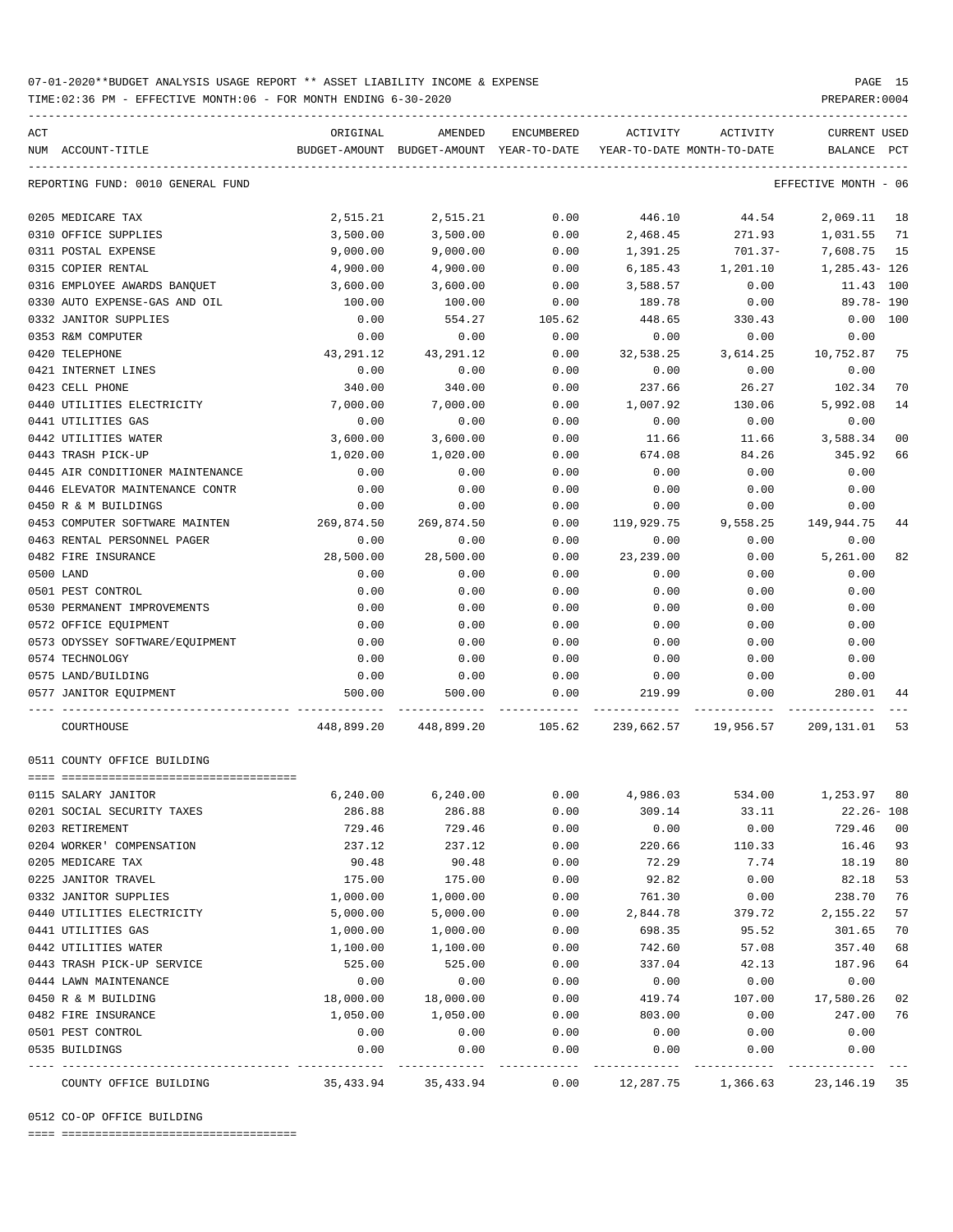TIME:02:36 PM - EFFECTIVE MONTH:06 - FOR MONTH ENDING 6-30-2020

| ACT                                              | ORIGINAL           | AMENDED                                  | ENCUMBERED   | ACTIVITY                   | ACTIVITY           | <b>CURRENT USED</b> |          |
|--------------------------------------------------|--------------------|------------------------------------------|--------------|----------------------------|--------------------|---------------------|----------|
| NUM ACCOUNT-TITLE                                |                    | BUDGET-AMOUNT BUDGET-AMOUNT YEAR-TO-DATE |              | YEAR-TO-DATE MONTH-TO-DATE |                    | BALANCE             | PCT      |
| REPORTING FUND: 0010 GENERAL FUND                |                    |                                          |              |                            |                    | EFFECTIVE MONTH     | - 06     |
| 0332 JANITOR SUPPLIES                            | 400.00             | 400.00                                   | 0.00         | 149.63                     | 0.00               | 250.37              | 37       |
| 0440 UTILITIES ELECTRICITY                       | 6,000.00           | 6,000.00                                 | 0.00         | 3,934.97                   | 313.68             | 2,065.03            | 66       |
| 0442 UTILITIES WATER                             | 700.00             | 700.00                                   | 0.00         | 506.51                     | 57.08              | 193.49              | 72       |
| 0450 R&M BUILDING                                | 1,000.00           | 1,000.00                                 | 0.00         | 210.00                     | 70.00              | 790.00              | 21       |
| 0482 FIRE INSURANCE                              | 1,450.00           | 1,450.00                                 | 0.00         | 1,115.00                   | 0.00               | 335.00              | 77       |
| 0501 PEST CONTROL                                | 0.00               | 0.00                                     | 0.00         | 0.00                       | 0.00               | 0.00                |          |
| 0535 BUILDINGS                                   | 0.00               | 0.00                                     | 0.00         | 0.00                       | 0.00               | 0.00                |          |
| CO-OP OFFICE BUILDING                            | 9,550.00           | 9,550.00                                 | 0.00         | 5,916.11                   | 440.76             | 3,633.89 62         |          |
| 0513 COURTHOUSE SOUTH ANNEX                      |                    |                                          |              |                            |                    |                     |          |
| 0115 SALARY JANITOR                              | 6,619.86           | 6,619.86                                 | 0.00         | 5,713.75                   | 576.00             | 906.11              | 86       |
| 0201 SOCIAL SECURITY TAXES                       | 432.19             | 432.19                                   | 0.00         | 354.19                     | 35.70              | 78.00               | 82       |
| 0203 RETIREMENT                                  | 814.89             | 814.89                                   | 0.00         | 0.00                       | 0.00               | 814.89              | 00       |
| 0204 WORKERS' COMPENSATION                       | 264.89             | 264.89                                   | 0.00         | 234.10                     | 117.05             | 30.79               | 88       |
| 0205 MEDICARE TAX                                | 101.08             | 101.08                                   | 0.00         | 82.86                      | 8.36               | 18.22               | 82       |
| 0311 SOUTH ANNEX POSTAGE                         | 4,100.00           | 4,100.00                                 | 0.00         | $2.334.92 -$               | $590.45-$          | 6,434.92            | 57       |
| 0315 COPIER RENTAL                               | 1,500.00           | 1,500.00                                 | 0.00         | 952.30                     | 197.41             | 547.70              | 63       |
| 0332 JANITOR SUPPLIES                            | 1,500.00           | 1,500.00                                 | 0.00         | 953.25                     | 0.00               | 546.75              | 64       |
| 0420 TELEPHONE                                   | 0.00               | 0.00                                     | 0.00         | 0.00                       | 0.00               | 0.00                |          |
| 0421 INTERNET                                    | 3,300.00           | 3,300.00                                 | 0.00         | 2,598.82                   | 318.94             | 701.18              | 79       |
| 0440 UTILITIES ELECTRICITY                       | 5,800.00           | 5,800.00                                 | 0.00         | 3,613.42                   | 520.93             | 2,186.58            | 62       |
| 0441 UTILITIES GAS                               | 1,300.00           | 1,300.00                                 | 0.00         | 897.81                     | 51.54              | 402.19              | 69       |
| 0442 UTILITIES WATER                             | 1,200.00           | 1,200.00                                 | 0.00         | 699.67                     | 57.08              | 500.33              | 58       |
| 0443 TRASH PICKUP SERVICE                        | 1,020.00           | 1,020.00                                 | 0.00         | 674.08                     | 84.26              | 345.92              | 66       |
| 0444 LAWN MAINTENANCE                            | 0.00               | 0.00                                     | 0.00         | 0.00                       | 0.00               | 0.00                |          |
| 0450 R&M BUILDING                                | 5,000.00           | 6,519.93                                 | 0.00         | 5,284.25                   | 95.00              | 1,235.68            | 81       |
| 0455 PARKING LOT                                 | 0.00               | 0.00                                     | 0.00         | 0.00                       | 0.00               | 0.00                |          |
| 0482 FIRE INSURANCE                              | 2,700.00           | 2,700.00                                 | 0.00         | 2,040.00                   | 0.00               | 660.00              | 76       |
| 0501 PEST CONTROL                                | 0.00               | 0.00                                     | 0.00         | 0.00                       | 0.00               | 0.00                |          |
| 0531 ANNEX                                       | 0.00               | 0.00                                     | 0.00         | 0.00                       | 0.00               | 0.00                |          |
| COURTHOUSE SOUTH ANNEX                           | 35,652.91          | 37,172.84                                | 0.00         |                            | 21,763.58 1,471.82 | 15,409.26 59        |          |
| 0514 CITY HALL ANNEX                             |                    |                                          |              |                            |                    |                     |          |
| 0421 TELEPHONE/INTERNET<br>---- ---------------- | 960.00             | 960.00<br>-------------                  | 0.00         | 697.73                     | 78.94              | 262.27 73           |          |
| CITY HALL ANNEX                                  | 960.00             | 960.00                                   | 0.00         | 697.73                     | 78.94              | 262.27 73           |          |
| 0515 WINDOM CO.BLDG.                             |                    |                                          |              |                            |                    |                     |          |
|                                                  |                    |                                          |              |                            |                    |                     |          |
| 0332 JANITOR SUPPLIES                            | 0.00               | 0.00                                     | 0.00         | 0.00                       | 0.00               | 0.00                |          |
| 0421 INTERNET                                    | 0.00               | 0.00                                     | 0.00         | 0.00                       | 0.00               | 0.00                |          |
| 0440 UTILITIES ELECTRICITY                       | 2,000.00           | 2,000.00                                 | 0.00         | 2,003.87                   | 543.26             | $3.87 - 100$        |          |
| 0441 UTILITIES GAS                               | 800.00             | 800.00                                   | 0.00         | 766.88                     | 82.20              | 33.12               | 96       |
| 0442 UTILITIES WATER                             | 0.00               | 0.00                                     | 0.00         | 365.36                     | 41.50              | $365.36-$           |          |
| 0444 LAWN MAINTENANCE                            | 800.00             | 800.00                                   | 0.00         | 400.00                     | 60.00              | 400.00              | 50       |
| 0450 R&M BUILDING                                | 1,000.00           | 1,000.00                                 | 0.00         | 31.50                      | 0.00               | 968.50              | 03       |
| 0482 FIRE INSURANCE<br>0501 PEST CONTROL         | 1,775.00<br>130.00 | 1,775.00<br>130.00                       | 0.00<br>0.00 | 1,515.00<br>0.00           | 0.00<br>0.00       | 260.00<br>130.00    | 85<br>00 |
|                                                  |                    |                                          | $- - - - -$  |                            |                    |                     | $- - -$  |
| WINDOM CO.BLDG.                                  | 6,505.00           | 6,505.00                                 | 0.00         | 5,082.61                   | 726.96             | 1,422.39            | 78       |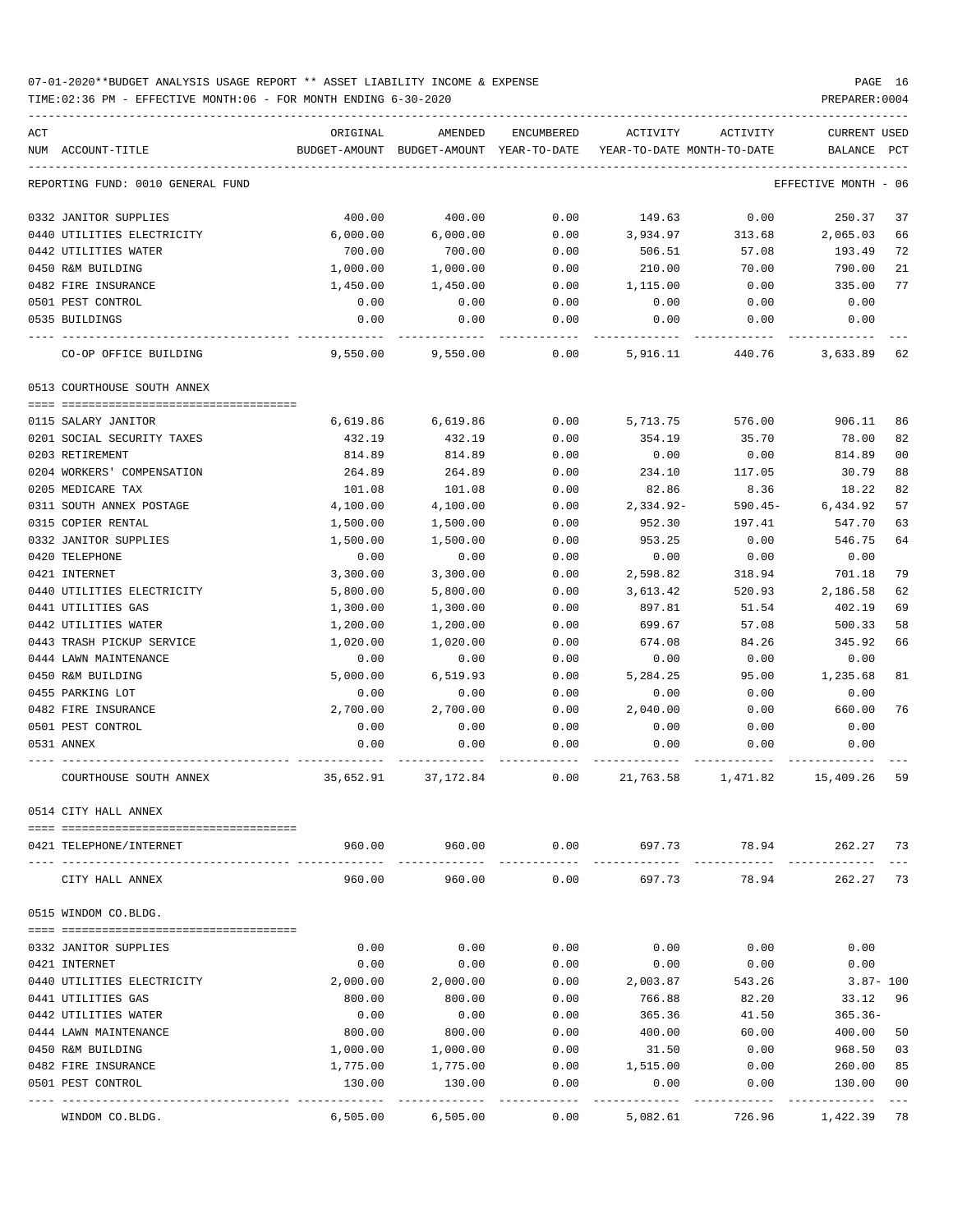|     | TIME: 02:36 PM - EFFECTIVE MONTH: 06 - FOR MONTH ENDING 6-30-2020 |                                                                                 |                        |              |                      |                                     | PREPARER: 0004                 |          |
|-----|-------------------------------------------------------------------|---------------------------------------------------------------------------------|------------------------|--------------|----------------------|-------------------------------------|--------------------------------|----------|
| ACT | NUM ACCOUNT-TITLE                                                 | ORIGINAL<br>BUDGET-AMOUNT BUDGET-AMOUNT YEAR-TO-DATE YEAR-TO-DATE MONTH-TO-DATE | AMENDED                | ENCUMBERED   | ACTIVITY             | ACTIVITY                            | <b>CURRENT USED</b><br>BALANCE | PCT      |
|     | REPORTING FUND: 0010 GENERAL FUND                                 |                                                                                 |                        |              |                      |                                     | EFFECTIVE MONTH - 06           |          |
|     | 0516 AGRILIFE EXTENSION BUILDING                                  |                                                                                 |                        |              |                      |                                     |                                |          |
|     | 0115 SALARY JANITOR                                               | 3,432.00                                                                        | 3,432.00               | 0.00         | 3,018.87             | 282.00                              | 413.13                         | 88       |
|     | 0201 SOCIAL SECURITY TAXES                                        | 212.78                                                                          | 212.78                 | 0.00         | 187.19               | 17.49                               | 25.59                          | 88       |
|     | 0203 RETIREMENT                                                   | 401.20                                                                          | 401.20                 | 0.00         | 0.00                 | 0.00                                | 401.20                         | 00       |
|     | 0204 WORKERS' COMPENSATION                                        | 130.42                                                                          | 130.42                 | 0.00         | 121.36               | 60.68                               | 9.06                           | 93       |
|     | 0205 MEDICARE TAX                                                 | 49.76                                                                           | 49.76                  | 0.00         | 43.75                | 4.08                                | 6.01                           | 88       |
|     | 0225 JANITOR TRAVEL                                               | 250.00                                                                          | 250.00                 | 0.00         | 147.21               | 0.00                                | 102.79                         | 59       |
|     | 0332 JANITOR SUPPLIES                                             | 500.00                                                                          | 500.00                 | 0.00         | 481.96               | 0.00                                | 18.04                          | 96       |
|     | 0420 TELEPHONE                                                    | 0.00                                                                            | 0.00                   | 0.00         | 0.00                 | 0.00                                | 0.00                           |          |
|     | 0440 UTILITIES ELECTRICITY                                        | 5,100.00                                                                        | 5,100.00               | 0.00         | 3,802.36             | 249.68                              | 1,297.64                       | 75       |
|     | 0441 UTILITIES GAS                                                | 0.00                                                                            | 0.00                   | 0.00         | 0.00                 | 0.00                                | 0.00                           |          |
|     | 0442 UTILITIES WATER                                              | 700.00                                                                          | 700.00                 | 0.00         | 456.64               | 57.08                               | 243.36                         | 65       |
|     | 0443 TRASH PICKUP SERVICE                                         | 0.00                                                                            | 0.00                   | 0.00         | 0.00                 | 0.00                                | 0.00                           |          |
|     | 0444 LAWN MAINTENANCE                                             | 0.00                                                                            | 0.00                   | 0.00         | 0.00                 | 0.00                                | 0.00                           |          |
|     | 0450 R&M BUILDING                                                 | 600.00                                                                          | 600.00                 | 0.00         | 1,272.50             | 145.00                              | 672.50- 212                    |          |
|     | 0482 FIRE INSURANCE                                               | 1,100.00                                                                        | 1,100.00               | 0.00         | 821.00               | 0.00                                | 279.00                         | 75       |
|     | 0501 PEST CONTROL                                                 | 0.00                                                                            | 0.00                   | 0.00         | 0.00                 | 0.00                                | 0.00                           |          |
|     | 0530 BUILDING REMODEL                                             | 0.00                                                                            | 0.00                   | 0.00         | 0.00                 | 0.00                                | 0.00                           |          |
|     | 0535 BUILDING CONSTRUCTION                                        | 0.00                                                                            | 0.00                   | 0.00         | 0.00                 | 0.00                                | 0.00                           |          |
|     | 0572 OFFICE EQUIPMENT                                             | 0.00                                                                            | 0.00                   | 0.00         | 0.00                 | 0.00                                | 0.00                           |          |
|     | AGRILIFE EXTENSION BUILDING                                       |                                                                                 | 12,476.16    12,476.16 |              |                      | $0.00$ 10,352.84 816.01 2,123.32 83 |                                |          |
|     | 0517 COURTHOUSE EAST ANNEX                                        |                                                                                 |                        |              |                      |                                     |                                |          |
|     |                                                                   |                                                                                 |                        |              |                      |                                     |                                |          |
|     | 0535 BUILDING                                                     | 0.00                                                                            | 0.00                   | 0.00         | 0.00                 | 0.00                                | 0.00                           |          |
|     | COURTHOUSE EAST ANNEX                                             | 0.00                                                                            | 0.00                   | 0.00         | 0.00                 | 0.00                                | 0.00                           |          |
|     | 0518 COUNTY OFFICES RELOCATION                                    |                                                                                 |                        |              |                      |                                     |                                |          |
|     |                                                                   |                                                                                 |                        |              |                      |                                     |                                |          |
|     | 0311 POSTAL EXPENSES                                              | 350.00                                                                          | 350.00                 | 0.00         | 336.00               | 0.00                                | 14.00 96                       |          |
|     | 0332 JANITOR SUPPLIES                                             | 3,000.00                                                                        | 3,000.00               | 322.38       | 2,693.89             | 213.18                              | $16.27 - 101$                  |          |
|     | 0420 UTILITIES TELEPHONE                                          | 0.00                                                                            | 0.00                   | 0.00         | 0.00                 | 0.00                                | 0.00                           |          |
|     | 0421 INTERNET SERVICES                                            | 14,000.00                                                                       | 14,000.00              | 0.00         | 11,150.43            | 1,309.20                            | 2,849.57                       | 80       |
|     | 0440 UTILITIES ELECTRICITY                                        | 33,400.00                                                                       | 33,400.00              | 0.00         | 7,993.65             | 793.09                              | 25,406.35                      | 24       |
|     | 0441 UTILITIES GAS                                                | 4,400.00                                                                        | 4,400.00               | 0.00         | 2,185.52             | 69.52                               | 2,214.48                       | 50       |
|     | 0442 UTILITIES WATER                                              | 6,400.00                                                                        | 6,400.00               | 0.00         | 2,803.79             | 279.45                              | 3,596.21                       | 44       |
|     | 0443 TRASH PICKUP SERVICE                                         | 2,150.00                                                                        | 2,150.00               | 0.00         | 1,340.96             | 167.62                              | 809.04                         | 62       |
|     | 0450 R & M BUILDING<br>0460 MOVING EXPENSES                       | 6,000.00                                                                        | 6,000.00               | 0.00         | 2,144.23             | 649.00                              | 3,855.77                       | 36       |
|     |                                                                   | 0.00                                                                            | 0.00                   | 0.00         | 0.00                 | 0.00                                | 0.00                           |          |
|     | 0470 OFFICE SPACE LEASE<br>0483 ALARM MONITORING                  | 140,400.00<br>900.00                                                            | 140,400.00<br>900.00   | 0.00<br>0.00 | 115,825.00<br>885.60 | 11,700.00<br>0.00                   | 24,575.00<br>14.40             | 82<br>98 |
|     | 0484 CLEANING SERVICES                                            | 0.00                                                                            | 0.00                   | 0.00         | 0.00                 |                                     |                                |          |
|     | 0501 PEST CONTROL                                                 |                                                                                 | 1,000.00               | 0.00         | 705.00               | 0.00                                | 0.00<br>295.00                 | 71       |
|     |                                                                   | 1,000.00                                                                        |                        |              |                      | 90.00                               |                                |          |
|     | COUNTY OFFICES RELOCATION                                         | 212,000.00                                                                      | 212,000.00             | 322.38       |                      | 148,064.07  15,271.06  63,613.55    |                                | 70       |
|     | 0519 GOVERNMENT BUILDING                                          |                                                                                 |                        |              |                      |                                     |                                |          |
|     | 0165 CONSTRUCTION                                                 | 10,000.00                                                                       | 10,000.00              | 0.00         | 0.00                 | 0.00                                | 10,000.00 00                   |          |
|     | GOVERNMENT BUILDING                                               | 10,000.00                                                                       | 10,000.00              | 0.00         | 0.00                 | 0.00                                | 10,000.00 00                   |          |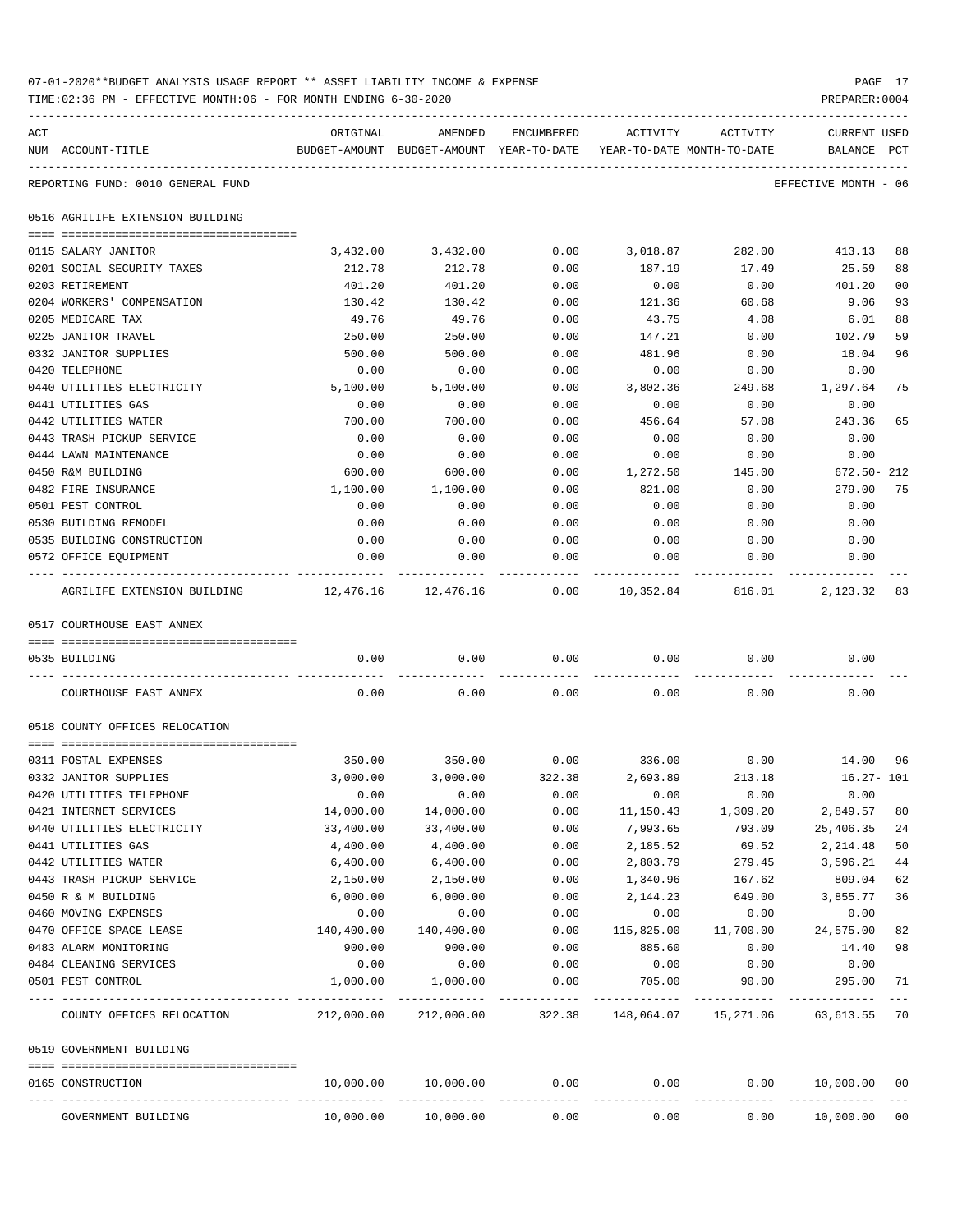|     | 07-01-2020**BUDGET ANALYSIS USAGE REPORT ** ASSET LIABILITY INCOME & EXPENSE<br>PAGE 18<br>TIME:02:36 PM - EFFECTIVE MONTH:06 - FOR MONTH ENDING 6-30-2020<br>PREPARER: 0004 |                                                                                 |                       |            |                                       |                                       |                             |    |  |  |  |
|-----|------------------------------------------------------------------------------------------------------------------------------------------------------------------------------|---------------------------------------------------------------------------------|-----------------------|------------|---------------------------------------|---------------------------------------|-----------------------------|----|--|--|--|
| ACT | NUM ACCOUNT-TITLE                                                                                                                                                            | ORIGINAL<br>BUDGET-AMOUNT BUDGET-AMOUNT YEAR-TO-DATE YEAR-TO-DATE MONTH-TO-DATE | AMENDED               | ENCUMBERED | ACTIVITY                              | ACTIVITY                              | CURRENT USED<br>BALANCE PCT |    |  |  |  |
|     | REPORTING FUND: 0010 GENERAL FUND                                                                                                                                            |                                                                                 |                       |            |                                       |                                       | EFFECTIVE MONTH - 06        |    |  |  |  |
|     | 0520 LAKE FANNIN                                                                                                                                                             |                                                                                 |                       |            |                                       |                                       |                             |    |  |  |  |
|     | 0484 GENERAL LIABILITY INSURANCE                                                                                                                                             | 0.00                                                                            | 0.00                  | 0.00       |                                       | $0.00$ 0.00                           | 0.00                        |    |  |  |  |
|     | LAKE FANNIN                                                                                                                                                                  | 0.00                                                                            | 0.00                  | 0.00       | 0.00                                  | 0.00                                  | 0.00                        |    |  |  |  |
|     | 0540 AMBULANCE SERVICE                                                                                                                                                       |                                                                                 |                       |            |                                       |                                       |                             |    |  |  |  |
|     | 0417 AMBULANCE SERVICE                                                                                                                                                       |                                                                                 | 540,000.00 540,000.00 | 0.00       |                                       | 405,000.00  45,000.00  135,000.00  75 |                             |    |  |  |  |
|     | AMBULANCE SERVICE                                                                                                                                                            |                                                                                 | 540,000.00 540,000.00 | 0.00       | 405,000.00  45,000.00  135,000.00  75 |                                       |                             |    |  |  |  |
|     | 0543 FIRE PROTECTION                                                                                                                                                         |                                                                                 |                       |            |                                       |                                       |                             |    |  |  |  |
|     | 0416 FIRE PROTECTION SERVICE                                                                                                                                                 | 84,000.00                                                                       | 84,000.00             | 0.00       | 63,000.00                             | 0.00                                  | 21,000.00                   | 75 |  |  |  |
|     | 0422 R&M RADIO/TOWER                                                                                                                                                         | 700.00                                                                          | 700.00                | 0.00       | 0.00                                  | 0.00                                  | 700.00                      | 00 |  |  |  |
|     | 0440 UTILITIES ELECTRICITY                                                                                                                                                   | 0.00                                                                            | 0.00                  | 0.00       | 0.00                                  | 0.00                                  | 0.00                        |    |  |  |  |
|     | 0447 REPEATER SERVICE CONTRACT                                                                                                                                               | 8,762.83                                                                        | 8,762.83              | 0.00       |                                       | 6,572.17 3,651.21 2,190.66            |                             | 75 |  |  |  |
|     | 0490 FCC RADIO LICENSE                                                                                                                                                       | 0.00                                                                            | 0.00                  | 0.00       | 0.00                                  | 0.00                                  | 0.00                        |    |  |  |  |
|     | ----------------------------<br>FIRE PROTECTION                                                                                                                              | 93,462.83                                                                       | 93,462.83             | 0.00       | 69,572.17                             |                                       | 3,651.21 23,890.66          | 74 |  |  |  |
|     | 0551 CONSTABLE PRECINCT # 1                                                                                                                                                  |                                                                                 |                       |            |                                       |                                       |                             |    |  |  |  |
|     | 0101 SALARY ELECTED OFFICIAL                                                                                                                                                 |                                                                                 |                       | 0.00       |                                       | 25,503.60 2,550.36 7,650.97           |                             | 77 |  |  |  |
|     | 0201 SOCIAL SECURITY TAXES                                                                                                                                                   | 33,154.57<br>2,204.38                                                           | 33,154.57<br>2,204.38 | 0.00       | 1,570.39                              | 156.92                                | 633.99                      | 71 |  |  |  |
|     | 0202 GROUP HEALTH & DENTAL INSURANCE                                                                                                                                         | 6,272.76                                                                        | 6,272.76              | 0.00       | 4,014.17                              | 446.10                                | 2,258.59                    | 64 |  |  |  |
|     | 0203 RETIREMENT                                                                                                                                                              | 3,875.77                                                                        | 3,875.77              | 0.00       | 2,973.19                              | 300.72                                | 902.58                      | 77 |  |  |  |
|     | 0204 WORKERS' COMPENSATION                                                                                                                                                   | 596.78                                                                          | 596.78                | 0.00       | 590.78                                | 295.39                                | 6.00                        | 99 |  |  |  |
|     | 0205 MEDICARE TAX                                                                                                                                                            | 515.54                                                                          | 515.54                | 0.00       | 367.28                                |                                       | 36.70 148.26                | 71 |  |  |  |
|     | 0310 OFFICE SUPPLIES                                                                                                                                                         | 50.00                                                                           | 50.00                 | 0.00       | 0.00                                  | 0.00                                  | 50.00                       | 00 |  |  |  |
|     | 0311 POSTAL EXPENSES                                                                                                                                                         | 150.00                                                                          | 150.00                | 0.00       | 10.65                                 | 1.15                                  | 139.35                      | 07 |  |  |  |
|     | 0330 AUTO EXPENSE-GAS AND OIL                                                                                                                                                | 1,500.00                                                                        | 1,500.00              | 0.00       | 774.66                                | 31.63                                 | 725.34                      | 52 |  |  |  |
|     | 0421 ONLINE RESEARCH/ACCURINT                                                                                                                                                | 600.00                                                                          | 600.00                | 0.00       | 400.00                                | 50.00                                 | 200.00                      | 67 |  |  |  |
|     | 0422 R & M RADIO                                                                                                                                                             | 100.00                                                                          | 100.00                | 0.00       | 0.00                                  | 0.00                                  | 100.00                      | 00 |  |  |  |
|     | 0427 TRAVEL EXPENSE                                                                                                                                                          | 2,400.00                                                                        | 2,400.00              | 0.00       | 1,800.00                              | 200.00                                | 600.00                      | 75 |  |  |  |
|     | 0435 PRINTING                                                                                                                                                                | 50.00                                                                           | 50.00                 | 0.00       | 0.00                                  | 0.00                                  | 50.00                       | 00 |  |  |  |
|     | 0480 BOND                                                                                                                                                                    | 0.00                                                                            | 0.00                  | 0.00       | 0.00                                  | 0.00                                  | 0.00                        |    |  |  |  |
|     | 0488 LAW ENFORCEMENT PROF. INS                                                                                                                                               | 525.00                                                                          | 525.00                | 0.00       | 463.00                                | 0.00                                  | 62.00                       | 88 |  |  |  |
|     | 0572 EQUIPMENT                                                                                                                                                               | 0.00                                                                            | 0.00                  | 0.00       | 0.00                                  | 0.00                                  | 0.00                        |    |  |  |  |
|     | 0574 TECHNOLOGY                                                                                                                                                              | 0.00                                                                            | 0.00                  | 0.00       | 0.00                                  | 0.00                                  | 0.00                        |    |  |  |  |
|     | CONSTABLE PRECINCT # 1                                                                                                                                                       | 51,994.80                                                                       | 51,994.80             | 0.00       | 38,467.72                             | 4,068.97                              | 13,527.08 74                |    |  |  |  |
|     | 0552 CONSTABLE PRECINCT #2                                                                                                                                                   |                                                                                 |                       |            |                                       |                                       |                             |    |  |  |  |
|     | 0101 SALARY ELECTED OFFICIAL                                                                                                                                                 | 16,099.05                                                                       | 16,099.05             | 0.00       | 12,383.80                             | 1,238.38                              | 3,715.25                    | 77 |  |  |  |
|     | 0201 SOCIAL SECURITY TAXES                                                                                                                                                   | 1,146.94                                                                        | 1,146.94              | 0.00       | 767.80                                | 76.78                                 | 379.14                      | 67 |  |  |  |
|     | 0202 GROUP HEALTH & DENTAL INSURANCE                                                                                                                                         | 11,870.88                                                                       | 11,870.88             | 0.00       | 8,900.28                              | 988.92                                | 2,970.60                    | 75 |  |  |  |
|     | 0203 RETIREMENT                                                                                                                                                              | 1,881.98                                                                        | 1,881.98              | 0.00       | 1,443.55                              | 146.00                                | 438.43                      | 77 |  |  |  |
|     | 0204 WORKERS' COMPENSATION                                                                                                                                                   | 289.78                                                                          | 289.78                | 0.00       | 278.14                                | 139.07                                | 11.64                       | 96 |  |  |  |
|     | 0205 MEDICARE TAX                                                                                                                                                            | 268.24                                                                          | 268.24                | 0.00       | 179.60                                | 17.96                                 | 88.64                       | 67 |  |  |  |
|     | 0310 OFFICE SUPPLIES                                                                                                                                                         | 100.00                                                                          | 100.00                | 0.00       | 0.00                                  | 0.00                                  | 100.00                      | 00 |  |  |  |
|     | 0311 POSTAL EXPENSES                                                                                                                                                         | 250.00                                                                          | 250.00                | 0.00       | 55.00                                 | 0.00                                  | 195.00                      | 22 |  |  |  |
|     | 0330 AUTO EXPENSE-GAS AND OIL                                                                                                                                                | 1,000.00                                                                        | 1,000.00              | 0.00       | 76.25                                 | 0.00                                  | 923.75                      | 08 |  |  |  |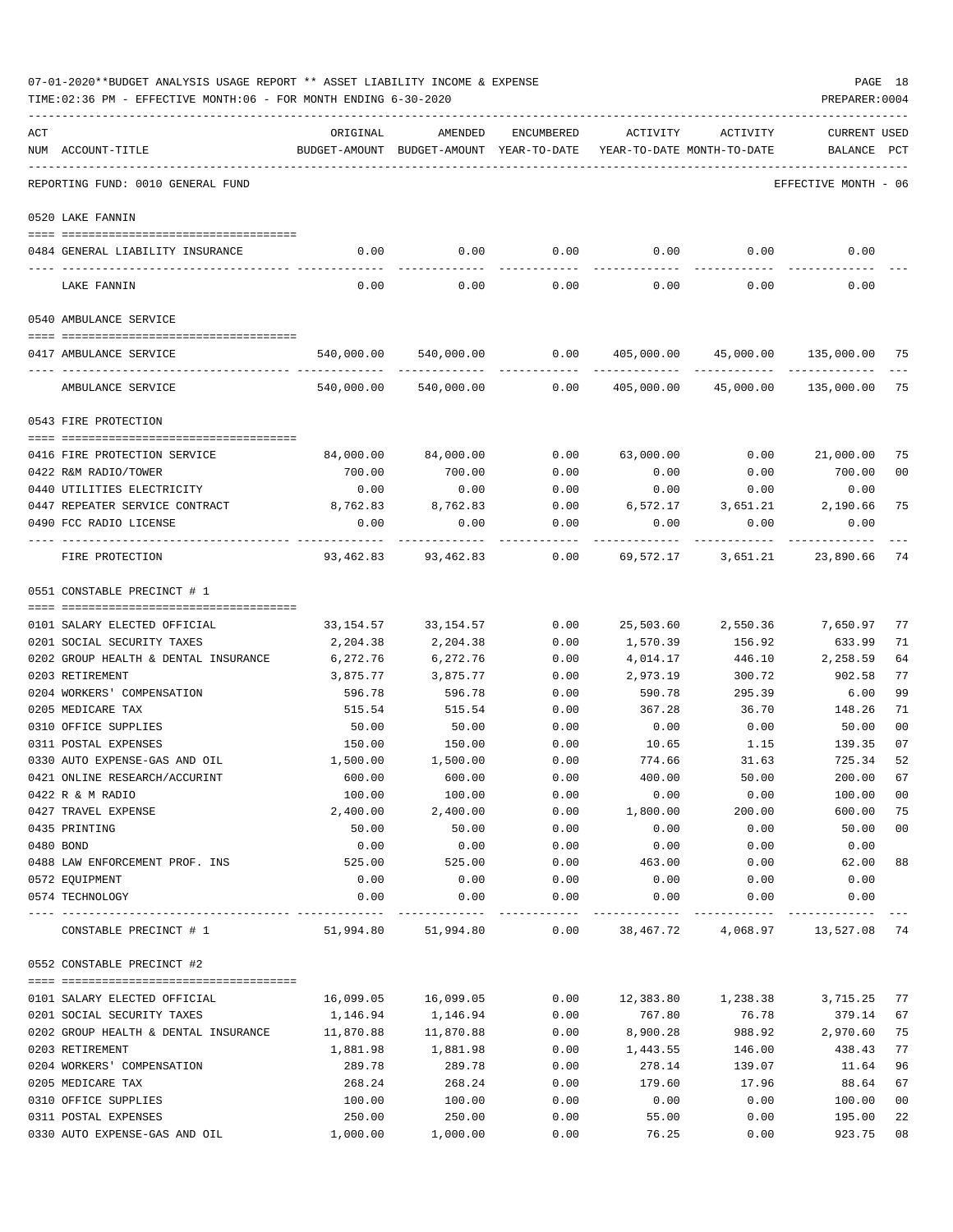TIME:02:36 PM - EFFECTIVE MONTH:06 - FOR MONTH ENDING 6-30-2020 PREPARER:0004

| ACT<br>NUM ACCOUNT-TITLE               | ORIGINAL   | AMENDED<br>BUDGET-AMOUNT BUDGET-AMOUNT YEAR-TO-DATE              | ENCUMBERED    | ACTIVITY   | ACTIVITY<br>YEAR-TO-DATE MONTH-TO-DATE | <b>CURRENT USED</b><br>BALANCE | PCT            |
|----------------------------------------|------------|------------------------------------------------------------------|---------------|------------|----------------------------------------|--------------------------------|----------------|
| REPORTING FUND: 0010 GENERAL FUND      |            |                                                                  |               |            |                                        | EFFECTIVE MONTH - 06           |                |
|                                        |            |                                                                  |               |            |                                        |                                |                |
| 0422 R & M RADIO                       | 100.00     | 100.00                                                           | 0.00          | 0.00       | 0.00                                   | 100.00                         | 0 <sub>0</sub> |
| 0427 TRAVEL EXPENSE                    | 0.00       | 0.00                                                             | 0.00          | 0.00       | 0.00                                   | 0.00                           |                |
| 0428 TRAINING/TUITION/TRAVEL           | 228.00     | 228.00                                                           | 0.00          | 0.00       | 0.00                                   | 228.00                         | 0 <sub>0</sub> |
| 0435 PRINTING                          | 100.00     | 100.00                                                           | 0.00          | 0.00       | 0.00                                   | 100.00                         | 0 <sub>0</sub> |
| 0454 R&M AUTO                          | 1,000.00   | 1,000.00                                                         | 0.00          | 14.50      | 0.00                                   | 985.50                         | 01             |
| 0480 BOND                              | 0.00       | 0.00                                                             | 0.00          | 0.00       | 0.00                                   | 0.00                           |                |
| 0487 AUTO INSURANCE                    | 425.00     | 425.00                                                           | 0.00          | 403.00     | 0.00                                   | 22.00                          | 95             |
| 0488 LAW ENFOREMENT PROF. INS.         | 525.00     | 525.00                                                           | 0.00          | 463.00     | 0.00                                   | 62.00                          | 88             |
| 0573 RADIO EQUIPMENT                   | 0.00       | 0.00                                                             | 0.00          | 0.00       | 0.00                                   | 0.00                           |                |
| 0574 TECHNOLOGY                        | 0.00       | 0.00                                                             | 0.00          | 0.00       | 0.00                                   | 0.00                           |                |
| CONSTABLE PRECINCT #2                  |            | 35, 284.87 35, 284.87                                            | 0.00          | 24,964.92  | 2,607.11                               | 10,319.95                      | 71             |
| 0553 CONSTABLE PRECINCT # 3            |            |                                                                  |               |            |                                        |                                |                |
|                                        |            |                                                                  |               |            |                                        |                                |                |
| 0101 SALARY ELECTED OFFICIAL           |            | 14,310.57    14,310.57                                           |               |            | $0.00$ 11,008.20 1,100.82 3,302.37     |                                | 77             |
| 0201 SOCIAL SECURITY TAXES             | 1,036.06   | 1,036.06                                                         | 0.00          | 794.20     | 80.66                                  | 241.86                         | 77             |
| 0202 GROUP HEALTH & DENTAL INSURANCE   | 11,870.88  | 11,870.88                                                        | 0.00          | 8,900.28   | 988.92                                 | 2,970.60                       | 75             |
| 0203 RETIREMENT                        | 1,672.91   | 1,672.91                                                         | 0.00          | 1,283.17   | 129.78                                 | 389.74                         | 77             |
| 0204 WORKERS' COMPENSATION             | 257.59     | 257.59                                                           | 0.00          | 247.24     | 123.62                                 | 10.35                          | 96             |
| 0205 MEDICARE TAX                      | 242.30     | 242.30                                                           | 0.00          | 185.70     | 18.86                                  | 56.60                          | 77             |
| 0310 OFFICE SUPPLIES                   | 100.00     | 40.00                                                            | 0.00          | 0.00       | 0.00                                   | 40.00                          | 0 <sub>0</sub> |
| 0311 POSTAL EXPENSES                   | 150.00     | 150.00                                                           | 0.00          | 0.00       | 0.00                                   | 150.00                         | 0 <sub>0</sub> |
| 0330 AUTO EXPENSE-GAS AND OIL          | 200.00     | 200.00                                                           | 0.00          | 0.00       | 0.00                                   | 200.00                         | 0 <sub>0</sub> |
| 0427 TRAVEL EXPENSE                    | 2,400.00   | 2,400.00                                                         | 0.00          | 1,800.00   | 200.00                                 | 600.00                         | 75             |
| 0435 PRINTING                          | 50.00      | 50.00                                                            | 0.00          | 0.00       | 0.00                                   | 50.00                          | 0 <sub>0</sub> |
| 0453 COMPUTER SOFTWARE                 | 1,152.00   | 1,152.00                                                         | 0.00          | 661.00     | 661.00                                 | 491.00                         | 57             |
| 0480 BOND                              | 0.00       | 0.00                                                             | 0.00          | 0.00       | 0.00                                   | 0.00                           |                |
| 0481 DUES                              | 0.00       | 60.00                                                            | 0.00          | 60.00      | 0.00                                   | 0.00                           | 100            |
| 0488 LAW ENFORCEMENT PROF. INS         | 525.00     | 525.00                                                           | 0.00          | 463.00     | 0.00                                   | 62.00                          | 88             |
| 0572 OFFICE EQUIPMENT                  | 500.00     | 500.00                                                           | 0.00          | 0.00       | 0.00                                   | 500.00                         | 0 <sub>0</sub> |
| 0573 RADIO EQUIPMENT                   | 0.00       | 0.00                                                             | 0.00          | 0.00       | 0.00                                   | 0.00                           |                |
| 0574 TECHNOLOGY                        | 10,000.00  | 10,000.00                                                        | 4,223.00      | 4,896.08   | 4,642.49                               | 880.92                         | 91             |
| CONSTABLE PRECINCT # 3                 | 44,467.31  | 44,467.31                                                        | 4,223.00      |            | 30,298.87 7,946.15                     | 9,945.44                       | 78             |
| 0555 ANIMAL CONTROL OFFICER            |            |                                                                  |               |            |                                        |                                |                |
|                                        |            | $3,500.00$ $3,500.00$ $0.00$ $618.38$ $0.00$ $2,881.62$ 18       |               |            |                                        |                                |                |
| 0441 ANIMAL CONTROL OFFICER/SERVICES   |            |                                                                  | ------------- |            | ------------                           |                                |                |
| ANIMAL CONTROL OFFICER                 |            | 3,500.00 3,500.00                                                | 0.00          | 618.38     |                                        | 0.00<br>2,881.62 18            |                |
| 0559 TEXAS VINE PROGRAM                |            |                                                                  |               |            |                                        |                                |                |
| 0495 VINE AUTOMATED VICTIM NOTIF.SERV. |            | $0.00$ $9,309.44$ $0.00$ $13,964.16$ $4,654.72$ $4,654.72$ $150$ |               |            |                                        |                                |                |
| TEXAS VINE PROGRAM                     | 0.00       | 9,309.44                                                         |               |            | $0.00$ 13,964.16 4,654.72              | 4,654.72- 150                  |                |
| 0560 COUNTY SHERIFF                    |            |                                                                  |               |            |                                        |                                |                |
| 0101 SALARY ELECTED OFFICIAL           |            | 59,993.98 59,993.98                                              | 0.00          |            | 46,149.20  4,614.92  13,844.78         |                                | 77             |
| 0102 ADMINISTRATIVE SECRETARY          | 42,500.00  | 42,500.00                                                        | 0.00          | 32,692.40  | 3,269.24                               | 9,807.60                       | 77             |
| 0103 CHIEF DEPUTY                      | 49,000.00  | 49,000.00                                                        | 0.00          | 37,692.40  | 3,769.24                               | 11,307.60                      | 77             |
|                                        |            |                                                                  |               |            |                                        |                                |                |
| 0104 SALARIES DEPUTIES                 | 615,297.97 | 615,297.97                                                       | 0.00          | 471,923.07 | 48,946.53                              | 143,374.90                     | 77             |

0105 EVIDENCE CLERK 0.00 0.00 0.00 0.00 0.00 0.00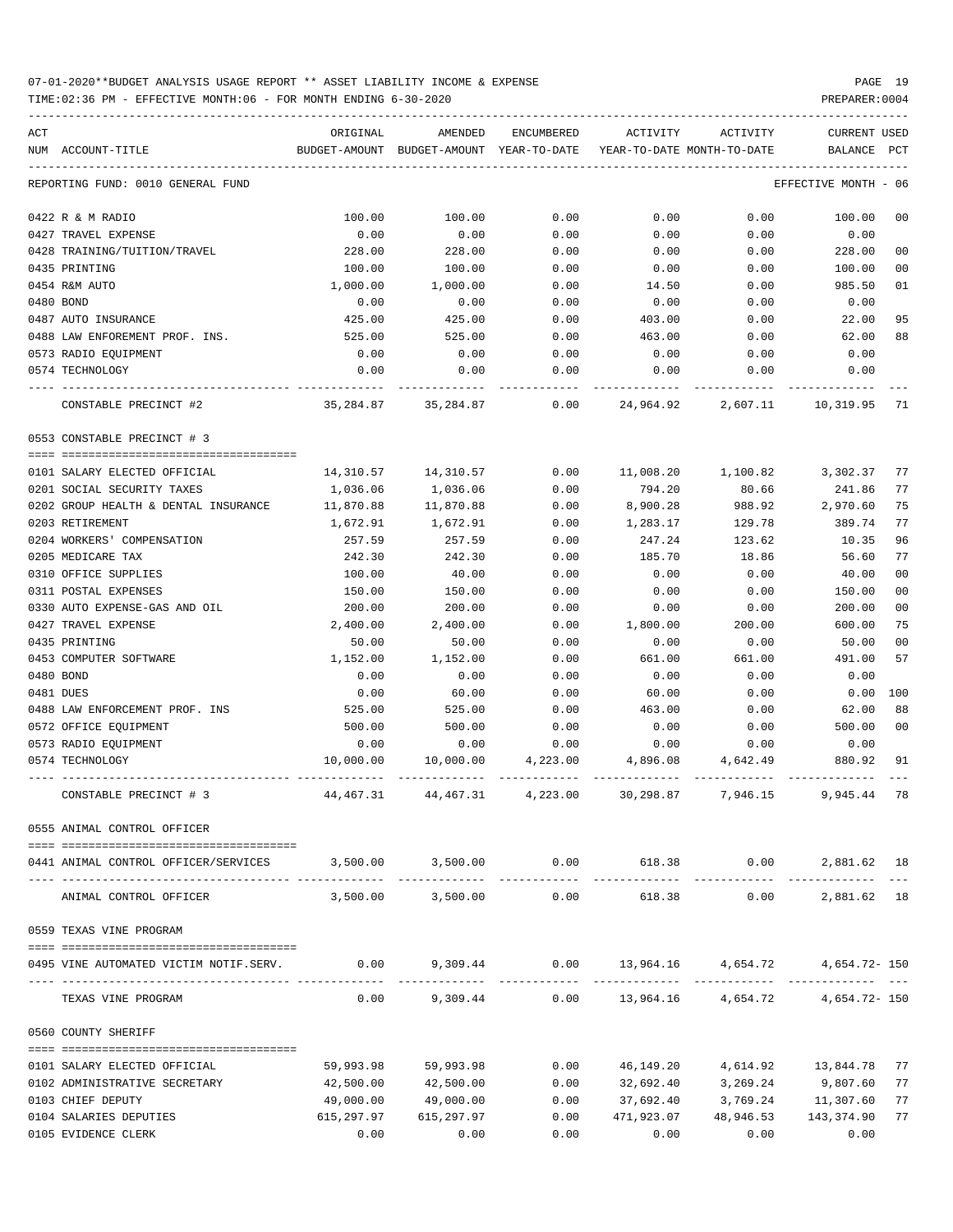TIME:02:36 PM - EFFECTIVE MONTH:06 - FOR MONTH ENDING 6-30-2020 PREPARER:0004

| ACT | NUM ACCOUNT-TITLE                       | ORIGINAL   | AMENDED<br>BUDGET-AMOUNT BUDGET-AMOUNT YEAR-TO-DATE | ENCUMBERED | ACTIVITY   | ACTIVITY<br>YEAR-TO-DATE MONTH-TO-DATE | CURRENT USED<br>BALANCE PCT |                |
|-----|-----------------------------------------|------------|-----------------------------------------------------|------------|------------|----------------------------------------|-----------------------------|----------------|
|     | REPORTING FUND: 0010 GENERAL FUND       |            |                                                     |            |            |                                        | EFFECTIVE MONTH - 06        |                |
|     | 0107 PT RECORDS/EVIDENCE CLERKS         | 24,000.00  | 24,000.00                                           | 0.00       | 18,912.00  | 1,920.00                               | 5,088.00                    | 79             |
|     | 0108 COMPENSATION PAY                   | 138,719.27 | 138,719.27                                          | 0.00       | 59,887.88  | 6,652.17                               | 78,831.39                   | 43             |
|     | 0109 INVESTIGATOR-CRIMES AGAINST CHILDR | 36,569.21  | 36,569.21                                           | 0.00       | 10,064.99  | 0.00                                   | 26,504.22                   | 28             |
|     | 0110 JAIL ADMINISTRATOR                 | 0.00       | 0.00                                                | 0.00       | 0.00       | 0.00                                   | 0.00                        |                |
|     | 0111 LIEUTENANT                         | 44,800.00  | 44,800.00                                           | 0.00       | 34,461.60  | 3,446.16                               | 10,338.40                   | 77             |
|     | 0113 TRANSPORT OFFICER                  | 36,569.21  | 36,569.21                                           | 0.00       | 16,526.19  | 2,813.02                               | 20,043.02                   | 45             |
|     | 0114 PROF. STANDARDS OFFICER            | 36,569.21  | 36,569.21                                           | 0.00       | 28,130.20  | 2,813.02                               | 8,439.01                    | 77             |
|     | 0120 SALARY DISPATCHER                  | 278,094.11 | 278,094.11                                          | 0.00       | 168,291.59 | 20,165.40                              | 109,802.52                  | 61             |
|     | 0201 SOCIAL SECURITY TAXES              | 81,779.50  | 81,779.50                                           | 0.00       | 56,155.99  | 5,915.22                               | 25,623.51                   | 69             |
|     | 0202 GROUP HEALTH INSURANCE             | 367,997.28 | 367,997.28                                          | 0.00       | 265,403.48 | 30,730.15                              | 102,593.80                  | 72             |
|     | 0203 RETIREMENT                         | 151,819.68 | 151,819.68                                          | 0.00       | 107,813.15 | 11,602.50                              | 44,006.53                   | 71             |
|     | 0204 WORKERS' COMPENSATION              | 29,018.53  | 29,018.53                                           | 0.00       | 16,184.72  | 8,092.36                               | 12,833.81                   | 56             |
|     | 0205 MEDICARE TAX                       | 19,125.85  | 19,125.85                                           | 0.00       | 13,132.66  | 1,383.34                               | 5,993.19                    | 69             |
|     | 0206 UNEMPLOYMENT EXPENSE               | 4,100.00   | 4,100.00                                            | 0.00       | 7,771.18   | 0.00                                   | 3,671.18- 190               |                |
|     | 0250 EMPLOYEE PHYSICALS                 | 1,000.00   | 1,000.00                                            | 0.00       | 864.00     | 228.00                                 | 136.00                      | 86             |
|     | 0310 OFFICE SUPPLIES                    | 8,000.00   | 8,000.00                                            | 0.00       | 5,708.69   | 315.08                                 | 2,291.31                    | - 71           |
|     | 0311 POSTAL EXPENSES                    | 1,700.00   | 1,700.00                                            | 0.00       | 3,240.23   | 224.10                                 | 1,540.23- 191               |                |
|     | 0315 SHERIFF COPIER RENTAL              | 0.00       | 0.00                                                | 0.00       | 0.00       | 0.00                                   | 0.00                        |                |
|     | 0320 WEAPONS SUPPLIES                   | 3,000.00   | 3,000.00                                            | 0.00       | 2,780.96   | 405.03                                 | 219.04                      | 93             |
|     | 0321 PATROL SUPPLIES                    | 3,800.00   | 3,800.00                                            | 0.00       | 4,634.80   | 0.00                                   | 834.80- 122                 |                |
|     | 0330 AUTO EXPENSE GAS & OIL             | 80,000.00  | 80,000.00                                           | 0.00       | 35,555.26  | 3,611.17                               | 44,444.74                   | 44             |
|     | 0332 SHERIFF JANITOR SUPPLIES           | 1,750.00   | 1,750.00                                            | 618.94     | 713.13     | 0.00                                   | 417.93                      | 76             |
|     | 0395 UNIFORMS/OTHER                     | 4,900.00   | 4,900.00                                            | 339.06     | 4,113.81   | 409.04                                 | 447.13                      | 91             |
|     | 0419 SHERIFF CELL PHONE                 | 480.00     | 480.00                                              | 0.00       | 360.00     | 40.00                                  | 120.00                      | 75             |
|     | 0420 TELEPHONE                          | 0.00       | 0.00                                                | 0.00       | 0.00       | 0.00                                   | 0.00                        |                |
|     | 0421 CELL PHONE                         | 2,400.00   | 2,400.00                                            | 0.00       | 800.00     | 75.00                                  | 1,600.00                    | 33             |
|     | 0422 R & M RADIO                        | 1,055.00   | 1,055.00                                            | 0.00       | 0.00       | 0.00                                   | 1,055.00                    | 00             |
|     | 0425 PROFESSIONAL SERVICES/INTERPRETER  | 100.00     | 100.00                                              | 0.00       | 0.00       | 0.00                                   | 100.00                      | 0 <sub>0</sub> |
|     | 0427 OUT OF COUNTY TRAVEL/TRAINING      | 4,000.00   | 4,000.00                                            | 0.00       | 0.00       | 0.00                                   | 4,000.00                    | 0 <sub>0</sub> |
|     | 0428 PRISONER TRANSPORT                 | 7,500.00   | 7,500.00                                            | 0.00       | 7,608.81   | 2,384.98                               | 108.81- 101                 |                |
|     | 0430 BIDS AND NOTICES                   | 500.00     | 500.00                                              | 0.00       | 379.76     | 0.00                                   | 120.24                      | 76             |
|     | 0432 IMPOUNDMENT OF ESTRAY LIVESTOCK    | 11,500.00  | 11,500.00                                           | 0.00       | 3,180.00   | 0.00                                   | 8,320.00                    | 28             |
|     | 0435 PRINTING                           | 1,000.00   | 1,000.00                                            | 47.25      | 812.74     | 0.00                                   | 140.01                      | 86             |
|     | 0440 UTILITIES ELECTRICITY              | 0.00       | 0.00                                                | 0.00       | 0.00       | 0.00                                   | 0.00                        |                |
|     | 0442 UTILITIES WATER                    | 3,500.00   | 3,500.00                                            | 0.00       | 1,171.31   | 105.56                                 | 2,328.69                    | 33             |
|     | 0443 SHERIFF TRASH PICKUP               | 1,400.00   | 1,400.00                                            | 0.00       | 932.32     | 116.54                                 | 467.68 67                   |                |
|     | 0444 INTERNET SERVICE                   | 8,600.00   | 8,600.00                                            | 0.00       | 6,962.64   | 937.02                                 | 1,637.36                    | 81             |
|     | 0445 AIR CONDITIONER MAINTENANCE        | 0.00       | 0.00                                                | 0.00       | 0.00       | 0.00                                   | 0.00                        |                |
|     | 0447 REPEATER SERVICE CONTRACT          | 0.00       | 0.00                                                | 0.00       | 0.00       | 0.00                                   | 0.00                        |                |
|     | 0450 SHERIFF OFF. R&M BLDG.             | 5,000.00   | 5,000.00                                            | 0.00       | 4,309.52   | 80.00                                  | 690.48                      | 86             |
|     | 0452 R & M EQUIPMENT                    | 0.00       | 0.00                                                | 0.00       | 17.56      | 0.00                                   | $17.56-$                    |                |
|     | 0453 TYLER/CAD MAINTENANCE              | 14,678.00  | 14,678.00                                           | 0.00       | 14,347.62  | 0.00                                   | 330.38                      | 98             |
|     | 0454 R & M AUTOMOBILES                  | 35,000.00  | 35,000.00                                           | 571.21     | 14,648.79  | 533.89                                 | 19,780.00                   | 43             |
|     | 0480 BOND                               | 80.00      | 80.00                                               | 0.00       | 179.00     | 0.00                                   | $99.00 - 224$               |                |
|     | 0482 FIRE INSURANCE                     | 300.00     | 300.00                                              | 0.00       | 277.00     | 0.00                                   | 23.00                       | 92             |
|     | 0487 AUTOMOBILE INSURANCE               | 10,000.00  | 10,000.00                                           | 0.00       | 9,816.00   | 0.00                                   | 184.00                      | 98             |
|     | 0488 LAW ENFORCEMENT INSURANCE          | 15,500.00  | 15,200.05                                           | 0.00       | 13,605.56  | 0.00                                   | 1,594.49                    | 90             |
|     | 0501 PEST CONTROL                       | 0.00       | 0.00                                                | 0.00       | 0.00       | 0.00                                   | 0.00                        |                |
|     | 0571 HWY. PATROL RADAR EQUIPMENT        | 0.00       | 0.00                                                | 0.00       | 0.00       | 0.00                                   | 0.00                        |                |
|     | 0572 OFFICE EQUIPMENT                   | 4,000.00   | 4,000.00                                            | 0.00       | 1,459.51   | 0.00                                   | 2,540.49                    | 36             |
|     | 0573 RADIO EQUIPMENT                    | 0.00       | 0.00                                                | 0.00       | 0.00       | 0.00                                   | 0.00                        |                |
|     | 0574 TECHNOLOGY                         | 6,000.00   | 6,299.95                                            | 0.00       | 6,249.25   | 0.00                                   | 50.70                       | 99             |
|     | 0575 AUTOMOBILES                        | 85,000.00  | 128,000.00                                          | 41,058.45  | 84,681.70  | 0.00                                   | 2,259.85                    | 98             |
|     | 0579 WEAPONS                            | 2,000.00   | 2,000.00                                            | 908.00     | 0.00       | 0.00                                   | 1,092.00                    | 45             |
|     | 0630 AUTO NOTE PMT-PRINCIPAL            | 0.00       | 0.00                                                | 0.00       | 0.00       | 0.00                                   | 0.00                        |                |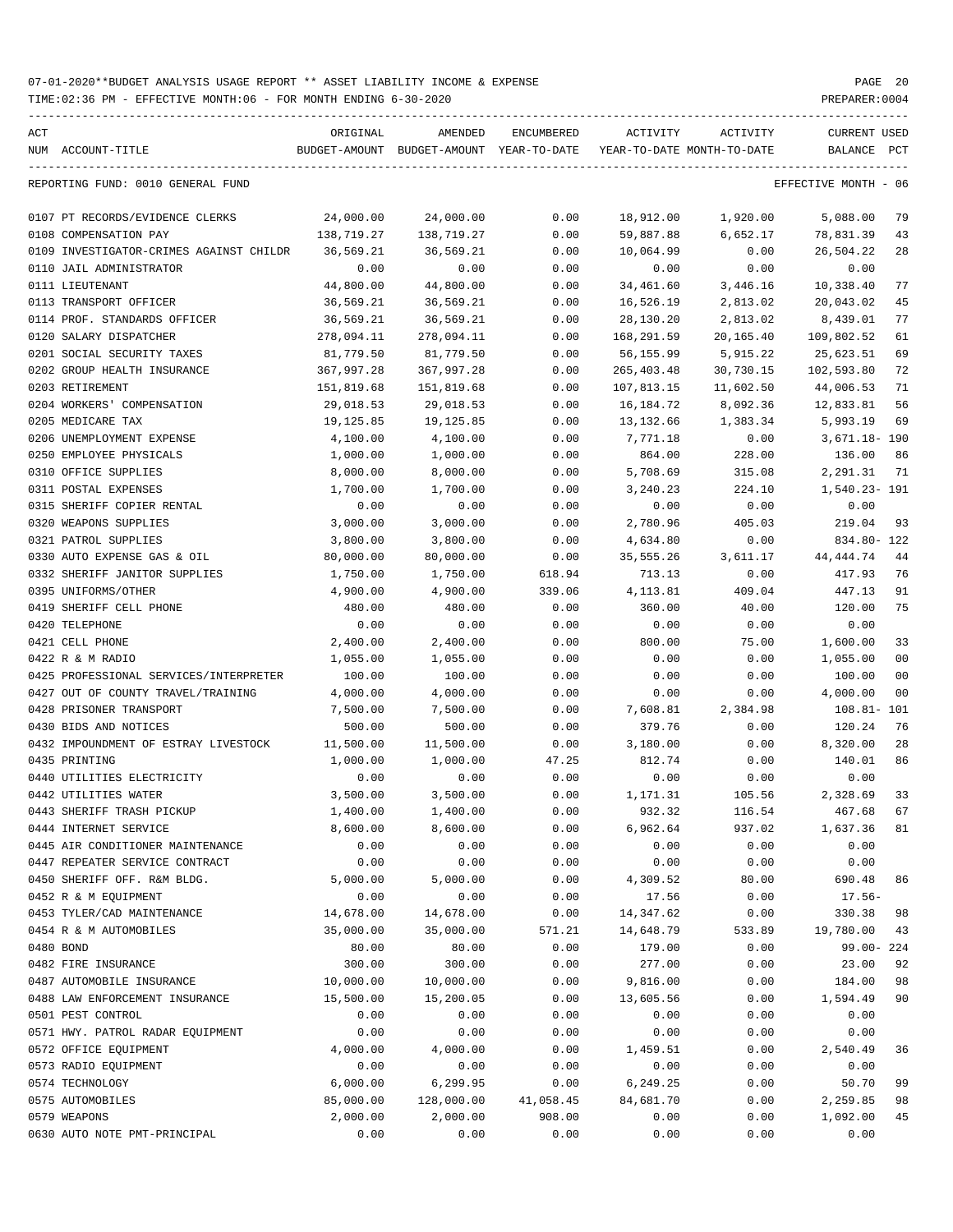| 07-01-2020**BUDGET ANALYSIS USAGE REPORT ** ASSET LIABILITY INCOME & EXPENSE |  |  |  | PAGE |  |
|------------------------------------------------------------------------------|--|--|--|------|--|
|                                                                              |  |  |  |      |  |

TIME:02:36 PM - EFFECTIVE MONTH:06 - FOR MONTH ENDING 6-30-2020

| ACT |                                                | ORIGINAL                           | AMENDED                                  | ENCUMBERED    | ACTIVITY                  | ACTIVITY                                                                  | CURRENT USED                 |       |
|-----|------------------------------------------------|------------------------------------|------------------------------------------|---------------|---------------------------|---------------------------------------------------------------------------|------------------------------|-------|
|     | NUM ACCOUNT-TITLE                              |                                    | BUDGET-AMOUNT BUDGET-AMOUNT YEAR-TO-DATE |               |                           | YEAR-TO-DATE MONTH-TO-DATE                                                | BALANCE                      | PCT   |
|     | REPORTING FUND: 0010 GENERAL FUND              |                                    |                                          |               |                           |                                                                           | EFFECTIVE MONTH - 06         |       |
|     | 0670 AUTO NOTE PMT-INTEREST                    | 0.00                               | 0.00                                     | 0.00          | 0.00                      | 0.00                                                                      | 0.00                         |       |
|     | COUNTY SHERIFF                                 |                                    |                                          |               |                           | 2,339,696.80 2,382,696.80 43,542.91 1,620,602.67 165,598.68 718,551.22 70 |                              |       |
|     | 0562 RIFLE RESISTANT BODY ARMOR 3439801        |                                    |                                          |               |                           |                                                                           |                              |       |
|     | 0396 BODY ARMOR                                | 0.00                               | 0.00                                     |               |                           | $0.00$ $0.00$ $0.00$ $0.00$                                               | 0.00                         |       |
|     |                                                |                                    |                                          |               |                           |                                                                           |                              |       |
|     | RIFLE RESISTANT BODY ARMOR 3439801             | 0.00                               | 0.00                                     | 0.00          | 0.00                      | 0.00                                                                      | 0.00                         |       |
|     | 0565 JAIL OPERATIONS                           |                                    |                                          |               |                           |                                                                           |                              |       |
|     | 0380 PRISONER HOUSING                          |                                    | 1,900,000.00 1,900,000.00                |               | $0.00 \quad 1,560,618.75$ |                                                                           | 219,676.25 339,381.25 82     |       |
|     | 0400 PRISONER TRANSPORT/GUARD                  | 20,000.00                          | 20,000.00                                | 0.00          | 22,557.36                 | 238.43                                                                    | 2,557.36- 113                |       |
|     | 0405 PRISONER MEDICAL                          | 100,000.00                         | 100,000.00                               | 0.00          | 147,572.90                | 59,379.70                                                                 | 47,572.90- 148               |       |
|     | 0429 SCHOLARSHIP AWARDS                        | 0.00                               | 0.00                                     | 0.00          | 0.00                      | 0.00                                                                      | 0.00                         |       |
|     | 0442 CR4200 UTILITY WATER                      | 0.00                               | 0.00                                     | 0.00          | 0.00                      | 0.00                                                                      | 0.00                         |       |
|     | 0450 R&M BUILDING                              | 5,000.00                           | 5,000.00                                 | 0.00          | 7,070.00                  | 0.00                                                                      | 2,070.00- 141                |       |
|     | 0482 FIRE INSURANCE                            | 0.00                               | 0.00                                     | 0.00          | 0.00                      | 0.00                                                                      | 0.00                         |       |
|     | 0491 JUSTICE ASSISTANCE GRANT                  | 0.00                               | 0.00                                     | 0.00          | 0.00                      | 0.00                                                                      | 0.00                         |       |
|     | 0500 LAND                                      | 0.00                               | 0.00                                     | 0.00          | 0.00                      | 0.00                                                                      | 0.00                         |       |
|     | 0501 PEST CONTROL                              | 0.00                               | 0.00                                     | 0.00          | 0.00                      | 0.00                                                                      | 0.00                         |       |
|     | 0532 JAIL                                      | 0.00                               | 0.00                                     | 0.00          | 0.00                      | 0.00                                                                      | 0.00                         |       |
|     | JAIL OPERATIONS                                |                                    | 2,025,000.00 2,025,000.00                |               |                           | $0.00 \quad 1,737,819.01 \quad 279,294.38 \quad 287,180.99$               |                              | 86    |
|     | 0570 ADULT PROBATION                           |                                    |                                          |               |                           |                                                                           |                              |       |
|     | 0420 TELEPHONE                                 | 2,400.00                           | 2,400.00                                 | 0.00          | 0.00                      |                                                                           | $0.00$ 2,400.00              | 00    |
|     | 0421 TELEPHONE SYSTEM INSTALLATION             | 0.00                               | 0.00                                     | 0.00          | 0.00                      | 0.00                                                                      | 0.00                         |       |
|     | 0572 OFFICE EQUIPMENT                          | 2,000.00                           | 2,000.00                                 | 0.00          | 1,329.50                  | 0.00                                                                      | 670.50                       | 66    |
|     | ADULT PROBATION                                | 4,400.00                           | 4,400.00                                 | 0.00          | 1,329.50                  | 0.00                                                                      | 3,070.50                     | 30    |
|     | 0573 BOND SUPERVISION                          |                                    |                                          |               |                           |                                                                           |                              |       |
|     |                                                |                                    |                                          |               |                           |                                                                           |                              |       |
|     | 0103 SALARY-BOND SUPERVISOR                    | 37,724.96                          | 37,724.96                                | 0.00          | 29,019.20                 | 2,901.92                                                                  | 8,705.76                     | 77    |
|     | 0201 SOCIAL SECURITY TAXES                     | 2,338.95                           | 2,338.95                                 | 0.00          | 1,780.00                  | 178.00                                                                    | 558.95                       | 76    |
|     | 0202 GROUP HEALTH INSURANCE                    | 11,870.88                          | 11,870.88                                | 0.00          | 8,900.28                  | 988.92                                                                    | 2,970.60                     | 75    |
|     | 0203 RETIREMENT                                | 4,410.05                           | 4,410.05                                 | 0.00          | 3,382.76                  | 342.14                                                                    | 1,027.29                     | 77    |
|     | 0204 WORKERS' COMPENSATION                     | 113.17                             | 113.17                                   | 0.00          | 115.42                    | 57.71                                                                     | $2.25 - 102$                 |       |
|     | 0205 MEDICARE TAX                              | 547.01                             | 547.01                                   | 0.00          | 416.20                    | 41.62                                                                     | 130.81                       | 76    |
|     | 0310 OFFICE SUPPLIES                           | 900.00                             | 900.00                                   | 0.00          | 780.45                    | 0.00                                                                      | 119.55                       | 87    |
|     | 0311 POSTAL EXPENSES                           | 0.00                               | 0.00                                     | 0.00          | 0.00                      | 0.00                                                                      | 0.00                         |       |
|     | 0313 DRUG TESTING SUPPLIES<br>0340 EVALUATIONS | 1,750.00                           | 1,750.00<br>0.00                         | 0.00<br>0.00  | 1,222.00<br>0.00          | 0.00<br>0.00                                                              | 528.00                       | 70    |
|     | 0353 COMPUTER EXPENSE                          | 0.00<br>0.00                       | 0.00                                     | 0.00          | 0.00                      | 0.00                                                                      | 0.00<br>0.00                 |       |
|     | 0420 TELEPHONE                                 | 0.00                               | 0.00                                     | 0.00          | 0.00                      | 0.00                                                                      | 0.00                         |       |
|     | 0427 OUT OF COUNTY TRAVEL/TRAINING             | 1,900.00                           | 1,900.00                                 | 0.00          | 0.00                      | 0.00                                                                      | 1,900.00                     | 00    |
|     | 0453 COMPUTER SOFTWARE                         | 1,284.00                           | 1,284.00                                 | 0.00          | 1,070.00                  | 107.00                                                                    | 214.00                       | 83    |
|     | 0480 BOND                                      | 50.00                              | 50.00                                    | 0.00          | 0.00                      | 0.00                                                                      | 50.00                        | 00    |
|     | 0481 DUES                                      | 75.00                              | 75.00                                    | 0.00          | 0.00                      | 0.00                                                                      | 75.00                        | 00    |
|     | BOND SUPERVISION                               | ------- -------------<br>62,964.02 | 62,964.02                                | -----<br>0.00 | 46,686.31                 | 4,617.31                                                                  | ------------<br>16,277.71 74 | $---$ |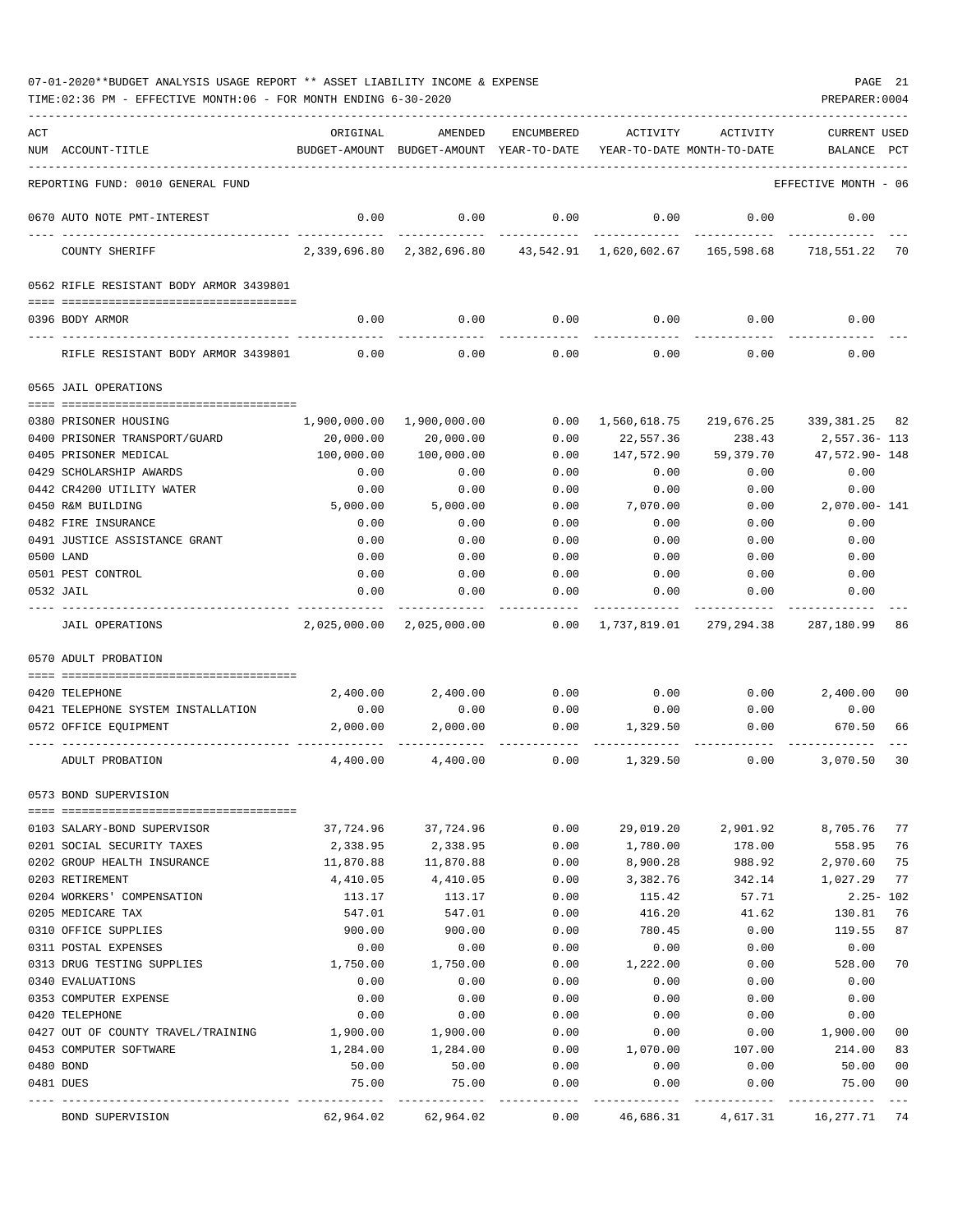| 07-01-2020**BUDGET ANALYSIS USAGE REPORT ** ASSET LIABILITY INCOME & EXPENSE | PAGE 22        |  |
|------------------------------------------------------------------------------|----------------|--|
| TIME:02:36 PM - EFFECTIVE MONTH:06 - FOR MONTH ENDING 6-30-2020              | PREPARER: 0004 |  |

| ACT                                                         | ORIGINAL               | AMENDED                                                             | ENCUMBERED   | ACTIVITY              | ACTIVITY                    | <b>CURRENT USED</b>  |          |
|-------------------------------------------------------------|------------------------|---------------------------------------------------------------------|--------------|-----------------------|-----------------------------|----------------------|----------|
| NUM ACCOUNT-TITLE                                           |                        | BUDGET-AMOUNT BUDGET-AMOUNT YEAR-TO-DATE YEAR-TO-DATE MONTH-TO-DATE |              |                       |                             | BALANCE PCT          |          |
| REPORTING FUND: 0010 GENERAL FUND                           |                        |                                                                     |              |                       |                             | EFFECTIVE MONTH - 06 |          |
| 0575 JUVENILE PROBATION                                     |                        |                                                                     |              |                       |                             |                      |          |
|                                                             |                        |                                                                     |              |                       |                             |                      |          |
| 0311 POSTAGE                                                | 0.00                   | 0.00                                                                | 0.00         | 32.40                 | 0.50                        | $32.40-$             |          |
| 0315 COPIER RENTAL                                          | 0.00                   | 0.00                                                                | 0.00         | 241.09                | 50.13                       | 241.09-              |          |
| 0408 DETENTION OPERATING COST<br>0415 RESIDENTIAL PLACEMENT | 0.00<br>0.00           | 0.00<br>0.00                                                        | 0.00<br>0.00 | 0.00<br>0.00          | 0.00<br>0.00                | 0.00<br>0.00         |          |
| 0416 COUNSELING SERVICES                                    | 0.00                   | 0.00                                                                | 0.00         | 0.00                  | 0.00                        | 0.00                 |          |
| 0420 TELEPHONE                                              | 0.00                   | 0.00                                                                | 0.00         | 0.00                  | 0.00                        | 0.00                 |          |
| 0427 TRAVEL & TRAINING                                      | 0.00                   | 0.00                                                                | 0.00         | 0.00                  | 0.00                        | 0.00                 |          |
| 0995 JUVENILE PROBATION FUNDING 184,000.00 184,000.00       |                        |                                                                     | 0.00         | 184,000.00            | 0.00                        | $0.00$ 100           |          |
| JUVENILE PROBATION                                          |                        |                                                                     | 0.00         | 184,273.49            | 50.63                       | 273.49- 100          |          |
| 0590 ENVIRONMENTAL DEVELOPMENT                              |                        |                                                                     |              |                       |                             |                      |          |
|                                                             |                        |                                                                     |              |                       |                             |                      |          |
| 0104 SALARIES DEPUTIES                                      | 40,161.56              | 40,161.56                                                           | 0.00         | 30,893.60             | 3,089.36                    | 9,267.96             | 77       |
| 0107 SALARY TEMP/EXTRA                                      | 18,096.00              | 16,477.45                                                           | 0.00         | 5,724.00              | 1,392.00                    | 10,753.45            | 35       |
| 0151 SALARY DIRECTOR                                        | 40,827.10              | 40,827.10                                                           | 0.00         | 26,745.08             | 2,286.84                    | 14,082.02            | 66       |
| 0201 SOCIAL SECURITY TAXES                                  | 6,143.25               | 6,143.25                                                            | 0.00         | 3,816.12              | 411.20                      | 2,327.13             | 62       |
| 0202 GROUP HEALTH & DENTAL INSURANCE<br>0203 RETIREMENT     | 23,741.76<br>11,583.00 | 23,741.76                                                           | 0.00<br>0.00 | 17,800.56<br>7,375.76 | 1,977.84<br>797.98 4,207.24 | 5,941.20             | 75<br>64 |
| 0204 WORKERS' COMPENSATION                                  | 291.43                 | 11,583.00<br>291.43                                                 | 0.00         | 288.46                | 144.23                      | 2.97                 | 99       |
| 0205 MEDICARE TAX                                           | 1,436.73               | 1,436.73                                                            | 0.00         | 892.44                | 96.16                       | 544.29               | 62       |
| 0310 OFFICE SUPPLIES                                        | 700.00                 | 700.00                                                              | 0.00         | 584.53                | 107.57                      | 115.47               | 84       |
| 0311 POSTAL EXPENSE                                         | 1,700.00               | 1,700.00                                                            | 0.00         | 865.35                | 105.90                      | 834.65               | 51       |
| 0315 COPIER RENTAL                                          | 1,000.00               | 1,000.00                                                            | 0.00         | 674.22                | 146.58                      | 325.78               | 67       |
| 0330 AUTO EXPENSE GAS & OIL                                 | 1,500.00               | 1,500.00                                                            | 0.00         | 565.08                | 243.74                      | 934.92               | 38       |
| 0420 TELEPHONE                                              | 0.00                   | 0.00                                                                | 0.00         | 0.00                  | 0.00                        | 0.00                 |          |
| 0427 OUT OF COUNTY TRAVEL/TRAINING                          | 800.00                 | 1,280.54                                                            | 0.00         | 1,280.54              | 0.00                        | 0.00                 | 100      |
| 0435 PRINTING                                               | 100.00                 | 302.20                                                              | 0.00         | 302.20                | 0.00                        | 0.00                 | 100      |
| 0453 SOFTWARE MAINTENANCE SAFE                              | 300.00                 | 300.00                                                              | 0.00         | 300.00                | 0.00                        | $0.00$ 100           |          |
| 0454 R&M AUTO                                               | 1,000.00               | 1,000.00                                                            | 0.00         | 14.50                 | 0.00                        | 985.50               | 01       |
| 0467 VISITING HEALTH INSPECTOR                              | 300.00                 | 300.00                                                              | 0.00         | 70.74                 | 0.00                        | 229.26               | 24       |
| 0480 BOND                                                   | 100.00                 | 100.00                                                              | 0.00         | 0.00                  | 0.00                        | 100.00               | 00       |
| 0481 DUES                                                   | 111.00                 | 111.00                                                              | 0.00         | 111.00                | 0.00                        | 0.00 100             |          |
| 0487 AUTOMOBILE INSURANCE                                   | 225.00                 | 225.00                                                              | 0.00         | 188.00                | 0.00                        | 37.00                | 84       |
| 0572 OFFICE EQUIPMENT                                       | 500.00                 | 1,435.81                                                            | 0.00         | 1,158.86              | 114.99                      | 276.95               | 81       |
| 0574 TECHNOLOGY<br>0575 AUTOMOBILE/PICKUP                   | 0.00<br>0.00           | 0.00<br>0.00                                                        | 0.00<br>0.00 | 0.00<br>0.00          | 0.00<br>0.00                | 0.00<br>0.00         |          |
| ENVIRONMENTAL DEVELOPMENT                                   |                        | 150,616.83 150,616.83                                               | 0.00         | 99,651.04             | 10,914.39                   | 50,965.79 66         |          |
| 0591 FANNIN CO DEVELOPMENT SERV.                            |                        |                                                                     |              |                       |                             |                      |          |
|                                                             |                        |                                                                     |              |                       |                             |                      |          |
| 0110 SALARY DIRECTOR                                        | 36,314.00              | 36,314.00                                                           | 0.00         | 27,933.80             | 2,793.38                    | 8,380.20 77          |          |
| 0201 SOCIAL SECURITY TAXES                                  | 2,251.47               | 2,251.47                                                            | 0.00         | 1,596.08              | 158.10                      | 655.39               | 71       |
| 0202 GROUP HEALTH & DENTAL INSURANCE                        | 11,870.88              | 11,870.88                                                           | 0.00         | 8,900.28              | 988.92                      | 2,970.60             | 75       |
| 0203 RETIREMENT                                             | 4,245.11               | 4,245.11                                                            | 0.00         | 3,256.23              | 329.34                      | 988.88               | 77       |
| 0204 WORKERS' COMPENSATION                                  | 108.94                 | 108.94                                                              | 0.00         | 111.10                | 55.55                       | $2.16 - 102$         |          |
| 0205 MEDICARE TAX<br>0310 OFFICE SUPPLIES                   | 526.55<br>500.00       | 526.55<br>500.00                                                    | 0.00<br>0.00 | 373.32<br>469.83      | 36.98<br>0.00               | 153.23<br>30.17      | 71<br>94 |
| 0311 POSTAL EXPENSE                                         | 300.00                 | 300.00                                                              | 0.00         | 55.00                 | 0.00                        | 245.00               | 18       |
| 0330 AUTO EXPENSE GAS & OIL                                 | 1,000.00               | 1,000.00                                                            | 0.00         | 437.59                | 0.00                        | 562.41               | 44       |
| 0420 TELEPHONE                                              | 0.00                   | 0.00                                                                | 0.00         | 0.00                  | 0.00                        | 0.00                 |          |
| 0427 OUT OF COUNTY TRAVEL/TRAINING                          | 1,600.00               | 1,600.00                                                            | 0.00         | 595.00                | 0.00                        | 1,005.00             | 37       |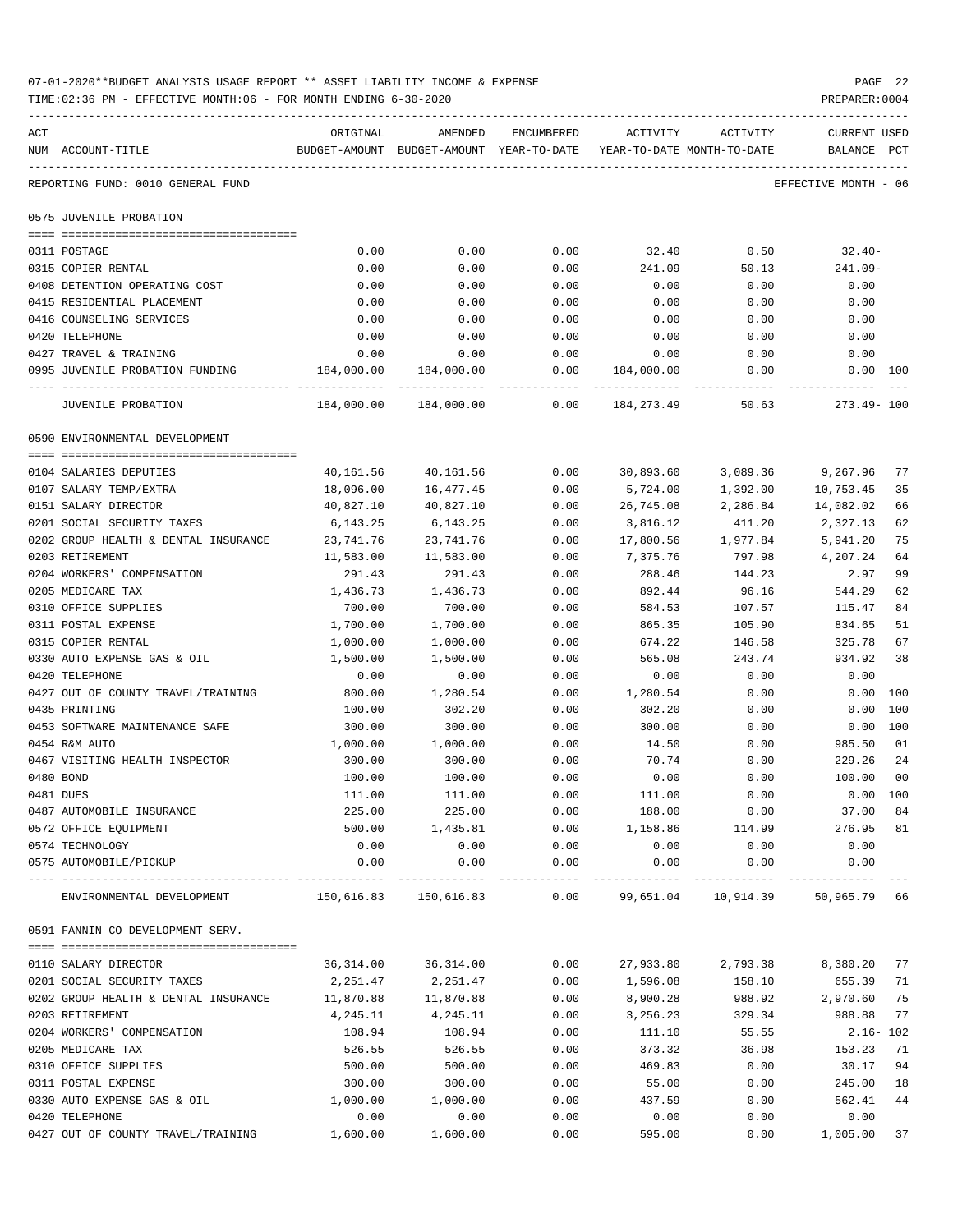TIME:02:36 PM - EFFECTIVE MONTH:06 - FOR MONTH ENDING 6-30-2020 PREPARER:0004

| ACT<br>NUM ACCOUNT-TITLE                | ORIGINAL                                | AMENDED<br>BUDGET-AMOUNT BUDGET-AMOUNT YEAR-TO-DATE | ENCUMBERED          | ACTIVITY                  | ACTIVITY<br>YEAR-TO-DATE MONTH-TO-DATE | CURRENT USED<br>BALANCE      | PCT            |
|-----------------------------------------|-----------------------------------------|-----------------------------------------------------|---------------------|---------------------------|----------------------------------------|------------------------------|----------------|
| REPORTING FUND: 0010 GENERAL FUND       |                                         |                                                     |                     |                           |                                        | EFFECTIVE MONTH - 06         |                |
| 0435 PRINTING                           | 100.00                                  | 100.00                                              | 0.00                | 0.00                      | 0.00                                   | 100.00                       | 00             |
| 0453 SOFTWARE MAINTENANCE               | 100.00                                  | 100.00                                              | 0.00                | 100.00                    | 0.00                                   | $0.00$ 100                   |                |
| 0454 R&M AUTO                           | 500.00                                  | 500.00                                              | 0.00                | 212.81                    | 0.00                                   | 287.19                       | 43             |
| 0480 BOND                               | 50.00                                   | 50.00                                               | 0.00                | 50.00                     | 0.00                                   | $0.00$ $100$                 |                |
| 0481 DUES                               | 0.00                                    | 0.00                                                | 0.00                | 50.00                     | 0.00                                   | $50.00 -$                    |                |
| 0487 AUTOMOBILE INSURANCE               | 330.00                                  | 330.00                                              | 0.00                | 247.00                    | 0.00                                   | 83.00                        | 75             |
| 0572 OFFICE EQUIPMENT                   | 0.00                                    | 0.00                                                | 0.00                | 0.00                      | 0.00                                   | 0.00                         |                |
| 0574 TECHNOLOGY                         | 0.00                                    | 0.00                                                | 0.00                | 0.00                      | 0.00                                   | 0.00                         |                |
| 0575 AUTOMOBILE                         | 0.00                                    | 0.00                                                | 0.00                | 0.00                      | 0.00                                   | 0.00                         |                |
| FANNIN CO DEVELOPMENT SERV.             | 59,796.95                               | 59,796.95                                           | 0.00                | 44,388.04                 | 4,362.27                               | 15,408.91                    | 74             |
| 0640 COUNTY SERVICES                    |                                         |                                                     |                     |                           |                                        |                              |                |
|                                         |                                         |                                                     |                     |                           |                                        |                              |                |
| 0410 FANNIN CO. CHILDRENS CTR           | 5,000.00                                | 5,000.00                                            | 0.00                | 5,000.00                  | 0.00                                   | 0.00 100                     |                |
| 0411 FANNIN CO. WELFARE BOARD           | 6,000.00                                | 6,000.00                                            | 0.00                | 6,000.00                  | 0.00                                   | 0.00 100                     |                |
| 0412 FANNIN CO. HISTORICAL SOC          | 4,500.00                                | 4,500.00                                            | 0.00                | 4,500.00                  | 0.00                                   | 0.00 100                     |                |
| 0413 TEXOMA COMMUNITY CENTER(M.H.M.R.)  | 22,500.00                               | 22,500.00                                           | 0.00                | 22,500.00                 | 0.00                                   | 0.00 100                     |                |
| 0414 FANNIN COUNTY CRISIS CENTER        | 5,000.00                                | 5,000.00                                            | 0.00                | 0.00                      | 0.00                                   | 5,000.00                     | 00             |
| 0415 TAPS PUBLIC TRANSIT                | 5,000.00                                | 5,000.00                                            | 0.00                | 5,000.00                  | 0.00                                   | 0.00                         | 100            |
| 0416 TRI-COUNTY SNAP                    | 2,103.00                                | 2,103.00                                            | 0.00                | 2,103.00                  | 0.00                                   | 0.00                         | 100            |
| 0417 OPEN ARMS SHELTER                  | 1,000.00                                | 1,000.00                                            | 0.00                | 1,000.00                  | 0.00                                   | 0.00                         | 100            |
| 0418 FANNIN CO COMMUNITY MINISTRIES, IN | 1,000.00                                | 1,000.00                                            | 0.00                | 1,000.00                  | 0.00                                   | 0.00 100                     |                |
| 0440 UTILITIES ELECTRICITY              | 9,000.00                                | 9,000.00                                            | 0.00                | 5,055.27                  | 675.83                                 | 3,944.73                     | 56             |
| 0441 UTILITIES GAS                      | 2,000.00                                | 2,000.00                                            | 0.00                | 1,427.08                  | 150.25                                 | 572.92                       | 71             |
| 0442 UTILITIES WATER                    | 3,500.00                                | 3,500.00                                            | 0.00                | 2,625.14                  | 300.66                                 | 874.86                       | 75             |
| 0443 TRASH PICK-UP                      | 500.00                                  | 500.00                                              | 0.00                | 337.04                    | 42.13                                  | 162.96                       | 67             |
| 0450 R & M BUILDINGS (TDHS)             | 0.00                                    | 0.00                                                | 0.00                | 0.00                      | 0.00                                   | 0.00                         |                |
| 0482 FIRE INSURANCE                     | 2,600.00                                | 2,600.00                                            | 0.00                | 1,967.00                  | 0.00                                   | 633.00                       | 76             |
| 0493 DHS PARKING LOT                    | 0.00                                    | 0.00                                                | 0.00                | 0.00                      | 0.00                                   | 0.00                         |                |
| 0575 LAKE FANNIN                        | 0.00                                    | 0.00                                                | 0.00                | 0.00                      | 0.00                                   | 0.00                         |                |
| COUNTY SERVICES                         |                                         | 69,703.00 69,703.00 0.00                            |                     |                           |                                        | 58,514.53 1,168.87 11,188.47 | 84             |
| 0641 HEALTH OFFICER                     |                                         |                                                     |                     |                           |                                        |                              |                |
|                                         |                                         |                                                     |                     |                           |                                        |                              |                |
| 0102 SALARY APPOINTED OFFICIAL          | 2,400.00                                | 2,400.00                                            | 0.00                | 1,800.00<br>_____________ | 200.00<br>------------                 | 600.00 75                    |                |
| HEALTH OFFICER                          | 2,400.00                                | 2,400.00                                            | 0.00                | 1,800.00                  | 200.00                                 | 600.00                       | 75             |
| 0645 INDIGENT CARE                      |                                         |                                                     |                     |                           |                                        |                              |                |
| 0102 SALARY IHC DIRECTOR                | 42,022.76                               | 42,022.76                                           | 0.00                | 33,503.47                 | 4,410.79                               | 8,519.29                     | 80             |
| 0107 SALARY ASSISTANT                   | 0.00                                    | 0.00                                                | 0.00                | 0.00                      | 0.00                                   | 0.00                         |                |
| 0201 SOCIAL SECURITY TAX                | 2,605.41                                | 2,605.41                                            | 0.00                | 2,059.01                  | 272.51                                 | 546.40                       | 79             |
| 0202 GROUP HEALTH INSURANCE             | 11,870.88                               | 10,990.89                                           | 0.00                | 7,911.36                  | 988.92                                 | 3,079.53                     | 72             |
| 0203 RETIREMENT                         | 4,912.46                                | 4,912.46                                            | 0.00                | 3,907.13                  | 520.03                                 | 1,005.33                     | 80             |
| 0204 WORKER'S COMP                      | 126.07                                  | 126.07                                              | 0.00                | 128.56                    | 64.28                                  | $2.49 - 102$                 |                |
| 0205 MEDICARE TAX                       | 609.33                                  | 609.33                                              | 0.00                | 481.51                    | 63.73                                  | 127.82 79                    |                |
| 0210 TOTAL SALARY & BENEFITS            | ------------ -------------<br>62,146.91 | ------------<br>61,266.92                           | $- - - - -$<br>0.00 | 47,991.04                 | -----------<br>6,320.26                | 13,275.88                    | 78             |
| 0310 OFFICE SUPPLIES                    | 650.00                                  | 650.00                                              | 0.00                | 355.98                    | 294.31                                 | 294.02                       | 55             |
| 0311 POSTAL EXPENSE                     | 75.00                                   | 75.00                                               | 0.00                | 0.00                      | 0.00                                   | 75.00                        | 0 <sub>0</sub> |

0330 BIDS & NOTICES 75.00 75.00 0.00 0.00 0.00 75.00 00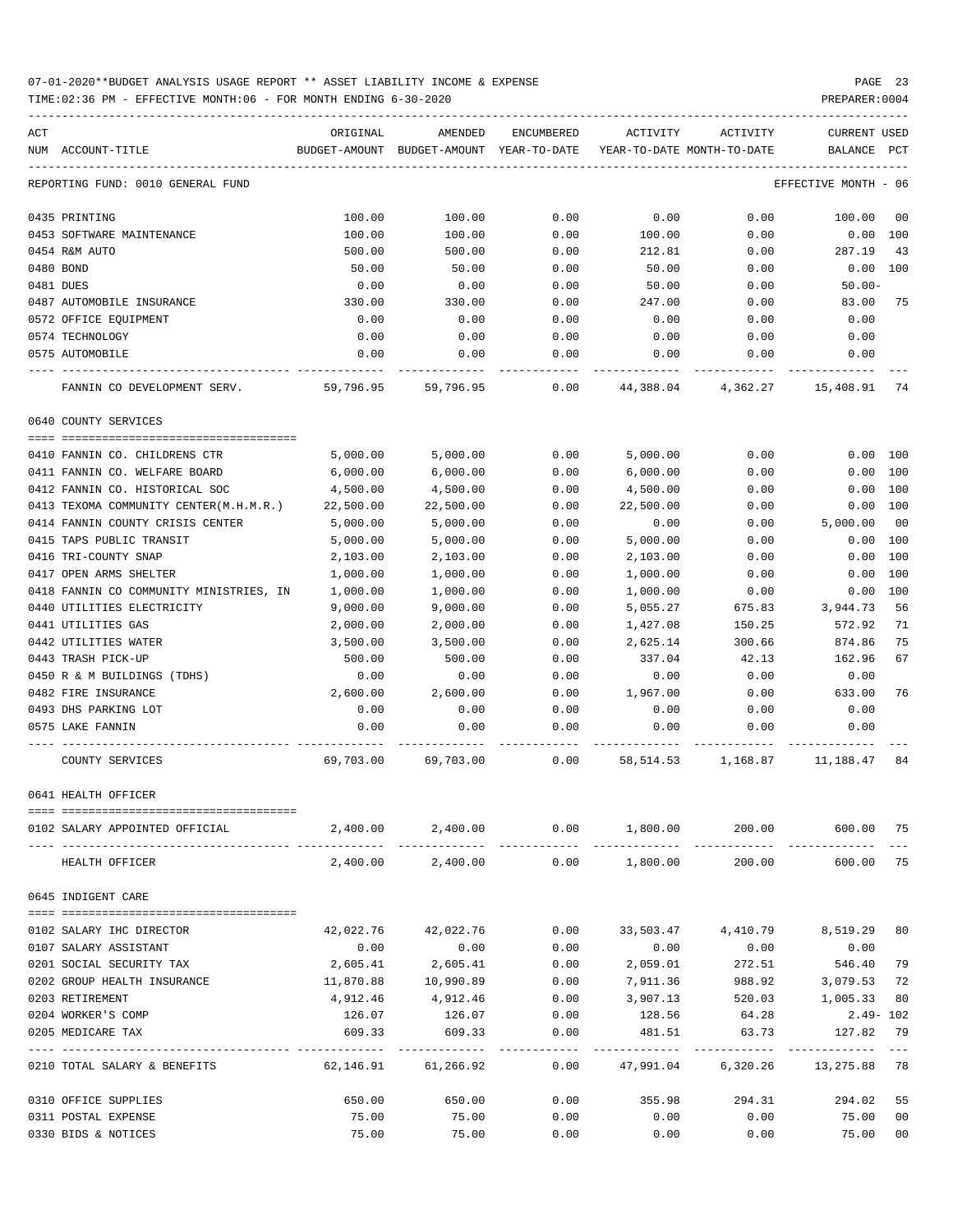| ACT                                  | ORIGINAL      | AMENDED                                               | ENCUMBERED    | ACTIVITY   | ACTIVITY                         | <b>CURRENT USED</b>  |                |
|--------------------------------------|---------------|-------------------------------------------------------|---------------|------------|----------------------------------|----------------------|----------------|
| NUM ACCOUNT-TITLE                    | BUDGET-AMOUNT | BUDGET-AMOUNT YEAR-TO-DATE YEAR-TO-DATE MONTH-TO-DATE |               |            |                                  | BALANCE              | PCT            |
| REPORTING FUND: 0010 GENERAL FUND    |               |                                                       |               |            |                                  | EFFECTIVE MONTH - 06 |                |
| 0353 COMPUTER EXPENSE                | 12,708.00     | 12,708.00                                             | 0.00          |            | 10,590.00 1,059.00               | 2,118.00             | 83             |
| 0390 SUBSCRIPTIONS                   | 0.00          | 0.00                                                  | 0.00          | 0.00       | 0.00                             | 0.00                 |                |
| 0399 SUBTOTAL OFFICE EXPENSE         | 13,508.00     | 13,508.00                                             | -----<br>0.00 | 10,945.98  | 1,353.31                         | 2,562.02             | - 81           |
| 0404 COBRA/INSURANCE                 | 0.00          | 0.00                                                  | 0.00          | 0.00       | 0.00                             | 0.00                 |                |
| 0407 INELIGIBLE IHC EXPENSE          | 0.00          | 0.00                                                  | 0.00          | 0.00       | 0.00                             | 0.00                 |                |
| 0409 DIABETIC SUPPLIES               | 3,500.00      | 3,500.00                                              | 0.00          | 1,226.03   | 306.91                           | 2,273.97             | 35             |
| 0410 CERT. REG. NURSE ANES.          | 1,000.00      | 1,000.00                                              | 0.00          | 0.00       | 0.00                             | 1,000.00             | 00             |
| 0411 PHYSICIAN, NON-EMERGENCY        | 15,000.00     | 15,000.00                                             | 0.00          | 8,241.41   | 2,124.47                         | 6,758.59             | 55             |
| 0412 PRESCRIPTIONS, DRUGS            | 0.00          | 0.00                                                  | 0.00          | 0.00       | $2,795.72-$                      | 0.00                 |                |
| 0413 HOSPITAL, INPATIENT             | 45,000.00     | 45,000.00                                             | 0.00          | 21,562.82  | 0.00                             | 23, 437. 18          | 48             |
| 0414 HOSPITAL, OUTPATIENT            | 60,000.00     | 60,000.00                                             | 0.00          | 22, 277.49 | 421.95                           | 37,722.51            | 37             |
| 0415 LABORATORY/ X-RAY               | 0.00          | 0.00                                                  | 0.00          | 0.00       | 0.00                             | 0.00                 |                |
| 0416 SKILLED NURSING FACILITY        | 0.00          | 0.00                                                  | 0.00          | 0.00       | 0.00                             | 0.00                 |                |
| 0417 FAMILY PLANNING                 | 0.00          | 0.00                                                  | 0.00          | 0.00       | 0.00                             | 0.00                 |                |
| 0418 FED. QUALIFIED HEALTH CENTER    | 7,000.00      | 7,000.00                                              | 0.00          | 2,389.85   | 140.19                           | 4,610.15             | 34             |
| 0419 COUNSELING SERVICE              | 0.00          | 0.00                                                  | 0.00          | 0.00       | 0.00                             | 0.00                 |                |
| 0420 RURAL HEALTH CLINIC             | 0.00          | 0.00                                                  | 0.00          | 0.00       | 0.00                             | 0.00                 |                |
| 0421 STATE HOSPITAL CONTRACTS        | 0.00          | 0.00                                                  | 0.00          | 0.00       | 0.00                             | 0.00                 |                |
| 0422 AMBULATORY SURGICAL CENTE       | 500.00        | 500.00                                                | 0.00          | 0.00       | 0.00                             | 500.00               | 00             |
| 0423 MEDICAL EQUIP. PURCHASE         | 500.00        | 500.00                                                | 0.00          | 0.00       | 0.00                             | 500.00               | 0 <sub>0</sub> |
|                                      |               |                                                       |               |            |                                  |                      |                |
| 0425 TOTAL MEDICAL/IHC               | 132,500.00    | 132,500.00                                            | 0.00          | 55,697.60  | 197.80                           | 76,802.40            | 42             |
| 0427 OUT OF COUNTY TRAVEL/TRAINING   | 100.00        | 100.00                                                | 0.00          | 0.00       | 0.00                             | 100.00               | 0 <sub>0</sub> |
| 0435 PRINTING                        | 0.00          | 0.00                                                  | 0.00          | 0.00       | 0.00                             | 0.00                 |                |
| 0440 TELEPHONE                       | 0.00          | 0.00                                                  | 0.00          | 0.00       | 0.00                             | 0.00                 |                |
| 0441 DSL LINE                        | 950.00        | 950.00                                                | 0.00          | 758.85     | 78.94                            | 191.15               | 80             |
| 0499 SERVICES & OTHER CHARGES        | 1,050.00      | 1,050.00                                              | 0.00          | 758.85     | 78.94                            | 291.15               | 72             |
| 0574 TECHNOLOGY                      | 0.00          | 0.00                                                  | 0.00          | 879.99     | 879.99                           | $879.99 -$           |                |
| 0599 CAPITAL OUTLAY                  | 0.00          | 0.00                                                  | 0.00          | 879.99     | 879.99                           | 879.99-              |                |
| INDIGENT CARE                        |               | 209, 204.91 208, 324.92                               | 0.00          |            | 116,273.46 8,830.30 92,051.46 56 |                      |                |
| 0665 COUNTY AGENTS                   |               |                                                       |               |            |                                  |                      |                |
| 0105 SALARY SECRETARY                | 27,776.90     | 27,776.90                                             | 0.00          | 21,366.80  | 2,136.68                         | 6,410.10 77          |                |
| 0107 REGULAR-TEMP. PART-TIME         | 0.00          | 0.00                                                  | 0.00          | 0.00       | 0.00                             | 0.00                 |                |
| 0150 CO. AGENTS SALARIES             | 50,251.65     | 50,251.65                                             | 0.00          | 38,655.20  | 3,865.52                         | 11,596.45            | 77             |
| 0201 SOCIAL SECURITY TAXES           | 4,949.37      | 4,949.37                                              | 0.00          | 3,288.09   | 324.20                           | 1,661.28             | 66             |
| 0202 GROUP HEALTH & DENTAL INSURANCE | 11,870.88     | 11,870.88                                             | 0.00          | 8,900.28   | 988.92                           | 2,970.60             | 75             |
| 0203 RETIREMENT                      | 3,247.12      | 3,247.12                                              | 0.00          | 2,490.78   | 251.92                           | 756.34               | 77             |
| 0204 WORKERS' COMPENSATION           | 83.33         | 83.33                                                 | 0.00          | 84.98      | 42.49                            | $1.65 - 102$         |                |
| 0205 MEDICARE TAX                    | 1,157.51      | 1,157.51                                              | 0.00          | 768.98     | 75.82                            | 388.53               | 66             |
| 0310 OFFICE SUPPLIES                 |               |                                                       |               |            | 0.00                             |                      |                |
|                                      | 1,100.00      | 1,100.00                                              | 0.00          | 648.46     |                                  | 451.54               | 59             |
| 0311 POSTAL EXPENSE                  | 300.00        | 300.00                                                | 0.00          | 220.00     | 0.00                             | 80.00                | 73             |
| 0315 COPIER RENTAL                   | 2,000.00      | 2,000.00                                              | 0.00          | 1,064.49   | 190.79                           | 935.51               | 53             |
| 0335 PROGRAM SUPPLIES                | 500.00        | 500.00                                                | 0.00          | 0.00       | 0.00                             | 500.00               | 00             |
| 0420 TELEPHONE                       | 0.00          | 0.00                                                  | 0.00          | 0.00       | 0.00                             | 0.00                 |                |
| 0421 CELL PHONE ALLOWANCE            | 1,800.00      | 1,800.00                                              | 0.00          | 1,350.00   | 150.00                           | 450.00               | 75             |

0422 CABLE INTERNET 800.00 800.00 0.00 574.43 64.99 225.57 72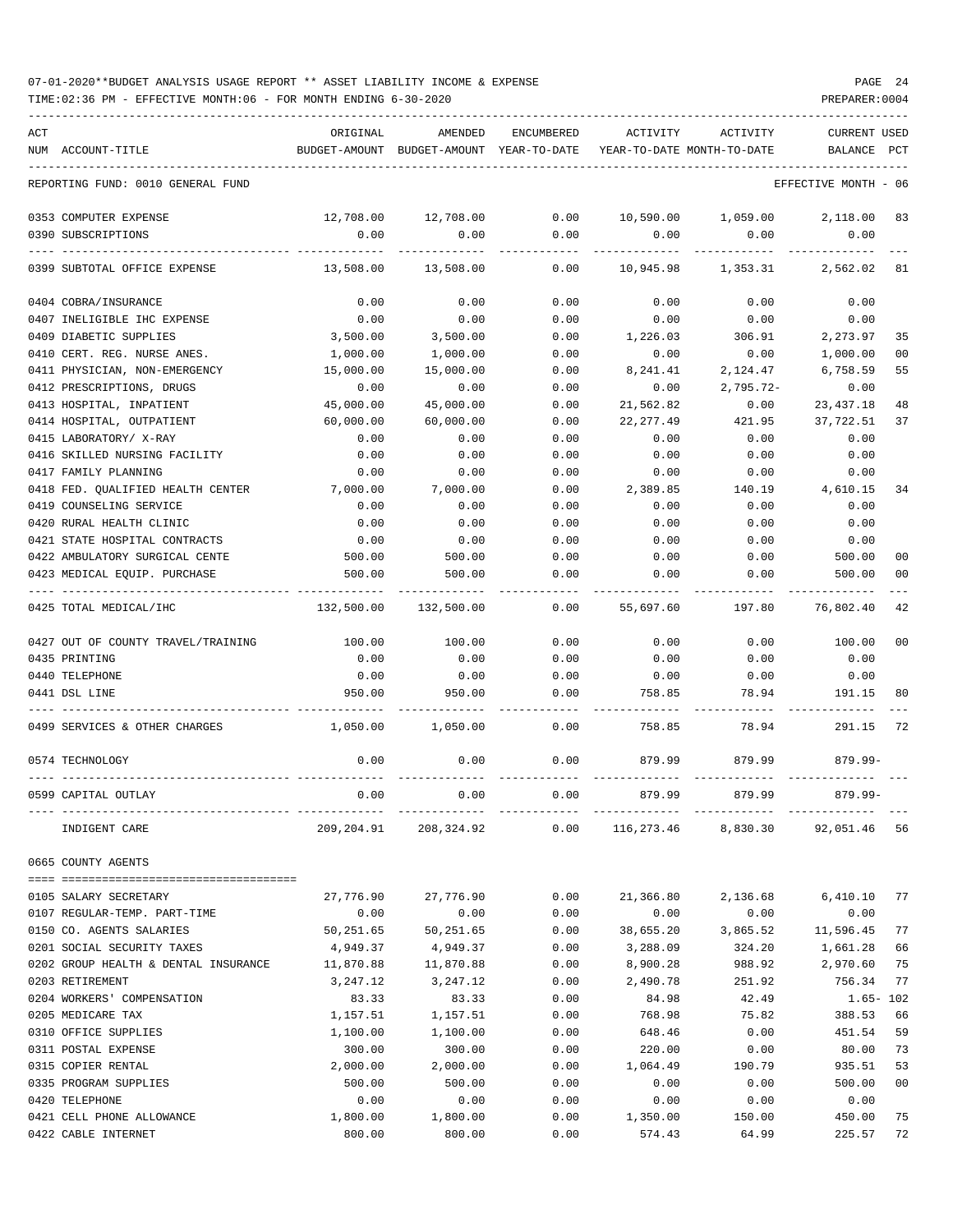TIME:02:36 PM - EFFECTIVE MONTH:06 - FOR MONTH ENDING 6-30-2020

| ACT | NUM ACCOUNT-TITLE<br>BUDGET-AMOUNT BUDGET-AMOUNT YEAR-TO-DATE YEAR-TO-DATE MONTH-TO-DATE BALANCE PCT | ORIGINAL                                                                      | AMENDED     |      | ENCUMBERED ACTIVITY ACTIVITY |      | CURRENT USED                                                                                       |    |
|-----|------------------------------------------------------------------------------------------------------|-------------------------------------------------------------------------------|-------------|------|------------------------------|------|----------------------------------------------------------------------------------------------------|----|
|     | REPORTING FUND: 0010 GENERAL FUND                                                                    |                                                                               |             |      |                              |      | EFFECTIVE MONTH - 06                                                                               |    |
|     | $0427$ IN/OUT CO.TRAVEL/TRAINING-AG. $4,000.00$ $4,000.00$ $0.00$ $0.00$ $0.00$ $0.00$ $0.00$ $0.00$ |                                                                               |             |      |                              |      | 3,794.68 05                                                                                        |    |
|     | 0428 IN/OUT CO.TRAVEL/TRAINING-F.C.S. 4,000.00                                                       |                                                                               | 4,000.00    |      | $0.00$ 2,154.59              |      | $0.00$ 1,845.41 54                                                                                 |    |
|     | 0429 IN/OUT CO.TRAVEL/TRAINING-4-H 4,000.00                                                          |                                                                               | 4,000.00    |      | 0.00 1,061.34                |      | $0.00$ 2,938.66                                                                                    | 27 |
|     | 0572 OFFICE EQUIPMENT                                                                                | 0.00                                                                          | 0.00        |      |                              |      | $0.00$ $0.00$ $0.00$ $0.00$ $0.00$                                                                 |    |
|     | 0574 TECHNOLOGY                                                                                      | 0.00                                                                          | 879.99 0.00 |      |                              |      | $0.00$ $0.00$ $879.99$ 00                                                                          |    |
|     | COUNTY AGENTS                                                                                        |                                                                               |             |      |                              |      | $117,836.76$ $118,716.75$ 0.00 82,833.74 8,091.33 35,883.01 70                                     |    |
|     | 0696 DONATIONS & ALLOCATIONS                                                                         |                                                                               |             |      |                              |      |                                                                                                    |    |
|     | 0491 SOIL & WATER CONSERVATION                                                                       | $1,000.00$ $1,000.00$ $0.00$ $0.00$ $0.00$ $1,000.00$ $0$                     |             |      |                              |      |                                                                                                    |    |
|     | 0492 INDIGENT BURIAL                                                                                 | 2,000.00                                                                      |             |      |                              |      | $2,000.00$ $0.00$ $1,000.00$ $0.00$ $1,000.00$                                                     | 50 |
|     | 0494 FLOOD CONTROL SITE MAINTENANCE 0.00                                                             |                                                                               | 0.00        | 0.00 |                              |      | $0.00$ $0.00$ $0.00$ $0.00$                                                                        |    |
|     |                                                                                                      |                                                                               | ----------- |      |                              |      |                                                                                                    |    |
|     | 0999 ACCOUNTS PAYABLE                                                                                |                                                                               |             |      |                              |      |                                                                                                    |    |
|     |                                                                                                      |                                                                               |             |      |                              |      |                                                                                                    |    |
|     | 0100 A/P CLEARING ACCOUNT                                                                            |                                                                               |             |      | -------------                |      | $0.00$ $0.00$ $0.00$                                                                               |    |
|     | ACCOUNTS PAYABLE                                                                                     |                                                                               |             |      | 0.00                         | 0.00 | 0.00                                                                                               |    |
|     | GENERAL FUND                                                                                         |                                                                               |             |      |                              |      |                                                                                                    |    |
|     | INCOME TOTALS                                                                                        | 13, 151, 844.04 13, 204, 153.48 10, 990, 643.45 426, 292.58 2, 213, 510.03 83 |             |      |                              |      |                                                                                                    |    |
|     | <b>EXPENSE TOTALS</b>                                                                                |                                                                               |             |      |                              |      | 13, 151, 844. 04  13, 204, 153. 48  78, 607. 14  9, 397, 085. 15  1, 127, 227. 95  3, 728, 461. 19 | 72 |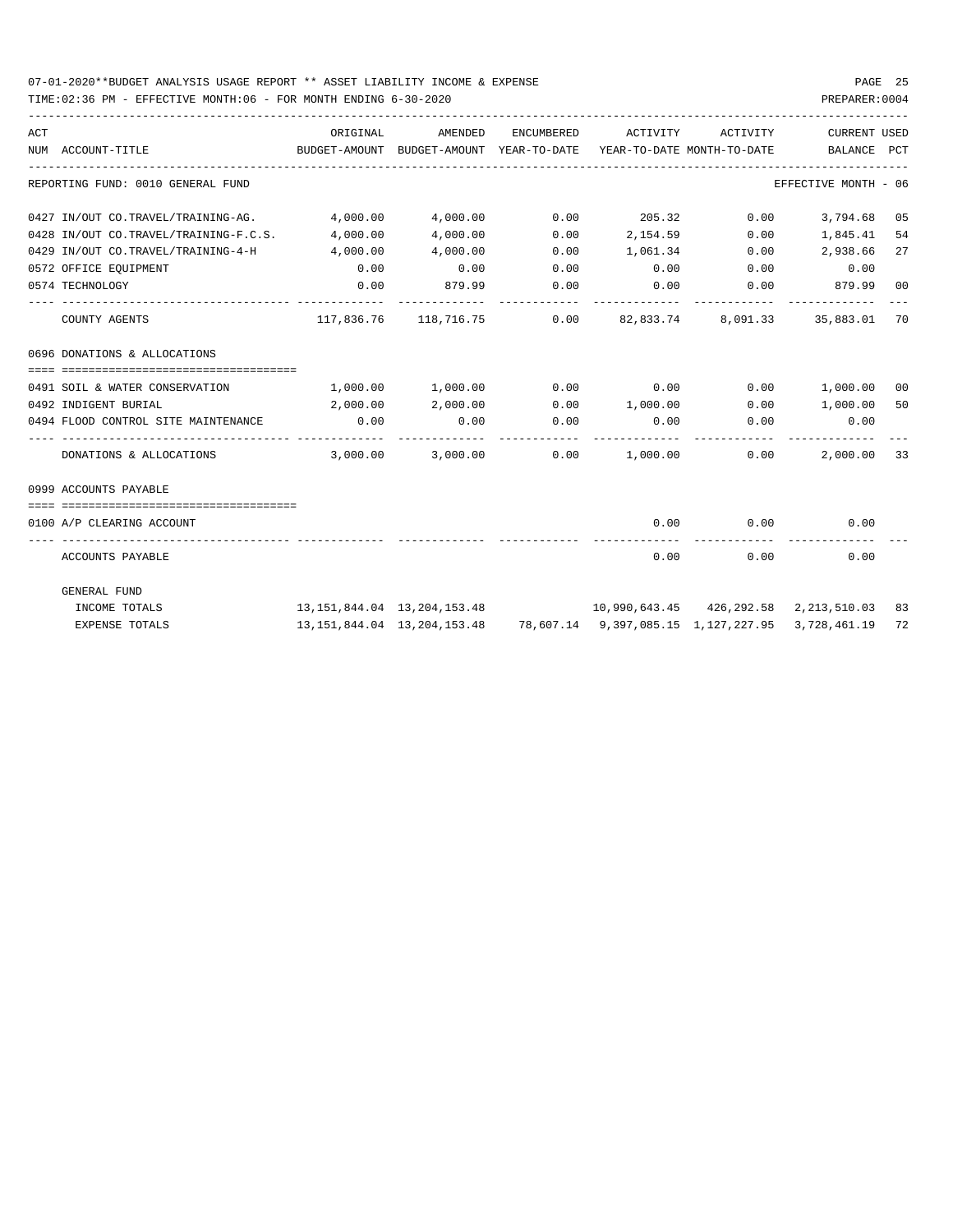|     | 07-01-2020**BUDGET ANALYSIS USAGE REPORT ** ASSET LIABILITY INCOME & EXPENSE<br>TIME:02:36 PM - EFFECTIVE MONTH:06 - FOR MONTH ENDING 6-30-2020 |           |                                                     |            |                                        |                       | PAGE 26<br>PREPARER: 0004          |                |
|-----|-------------------------------------------------------------------------------------------------------------------------------------------------|-----------|-----------------------------------------------------|------------|----------------------------------------|-----------------------|------------------------------------|----------------|
| ACT | NUM ACCOUNT-TITLE                                                                                                                               | ORIGINAL  | AMENDED<br>BUDGET-AMOUNT BUDGET-AMOUNT YEAR-TO-DATE | ENCUMBERED | ACTIVITY<br>YEAR-TO-DATE MONTH-TO-DATE | ACTIVITY              | <b>CURRENT USED</b><br>BALANCE PCT |                |
|     | REPORTING FUND: 0011 COURTHOUSE SECURITY                                                                                                        |           |                                                     |            |                                        |                       | EFFECTIVE MONTH - 06               |                |
|     | 0100 PAYROLL                                                                                                                                    |           |                                                     |            |                                        |                       |                                    |                |
|     | 0100 PAYROLL                                                                                                                                    |           |                                                     |            | 0.00                                   | 0.00                  | 0.00                               |                |
|     | ---- ----<br>PAYROLL                                                                                                                            |           |                                                     |            | 0.00                                   | 0.00                  | 0.00                               |                |
|     | 0102 A/P CLEARING                                                                                                                               |           |                                                     |            |                                        |                       |                                    |                |
|     | 0100 A/P CLEARING                                                                                                                               |           |                                                     |            | 0.00                                   | 0.00                  | 0.00                               |                |
|     | A/P CLEARING                                                                                                                                    |           |                                                     |            | 0.00                                   | 0.00                  | 0.00                               |                |
|     | 0103 CASH                                                                                                                                       |           |                                                     |            |                                        |                       |                                    |                |
|     | 0100 C.H. SECURITY-COMBINED FUNDS CKING                                                                                                         |           |                                                     |            |                                        |                       | 3,328.48 55.76 119,806.08          |                |
|     | CASH                                                                                                                                            |           |                                                     |            | 3,328.48                               | ---------<br>55.76    | 119,806.08                         |                |
|     | 0120 RECEIVABLES                                                                                                                                |           |                                                     |            |                                        |                       |                                    |                |
|     | 0313 DUE FROM OTHER FUNDS                                                                                                                       |           |                                                     |            | 0.00                                   |                       | $0.00$ 1,107.67                    |                |
|     | RECEIVABLES                                                                                                                                     |           |                                                     |            | 0.00                                   | ---------             | $0.00$ 1,107.67                    |                |
|     | 0200 SYSTEM ADDED LIABILITY DEPARTMENT                                                                                                          |           |                                                     |            |                                        |                       |                                    |                |
|     | 0910 SYSTEM ADDED LIABILITY LINE-ITEM                                                                                                           |           |                                                     |            | 0.00                                   | 0.00                  | 0.00                               |                |
|     | SYSTEM ADDED LIABILITY DEPARTMENT                                                                                                               |           |                                                     |            | 0.00                                   | 0.00                  | 0.00                               |                |
|     | 0271 EQUITY ACCOUNT                                                                                                                             |           |                                                     |            |                                        |                       |                                    |                |
|     | 0200 EQUITY ACCOUNT                                                                                                                             |           |                                                     |            |                                        |                       | $0.00$ $0.00$ $117,585.27$         |                |
|     | EQUITY ACCOUNT                                                                                                                                  |           |                                                     |            | 0.00                                   | 0.00                  | 117,585.27                         |                |
|     | 0300 CASH                                                                                                                                       |           |                                                     |            |                                        |                       |                                    |                |
|     | 0111 BEGINNING CASH BALANCE                                                                                                                     | 27,200.00 | 27,200.00                                           |            | 0.00                                   |                       | $0.00$ 27,200.00 00                |                |
|     | CASH                                                                                                                                            | 27,200.00 | 27,200.00                                           | 0.00       | ------------<br>0.00                   | ----------<br>0.00    | 27,200.00                          | 0 <sub>0</sub> |
|     | 0340 FEES OF OFFICE                                                                                                                             |           |                                                     |            |                                        |                       |                                    |                |
|     | 0600 COUNTY CLERK FEES                                                                                                                          | 4,000.00  | 4,000.00                                            |            | 1,558.45                               | 0.00                  | 2,441.55                           | 39             |
|     | 0650 DISTRICT CLERK FEES                                                                                                                        | 2,200.00  | 2,200.00                                            |            | 1,775.19                               | 0.00                  | 424.81                             | 81             |
|     | 0651 JUSTICE OF PEACE FEES                                                                                                                      | 2,100.00  | 2,100.00                                            |            | 1,293.96<br>-----------                | 44.87<br>------------ | 806.04                             | 62             |
|     | FEES OF OFFICE                                                                                                                                  | 8,300.00  | 8,300.00                                            | 0.00       | 4,627.60                               |                       | 44.87 3,672.40                     | 56             |
|     | 0360 INTEREST EARNINGS                                                                                                                          |           |                                                     |            |                                        |                       |                                    |                |
|     | 0100 INTEREST EARNINGS                                                                                                                          | 0.00      | 0.00<br>$---$                                       |            | 200.88                                 | 10.89<br>-----------  | $200.88+$                          |                |
|     | INTEREST EARNINGS                                                                                                                               | 0.00      | 0.00                                                | 0.00       | 200.88                                 | 10.89                 | $200.88+$                          |                |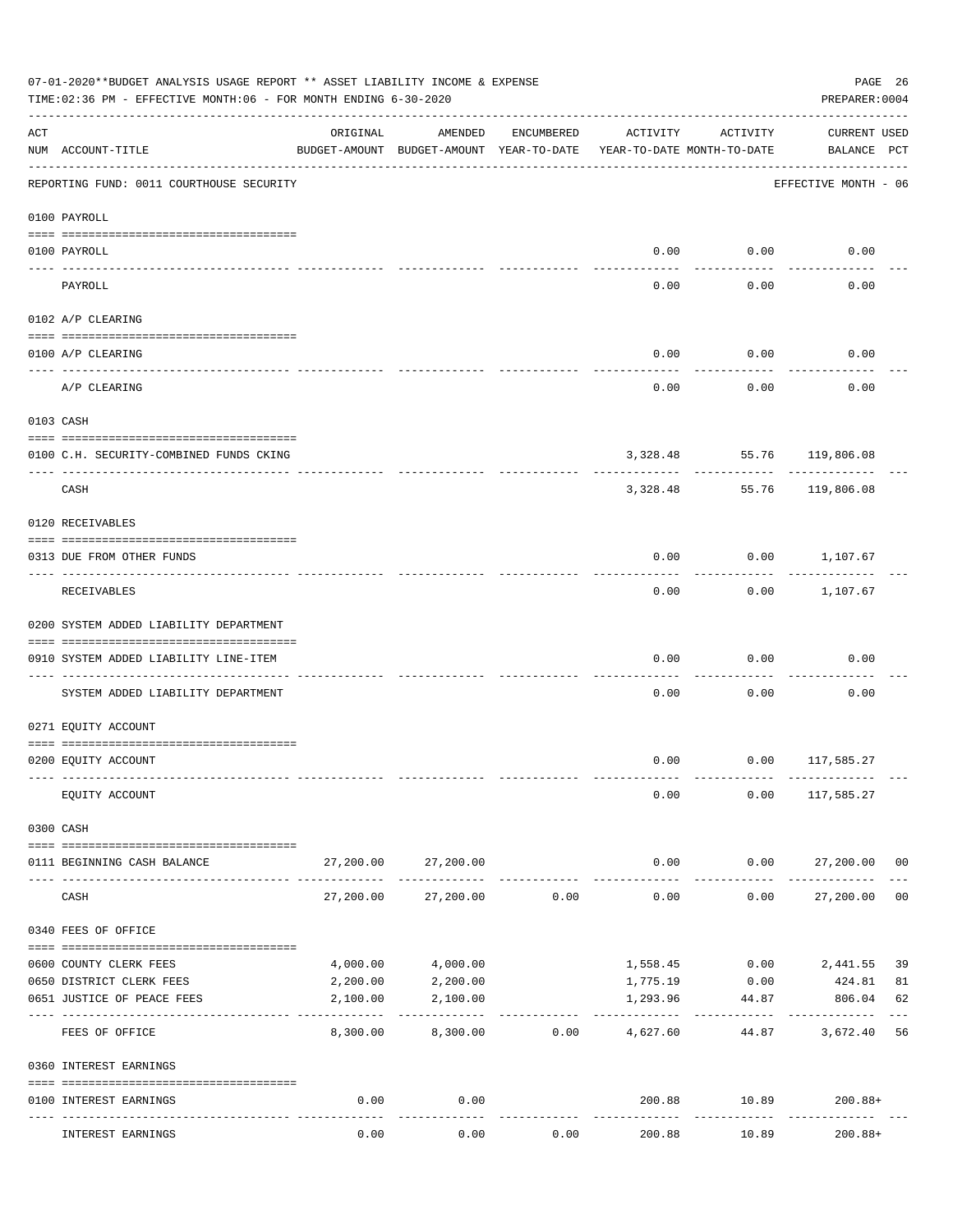|     | 07-01-2020**BUDGET ANALYSIS USAGE REPORT ** ASSET LIABILITY INCOME & EXPENSE<br>TIME:02:36 PM - EFFECTIVE MONTH:06 - FOR MONTH ENDING 6-30-2020 |           |                     |            |                                                                                 |                              | PREPARER: 0004                     | PAGE 27 |
|-----|-------------------------------------------------------------------------------------------------------------------------------------------------|-----------|---------------------|------------|---------------------------------------------------------------------------------|------------------------------|------------------------------------|---------|
| ACT | NUM ACCOUNT-TITLE                                                                                                                               | ORIGINAL  | AMENDED             | ENCUMBERED | ACTIVITY<br>BUDGET-AMOUNT BUDGET-AMOUNT YEAR-TO-DATE YEAR-TO-DATE MONTH-TO-DATE | ACTIVITY                     | <b>CURRENT USED</b><br>BALANCE PCT |         |
|     | ____________________________________<br>REPORTING FUND: 0011 COURTHOUSE SECURITY                                                                |           |                     |            |                                                                                 |                              | EFFECTIVE MONTH - 06               |         |
|     | 0435 COURTHOUSE SECURITY PART TIME                                                                                                              |           |                     |            |                                                                                 |                              |                                    |         |
|     | 0107 PART TIME                                                                                                                                  |           |                     |            | $35,500.00$ $35,500.00$ $0.00$ $0.00$ $0.00$ $35,500.00$ $00$                   |                              |                                    |         |
|     | COURTHOUSE SECURITY PART TIME 35,500.00 35,500.00 0.00                                                                                          |           |                     |            |                                                                                 | $0.00$ $0.00$ $35,500.00$ 00 |                                    |         |
|     | 0510 COURTHOUSE SECURITY EQUIP                                                                                                                  |           |                     |            |                                                                                 |                              |                                    |         |
|     |                                                                                                                                                 |           |                     |            |                                                                                 |                              |                                    |         |
|     | 0571 EOUIPMENT                                                                                                                                  | 0.00      | 0.00<br>----------  | ---------- | $0.00$ 1,500.00 0.00 1,500.00-                                                  | .                            |                                    |         |
|     | COURTHOUSE SECURITY EQUIP                                                                                                                       | 0.00      | 0.00                |            | $0.00$ $1,500.00$ $0.00$ $1,500.00$                                             |                              |                                    |         |
|     | 0560 BAILIFF                                                                                                                                    |           |                     |            |                                                                                 |                              |                                    |         |
|     |                                                                                                                                                 |           |                     |            |                                                                                 |                              |                                    |         |
|     | 0130 SALARY/BAILIFF                                                                                                                             | 0.00      | 0.00                | 0.00       |                                                                                 | 0.00<br>0.00                 | 0.00                               |         |
|     | 0201 SOCIAL SECURITY                                                                                                                            | 0.00      | 0.00                | 0.00       | 0.00                                                                            | 0.00                         | 0.00                               |         |
|     | 0203 RETIREMENT                                                                                                                                 | 0.00      | 0.00                | 0.00       | 0.00                                                                            | 0.00                         | 0.00                               |         |
|     | 0204 WORKER'S COMPENSATION                                                                                                                      | 0.00      | 0.00                | 0.00       | 0.00                                                                            | 0.00                         | 0.00                               |         |
|     | 0205 MEDICARE                                                                                                                                   | 0.00      | 0.00                | 0.00       | 0.00                                                                            | 0.00                         | 0.00                               |         |
|     | 0427 BAILIFF CONT.ED./OUT OF COUNTY                                                                                                             | 0.00      | 0.00                | 0.00       | 0.00                                                                            | 0.00                         | 0.00                               |         |
|     | BAILIFF                                                                                                                                         | 0.00      | 0.00                | 0.00       | 0.00                                                                            | 0.00                         | 0.00                               |         |
|     | COURTHOUSE SECURITY                                                                                                                             |           |                     |            |                                                                                 |                              |                                    |         |
|     | INCOME TOTALS                                                                                                                                   |           | 35,500.00 35,500.00 |            |                                                                                 | 4,828.48 55.76 30,671.52 14  |                                    |         |
|     | EXPENSE TOTALS                                                                                                                                  | 35,500.00 | 35,500.00           | 0.00       | 1,500.00                                                                        | 0.00                         | 34,000.00                          | 04      |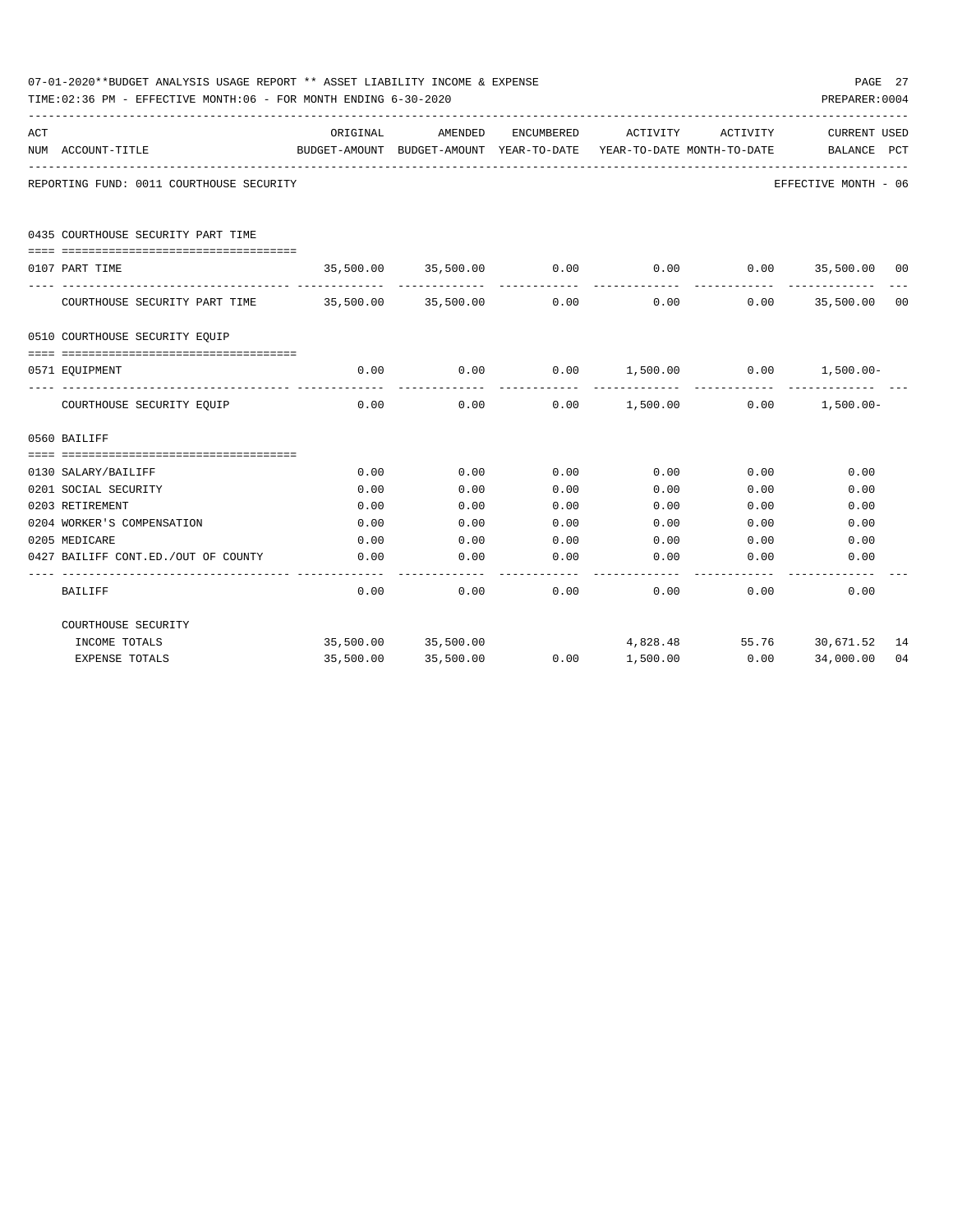|     | 07-01-2020**BUDGET ANALYSIS USAGE REPORT ** ASSET LIABILITY INCOME & EXPENSE<br>TIME: 02:36 PM - EFFECTIVE MONTH: 06 - FOR MONTH ENDING 6-30-2020 |                                                                                 |                        |                       |          |                      | PAGE 28<br>PREPARER: 0004                                           |    |
|-----|---------------------------------------------------------------------------------------------------------------------------------------------------|---------------------------------------------------------------------------------|------------------------|-----------------------|----------|----------------------|---------------------------------------------------------------------|----|
| ACT | NUM ACCOUNT-TITLE                                                                                                                                 | ORIGINAL<br>BUDGET-AMOUNT BUDGET-AMOUNT YEAR-TO-DATE YEAR-TO-DATE MONTH-TO-DATE | AMENDED                | ENCUMBERED            | ACTIVITY | ACTIVITY             | <b>CURRENT USED</b><br>BALANCE PCT                                  |    |
|     | REPORTING FUND: 0012 CO.CLK.VITAL STAT.FEE                                                                                                        |                                                                                 |                        |                       |          |                      | EFFECTIVE MONTH - 06                                                |    |
|     | 0102 A/P CLEARING                                                                                                                                 |                                                                                 |                        |                       |          |                      |                                                                     |    |
|     | 0100 A/P CLEARING                                                                                                                                 |                                                                                 |                        |                       |          | $0.00$ 0.00          | 0.00                                                                |    |
|     | ---- ----------<br>------------------------ -------<br>A/P CLEARING                                                                               |                                                                                 |                        |                       | 0.00     | 0.00                 | 0.00                                                                |    |
|     | 0103 CASH                                                                                                                                         |                                                                                 |                        |                       |          |                      |                                                                     |    |
|     | 0100 CO.CLK.VITAL STAT.-COMB.FUNDS CKIN                                                                                                           |                                                                                 |                        |                       |          |                      | $4,245.75 - 4,195.69 - 725.63 -$                                    |    |
|     | CASH                                                                                                                                              |                                                                                 |                        |                       |          | ----------           | $4,245.75 - 4,195.69 - 725.63 -$                                    |    |
|     | 0120 RECEIVABLES                                                                                                                                  |                                                                                 |                        |                       |          |                      |                                                                     |    |
|     |                                                                                                                                                   |                                                                                 |                        |                       |          |                      |                                                                     |    |
|     | 0313 DUE FROM OTHER FUNDS                                                                                                                         |                                                                                 |                        |                       | 0.00     | 0.00                 | 81.00                                                               |    |
|     | RECEIVABLES                                                                                                                                       |                                                                                 |                        |                       | 0.00     | 0.00                 | 81.00                                                               |    |
|     | 0200 SYSTEM ADDED LIABILITY DEPARTMENT                                                                                                            |                                                                                 |                        |                       |          |                      |                                                                     |    |
|     | 0910 SYSTEM ADDED LIABILITY LINE-ITEM                                                                                                             |                                                                                 |                        |                       | 0.00     | 0.00                 | 0.00                                                                |    |
|     | SYSTEM ADDED LIABILITY DEPARTMENT                                                                                                                 |                                                                                 |                        |                       | 0.00     | 0.00                 | 0.00                                                                |    |
|     | 0271 EQUITY ACCOUNT                                                                                                                               |                                                                                 |                        |                       |          |                      |                                                                     |    |
|     | 0200 EQUITY ACCOUNT                                                                                                                               |                                                                                 |                        |                       | 0.00     | 0.00                 | 3,601.12                                                            |    |
|     | EQUITY ACCOUNT                                                                                                                                    |                                                                                 |                        |                       | 0.00     | 0.00                 | 3,601.12                                                            |    |
|     | 0300 CASH                                                                                                                                         |                                                                                 |                        |                       |          |                      |                                                                     |    |
|     | 0112 BEGINNING CASH BALANCE                                                                                                                       |                                                                                 | 3,500.00 3,500.00      |                       |          |                      | $0.00$ $0.00$ $3,500.00$ 00                                         |    |
|     | CASH                                                                                                                                              |                                                                                 | 3,500.00 3,500.00 0.00 |                       | 0.00     | 0.00                 | 3,500.00 00                                                         |    |
|     | 0360 INTEREST EARNINGS                                                                                                                            |                                                                                 |                        |                       |          |                      |                                                                     |    |
|     |                                                                                                                                                   |                                                                                 |                        |                       |          |                      |                                                                     |    |
|     | 0100 INTEREST EARNINGS                                                                                                                            | 0.00<br>-----------------------------                                           | 0.00<br>. <u>.</u> .   |                       | 6.05     | 0.29<br>----------   | $6.05+$                                                             |    |
|     | INTEREST EARNINGS                                                                                                                                 | 0.00                                                                            | 0.00                   | 0.00                  | 6.05     | 0.29                 | $6.05+$                                                             |    |
|     | 0370 MISCELLANEOUS INCOME                                                                                                                         |                                                                                 |                        |                       |          |                      |                                                                     |    |
|     | 0134 CO. CLK. VITAL STAT. FEE                                                                                                                     | 500.00                                                                          | 500.00                 |                       |          |                      | 81.00   0.00   419.00   16                                          |    |
|     | MISCELLANEOUS INCOME                                                                                                                              | 500.00                                                                          | 500.00                 | 0.00                  | 81.00    | 0.00                 | 419.00                                                              | 16 |
|     | 0403 CO.CLK. VITAL STATS.                                                                                                                         |                                                                                 |                        |                       |          |                      |                                                                     |    |
|     | 0310 OFFICE SUPPLIES                                                                                                                              |                                                                                 |                        |                       |          |                      | $3,000.00$ $3,000.00$ $0.00$ $4,332.80$ $4,195.98$ $1,332.80$ $144$ |    |
|     | 0427 OUT OF COUNTY TRAVEL                                                                                                                         | 1,000.00                                                                        | 1,000.00               | 0.00                  | 0.00     |                      | $0.00$ 1,000.00 00                                                  |    |
|     | 0574 COMPUTER EQUIPMENT                                                                                                                           | 0.00                                                                            | 0.00                   | 0.00                  | 0.00     | 0.00                 | 0.00                                                                |    |
|     | CO.CLK. VITAL STATS.                                                                                                                              | 4,000.00                                                                        | 4,000.00               | $- - - - - -$<br>0.00 | 4,332.80 | --------<br>4,195.98 | 332.80- 108                                                         |    |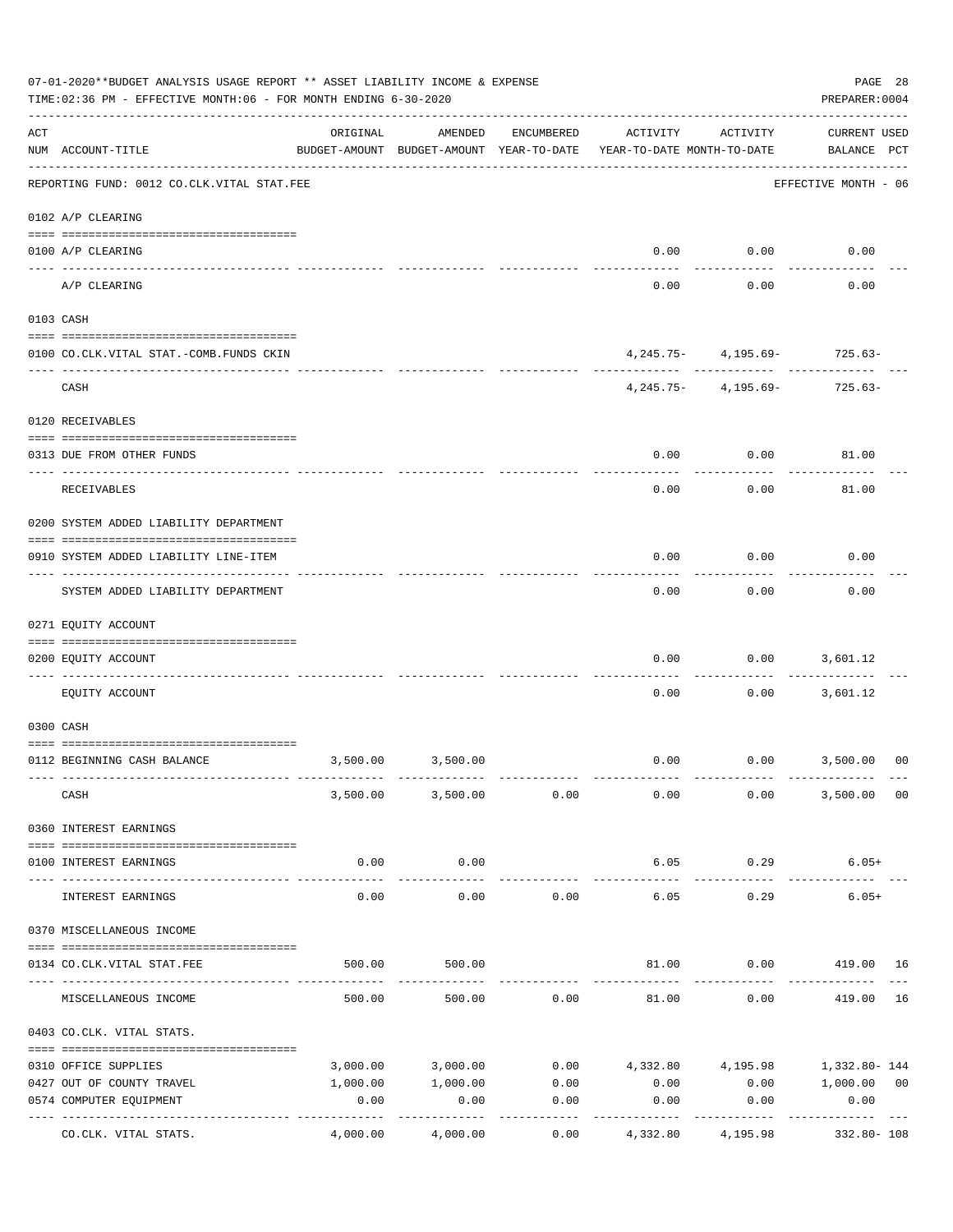| 07-01-2020**BUDGET ANALYSIS USAGE REPORT ** ASSET LIABILITY INCOME & EXPENSE<br>TIME:02:36 PM - EFFECTIVE MONTH:06 - FOR MONTH ENDING 6-30-2020<br>PREPARER: 0004 |                           |                          |                            |                   |                                        |                                              |  |  |  |
|-------------------------------------------------------------------------------------------------------------------------------------------------------------------|---------------------------|--------------------------|----------------------------|-------------------|----------------------------------------|----------------------------------------------|--|--|--|
| ACT<br>NUM<br>ACCOUNT-TITLE                                                                                                                                       | ORIGINAL<br>BUDGET-AMOUNT | AMENDED<br>BUDGET-AMOUNT | ENCUMBERED<br>YEAR-TO-DATE | ACTIVITY          | ACTIVITY<br>YEAR-TO-DATE MONTH-TO-DATE | <b>CURRENT USED</b><br><b>PCT</b><br>BALANCE |  |  |  |
| REPORTING FUND: 0012 CO.CLK.VITAL STAT.FEE                                                                                                                        |                           |                          |                            |                   |                                        | EFFECTIVE MONTH - 06                         |  |  |  |
| CO. CLK. VITAL STAT. FEE<br>INCOME TOTALS<br><b>EXPENSE TOTALS</b>                                                                                                | 4,000.00<br>4,000.00      | 4,000.00<br>4,000.00     | 0.00                       | 87.05<br>4,332.80 | 0.29<br>4,195.98                       | 02<br>3,912.95<br>332.80-108                 |  |  |  |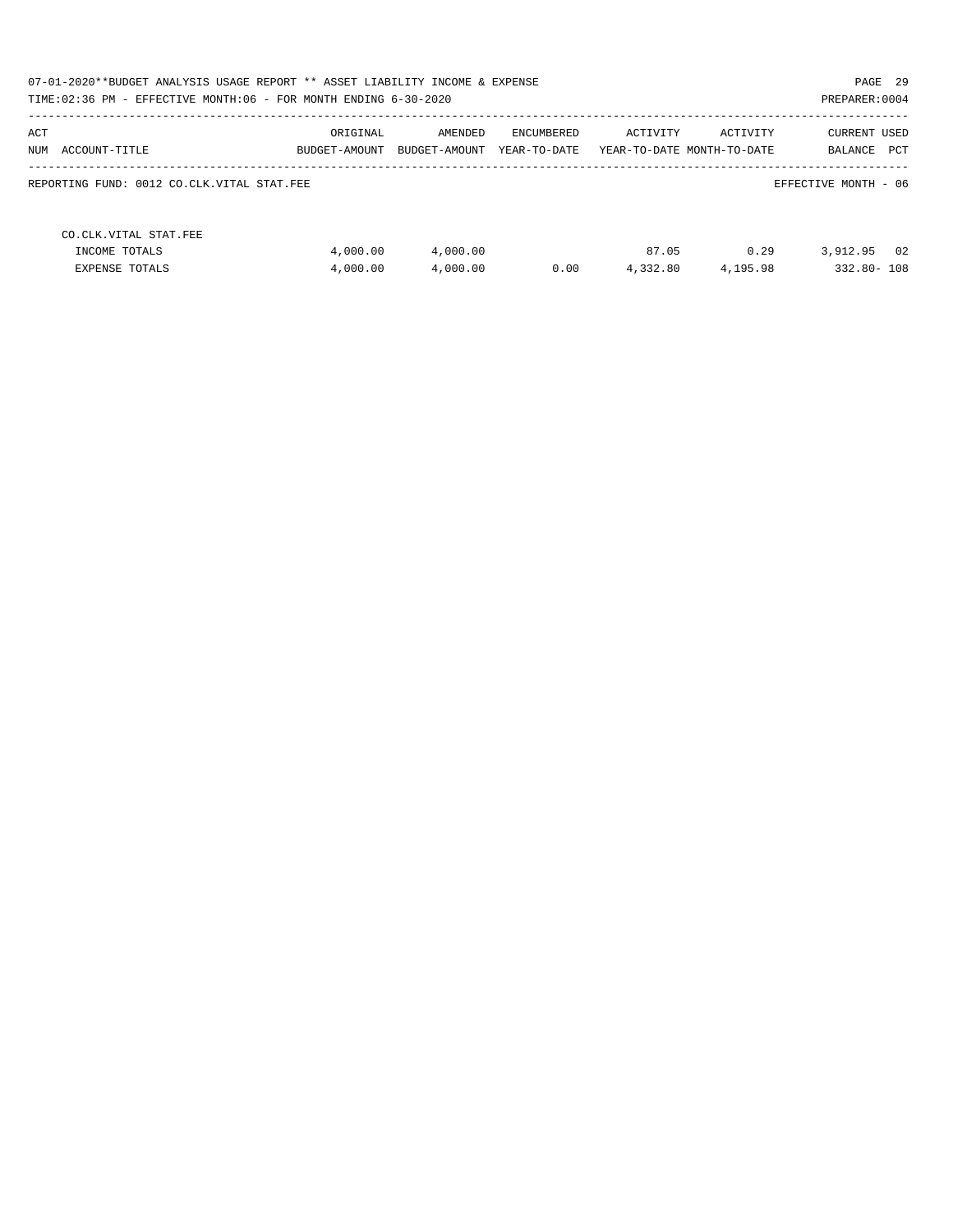|     | 07-01-2020**BUDGET ANALYSIS USAGE REPORT ** ASSET LIABILITY INCOME & EXPENSE<br>TIME: 02:36 PM - EFFECTIVE MONTH: 06 - FOR MONTH ENDING 6-30-2020 |                                                      |                      |            |                                        |                     |                                    |  |  |  |  |
|-----|---------------------------------------------------------------------------------------------------------------------------------------------------|------------------------------------------------------|----------------------|------------|----------------------------------------|---------------------|------------------------------------|--|--|--|--|
| ACT | NUM ACCOUNT-TITLE                                                                                                                                 | ORIGINAL<br>BUDGET-AMOUNT BUDGET-AMOUNT YEAR-TO-DATE | AMENDED              | ENCUMBERED | ACTIVITY<br>YEAR-TO-DATE MONTH-TO-DATE | ACTIVITY            | <b>CURRENT USED</b><br>BALANCE PCT |  |  |  |  |
|     | REPORTING FUND: 0013 BAIL BONDS TRUST FUND                                                                                                        |                                                      |                      |            |                                        |                     | EFFECTIVE MONTH - 06               |  |  |  |  |
|     | 0102 A/P CLEARING                                                                                                                                 |                                                      |                      |            |                                        |                     |                                    |  |  |  |  |
|     | 0100 A/P CLEARING<br>---- ----------<br>-------------------- -------                                                                              |                                                      |                      |            | 0.00                                   | 0.00                | 0.00                               |  |  |  |  |
|     | A/P CLEARING                                                                                                                                      |                                                      |                      |            | 0.00                                   | 0.00                | 0.00                               |  |  |  |  |
|     | 0103 CASH                                                                                                                                         |                                                      |                      |            |                                        |                     |                                    |  |  |  |  |
|     | 0113 SURETY BAIL BOND FEE                                                                                                                         |                                                      |                      |            |                                        | 165.00- 720.00      | 5,310.00                           |  |  |  |  |
|     | CASH                                                                                                                                              |                                                      |                      |            | $165.00 -$                             | ---------<br>720.00 | 5,310.00                           |  |  |  |  |
|     | 0207 DUE TO FUND                                                                                                                                  |                                                      |                      |            |                                        |                     |                                    |  |  |  |  |
|     | 0097 DUE TO OTHER GOVERNMENTS                                                                                                                     |                                                      |                      |            | 0.00                                   | 0.00                | 5,100.00                           |  |  |  |  |
|     | DUE TO FUND                                                                                                                                       |                                                      |                      |            | 0.00                                   | 0.00                | 5,100.00                           |  |  |  |  |
|     | 0271 EQUITY ACCOUNT                                                                                                                               |                                                      |                      |            |                                        |                     |                                    |  |  |  |  |
|     | 0200 EQUITY ACCOUNT                                                                                                                               |                                                      |                      |            | 0.00                                   | 0.00                | 375.00                             |  |  |  |  |
|     | EQUITY ACCOUNT                                                                                                                                    |                                                      |                      |            | 0.00                                   | 0.00                | 375.00                             |  |  |  |  |
|     | 0300 CASH                                                                                                                                         |                                                      |                      |            |                                        |                     |                                    |  |  |  |  |
|     | 0113 BEGINNING CASH BALANCE                                                                                                                       | 0.00                                                 | 0.00                 |            | 0.00                                   | 0.00                | 0.00                               |  |  |  |  |
|     | CASH                                                                                                                                              | 0.00                                                 | 0.00                 | 0.00       | 0.00                                   | 0.00                | 0.00                               |  |  |  |  |
|     | 0345 BONDS                                                                                                                                        |                                                      |                      |            |                                        |                     |                                    |  |  |  |  |
|     | 0113 SURETY BAIL BOND FEE                                                                                                                         | 4,000.00                                             | 4,000.00             |            |                                        |                     | 6,015.00 720.00 2,015.00+150       |  |  |  |  |
|     | <b>BONDS</b>                                                                                                                                      |                                                      | 4,000.00 4,000.00    | 0.00       | 6,015.00                               | 720.00              | 2,015.00+ 150                      |  |  |  |  |
|     | 0370 MISCELLANEOUS                                                                                                                                |                                                      |                      |            |                                        |                     |                                    |  |  |  |  |
|     | 0130 REFUNDS & MISCELLANEOUS                                                                                                                      | 0.00                                                 | 0.00                 |            | 0.00                                   | 0.00                | 0.00                               |  |  |  |  |
|     | 0132 TEMPORARY BOND SECURITY                                                                                                                      | 0.00                                                 | 0.00<br>----------   |            | 0.00                                   | 0.00<br>---------   | 0.00                               |  |  |  |  |
|     | MISCELLANEOUS                                                                                                                                     | 0.00                                                 | 0.00                 | 0.00       | 0.00                                   | 0.00                | 0.00                               |  |  |  |  |
|     | 0498 BAIL BOND FEE EXPENSE                                                                                                                        |                                                      |                      |            |                                        |                     |                                    |  |  |  |  |
|     | 0489 10% TO STATE COMPTROLLER                                                                                                                     |                                                      | 4,000.00 4,000.00    |            | $0.00$ 6,180.00 0.00 2,180.00-155      |                     |                                    |  |  |  |  |
|     | BAIL BOND FEE EXPENSE                                                                                                                             | 4,000.00                                             | 4,000.00             | 0.00       | 6,180.00                               | 0.00                | 2,180.00- 155                      |  |  |  |  |
|     | BAIL BONDS TRUST FUND                                                                                                                             |                                                      |                      |            |                                        |                     |                                    |  |  |  |  |
|     | INCOME TOTALS<br>EXPENSE TOTALS                                                                                                                   | 4,000.00<br>4,000.00                                 | 4,000.00<br>4,000.00 | 0.00       | 6,015.00<br>6,180.00                   | 720.00<br>0.00      | 2,015.00+ 150<br>2,180.00-155      |  |  |  |  |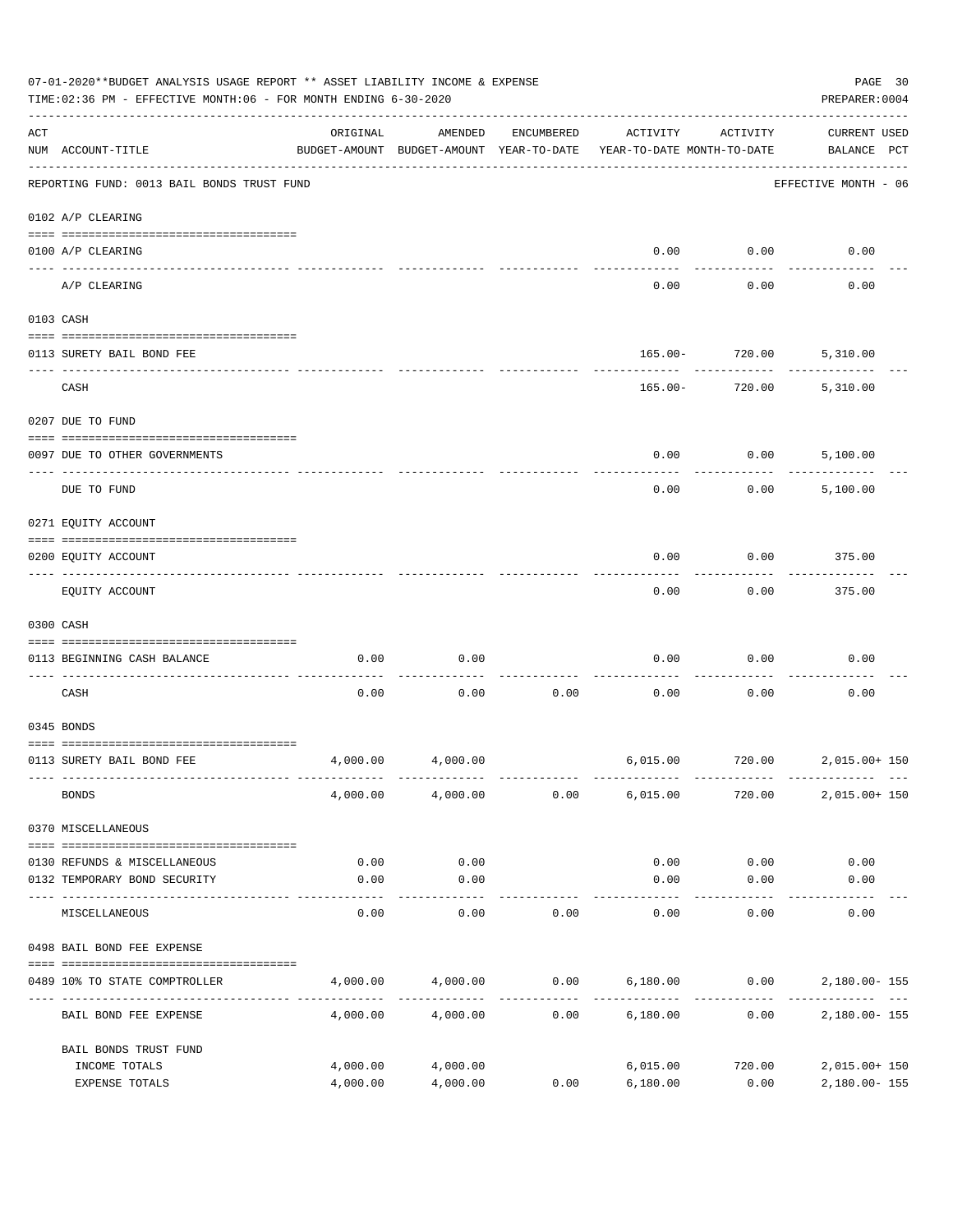|     | 07-01-2020**BUDGET ANALYSIS USAGE REPORT ** ASSET LIABILITY INCOME & EXPENSE<br>TIME: 02:36 PM - EFFECTIVE MONTH: 06 - FOR MONTH ENDING 6-30-2020 |          |                                                                                |                  |                   |                     | PAGE 31<br>PREPARER: 0004                          |
|-----|---------------------------------------------------------------------------------------------------------------------------------------------------|----------|--------------------------------------------------------------------------------|------------------|-------------------|---------------------|----------------------------------------------------|
| ACT | NUM ACCOUNT-TITLE                                                                                                                                 | ORIGINAL | AMENDED<br>BUDGET-AMOUNT BUDGET-AMOUNT YEAR-TO-DATE YEAR-TO-DATE MONTH-TO-DATE | ENCUMBERED       | ACTIVITY          | ACTIVITY            | <b>CURRENT USED</b><br>BALANCE PCT                 |
|     | REPORTING FUND: 0014 JUSTICE CT. BLDG. SECURITY                                                                                                   |          |                                                                                |                  |                   |                     | EFFECTIVE MONTH - 06                               |
|     | 0102 A/P CLEARING                                                                                                                                 |          |                                                                                |                  |                   |                     |                                                    |
|     | 0100 A/P CLEARING                                                                                                                                 |          |                                                                                |                  | 0.00              | 0.00                | 0.00                                               |
|     | A/P CLEARING                                                                                                                                      |          |                                                                                |                  | 0.00              | 0.00                | 0.00                                               |
|     | 0103 CASH                                                                                                                                         |          |                                                                                |                  |                   |                     |                                                    |
|     | 0100 JUST.CT.BLDG.SEC.-COMB.FUNDS CKING                                                                                                           |          |                                                                                |                  | 793.28            | 271.34 18,833.55    |                                                    |
|     | -----------------------------------<br>CASH                                                                                                       |          |                                                                                |                  |                   | ---------<br>793.28 | 271.34 18,833.55                                   |
|     | 0120 RECEIVABLES                                                                                                                                  |          |                                                                                |                  |                   |                     |                                                    |
|     | 0313 DUE FROM OTHER FUNDS                                                                                                                         |          |                                                                                |                  | 0.00              | 0.00                | 70.03                                              |
|     |                                                                                                                                                   |          |                                                                                |                  |                   |                     |                                                    |
|     | RECEIVABLES                                                                                                                                       |          |                                                                                |                  | 0.00              | 0.00                | 70.03                                              |
|     | 0200 SYSTEM ADDED LIABILITY DEPT.                                                                                                                 |          |                                                                                |                  |                   |                     |                                                    |
|     | 0910 SYSTEM ADDED LIABILITY LINE-ITEM                                                                                                             |          |                                                                                |                  | 0.00              | 0.00                | 0.00                                               |
|     | SYSTEM ADDED LIABILITY DEPT.                                                                                                                      |          |                                                                                |                  | 0.00              | 0.00                | 0.00                                               |
|     | 0271 EQUITY ACCOUNT                                                                                                                               |          |                                                                                |                  |                   |                     |                                                    |
|     | 0200 EQUITY ACCOUNT                                                                                                                               |          |                                                                                |                  | 0.00              | 0.00                | 18,110.30                                          |
|     | ----------------------- ----------<br>----- -----------<br>EQUITY ACCOUNT                                                                         |          |                                                                                |                  | 0.00              | 0.00                | 18,110.30                                          |
|     | 0300 CASH                                                                                                                                         |          |                                                                                |                  |                   |                     |                                                    |
|     |                                                                                                                                                   |          |                                                                                |                  |                   |                     |                                                    |
|     | 0114 BEGINNING CASH                                                                                                                               | 2,850.00 | 2,850.00                                                                       |                  | 0.00              | 0.00                | 2,850.00<br>00                                     |
|     | CASH                                                                                                                                              | 2,850.00 | 2,850.00                                                                       | 0.00             | 0.00              | 0.00                | 0 <sub>0</sub><br>2,850.00                         |
|     | 0370 MISCELLANEOUS INCOME                                                                                                                         |          |                                                                                |                  |                   |                     |                                                    |
|     | 0455 JP1 SECURITY FEE                                                                                                                             | 300.00   | 300.00                                                                         |                  | 577.06            | 271.34              | 277.06+ 192                                        |
|     | 0456 JP2 SECURITY FEE                                                                                                                             | 150.00   | 150.00                                                                         |                  | 64.32             | 0.00                | 43<br>85.68                                        |
|     | 0457 JP3 SECURITY FEE<br>---- -------------                                                                                                       | 200.00   | 200.00                                                                         |                  | 151.90<br>------- | 0.00                | 48.10 76                                           |
|     | MISCELLANEOUS INCOME                                                                                                                              | 650.00   | 650.00                                                                         | 0.00             | 793.28            | 271.34              | 143.28+ 122                                        |
|     | 0435 JUSTICE CT.BLDG.EXP.                                                                                                                         |          |                                                                                |                  |                   |                     |                                                    |
|     | 0320 JP1 SECURITY EXPENSE                                                                                                                         | 1,000.00 | 1,000.00                                                                       | 0.00             | 0.00              |                     | 0.00 1,000.00<br>0 <sub>0</sub>                    |
|     | 0321 JP2 SECURITY EXPENSE                                                                                                                         | 1,000.00 | 1,000.00                                                                       | 0.00             | 0.00              | 0.00                | 0 <sub>0</sub><br>1,000.00                         |
|     | 0322 JP3 SECURITY EXPENSE                                                                                                                         | 1,500.00 | 1,500.00<br>----------                                                         | 0.00<br>-------- | 0.00              | 0.00                | 0 <sub>0</sub><br>1,500.00<br>-----------<br>$---$ |
|     | JUSTICE CT.BLDG.EXP.                                                                                                                              | 3,500.00 | 3,500.00                                                                       | 0.00             | 0.00              | 0.00                | 0 <sub>0</sub><br>3,500.00                         |
|     | JUSTICE CT.BLDG.SECURITY                                                                                                                          |          |                                                                                |                  |                   |                     |                                                    |
|     | INCOME TOTALS                                                                                                                                     | 3,500.00 | 3,500.00                                                                       |                  | 793.28            | 271.34              | 2,706.72<br>23                                     |
|     | EXPENSE TOTALS                                                                                                                                    | 3,500.00 | 3,500.00                                                                       | 0.00             | 0.00              | 0.00                | 3,500.00<br>0 <sub>0</sub>                         |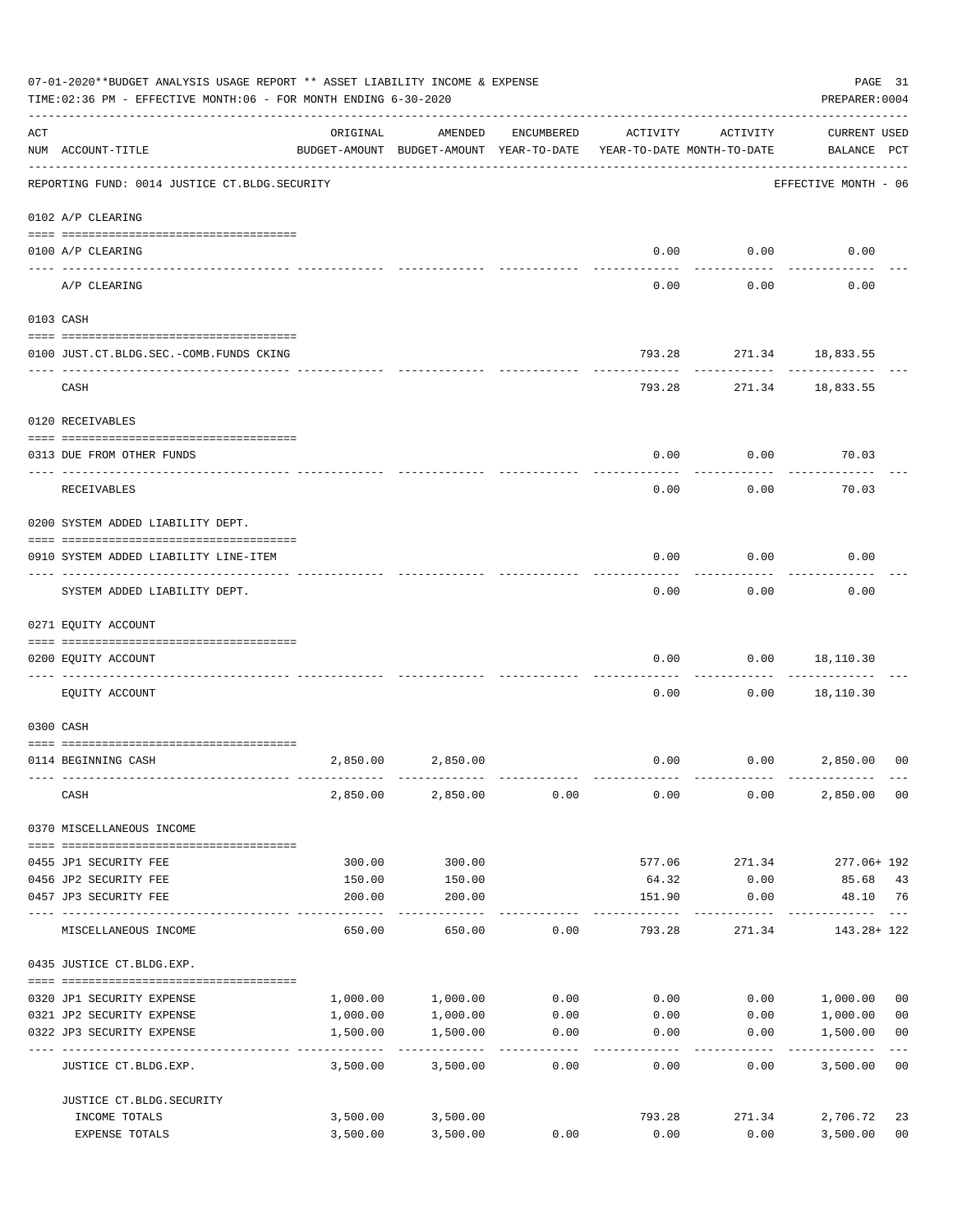|     | 07-01-2020**BUDGET ANALYSIS USAGE REPORT ** ASSET LIABILITY INCOME & EXPENSE<br>TIME:02:36 PM - EFFECTIVE MONTH:06 - FOR MONTH ENDING 6-30-2020 |          |                                                     |                |                                        |                                 | PAGE 32<br>PREPARER: 0004   |                |
|-----|-------------------------------------------------------------------------------------------------------------------------------------------------|----------|-----------------------------------------------------|----------------|----------------------------------------|---------------------------------|-----------------------------|----------------|
| ACT | NUM ACCOUNT-TITLE                                                                                                                               | ORIGINAL | AMENDED<br>BUDGET-AMOUNT BUDGET-AMOUNT YEAR-TO-DATE | ENCUMBERED     | ACTIVITY<br>YEAR-TO-DATE MONTH-TO-DATE | ACTIVITY                        | CURRENT USED<br>BALANCE PCT |                |
|     | REPORTING FUND: 0016 CO.JUDGE EXCESS SUPP.                                                                                                      |          |                                                     |                |                                        |                                 | EFFECTIVE MONTH - 06        |                |
|     | 0102 A/P CLEARING                                                                                                                               |          |                                                     |                |                                        |                                 |                             |                |
|     | 0100 A/P CLEARING                                                                                                                               |          |                                                     |                | 0.00                                   | 0.00                            | 0.00                        |                |
|     | ---- --------<br>A/P CLEARING                                                                                                                   |          |                                                     |                | 0.00                                   | 0.00                            | 0.00                        |                |
|     | 0103 CASH                                                                                                                                       |          |                                                     |                |                                        |                                 |                             |                |
|     |                                                                                                                                                 |          |                                                     |                |                                        |                                 |                             |                |
|     | 0100 CO.JUDGE EXCESS SUPP.-COMB.FUND CK                                                                                                         |          |                                                     |                |                                        | $1,335.24 - 413.98 - 16,289.43$ |                             |                |
|     | CASH                                                                                                                                            |          |                                                     |                |                                        | 1,335.24- 413.98- 16,289.43     |                             |                |
|     | 0200 SYSTEM ADDED LIABILITY DEPARTMENT                                                                                                          |          |                                                     |                |                                        |                                 |                             |                |
|     |                                                                                                                                                 |          |                                                     |                |                                        |                                 |                             |                |
|     | 0910 SYSTEM ADDED LIABILITY LINE-ITEM                                                                                                           |          |                                                     |                | 0.00                                   | 0.00                            | 0.00                        |                |
|     | SYSTEM ADDED LIABILITY DEPARTMENT                                                                                                               |          |                                                     |                | 0.00                                   | 0.00                            | 0.00                        |                |
|     | 0271 EQUITY ACCOUNT                                                                                                                             |          |                                                     |                |                                        |                                 |                             |                |
|     |                                                                                                                                                 |          |                                                     |                |                                        |                                 |                             |                |
|     | 0200 EQUITY ACCOUNT                                                                                                                             |          |                                                     |                | 0.00                                   | 0.00                            | 17,624.67                   |                |
|     | EQUITY ACCOUNT                                                                                                                                  |          |                                                     |                | 0.00                                   |                                 | $0.00$ 17,624.67            |                |
|     | 0300 CASH                                                                                                                                       |          |                                                     |                |                                        |                                 |                             |                |
|     | 0116 BEGINNING CASH BALANCE<br>-------------------------------- --                                                                              | 3,000.00 | 3,000.00                                            | . <u>.</u>     | 0.00                                   | 0.00<br>---------               | 3,000.00                    | 00             |
|     | CASH                                                                                                                                            |          | 3,000.00 3,000.00                                   | 0.00           | 0.00                                   | 0.00                            | 3,000.00                    | - 00           |
|     | 0370 MISCELLANEOUS INCOME                                                                                                                       |          |                                                     |                |                                        |                                 |                             |                |
|     |                                                                                                                                                 |          |                                                     |                |                                        |                                 |                             |                |
|     | 0149 CO. JUDGE EXCESS SUPP.                                                                                                                     | 0.00     | 0.00                                                |                | 0.00                                   | 0.00                            | 0.00                        |                |
|     | MISCELLANEOUS INCOME                                                                                                                            | 0.00     | 0.00                                                | 0.00           | 0.00                                   | 0.00                            | 0.00                        |                |
|     | 0400 CO. JUDGE EXCESS SUPP.                                                                                                                     |          |                                                     |                |                                        |                                 |                             |                |
|     | 0310 OFFICE SUPPLIES                                                                                                                            | 300.00   | 453.84                                              | 59.98          | 682.04                                 | 297.98                          | $288.18 - 163$              |                |
|     | 0311 POSTAL EXPENSE                                                                                                                             | 1,500.00 | 1,500.00                                            | 0.00           | 541.20                                 | 4.00                            | 958.80                      | 36             |
|     | 0427 OUT OF COUNTY TRAVEL                                                                                                                       | 500.00   | 500.00                                              | 0.00           | 0.00                                   | 0.00                            | 500.00                      | 0 <sub>0</sub> |
|     | 0572 OFFICE EQUIPMENT                                                                                                                           | 400.00   | 400.00                                              | 0.00           | 0.00                                   | 0.00                            | 400.00                      | 0 <sub>0</sub> |
|     | 0590 COUNTY JUDGE BOOKS                                                                                                                         | 300.00   | 146.16                                              | 0.00<br>------ | 112.00                                 | 112.00                          | 34.16                       | 77<br>$---$    |
|     | CO. JUDGE EXCESS SUPP.                                                                                                                          | 3,000.00 | 3,000.00                                            | 59.98          | 1,335.24                               | 413.98                          | 1,604.78 47                 |                |
|     | CO.JUDGE EXCESS SUPP.                                                                                                                           |          |                                                     |                |                                        |                                 |                             |                |
|     | INCOME TOTALS                                                                                                                                   | 3,000.00 | 3,000.00                                            |                | 0.00                                   | 0.00                            | 3,000.00                    | 00             |
|     | EXPENSE TOTALS                                                                                                                                  | 3,000.00 | 3,000.00                                            | 59.98          | 1,335.24                               | 413.98                          | 1,604.78                    | 47             |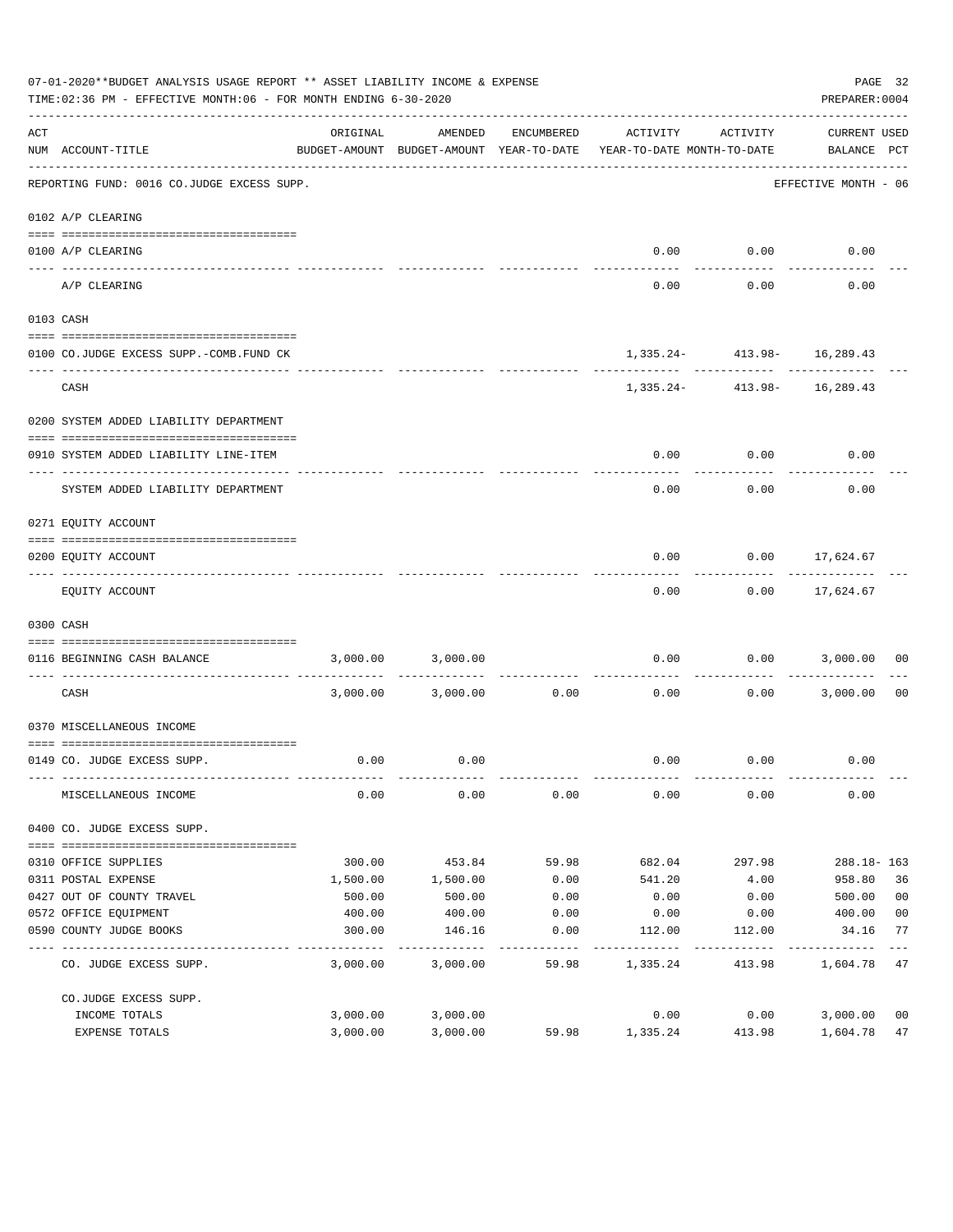| 07-01-2020**BUDGET ANALYSIS USAGE REPORT ** ASSET LIABILITY INCOME & EXPENSE<br>TIME: 02:36 PM - EFFECTIVE MONTH: 06 - FOR MONTH ENDING 6-30-2020 |                                               |                                                                                 |                      |                      |                        |                     | PAGE 33<br>PREPARER: 0004          |                      |
|---------------------------------------------------------------------------------------------------------------------------------------------------|-----------------------------------------------|---------------------------------------------------------------------------------|----------------------|----------------------|------------------------|---------------------|------------------------------------|----------------------|
| $\mathop{\rm ACT}$                                                                                                                                | NUM ACCOUNT-TITLE                             | ORIGINAL<br>BUDGET-AMOUNT BUDGET-AMOUNT YEAR-TO-DATE YEAR-TO-DATE MONTH-TO-DATE | AMENDED              | ENCUMBERED           | ACTIVITY               | ACTIVITY            | <b>CURRENT USED</b><br>BALANCE PCT |                      |
|                                                                                                                                                   | REPORTING FUND: 0017 PROBATE JUDGES EDUCATION |                                                                                 |                      |                      |                        |                     | EFFECTIVE MONTH - 06               |                      |
|                                                                                                                                                   | 0102 A/P CLEARING                             |                                                                                 |                      |                      |                        |                     |                                    |                      |
|                                                                                                                                                   | 0100 A/P CLEARING                             |                                                                                 |                      |                      | 0.00                   | 0.00                | 0.00                               |                      |
|                                                                                                                                                   | ---- --------<br>A/P CLEARING                 |                                                                                 |                      |                      | 0.00                   | 0.00                | 0.00                               |                      |
|                                                                                                                                                   | 0103 CASH                                     |                                                                                 |                      |                      |                        |                     |                                    |                      |
|                                                                                                                                                   | 0100 PROB.JUDGES ED.-COMB. FUNDS CKING        |                                                                                 |                      |                      | 60.00                  |                     | $0.00$ 5,297.50                    |                      |
|                                                                                                                                                   | CASH                                          |                                                                                 |                      |                      | 60.00                  | 0.00                | 5,297.50                           |                      |
|                                                                                                                                                   | 0120 RECEIVABLES                              |                                                                                 |                      |                      |                        |                     |                                    |                      |
|                                                                                                                                                   | 0313 DUE FROM OTHER FUNDS                     |                                                                                 |                      |                      | 0.00                   |                     | $0.00$ 45.00                       |                      |
|                                                                                                                                                   | RECEIVABLES                                   |                                                                                 |                      |                      | 0.00                   | 0.00                | 45.00                              |                      |
|                                                                                                                                                   | 0271 EQUITY ACCOUNT                           |                                                                                 |                      |                      |                        |                     |                                    |                      |
|                                                                                                                                                   | 0200 EQUITY ACCOUNT                           |                                                                                 |                      |                      | 0.00                   | 0.00                | 5,282.50                           |                      |
|                                                                                                                                                   | EQUITY ACCOUNT                                |                                                                                 |                      |                      | 0.00                   |                     | $0.00$ 5,282.50                    |                      |
|                                                                                                                                                   | 0300 CASH                                     |                                                                                 |                      |                      |                        |                     |                                    |                      |
|                                                                                                                                                   | 0117 BEGINNING CASH BALANCE                   | 1,450.00                                                                        | 1,450.00             |                      | 0.00                   | 0.00                | 1,450.00                           | 00                   |
|                                                                                                                                                   | CASH                                          |                                                                                 | 1,450.00 1,450.00    | ------------<br>0.00 | 0.00                   | 0.00                | 1,450.00                           | 00                   |
|                                                                                                                                                   | 0340 FEES OF OFFICE                           |                                                                                 |                      |                      |                        |                     |                                    |                      |
|                                                                                                                                                   | 0131 PROBATE JUDGES EDUCATION                 |                                                                                 | 150.00 150.00        |                      |                        |                     |                                    |                      |
|                                                                                                                                                   | FEES OF OFFICE                                | 150.00                                                                          | 150.00               | 0.00                 | 60.00                  | 0.00                | 90.00                              | 40                   |
|                                                                                                                                                   | 0370 MISCELLANEOUS                            |                                                                                 |                      |                      |                        |                     |                                    |                      |
|                                                                                                                                                   | 0130 REFUNDS & MISCELLANEOUS                  | 0.00                                                                            | 0.00                 |                      | 0.00                   | 0.00                | 0.00                               |                      |
|                                                                                                                                                   | MISCELLANEOUS                                 | 0.00                                                                            | -----------<br>0.00  | 0.00                 | --------------<br>0.00 | -----------<br>0.00 | 0.00                               |                      |
|                                                                                                                                                   | 0400 PROBATE JUDGES EDUCATION                 |                                                                                 |                      |                      |                        |                     |                                    |                      |
|                                                                                                                                                   | 0427 OUT OF COUNTY TRAVEL                     | 1,600.00                                                                        | 1,600.00             | 0.00                 | 0.00                   |                     | $0.00$ 1,600.00                    | 00                   |
|                                                                                                                                                   | PROBATE JUDGES EDUCATION                      |                                                                                 | 1,600.00 1,600.00    | 0.00                 | 0.00                   |                     | 0.00<br>1,600.00                   | 0 <sub>0</sub>       |
|                                                                                                                                                   | PROBATE JUDGES EDUCATION                      |                                                                                 |                      |                      |                        |                     |                                    |                      |
|                                                                                                                                                   | INCOME TOTALS<br>EXPENSE TOTALS               | 1,600.00<br>1,600.00                                                            | 1,600.00<br>1,600.00 | 0.00                 | 60.00<br>0.00          | 0.00<br>0.00        | 1,540.00<br>1,600.00               | 04<br>0 <sub>0</sub> |
|                                                                                                                                                   |                                               |                                                                                 |                      |                      |                        |                     |                                    |                      |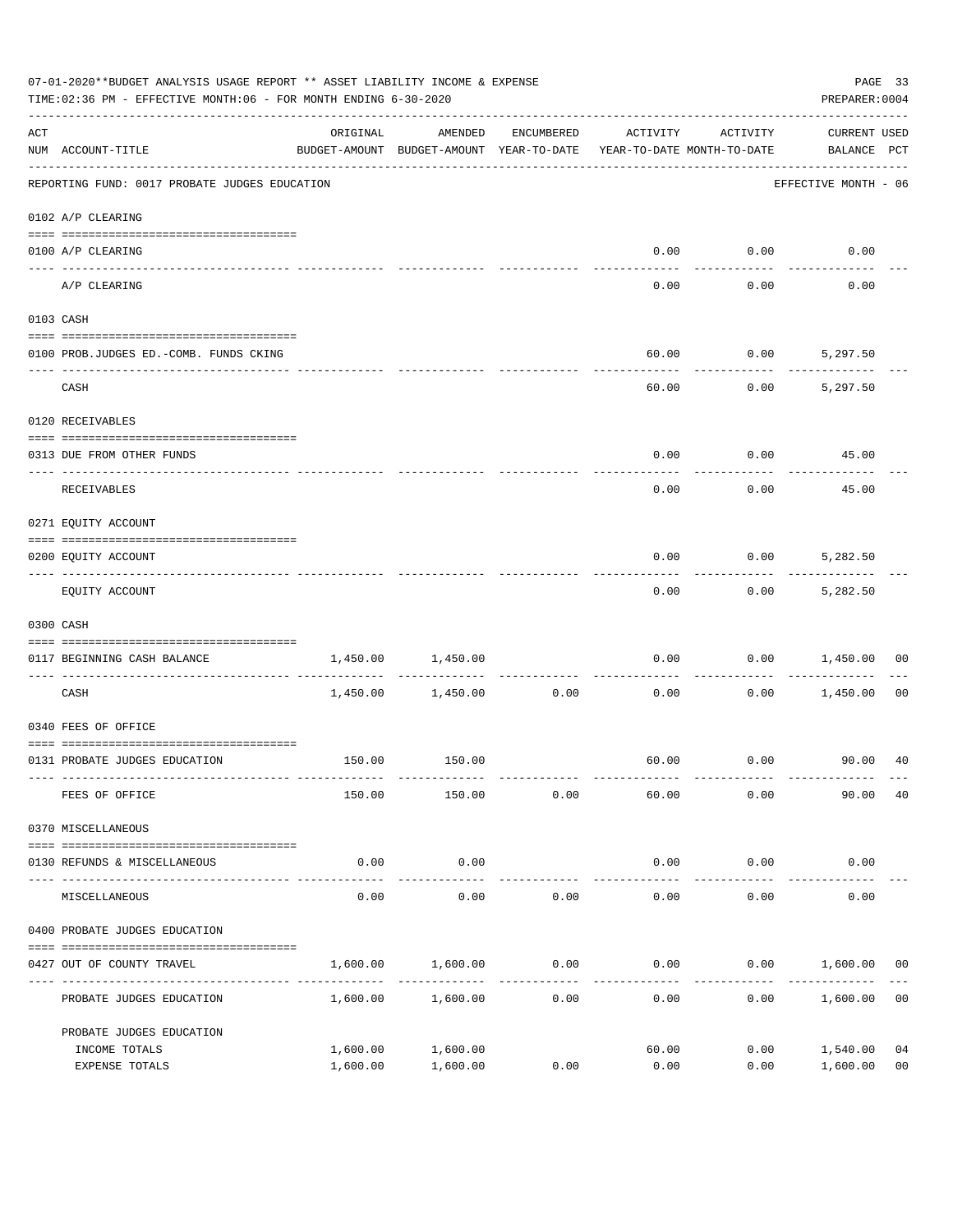|     | 07-01-2020**BUDGET ANALYSIS USAGE REPORT ** ASSET LIABILITY INCOME & EXPENSE<br>PAGE 34<br>TIME:02:36 PM - EFFECTIVE MONTH:06 - FOR MONTH ENDING 6-30-2020<br>PREPARER: 0004 |           |                                                     |               |                                        |                                     |                                    |  |
|-----|------------------------------------------------------------------------------------------------------------------------------------------------------------------------------|-----------|-----------------------------------------------------|---------------|----------------------------------------|-------------------------------------|------------------------------------|--|
| ACT | NUM ACCOUNT-TITLE                                                                                                                                                            | ORIGINAL  | AMENDED<br>BUDGET-AMOUNT BUDGET-AMOUNT YEAR-TO-DATE | ENCUMBERED    | ACTIVITY<br>YEAR-TO-DATE MONTH-TO-DATE | ACTIVITY                            | <b>CURRENT USED</b><br>BALANCE PCT |  |
|     | REPORTING FUND: 0018 CO.CLERK RECORD MNGMT.                                                                                                                                  |           |                                                     |               |                                        |                                     | EFFECTIVE MONTH - 06               |  |
|     | 0100 PAYROLL                                                                                                                                                                 |           |                                                     |               |                                        |                                     |                                    |  |
|     | 0100 PAYROLL                                                                                                                                                                 |           |                                                     |               | 0.00                                   | 0.00                                | 0.00                               |  |
|     | PAYROLL                                                                                                                                                                      |           |                                                     |               | 0.00                                   | 0.00                                | 0.00                               |  |
|     | 0102 A/P CLEARING                                                                                                                                                            |           |                                                     |               |                                        |                                     |                                    |  |
|     | 0100 A/P CLEARING                                                                                                                                                            |           |                                                     |               | 0.00                                   | 0.00                                | 0.00                               |  |
|     | A/P CLEARING                                                                                                                                                                 |           |                                                     |               | 0.00                                   | 0.00                                | 0.00                               |  |
|     | 0103 CASH                                                                                                                                                                    |           |                                                     |               |                                        |                                     |                                    |  |
|     | 0100 CO.CLK.REC.MNGMT.-COMB.FUNDS CKING                                                                                                                                      |           |                                                     |               |                                        | 54, 136.90 - 3, 342.32 - 25, 587.71 |                                    |  |
|     | ______________________________<br>CASH                                                                                                                                       |           |                                                     |               | 54,136.90-                             | .<br>3,342.32-25,587.71             | -----------                        |  |
|     | 0120 RECEIVABLES                                                                                                                                                             |           |                                                     |               |                                        |                                     |                                    |  |
|     | 0313 DUE FROM OTHER FUNDS                                                                                                                                                    |           |                                                     |               | 0.00                                   | 0.00                                | 5,997.70                           |  |
|     | RECEIVABLES                                                                                                                                                                  |           |                                                     |               | 0.00                                   | 0.00                                | 5,997.70                           |  |
|     | 0200 SYSTEM ADDED LIABILITY DEPARTMENT                                                                                                                                       |           |                                                     |               |                                        |                                     |                                    |  |
|     | 0150 ACCRUED SALARY PAYABLE                                                                                                                                                  |           |                                                     |               | 0.00                                   | 0.00                                | 1,090.91                           |  |
|     | 0155 ACCRUED FRINGE BENEFITS                                                                                                                                                 |           |                                                     |               | 0.00                                   | 0.00                                | 670.02                             |  |
|     | 0910 SYSTEM ADDED LIABILITY LINE-ITEM                                                                                                                                        |           |                                                     |               | $6,013.00-$                            | 0.00                                | $6,013.00 -$                       |  |
|     | SYSTEM ADDED LIABILITY DEPARTMENT                                                                                                                                            |           |                                                     |               | $6,013.00-$                            | 0.00                                | $4,252.07-$                        |  |
|     | 0271 EQUITY ACCOUNT                                                                                                                                                          |           |                                                     |               |                                        |                                     |                                    |  |
|     | 0200 EQUITY ACCOUNT                                                                                                                                                          |           |                                                     |               | 0.00                                   |                                     | $0.00$ $83,961.38$                 |  |
|     | EQUITY ACCOUNT                                                                                                                                                               |           |                                                     |               | 0.00                                   |                                     | $0.00$ $83,961.38$                 |  |
|     | 0300 CASH                                                                                                                                                                    |           |                                                     |               |                                        |                                     |                                    |  |
|     | 0118 BEGINNING CASH BALANCE                                                                                                                                                  |           | 40, 174. 19 40, 174. 19                             |               | 0.00                                   |                                     | $0.00$ 40,174.19 00                |  |
|     | CASH                                                                                                                                                                         |           | 40, 174. 19   40, 174. 19   0.00                    | ------------- | --------------<br>0.00                 | -----------                         | $0.00$ 40,174.19 00                |  |
|     | 0360 INTEREST EARNINGS                                                                                                                                                       |           |                                                     |               |                                        |                                     |                                    |  |
|     | 0100 INTEREST EARNINGS                                                                                                                                                       |           | 100.00 100.00                                       |               |                                        |                                     | 95.80 2.62 4.20 96                 |  |
|     | INTEREST EARNINGS                                                                                                                                                            | 100.00    | 100.00                                              | 0.00          | --------------<br>95.80                | ---------<br>2.62                   | 4.20 96                            |  |
|     | 0370 MISCELLANEOUS INCOME                                                                                                                                                    |           |                                                     |               |                                        |                                     |                                    |  |
|     | 0130 REFUNDS & MISCELLANEOUS                                                                                                                                                 | 0.00      | 0.00                                                |               | 0.00                                   | 0.00                                | 0.00                               |  |
|     | 0131 SUBSCRIPTION/IMAGES FEES                                                                                                                                                | 0.00      | 0.00                                                |               | 6,701.00                               | 0.00                                | $6,701.00+$                        |  |
|     | 0133 CO. CLERK PRESERVE REC FEE                                                                                                                                              | 55,015.11 | 55,015.11                                           |               | 7,397.84                               | 0.00                                | 47,617.27 13                       |  |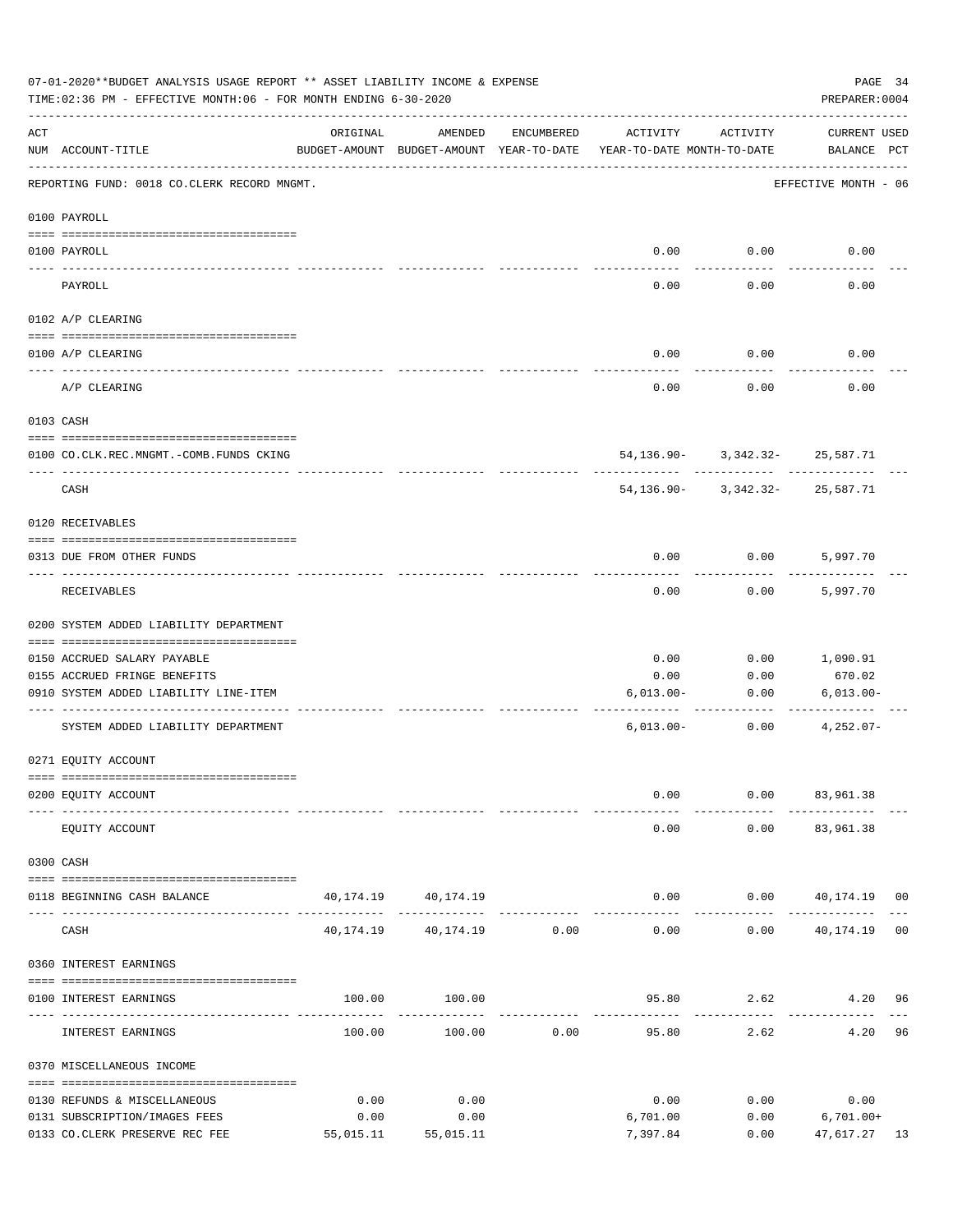| 07-01-2020**BUDGET ANALYSIS USAGE REPORT ** ASSET LIABILITY INCOME & EXPENSE | PAGE |  |
|------------------------------------------------------------------------------|------|--|
|------------------------------------------------------------------------------|------|--|

TIME:02:36 PM - EFFECTIVE MONTH:06 - FOR MONTH ENDING 6-30-2020

| ACT | NUM ACCOUNT-TITLE                           | ORIGINAL<br>BUDGET-AMOUNT BUDGET-AMOUNT YEAR-TO-DATE YEAR-TO-DATE_MONTH-TO-DATE           BALANCE   PCT |                     |                                | AMENDED ENCUMBERED ACTIVITY ACTIVITY |                       | <b>CURRENT USED</b>                                                    |    |
|-----|---------------------------------------------|---------------------------------------------------------------------------------------------------------|---------------------|--------------------------------|--------------------------------------|-----------------------|------------------------------------------------------------------------|----|
|     | REPORTING FUND: 0018 CO.CLERK RECORD MNGMT. |                                                                                                         |                     |                                |                                      |                       | EFFECTIVE MONTH - 06                                                   |    |
|     | MISCELLANEOUS INCOME                        |                                                                                                         | --------------      | ------------------------------ |                                      |                       | 55,015.11 55,015.11 0.00 14,098.84 0.00 40,916.27 26                   |    |
|     | 0402 CO.CLERK RECORD MNGMT.                 |                                                                                                         |                     |                                |                                      |                       |                                                                        |    |
|     | 0103 SALARY ASSISTANT                       | 25,223.00                                                                                               | 25,223.00           | 0.00                           |                                      | 19,402.40    1,940.24 | 5,820.60 77                                                            |    |
|     | 0107 SALARY TEMP/EXTRA                      | 0.00                                                                                                    | 0.00                | 0.00                           | 0.00                                 | 0.00                  | 0.00                                                                   |    |
|     | 0201 SOCIAL SECURITY TAXES                  | 1,563.83                                                                                                | 1,563.83            | 0.00                           | 1,203.00                             |                       | 120.30 360.83                                                          | 77 |
|     | 0202 GROUP HEALTH INSURANCE                 | 11,870.88                                                                                               | 11,870.88           | 0.00                           | 8,900.28                             | 988.92                | 2,970.60                                                               | 75 |
|     | 0203 RETIREMENT                             | 2,948.57                                                                                                | 2,948.57            | 0.00                           | 2,261.77                             |                       | 228.76 686.80                                                          | 77 |
|     | 0204 WORKERS COMPENSATION                   | 75.67                                                                                                   | 75.67               | 0.00                           | 77.16                                | 38.58                 | 1.49- 102                                                              |    |
|     | 0205 MEDICARE TAX                           | 367.75                                                                                                  | 367.75              | 0.00                           |                                      | 281.40 28.14          | 86.35                                                                  | 77 |
|     | 0310 OFFICE SUPPLIES                        | 600.00                                                                                                  | 600.00              | 0.00                           |                                      | 176.53 0.00           | 423.47                                                                 | 29 |
|     | 0312 IMAGING SYSTEM                         |                                                                                                         | 51,204.00 51,204.00 | 0.00                           | 30,016.00                            |                       | 0.00 21,188.00                                                         | 59 |
|     | 0315 COPIER MAINTENANCE                     | 435.60                                                                                                  | 435.60              | 0.00                           | 0.00                                 | 0.00                  | 435.60                                                                 | 00 |
|     | 0420 TELEPHONE                              | 0.00                                                                                                    | 0.00                | 0.00                           | 0.00                                 | 0.00                  | 0.00                                                                   |    |
|     | 0437 DIGITAL IMAGING OF MICROFILM           | 0.00                                                                                                    | 0.00                | 0.00                           | 0.00                                 | 0.00                  | 0.00                                                                   |    |
|     | 0453 COMPUTER SOFTWARE                      | 0.00                                                                                                    | 0.00                | 0.00                           | 0.00                                 | 0.00                  | 0.00                                                                   |    |
|     | 0490 CO.CLERK MISCELLANEOUS                 | 500.00                                                                                                  | 500.00              | 0.00                           | $0.00$ $0.00$                        |                       | 500.00                                                                 | 00 |
|     | 0574 COMPUTER EQUIPMENT                     | 500.00                                                                                                  | 500.00              | 0.00                           | 0.00                                 | 0.00                  | 500.00 00                                                              |    |
|     | CO.CLERK RECORD MNGMT.                      |                                                                                                         |                     |                                |                                      |                       | 95,289.30   95,289.30      0.00   62,318.54   3,344.94   32,970.76  65 |    |
|     | CO.CLERK RECORD MNGMT.                      |                                                                                                         |                     |                                |                                      |                       |                                                                        |    |
|     | INCOME TOTALS                               |                                                                                                         | 95,289,30 95,289,30 |                                |                                      |                       | 14, 194.64 2.62 81, 094.66 15                                          |    |
|     | <b>EXPENSE TOTALS</b>                       | 95,289.30                                                                                               | 95,289.30           | 0.00                           |                                      | 62,318.54 3,344.94    | 32,970.76 65                                                           |    |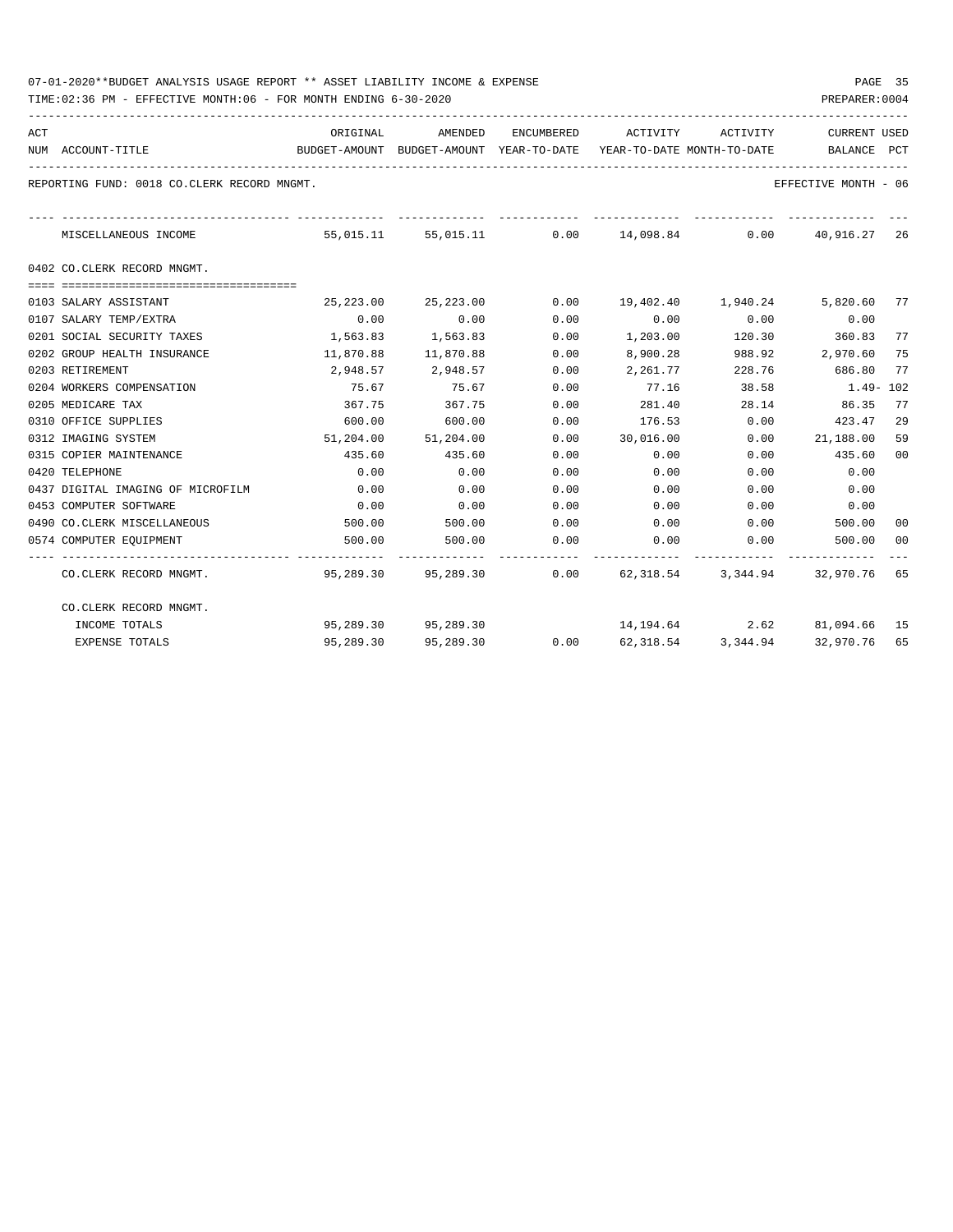|     | 07-01-2020**BUDGET ANALYSIS USAGE REPORT ** ASSET LIABILITY INCOME & EXPENSE<br>TIME:02:36 PM - EFFECTIVE MONTH:06 - FOR MONTH ENDING 6-30-2020 |          |                                                     |            |                                        |                        | PAGE 36<br>PREPARER: 0004          |    |
|-----|-------------------------------------------------------------------------------------------------------------------------------------------------|----------|-----------------------------------------------------|------------|----------------------------------------|------------------------|------------------------------------|----|
| ACT | NUM ACCOUNT-TITLE                                                                                                                               | ORIGINAL | AMENDED<br>BUDGET-AMOUNT BUDGET-AMOUNT YEAR-TO-DATE | ENCUMBERED | ACTIVITY<br>YEAR-TO-DATE MONTH-TO-DATE | ACTIVITY               | <b>CURRENT USED</b><br>BALANCE PCT |    |
|     | REPORTING FUND: 0019 DIST.CLK.RECORDS MNGMT.                                                                                                    |          |                                                     |            |                                        |                        | EFFECTIVE MONTH - 06               |    |
|     | 0100 PAYROLL                                                                                                                                    |          |                                                     |            |                                        |                        |                                    |    |
|     | 0100 PAYROLL<br>---- ----                                                                                                                       |          |                                                     |            | 0.00                                   | 0.00                   | 0.00                               |    |
|     | PAYROLL                                                                                                                                         |          |                                                     |            | 0.00                                   | 0.00                   | 0.00                               |    |
|     | 0102 A/P CLEARING                                                                                                                               |          |                                                     |            |                                        |                        |                                    |    |
|     | 0100 A/P CLEARING                                                                                                                               |          |                                                     |            | 0.00                                   | 0.00                   | 0.00                               |    |
|     | A/P CLEARING                                                                                                                                    |          |                                                     |            | 0.00                                   | 0.00                   | 0.00                               |    |
|     | 0103 CASH                                                                                                                                       |          |                                                     |            |                                        |                        |                                    |    |
|     | 0100 DIST.CLK.REC.MNGMT-COMB.FUNDS CKIN                                                                                                         |          |                                                     |            |                                        | $8,005.20 - 737.84 -$  | 5,718.11                           |    |
|     | CASH                                                                                                                                            |          |                                                     |            | $8,005.20 -$                           | -----------<br>737.84- | 5,718.11                           |    |
|     | 0120 RECEIVABLES                                                                                                                                |          |                                                     |            |                                        |                        |                                    |    |
|     | 0313 DUE FROM OTHER FUNDS                                                                                                                       |          |                                                     |            | 0.00                                   | 0.00                   | 147.85                             |    |
|     | RECEIVABLES                                                                                                                                     |          |                                                     |            | 0.00                                   | 0.00                   | 147.85                             |    |
|     | 0200 LIABILITY ACCOUNT                                                                                                                          |          |                                                     |            |                                        |                        |                                    |    |
|     | 0150 ACCRUED SALARY PAYABLE                                                                                                                     |          |                                                     |            | 0.00                                   | 0.00                   | 0.01                               |    |
|     | 0155 ACCRUED FRINGE BENEFITS                                                                                                                    |          |                                                     |            | 0.00                                   | 0.00                   | 0.00                               |    |
|     | 0910 SYSTEM ADDED LIABILITY LINE-ITEM                                                                                                           |          |                                                     |            | 0.00                                   | 0.00                   | 0.00                               |    |
|     | LIABILITY ACCOUNT                                                                                                                               |          |                                                     |            | 0.00                                   | 0.00                   | 0.01                               |    |
|     | 0271 EQUITY ACCOUNT                                                                                                                             |          |                                                     |            |                                        |                        |                                    |    |
|     | 0200 EQUITY ACCOUNT                                                                                                                             |          |                                                     |            | 0.00                                   | 0.00                   | 13,871.15                          |    |
|     | EQUITY ACCOUNT                                                                                                                                  |          |                                                     |            | 0.00                                   | 0.00                   | 13,871.15                          |    |
|     | 0300 CASH                                                                                                                                       |          |                                                     |            |                                        |                        |                                    |    |
|     | 0119 BEGINNING CASH BALANCE                                                                                                                     |          | 9,500.00 9,500.00                                   |            | 0.00                                   |                        | $0.00$ 9,500.00 00                 |    |
|     | CASH                                                                                                                                            | 9,500.00 | -------------<br>9,500.00                           | 0.00       | 0.00                                   | ----------<br>0.00     | 9,500.00                           | 00 |
|     | 0360 INTEREST EARNINGS                                                                                                                          |          |                                                     |            |                                        |                        |                                    |    |
|     |                                                                                                                                                 |          |                                                     |            |                                        |                        |                                    |    |
|     | 0100 INTEREST EARNINGS                                                                                                                          | 0.00     | 0.00                                                |            | 18.90                                  | 0.58                   | $18.90+$                           |    |
|     | INTEREST EARNINGS                                                                                                                               | 0.00     | 0.00                                                | 0.00       | 18.90                                  | 0.58                   | $18.90+$                           |    |
|     | 0370 MISCELLEANEOUS INCOME                                                                                                                      |          |                                                     |            |                                        |                        |                                    |    |
|     | 0136 DIST.CLK.PRES.REC.FEE                                                                                                                      | 2,500.00 | 2,500.00                                            |            | 1,969.98                               | 0.00                   | 530.02                             | 79 |
|     | MISCELLEANEOUS INCOME                                                                                                                           | 2,500.00 | 2,500.00                                            | 0.00       | 1,969.98                               | 0.00                   | 530.02                             | 79 |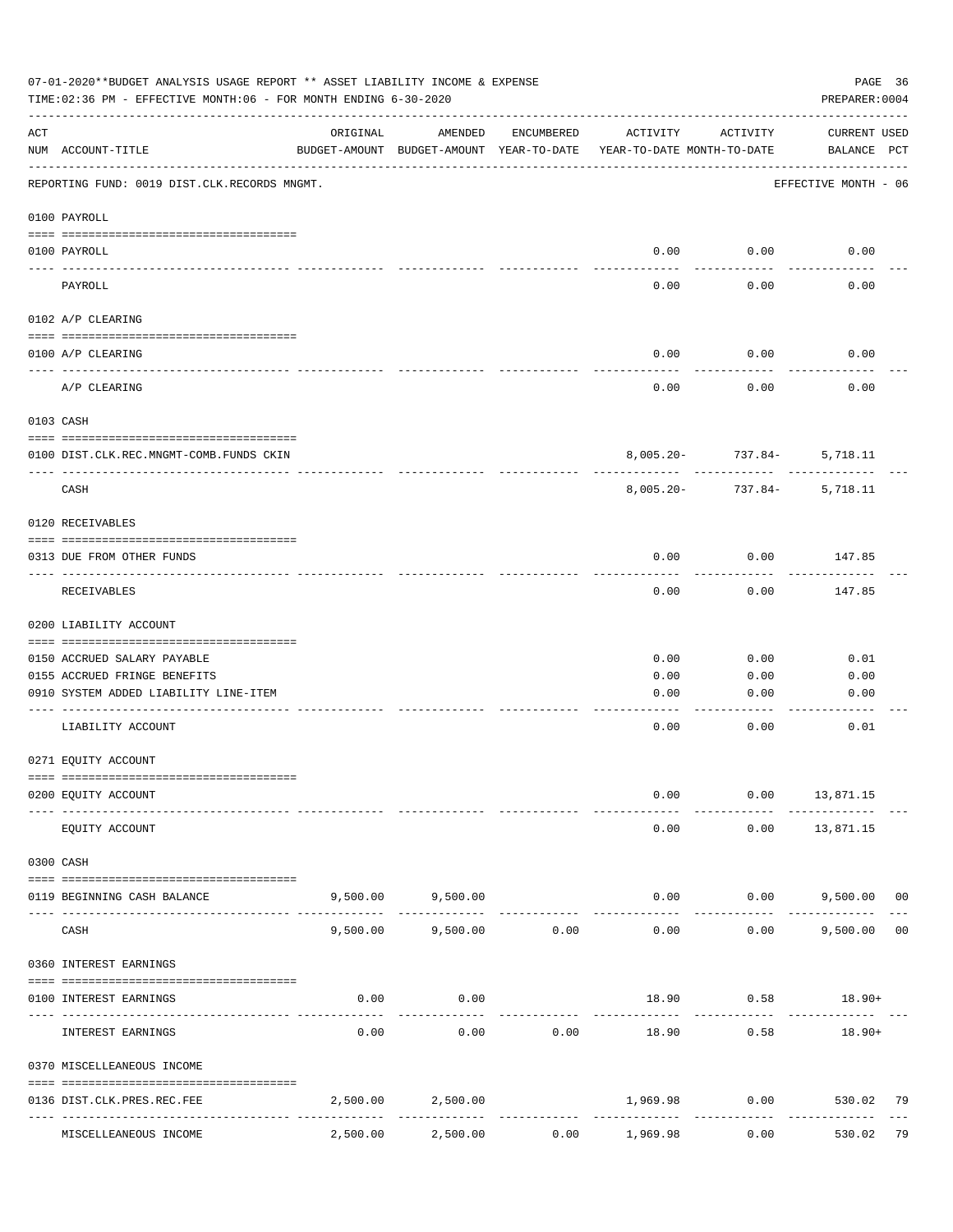| 07-01-2020**BUDGET ANALYSIS USAGE REPORT ** ASSET LIABILITY INCOME & EXPENSE | PAGE 37        |
|------------------------------------------------------------------------------|----------------|
| TIME:02:36 PM - EFFECTIVE MONTH:06 - FOR MONTH ENDING 6-30-2020              | PREPARER: 0004 |

| ACT |                                              | ORIGINAL                                                                            | AMENDED                                   | ENCUMBERED | ACTIVITY | ACTIVITY     | <b>CURRENT USED</b>        |      |
|-----|----------------------------------------------|-------------------------------------------------------------------------------------|-------------------------------------------|------------|----------|--------------|----------------------------|------|
|     | NUM ACCOUNT-TITLE                            | BUDGET-AMOUNT BUDGET-AMOUNT YEAR-TO-DATE YEAR-TO-DATE MONTH-TO-DATE     BALANCE PCT |                                           |            |          |              |                            |      |
|     | REPORTING FUND: 0019 DIST.CLK.RECORDS MNGMT. |                                                                                     |                                           |            |          |              | EFFECTIVE MONTH - 06       |      |
|     | 0450 DIST.CLERK REC. MNGMT.                  |                                                                                     |                                           |            |          |              |                            |      |
|     |                                              |                                                                                     |                                           |            |          |              |                            |      |
|     | 0107 SALARY TEMP/EXTRA                       | 0.00                                                                                | 0.00                                      | 0.00       | 4,419.12 |              | 470.12 4,419.12-           |      |
|     | 0201 SOCIAL SECURITY TAXES                   | 0.00                                                                                | 0.00                                      | 0.00       |          | 266.26 28.72 | $266.26-$                  |      |
|     | 0202 GROUP HEALTH & DENTAL INSURANCE         | 0.00                                                                                | 0.00                                      | 0.00       | 1,773.98 | 177.42       | 1,773.98-                  |      |
|     | 0203 RETIREMENT                              | 0.00                                                                                | 0.00                                      | 0.00       | 515.91   | 55.44        | $515.91 -$                 |      |
|     | 0204 WORKERS COMPENSATION                    | 0.00                                                                                | 0.00                                      | 0.00       | 0.00     | 0.00         | 0.00                       |      |
|     | 0205 MEDICARE TAX                            | 0.00                                                                                | 0.00                                      | 0.00       | 62.32    | 6.72         | $62.32-$                   |      |
|     | 0310 OFFICE SUPPLIES                         | 0.00                                                                                | 0.00                                      | 0.00       | 0.00     | 0.00         | 0.00                       |      |
|     | 0400 RECORDS STORAGE SHELVING                | 6,000.00                                                                            | 6,000.00                                  | 0.00       | 2,956.49 |              | $0.00$ 3,043.51 49         |      |
|     | 0435 PRINTING                                | 0.00                                                                                | 0.00                                      | 0.00       |          | 0.00<br>0.00 | 0.00                       |      |
|     | 0572 OFFICE EQUIPMENT                        |                                                                                     | 6,000.00 6,000.00                         | 0.00       | 0.00     |              | 0.00<br>6,000.00           | - 00 |
|     | DIST.CLERK REC. MNGMT.                       |                                                                                     | $12,000.00$ $12,000.00$ $0.00$ $9,994.08$ |            |          | 738.42       | 2,005.92 83                |      |
|     | DIST.CLK.RECORDS MNGMT.                      |                                                                                     |                                           |            |          |              |                            |      |
|     | INCOME TOTALS                                |                                                                                     | 12,000.00  12,000.00                      |            |          |              | 1,988.88 0.58 10,011.12 17 |      |
|     | <b>EXPENSE TOTALS</b>                        | 12,000.00                                                                           | 12,000.00                                 | 0.00       | 9,994.08 |              | 738.42 2.005.92            | 83   |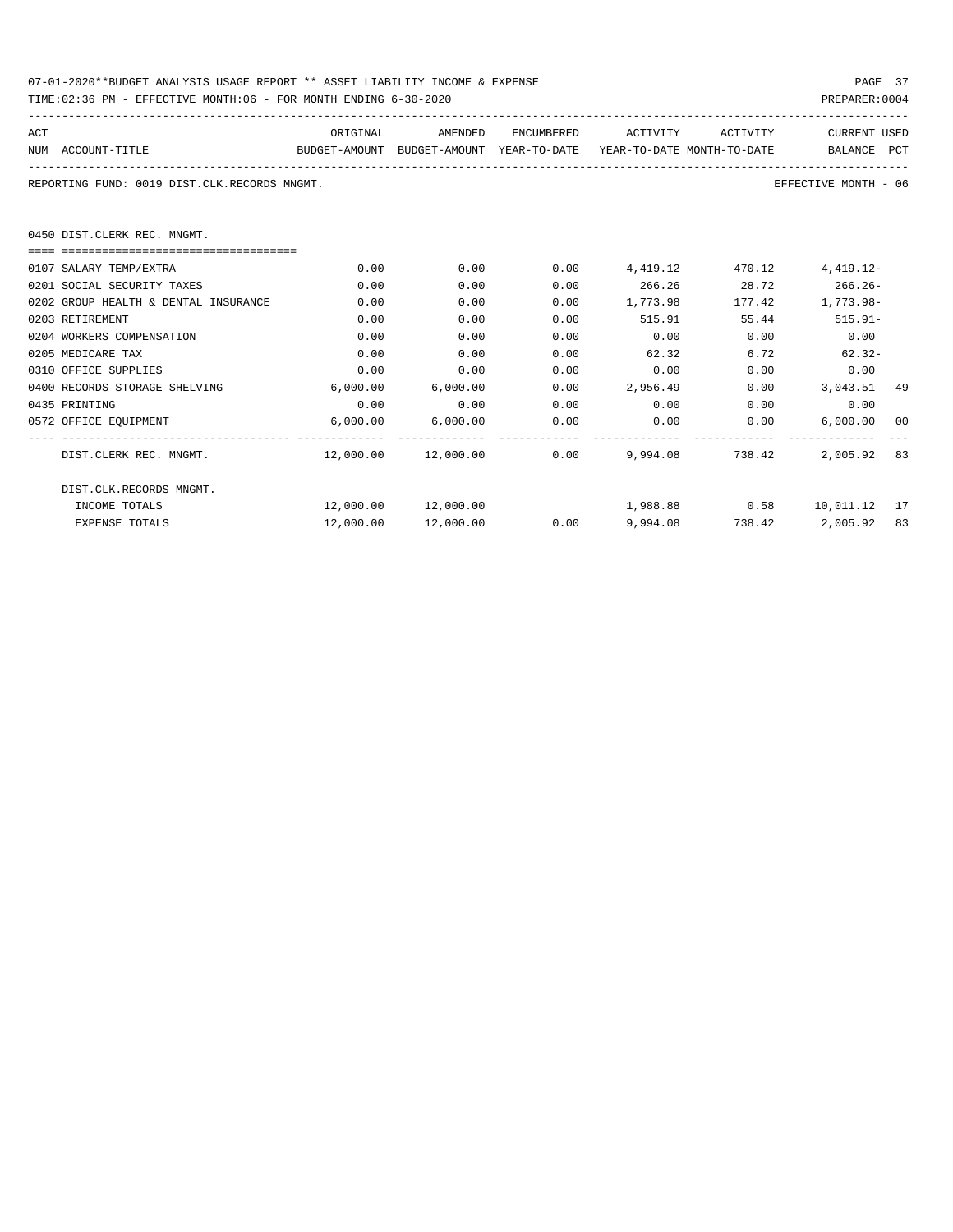|             | 07-01-2020**BUDGET ANALYSIS USAGE REPORT ** ASSET LIABILITY INCOME & EXPENSE<br>TIME:02:36 PM - EFFECTIVE MONTH:06 - FOR MONTH ENDING 6-30-2020 |          |                                                     |              |                                        |                             | PREPARER: 0004                         | PAGE 38 |
|-------------|-------------------------------------------------------------------------------------------------------------------------------------------------|----------|-----------------------------------------------------|--------------|----------------------------------------|-----------------------------|----------------------------------------|---------|
| ACT         | NUM ACCOUNT-TITLE                                                                                                                               | ORIGINAL | AMENDED<br>BUDGET-AMOUNT BUDGET-AMOUNT YEAR-TO-DATE | ENCUMBERED   | ACTIVITY<br>YEAR-TO-DATE MONTH-TO-DATE | ACTIVITY                    | CURRENT USED<br>BALANCE PCT            |         |
|             | REPORTING FUND: 0020 COUNTY OFFICES REC.MNGMT.                                                                                                  |          |                                                     |              |                                        |                             | EFFECTIVE MONTH - 06                   |         |
|             | 0100 PAYROLL                                                                                                                                    |          |                                                     |              |                                        |                             |                                        |         |
|             | 0100 PAYROLL                                                                                                                                    |          |                                                     |              |                                        | $0.00$ $0.00$               | 0.00                                   |         |
|             | PAYROLL                                                                                                                                         |          |                                                     |              | 0.00                                   | 0.00                        | 0.00                                   |         |
|             | 0102 A/P CLEARING                                                                                                                               |          |                                                     |              |                                        |                             |                                        |         |
|             | 0100 A/P CLEARING                                                                                                                               |          |                                                     |              | 0.00                                   | 0.00                        | 0.00                                   |         |
|             | A/P CLEARING                                                                                                                                    |          |                                                     |              | 0.00                                   | 0.00                        | 0.00                                   |         |
|             | 0103 CASH                                                                                                                                       |          |                                                     |              |                                        |                             |                                        |         |
|             | 0100 CO.OFF.REC.MNGMT-COMB. FUNDS CKING                                                                                                         |          |                                                     |              |                                        |                             | $6, 203.25 - 395.93 - 59,936.12$       |         |
|             | . __________________________________<br>CASH                                                                                                    |          |                                                     |              | 6,203.25-                              | -----------                 | -------<br>395.93- 59,936.12           |         |
|             | 0120 RECEIVABLES                                                                                                                                |          |                                                     |              |                                        |                             |                                        |         |
|             | 0313 DUE FROM OTHER FUNDS                                                                                                                       |          |                                                     |              | 0.00                                   | 0.00                        | 937.31                                 |         |
|             | RECEIVABLES                                                                                                                                     |          |                                                     |              | 0.00                                   | 0.00                        | 937.31                                 |         |
|             | 0200 SYSTEM ADDED LIABILITY DEPARTMENT                                                                                                          |          |                                                     |              |                                        |                             |                                        |         |
|             | 0150 ACCRUED SALARY PAYABLE                                                                                                                     |          |                                                     |              | 0.00                                   | 0.00                        | 0.00                                   |         |
|             | 0155 ACCRUED FRINGE BENEFITS                                                                                                                    |          |                                                     |              | 0.00                                   | 0.00                        | 0.00                                   |         |
|             | 0910 SYSTEM ADDED LIABILITY LINE-ITEM                                                                                                           |          |                                                     |              | 0.00                                   | 0.00                        | 0.00                                   |         |
|             | SYSTEM ADDED LIABILITY DEPARTMENT                                                                                                               |          |                                                     |              | 0.00                                   | 0.00                        | 0.00                                   |         |
|             | 0271 EQUITY ACCOUNT                                                                                                                             |          |                                                     |              |                                        |                             |                                        |         |
|             | 0200 EQUITY ACCOUNT                                                                                                                             |          |                                                     |              | 0.00                                   |                             | $0.00$ 67,076.68                       |         |
|             | EQUITY ACCOUNT                                                                                                                                  |          |                                                     |              |                                        | 0.00                        | $0.00$ 67,076.68                       |         |
|             | 0300 CASH                                                                                                                                       |          |                                                     |              |                                        |                             |                                        |         |
|             | 0120 BEGINNING CASH BALANCE                                                                                                                     |          | 5, 258.42 5, 258.42                                 |              |                                        |                             | $0.00$ $0.00$ $5,258.42$ 00            |         |
| $- - - - -$ | CASH                                                                                                                                            |          | 5,258.42 5,258.42 0.00                              | ------------ | --------------<br>0.00                 | ------------                | --------------<br>$0.00$ $5,258.42$ 00 |         |
|             | 0360 INTEREST EARNINGS                                                                                                                          |          |                                                     |              |                                        |                             |                                        |         |
|             | 0100 INTEREST EARNINGS                                                                                                                          |          | 50.00<br>50.00                                      |              |                                        |                             | 103.94 5.49 53.94 + 208                |         |
|             | INTEREST EARNINGS                                                                                                                               | 50.00    |                                                     | 50.00 0.00   |                                        | ------------<br>103.94 5.49 | $53.94 + 208$                          |         |
|             | 0370 MISCELLENEOUS INCOME                                                                                                                       |          |                                                     |              |                                        |                             |                                        |         |
|             | 0135 CO.OFFICE REC.MNGMT.FEE                                                                                                                    |          | 12,477.51 12,477.51                                 |              |                                        |                             | 3,347.60 0.00 9,129.91 27              |         |
|             | MISCELLENEOUS INCOME                                                                                                                            |          | 12,477.51 12,477.51                                 | 0.00         | 3,347.60                               | -------------<br>0.00       | 9,129.91 27                            |         |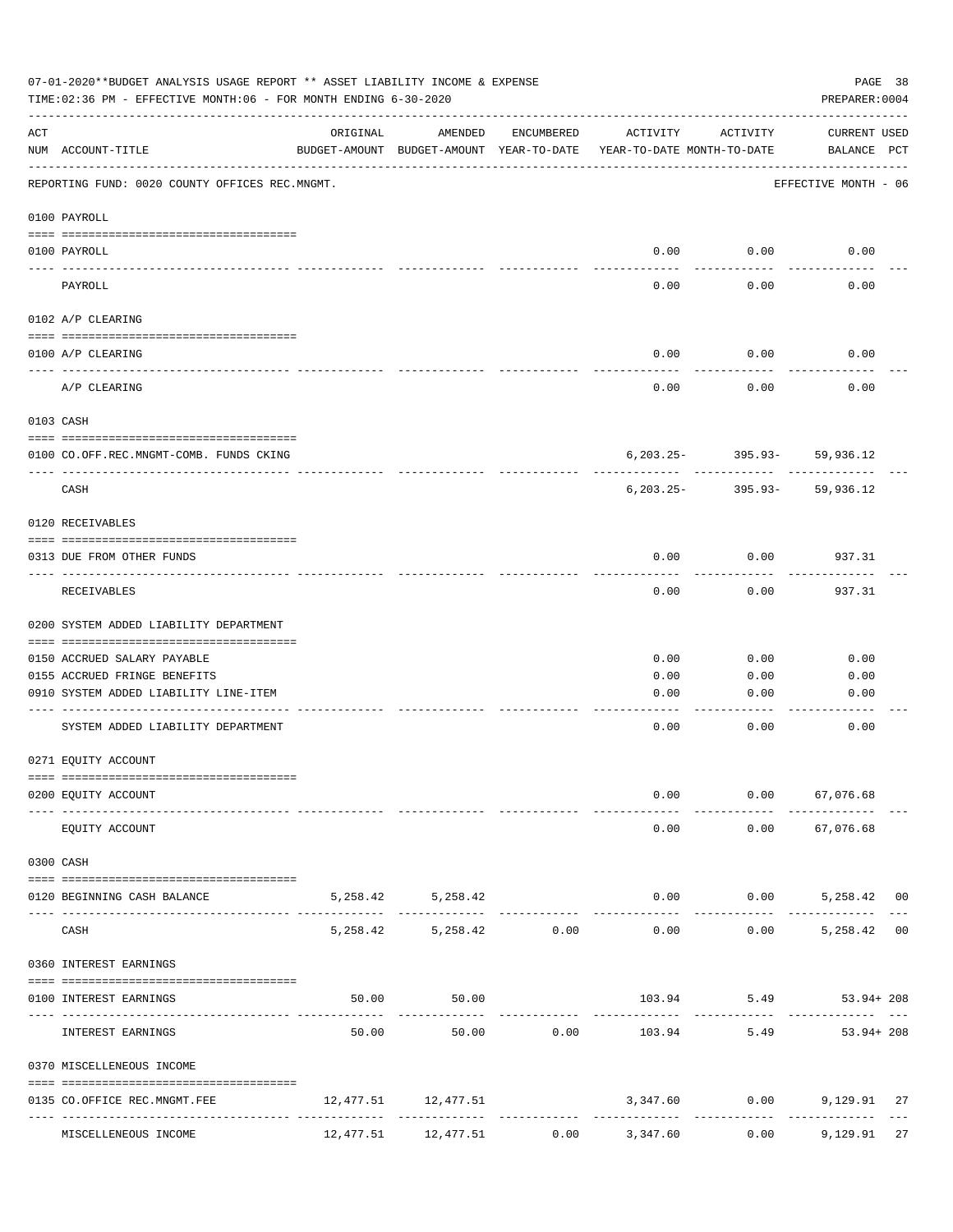| 07-01-2020**BUDGET ANALYSIS USAGE REPORT ** ASSET LIABILITY INCOME & EXPENSE | PAGE 39        |  |
|------------------------------------------------------------------------------|----------------|--|
| TIME:02:36 PM - EFFECTIVE MONTH:06 - FOR MONTH ENDING 6-30-2020              | PREPARER: 0004 |  |

| ACT                                                                      | ORIGINAL                                                                          | AMENDED                |      | ENCUMBERED ACTIVITY ACTIVITY                                |      | <b>CURRENT USED</b>  |    |
|--------------------------------------------------------------------------|-----------------------------------------------------------------------------------|------------------------|------|-------------------------------------------------------------|------|----------------------|----|
| NUM ACCOUNT-TITLE                                                        | BUDGET-AMOUNT BUDGET-AMOUNT YEAR-TO-DATE YEAR-TO-DATE MONTH-TO-DATE   BALANCE PCT |                        |      |                                                             |      |                      |    |
| REPORTING FUND: 0020 COUNTY OFFICES REC.MNGMT.                           |                                                                                   |                        |      |                                                             |      | EFFECTIVE MONTH - 06 |    |
| 0449 COUNTY OFFICES REC.MNGMT.                                           |                                                                                   |                        |      |                                                             |      |                      |    |
|                                                                          |                                                                                   |                        |      |                                                             |      |                      |    |
| 0103 SALARY ASSISTANT                                                    | 0.00                                                                              |                        |      | $0.00$ $0.00$ $0.00$ $0.00$ $0.00$                          |      | 0.00                 |    |
| 0107 SALARY TEMP./EXTRA                                                  |                                                                                   | 8,807.83 8,807.83      | 0.00 | 384.00                                                      | 0.00 | 8,423.83 04          |    |
| 0201 SOCIAL SECURITY TAXES                                               | 529.75                                                                            | 529.75                 | 0.00 | 23.81                                                       | 0.00 | 505.94 04            |    |
| 0202 GROUP HEALTH INSURANCE                                              | 0.00                                                                              | 0.00                   | 0.00 | 494.71                                                      | 0.00 | $494.71-$            |    |
| 0203 RETIREMENT                                                          | 998.83                                                                            | 998.83                 | 0.00 | 45.27                                                       | 0.00 | 953.56               | 05 |
| 0204 WORKERS COMPENSATION                                                | 25.63                                                                             | 25.63                  | 0.00 | 26.94 13.47 1.31 - 105                                      |      |                      |    |
| 0205 MEDICARE TAX                                                        | 123.89                                                                            | 123.89                 | 0.00 | 5.57                                                        | 0.00 | 118.32 04            |    |
| 0310 OFFICE SUPPLIES                                                     | 0.00                                                                              | 0.00                   | 0.00 | 0.00                                                        | 0.00 | 0.00                 |    |
| 0350 RECORDS DISPOSAL                                                    | 2,000.00                                                                          |                        |      | $2,000.00$ $0.00$ $3,644.50$ $387.95$ $1,644.50$ $182$      |      |                      |    |
| 0400 RECORDS STORAGE SHELVING                                            | 0.00                                                                              | 0.00                   | 0.00 | $0.00$ 0.00                                                 |      | 0.00                 |    |
| 0453 COMPUTER SOFTWARE MAINTENANCE                                       |                                                                                   |                        |      | $4.150.00$ $4.150.00$ $0.00$ $4.150.00$ $0.00$ $0.00$ $100$ |      |                      |    |
| 0460 EOUIPMENT RENTAL                                                    | 0.00                                                                              | $0.00$ 0.00            |      | $0.00$ 0.00                                                 |      | 0.00                 |    |
| 0574 COMPUTER EQUIPMENT                                                  |                                                                                   | 1,150.00 1,150.00 0.00 |      | 879.99                                                      | 0.00 | 270.01 77            |    |
| COUNTY OFFICES REC.MNGMT. 42 17, 785.93 17, 785.93 0.00 9, 654.79 401.42 |                                                                                   |                        |      |                                                             |      | 8, 131, 14 54        |    |
| COUNTY OFFICES REC.MNGMT.                                                |                                                                                   |                        |      |                                                             |      |                      |    |
| INCOME TOTALS                                                            |                                                                                   | 17,785.93    17,785.93 |      | 3,451.54                                                    |      | 5.49 14,334.39 19    |    |

EXPENSE TOTALS 17,785.93 17,785.93 0.00 9,654.79 401.42 8,131.14 54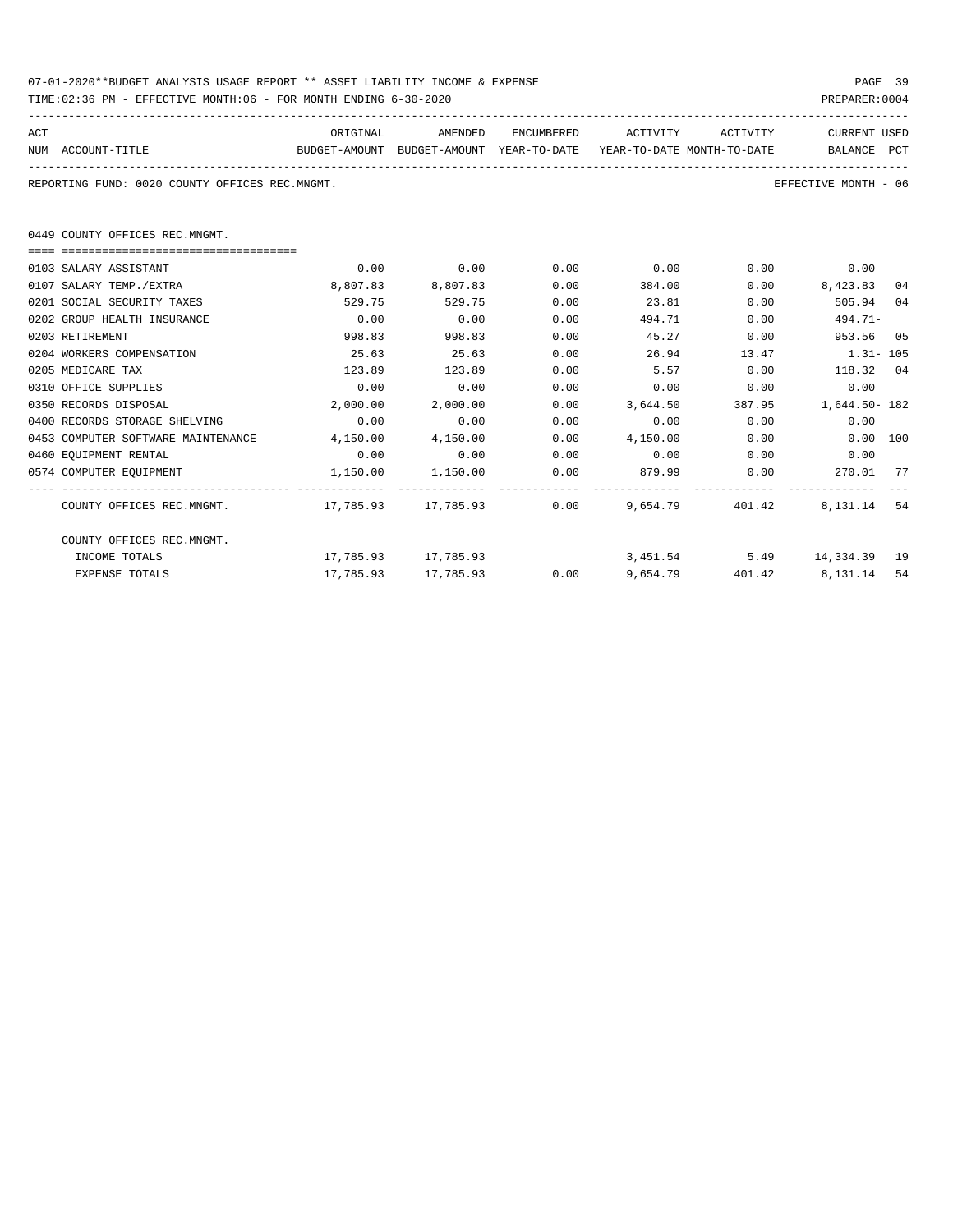|     | 07-01-2020**BUDGET ANALYSIS USAGE REPORT ** ASSET LIABILITY INCOME & EXPENSE<br>TIME:02:36 PM - EFFECTIVE MONTH:06 - FOR MONTH ENDING 6-30-2020 |                            |         |            |                                                                                 |                                     | PAGE 40<br>PREPARER: 0004          |  |
|-----|-------------------------------------------------------------------------------------------------------------------------------------------------|----------------------------|---------|------------|---------------------------------------------------------------------------------|-------------------------------------|------------------------------------|--|
| ACT | NUM ACCOUNT-TITLE                                                                                                                               | ORIGINAL                   | AMENDED | ENCUMBERED | ACTIVITY<br>BUDGET-AMOUNT BUDGET-AMOUNT YEAR-TO-DATE YEAR-TO-DATE MONTH-TO-DATE | ACTIVITY                            | <b>CURRENT USED</b><br>BALANCE PCT |  |
|     | REPORTING FUND: 0021 FANNIN CO. R & B #1 FUND                                                                                                   |                            |         |            |                                                                                 |                                     | EFFECTIVE MONTH - 06               |  |
|     | 0100 PAYROLL                                                                                                                                    |                            |         |            |                                                                                 |                                     |                                    |  |
|     | 0100 PAYROLL<br>---- ----                                                                                                                       |                            |         |            | 0.00<br>$---$                                                                   | 0.00<br>-------                     | 0.00                               |  |
|     | PAYROLL                                                                                                                                         |                            |         |            | 0.00                                                                            | 0.00                                | 0.00                               |  |
|     | 0102 A/P CLEARING                                                                                                                               |                            |         |            |                                                                                 |                                     |                                    |  |
|     | 0100 A/P CLEARING                                                                                                                               |                            |         |            | 0.00                                                                            | 0.00                                | 0.00                               |  |
|     | A/P CLEARING                                                                                                                                    |                            |         |            | 0.00                                                                            | 0.00                                | 0.00                               |  |
|     | 0103 CASH                                                                                                                                       |                            |         |            |                                                                                 |                                     |                                    |  |
|     |                                                                                                                                                 |                            |         |            |                                                                                 |                                     |                                    |  |
|     | 0100 R&B#1-COMBINED FUNDS CHECKING<br>0175 TEXPOOL                                                                                              |                            |         |            | 186.35                                                                          | 302, 111.06 31, 084.25- 392, 534.83 | 4.13 18,320.03                     |  |
|     | CASH                                                                                                                                            |                            |         |            |                                                                                 | 302, 297.41 31, 080.12- 410, 854.86 |                                    |  |
|     | 0120 RECEIVABLES                                                                                                                                |                            |         |            |                                                                                 |                                     |                                    |  |
|     | 0311 TAXES RECEIVABLE                                                                                                                           |                            |         |            | 0.00                                                                            | 0.00                                | 36,182.06                          |  |
|     | 0312 DUE FROM OTHER GOVERNMENTS                                                                                                                 |                            |         |            | 0.00                                                                            | 0.00                                | 19,994.07                          |  |
|     | 0313 DUE FROM OTHER FUNDS                                                                                                                       |                            |         |            | 0.00                                                                            | 0.00                                | 3,510.97                           |  |
|     | 0315 INVENTORY ASSET                                                                                                                            |                            |         |            | 0.00<br>----                                                                    | 0.00<br>-----                       | 12,217.15<br>----------            |  |
|     | RECEIVABLES                                                                                                                                     |                            |         |            | 0.00                                                                            | 0.00                                | 71,904.25                          |  |
|     | 0200 LIABILITY ACCOUNT                                                                                                                          |                            |         |            |                                                                                 |                                     |                                    |  |
|     | 0150 ACCRUED SALARY PAYABLE                                                                                                                     |                            |         |            | 0.00                                                                            | 0.00                                | 12,877.04                          |  |
|     | 0155 ACCRUED FRINGE BENEFITS                                                                                                                    |                            |         |            | 0.00                                                                            | 0.00                                | 5,414.04                           |  |
|     | 0200 DEFERRED TAX REVENUE                                                                                                                       |                            |         |            | 0.00                                                                            | 0.00                                | 34,684.34                          |  |
|     | 0900 SYSTEM ADDED LIABILITY LINE-ITEM                                                                                                           |                            |         |            | 0.00                                                                            | 0.00                                | 0.00                               |  |
|     | 0910 SYSTEM ADDED LIABILITY LINE-ITEM                                                                                                           |                            |         |            | $8,504.60 -$                                                                    | 0.00<br>----------                  | $8,504.60 -$                       |  |
|     | LIABILITY ACCOUNT                                                                                                                               |                            |         |            | $8,504.60 -$                                                                    | 0.00                                | 44,470.82                          |  |
|     | 0207 DUE TO FUND                                                                                                                                |                            |         |            |                                                                                 |                                     |                                    |  |
|     | 0070 DUE TO RIGHT OF WAY                                                                                                                        |                            |         |            | 0.00                                                                            | 0.00                                | 0.00                               |  |
|     | 0131 DUE TO RD. DIST. 17A                                                                                                                       |                            |         |            | 0.00                                                                            | 0.00                                | 0.00                               |  |
|     | DUE TO FUND                                                                                                                                     | ------------ ------------- |         |            | 0.00                                                                            | 0.00                                | 0.00                               |  |
|     | 0231 LOANS                                                                                                                                      |                            |         |            |                                                                                 |                                     |                                    |  |
|     | 0100 LOAN BSB EQUIPMENT                                                                                                                         |                            |         |            | 0.00                                                                            | 0.00                                | 0.00                               |  |
|     | LOANS                                                                                                                                           |                            |         |            | 0.00                                                                            | 0.00                                | 0.00                               |  |
|     | 0271 EQUITY ACCOUNT                                                                                                                             |                            |         |            |                                                                                 |                                     |                                    |  |
|     |                                                                                                                                                 |                            |         |            |                                                                                 |                                     |                                    |  |
|     | 0200 EQUITY ACCOUNTY                                                                                                                            |                            |         |            | 0.00<br>-------------                                                           | 0.00<br>-------------               | 127,486.28<br>--------------       |  |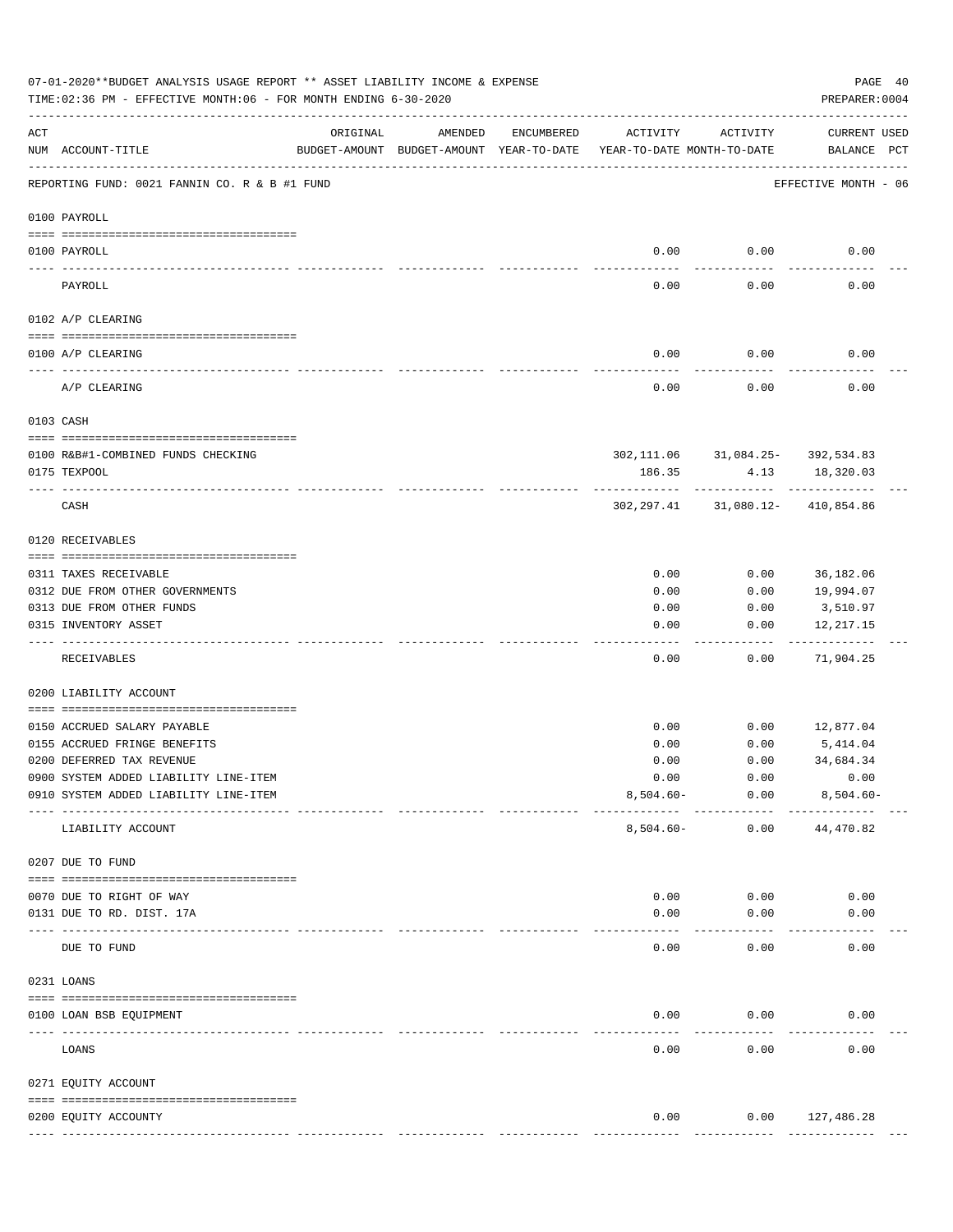|     | TIME: 02:36 PM - EFFECTIVE MONTH: 06 - FOR MONTH ENDING 6-30-2020   |                                                                                 |                                                                      |                          |                           |                       | PREPARER: 0004                                        |    |
|-----|---------------------------------------------------------------------|---------------------------------------------------------------------------------|----------------------------------------------------------------------|--------------------------|---------------------------|-----------------------|-------------------------------------------------------|----|
| ACT | NUM ACCOUNT-TITLE                                                   | ORIGINAL<br>BUDGET-AMOUNT BUDGET-AMOUNT YEAR-TO-DATE YEAR-TO-DATE MONTH-TO-DATE | AMENDED                                                              | ENCUMBERED               |                           | ACTIVITY ACTIVITY     | <b>CURRENT USED</b><br>BALANCE PCT<br>--------------- |    |
|     | REPORTING FUND: 0021 FANNIN CO. R & B #1 FUND                       |                                                                                 |                                                                      |                          |                           |                       | EFFECTIVE MONTH - 06                                  |    |
|     | EQUITY ACCOUNT                                                      |                                                                                 |                                                                      |                          |                           |                       | $0.00$ $0.00$ $127,486.28$                            |    |
|     | 0300 TOTAL REV/TRANSFERS                                            |                                                                                 |                                                                      |                          |                           |                       |                                                       |    |
|     | 0121 BEGINNING CASH BALANCE                                         |                                                                                 | 40,469.07 40,469.07                                                  |                          |                           |                       | $0.00$ $0.00$ $40,469.07$                             | 00 |
|     | TOTAL REV/TRANSFERS                                                 |                                                                                 | 40,469.07 40,469.07 0.00                                             |                          |                           |                       | -------------<br>$0.00$ $0.00$ $40,469.07$            | 00 |
|     | 0310 PROPERTY TAXES                                                 |                                                                                 |                                                                      |                          |                           |                       |                                                       |    |
|     | 0110 CURRENT TAXES                                                  |                                                                                 | 509, 301.31 509, 301.31                                              |                          |                           |                       | 544,393.55 7,112.61 35,092.24+ 107                    |    |
|     | 0120 DELINQUENT TAXES                                               |                                                                                 | 10,000.00   10,000.00                                                |                          | 11,426.15                 | 1,462.41              | 1,426.15+ 114                                         |    |
|     | PROPERTY TAXES                                                      |                                                                                 | 519,301.31 519,301.31 0.00 555,819.70 8,575.02 36,518.39+ 107        |                          |                           |                       |                                                       |    |
|     | 0318 OTHER TAXES                                                    |                                                                                 |                                                                      |                          |                           |                       |                                                       |    |
|     | 0120 PAY N LIEU TAX/GRASSLAND                                       |                                                                                 | 1,500.00    1,500.00                                                 |                          |                           |                       | 1,048.11   1,048.11   451.89                          | 70 |
|     | 0121 PAY N LIEU TAX/UPPER TRINITY                                   | 800.00                                                                          | 800.00                                                               |                          |                           |                       | 684.73 0.00 115.27                                    | 86 |
|     | 0160 SALES TAX REVENUES                                             |                                                                                 | $41,000.00$ $41,000.00$ $47,761.17$ $7,523.20$                       |                          |                           |                       | $6,761.17+116$                                        |    |
|     | OTHER TAXES                                                         |                                                                                 | $43,300.00$ $43,300.00$ $0.00$ $49,494.01$ $8,571.31$ $6,194.01+114$ |                          |                           |                       |                                                       |    |
|     | 0321 FEES OF TAX COLLECTOR<br>------------------------------------- |                                                                                 |                                                                      |                          |                           |                       |                                                       |    |
|     | 0200 CAR REGISTRATION/SALES TAX 73,000.00 73,000.00                 |                                                                                 |                                                                      |                          |                           |                       | 73,426.50 0.00 426.50+ 101                            |    |
|     | 0300 COUNTY'S ADDITIONAL \$10                                       | 55,000.00                                                                       | 55,000.00                                                            |                          |                           |                       | 45,086.77 6,358.56 9,913.23                           | 82 |
|     | FEES OF TAX COLLECTOR                                               |                                                                                 |                                                                      |                          |                           |                       |                                                       |    |
|     | 0330 GRANTS                                                         |                                                                                 |                                                                      |                          |                           |                       |                                                       |    |
|     | 0200 FEMA GRANT                                                     | 0.00                                                                            | 0.00                                                                 |                          |                           |                       | 38,384.23 0.00 38,384.23+                             |    |
|     | GRANTS                                                              | 0.00                                                                            | 0.00                                                                 | 0.00                     | 38,384.23                 | 0.00                  | 38,384.23+                                            |    |
|     | 0350 FINES                                                          |                                                                                 |                                                                      |                          |                           |                       |                                                       |    |
|     | 0403 COUNTY CLERK FINES                                             | 7,000.00                                                                        | 7,000.00                                                             |                          | 223.35                    | 0.00                  | 6,776.65                                              | 03 |
|     | 0450 DISTRICT CLERK FINES                                           | 8,000.00                                                                        | 8,000.00                                                             |                          | 4,394.39                  | 0.00                  | 3,605.61                                              | 55 |
|     | 0455 J. P. #1 FINES                                                 | 5,000.00                                                                        | 5,000.00                                                             |                          | 3,778.92                  | 920.28                | 1,221.08                                              | 76 |
|     | 0456 J. P. #2 FINES                                                 | 2,000.00                                                                        | 2,000.00                                                             |                          | 2,486.08                  | 0.00                  | 486.08+ 124                                           |    |
|     | 0457 J. P. #3 FINES                                                 | 3,000.00                                                                        | 3,000.00                                                             |                          | 1,553.88<br>------------- | 0.00                  | 1,446.12<br>------------------                        | 52 |
|     | FINES                                                               | 25,000.00                                                                       |                                                                      | 25,000.00 0.00 12,436.62 |                           | 920.28                | 12,563.38                                             | 50 |
|     | 0360 INTEREST EARNINGS                                              |                                                                                 |                                                                      |                          |                           |                       |                                                       |    |
|     | 0100 INTEREST EARNINGS                                              | 300.00                                                                          | 300.00                                                               |                          |                           |                       | 657.59 42.68 357.59+219                               |    |
|     | INTEREST EARNINGS                                                   | . <u>.</u> .<br>300.00                                                          | -----------<br>300.00                                                | 0.00                     | 657.59                    | ------------<br>42.68 | 357.59+ 219                                           |    |
|     | 0364 SALE OF EQUIPMENT                                              |                                                                                 |                                                                      |                          |                           |                       |                                                       |    |
|     | 0162 LAND/BUILDING                                                  | 0.00                                                                            | 0.00                                                                 |                          | 0.00                      | 0.00                  | 0.00                                                  |    |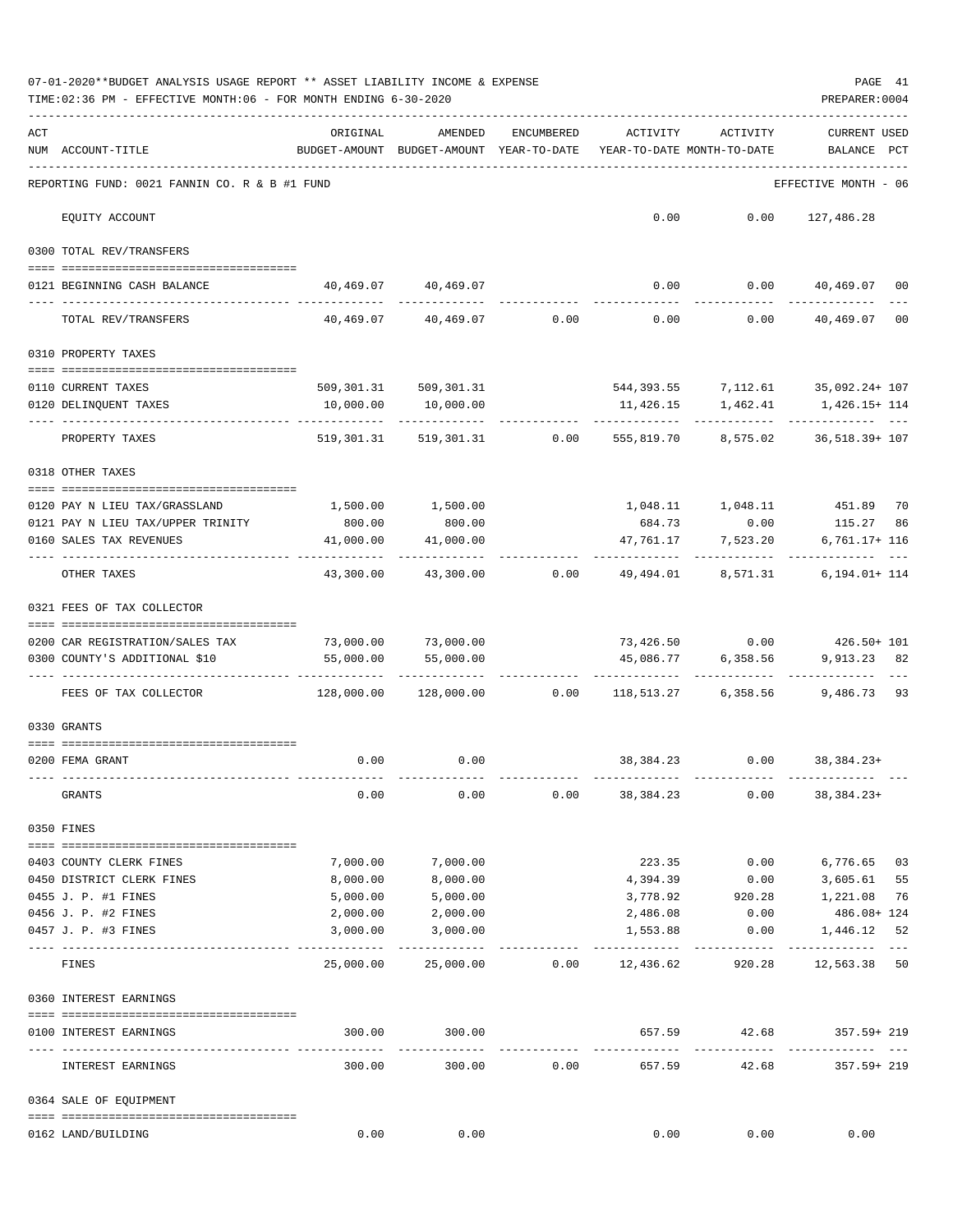TIME:02:36 PM - EFFECTIVE MONTH:06 - FOR MONTH ENDING 6-30-2020 PREPARER:0004

| ACT |                                               | ORIGINAL      | AMENDED              | <b>ENCUMBERED</b>   | ACTIVITY                   | <b>ACTIVITY</b>      | <b>CURRENT USED</b> |      |
|-----|-----------------------------------------------|---------------|----------------------|---------------------|----------------------------|----------------------|---------------------|------|
|     | NUM ACCOUNT-TITLE                             | BUDGET-AMOUNT | BUDGET-AMOUNT        | YEAR-TO-DATE        | YEAR-TO-DATE MONTH-TO-DATE |                      | BALANCE             | PCT  |
|     |                                               |               |                      |                     |                            |                      |                     |      |
|     | REPORTING FUND: 0021 FANNIN CO. R & B #1 FUND |               |                      |                     |                            |                      | EFFECTIVE MONTH     | - 06 |
|     | 0163 SALE OF EQUIPMENT                        | 1,000.00      | 1,000.00             |                     | 0.00                       | 0.00                 | 1,000.00            | 00   |
|     | SALE OF EQUIPMENT                             | 1,000.00      | 1,000.00             | 0.00                | 0.00                       | 0.00                 | 1,000.00            | 00   |
|     | 0370 MISCELLANEOUS REVENUES                   |               |                      |                     |                            |                      |                     |      |
|     |                                               |               |                      |                     |                            |                      |                     |      |
|     | 0100 PROPERTY LEASE                           | 0.00          | 0.00                 |                     | 0.00                       | 0.00                 | 0.00                |      |
|     | 0120 STATE LATERAL ROAD                       | 8,400.00      | 8,400.00             |                     | 8,459.87                   | 0.00                 | 59.87+ 101          |      |
|     | 0125 TDT. WEIGHT FEES                         | 20,000.00     | 20,000.00            |                     | 21,362.50                  | 0.00                 | 1,362.50+ 107       |      |
|     | 0130 REFUNDS & MISCELLANEOUS                  | 500.00        | 500.00               |                     | 562.90                     | 0.00                 | 62.90+ 113          |      |
|     | 0140 PROCEEDS OF LOAN                         | 0.00          | 0.00                 |                     | 0.00                       | 0.00                 | 0.00                |      |
|     | 0145 REIMBURSEMENT OF MATERIALS               | 11,000.00     | 11,000.00            |                     | 8,975.78                   | 1,239.70             | 2,024.22            | 82   |
|     | MISCELLANEOUS REVENUES                        | 39,900.00     | 39,900.00            | 0.00                | 39,361.05                  | 1,239.70             | 538.95              | 99   |
|     | 0509 CONTINGENCY                              |               |                      |                     |                            |                      |                     |      |
|     |                                               |               |                      |                     |                            |                      |                     |      |
|     | 0475 CONTINGENCY                              | 0.00          | 0.00                 | 0.00                | 0.00                       | 0.00                 | 0.00                |      |
|     | CONTINGENCY                                   | 0.00          | 0.00                 | 0.00                | 0.00                       | 0.00                 | 0.00                |      |
|     | 0621 ROAD & BRIDGE 1                          |               |                      |                     |                            |                      |                     |      |
|     |                                               |               |                      |                     |                            |                      |                     |      |
|     | 0100 COMPENSATION PAY                         | 0.00          | 0.00                 | 0.00                | 0.00                       | 0.00                 | 0.00                |      |
|     | 0101 SALARY ELECTED OFFICIAL                  | 62,720.97     | 62,720.97            | 0.00                | 48,247.00                  | 4,824.70             | 14, 473.97          | 77   |
|     | 0105 SALARY SECRETARY                         | 0.00          | 0.00                 | 0.00                | 0.00                       | 0.00                 | 0.00                |      |
|     | 0106 SALARY PRECINCT EMPLOYEES                | 179,518.48    | 179,518.48           | 0.00                | 123, 207. 72               | 11,682.90            | 56,310.76           | 69   |
|     | 0107 REGULAR-TEMP. PART-TIME                  | 0.00          | 0.00                 | 0.00                | 0.00                       | 0.00                 | 0.00                |      |
|     | 0108 SALARY-FOREMAN                           | 40,565.52     | 40,565.52            | 0.00                | 23,574.67                  | 2,338.86             | 16,990.85           | 58   |
|     | 0199 TOTAL SALARIES                           | 282,804.97    | 282,804.97           | 0.00                | 195,029.39                 | 18,846.46            | 87,775.58           | 69   |
|     | 0201 SOCIAL SECURITY TAXES                    | 17,816.18     | 17,816.18            | 0.00                | 11,770.64                  | 1,133.82             | 6,045.54            | 66   |
|     | 0202 GROUP HEALTH INSURANCE                   | 83,096.16     | 83,096.16            | 0.00                | 54,154.62                  | 5,907.30             | 28,941.54           | 65   |
|     | 0203 RETIREMENT                               | 33,521.97     | 33,521.97            | 0.00                | 22,718.51                  | 2,222.02             | 10,803.46           | 68   |
|     | 0204 WORKERS' COMPENSATION                    |               | 7,106.41 7,106.41    | 0.00                | 6,872.76                   | 3,436.38             | 233.65              | 97   |
|     | 0205 MEDICARE TAX                             |               | 4, 166.69 4, 166.69  | 0.00                | 2,752.74                   | 265.16 1,413.95      |                     | 66   |
|     | 0206 UNEMPLOYMENT EXPENSE                     | 0.00          | 0.00<br>------------ | 0.00<br>----------- | 0.00<br>-----------        | 0.00<br>------------ | 0.00<br>----------- |      |
|     | 0299 TOTAL EMPLOYEE BENEFITS                  | 145,707.41    | 145,707.41           | 0.00                | 98,269.27                  | 12,964.68            | 47,438.14           | 67   |
|     | 0314 EMPLOYEE PHYSICALS/DOT TESTING           | 450.00        | 450.00               | 0.00                | 235.38                     | 0.00                 | 214.62              | 52   |
|     | 0340 SHOP SUPPLIES                            | 2,000.00      | 2,000.00             | 170.00              | 528.96                     | 118.84               | 1,301.04            | 35   |
|     | 0341 R & B MAT. ROCK & GRAVEL                 | 100,000.00    | 100,000.00           | 0.00                | 76,672.38                  | 6,924.75             | 23,327.62           | 77   |
|     | 0342 R & B MAT. CULVERTS                      | 15,000.00     | 15,000.00            | 0.00                | 4,287.60                   | 818.40               | 10,712.40           | 29   |
|     | 0343 R & B MAT. HARDWRE & LUMB                | 2,000.00      | 2,000.00             | 0.00                | 521.88                     | 253.03               | 1,478.12            | 26   |
|     | 0344 R & B MAT ASPHALT /RD OIL                | 60,000.00     | 60,000.00            | 0.00                | 26,113.86                  | 7,320.82             | 33,886.14           | 44   |
|     | 0345 CHEMICALS                                | 0.00          | 0.00                 | 0.00                | 0.00                       | 0.00                 | 0.00                |      |
|     | 0346 CETRZ EXPENDITURES                       | 0.00          | 0.00                 | 0.00                | 0.00                       | 0.00                 | 0.00                |      |
|     | 0350 DEBRIS REMOVAL                           | 0.00          | 0.00<br>__________   | 0.00<br>-------     | 0.00<br>.                  | 0.00<br>-----------  | 0.00                |      |
|     | 0399 TOTAL R&B MATERIAL                       | 179,450.00    | 179,450.00           | 170.00              | 108,360.06                 | 15,435.84            | 70,919.94 60        |      |
|     | 0400 LEGAL FEES                               | 0.00          | 0.00                 | 0.00                | 0.00                       | 0.00                 | 0.00                |      |
|     | 0420 UTILITY TELEPHONE                        | 750.00        | 750.00               | 0.00                | 584.94                     | 64.87                | 165.06 78           |      |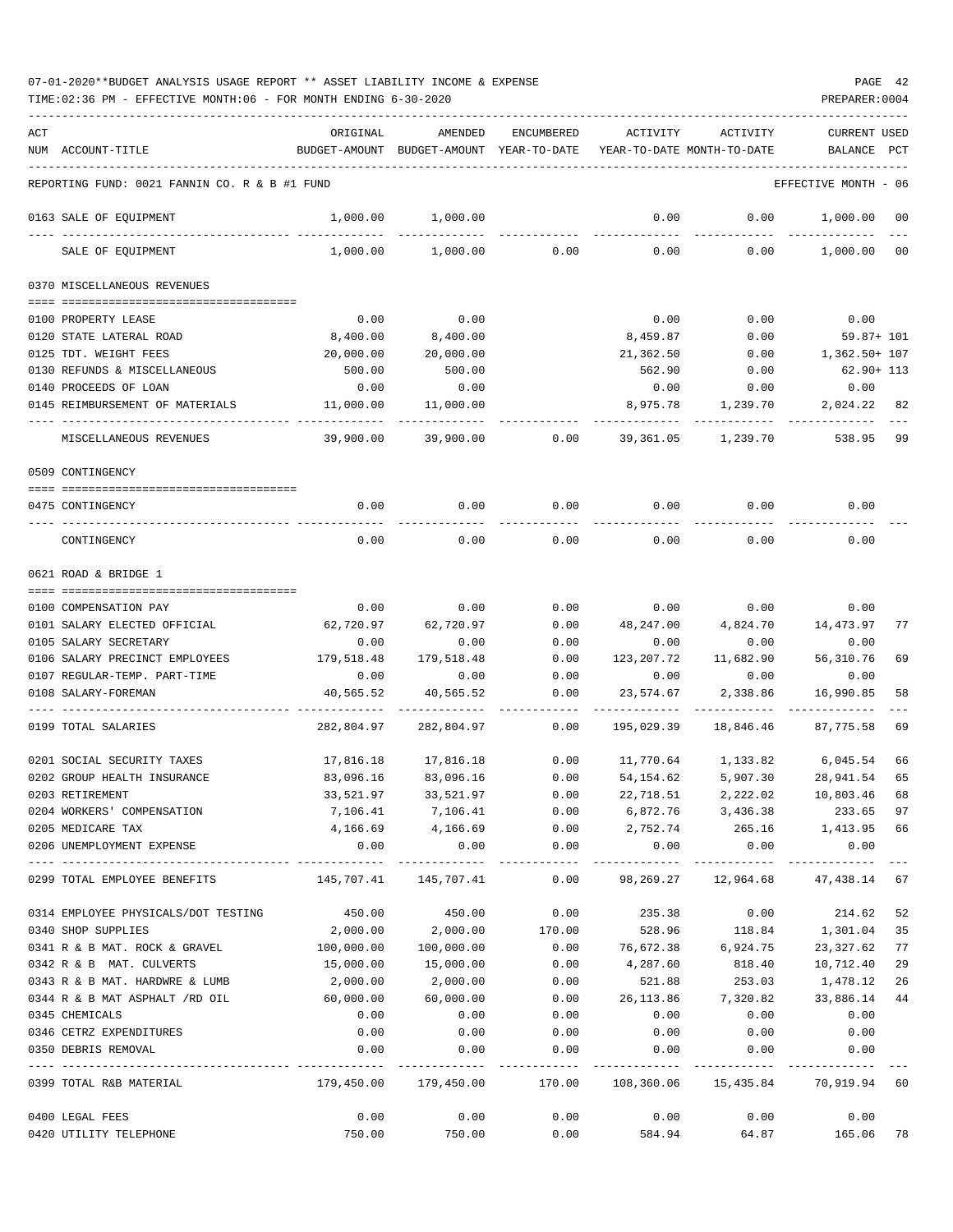| ACT |                                               | ORIGINAL   | AMENDED                                  | ENCUMBERED | ACTIVITY                                                        | ACTIVITY | <b>CURRENT USED</b>  |                |
|-----|-----------------------------------------------|------------|------------------------------------------|------------|-----------------------------------------------------------------|----------|----------------------|----------------|
| NUM | ACCOUNT-TITLE                                 |            | BUDGET-AMOUNT BUDGET-AMOUNT YEAR-TO-DATE |            | YEAR-TO-DATE MONTH-TO-DATE                                      |          | BALANCE              | PCT            |
|     | REPORTING FUND: 0021 FANNIN CO. R & B #1 FUND |            |                                          |            |                                                                 |          | EFFECTIVE MONTH - 06 |                |
|     | 0421 CELL PHONE ALLOWANCE                     | 600.00     | 600.00                                   | 0.00       | 450.00                                                          | 50.00    | 150.00               | 75             |
|     | 0423 INTERNET SERVICE                         | 0.00       | 0.00                                     | 0.00       | 0.00                                                            | 0.00     | 0.00                 |                |
|     | 0427 OUT OF COUNTY TRAVEL/TRAINING            | 1,435.58   | 1,435.58                                 | 0.00       | 957.50                                                          | 0.00     | 478.08               | 67             |
|     | 0430 BIDS, NOTICES & PERMITS                  | 800.00     | 800.00                                   | 0.00       | 27.52                                                           | 0.00     | 772.48               | 03             |
|     | 0435 PRINTING                                 | 100.00     | 100.00                                   | 0.00       | 0.00                                                            | 0.00     | 100.00               | 00             |
|     | 0440 UTILITY ELECTRICITY                      | 1,600.00   | 1,600.00                                 | 0.00       | 717.45                                                          | 49.08    | 882.55               | 45             |
|     | 0442 UTILITY WATER                            | 250.00     | 250.00                                   | 0.00       | 157.83                                                          | 36.94    | 92.17                | 63             |
|     | 0443 TRASH DUMPSTER PICKUP                    | 1,000.00   | 1,000.00                                 | 0.00       | 742.11                                                          | 164.64   | 257.89               | 74             |
|     | 0447 REPEATER SERVICE CONTRACT                | 730.24     | 730.24                                   | 0.00       | 547.67                                                          | 304.26   | 182.57               | 75             |
|     | 0450 R & M BUILDING                           | 300.00     | 300.00                                   | 0.00       | 0.00                                                            | 0.00     | 300.00               | 00             |
|     | 0453 COMPUTER SOFTWARE                        | 912.50     | 912.50                                   | 0.00       | 0.00                                                            | 0.00     | 912.50               | 00             |
|     | 0457 R & M MACHINERY GAS & OIL                | 41,000.00  | 41,000.00                                | 0.00       | 18,839.10                                                       | 0.00     | 22,160.90            | 46             |
|     | 0458 R & M MACHINERY PARTS                    | 20,000.00  | 22,500.00                                | 0.00       | 23,694.35                                                       | 946.65   | 1,194.35- 105        |                |
|     | 0459 R & M MACH. TIRES & TUBES                | 20,000.00  | 20,000.00                                | 0.00       | 6,061.22                                                        | 1,848.00 | 13,938.78            | 30             |
|     | 0460 EOUIPMENT RENTAL/LEASE                   | 0.00       | 0.00                                     | 0.00       | 0.00                                                            | 0.00     | 0.00                 |                |
|     | 0480 BOND                                     | 0.00       | 0.00                                     | 0.00       | 0.00                                                            | 0.00     | 0.00                 |                |
|     | 0481 DUES                                     | 335.00     | 335.00                                   | 0.00       | 335.00                                                          | 0.00     | 0.00                 | 100            |
|     | 0482 INSURANCE                                | 5,500.00   | 5,500.00                                 | 0.00       | 4,309.63                                                        | 0.00     | 1,190.37             | 78             |
|     | 0485 PRISONER SUPPLIES                        | 0.00       | 0.00                                     | 0.00       | 0.00                                                            | 0.00     | 0.00                 |                |
|     | 0488 FANNIN RURAL RAIL DISTRICT               | 0.00       | 0.00                                     | 0.00       | 0.00                                                            | 0.00     | 0.00                 |                |
|     | 0490 MISCELLANEOUS                            | 1,000.00   | 1,000.00                                 | 0.00       | 0.00                                                            | 0.00     | 1,000.00             | 00             |
|     | 0491 SOIL & WATER CONSERVATION                | 250.00     | 250.00                                   | 0.00       | 0.00                                                            | 0.00     | 250.00               | 00             |
|     | 0492 TDRA FLOOD CASH MATCH                    | 0.00       | 0.00                                     | 0.00       | 0.00                                                            | 0.00     | 0.00                 |                |
|     | 0494 FLOOD CONTROL SITE MAINTENANCE           | 5,500.00   | 5,500.00                                 | 0.00       | 0.00                                                            | 0.00     | 5,500.00             | 0 <sub>0</sub> |
|     | 0495 PIPELINE SALES TAX REIMBURSEMENT         | 0.00       | 0.00                                     | 0.00       | 0.00                                                            | 0.00     | 0.00                 |                |
|     | 0496 TCOG HAZARDOUS WASTEMATCH                | 1,250.00   | 1,250.00                                 | 0.00       | 0.00                                                            | 0.00     | 1,250.00             | 00             |
|     | 0499 TOTAL SER. & OTHER CHARGES               | 103,313.32 | 105,813.32                               | 0.00       | 57,424.32                                                       | 3,464.44 | 48,389.00            | 54             |
|     | 0500 LAND                                     |            |                                          |            | 0.00                                                            | 0.00     | 0.00                 |                |
|     | 0535 BUILDING                                 |            |                                          |            | 0.00                                                            | 0.00     | 0.00                 |                |
|     | 0570 COMPUTER EQUIPMENT                       | 300.00     | 300.00                                   | 0.00       | 0.00                                                            | 0.00     | 300.00               | 00             |
|     | 0571 PURCHASE OF MACH./EQUIP.                 | 70,000.00  | 67,500.00                                | 0.00       | 32,900.00                                                       | 4,900.00 | 34,600.00            | 49             |
|     | 0573 RADIO EQUIPMENT                          | 0.00       | 0.00                                     | 0.00       | 0.00                                                            | 0.00     | 0.00                 |                |
|     | 0575 LAND AND BUILDING                        | 0.00       | 0.00                                     | 0.00       | 0.00                                                            | 0.00     | 0.00                 |                |
|     | 0599 CAPITAL OUTLAY                           |            |                                          |            |                                                                 |          |                      |                |
|     | 0630 NOTE PAYMENT                             | 0.00       | 0.00                                     | 0.00       | 0.00                                                            | 0.00     | 0.00                 |                |
|     | 0670 NOTE PAYMENT-INTEREST                    | 0.00       | 0.00                                     | 0.00       | 0.00                                                            | 0.00     | 0.00                 |                |
|     | 0695 SURVEYING                                | 0.00       | 0.00                                     | 0.00       | 0.00                                                            | 0.00     | 0.00                 |                |
|     | ROAD & BRIDGE 1                               |            |                                          |            | 781,575.70 781,575.70 170.00 491,983.04 55,611.42 289,422.66 63 |          |                      |                |
|     | 0625 ADMINISTRATIVE OFFICE R&B #1             |            |                                          |            |                                                                 |          |                      |                |
|     |                                               |            |                                          |            |                                                                 |          |                      |                |
|     | 0105 SALARY SECRETARY                         | 10,141.28  | 10,141.28                                | 0.00       | 7,801.00                                                        | 780.10   | 2,340.28             | 77             |
|     | 0201 SOCIAL SECURITY TAXES                    | 628.78     | 628.78                                   | 0.00       | 349.70                                                          | 33.62    | 279.08               | 56             |
|     | 0202 GROUP HEALTH INSURANCE                   | 2,967.72   | 2,967.72                                 | 0.00       | 2,224.80                                                        | 247.20   | 742.92               | 75             |
|     | 0203 RETIREMENT                               | 1,167.26   | 1,167.26                                 | 0.00       | 909.17                                                          | 91.96    | 258.09               | 78             |
|     | 0204 WORKERS' COMPENSATION                    | 42.59      | 42.59                                    | 0.00       | 31.02                                                           | 15.51    | 11.57                | 73             |
|     | 0205 MEDICARE TAX                             | 147.05     | 147.05                                   | 0.00       | 81.78                                                           | 7.86     | 65.27                | 56             |
|     | 0310 OFFICE SUPPLIES                          | 100.00     | 100.00                                   | 0.00       | 0.00                                                            | 0.00     | 100.00               | 00             |
|     | 0311 POSTAL EXPENSES                          | 0.00       | 0.00                                     | 0.00       | 0.00                                                            | 0.00     | 0.00                 |                |
|     | 0353 COMPUTER EXPENSE                         | 500.00     | 500.00                                   | 0.00       | 483.95                                                          | 0.00     | 16.05                | 97             |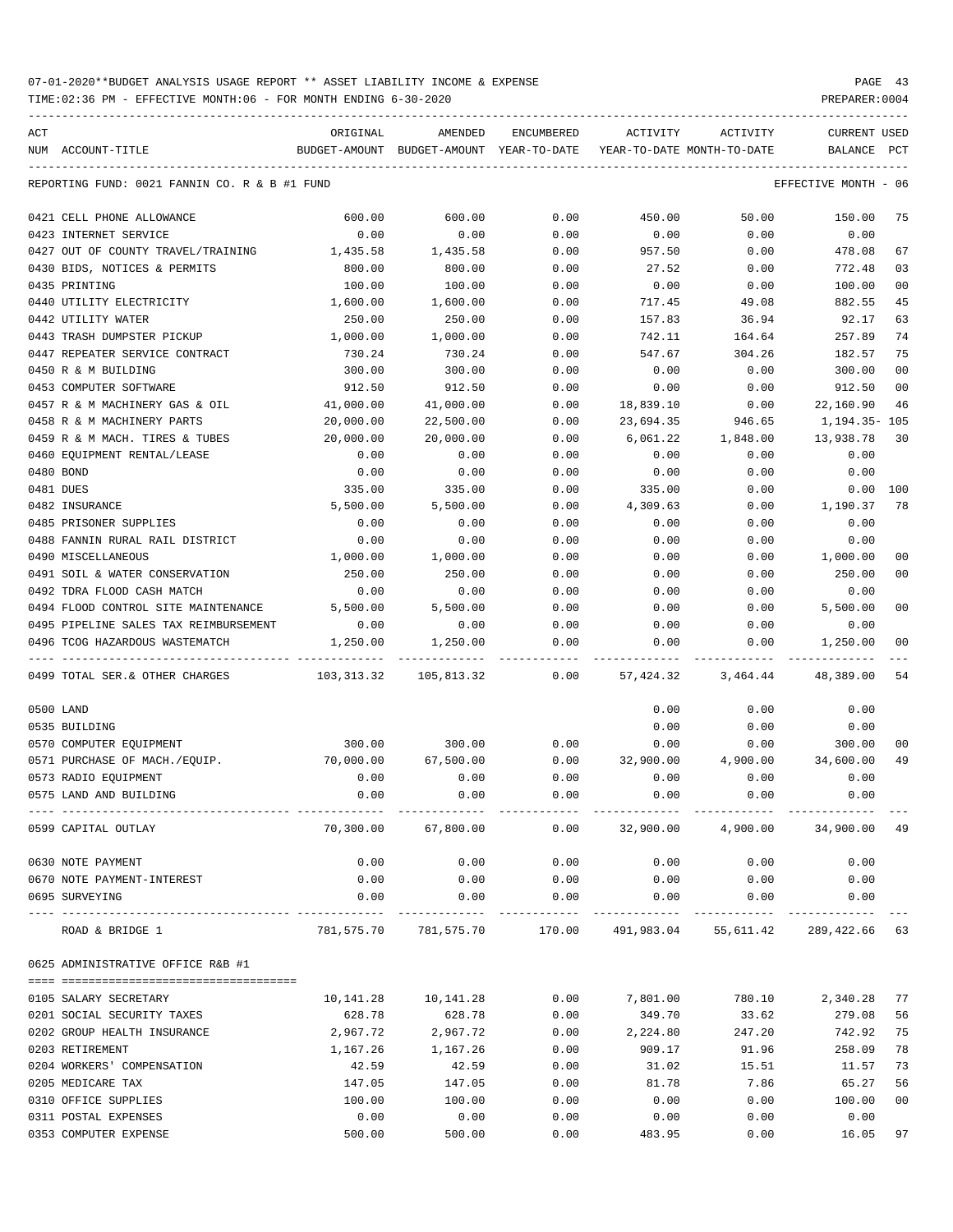| ACT |                                               | ORIGINAL                                                   | AMENDED       | ENCUMBERED   | ACTIVITY                   | ACTIVITY           | CURRENT USED             |
|-----|-----------------------------------------------|------------------------------------------------------------|---------------|--------------|----------------------------|--------------------|--------------------------|
|     | NUM ACCOUNT-TITLE                             | BUDGET-AMOUNT                                              | BUDGET-AMOUNT | YEAR-TO-DATE | YEAR-TO-DATE MONTH-TO-DATE |                    | BALANCE<br>PCT           |
|     | REPORTING FUND: 0021 FANNIN CO. R & B #1 FUND |                                                            |               |              |                            |                    | EFFECTIVE MONTH - 06     |
|     | 0427 OUT OF COUNTY TRAVEL                     | 0.00                                                       | 0.00          | 0.00         | 0.00                       | 0.00               | 0.00                     |
|     | 0480 BOND                                     | 0.00                                                       | 0.00          | 0.00         | 0.00                       | 0.00               | 0.00                     |
|     | 0572 OFFICE EQUIPMENT                         | 0.00                                                       | 0.00          | 0.00         | 0.00                       | 0.00               | 0.00                     |
|     | 0574 COMPUTER EQUIPMENT                       | 0.00                                                       | 0.00          | 0.00         | 0.00                       | 0.00               | 0.00                     |
|     | ADMINISTRATIVE OFFICE R&B #1                  | -------------------- --------------<br>15,694.68 15,694.68 |               | 0.00         |                            | 11,881.42 1,176.25 | 76<br>3,813.26           |
|     | FANNIN CO. R & B #1 FUND                      |                                                            |               |              |                            |                    |                          |
|     | INCOME TOTALS                                 | 797,270.38                                                 | 797,270.38    |              | 814,666.47                 |                    | 25,707.55 17,396.09+ 102 |
|     | <b>EXPENSE TOTALS</b>                         | 797,270.38                                                 | 797,270.38    | 170.00       | 503,864.46                 | 56,787.67          | 293, 235, 92 63          |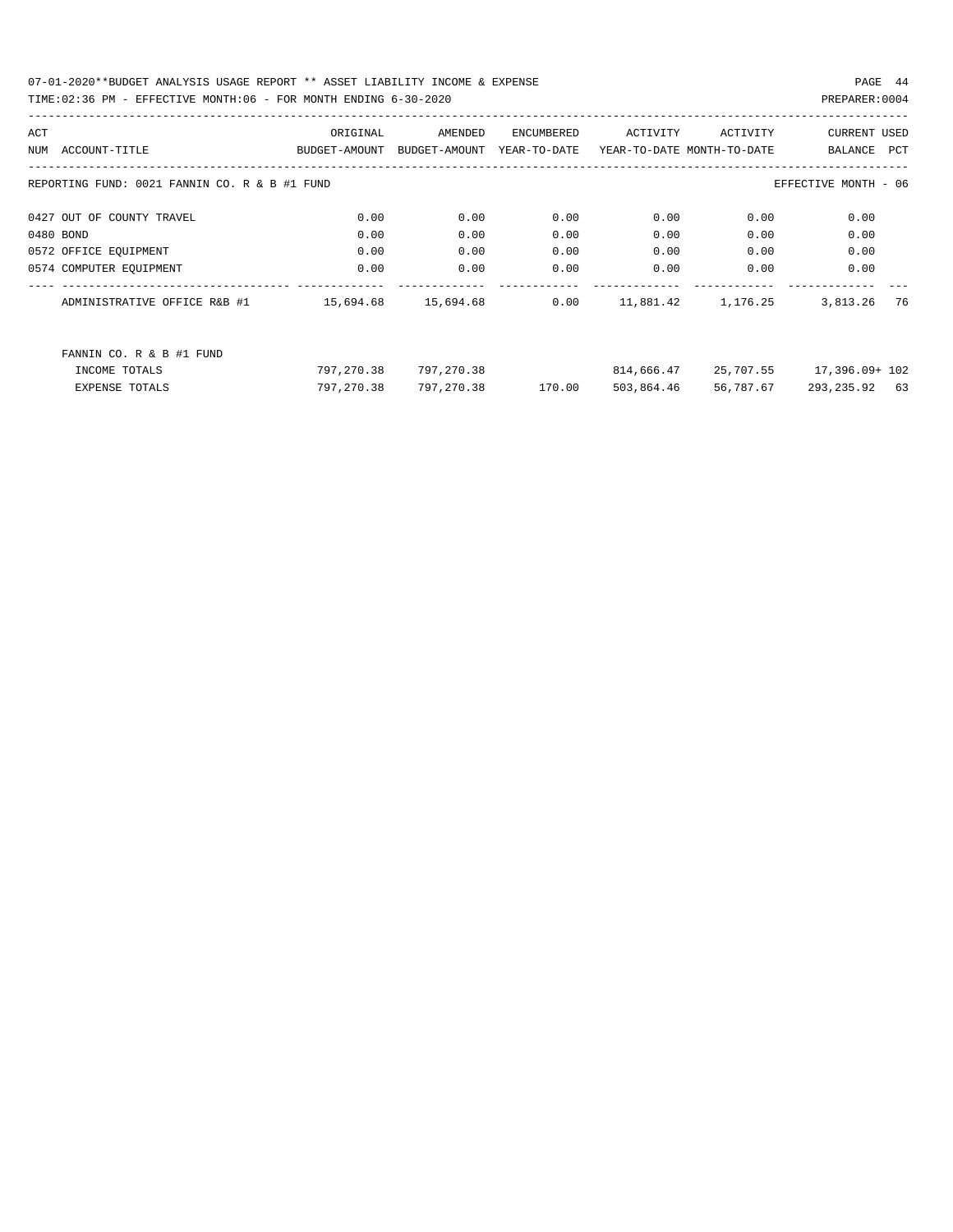|           |                                                      | 07-01-2020**BUDGET ANALYSIS USAGE REPORT ** ASSET LIABILITY INCOME & EXPENSE<br>PAGE 45<br>TIME: 02:36 PM - EFFECTIVE MONTH: 06 - FOR MONTH ENDING 6-30-2020<br>PREPARER: 0004 |                                                     |            |                                        |                      |                                                    |                |  |  |  |  |  |
|-----------|------------------------------------------------------|--------------------------------------------------------------------------------------------------------------------------------------------------------------------------------|-----------------------------------------------------|------------|----------------------------------------|----------------------|----------------------------------------------------|----------------|--|--|--|--|--|
| ACT       | NUM ACCOUNT-TITLE                                    | ORIGINAL                                                                                                                                                                       | AMENDED<br>BUDGET-AMOUNT BUDGET-AMOUNT YEAR-TO-DATE | ENCUMBERED | ACTIVITY<br>YEAR-TO-DATE MONTH-TO-DATE | ACTIVITY             | CURRENT USED<br>BALANCE PCT                        |                |  |  |  |  |  |
|           | REPORTING FUND: 0022 FANNIN CO. R & B #2 FUND        |                                                                                                                                                                                |                                                     |            |                                        |                      | EFFECTIVE MONTH - 06                               |                |  |  |  |  |  |
|           | 0100 PAYROLL                                         |                                                                                                                                                                                |                                                     |            |                                        |                      |                                                    |                |  |  |  |  |  |
|           | 0100 PAYROLL                                         |                                                                                                                                                                                |                                                     |            | 0.00                                   | 0.00                 | 0.00                                               |                |  |  |  |  |  |
|           | PAYROLL                                              |                                                                                                                                                                                |                                                     |            | 0.00                                   | 0.00                 | 0.00                                               |                |  |  |  |  |  |
|           | 0102 A/P CLEARING                                    |                                                                                                                                                                                |                                                     |            |                                        |                      |                                                    |                |  |  |  |  |  |
|           | 0100 A/P CLEARING                                    |                                                                                                                                                                                |                                                     |            | 0.00                                   | 0.00                 | 0.00                                               |                |  |  |  |  |  |
|           | A/P CLEARING                                         |                                                                                                                                                                                |                                                     |            | 0.00                                   | 0.00                 | 0.00                                               |                |  |  |  |  |  |
|           | 0103 CASH                                            |                                                                                                                                                                                |                                                     |            |                                        |                      |                                                    |                |  |  |  |  |  |
|           |                                                      |                                                                                                                                                                                |                                                     |            |                                        |                      |                                                    |                |  |  |  |  |  |
|           | 0100 R&B#2- COMBINED FUNDS CHECKING<br>0175 TEXPOOL  |                                                                                                                                                                                |                                                     |            | 2,664.80                               | 59.72                | 194, 921.61 33, 949.08 - 457, 685.47<br>262,020.30 |                |  |  |  |  |  |
|           | CASH                                                 |                                                                                                                                                                                |                                                     |            |                                        | ____________         | 197,586.41 33,889.36- 719,705.77                   |                |  |  |  |  |  |
|           | 0120 RECEIVABLES                                     |                                                                                                                                                                                |                                                     |            |                                        |                      |                                                    |                |  |  |  |  |  |
|           | 0311 TAXES RECEIVABLE                                |                                                                                                                                                                                |                                                     |            | 0.00                                   | 0.00                 | 41,096.44                                          |                |  |  |  |  |  |
|           | 0312 DUE FROM OTHER GOVERNMENT                       |                                                                                                                                                                                |                                                     |            | 0.00                                   | 0.00                 | 22,822.14                                          |                |  |  |  |  |  |
|           | 0313 DUE FROM OTHER FUNDS                            |                                                                                                                                                                                |                                                     |            | 0.00                                   | 0.00                 | 4,089.81                                           |                |  |  |  |  |  |
|           | 0315 INVENTORY ASSET                                 |                                                                                                                                                                                |                                                     |            | 0.00                                   | 0.00                 | 54,009.30<br>----------                            |                |  |  |  |  |  |
|           | RECEIVABLES                                          |                                                                                                                                                                                |                                                     |            | 0.00                                   | 0.00                 | 122,017.69                                         |                |  |  |  |  |  |
|           | 0200 LIABILITY ACCOUNT                               |                                                                                                                                                                                |                                                     |            |                                        |                      |                                                    |                |  |  |  |  |  |
|           | 0150 ACCRUED SALARY PAYABLE                          |                                                                                                                                                                                |                                                     |            | 0.00                                   | 0.00                 | 11,285.41                                          |                |  |  |  |  |  |
|           | 0155 ACCRUED FRINGE BENEFITS                         |                                                                                                                                                                                |                                                     |            | 0.00                                   | 0.00                 | 6,055.57                                           |                |  |  |  |  |  |
|           | 0200 DEFERRED TAX REVENUE                            |                                                                                                                                                                                |                                                     |            | 0.00                                   | 0.00                 | 39, 351.80                                         |                |  |  |  |  |  |
|           | 0900 SYSTEM ADDED LIABILITY LINE-ITEM                |                                                                                                                                                                                |                                                     |            | 0.00                                   | 0.00                 | 0.00                                               |                |  |  |  |  |  |
|           | 0910 SYSTEM ADDED LIABILITY LINE-ITEM                |                                                                                                                                                                                |                                                     |            |                                        | 21,189.85- 0.00      | $21,189.85-$                                       |                |  |  |  |  |  |
|           | LIABILITY ACCOUNT                                    |                                                                                                                                                                                |                                                     |            | 21,189.85-                             | 0.00                 | 35,502.93                                          |                |  |  |  |  |  |
|           | 0207 DUE TO FUND                                     |                                                                                                                                                                                |                                                     |            |                                        |                      |                                                    |                |  |  |  |  |  |
|           | 0070 DUE TO RIGHT OF WAY                             |                                                                                                                                                                                | --------------                                      |            |                                        | $0.00$ $0.00$        | 0.00                                               |                |  |  |  |  |  |
| $- - - -$ | DUE TO FUND                                          |                                                                                                                                                                                |                                                     |            | $- - - - -$<br>0.00                    | . <u>.</u> .<br>0.00 | 0.00                                               |                |  |  |  |  |  |
|           | 0271 EQUITY ACCOUNT                                  |                                                                                                                                                                                |                                                     |            |                                        |                      |                                                    |                |  |  |  |  |  |
|           | 0200 EQUITY ACCOUNT                                  |                                                                                                                                                                                |                                                     |            |                                        |                      | $0.00$ $0.00$ $587,444.27$                         |                |  |  |  |  |  |
|           | -------------------- -------------<br>EQUITY ACCOUNT |                                                                                                                                                                                |                                                     |            | -----<br>0.00                          | 0.00                 | 587,444.27                                         |                |  |  |  |  |  |
|           | 0300 TOTAL REV/TRANSFERS                             |                                                                                                                                                                                |                                                     |            |                                        |                      |                                                    |                |  |  |  |  |  |
|           | 0122 BEGINNING CASH BALANCE                          |                                                                                                                                                                                | 47, 346.83 47, 346.83                               |            | 0.00                                   |                      | $0.00$ $47,346.83$                                 | 0 <sub>0</sub> |  |  |  |  |  |
|           | TOTAL REV/TRANSFERS                                  | 47,346.83                                                                                                                                                                      | 47,346.83                                           | 0.00       | 0.00                                   | 0.00                 | 47,346.83                                          | 0 <sub>0</sub> |  |  |  |  |  |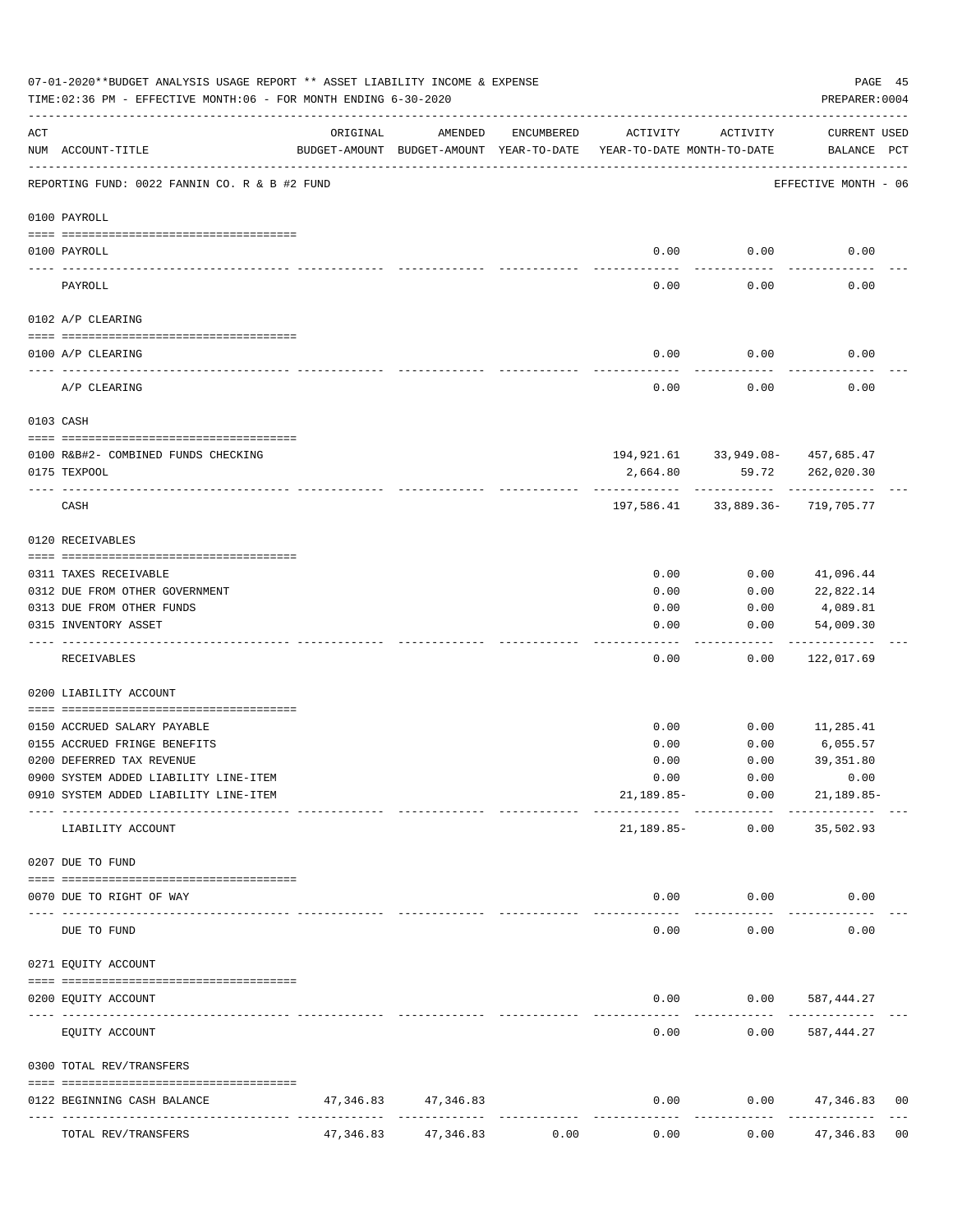|     | 07-01-2020**BUDGET ANALYSIS USAGE REPORT ** ASSET LIABILITY INCOME & EXPENSE<br>TIME: 02:36 PM - EFFECTIVE MONTH: 06 - FOR MONTH ENDING 6-30-2020 |                        |                                                                                |            |                                       |                                | PAGE 46<br>PREPARER: 0004                      |                     |
|-----|---------------------------------------------------------------------------------------------------------------------------------------------------|------------------------|--------------------------------------------------------------------------------|------------|---------------------------------------|--------------------------------|------------------------------------------------|---------------------|
| ACT | NUM ACCOUNT-TITLE                                                                                                                                 | ORIGINAL               | AMENDED<br>BUDGET-AMOUNT BUDGET-AMOUNT YEAR-TO-DATE YEAR-TO-DATE MONTH-TO-DATE | ENCUMBERED |                                       | ACTIVITY ACTIVITY              | <b>CURRENT USED</b><br>BALANCE PCT             |                     |
|     | REPORTING FUND: 0022 FANNIN CO. R & B #2 FUND                                                                                                     |                        |                                                                                |            |                                       |                                | EFFECTIVE MONTH - 06                           |                     |
|     | 0310 PROPERTY TAXES                                                                                                                               |                        |                                                                                |            |                                       |                                |                                                |                     |
|     | 0110 CURRENT TAXES                                                                                                                                |                        | 593,268.55 593,268.55 634,146.32 8,285.25 40,877.77+107                        |            |                                       |                                |                                                |                     |
|     | 0120 DELINQUENT TAXES                                                                                                                             |                        | 12,500.00   12,500.00                                                          |            |                                       |                                | 13,310.03  1,703.52  810.03+106                |                     |
|     |                                                                                                                                                   |                        |                                                                                |            | ------------ -                        | -----------                    |                                                |                     |
|     | PROPERTY TAXES                                                                                                                                    | 605,768.55             |                                                                                |            |                                       |                                |                                                |                     |
|     | 0318 OTHER TAXES                                                                                                                                  |                        |                                                                                |            |                                       |                                |                                                |                     |
|     | 0120 PAY N LIEU TAX/GRASSLAND                                                                                                                     | 2,000.00               | 2,000.00                                                                       |            |                                       | 1,220.91 1,220.91              | 779.09 61                                      |                     |
|     | 0121 PAY N LIEU TAX/UPPER TRINITY                                                                                                                 | 1,000.00               | 1,000.00                                                                       |            | 797.62                                | 0.00                           | 202.38 80                                      |                     |
|     | 0160 SALES TAX REVENUES                                                                                                                           | 50,000.00              | 50,000.00                                                                      |            | 55,635.42                             | 8,763.53                       | $5,635.42+111$                                 |                     |
|     | OTHER TAXES                                                                                                                                       | ---------<br>53,000.00 |                                                                                |            | $53,000.00$ 0.00 $57,653.95$ 9,984.44 | ----------                     | 4,653.95+ 109                                  |                     |
|     | 0321 FEES OF TAX COLLECTOR                                                                                                                        |                        |                                                                                |            |                                       |                                |                                                |                     |
|     |                                                                                                                                                   |                        |                                                                                |            |                                       |                                |                                                |                     |
|     | 0200 CAR REGISTRATION/SALES TAX                                                                                                                   | 86,000.00 86,000.00    |                                                                                |            |                                       |                                | 85,532.18 0.00 467.82                          | 99                  |
|     | 0300 COUNTY'S ADDITIONAL \$10                                                                                                                     | 64,000.00              | 64,000.00                                                                      |            |                                       |                                | 52,519.97 7,406.88 11,480.03<br>-------------- | 82                  |
|     | FEES OF TAX COLLECTOR                                                                                                                             |                        | $150,000.00$ $150,000.00$ 0.00 $138,052.15$ 7,406.88 11,947.85                 |            |                                       |                                |                                                | 92                  |
|     | 0330 GRANTS                                                                                                                                       |                        |                                                                                |            |                                       |                                |                                                |                     |
|     | 0200 FEMA GRANT                                                                                                                                   | 0.00                   | 0.00                                                                           |            |                                       | $0.00$ $0.00$                  | 0.00                                           |                     |
|     | GRANTS                                                                                                                                            | 0.00                   |                                                                                |            | $0.00$ $0.00$ $0.00$ $0.00$ $0.00$    |                                | 0.00                                           |                     |
|     |                                                                                                                                                   |                        |                                                                                |            |                                       |                                |                                                |                     |
|     | 0350 FINES                                                                                                                                        |                        |                                                                                |            |                                       |                                |                                                |                     |
|     | 0403 COUNTY CLERK FINES                                                                                                                           | 5,000.00               | 5,000.00                                                                       |            |                                       |                                | 260.17 0.00 4,739.83                           | 0 <sub>5</sub>      |
|     | 0450 DISTRICT CLERK FINES                                                                                                                         | 8,500.00               | 8,500.00                                                                       |            | 5,118.90                              | 0.00                           | 3,381.10                                       | 60                  |
|     | 0455 J. P. #1 FINES                                                                                                                               | 5,000.00               | 5,000.00                                                                       |            | 4,401.94                              | 1,072.01                       | 598.06 88                                      |                     |
|     | 0456 J. P. #2 FINES                                                                                                                               | 2,000.00               | 2,000.00                                                                       |            | 2,895.93                              | 0.00                           | 895.93+ 145                                    |                     |
|     | 0457 J. P. #3 FINES                                                                                                                               | 5,000.00               | 5,000.00<br>--------------                                                     |            | --------------                        | 1,810.06 0.00<br>------------- | 3,189.94 36<br>-------------                   |                     |
|     | FINES                                                                                                                                             | 25,500.00              |                                                                                |            |                                       |                                |                                                | 57                  |
|     | 0360 INTEREST EARNINGS                                                                                                                            |                        |                                                                                |            |                                       |                                |                                                |                     |
|     | 0100 INTEREST EARNINGS                                                                                                                            |                        | 5,000.00 5,000.00                                                              |            |                                       |                                |                                                |                     |
|     | INTEREST EARNINGS                                                                                                                                 |                        | 5,000.00 5,000.00 0.00 3,302.16 104.45 1,697.84 66                             |            |                                       |                                |                                                | $\qquad \qquad - -$ |
|     | 0364 SALE OF EQUIPMENT                                                                                                                            |                        |                                                                                |            |                                       |                                |                                                |                     |
|     | --------------------------------------<br>0163 SALE OF EQUIPMENT                                                                                  |                        | 2,000.00 2,000.00                                                              |            |                                       | $0.00$ $0.00$                  | 2,000.00 00                                    |                     |
|     | SALE OF EQUIPMENT                                                                                                                                 |                        | 2,000.00 2,000.00 0.00                                                         |            | 0.00                                  | 0.00                           | -------------<br>2,000.00 00                   |                     |
|     | 0370 MISCELLANEOUS REVENUES                                                                                                                       |                        |                                                                                |            |                                       |                                |                                                |                     |
|     |                                                                                                                                                   |                        |                                                                                |            |                                       |                                |                                                |                     |
|     | 0120 STATE LATERAL ROAD<br>0125 TDT WEIGHT FEES                                                                                                   | 10,000.00<br>20,500.00 | 10,000.00<br>20,500.00                                                         |            | 9,854.63<br>24,884.48                 |                                | $0.00$ 145.37<br>0.00<br>4,384.48+ 121         | 99                  |
|     |                                                                                                                                                   |                        |                                                                                |            |                                       |                                |                                                |                     |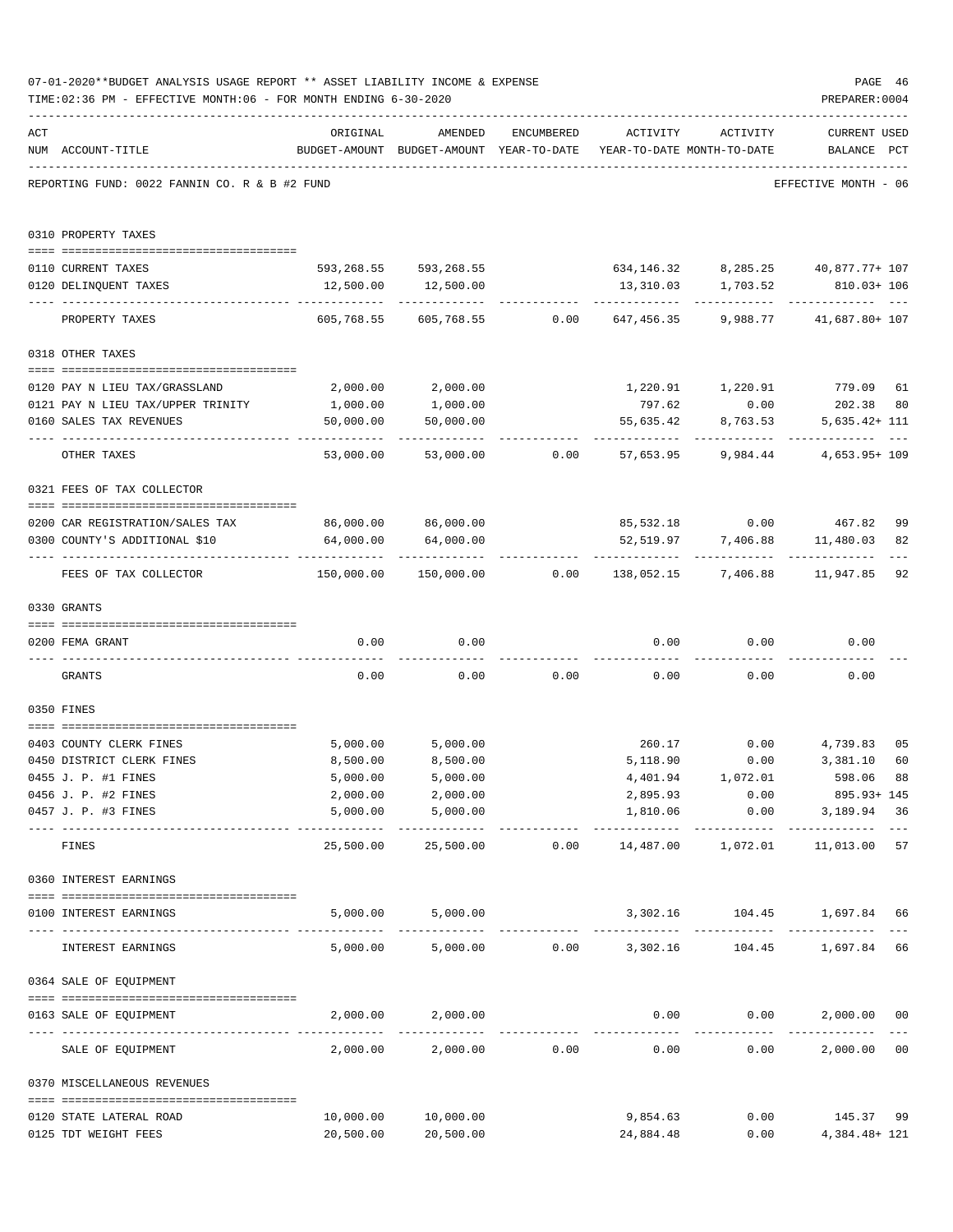### 07-01-2020\*\*BUDGET ANALYSIS USAGE REPORT \*\* ASSET LIABILITY INCOME & EXPENSE PAGE 47 TIME:02:36 PM - EFFECTIVE MONTH:06 - FOR MONTH ENDING 6-30-2020

| ACT |                                               | ORIGINAL         | AMENDED               | ENCUMBERED   | ACTIVITY                 | <b>ACTIVITY</b>                         | <b>CURRENT USED</b> |        |
|-----|-----------------------------------------------|------------------|-----------------------|--------------|--------------------------|-----------------------------------------|---------------------|--------|
|     | NUM ACCOUNT-TITLE                             | BUDGET-AMOUNT    | BUDGET-AMOUNT         | YEAR-TO-DATE |                          | YEAR-TO-DATE MONTH-TO-DATE              | BALANCE             | PCT    |
|     | REPORTING FUND: 0022 FANNIN CO. R & B #2 FUND |                  |                       |              |                          |                                         | EFFECTIVE MONTH     | - 06   |
|     | 0130 REFUNDS & MISCELLANEOUS                  | 0.00             | 0.00                  |              | 696.96                   | 0.00                                    | 696.96+             |        |
|     | 0131 AUTOMOBILE INSURANCE LOSS PAYMENT        | 0.00             | 0.00                  |              | 0.00                     | 0.00                                    | 0.00                |        |
|     | 0140 PROCEEDS OF LOAN                         | 0.00             | 0.00                  |              | 0.00                     | 0.00                                    | 0.00                |        |
|     | 0145 REIMBURSEMENT OF MATERIALS               | 10,800.00        | 10,800.00             |              | 12,738.92                | 3,997.06                                | 1,938.92+ 118       |        |
|     | 0150 TRENTON HIGH MEADOWS SUBDIVISION         | 6,700.00         | 6,700.00              |              | 2,800.00                 | 0.00                                    | 3,900.00            | 42     |
|     | MISCELLANEOUS REVENUES                        | 48,000.00        | 48,000.00             | 0.00         | 50,974.99                | 3,997.06                                | 2,974.99+ 106       |        |
|     | 0509 CONTINGENCY                              |                  |                       |              |                          |                                         |                     |        |
|     | 0475 CONTINGENCY                              | 10,000.00        | 10,000.00             | 0.00         | 0.00                     | 0.00                                    | 10,000.00           | 00     |
|     | CONTINGENCY                                   | 10,000.00        | 10,000.00             | 0.00         | 0.00                     | 0.00                                    | 10,000.00           | 00     |
|     |                                               |                  |                       |              |                          |                                         |                     |        |
|     | 0622 ROAD & BRIDGE 2                          |                  |                       |              |                          |                                         |                     |        |
|     | 0100 COMPENSATION PAY                         | 0.00             | 0.00                  | 0.00         | 0.00                     | 0.00                                    | 0.00                |        |
|     | 0101 SALARY ELECTED OFFICIAL                  | 62,720.97        | 62,720.97             | 0.00         | 48,247.00                | 4,824.70                                | 14,473.97           | 77     |
|     | 0105 SALARY SECRETARY                         | 0.00             | 0.00                  | 0.00         | 0.00                     | 0.00                                    | 0.00                |        |
|     | 0106 SALARY PRECINCT EMPLOYEES                | 231,328.10       | 231,328.10            | 0.00         | 158,186.07               | 16,579.03                               | 73,142.03           | 68     |
|     | 0107 REGULAR-TEMP. PART-TIME                  | 0.00             | 0.00                  | 0.00         | 0.00                     | 0.00                                    | 0.00                |        |
|     | 0108 SALARY-FOREMAN                           | 0.00             | 0.00                  | 0.00         | 0.00                     | 0.00                                    | 0.00                |        |
|     | 0199 TOTAL SALARIES                           | 294,049.07       | 294,049.07            | 0.00         | 206,433.07               | 21,403.73                               | 87,616.00           | 70     |
|     | 0201 SOCIAL SECURITY TAXES                    | 18,415.57        | 18,415.57             | 0.00         | 12,214.40                | 1,262.87                                | 6,201.17            | 66     |
|     | 0202 GROUP HEALTH INSURANCE                   | 94,967.04        | 94,967.04             | 0.00         | 69,224.40                | 7,911.36                                | 25,742.64           | 73     |
|     | 0203 RETIREMENT                               | 34, 374. 34      | 34, 374. 34           | 0.00         | 24,079.26                | 2,523.51                                | 10,295.08           | 70     |
|     | 0204 WORKERS' COMPENSATION                    | 7,329.52         | 7,329.52              | 0.00         | 7,089.26                 | 3,544.63                                | 240.26              | 97     |
|     | 0205 MEDICARE TAX                             | 4,272.41         | 4,272.41              | 0.00         | 2,856.85                 | 295.38                                  | 1,415.56            | 67     |
|     | 0206 UNEMPLOYMENT EXPENSE                     | 0.00             | 0.00                  | 0.00         | 0.00                     | 0.00                                    | 0.00                |        |
|     | 0299 TOTAL EMPLOYEE BENEFITS                  | 159,358.88       | 159,358.88            | 0.00         | 115,464.17               | 15,537.75                               | 43,894.71           | 72     |
|     | 0312 CONTRACT LABOR                           | 0.00             | 0.00                  | 0.00         | 0.00                     | 0.00                                    | 0.00                |        |
|     | 0314 EMPLOYEE PHYSICALS/DOT TESTING           | 400.00           | 400.00                | 0.00         | 195.38                   | 0.00                                    | 204.62              | 49     |
|     | 0340 SHOP SUPPLIES                            | 4,000.00         | 4,000.00              | 64.79        | 3,379.53                 | 680.26                                  | 555.68 86           |        |
|     | 0341 R & B MAT. ROCK & GRAVEL                 | 134,307.00       | 134,307.00            | 0.00         | 138,246.11               | 5,700.42                                | $3,939.11 - 103$    |        |
|     | 0342 R & B MAT. CULVERTS                      | 20,000.00        | 20,000.00             | 0.00         |                          | 28,059.80 11,386.20                     | 8,059.80- 140       |        |
|     | 0343 R & B MAT. HARDWRE & LUMB                | 6,000.00         | 6,000.00              | 0.00         | 1,922.82                 |                                         | 853.47 4,077.18 32  |        |
|     | 0344 R & B MAT. ASPHALT/RD OIL                | 42,000.00        | 42,000.00             | 0.00         | 5,463.25                 | 2,863.25                                | 36,536.75 13        |        |
|     | 0345 CHEMICALS                                | 1,000.00         | 1,000.00              | 0.00         | 0.00                     | 0.00                                    | 1,000.00 00         |        |
|     | 0346 CETRZ EXPENDITURES                       | 0.00             | 0.00<br>0.00          | 0.00         | 0.00                     | 0.00                                    | 0.00                |        |
|     | 0350 DEBRIS REMOVAL<br>0395 UNIFORMS          | 0.00<br>2,800.00 | 2,800.00              | 0.00         | 0.00<br>$0.00$ 2, 212.24 | 0.00<br>261.55                          | 0.00<br>587.76 79   |        |
|     |                                               |                  |                       |              |                          |                                         |                     |        |
|     | 0399 TOTAL R&B MATERIALS                      |                  | 210,507.00 210,507.00 |              |                          | 64.79 179,479.13 21,745.15 30,963.08 85 |                     |        |
|     | 0400 LEGAL FEES                               | 0.00             | 0.00                  | 0.00         | 588.02                   | 0.00                                    | 588.02-             |        |
|     | 0420 UTILITY TELEPHONE                        | 1,000.00         | 1,000.00              | 0.00         | 737.55                   | 81.95                                   | 262.45 74           |        |
|     | 0421 CELL PHONE ALLOWANCE                     | 600.00           | 600.00                | 0.00         | 450.00                   | 50.00                                   | 150.00              | 75     |
|     | 0427 OUT OF COUNTY TRAVEL/TRAINING            | 2,500.00         | 2,500.00              | 0.00         | 1,771.78                 | 0.00                                    | 728.22              | 71     |
|     | 0430 BIDS, NOTICES & PERMITS                  | 500.00           | 500.00                | 0.00         | 114.20                   | 0.00                                    | 385.80              | 23     |
|     | 0435 PRINTING                                 | 100.00           | 100.00                | 0.00         | 0.00                     | 0.00                                    | 100.00              | $00\,$ |
|     | 0440 UTILITY ELECTRICITY                      | 2,000.00         | 2,000.00              | 0.00         | 1,207.87                 | 131.81                                  | 792.13              | 60     |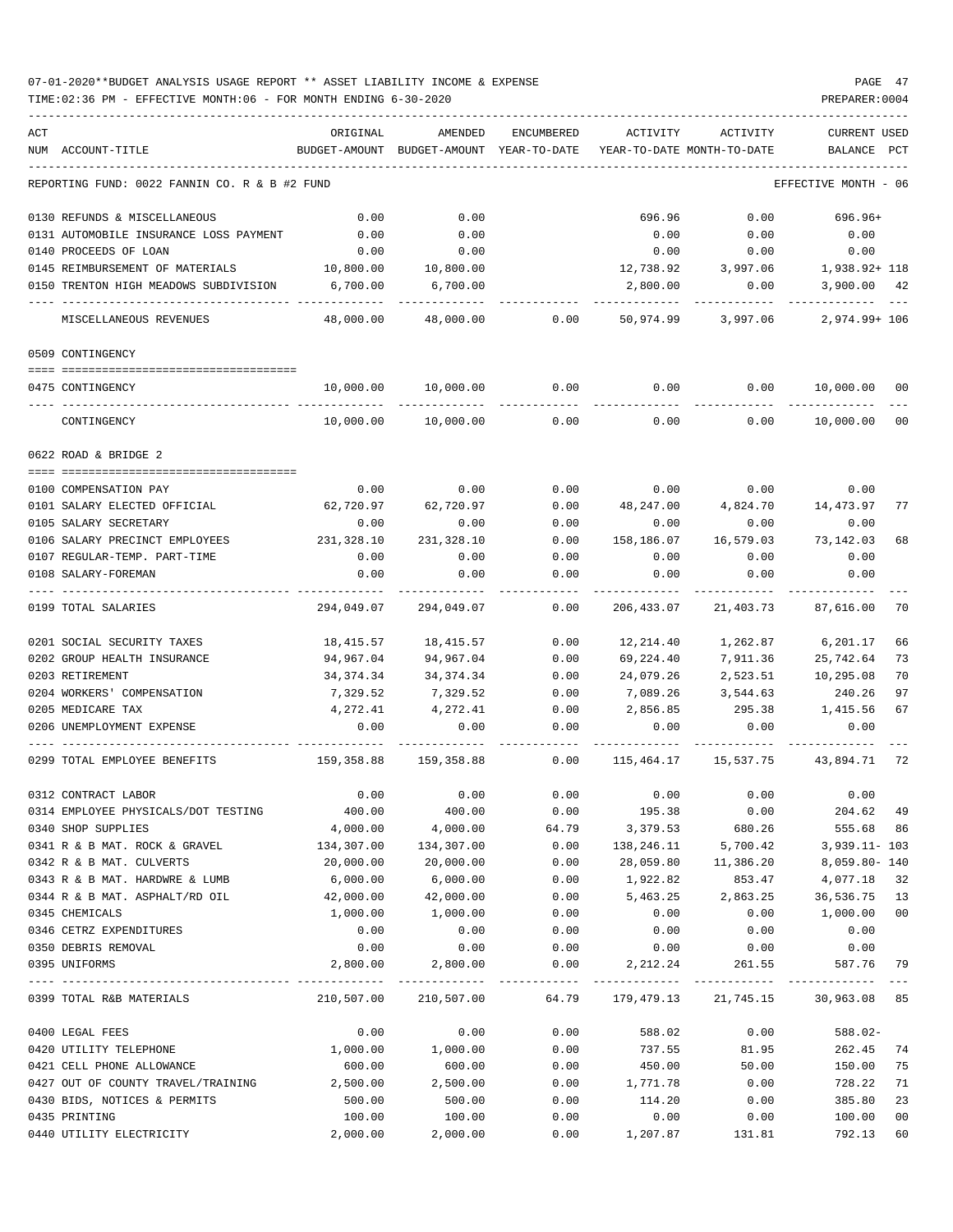TIME:02:36 PM - EFFECTIVE MONTH:06 - FOR MONTH ENDING 6-30-2020 PREPARER:0004

| ACT | NUM ACCOUNT-TITLE                                  | ORIGINAL<br>BUDGET-AMOUNT | AMENDED<br>BUDGET-AMOUNT | <b>ENCUMBERED</b><br>YEAR-TO-DATE | ACTIVITY       | ACTIVITY<br>YEAR-TO-DATE MONTH-TO-DATE | <b>CURRENT USED</b><br>BALANCE | PCT            |
|-----|----------------------------------------------------|---------------------------|--------------------------|-----------------------------------|----------------|----------------------------------------|--------------------------------|----------------|
|     | REPORTING FUND: 0022 FANNIN CO. R & B #2 FUND      |                           |                          |                                   |                |                                        | EFFECTIVE MONTH - 06           |                |
|     | 0441 UTILITY GAS                                   | 750.00                    | 750.00                   | 0.00                              | 620.75         | 56.12                                  | 129.25                         | 83             |
|     | 0442 UTILITY WATER                                 | 940.00                    | 940.00                   | 0.00                              | 650.60         | 80.24                                  | 289.40                         | 69             |
|     | 0443 TRASH PICKUP                                  | 1,300.00                  | 1,300.00                 | 0.00                              | 347.29         | 0.00                                   | 952.71                         | 27             |
|     | 0447 REPEATER SERVICE CONTRACT                     | 730.24                    | 730.24                   | 0.00                              | 547.67         | 304.26                                 | 182.57                         | 75             |
|     | 0450 R&M BUILDING                                  | 3,000.00                  | 3,000.00                 | 0.00                              | 3.98           | 0.00                                   | 2,996.02                       | 0 <sub>0</sub> |
|     | 0453 COMPUTER SOFTWARE                             | 0.00                      | 0.00                     | 0.00                              | 0.00           | 0.00                                   | 0.00                           |                |
|     | 0457 R & M MACHINERY GAS & OIL                     | 70,000.00                 | 70,000.00                | 0.00                              | 45,117.90      | $20.72-$                               | 24,882.10                      | 64             |
|     | 0458 R & M MACHINERY PARTS                         | 30,000.00                 | 57,507.50                | 0.00                              | 76,523.02      | 3,342.39                               | 19,015.52-133                  |                |
|     | 0459 R & M MACH. TIRES & TUBES                     | 15,000.00                 | 15,000.00                | 0.00                              | 10,472.97      | 2,554.00                               | 4,527.03                       | 70             |
|     | 0460 EQUIPMENT RENTAL/LEASE                        | 50,000.00                 | 43,000.00                | 0.00                              | 3,000.00       | 0.00                                   | 40,000.00                      | 07             |
|     | 0480 BOND                                          | 0.00                      | 0.00                     | 0.00                              | 0.00           | 0.00                                   | 0.00                           |                |
|     | 0481 DUES                                          | 335.00                    | 335.00                   | 0.00                              | 335.00         | 0.00                                   | 0.00                           | 100            |
|     | 0482 INSURANCE                                     | 9,000.00                  | 9,000.00                 | 0.00                              | 7,910.96       | 0.00                                   | 1,089.04                       | 88             |
|     | 0485 PRISONER SUPPLIES                             | 0.00                      | 0.00                     | 0.00                              | 0.00           | 0.00                                   | 0.00                           |                |
|     | 0488 FANNIN RURAL RAIL DISTRICT                    | 0.00                      | 0.00                     | 0.00                              | 0.00           | 0.00                                   | 0.00                           |                |
|     | 0490 MISCELLANEOUS                                 | 1,000.00                  | 1,000.00                 | 0.00                              | 0.00           | 0.00                                   | 1,000.00                       | 0 <sub>0</sub> |
|     | 0491 SOIL & WATER CONSERVATION                     | 250.00                    | 250.00                   | 0.00                              | 0.00           | 0.00                                   | 250.00                         | 0 <sub>0</sub> |
|     | 0492 TDRA FLOOD CASH MATCH                         | 0.00                      | 0.00                     | 0.00                              | 0.00           | 0.00                                   | 0.00                           |                |
|     | 0493 TRENTON HIGH MEADOWS SUBDIVISION              | 4,000.00                  | 4,000.00                 | 0.00                              | 0.00           | 0.00                                   | 4,000.00                       | 0 <sub>0</sub> |
|     | 0494 FLOOD CONTROL SITE MAINTENANCE                | 4,000.00                  | 4,000.00                 | 0.00                              | 0.00           | 0.00                                   | 4,000.00                       | 0 <sub>0</sub> |
|     | 0495 PIPELINE SALES TAX REIMBURSEMENT              | 0.00                      | 0.00                     | 0.00                              | 0.00           | 0.00                                   | 0.00                           |                |
|     | 0496 TCOG HAZARDOUS WASTEMATCH                     | 0.00                      | 0.00                     | 0.00                              | 0.00           | 0.00                                   | 0.00                           |                |
|     | 0499 TOTAL SER. & OTHER CHARGES                    | 197,005.24                | 217,512.74               | 0.00                              | 150,399.56     | 6,580.05                               | 67,113.18                      | 69             |
|     | 0500 LAND                                          |                           |                          |                                   | 0.00           | 0.00                                   | 0.00                           |                |
|     | 0535 BUILDING                                      |                           |                          |                                   | 0.00           | 0.00                                   | 0.00                           |                |
|     | 0562 LAND/BUILDING                                 | 0.00                      | 0.00                     | 0.00                              | 0.00           | 0.00                                   | 0.00                           |                |
|     | 0570 COMPUTER EQUIPMENT                            | 0.00                      | 0.00                     | 0.00                              | 0.00           | 0.00                                   | 0.00                           |                |
|     | 0571 PURCHASE OF MACH./EQUIP.                      | 50,000.00                 | 29,492.50                | 0.00                              | 29,492.50      | 0.00                                   | 0.00 100                       |                |
|     | 0573 RADIO EQUIPMENT                               | 0.00                      | 0.00                     | 0.00                              | 0.00           | 0.00                                   | 0.00                           |                |
|     | 0575 LAND/BUILDING                                 |                           |                          |                                   | 0.00           | 0.00                                   | 0.00                           |                |
|     | 0580 PRECINCT BRIDGE                               | 0.00                      | 0.00                     | 0.00                              | 0.00           | 0.00                                   | 0.00                           |                |
|     | 0599 CAPITAL OUTLAY                                | 50,000.00                 | 29,492.50                | 0.00                              | 29,492.50      | 0.00                                   | $0.00$ 100                     |                |
|     | ROAD & BRIDGE 2                                    |                           | 910,920.19 910,920.19    | 64.79                             |                | 681,268.43 65,266.68                   | 229,586.97                     | -75            |
|     | 0625 ADMINISTRATIVE OFFICE R&B #2                  |                           |                          |                                   |                |                                        |                                |                |
|     |                                                    |                           | 10,141.28                | 0.00                              |                | 780.10                                 |                                | 77             |
|     | 0105 SALARY SECRETARY                              | 10,141.28                 |                          |                                   | 7,801.00       |                                        | 2,340.28                       |                |
|     | 0201 SOCIAL SECURITY TAXES                         | 628.76                    | 628.76                   | 0.00                              | 349.56         | 33.60                                  | 279.20                         | 56             |
|     | 0202 GROUP HEALTH INSURANCE                        | 2,967.72                  | 2,967.72                 | 0.00                              | 2,225.16       | 247.24                                 | 742.56                         | 75             |
|     | 0203 RETIREMENT<br>0204 WORKERS' COMPENSATION      | 1,167.26                  | 1,167.26<br>42.59        | 0.00                              | 909.44         | 91.98                                  | 257.82                         | 78<br>73       |
|     |                                                    | 42.59                     |                          | 0.00                              | 31.02          | 15.51                                  | 11.57                          | 55             |
|     | 0205 MEDICARE TAX<br>0310 OFFICE SUPPLIES          | 147.58                    | 147.58                   | 0.00                              | 81.76          | 7.86                                   | 65.82                          | 0 <sub>0</sub> |
|     |                                                    | 100.00                    | 100.00                   | 0.00                              | 0.00           | 0.00                                   | 100.00                         |                |
|     | 0311 POSTAL EXPENSES                               | 0.00                      | 0.00                     | 0.00                              | 0.00           | 0.00                                   | 0.00                           |                |
|     | 0353 COMPUTER EXPENSE<br>0427 OUT OF COUNTY TRAVEL | 500.00<br>0.00            | 500.00                   | 0.00                              | 483.97<br>0.00 | 0.00                                   | 16.03<br>0.00                  | 97             |
|     | 0480 BOND                                          | 0.00                      | 0.00                     | 0.00                              |                | 0.00                                   |                                |                |
|     | 0572 OFFICE EQUIPMENT                              | 0.00                      | 0.00<br>0.00             | 0.00<br>0.00                      | 0.00           | 0.00                                   | 0.00<br>0.00                   |                |
|     | 0574 COMPUTER EQUIPMENT                            | 0.00                      | 0.00                     | 0.00                              | 0.00<br>0.00   | 0.00<br>0.00                           | 0.00                           |                |
|     |                                                    |                           |                          |                                   |                |                                        |                                |                |

ADMINISTRATIVE OFFICE R&B #2 15,695.19 15,695.19 0.00 11,881.91 1,176.29 3,813.28 76

-----------------------------------------------------------------------------------------------------------------------------------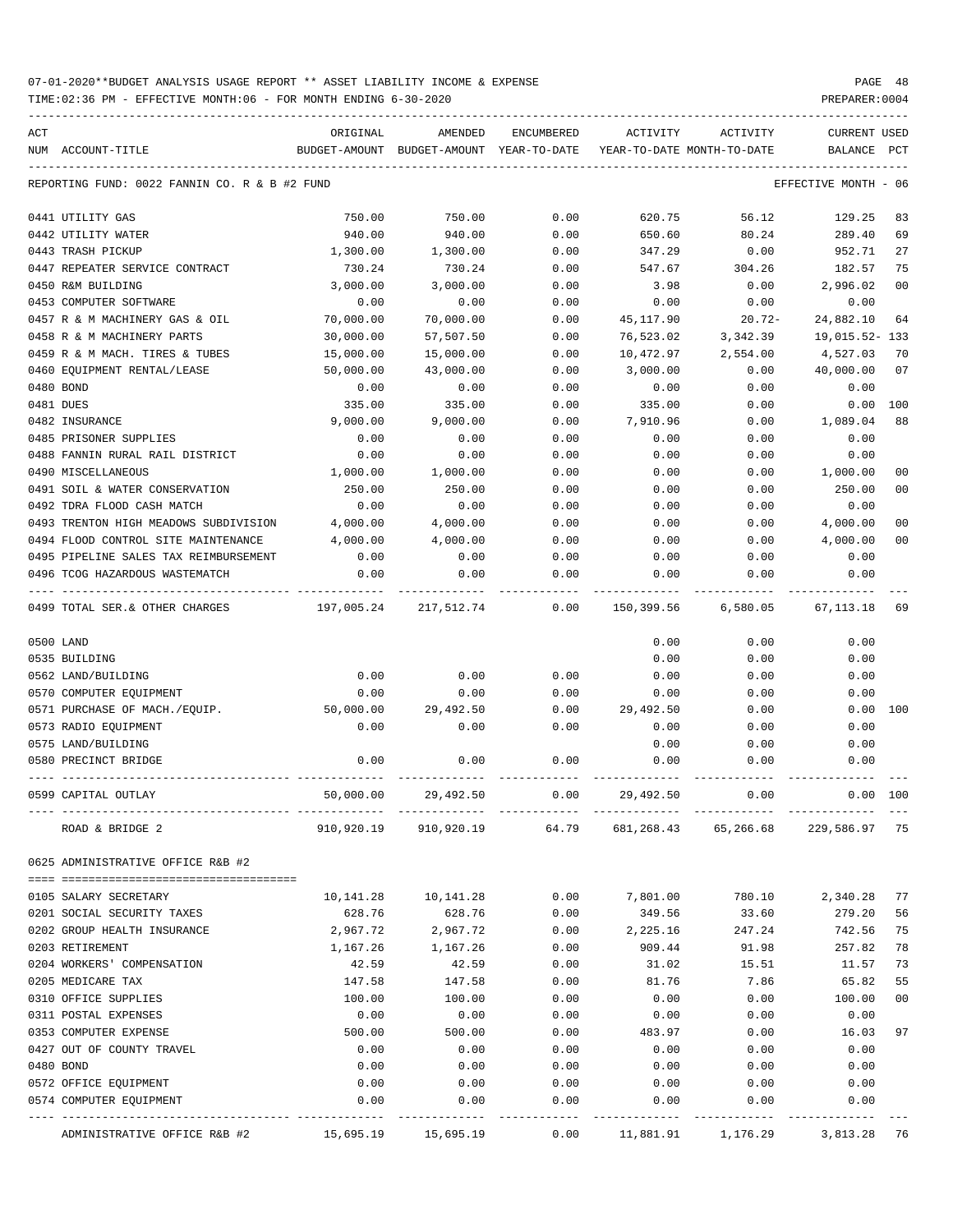| 07-01-2020**BUDGET ANALYSIS USAGE REPORT ** ASSET LIABILITY INCOME & EXPENSE<br>PAGE 49<br>TIME:02:36 PM - EFFECTIVE MONTH:06 - FOR MONTH ENDING 6-30-2020<br>PREPARER: 0004 |                                                                    |                           |                          |                            |                          |                                        |                                |          |  |
|------------------------------------------------------------------------------------------------------------------------------------------------------------------------------|--------------------------------------------------------------------|---------------------------|--------------------------|----------------------------|--------------------------|----------------------------------------|--------------------------------|----------|--|
| ACT<br>NUM                                                                                                                                                                   | ACCOUNT-TITLE                                                      | ORIGINAL<br>BUDGET-AMOUNT | AMENDED<br>BUDGET-AMOUNT | ENCUMBERED<br>YEAR-TO-DATE | ACTIVITY                 | ACTIVITY<br>YEAR-TO-DATE MONTH-TO-DATE | <b>CURRENT USED</b><br>BALANCE | PCT      |  |
|                                                                                                                                                                              | REPORTING FUND: 0022 FANNIN CO. R & B #2 FUND                      |                           |                          |                            |                          |                                        | EFFECTIVE MONTH - 06           |          |  |
|                                                                                                                                                                              | FANNIN CO. R & B #2 FUND<br>INCOME TOTALS<br><b>EXPENSE TOTALS</b> | 936,615.38<br>936,615.38  | 936,615.38<br>936,615.38 | 64.79                      | 911,926.60<br>693,150.34 | 32,553.61<br>66,442.97                 | 24,688.78<br>243,400.25        | 97<br>74 |  |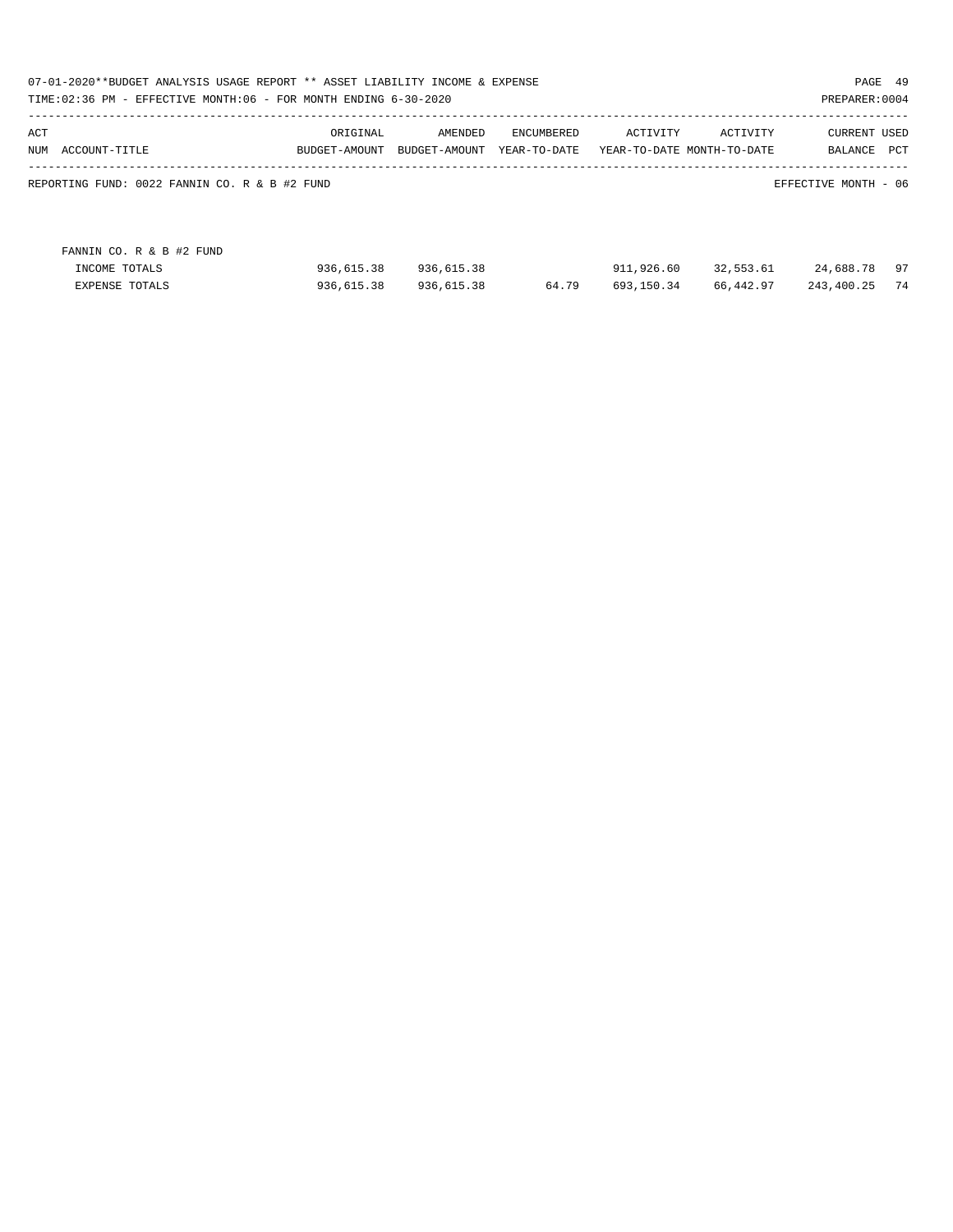|           | 07-01-2020**BUDGET ANALYSIS USAGE REPORT ** ASSET LIABILITY INCOME & EXPENSE<br>PAGE 50<br>TIME: 02:36 PM - EFFECTIVE MONTH: 06 - FOR MONTH ENDING 6-30-2020<br>PREPARER: 0004 |                                                      |                     |                     |                                        |                  |                                                            |  |  |  |  |  |
|-----------|--------------------------------------------------------------------------------------------------------------------------------------------------------------------------------|------------------------------------------------------|---------------------|---------------------|----------------------------------------|------------------|------------------------------------------------------------|--|--|--|--|--|
| ACT       | NUM ACCOUNT-TITLE                                                                                                                                                              | ORIGINAL<br>BUDGET-AMOUNT BUDGET-AMOUNT YEAR-TO-DATE | AMENDED             | ENCUMBERED          | ACTIVITY<br>YEAR-TO-DATE MONTH-TO-DATE | ACTIVITY         | <b>CURRENT USED</b><br>BALANCE PCT                         |  |  |  |  |  |
|           | REPORTING FUND: 0023 FANNIN CO. R & B #3 FUND                                                                                                                                  |                                                      |                     |                     |                                        |                  | EFFECTIVE MONTH - 06                                       |  |  |  |  |  |
|           | 0100 PAYROLL                                                                                                                                                                   |                                                      |                     |                     |                                        |                  |                                                            |  |  |  |  |  |
|           | 0100 PAYROLL                                                                                                                                                                   |                                                      |                     |                     | 0.00                                   | 0.00             | 0.00                                                       |  |  |  |  |  |
| ---- ---- | PAYROLL                                                                                                                                                                        |                                                      |                     |                     | 0.00                                   | 0.00             | 0.00                                                       |  |  |  |  |  |
|           | 0102 A/P CLEARING                                                                                                                                                              |                                                      |                     |                     |                                        |                  |                                                            |  |  |  |  |  |
|           | 0100 A/P CLEARING                                                                                                                                                              |                                                      |                     |                     | 0.00                                   | 0.00             | 0.00                                                       |  |  |  |  |  |
|           | -----------------------------------<br>A/P CLEARING                                                                                                                            |                                                      |                     |                     | 0.00                                   | --------<br>0.00 | 0.00                                                       |  |  |  |  |  |
|           | 0103 CASH                                                                                                                                                                      |                                                      |                     |                     |                                        |                  |                                                            |  |  |  |  |  |
|           |                                                                                                                                                                                |                                                      |                     |                     |                                        |                  |                                                            |  |  |  |  |  |
|           | 0100 R&B#3-COMBINED FUNDS CHECKING<br>0175 TEXPOOL                                                                                                                             |                                                      |                     |                     | 403,317.95                             |                  | 1,219.43    157,511.58-    408,370.15<br>141.53 620,882.16 |  |  |  |  |  |
|           |                                                                                                                                                                                |                                                      |                     |                     |                                        |                  |                                                            |  |  |  |  |  |
|           | CASH                                                                                                                                                                           |                                                      |                     |                     | 404,537.38                             |                  | 157,370.05- 1,029,252.31                                   |  |  |  |  |  |
|           | 0120 RECEIVABLES                                                                                                                                                               |                                                      |                     |                     |                                        |                  |                                                            |  |  |  |  |  |
|           | 0311 TAXES RECEIVABLE                                                                                                                                                          |                                                      |                     |                     | 0.00                                   | 0.00             | 61,651.58                                                  |  |  |  |  |  |
|           | 0312 DUE FROM OTHER GOVERNMENTS                                                                                                                                                |                                                      |                     |                     | 0.00                                   | 0.00             | 34,935.67                                                  |  |  |  |  |  |
|           | 0313 DUE FROM OTHER FUNDS                                                                                                                                                      |                                                      |                     |                     | 0.00                                   | 0.00             | 6,134.72                                                   |  |  |  |  |  |
|           | 0315 INVENTORY                                                                                                                                                                 |                                                      |                     |                     | 0.00                                   | 0.00             | 56,099.46<br>.                                             |  |  |  |  |  |
|           | RECEIVABLES                                                                                                                                                                    |                                                      |                     |                     | 0.00                                   | 0.00             | 158,821.43                                                 |  |  |  |  |  |
|           | 0200 LIABILITY ACCOUNT                                                                                                                                                         |                                                      |                     |                     |                                        |                  |                                                            |  |  |  |  |  |
|           | 0150 ACCRUED SALARY PAYABLE                                                                                                                                                    |                                                      |                     |                     | 0.00                                   | 0.00             | 12,704.17                                                  |  |  |  |  |  |
|           | 0155 ACCRUED FRINGE BENEFITS                                                                                                                                                   |                                                      |                     |                     | 0.00                                   | 0.00             | 6,838.00                                                   |  |  |  |  |  |
|           | 0200 DEFERRED TAX REVENUE                                                                                                                                                      |                                                      |                     |                     | 0.00                                   | 0.00             | 59,034.69                                                  |  |  |  |  |  |
|           | 0900 SYSTEM ADDED LIABILITY LINE-ITEM                                                                                                                                          |                                                      |                     |                     | 0.00                                   | 0.00             | 0.00                                                       |  |  |  |  |  |
|           | 0910 SYSTEM ADDED LIABILITY LINE-ITEM                                                                                                                                          |                                                      |                     |                     | $35,302.94-$                           | 0.00             | $35,302.94-$                                               |  |  |  |  |  |
|           | LIABILITY ACCOUNT                                                                                                                                                              |                                                      |                     |                     | 35,302.94-                             | 0.00             | -----------<br>43, 273.92                                  |  |  |  |  |  |
|           | 0205 SHORT-TERM LOAN                                                                                                                                                           |                                                      |                     |                     |                                        |                  |                                                            |  |  |  |  |  |
|           | 0571 SHORT-TERM LOAN/EQUIPMENT                                                                                                                                                 | 0.00                                                 | 0.00<br>----------- | 0.00<br>$- - - - -$ |                                        | 0.00<br>0.00     | 0.00                                                       |  |  |  |  |  |
|           | SHORT-TERM LOAN                                                                                                                                                                | 0.00                                                 | 0.00                | 0.00                | 0.00                                   | 0.00             | 0.00                                                       |  |  |  |  |  |
|           | 0231 LOANS                                                                                                                                                                     |                                                      |                     |                     |                                        |                  |                                                            |  |  |  |  |  |
|           | 0571 LOAN OF CAPITAL EQUIP. PURCHASE                                                                                                                                           |                                                      |                     |                     | 0.00                                   | 0.00             | 0.00                                                       |  |  |  |  |  |
|           | LOANS                                                                                                                                                                          |                                                      |                     |                     | 0.00                                   | 0.00             | 0.00                                                       |  |  |  |  |  |
|           | 0271 EQUITY ACCOUNT                                                                                                                                                            |                                                      |                     |                     |                                        |                  |                                                            |  |  |  |  |  |
|           | 0200 EQUITY ACCOUNT                                                                                                                                                            |                                                      |                     |                     | 0.00                                   | 0.00             | 704,959.50                                                 |  |  |  |  |  |
|           | ------------<br>------------------- --------------<br>EQUITY ACCOUNT                                                                                                           |                                                      |                     |                     | 0.00                                   | 0.00             | ----------<br>704,959.50                                   |  |  |  |  |  |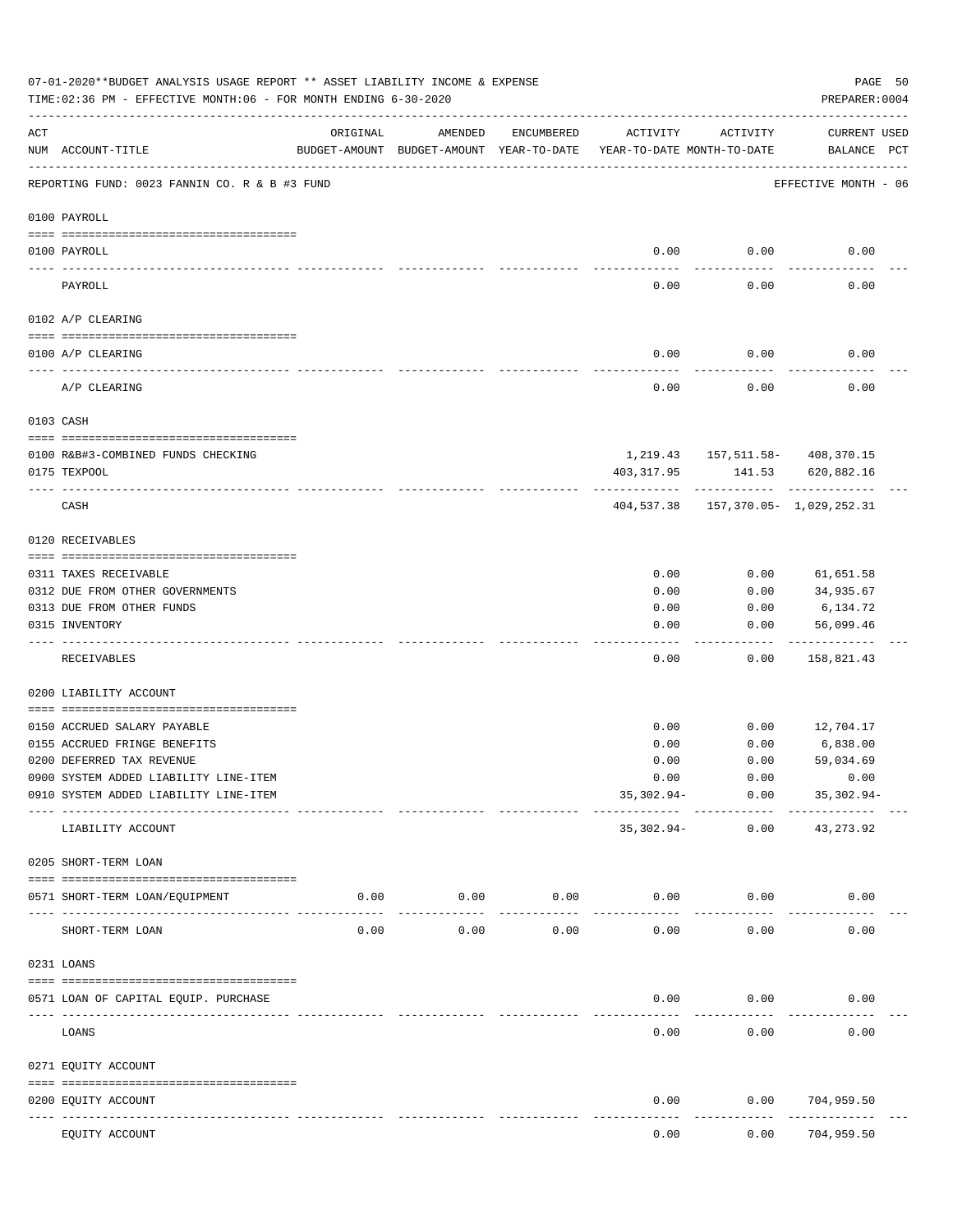|     | PAGE 51<br>07-01-2020**BUDGET ANALYSIS USAGE REPORT ** ASSET LIABILITY INCOME & EXPENSE<br>PREPARER: 0004<br>TIME: 02:36 PM - EFFECTIVE MONTH: 06 - FOR MONTH ENDING 6-30-2020 |                                                                        |                                                                                |                                    |                              |                                                  |                                                                          |    |  |  |  |
|-----|--------------------------------------------------------------------------------------------------------------------------------------------------------------------------------|------------------------------------------------------------------------|--------------------------------------------------------------------------------|------------------------------------|------------------------------|--------------------------------------------------|--------------------------------------------------------------------------|----|--|--|--|
| ACT | NUM ACCOUNT-TITLE                                                                                                                                                              | ORIGINAL                                                               | AMENDED<br>BUDGET-AMOUNT BUDGET-AMOUNT YEAR-TO-DATE YEAR-TO-DATE MONTH-TO-DATE |                                    | ENCUMBERED ACTIVITY ACTIVITY |                                                  | <b>CURRENT USED</b><br>BALANCE PCT                                       |    |  |  |  |
|     | REPORTING FUND: 0023 FANNIN CO. R & B #3 FUND                                                                                                                                  |                                                                        |                                                                                |                                    |                              |                                                  | EFFECTIVE MONTH - 06                                                     |    |  |  |  |
|     | 0300 CASH                                                                                                                                                                      |                                                                        |                                                                                |                                    |                              |                                                  |                                                                          |    |  |  |  |
|     | 0123 BEGINNING CASH BALANCE                                                                                                                                                    | 0.00                                                                   | 0.00                                                                           |                                    |                              |                                                  | $0.00$ $0.00$ $0.00$ $0.00$                                              |    |  |  |  |
|     | CASH                                                                                                                                                                           | 0.00                                                                   |                                                                                | $0.00$ $0.00$ $0.00$ $0.00$ $0.00$ |                              |                                                  | 0.00                                                                     |    |  |  |  |
|     | 0310 PROPERTY TAXES                                                                                                                                                            |                                                                        |                                                                                |                                    |                              |                                                  |                                                                          |    |  |  |  |
|     |                                                                                                                                                                                |                                                                        |                                                                                |                                    |                              |                                                  |                                                                          |    |  |  |  |
|     | 0110 CURRENT TAXES                                                                                                                                                             |                                                                        | 889,902.83 889,902.83                                                          |                                    |                              |                                                  | 951, 219.47    12, 427.87    61, 316.64+ 107                             |    |  |  |  |
|     | 0120 DELINQUENT TAXES                                                                                                                                                          |                                                                        | 15,900.00   15,900.00                                                          |                                    |                              | 19,964.91 2,555.26<br>------------ ------------- | 4,064.91+126<br>------------- ---                                        |    |  |  |  |
|     | PROPERTY TAXES                                                                                                                                                                 | 905,802.83                                                             |                                                                                | 905,802.83 0.00                    |                              | 971, 184. 38 14, 983. 13                         | 65,381.55+ 107                                                           |    |  |  |  |
|     | 0318 OTHER TAXES                                                                                                                                                               |                                                                        |                                                                                |                                    |                              |                                                  |                                                                          |    |  |  |  |
|     | 0120 PAY N LIEU TAX/GRASSLAND 2,500.00 2,500.00                                                                                                                                |                                                                        |                                                                                |                                    |                              |                                                  | 1,831.36  1,831.36  668.64  73                                           |    |  |  |  |
|     | 0121 PAY N LIEU TAX/UPPER TRINITY 1,500.00                                                                                                                                     |                                                                        | 1,500.00                                                                       |                                    |                              |                                                  | 1,196.44 0.00 303.56                                                     | 80 |  |  |  |
|     | 0160 SALES TAX REVENUES                                                                                                                                                        | 65,572.88                                                              | 65,572.88                                                                      |                                    |                              |                                                  | 83, 453.11 13, 145.28 17, 880.23+ 127                                    |    |  |  |  |
|     |                                                                                                                                                                                | ------------                                                           |                                                                                |                                    |                              | ------------                                     | . <u>.</u>                                                               |    |  |  |  |
|     | OTHER TAXES                                                                                                                                                                    |                                                                        |                                                                                |                                    |                              |                                                  | $69,572.88$ $69,572.88$ $0.00$ $86,480.91$ $14,976.64$ $16,908.03 + 124$ |    |  |  |  |
|     | 0321 FEES OF TAX COLLECTOR                                                                                                                                                     |                                                                        |                                                                                |                                    |                              |                                                  |                                                                          |    |  |  |  |
|     |                                                                                                                                                                                |                                                                        |                                                                                |                                    |                              |                                                  |                                                                          |    |  |  |  |
|     | 0200 CAR REGISTRATION/SALES TAX 120,000.00 120,000.00                                                                                                                          |                                                                        |                                                                                |                                    |                              |                                                  | $128, 298, 22$ 0.00 8, 298. $22+107$                                     |    |  |  |  |
|     | 0300 COUNTY'S ADDITIONAL \$10                                                                                                                                                  | 95,000.00                                                              | 95,000.00                                                                      |                                    |                              |                                                  | 78,779.94  11,110.31  16,220.06  83                                      |    |  |  |  |
|     | FEES OF TAX COLLECTOR                                                                                                                                                          | 215,000.00   215,000.00      0.00   207,078.16   11,110.31    7,921.84 |                                                                                |                                    |                              |                                                  |                                                                          | 96 |  |  |  |
|     | 0330 GRANTS                                                                                                                                                                    |                                                                        |                                                                                |                                    |                              |                                                  |                                                                          |    |  |  |  |
|     |                                                                                                                                                                                |                                                                        |                                                                                |                                    |                              |                                                  |                                                                          |    |  |  |  |
|     | 0200 FEMA GRANT                                                                                                                                                                |                                                                        | $0.00$ 30,583.64                                                               |                                    |                              | 30,583.64 0.00                                   | $0.00$ 100                                                               |    |  |  |  |
|     | GRANTS                                                                                                                                                                         | 0.00                                                                   | 30,583.64                                                                      | 0.00                               | 30,583.64                    | 0.00                                             | 0.00 100                                                                 |    |  |  |  |
|     | 0350 FINES                                                                                                                                                                     |                                                                        |                                                                                |                                    |                              |                                                  |                                                                          |    |  |  |  |
|     | 0403 COUNTY CLERK FINES                                                                                                                                                        |                                                                        | 10,000.00 10,000.00                                                            |                                    |                              | 390.26 0.00                                      | 9,609.74 04                                                              |    |  |  |  |
|     | 0450 DISTRICT CLERK FINES                                                                                                                                                      | 13,000.00                                                              | 13,000.00                                                                      |                                    |                              | 7,678.34 0.00                                    | 5,321.66                                                                 | 59 |  |  |  |
|     | 0455 J. P. #1 FINES                                                                                                                                                            | 3,000.00                                                               | 3,000.00                                                                       |                                    |                              | 6,602.88 1,608.00                                | 3,602.88+220                                                             |    |  |  |  |
|     | 0456 J. P. #2 FINES                                                                                                                                                            | 2,400.00                                                               | 2,400.00                                                                       |                                    | 4,343.92                     | 0.00                                             | 1,943.92+ 181                                                            |    |  |  |  |
|     | 0457 J. P. #3 FINES                                                                                                                                                            | 4,000.00                                                               | 4,000.00                                                                       |                                    | 2,715.08                     | 0.00                                             | 1,284.92 68                                                              |    |  |  |  |
|     | FINES                                                                                                                                                                          |                                                                        |                                                                                |                                    |                              |                                                  | $32,400.00$ $32,400.00$ $0.00$ $21,730.48$ $1,608.00$ $10,669.52$ 67     |    |  |  |  |
|     | 0360 INTEREST EARNINGS                                                                                                                                                         |                                                                        |                                                                                |                                    |                              |                                                  |                                                                          |    |  |  |  |
|     |                                                                                                                                                                                |                                                                        | 5,000.00 5,000.00                                                              |                                    |                              |                                                  | 4,248.86 193.02 751.14 85                                                |    |  |  |  |
|     | 0100 INTEREST EARNINGS                                                                                                                                                         |                                                                        |                                                                                |                                    |                              |                                                  |                                                                          |    |  |  |  |
|     | INTEREST EARNINGS                                                                                                                                                              |                                                                        | $5,000.00$ $5,000.00$ $0.00$ $4,248.86$                                        |                                    |                              |                                                  | 193.02<br>751.14                                                         | 85 |  |  |  |
|     | 0364 SALE OF ASSETS                                                                                                                                                            |                                                                        |                                                                                |                                    |                              |                                                  |                                                                          |    |  |  |  |
|     | 0162 LAND/BUILDING                                                                                                                                                             | 0.00                                                                   | 0.00                                                                           |                                    | 0.00                         | 0.00                                             | 0.00                                                                     |    |  |  |  |
|     | 0163 SALE OF EQUIPMENT                                                                                                                                                         | 0.00                                                                   | 76,954.64                                                                      |                                    | 76,954.64                    | 0.00                                             | 0.00 100                                                                 |    |  |  |  |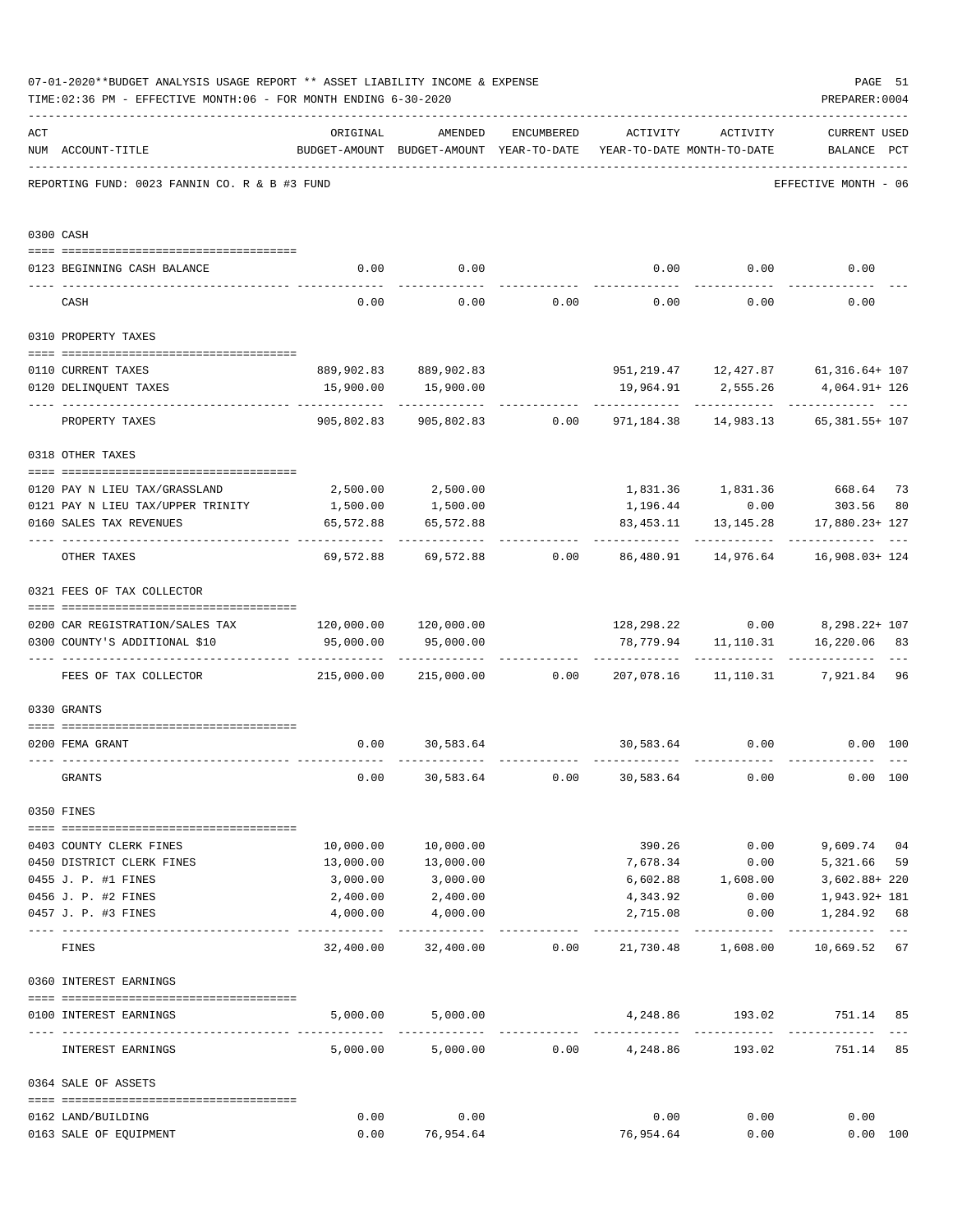| 07-01-2020**BUDGET ANALYSIS USAGE REPORT ** ASSET LIABILITY INCOME & EXPENSE |  |  |  | PAGE | 52 |
|------------------------------------------------------------------------------|--|--|--|------|----|
|                                                                              |  |  |  |      |    |

| ACT |                                                                | ORIGINAL                         | AMENDED                                  | <b>ENCUMBERED</b>    | ACTIVITY              | ACTIVITY                             | CURRENT USED                 |     |
|-----|----------------------------------------------------------------|----------------------------------|------------------------------------------|----------------------|-----------------------|--------------------------------------|------------------------------|-----|
|     | NUM ACCOUNT-TITLE                                              |                                  | BUDGET-AMOUNT BUDGET-AMOUNT YEAR-TO-DATE |                      |                       | YEAR-TO-DATE MONTH-TO-DATE           | BALANCE<br>PCT               |     |
|     |                                                                |                                  |                                          |                      |                       |                                      |                              |     |
|     | REPORTING FUND: 0023 FANNIN CO. R & B #3 FUND                  |                                  |                                          |                      |                       |                                      | EFFECTIVE MONTH - 06         |     |
|     |                                                                |                                  |                                          |                      |                       |                                      |                              |     |
|     | SALE OF ASSETS                                                 | 0.00                             | 76,954.64                                | 0.00                 | 76,954.64             | 0.00                                 | 100<br>0.00                  |     |
|     | 0370 MISCELLANEOUS REVENUES                                    |                                  |                                          |                      |                       |                                      |                              |     |
|     |                                                                |                                  |                                          |                      |                       |                                      |                              |     |
|     | 0120 STATE LATERAL ROAD                                        | 15,000.00                        | 15,000.00                                |                      | 14,781.95             | 0.00                                 | 218.05                       | -99 |
|     | 0125 TDT WEIGHT FEES                                           | 20,000.00                        | 20,000.00                                |                      | 37,326.72             | 0.00                                 | 17,326.72+ 187               |     |
|     | 0130 REFUNDS & MISCELLANEOUS                                   | 3,000.00                         | 3,000.00                                 |                      | 2,517.05              | 0.00                                 | 482.95                       | 84  |
|     | 0139 RESTITUTION                                               | 0.00                             | 0.00                                     |                      | 0.00                  | 0.00                                 | 0.00                         |     |
|     | 0140 PROCEEDS OF LOANS                                         | 0.00                             | 0.00                                     |                      | 0.00                  | 0.00                                 | 0.00                         |     |
|     | 0145 REIMBURSEMENT OF MATERIALS                                | 15,000.00                        | 15,000.00                                |                      | 16,303.49             | 4,019.25                             | 1,303.49+ 109                |     |
|     | MISCELLANEOUS REVENUES                                         | 53,000.00                        | 53,000.00                                | 0.00                 | 70,929.21             | 4,019.25                             | 17,929.21+ 134               |     |
|     | 0509 CONTINGENCY                                               |                                  |                                          |                      |                       |                                      |                              |     |
|     |                                                                |                                  |                                          |                      |                       |                                      |                              |     |
|     | 0475 CONTINGENCY                                               | 0.00                             | 0.00                                     | 0.00                 | 0.00                  | 0.00                                 | 0.00                         |     |
|     | CONTINGENCY                                                    | 0.00                             | 0.00                                     | 0.00                 | 0.00                  | 0.00                                 | 0.00                         |     |
|     | 0623 ROAD & BRIDGE 3                                           |                                  |                                          |                      |                       |                                      |                              |     |
|     |                                                                |                                  |                                          |                      |                       |                                      |                              |     |
|     | 0100 COMPENSATION PAY                                          | 0.00                             | 0.00                                     | 0.00                 | 0.00                  | 0.00                                 | 0.00                         |     |
|     | 0101 SALARY ELECTED OFFICIAL                                   | 62,720.97                        | 62,720.97                                | 0.00                 | 48,247.00             | 4,824.70                             | 14,473.97                    | 77  |
|     | 0105 SALARY SECRETARY                                          | 11,137.40                        | 11,137.40                                | 0.00                 | 7,970.16              | 864.00                               | 3,167.24                     | 72  |
|     | 0106 SALARY PRECINCT EMPLOYEES                                 | 274,148.45                       | 274,148.45                               | 0.00                 | 216,104.73            | 20,866.62                            | 58,043.72                    | 79  |
|     | 0107 REGULAR-TEMP. PART-TIME                                   | 17,031.96                        | 17,031.96                                | 0.00                 | 3,540.00              | 444.00                               | 13,491.96                    | 21  |
|     | 0108 SALARY-FOREMAN                                            | 0.00                             | 0.00                                     | 0.00                 | 0.00                  | 0.00                                 | 0.00                         |     |
|     | 0199 TOTAL SALARIES                                            | 365,038.78                       | 365,038.78                               | 0.00                 | 275,861.89            | 26,999.32                            | 89,176.89                    | 76  |
|     | 0201 SOCIAL SECURITY TAXES                                     | 22,669.90                        | 22,669.90                                | 0.00                 | 16,808.88             | 1,638.33                             | 5,861.02                     | 74  |
|     | 0202 GROUP HEALTH INSURANCE                                    | 106,837.92                       | 106,837.92                               | 0.00                 | 88,006.78             | 9,888.32                             | 18,831.14                    | 82  |
|     | 0203 RETIREMENT                                                | 42,673.03                        | 42,673.03                                | 0.00                 | 31,755.12             | 3,130.86                             | 10,917.91                    | 74  |
|     | 0204 WORKERS' COMPENSATION                                     | 9,194.42                         | 9,194.42                                 | 0.00                 | 8,933.94              | 4,466.97                             | 260.48                       | 97  |
|     | 0205 MEDICARE TAX                                              | 5,301.76                         | 5,301.76                                 | 0.00                 | 3,931.16              |                                      | 383.16 1,370.60 74           |     |
|     | 0206 UNEMPLOYMENT EXPENSE                                      | 0.00                             | 0.00<br>-------------                    | 0.00<br>------------ | 0.00<br>------------- | 0.00<br>-------------                | 0.00                         |     |
|     | 0299 TOTAL EMPLOYEE BENEFITS                                   | 186,677.03                       | 186,677.03                               | 0.00                 | 149,435.88            |                                      | 19,507.64 37,241.15 80       |     |
|     | 0310 OFFICE SUPPLIES                                           | 500.00                           | 500.00                                   | 0.00                 | 568.59                | 0.00                                 | $68.59 - 114$                |     |
|     | 0314 EMPLOYEE PHYSICALS/DOT TESTING                            | 200.00                           | 200.00                                   | 0.00                 | 520.38                | 0.00                                 | 320.38-260                   |     |
|     | 0315 COPIER EXPENSE                                            | 0.00                             | 0.00                                     | 0.00                 | 0.00                  | 0.00                                 | 0.00                         |     |
|     | 0340 SHOP SUPPLIES                                             | 6,500.00                         | 6,500.00                                 | 0.00                 | 6,610.44              | 125.12                               | $110.44 - 102$               |     |
|     | 0341 R & B MAT. ROCK & GRAVEL                                  | 165,000.00                       | 165,000.00                               | 0.00                 | 158,788.74            | 31,268.92                            | 6,211.26 96                  |     |
|     | 0342 R & B MAT. CULVERTS                                       | 35,000.00                        | 45,800.00                                | 0.00                 | 37,637.64             | 10,800.00                            | 8,162.36 82                  |     |
|     | 0343 R & B MAT. HARDWRE & LUMB                                 | 5,000.00                         | 5,000.00                                 | 0.00                 | 4,279.56              | 311.59                               | 720.44 86                    |     |
|     | 0344 R & B MAT. ASPHALT/RD OIL                                 | 85,000.00                        | 85,000.00                                | 0.00                 | 34,435.70             | 3,322.80                             | 50,564.30                    | 41  |
|     | 0345 CHEMICALS                                                 | 3,000.00                         | 3,000.00                                 | 0.00                 | 450.00                | 0.00                                 | 2,550.00                     | 15  |
|     | 0346 CETRZ EXPENDITURES                                        | 0.00                             | 0.00                                     | 0.00                 | 0.00                  | 0.00                                 | 0.00                         |     |
|     | 0350 DEBRIS REMOVAL                                            | 3,000.00                         | 3,000.00                                 | 0.00                 | 772.90                | 0.00                                 | 2,227.10 26                  |     |
|     | 0395 UNIFORMS                                                  | 0.00                             | 0.00                                     | 0.00                 | 0.00                  | 0.00                                 | 0.00                         |     |
|     | ------------------- --------------<br>0399 TOTAL R&B MATERIALS | $303, 200.00$ $314, 000.00$ 0.00 |                                          | -----------          |                       | ------------<br>244,063.95 45,828.43 | ------------<br>69,936.05 78 |     |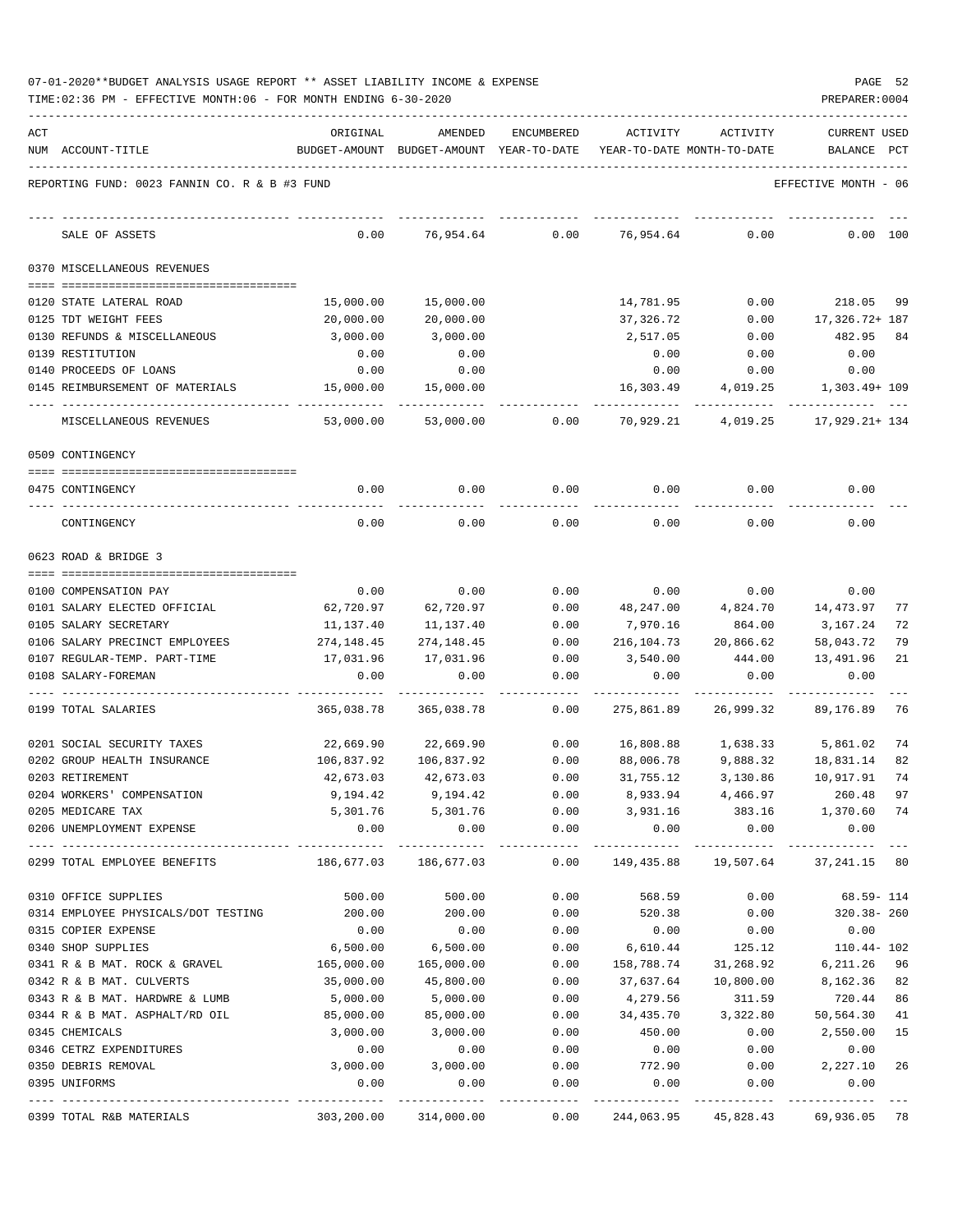TIME:02:36 PM - EFFECTIVE MONTH:06 - FOR MONTH ENDING 6-30-2020 PREPARER:0004

| ACT |                                                                                           | ORIGINAL                                                             | AMENDED               | ENCUMBERED          | ACTIVITY    | ACTIVITY                                 | <b>CURRENT USED</b>  |                |
|-----|-------------------------------------------------------------------------------------------|----------------------------------------------------------------------|-----------------------|---------------------|-------------|------------------------------------------|----------------------|----------------|
|     | NUM ACCOUNT-TITLE                                                                         | BUDGET-AMOUNT BUDGET-AMOUNT YEAR-TO-DATE YEAR-TO-DATE MONTH-TO-DATE  |                       |                     |             |                                          | BALANCE              | PCT            |
|     | REPORTING FUND: 0023 FANNIN CO. R & B #3 FUND                                             |                                                                      |                       |                     |             |                                          | EFFECTIVE MONTH - 06 |                |
|     | 0400 LEGAL FEES                                                                           | 0.00                                                                 | 0.00                  | 0.00                | 692.96      | 0.00                                     | 692.96-              |                |
|     | 0420 UTILITY TELEPHONE                                                                    | 0.00                                                                 | 0.00                  | 0.00                | 0.00        | 0.00                                     | 0.00                 |                |
|     | 0421 INTERNET SERVICE                                                                     | 1,000.00                                                             | 1,000.00              | 0.00                | 737.55      | 81.95                                    | 262.45               | 74             |
|     | 0423 CELL PHONE ALLOWANCE                                                                 | 0.00                                                                 | 0.00                  | 0.00                | 0.00        | 0.00                                     | 0.00                 |                |
|     | 0427 OUT OF COUNTY TRAVEL/TRAINING                                                        | 3,500.00                                                             | 3,500.00              | 0.00                | 1,410.23    | 0.00                                     | 2,089.77             | 40             |
|     | 0430 BIDS, NOTICES & PERMITS                                                              | 1,400.00                                                             | 1,400.00              | 0.00                | 1,028.78    | 0.00                                     | 371.22               | 73             |
|     | 0435 PRINTING                                                                             | 100.00                                                               | 100.00                | 0.00                | 0.00        | 0.00                                     | 100.00               | 0 <sup>0</sup> |
|     | 0440 UTILITY ELECTRICITY                                                                  | 3,500.00                                                             | 3,500.00              | 0.00                | 2,360.26    | 185.70                                   | 1,139.74             | 67             |
|     | 0441 UTILITY GAS                                                                          | 500.00                                                               | 500.00                | 0.00                | 0.00        | 0.00                                     | 500.00               | 0 <sub>0</sub> |
|     | 0442 UTILITY WATER                                                                        | 850.00                                                               | 850.00                | 0.00                | 257.74      | 32.19                                    | 592.26               | 30             |
|     | 0443 TRASH DUMPSTER PICKUP                                                                | 1,000.00                                                             | 1,000.00              | 0.00                | 756.61      | 164.64                                   | 243.39               | 76             |
|     | 0447 REPEATER SERVICE CONTRACT                                                            | 730.24                                                               | 730.24                | 0.00                | 547.67      | 304.26                                   | 182.57               | 75             |
|     | 0450 R&M BUILDING                                                                         | 1,500.00                                                             | 1,500.00              | 0.00                | 182.47      | 65.00                                    | 1,317.53             | 12             |
|     | 0453 COMPUTER SOFTWARE                                                                    | 1,000.00                                                             | 1,000.00              | 0.00                | 0.00        | 0.00                                     | 1,000.00             | 00             |
|     | 0457 R & M MACHINERY GAS & OIL                                                            | 150,000.00                                                           | 139,200.00            | 0.00                | 62,398.07   | 6,067.25                                 | 76,801.93            | 45             |
|     | 0458 R & M MACHINERY PARTS                                                                | 100,000.00                                                           | 130,583.64            | 0.00                | 113,505.80  | 5,267.84                                 | 17,077.84            | 87             |
|     | 0459 R & M MACH. TIRES & TUBES                                                            | 25,000.00                                                            | 25,000.00             | 0.00                | 19,057.89   | 3,579.89                                 | 5,942.11             | 76             |
|     | 0460 EQUIPMENT RENTAL/LEASE                                                               | 5,000.00                                                             | 5,000.00              | 0.00                | 6,000.00    | 0.00                                     | 1,000.00- 120        |                |
|     | 0480 BOND                                                                                 | 150.00                                                               | 150.00                | 0.00                | 150.00      | 0.00                                     | 0.00                 | 100            |
|     | 0481 DUES                                                                                 | 335.00                                                               | 335.00                | 0.00                | 335.00      | 0.00                                     | 0.00                 | 100            |
|     | 0482 INSURANCE                                                                            | 10,000.00                                                            | 10,000.00             | 0.00                | 8,849.96    | 0.00                                     | 1,150.04             | 88             |
|     | 0485 PRISONER SUPPLIES                                                                    | 0.00                                                                 | 0.00                  | 0.00                | 0.00        | 0.00                                     | 0.00                 |                |
|     | 0488 FANNIN RURAL RAIL DISTRICT                                                           | 0.00                                                                 | 0.00                  | 0.00                | 0.00        | 0.00                                     | 0.00                 |                |
|     | 0490 MISCELLANEOUS                                                                        | 1,500.00                                                             | 1,500.00              | 0.00                | 0.00        | 0.00                                     | 1,500.00             | 00             |
|     | 0491 SOIL & WATER CONSERVATION                                                            | 250.00                                                               | 250.00                | 0.00                | 0.00        | 0.00                                     | 250.00               | 0 <sup>0</sup> |
|     | 0492 TDRA FLOOD CASH MATCH                                                                | 0.00                                                                 | 0.00                  | 0.00                | 0.00        | 0.00                                     | 0.00                 |                |
|     | 0494 FLOOD CONTROL SITE MAINTENANCE                                                       | 0.00                                                                 | 0.00                  | 0.00                | 0.00        | 0.00                                     | 0.00                 |                |
|     | 0495 PIPELINE SALES TAX REIMBURSEMENT                                                     | 0.00                                                                 | 0.00                  | 0.00                | 0.00        | 0.00                                     | 0.00                 |                |
|     | 0496 TCOG HAZARDOUS WASTEMATCH                                                            | 1,250.00                                                             | 1,250.00              | 0.00                | 0.00        |                                          | $0.00$ 1,250.00      | 00             |
|     | 0499 TOTAL SER.& OTHER CHARGES 308,565.24 328,348.88 0.00 218,270.99 15,748.72 110,077.89 |                                                                      |                       |                     |             |                                          |                      | -66            |
|     | 0500 LAND                                                                                 |                                                                      |                       |                     | 0.00        | 0.00                                     | 0.00                 |                |
|     | 0535 BUILDING                                                                             |                                                                      |                       |                     | 0.00        | 0.00                                     | 0.00                 |                |
|     | 0562 LAND/BUILDING                                                                        | 0.00                                                                 | 0.00                  | 0.00                | 0.00        | 0.00                                     | 0.00                 |                |
|     | 0570 COMPUTER EQUIPMENT                                                                   | 0.00                                                                 | 0.00                  | 0.00                |             | $0.00$ $0.00$ $0.00$ $0.00$              |                      |                |
|     | 0571 PURCHASE OF MACH./EQUIP.                                                             | 100,000.00                                                           | 176,954.64            |                     |             | $0.00$ 129,328.95 95,000.00 47,625.69 73 |                      |                |
|     | 0572 OFFICE EQUIPMENT                                                                     | 0.00                                                                 | 485.00                | 0.00                | 485.00      | 0.00                                     | $0.00$ 100           |                |
|     | 0573 RADIO EQUIPMENT                                                                      | 600.00                                                               | 600.00                | 0.00                | 0.00        | 0.00                                     | 600.00 00            |                |
|     | 0575 LAND/BUILDING                                                                        | 1,000.00                                                             | 515.00                | 0.00                | 0.00        | 0.00                                     | 515.00 00            |                |
|     | 0580 PRECINCT BRIDGE                                                                      | 0.00                                                                 | 0.00                  | 0.00<br>----------- | 0.00        | 0.00<br>------------- ------------       | 0.00                 |                |
|     | 0599 CAPITAL OUTLAY                                                                       |                                                                      | 101,600.00 178,554.64 |                     |             | $0.00$ 129,813.95 95,000.00 48,740.69 73 |                      |                |
|     | 0630 NOTE PAYMENT-PRINCIPAL                                                               | 0.00                                                                 | 0.00                  |                     | $0.00$ 0.00 | 0.00                                     | 0.00                 |                |
|     | 0670 NOTE PAYMENT-INTEREST                                                                | 0.00                                                                 | 0.00                  | 0.00                |             | $0.00$ 0.00                              | 0.00                 |                |
|     | ROAD & BRIDGE 3                                                                           | 1,265,081.05 1,372,619.33 0.00 1,017,446.66 203,084.11 355,172.67 74 |                       |                     |             |                                          |                      |                |
|     | 0625 ADMINISTRATIVE OFFICE R&B #3                                                         |                                                                      |                       |                     |             |                                          |                      |                |
|     |                                                                                           |                                                                      |                       |                     |             |                                          |                      |                |
|     | 0105 SALARY SECRETARY                                                                     | 10,141.28                                                            | 10,141.28             | 0.00                | 7,801.00    | 780.10                                   | 2,340.28             | 77             |
|     | 0201 SOCIAL SECURITY TAXES                                                                | 628.76                                                               | 628.76                | 0.00                | 349.56      | 33.60                                    | 279.20               | 56             |
|     | 0202 GROUP HEALTH INSURANCE                                                               | 2,967.72                                                             | 2,967.72              | 0.00                | 2,225.16    | 247.24                                   | 742.56               | 75             |
|     | 0203 RETIREMENT                                                                           | 1,167.26                                                             | 1,167.26              | 0.00                | 909.44      | 91.98                                    | 257.82               | 78             |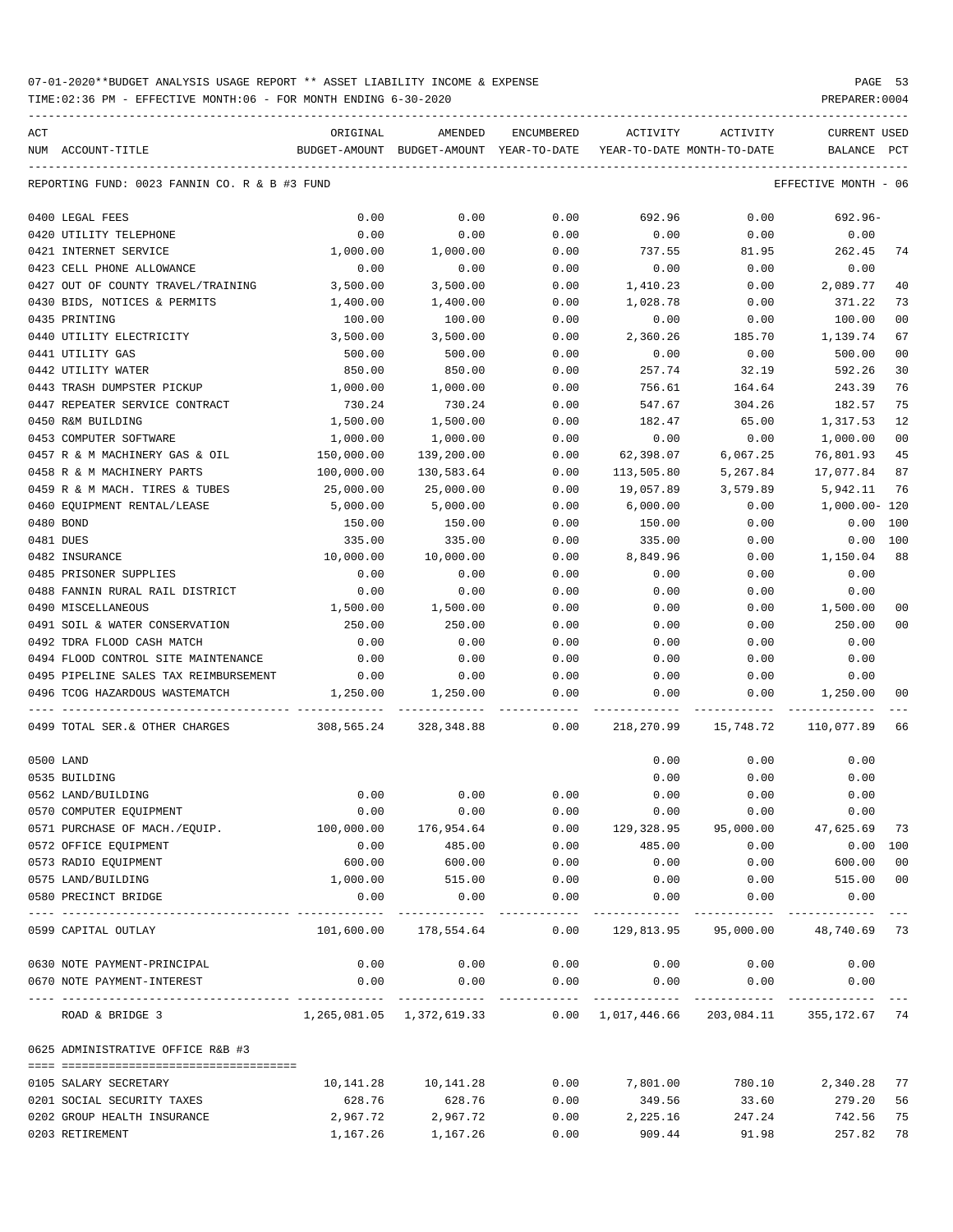### 07-01-2020\*\*BUDGET ANALYSIS USAGE REPORT \*\* ASSET LIABILITY INCOME & EXPENSE PAGE 54 TIME:02:36 PM - EFFECTIVE MONTH:06 - FOR MONTH ENDING 6-30-2020 PREPARER:0004

| ACT |                                               | ORIGINAL                                                            | AMENDED | ENCUMBERED | ACTIVITY | ACTIVITY | <b>CURRENT USED</b>                          |     |
|-----|-----------------------------------------------|---------------------------------------------------------------------|---------|------------|----------|----------|----------------------------------------------|-----|
|     | NUM ACCOUNT-TITLE                             | BUDGET-AMOUNT BUDGET-AMOUNT YEAR-TO-DATE YEAR-TO-DATE_MONTH-TO-DATE |         |            |          |          | BALANCE PCT                                  |     |
|     | REPORTING FUND: 0023 FANNIN CO. R & B #3 FUND |                                                                     |         |            |          |          | EFFECTIVE MONTH - 06                         |     |
|     | 0204 WORKERS' COMPENSATION                    | 42.59                                                               | 42.59   | 0.00       | 31.02    | 15.51    | 11.57 73                                     |     |
|     | 0205 MEDICARE TAX                             | 147.05                                                              | 147.05  | 0.00       | 81.76    | 7.86     | 65.29                                        | 56  |
|     | 0310 OFFICE SUPPLIES                          | 100.00                                                              | 100.00  | 0.00       | 21.39    | 0.00     | 78.61                                        | -21 |
|     | 0311 POSTAL EXPENSES                          | 0.00                                                                | 0.00    | 0.00       | 0.00     | 0.00     | 0.00                                         |     |
|     | 0353 COMPUTER EXPENSE                         | 500.00                                                              | 500.00  | 0.00       | 483.97   | 0.00     | 16.03                                        | 97  |
|     | 0427 OUT OF COUNTY TRAVEL                     | 0.00                                                                | 0.00    | 0.00       | 0.00     | 0.00     | 0.00                                         |     |
|     | 0480 BOND                                     | 0.00                                                                | 0.00    | 0.00       | 0.00     | 0.00     | 0.00                                         |     |
|     | 0572 OFFICE EQUIPMENT                         | 0.00                                                                | 0.00    | 0.00       | 0.00     | 0.00     | 0.00                                         |     |
|     | 0574 COMPUTER EQUIPMENT                       | 0.00                                                                | 0.00    | 0.00       | 0.00     | 0.00     | 0.00                                         |     |
|     |                                               |                                                                     |         |            |          |          | 3,791.36 76                                  |     |
|     | FANNIN CO. R & B #3 FUND                      |                                                                     |         |            |          |          |                                              |     |
|     | INCOME TOTALS                                 | 1,280,775.71 1,388,313.99                                           |         |            |          |          | $1,469,190.28$ $46,890.35$ $80,876.29 + 106$ |     |

| EXPENSE TOTALS | 1,280,775.71 1,388,313.99 |  | $0.00 \quad 1.029.349.96$ | 204,260.40 | 358,964.03 74 |  |
|----------------|---------------------------|--|---------------------------|------------|---------------|--|
|                |                           |  |                           |            |               |  |
|                |                           |  |                           |            |               |  |
|                |                           |  |                           |            |               |  |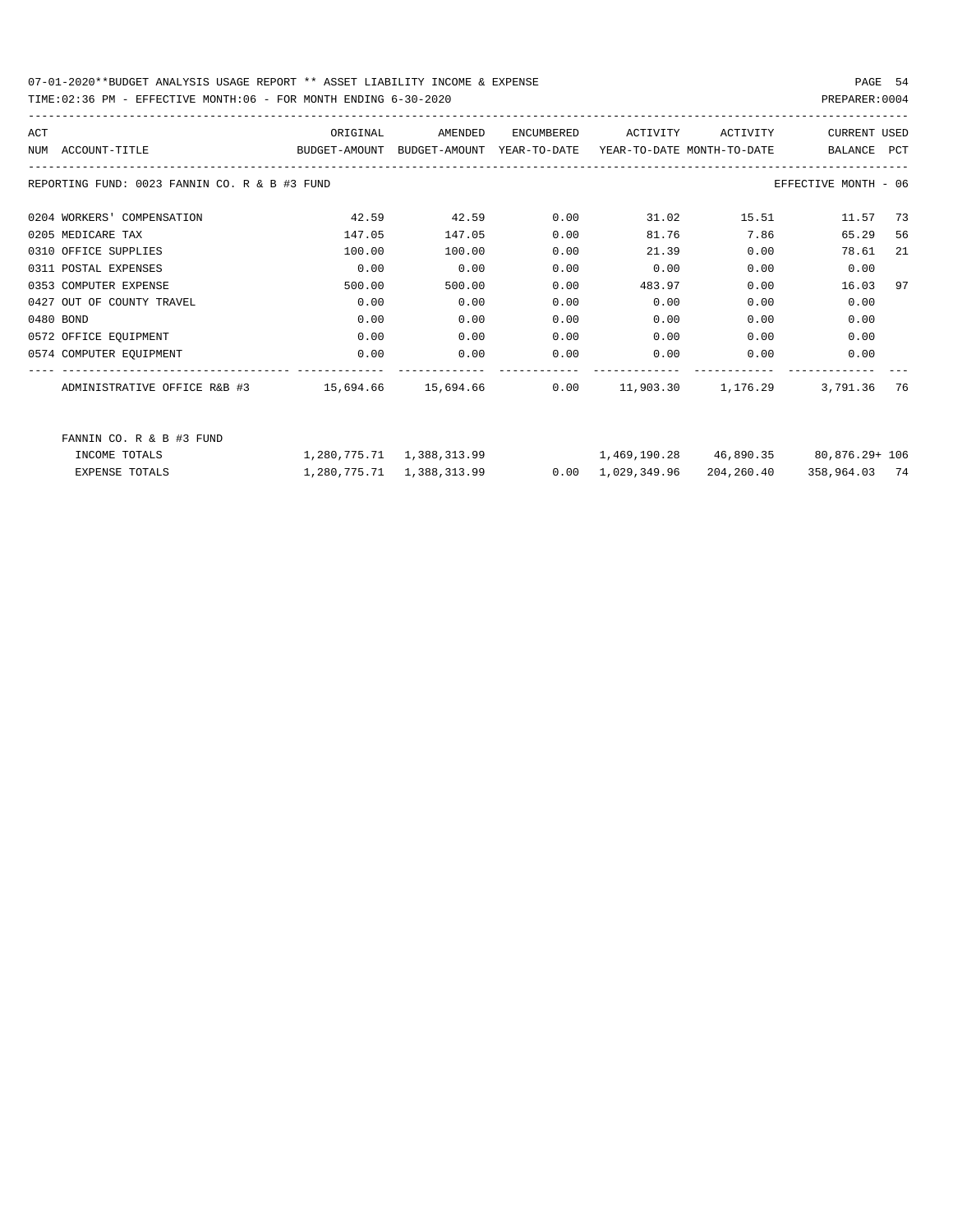|                 | 07-01-2020**BUDGET ANALYSIS USAGE REPORT ** ASSET LIABILITY INCOME & EXPENSE<br>TIME: 02:36 PM - EFFECTIVE MONTH: 06 - FOR MONTH ENDING 6-30-2020 |                                                      |                         |                                                 |                                        |                 | PAGE 55<br>PREPARER: 0004                          |  |
|-----------------|---------------------------------------------------------------------------------------------------------------------------------------------------|------------------------------------------------------|-------------------------|-------------------------------------------------|----------------------------------------|-----------------|----------------------------------------------------|--|
| ACT             | NUM ACCOUNT-TITLE                                                                                                                                 | ORIGINAL<br>BUDGET-AMOUNT BUDGET-AMOUNT YEAR-TO-DATE | AMENDED                 | ENCUMBERED                                      | ACTIVITY<br>YEAR-TO-DATE MONTH-TO-DATE | ACTIVITY        | <b>CURRENT USED</b><br>BALANCE PCT                 |  |
|                 | REPORTING FUND: 0024 FANNIN CO. R & B #4 FUND                                                                                                     |                                                      |                         |                                                 |                                        |                 | EFFECTIVE MONTH - 06                               |  |
|                 | 0100 PAYROLL                                                                                                                                      |                                                      |                         |                                                 |                                        |                 |                                                    |  |
|                 |                                                                                                                                                   |                                                      |                         |                                                 |                                        |                 |                                                    |  |
| $- - - - - - -$ | 0100 PAYROLL                                                                                                                                      |                                                      |                         |                                                 | 0.00                                   | 0.00            | 0.00                                               |  |
|                 | PAYROLL                                                                                                                                           |                                                      |                         |                                                 | 0.00                                   | 0.00            | 0.00                                               |  |
|                 | 0102 A/P CLEARING                                                                                                                                 |                                                      |                         |                                                 |                                        |                 |                                                    |  |
|                 | 0100 A/P CLEARING                                                                                                                                 |                                                      |                         |                                                 | 0.00                                   | 0.00            | 0.00                                               |  |
|                 | A/P CLEARING                                                                                                                                      |                                                      |                         |                                                 | 0.00                                   | 0.00            | 0.00                                               |  |
|                 | 0103 CASH                                                                                                                                         |                                                      |                         |                                                 |                                        |                 |                                                    |  |
|                 | 0100 R&B#4- COMBINED FUNDS CHECKING                                                                                                               |                                                      |                         |                                                 |                                        |                 | 288,933.50 31,088.13- 385,354.28                   |  |
|                 | 0175 TEXPOOL                                                                                                                                      |                                                      |                         |                                                 | 98,461.98-                             | 24.99           | 109,727.23                                         |  |
|                 | CASH                                                                                                                                              |                                                      |                         |                                                 | 190,471.52                             | -----------     | 31,063.14- 495,081.51                              |  |
|                 | 0120 RECEIVABLES                                                                                                                                  |                                                      |                         |                                                 |                                        |                 |                                                    |  |
|                 | 0311 TAXES RECEIVABLE                                                                                                                             |                                                      |                         |                                                 | 0.00                                   | 0.00            | 34,523.03                                          |  |
|                 | 0312 DUE FROM OTHER GOVERNMENTS                                                                                                                   |                                                      |                         |                                                 | 0.00                                   | 0.00            | 19,886.14                                          |  |
|                 | 0313 DUE FROM OTHER FUNDS                                                                                                                         |                                                      |                         |                                                 | 0.00                                   | 0.00            | 3,492.04                                           |  |
|                 | 0315 INVENTORY                                                                                                                                    |                                                      |                         |                                                 | 0.00                                   | 0.00            | 28,736.87<br>.                                     |  |
|                 | RECEIVABLES                                                                                                                                       |                                                      |                         |                                                 | 0.00                                   | 0.00            | 86,638.08                                          |  |
|                 | 0200 LIABILITY ACCOUNT                                                                                                                            |                                                      |                         |                                                 |                                        |                 |                                                    |  |
|                 | 0150 ACCRUED SALARY PAYABLE                                                                                                                       |                                                      |                         |                                                 | 0.00                                   | 0.00            | 8,948.55                                           |  |
|                 | 0155 ACCRUED FRINGE BENEFITS                                                                                                                      |                                                      |                         |                                                 | 0.00                                   | 0.00            | 5,170.11                                           |  |
|                 | 0200 DEFERRED TAX REVENUE                                                                                                                         |                                                      |                         |                                                 | 0.00                                   | 0.00            | 33,033.39                                          |  |
|                 | 0900 SYSTEM ADDED LIABILITY LINE-ITEM                                                                                                             |                                                      |                         |                                                 |                                        |                 | $0.00$ $0.00$ $0.00$                               |  |
|                 | 0910 SYSTEM ADDED LIABILITY LINE-ITEM                                                                                                             |                                                      |                         |                                                 |                                        |                 | 19, 181. 13 - 0.00 19, 181. 13 -                   |  |
|                 | LIABILITY ACCOUNT                                                                                                                                 |                                                      |                         |                                                 |                                        | 19,181.13- 0.00 | 27,970.92                                          |  |
|                 | 0271 EQUITY ACCOUNT                                                                                                                               |                                                      |                         |                                                 |                                        |                 |                                                    |  |
|                 | 0200 EQUITY ACCOUNT                                                                                                                               |                                                      |                         |                                                 |                                        |                 | $0.00$ $0.00$ $344,096.02$                         |  |
|                 | EQUITY ACCOUNT                                                                                                                                    |                                                      | ______________          |                                                 | $- - - - -$<br>0.00                    | 0.00            | ------------ --------------<br>344,096.02          |  |
|                 | 0300 TOTAL REV/TRANSFERS                                                                                                                          |                                                      |                         |                                                 |                                        |                 |                                                    |  |
|                 | 0124 BEGINNING CASH BALANCE                                                                                                                       | 50,372.08                                            | 50,372.08               |                                                 |                                        |                 | $0.00$ $0.00$ $50,372.08$ 00                       |  |
|                 | TOTAL REV/TRANSFERS                                                                                                                               | 50,372.08                                            |                         | -----------------------------<br>50,372.08 0.00 | 0.00                                   |                 | ---------------------------<br>$0.00$ 50,372.08 00 |  |
|                 | 0310 PROPERTY TAXES                                                                                                                               |                                                      |                         |                                                 |                                        |                 |                                                    |  |
|                 | 0110 CURRENT TAXES                                                                                                                                |                                                      | 506, 552.38 506, 552.38 |                                                 |                                        |                 | 541,455.19 7,074.23 34,902.81+107                  |  |
|                 | 0120 DELINQUENT TAXES                                                                                                                             |                                                      | 11,000.00 11,000.00     |                                                 |                                        |                 | 11,364.55 1,454.52 364.55+ 103                     |  |
|                 |                                                                                                                                                   |                                                      |                         |                                                 |                                        |                 |                                                    |  |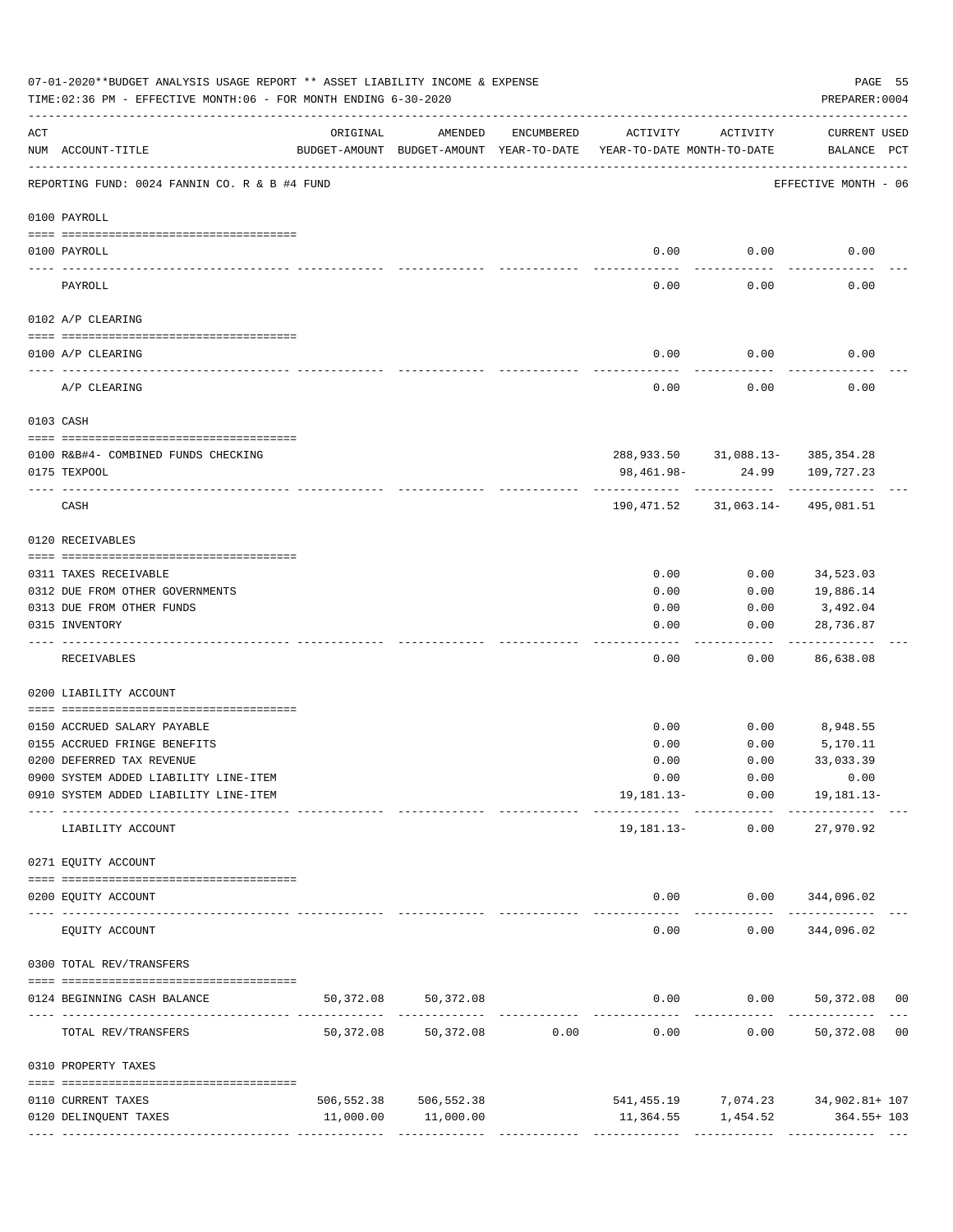07-01-2020\*\*BUDGET ANALYSIS USAGE REPORT \*\* ASSET LIABILITY INCOME & EXPENSE PAGE 56 TIME:02:36 PM - EFFECTIVE MONTH:06 - FOR MONTH ENDING 6-30-2020 PREPARER:0004

| ACT |                                                      | ORIGINAL                                 | AMENDED                   | ENCUMBERED | ACTIVITY                   | ACTIVITY                          | <b>CURRENT USED</b>         |    |
|-----|------------------------------------------------------|------------------------------------------|---------------------------|------------|----------------------------|-----------------------------------|-----------------------------|----|
|     | NUM ACCOUNT-TITLE                                    | BUDGET-AMOUNT BUDGET-AMOUNT YEAR-TO-DATE |                           |            | YEAR-TO-DATE MONTH-TO-DATE |                                   | BALANCE PCT                 |    |
|     | REPORTING FUND: 0024 FANNIN CO. R & B #4 FUND        |                                          |                           |            |                            |                                   | EFFECTIVE MONTH - 06        |    |
|     | PROPERTY TAXES                                       |                                          | 517,552.38 517,552.38     | 0.00       |                            | 552,819.74 8,528.75 35,267.36+107 |                             |    |
|     | 0318 OTHER TAXES                                     |                                          |                           |            |                            |                                   |                             |    |
|     | 0120 PAY N LIEU TAX/GRASSLAND                        | 1,600.00                                 | 1,600.00                  |            |                            | 1,042.45 1,042.45 557.55 65       |                             |    |
|     | 0121 PAY N LIEU TAX/UPPER TRINITY                    | 800.00                                   | 800.00                    |            | 681.04                     | 0.00                              | 118.96 85                   |    |
|     | 0160 SALES TAX REVENUES                              | 43,000.00                                | 43,000.00                 |            | 47,503.37                  | 7,482.59                          | 4,503.37+ 110               |    |
|     | OTHER TAXES                                          | 45,400.00                                | 45,400.00 0.00            |            |                            | 49,226.86 8,525.04                | 3,826.86+ 108               |    |
|     | 0321 FEES OF TAX COLLECTOR                           |                                          |                           |            |                            |                                   |                             |    |
|     |                                                      |                                          |                           |            |                            |                                   |                             |    |
|     | 0200 CAR REGISTRATION/SALES TAX                      |                                          | 74,000.00 74,000.00       |            |                            | 73,030.20 0.00                    | 969.80                      | 99 |
|     | 0300 COUNTY'S ADDITIONAL \$10                        | 55,000.00                                | 55,000.00                 |            | 44,843.32<br>.             |                                   | 6,324.25 10,156.68          | 82 |
|     | FEES OF TAX COLLECTOR                                | 129,000.00                               | 129,000.00                | 0.00       | 117,873.52                 | 6,324.25                          | 11,126.48                   | 91 |
|     | 0330 GRANTS                                          |                                          |                           |            |                            |                                   |                             |    |
|     |                                                      |                                          |                           |            |                            |                                   |                             |    |
|     | 0200 FEMA GRANT                                      | 0.00                                     | 54,433.72                 |            |                            | 54,433.72 0.00                    | $0.00$ 100                  |    |
|     | GRANTS                                               | 0.00                                     |                           |            | 54,433.72 0.00 54,433.72   | 0.00                              | 0.00 100                    |    |
|     | 0350 FINES                                           |                                          |                           |            |                            |                                   |                             |    |
|     | 0403 COUNTY CLERK FINES                              | 11,000.00                                | 11,000.00                 |            | 222.14                     | 0.00                              | 10,777.86                   | 02 |
|     | 0450 DISTRICT CLERK FINES                            | 10,000.00                                | 10,000.00                 |            | 4,370.70                   | 0.00                              | 5,629.30                    | 44 |
|     | 0455 J. P. #1 FINES                                  | 8,000.00                                 | 8,000.00                  |            | 3,758.52                   | 915.31                            | 4,241.48                    | 47 |
|     | 0456 J. P. #2 FINES                                  | 2,000.00                                 | 2,000.00                  |            | 2,472.67                   | 0.00                              | 472.67+ 124                 |    |
|     | 0457 J. P. #3 FINES                                  | 2,700.00                                 | 2,700.00                  |            | 1,545.51                   | 0.00                              | 1,154.49                    | 57 |
|     | FINES                                                | 33,700.00                                | 33,700.00                 | 0.00       | 12,369.54                  | 915.31                            | 21,330.46 37                |    |
|     | 0360 INTEREST EARNINGS                               |                                          |                           |            |                            |                                   |                             |    |
|     | 0100 INTEREST EARNING                                | 3,900.00                                 | 3,900.00                  |            | 2,010.34                   | 62.91                             | 1,889.66 52                 |    |
|     | INTEREST EARNINGS                                    | 3,900.00                                 | 3,900.00                  | 0.00       | 2,010.34                   | 62.91                             | 1,889.66 52                 |    |
|     | 0364 SALE OF ASSETS                                  |                                          |                           |            |                            |                                   |                             |    |
|     |                                                      |                                          |                           |            |                            |                                   |                             |    |
|     | 0162 LAND/BUILDING                                   | 0.00                                     | 0.00                      |            | 0.00                       |                                   | $0.00$ $0.00$               |    |
|     | 0163 SALE OF EQUIPMENT                               | 2,000.00                                 | 2,000.00                  |            | 0.00                       | 0.00                              | 2,000.00                    | 00 |
|     | SALE OF ASSETS                                       | 2,000.00                                 | -------------<br>2,000.00 | 0.00       | 0.00                       | ---------<br>0.00                 | 2,000.00 00                 |    |
|     | 0370 MISCELLANEOUS REVENUES                          |                                          |                           |            |                            |                                   |                             |    |
|     |                                                      |                                          |                           |            |                            |                                   |                             |    |
|     | 0120 STATE LATERAL ROAD                              | 10,100.00                                | 10,100.00                 |            | 8,414.22                   | 0.00                              | 1,685.78 83                 |    |
|     | 0125 TDT WEIGHT FEES<br>0130 REFUNDS & MISCELLANEOUS | 20,000.00<br>1,200.00                    | 20,000.00<br>1,200.00     |            | 21,247.21<br>633.60        | 0.00<br>0.00                      | $1,247.21+106$<br>566.40 53 |    |
|     | 0138 SALE OF SCRAP IRON                              | 0.00                                     | 0.00                      |            | 866.45                     | 0.00                              | $866.45+$                   |    |
|     | 0140 PROCEEDS OF LOAN                                | 0.00                                     | 0.00                      |            | 0.00                       | 0.00                              | 0.00                        |    |
|     | 0145 REIMBURSEMENT OF MATERIALS                      | 9,000.00                                 | 9,000.00                  |            | 5,329.63                   | 0.00                              | 3,670.37 59                 |    |
|     | 0146 SALE OF RECYCLED MATERIALS                      | 500.00                                   | 500.00                    |            | 753.36                     | 0.00                              | 253.36+ 151                 |    |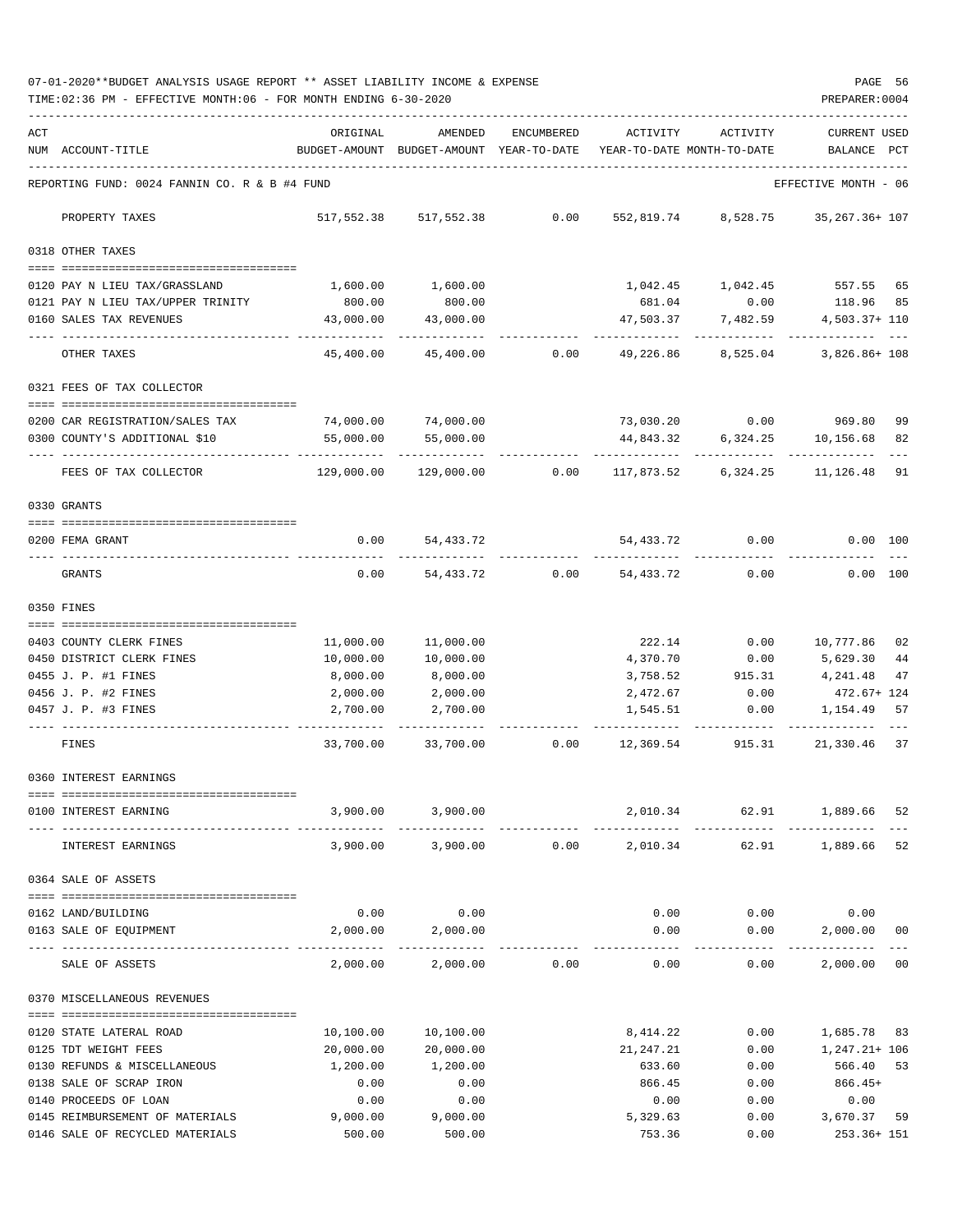| ACT |                                               | ORIGINAL         | AMENDED                                                             | ENCUMBERED            | ACTIVITY                     | ACTIVITY       | <b>CURRENT USED</b>  |                |
|-----|-----------------------------------------------|------------------|---------------------------------------------------------------------|-----------------------|------------------------------|----------------|----------------------|----------------|
|     | NUM ACCOUNT-TITLE                             |                  | BUDGET-AMOUNT BUDGET-AMOUNT YEAR-TO-DATE YEAR-TO-DATE MONTH-TO-DATE |                       |                              |                | BALANCE PCT          |                |
|     | REPORTING FUND: 0024 FANNIN CO. R & B #4 FUND |                  |                                                                     |                       |                              |                | EFFECTIVE MONTH - 06 |                |
|     | 0147 OFFICE RENTAL                            | 0.00             | 0.00                                                                |                       | 0.00                         | 0.00           | 0.00                 |                |
|     | MISCELLANEOUS REVENUES                        | 40,800.00        | 40,800.00                                                           | 0.00                  | 37,244.47                    | 0.00           | 3,555.53             | 91             |
|     | 0509 CONTINGENCY                              |                  |                                                                     |                       |                              |                |                      |                |
|     | 0475 CONTINGENCY                              | 0.00             | 0.00                                                                | 0.00                  |                              | $0.00$ 0.00    | 0.00                 |                |
|     | CONTINGENCY                                   | 0.00             | 0.00                                                                | 0.00                  | 0.00                         | 0.00           | 0.00                 |                |
|     | 0624 ROAD & BRIDGE 4                          |                  |                                                                     |                       |                              |                |                      |                |
|     | 0100 COMPENSATION PAY                         | 0.00             | 0.00                                                                | 0.00                  | 0.00                         | 0.00           | 0.00                 |                |
|     | 0101 SALARY ELECTED OFFICIAL                  | 62,720.97        | 62,720.97                                                           | 0.00                  | 48,247.00                    | 4,824.70       | 14,473.97            | 77             |
|     | 0105 SALARY SECRETARY                         | 28,577.94        | 28,577.94                                                           | 0.00                  | 21,983.00                    | 2,198.30       | 6,594.94             | 77             |
|     | 0106 SALARY PRECINCT EMPLOYEES                | 181,580.27       | 181,580.27                                                          | 0.00                  | 100,243.74                   | 9,791.77       | 81,336.53            | 55             |
|     | 0107 REGULAR-TEMP. PART-TIME                  | 0.00             | 0.00                                                                | 0.00                  | 7,464.00                     | 672.00         | 7,464.00-            |                |
|     | 0108 LABOR REIMBURSEMENT                      | 0.00             | 0.00                                                                | 0.00                  | 0.00                         | 0.00           | 0.00                 |                |
|     |                                               |                  |                                                                     |                       |                              |                |                      |                |
|     | 0199 TOTAL SALARIES                           | 272,879.18       | 272,879.18                                                          | 0.00                  | 177,937.74                   | 17,486.77      | 94,941.44            | 65             |
|     | 0201 SOCIAL SECURITY TAXES                    | 16,918.51        | 16,918.51                                                           | 0.00                  | 10,941.75                    | 1,072.46       | 5,976.76             | 65             |
|     | 0202 GROUP HEALTH INSURANCE                   | 94,967.04        | 94,967.04                                                           | 0.00                  | 62,301.96                    | 6,922.44       | 32,665.08            | 66             |
|     | 0203 RETIREMENT                               | 31,899.58        | 31,899.58                                                           | 0.00                  | 19,886.42                    | 1,982.47       | 12,013.16            | 62             |
|     | 0204 WORKERS' COMPENSATION                    | 5,892.97         | 5,892.97                                                            | 0.00                  | 5,699.46                     | 2,849.73       | 193.51               | 97             |
|     | 0205 MEDICARE TAX                             | 3,956.75         | 3,956.75                                                            | 0.00                  | 2,559.02                     | 250.82         | 1,397.73             | 65             |
|     | 0206 UNEMPLOYMENT EXPENSE                     | 0.00             | 0.00                                                                | 0.00                  | 0.00                         | 0.00           | 0.00                 |                |
|     | 0299 TOTAL EMPLOYEE BENEFITS                  | 153,634.85       | 153,634.85                                                          | 0.00                  | 101,388.61                   | 13,077.92      | 52,246.24            | 66             |
|     | 0310 OFFICE SUPPLIES                          | 250.00           | 250.00                                                              | 0.00                  | 61.19                        | 0.00           | 188.81               | 24             |
|     | 0314 EMPLOYEE PHYSICALS/DOT TESTING           | 350.00           | 350.00                                                              | 0.00                  | 195.36                       | 0.00           | 154.64               | 56             |
|     | 0340 SHOP SUPPLIES                            | 1,750.00         | 1,750.00                                                            | 0.00                  | 1,044.40                     | 308.97         | 705.60               | 60             |
|     | 0341 R & B MAT. ROCK & GRAVEL                 | 90,000.00        | 130,000.00                                                          | 0.00                  | 127,386.09                   | 10,608.45      | 2,613.91             | 98             |
|     | 0342 R & B MAT. CULVERTS                      | 12,000.00        | 17,000.00                                                           | 0.00                  | 16,863.53                    | 3,431.40       | 136.47               | 99             |
|     | 0343 R & B MAT. HARDWRE & LUMB                | 1,500.00         | 6,459.28                                                            | 0.00                  | 7,077.01                     | 617.73         | 617.73- 110          |                |
|     | 0344 R & B MAT. ASPHALT/RD OIL                | 70,000.00        | 70,000.00                                                           | 0.00                  | 29,521.49                    | 1,674.29       | 40,478.51            | 42             |
|     | 0345 CHEMICALS                                | 1,500.00         | 1,500.00                                                            | 0.00                  | 0.00                         | 0.00           | 1,500.00             | 0 <sub>0</sub> |
|     | 0346 CETRZ EXPENDITURES                       | 0.00             | 0.00                                                                | 0.00                  | 0.00                         | 0.00           | 0.00                 |                |
|     | 0350 DEBRIS REMOVAL<br>0395 EMPLOYEE UNIFORMS | 0.00<br>2,500.00 | 0.00<br>2,500.00                                                    | 0.00<br>0.00          | 0.00<br>2,188.70             | 0.00<br>209.89 | 0.00<br>311.30       | 88             |
|     | 0399 TOTAL R&B MATERIALS                      | 179,850.00       | -----------<br>229,809.28                                           | $- - - - - -$<br>0.00 | --------------<br>184,337.77 | 16,850.73      | 45, 471.51 80        |                |
|     | 0400 LEGAL FEES                               | 0.00             | 0.00                                                                | 0.00                  | 0.00                         | 0.00           | 0.00                 |                |
|     | 0420 UTILITY TELEPHONE                        | 0.00             | 0.00                                                                | 0.00                  | 0.00                         | 0.00           | 0.00                 |                |
|     | 0421 DSL INTERNET                             | 1,000.00         | 1,000.00                                                            | 0.00                  | 730.87                       | 165.38         | 269.13               | 73             |
|     | 0423 CELL PHONE ALLOWANCE                     | 0.00             | 0.00                                                                | 0.00                  | 0.00                         | 0.00           | 0.00                 |                |
|     | 0427 OUT OF COUNTY TRAVEL/TRAINING            | 4,600.00         | 4,600.00                                                            | 0.00                  | 2,534.94                     | 0.00           | 2,065.06             | 55             |
|     | 0430 BIDS, NOTICES & PERMITS                  | 300.00           | 300.00                                                              | 0.00                  | 27.52                        | 0.00           | 272.48               | 09             |
|     | 0435 PRINTING                                 | 100.00           | 100.00                                                              | 0.00                  | 0.00                         | 0.00           | 100.00               | 0 <sub>0</sub> |
|     | 0440 UTILITY ELECTRICITY                      | 4,000.00         | 4,000.00                                                            | 0.00                  | 2,379.25                     | 218.75         | 1,620.75             | 59             |
|     | 0441 UTILITY GAS                              | 600.00           | 600.00                                                              | 0.00                  | 573.61                       | 98.34          | 26.39                | 96             |
|     | 0442 UTILITY WATER                            | 1,250.00         | 1,250.00                                                            | 0.00                  | 546.75                       | 57.08          | 703.25               | 44             |
|     | 0443 TRASH PICKUP                             | 2,500.00         | 2,500.00                                                            | 0.00                  | 1,816.00                     | 0.00           | 684.00               | 73             |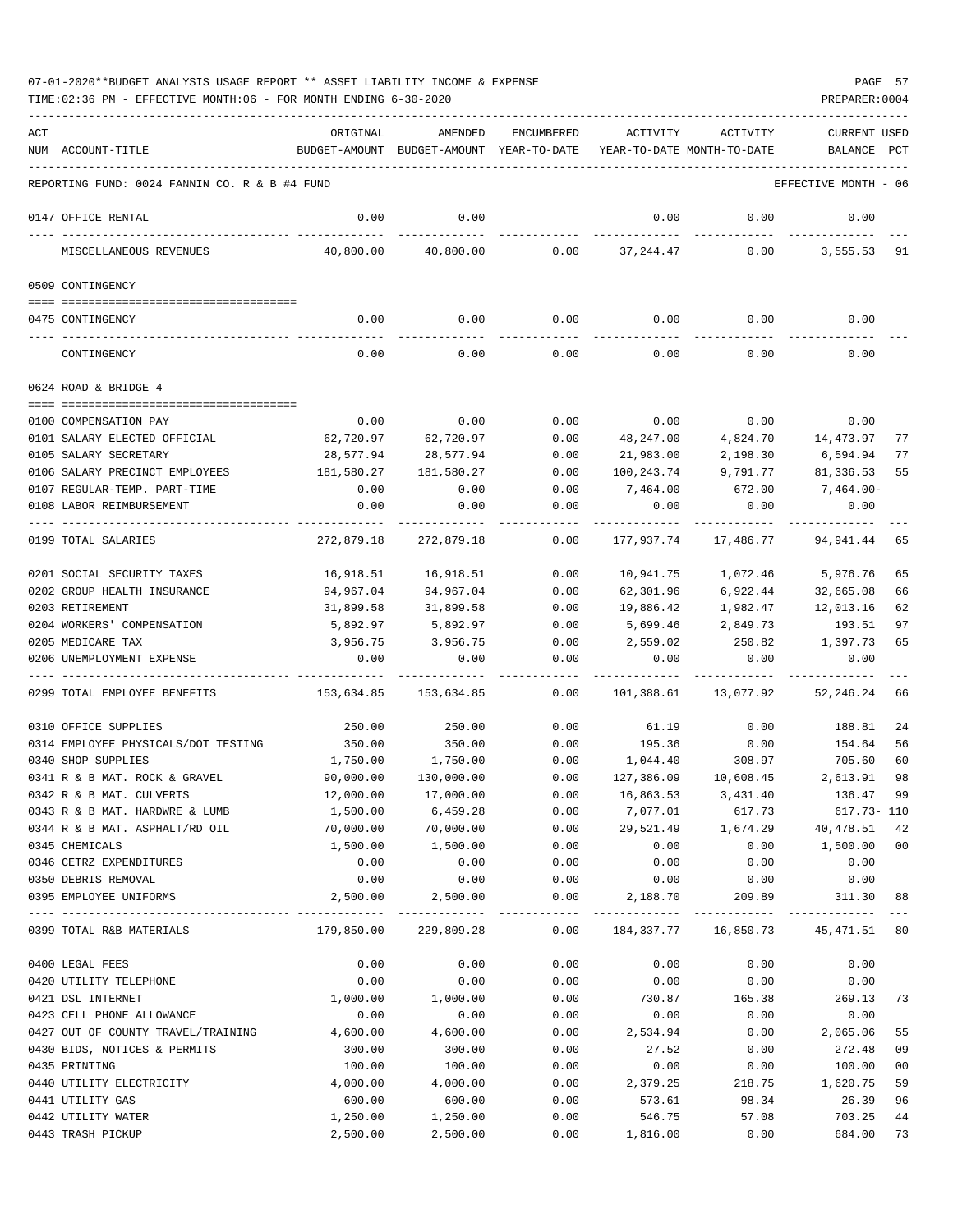| ACT                                                       | ORIGINAL   | AMENDED                                  | ENCUMBERED         | ACTIVITY                   | ACTIVITY                                                              | <b>CURRENT USED</b>  |     |
|-----------------------------------------------------------|------------|------------------------------------------|--------------------|----------------------------|-----------------------------------------------------------------------|----------------------|-----|
| NUM ACCOUNT-TITLE                                         |            | BUDGET-AMOUNT BUDGET-AMOUNT YEAR-TO-DATE |                    | YEAR-TO-DATE MONTH-TO-DATE |                                                                       | BALANCE              | PCT |
| REPORTING FUND: 0024 FANNIN CO. R & B #4 FUND             |            |                                          |                    |                            |                                                                       | EFFECTIVE MONTH - 06 |     |
| 0447 REPEATER SERVICE CONTRACT                            | 730.24     | 730.24                                   | 0.00               | 547.67                     | 304.26                                                                | 182.57               | 75  |
| 0450 R&M BUILDING                                         | 2,000.00   | 2,000.00                                 | 0.00               | 9.95                       | 0.00                                                                  | 1,990.05             | 00  |
| 0453 COMPUTER SOFTWARE                                    | 1,500.00   | 1,500.00                                 | 0.00               | 0.00                       | 0.00                                                                  | 1,500.00             | 00  |
| 0457 R & M MACHINERY GAS & OIL                            | 46,000.00  | 41,040.72                                | 0.00               | 21,200.59                  | 2,508.42                                                              | 19,840.13            | 52  |
| 0458 R & M MACHINERY PARTS                                | 30,000.00  | 39,433.72                                | 0.00               | 38,745.01                  | 1,222.51                                                              | 688.71               | 98  |
| 0459 R & M MACH. TIRES & TUBES                            | 9,000.00   | 9,000.00                                 | 0.00               | 6,341.07                   | 2,187.05                                                              | 2,658.93             | 70  |
| 0460 EQUIPMENT RENTAL/LEASE                               | 15,000.00  | 15,000.00                                | 0.00               | 13,100.41                  | 65.90                                                                 | 1,899.59             | 87  |
| 0480 BOND                                                 | 0.00       | 0.00                                     | 0.00               | 0.00                       | 0.00                                                                  | 0.00                 |     |
| 0481 DUES                                                 | 335.00     | 335.00                                   | 0.00               | 335.00                     | 0.00                                                                  | 0.00                 | 100 |
| 0482 INSURANCE                                            | 6,000.00   | 6,000.00                                 | 0.00               | 5,200.97                   | 0.00                                                                  | 799.03               | 87  |
| 0485 PRISONER'S SUPPLIES                                  | 0.00       | 0.00                                     | 0.00               | 0.00                       | 0.00                                                                  | 0.00                 |     |
| 0488 FANNIN RURAL RAIL DISTRICT                           | 0.00       | 0.00                                     | 0.00               | 0.00                       | 0.00                                                                  | 0.00                 |     |
| 0490 MISCELLANEOUS                                        | 500.00     | 500.00                                   | 0.00               | 0.00                       | 0.00                                                                  | 500.00               | 00  |
| 0491 SOIL & WATER CONSERVATION                            | 250.00     | 250.00                                   | 0.00               | 0.00                       | 0.00                                                                  | 250.00               | 00  |
| 0492 TDRA FLOOD CASH MATCH                                | 0.00       | 0.00                                     | 0.00               | 0.00                       | 0.00                                                                  | 0.00                 |     |
| 0494 FLOOD CONTROL SITE MAINTENANCE                       | 0.00       | 0.00                                     | 0.00               | 0.00                       | 0.00                                                                  | 0.00                 |     |
| 0495 PIPELINE SALES TAX REIMBURSEMENT                     | 0.00       | 0.00                                     | 0.00               | 0.00                       | 0.00                                                                  | 0.00                 |     |
| 0496 TCOG HAZARDOUS WASTEMATCH                            | 0.00       | 0.00                                     | 0.00               | 0.00                       | 0.00                                                                  | 0.00                 |     |
| 0499 TOTAL SER.& OTHER CHARGES 125,665.24 130,139.68 0.00 |            |                                          |                    | 94,089.61                  | 6,827.69                                                              | 36,050.07            | 72  |
| 0500 LAND                                                 |            |                                          |                    | 0.00                       | 0.00                                                                  | 0.00                 |     |
| 0535 BUILDING                                             |            |                                          |                    | 0.00                       | 0.00                                                                  | 0.00                 |     |
| 0570 COMPUTER EQUIPMENT                                   | 0.00       | 0.00                                     | 0.00               | 0.00                       | 0.00                                                                  | 0.00                 |     |
| 0571 PURCHASE OF MACH./EQUIP. 75,000.00                   |            | 75,000.00                                | 0.00               | 46,689.90                  | 0.00                                                                  | 28,310.10            | 62  |
| 0573 RADIO EQUIPMENT                                      | 0.00       | 0.00                                     | 0.00               | 0.00                       | 0.00                                                                  | 0.00                 |     |
| 0575 BUILDING                                             | 0.00       | 0.00                                     | 0.00               | 0.00                       | 0.00                                                                  | 0.00                 |     |
| 0599 CAPITAL OUTLAY                                       | 75,000.00  | 75,000.00                                | 0.00               | 46,689.90                  | 0.00                                                                  | 28,310.10            | 62  |
| ROAD & BRIDGE 4                                           |            | 807,029.27 861,462.99 0.00               |                    |                            | 604,443.63 54,243.11 257,019.36                                       |                      | 70  |
| 0625 ADMINISTRATIVE OFFICE R&B #4                         |            |                                          |                    |                            |                                                                       |                      |     |
| 0105 SALARY SECRETARY                                     |            |                                          |                    |                            | $10,141.28$ $10,141.28$ $0.00$ $7,801.00$ $780.10$ $2,340.28$ 77      |                      |     |
| 0201 SOCIAL SECURITY TAXES                                | 628.76     | 628.76                                   | 0.00               | 349.56                     | 33.60                                                                 | 279.20               | 56  |
| 0202 GROUP HEALTH INSURANCE                               | 2,967.72   | 2,967.72                                 | 0.00               | 2,225.16                   | 247.24                                                                | 742.56               | 75  |
| 0203 RETIREMENT                                           | 1,167.26   | 1,167.26                                 | 0.00               | 909.44                     | 91.98                                                                 | 257.82               | 78  |
| 0204 WORKERS' COMPENSATION                                | 42.59      | 42.59                                    | 0.00               | 31.02                      | 15.51                                                                 | 11.57                | 73  |
| 0205 MEDICARE TAX                                         | 147.58     | 147.58                                   | 0.00               | 81.76                      | 7.86                                                                  | 65.82                | 55  |
| 0310 OFFICE SUPPLIES                                      | 100.00     | 100.00                                   | 0.00               | 0.00                       | 0.00                                                                  | 100.00               | 00  |
| 0311 POSTAL EXPENSES                                      | 0.00       | 0.00                                     | 0.00               | 0.00                       | 0.00                                                                  | 0.00                 |     |
| 0353 COMPUTER EXPENSE                                     | 500.00     | 500.00                                   | 0.00               | 483.97                     | 0.00                                                                  | 16.03                | 97  |
| 0427 OUT OF COUNTY TRAVEL                                 | 0.00       | 0.00                                     | 0.00               | 0.00                       | 0.00                                                                  | 0.00                 |     |
| 0480 BOND                                                 | 0.00       | 0.00                                     | 0.00               | 0.00                       | 0.00                                                                  | 0.00                 |     |
| 0572 OFFICE EQUIPMENT                                     | 0.00       | 0.00                                     | 0.00               | 0.00                       | 0.00                                                                  | 0.00                 |     |
| 0574 COMPUTER EQUIPMENT                                   | 0.00       | 0.00                                     | 0.00               | 0.00                       | 0.00                                                                  | 0.00                 |     |
| ADMINISTRATIVE OFFICE R&B #4                              | 15,695.19  | .<br>15,695.19                           | ----------<br>0.00 |                            | ------------ -------------<br>11,881.91    1,176.29    3,813.28    76 |                      |     |
|                                                           |            |                                          |                    |                            |                                                                       |                      |     |
| FANNIN CO. R & B #4 FUND                                  |            |                                          |                    |                            |                                                                       |                      | 94  |
| INCOME TOTALS                                             | 822,724.46 | 877,158.18                               |                    | 825,978.19                 | 24,356.26                                                             | 51,179.99            |     |
| EXPENSE TOTALS                                            | 822,724.46 | 877,158.18                               | 0.00               | 616,325.54                 | 55,419.40                                                             | 260,832.64 70        |     |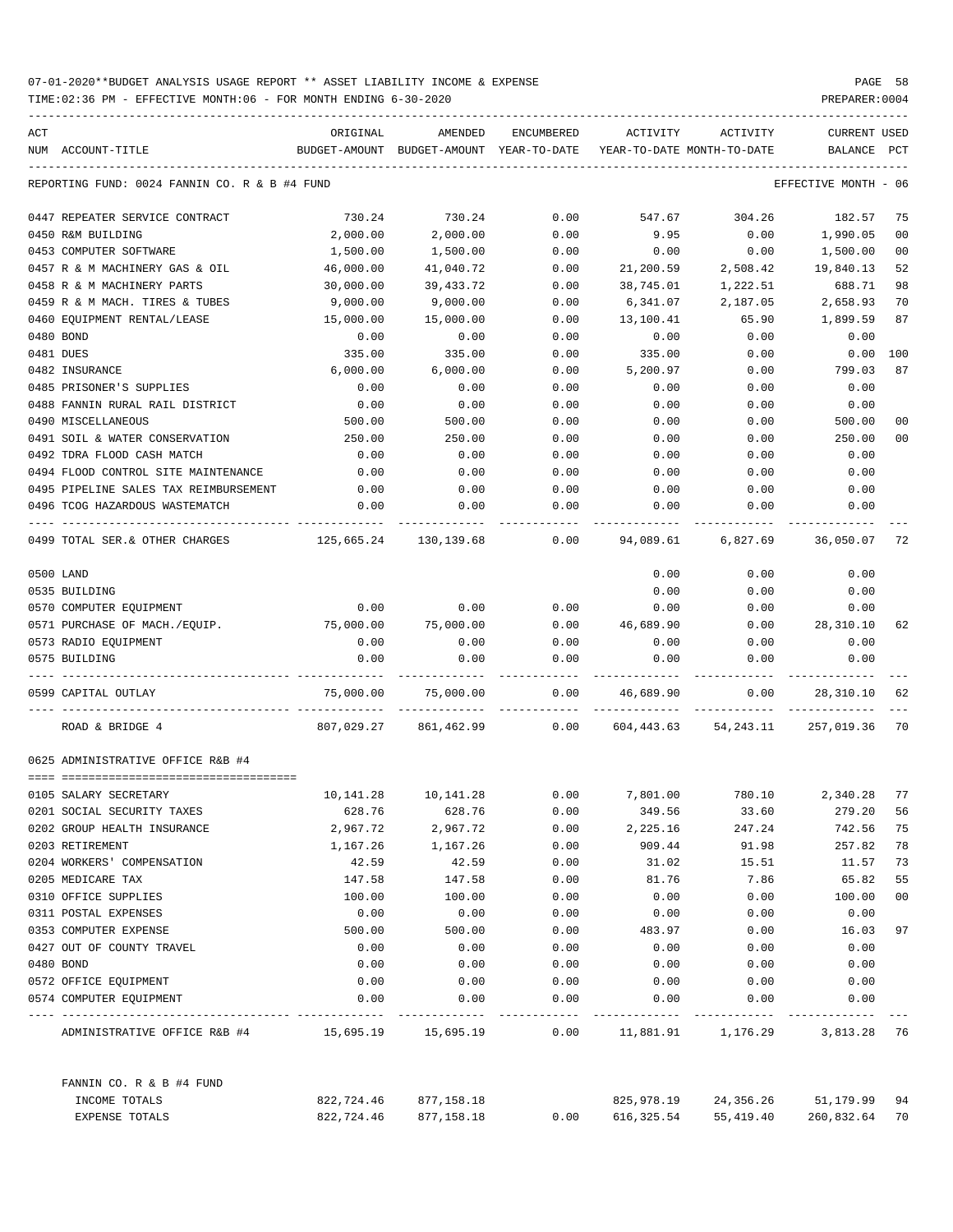|     | 07-01-2020**BUDGET ANALYSIS USAGE REPORT ** ASSET LIABILITY INCOME & EXPENSE<br>TIME:02:36 PM - EFFECTIVE MONTH:06 - FOR MONTH ENDING 6-30-2020 |               |               |              |                            |          | PREPARER: 0004       | PAGE 59      |
|-----|-------------------------------------------------------------------------------------------------------------------------------------------------|---------------|---------------|--------------|----------------------------|----------|----------------------|--------------|
| ACT |                                                                                                                                                 | ORIGINAL      | AMENDED       | ENCUMBERED   | <b>ACTIVITY</b>            | ACTIVITY | <b>CURRENT USED</b>  |              |
|     | NUM ACCOUNT-TITLE                                                                                                                               | BUDGET-AMOUNT | BUDGET-AMOUNT | YEAR-TO-DATE | YEAR-TO-DATE MONTH-TO-DATE |          | BALANCE              | $_{\rm PCT}$ |
|     | REPORTING FUND: 0025 FANNIN COUNTY BEES                                                                                                         |               |               |              |                            |          | EFFECTIVE MONTH - 06 |              |
|     | 0103 CASH                                                                                                                                       |               |               |              |                            |          |                      |              |
|     | 0100 BEES-COMBINED FUNDS CHECKING                                                                                                               |               |               |              | 0.00                       | 0.00     | 2,177.67             |              |
|     | CASH                                                                                                                                            |               |               |              | 0.00                       | 0.00     | 2,177.67             |              |
|     | 0271 EQUITY ACCOUNT                                                                                                                             |               |               |              |                            |          |                      |              |
|     | 0200 EQUITY ACCOUNT                                                                                                                             |               |               |              | 0.00                       | 0.00     | 2,177.67             |              |
|     | EQUITY ACCOUNT                                                                                                                                  |               |               |              | 0.00                       | 0.00     | 2,177.67             |              |
|     | 0300 CASH                                                                                                                                       |               |               |              |                            |          |                      |              |
|     | 0125 BEGINNING CASH BALANCE                                                                                                                     | 0.00          | 0.00          |              | 0.00                       | 0.00     | 0.00                 |              |
|     | CASH                                                                                                                                            | 0.00          | 0.00          | 0.00         | 0.00                       | 0.00     | 0.00                 |              |
|     | 0370 MISC. INCOME                                                                                                                               |               |               |              |                            |          |                      |              |
|     | 0138 SALE OF SCRAP IRON                                                                                                                         | 0.00          | 0.00          |              | 0.00                       | 0.00     | 0.00                 |              |
|     | 0625 DONATIONS                                                                                                                                  | 0.00          | 0.00          |              | 0.00                       | 0.00     | 0.00                 |              |
|     | MISC. INCOME                                                                                                                                    | 0.00          | 0.00          | 0.00         | 0.00                       | 0.00     | 0.00                 |              |
|     | 0625 FANNIN COUNTY BEES                                                                                                                         |               |               |              |                            |          |                      |              |
|     | 0310 OFFICE SUPPLIES                                                                                                                            | 0.00          | 0.00          | 0.00         | 0.00                       | 0.00     | 0.00                 |              |
|     | 0343 ROAD SIGNS                                                                                                                                 | 0.00          | 0.00          | 0.00         | 0.00                       | 0.00     | 0.00                 |              |
|     | 0353 COMPUTER EXPENSE                                                                                                                           | 0.00          | 0.00          | 0.00         | 0.00                       | 0.00     | 0.00                 |              |
|     | 0427 TRAVEL EXPENSE                                                                                                                             | 0.00          | 0.00          | 0.00         | 0.00                       | 0.00     | 0.00                 |              |
|     | 0572 OFFICE EQUIPMENT                                                                                                                           | 0.00          | 0.00          | 0.00         | 0.00                       | 0.00     | 0.00                 |              |
|     | FANNIN COUNTY BEES                                                                                                                              | 0.00          | 0.00          | 0.00         | 0.00                       | 0.00     | 0.00                 |              |
|     | FANNIN COUNTY BEES                                                                                                                              |               |               |              |                            |          |                      |              |
|     | INCOME TOTALS                                                                                                                                   | 0.00          | 0.00          |              | 0.00                       | 0.00     | 0.00                 |              |
|     | <b>EXPENSE TOTALS</b>                                                                                                                           | 0.00          | 0.00          | 0.00         | 0.00                       | 0.00     | 0.00                 |              |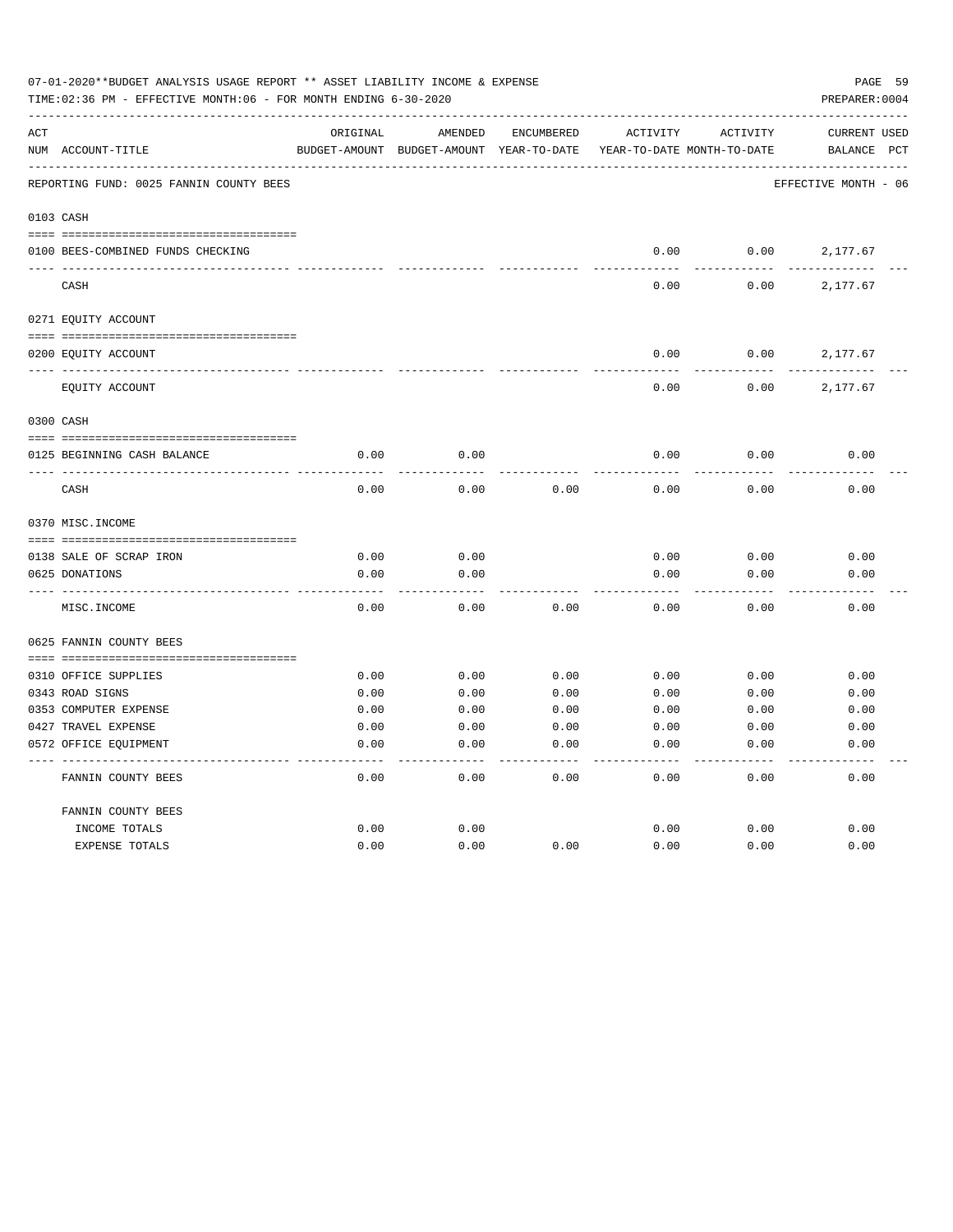|     | 07-01-2020**BUDGET ANALYSIS USAGE REPORT ** ASSET LIABILITY INCOME & EXPENSE<br>TIME:02:36 PM - EFFECTIVE MONTH:06 - FOR MONTH ENDING 6-30-2020 |                        |                                                     |                      |          |                                        | PAGE 60<br>PREPARER: 0004                 |
|-----|-------------------------------------------------------------------------------------------------------------------------------------------------|------------------------|-----------------------------------------------------|----------------------|----------|----------------------------------------|-------------------------------------------|
| ACT | NUM ACCOUNT-TITLE                                                                                                                               | ORIGINAL               | AMENDED<br>BUDGET-AMOUNT BUDGET-AMOUNT YEAR-TO-DATE | ENCUMBERED           | ACTIVITY | ACTIVITY<br>YEAR-TO-DATE MONTH-TO-DATE | <b>CURRENT USED</b><br>BALANCE PCT        |
|     | --------------------------------------<br>REPORTING FUND: 0026 J.P.#1 JUST.CT.TECHNOLOGY                                                        |                        |                                                     |                      |          |                                        | EFFECTIVE MONTH - 06                      |
|     | 0102 A/P CLEARING                                                                                                                               |                        |                                                     |                      |          |                                        |                                           |
|     | 0100 A/P CLEARING                                                                                                                               |                        |                                                     |                      | 0.00     | 0.00                                   | 0.00                                      |
|     | A/P CLEARING                                                                                                                                    |                        |                                                     |                      | 0.00     | 0.00                                   | 0.00                                      |
|     | 0103 CASH                                                                                                                                       |                        |                                                     |                      |          |                                        |                                           |
|     |                                                                                                                                                 |                        |                                                     |                      |          |                                        |                                           |
|     | 0100 J.P.#1 JUST.CT.TECH-COMB.FUND CKIN                                                                                                         |                        |                                                     |                      |          | 1,349.66 273.74 50,852.69              |                                           |
|     | CASH                                                                                                                                            |                        |                                                     |                      |          | 1,349.66 273.74                        | 50,852.69                                 |
|     | 0120 RECEIVABLES                                                                                                                                |                        |                                                     |                      |          |                                        |                                           |
|     | 0313 DUE FROM OTHER FUNDS                                                                                                                       |                        |                                                     |                      | 0.00     | 0.00                                   | 148.85                                    |
|     | RECEIVABLES                                                                                                                                     |                        |                                                     |                      | 0.00     | 0.00                                   | 148.85                                    |
|     | 0200 SYSTEM ADDED LIABILITY DEPARTMENT                                                                                                          |                        |                                                     |                      |          |                                        |                                           |
|     | 0910 SYSTEM ADDED LIABILITY LINE-ITEM                                                                                                           |                        |                                                     |                      | 0.00     | 0.00                                   | 0.00                                      |
|     | ------------------------<br>SYSTEM ADDED LIABILITY DEPARTMENT                                                                                   |                        |                                                     |                      | 0.00     | --------<br>0.00                       | 0.00                                      |
|     | 0271 EQUITY ACCOUNT                                                                                                                             |                        |                                                     |                      |          |                                        |                                           |
|     | 0200 EQUITY ACCOUNT                                                                                                                             |                        |                                                     |                      | 0.00     | 0.00                                   | 49,651.88                                 |
|     | EQUITY ACCOUNT                                                                                                                                  |                        |                                                     |                      | 0.00     | 0.00                                   | 49,651.88                                 |
|     | 0300 CASH                                                                                                                                       |                        |                                                     |                      |          |                                        |                                           |
|     |                                                                                                                                                 |                        |                                                     |                      |          |                                        |                                           |
|     | 0126 BEGINNING CASH BALANCE                                                                                                                     | 0.00                   | 0.00                                                |                      |          | $0.00$ $0.00$                          | 0.00                                      |
|     | CASH                                                                                                                                            | 0.00                   | 0.00                                                | 0.00                 | 0.00     | 0.00                                   | 0.00                                      |
|     | 0360 INTEREST EARNINGS                                                                                                                          |                        |                                                     |                      |          |                                        |                                           |
|     | 0100 INTEREST EARNINGS                                                                                                                          | 0.00                   | 0.00                                                |                      | 84.88    | 4.61                                   | 84.88+                                    |
|     | INTEREST EARNINGS                                                                                                                               | --------------<br>0.00 | ----------<br>0.00                                  | 0.00                 | 84.88    | ---------<br>4.61                      | 84.88+                                    |
|     | 0370 MISCELLANEOUS INCOME                                                                                                                       |                        |                                                     |                      |          |                                        |                                           |
|     |                                                                                                                                                 |                        |                                                     |                      |          |                                        | 269.13 235.22 84                          |
|     | 0455 J.P.#1 TECHNOLOGY FEES                                                                                                                     | 1,500.00               | 1,500.00                                            |                      | 1,264.78 |                                        |                                           |
|     | MISCELLANEOUS INCOME                                                                                                                            |                        | $1,500.00$ $1,500.00$ $0.00$ $1,264.78$             |                      |          | 269.13                                 | 235.22<br>84                              |
|     | 0455 J.P.#1 TECHNOLOGY EQUIP.                                                                                                                   |                        |                                                     |                      |          |                                        |                                           |
|     | 0420 OMNIBASE TELEPHONE LINE                                                                                                                    | 0.00                   | 0.00                                                | 0.00                 |          | $0.00$ 0.00                            | 0.00                                      |
|     | 0572 OFFICE EQUIPMENT                                                                                                                           | 1,500.00               | 1,500.00                                            | 0.00                 | 0.00     | 0.00                                   | 1,500.00<br>0 <sub>0</sub>                |
|     | J.P.#1 TECHNOLOGY EQUIP.                                                                                                                        | 1,500.00               | -----------<br>1,500.00                             | . <u>.</u> .<br>0.00 | 0.00     | ---------<br>0.00                      | -----------<br>1,500.00<br>0 <sub>0</sub> |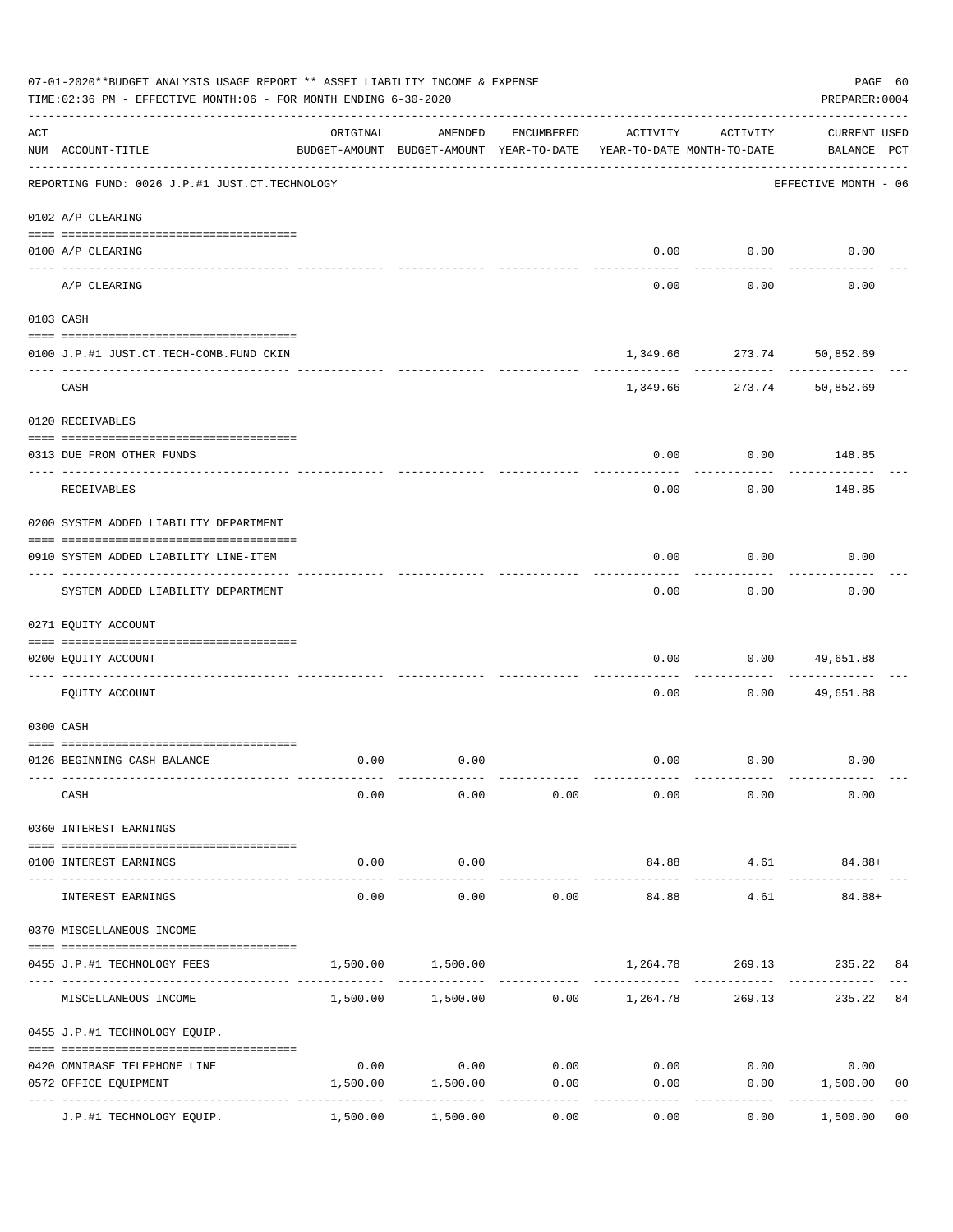| 07-01-2020**BUDGET ANALYSIS USAGE REPORT ** ASSET LIABILITY INCOME & EXPENSE |               |               |              |          |                            | PAGE 61              |                |
|------------------------------------------------------------------------------|---------------|---------------|--------------|----------|----------------------------|----------------------|----------------|
| TIME:02:36 PM - EFFECTIVE MONTH:06 - FOR MONTH ENDING 6-30-2020              |               |               |              |          |                            | PREPARER: 0004       |                |
| ACT                                                                          | ORIGINAL      | AMENDED       | ENCUMBERED   | ACTIVITY | ACTIVITY                   | <b>CURRENT USED</b>  |                |
| NUM ACCOUNT-TITLE                                                            | BUDGET-AMOUNT | BUDGET-AMOUNT | YEAR-TO-DATE |          | YEAR-TO-DATE MONTH-TO-DATE | BALANCE              | PCT            |
| REPORTING FUND: 0026 J.P.#1 JUST.CT.TECHNOLOGY                               |               |               |              |          |                            | EFFECTIVE MONTH - 06 |                |
| J.P.#1 JUST.CT.TECHNOLOGY                                                    |               |               |              |          |                            |                      |                |
| INCOME TOTALS                                                                | 1,500.00      | 1,500.00      |              | 1,349.66 | 273.74                     | 150.34               | -90            |
| <b>EXPENSE TOTALS</b>                                                        | 1,500.00      | 1,500.00      | 0.00         | 0.00     | 0.00                       | 1,500.00             | 0 <sub>0</sub> |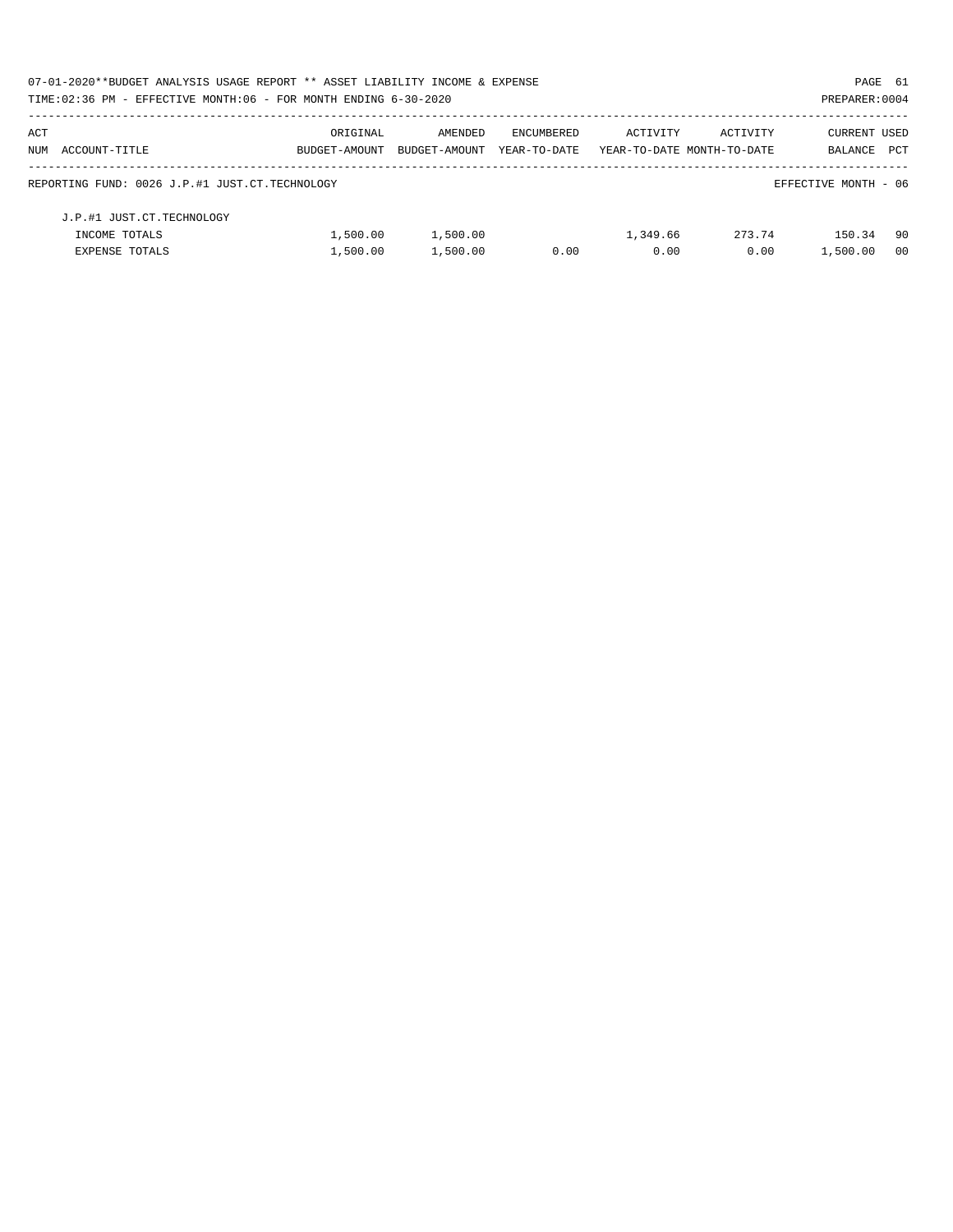|     | 07-01-2020**BUDGET ANALYSIS USAGE REPORT ** ASSET LIABILITY INCOME & EXPENSE<br>TIME:02:36 PM - EFFECTIVE MONTH:06 - FOR MONTH ENDING 6-30-2020 |                                            |                                                                                |                    |          |                      |                             |                |  |
|-----|-------------------------------------------------------------------------------------------------------------------------------------------------|--------------------------------------------|--------------------------------------------------------------------------------|--------------------|----------|----------------------|-----------------------------|----------------|--|
| ACT | NUM ACCOUNT-TITLE                                                                                                                               | ORIGINAL                                   | AMENDED<br>BUDGET-AMOUNT BUDGET-AMOUNT YEAR-TO-DATE YEAR-TO-DATE MONTH-TO-DATE | ENCUMBERED         | ACTIVITY | ACTIVITY             | CURRENT USED<br>BALANCE PCT |                |  |
|     | REPORTING FUND: 0027 J.P.#2 JUST.CT.TECHNOLOGY                                                                                                  |                                            |                                                                                |                    |          |                      | EFFECTIVE MONTH - 06        |                |  |
|     | 0102 A/P CLEARING                                                                                                                               |                                            |                                                                                |                    |          |                      |                             |                |  |
|     | 0100 A/P CLEARING                                                                                                                               |                                            |                                                                                |                    |          | $0.00$ $0.00$        | 0.00                        |                |  |
|     | A/P CLEARING                                                                                                                                    |                                            |                                                                                |                    | 0.00     | 0.00                 | 0.00                        |                |  |
|     | 0103 CASH                                                                                                                                       |                                            |                                                                                |                    |          |                      |                             |                |  |
|     | 0100 J.P.#2 JUST.CT.TECH-COMB.FUND CKIN                                                                                                         |                                            |                                                                                |                    |          | 273.53 0.87 9,545.11 |                             |                |  |
|     | CASH                                                                                                                                            |                                            |                                                                                |                    | 273.53   | ----------<br>0.87   | 9,545.11                    |                |  |
|     | 0120 RECEIVABLES                                                                                                                                |                                            |                                                                                |                    |          |                      |                             |                |  |
|     | 0313 DUE FROM OTHER FUNDS                                                                                                                       |                                            |                                                                                |                    | 0.00     |                      | $0.00$ 16.00                |                |  |
|     | RECEIVABLES                                                                                                                                     |                                            |                                                                                |                    | 0.00     | 0.00                 | 16.00                       |                |  |
|     | 0271 EQUITY ACCOUNT                                                                                                                             |                                            |                                                                                |                    |          |                      |                             |                |  |
|     | 0200 EQUITY ACCOUNT                                                                                                                             |                                            |                                                                                |                    | 0.00     | 0.00                 | 9,287.58                    |                |  |
|     | EQUITY ACCOUNT                                                                                                                                  |                                            |                                                                                |                    | 0.00     | ---------<br>0.00    | 9,287.58                    |                |  |
|     | 0300 CASH                                                                                                                                       |                                            |                                                                                |                    |          |                      |                             |                |  |
|     | 0127 BEGINNING CASH BALANCE                                                                                                                     | 1,000.00                                   | 1,000.00                                                                       |                    | 0.00     |                      | 0.00 1,000.00               | 00             |  |
|     | __________________________________<br>CASH                                                                                                      |                                            | 1,000.00 1,000.00                                                              | 0.00               | 0.00     |                      | 0.00 1,000.00               | 0 <sub>0</sub> |  |
|     | 0360 INTEREST EARNINGS                                                                                                                          |                                            |                                                                                |                    |          |                      |                             |                |  |
|     | 0100 INTEREST EARNINGS                                                                                                                          | 0.00                                       | 0.00                                                                           |                    |          | 16.25 0.87           | $16.25+$                    |                |  |
|     | INTEREST EARNINGS                                                                                                                               | 0.00                                       | 0.00                                                                           | 0.00               | 16.25    | 0.87                 | $16.25+$                    |                |  |
|     | 0370 MISCELLANEOUS INCOME                                                                                                                       |                                            |                                                                                |                    |          |                      |                             |                |  |
|     | 0456 J.P.#2 TECHNOLOGY FEES                                                                                                                     | 500.00                                     | 500.00                                                                         |                    | 257.28   | 0.00                 | 242.72 51                   |                |  |
|     | MISCELLANEOUS INCOME                                                                                                                            | --------------- ----------------<br>500.00 | . <u>.</u> .<br>500.00                                                         | 0.00               | 257.28   | ---------<br>0.00    | 242.72                      | 51             |  |
|     | 0456 TECHNOLOGY EQUIPMENT                                                                                                                       |                                            |                                                                                |                    |          |                      |                             |                |  |
|     |                                                                                                                                                 |                                            |                                                                                |                    |          |                      |                             |                |  |
|     | 0452 R & M EQUIPMENT                                                                                                                            | 0.00                                       | 0.00                                                                           | 0.00               | 0.00     | 0.00                 | 0.00                        |                |  |
|     | 0572 OFFICE EQUIPMENT<br>-----------------                                                                                                      | 1,500.00                                   | 1,500.00                                                                       | 0.00<br>---------- | 0.00     | 0.00                 | 1,500.00                    | 00             |  |
|     | TECHNOLOGY EQUIPMENT                                                                                                                            | 1,500.00                                   | 1,500.00                                                                       | 0.00               | 0.00     | 0.00                 | 1,500.00                    | 0 <sub>0</sub> |  |
|     | J.P.#2 JUST.CT.TECHNOLOGY                                                                                                                       |                                            |                                                                                |                    |          |                      |                             |                |  |
|     | INCOME TOTALS                                                                                                                                   | 1,500.00                                   | 1,500.00                                                                       |                    | 273.53   | 0.87                 | 1,226.47                    | 18             |  |
|     | EXPENSE TOTALS                                                                                                                                  | 1,500.00                                   | 1,500.00                                                                       | 0.00               | 0.00     | 0.00                 | 1,500.00                    | 0 <sub>0</sub> |  |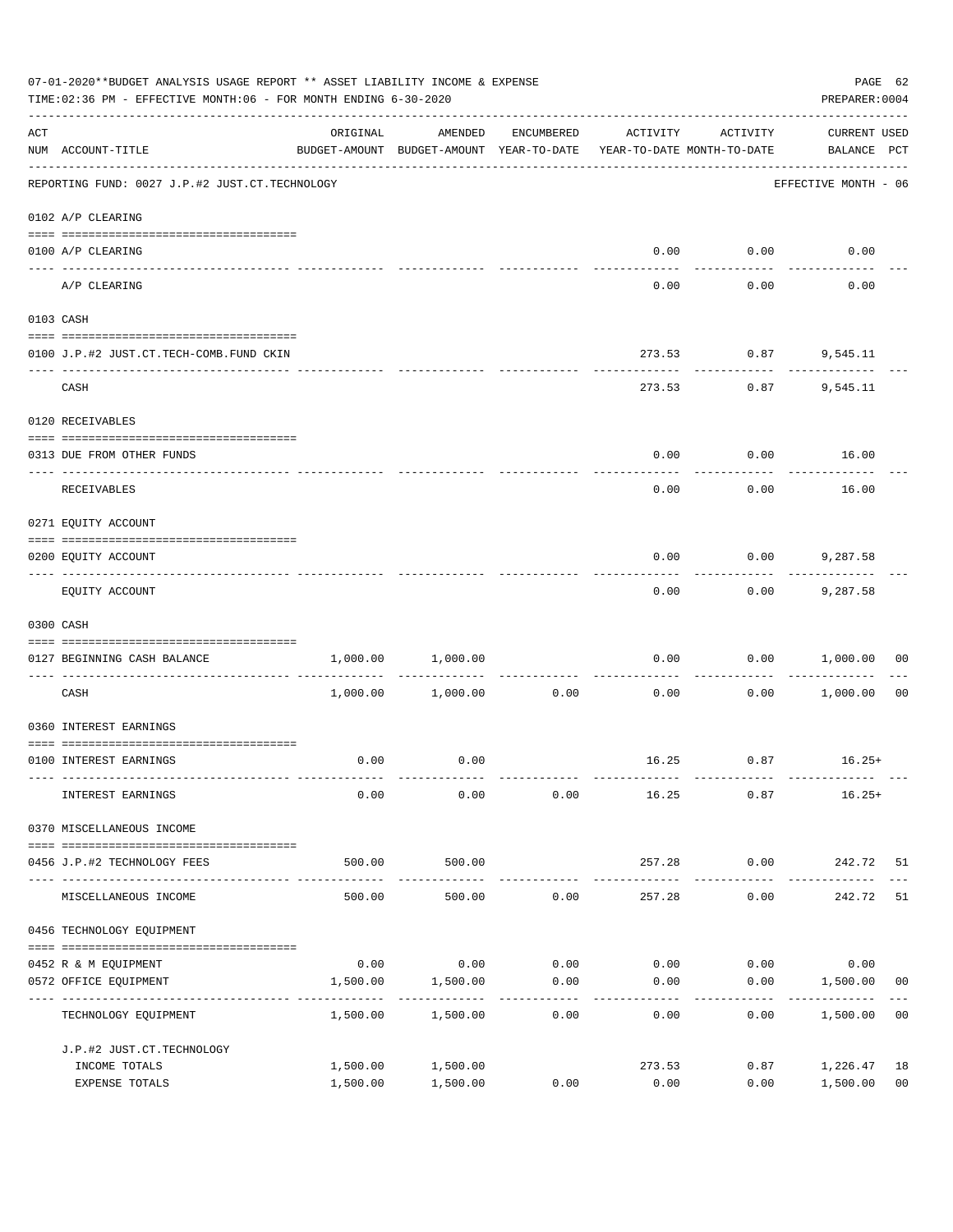|     | 07-01-2020**BUDGET ANALYSIS USAGE REPORT ** ASSET LIABILITY INCOME & EXPENSE<br>TIME: 02:36 PM - EFFECTIVE MONTH: 06 - FOR MONTH ENDING 6-30-2020 |          |                                                     |                     |                                                          |                                 | PAGE 63<br>PREPARER: 0004          |                |
|-----|---------------------------------------------------------------------------------------------------------------------------------------------------|----------|-----------------------------------------------------|---------------------|----------------------------------------------------------|---------------------------------|------------------------------------|----------------|
| ACT | NUM ACCOUNT-TITLE                                                                                                                                 | ORIGINAL | AMENDED<br>BUDGET-AMOUNT BUDGET-AMOUNT YEAR-TO-DATE | ENCUMBERED          | ACTIVITY<br>YEAR-TO-DATE MONTH-TO-DATE                   | ACTIVITY                        | <b>CURRENT USED</b><br>BALANCE PCT |                |
|     | REPORTING FUND: 0028 J.P.#3 JUST.CT.TECHNOLOGY                                                                                                    |          |                                                     |                     |                                                          |                                 | EFFECTIVE MONTH - 06               |                |
|     | 0102 A/P CLEARING                                                                                                                                 |          |                                                     |                     |                                                          |                                 |                                    |                |
|     | 0100 A/P CLEARING<br>-------------------- --------                                                                                                |          |                                                     |                     | 0.00                                                     | 0.00                            | 0.00                               |                |
|     | ---- ---------<br>A/P CLEARING                                                                                                                    |          |                                                     |                     | 0.00                                                     | 0.00                            | 0.00                               |                |
|     | 0103 CASH                                                                                                                                         |          |                                                     |                     |                                                          |                                 |                                    |                |
|     | 0100 J.P.#3 JUST.CT.TECH-COMB.FUND CKIN                                                                                                           |          |                                                     |                     |                                                          | $314.27 - 84.41 -$<br>--------- | 5,907.29                           |                |
|     | CASH                                                                                                                                              |          |                                                     |                     |                                                          | $314.27 - 84.41 -$              | 5,907.29                           |                |
|     | 0120 RECEIVABLES                                                                                                                                  |          |                                                     |                     |                                                          |                                 |                                    |                |
|     | 0313 DUE FROM OTHER FUNDS                                                                                                                         |          |                                                     |                     | 0.00                                                     | 0.00                            | 115.18                             |                |
|     | RECEIVABLES                                                                                                                                       |          |                                                     |                     | 0.00                                                     | 0.00                            | 115.18                             |                |
|     | 0200 SYSTEM ADDED LIABILITY DEPARTMENT                                                                                                            |          |                                                     |                     |                                                          |                                 |                                    |                |
|     | 0910 SYSTEM ADDED LIABILITY LINE-ITEM                                                                                                             |          |                                                     |                     | 0.00                                                     | 0.00                            | 0.00                               |                |
|     | SYSTEM ADDED LIABILITY DEPARTMENT                                                                                                                 |          |                                                     |                     | 0.00                                                     | 0.00                            | 0.00                               |                |
|     | 0271 EQUITY ACCOUNT                                                                                                                               |          |                                                     |                     |                                                          |                                 |                                    |                |
|     | 0200 EQUITY ACCOUNT                                                                                                                               |          |                                                     |                     | 0.00                                                     | 0.00                            | 6,336.74                           |                |
|     | EOUITY ACCOUNT                                                                                                                                    |          |                                                     |                     | 0.00                                                     | 0.00                            | 6,336.74                           |                |
|     | 0300 CASH                                                                                                                                         |          |                                                     |                     |                                                          |                                 |                                    |                |
|     | 0128 BEGINNING CASH                                                                                                                               |          | 2,800.00 2,800.00                                   |                     | 0.00                                                     | 0.00 2,800.00                   |                                    | 0 <sup>0</sup> |
|     | CASH                                                                                                                                              |          | 2,800.00 2,800.00 0.00                              |                     |                                                          | $0.00$ 0.00                     | 2,800.00 00                        |                |
|     | 0360 INTEREST EARNINGS                                                                                                                            |          |                                                     |                     |                                                          |                                 |                                    |                |
|     | 0100 INTEREST EARNINGS                                                                                                                            | 0.00     | 0.00                                                |                     | 10.06                                                    | 0.53                            | $10.06+$                           |                |
|     | INTEREST EARNINGS                                                                                                                                 | 0.00     | 0.00                                                | 0.00                | 10.06                                                    | 0.53                            | $10.06+$                           |                |
|     | 0370 MISCELLANEOUS INCOME                                                                                                                         |          |                                                     |                     |                                                          |                                 |                                    |                |
|     | 0456 J.P.#3 TECHNOLOGY FEES                                                                                                                       | 700.00   | 700.00                                              |                     |                                                          | 499.19   0.00   200.81   71     |                                    |                |
|     | ----------------- ---<br>MISCELLANEOUS INCOME                                                                                                     | 700.00   |                                                     | .<br>700.00 0.00    |                                                          | ---------<br>499.19 0.00        | 200.81                             | 71             |
|     | 0457 TECHNOLOGY EQUIPMENT                                                                                                                         |          |                                                     |                     |                                                          |                                 |                                    |                |
|     |                                                                                                                                                   |          |                                                     |                     | $460.00$ $460.00$ $0.00$ $823.52$ $84.94$ $363.52 - 179$ |                                 |                                    |                |
|     | 0423 INTERNET SERVICE<br>0572 OFFICE EQUIPMENT                                                                                                    | 3,040.00 | 3,040.00                                            | 0.00                | 0.00                                                     | 0.00                            | 3,040.00                           | 0 <sub>0</sub> |
|     | TECHNOLOGY EQUIPMENT                                                                                                                              | 3,500.00 | -------------<br>3,500.00                           | -----------<br>0.00 | ------------<br>823.52                                   | ------------<br>84.94           | -------------<br>2,676.48 24       | $---$          |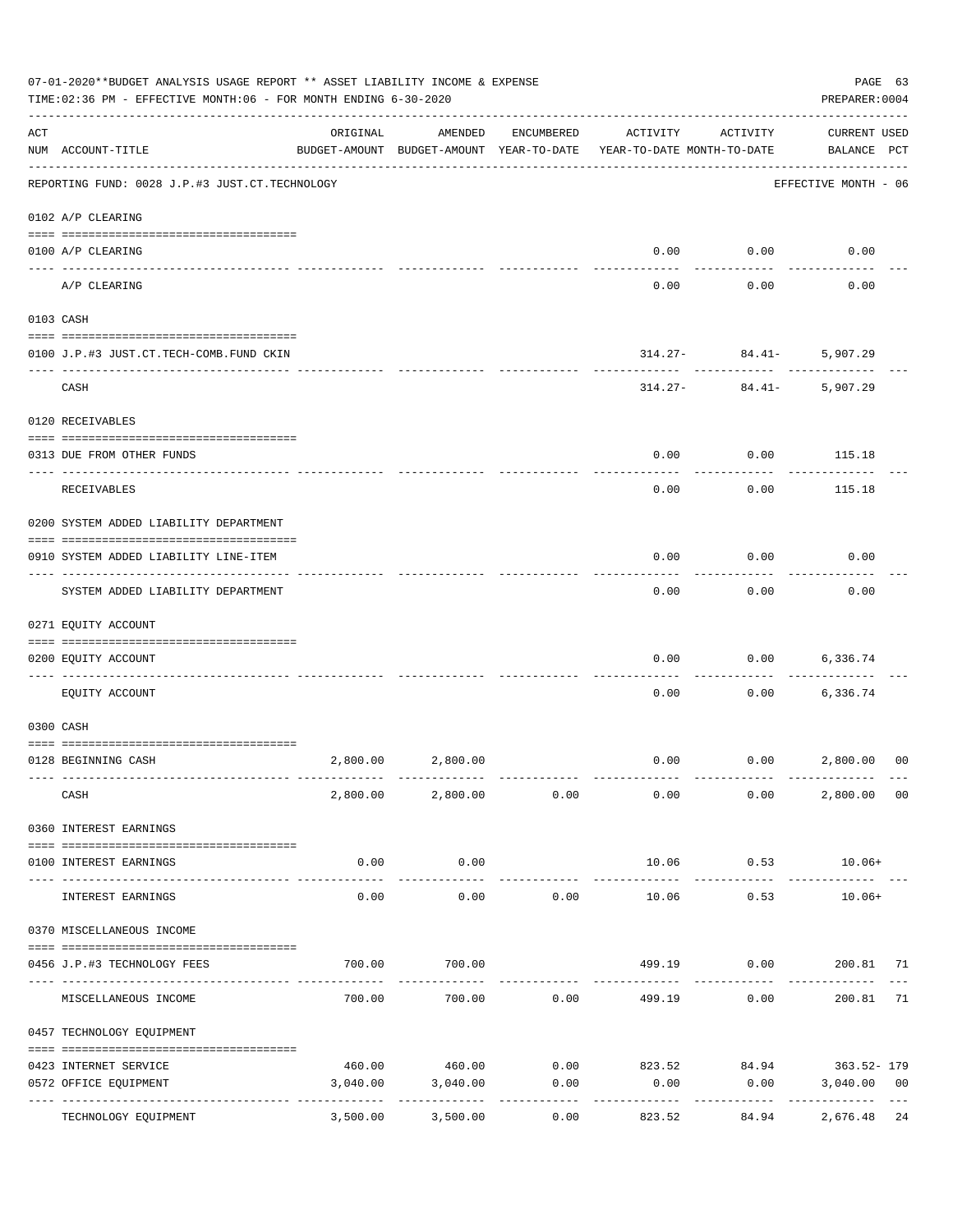|     | 07-01-2020**BUDGET ANALYSIS USAGE REPORT ** ASSET LIABILITY INCOME & EXPENSE |               |               |              |                            |          | PAGE 64              |     |
|-----|------------------------------------------------------------------------------|---------------|---------------|--------------|----------------------------|----------|----------------------|-----|
|     | TIME: 02:36 PM - EFFECTIVE MONTH: 06 - FOR MONTH ENDING 6-30-2020            |               |               |              |                            |          | PREPARER: 0004       |     |
| ACT |                                                                              | ORIGINAL      | AMENDED       | ENCUMBERED   | ACTIVITY                   | ACTIVITY | CURRENT USED         |     |
|     | NUM ACCOUNT-TITLE                                                            | BUDGET-AMOUNT | BUDGET-AMOUNT | YEAR-TO-DATE | YEAR-TO-DATE MONTH-TO-DATE |          | <b>BALANCE</b>       | PCT |
|     | REPORTING FUND: 0028 J.P.#3 JUST.CT.TECHNOLOGY                               |               |               |              |                            |          | EFFECTIVE MONTH - 06 |     |
|     | J.P.#3 JUST.CT.TECHNOLOGY                                                    |               |               |              |                            |          |                      |     |
|     | INCOME TOTALS                                                                | 3,500.00      | 3,500.00      |              | 509.25                     | 0.53     | 2,990.75             | 15  |
|     | <b>EXPENSE TOTALS</b>                                                        | 3,500.00      | 3,500.00      | 0.00         | 823.52                     | 84.94    | 2,676.48             | -24 |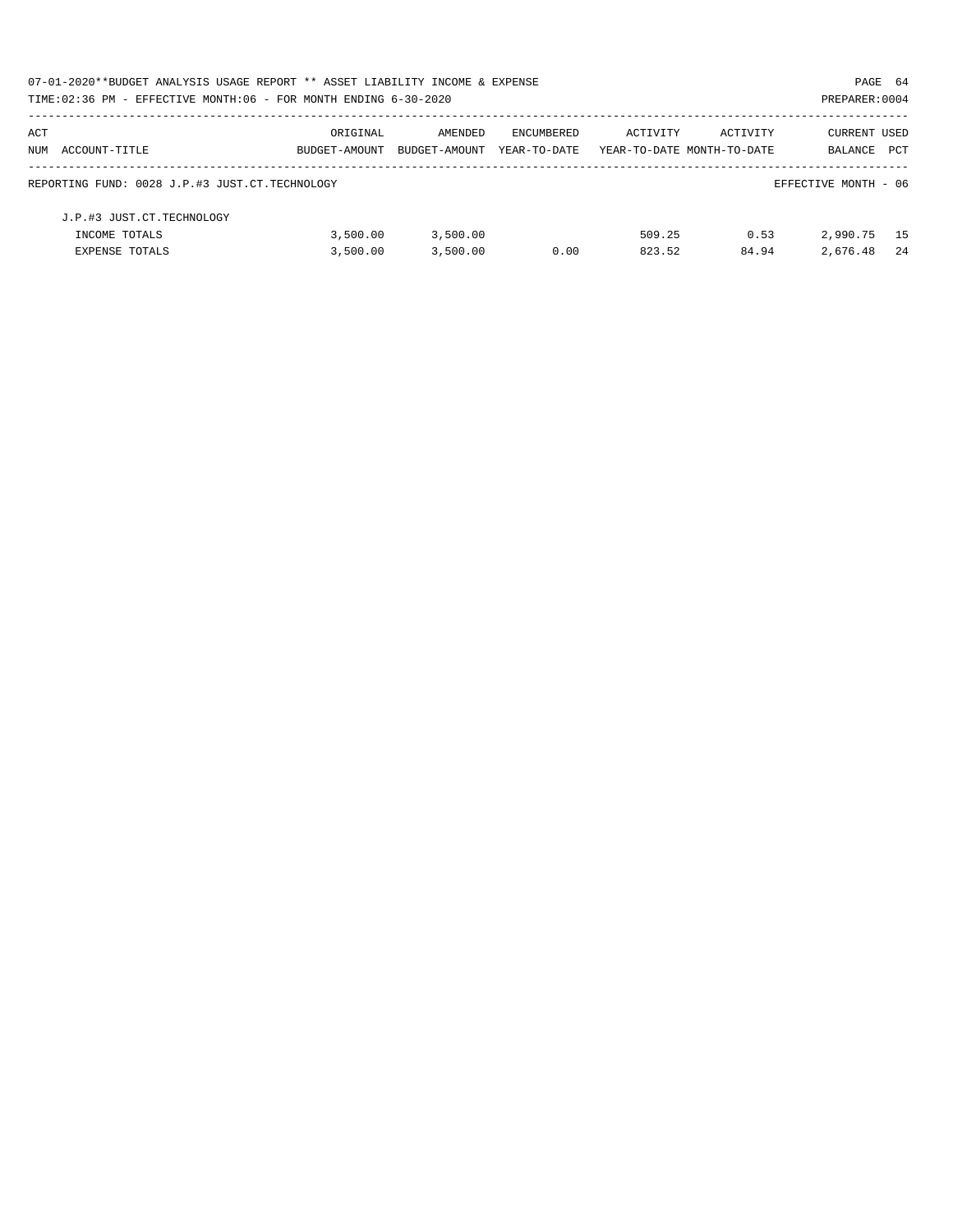|     | 07-01-2020**BUDGET ANALYSIS USAGE REPORT ** ASSET LIABILITY INCOME & EXPENSE<br>TIME:02:36 PM - EFFECTIVE MONTH:06 - FOR MONTH ENDING 6-30-2020 |          |                                          |            |          |                            | PAGE 65<br>PREPARER: 0004 |
|-----|-------------------------------------------------------------------------------------------------------------------------------------------------|----------|------------------------------------------|------------|----------|----------------------------|---------------------------|
| ACT |                                                                                                                                                 | ORIGINAL | AMENDED                                  | ENCUMBERED | ACTIVITY | ACTIVITY                   | <b>CURRENT USED</b>       |
|     | NUM ACCOUNT-TITLE                                                                                                                               |          | BUDGET-AMOUNT BUDGET-AMOUNT YEAR-TO-DATE |            |          | YEAR-TO-DATE MONTH-TO-DATE | $_{\rm PCT}$<br>BALANCE   |
|     | REPORTING FUND: 0030 SHERIFF WORK RELEASE                                                                                                       |          |                                          |            |          |                            | EFFECTIVE MONTH - 06      |
|     | 0103 CASH                                                                                                                                       |          |                                          |            |          |                            |                           |
|     |                                                                                                                                                 |          |                                          |            |          |                            |                           |
|     | 0100 SHERIFF WORK RELEASE-COMB FUND CKI                                                                                                         |          |                                          |            | 0.00     | 0.00                       | 983.14                    |
|     | CASH                                                                                                                                            |          |                                          |            | 0.00     | 0.00                       | 983.14                    |
|     | 0271 EQUITY ACCOUNT                                                                                                                             |          |                                          |            |          |                            |                           |
|     | 0200 EQUITY ACCOUNT                                                                                                                             |          |                                          |            | 0.00     | 0.00                       | 983.14                    |
|     | EQUITY ACCOUNT                                                                                                                                  |          |                                          |            | 0.00     | 0.00                       | 983.14                    |
|     | 0360 INTEREST EARNINGS                                                                                                                          |          |                                          |            |          |                            |                           |
|     |                                                                                                                                                 |          |                                          |            |          |                            |                           |
|     | 0100 INTEREST EARNINGS                                                                                                                          | 0.00     | 0.00                                     |            | 0.00     | 0.00                       | 0.00                      |
|     | <b>INTEREST EARNINGS</b>                                                                                                                        | 0.00     | 0.00                                     | 0.00       | 0.00     | 0.00                       | 0.00                      |
|     | 0370 MISCELLANEOUS INCOME                                                                                                                       |          |                                          |            |          |                            |                           |
|     |                                                                                                                                                 |          |                                          |            |          |                            |                           |
|     | 0569 SHERIFF WORK RELEASE                                                                                                                       | 0.00     | 0.00                                     |            | 0.00     | 0.00                       | 0.00                      |
|     | MISCELLANEOUS INCOME                                                                                                                            | 0.00     | 0.00                                     | 0.00       | 0.00     | 0.00                       | 0.00                      |
|     | 0569 WORK RELEASE                                                                                                                               |          |                                          |            |          |                            |                           |
|     |                                                                                                                                                 |          |                                          |            |          |                            |                           |
|     | 0310 OFFICE SUPPLIES                                                                                                                            | 0.00     | 0.00                                     | 0.00       | 0.00     | 0.00                       | 0.00                      |
|     | 0421 ONLINE RESEARCH                                                                                                                            | 0.00     | 0.00                                     | 0.00       | 0.00     | 0.00                       | 0.00                      |
|     | 0571 EQUIPMENT                                                                                                                                  | 0.00     | 0.00                                     | 0.00       | 0.00     | 0.00                       | 0.00                      |
|     | WORK RELEASE                                                                                                                                    | 0.00     | 0.00                                     | 0.00       | 0.00     | 0.00                       | 0.00                      |
|     | SHERIFF WORK RELEASE                                                                                                                            |          |                                          |            |          |                            |                           |
|     | INCOME TOTALS                                                                                                                                   | 0.00     | 0.00                                     |            | 0.00     | 0.00                       | 0.00                      |
|     | <b>EXPENSE TOTALS</b>                                                                                                                           | 0.00     | 0.00                                     | 0.00       | 0.00     | 0.00                       | 0.00                      |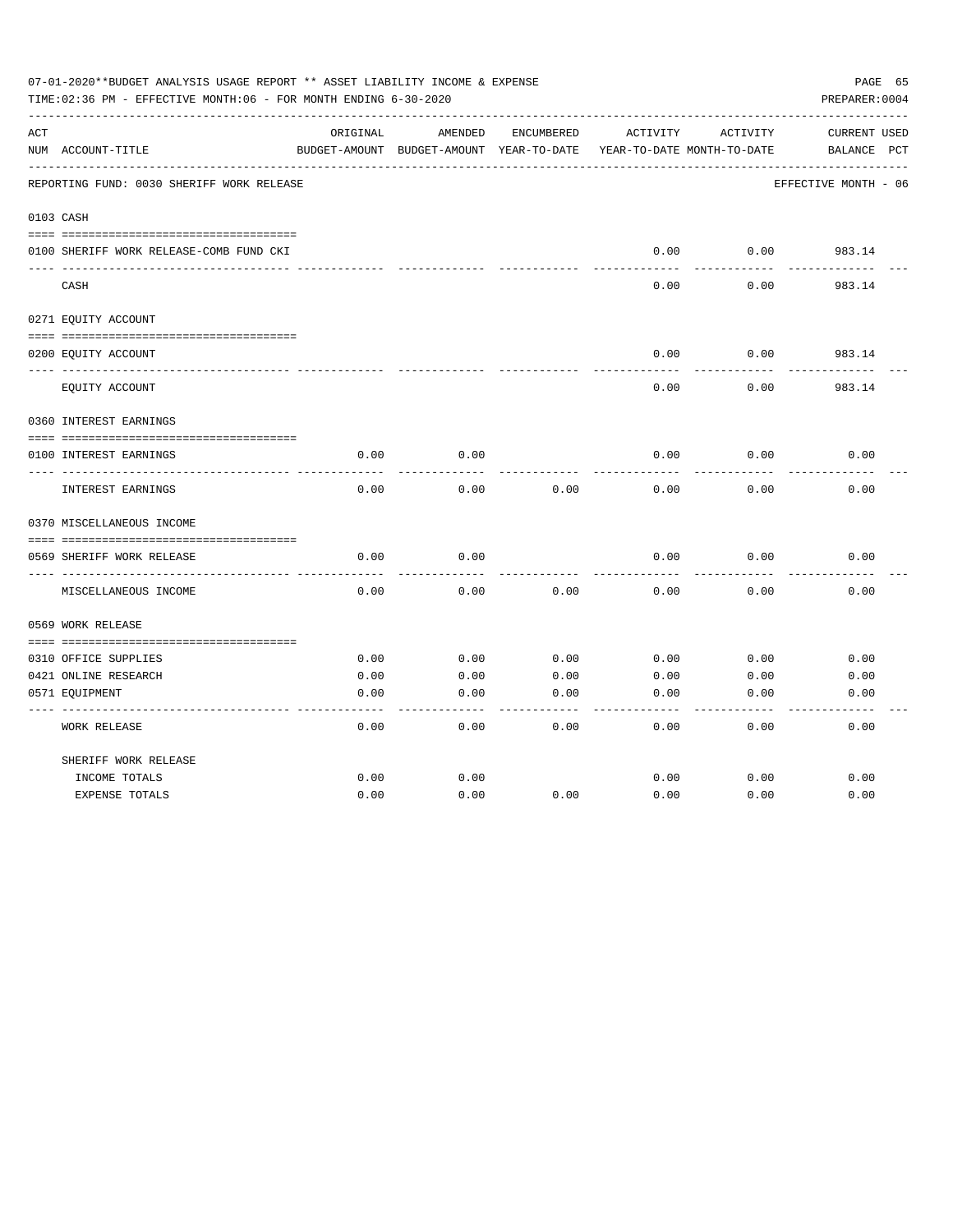|     | 07-01-2020**BUDGET ANALYSIS USAGE REPORT ** ASSET LIABILITY INCOME & EXPENSE<br>TIME: 02:36 PM - EFFECTIVE MONTH: 06 - FOR MONTH ENDING 6-30-2020 |          |                                                     |            |                           |                                        | PREPARER: 0004                                                                   | PAGE 66 |
|-----|---------------------------------------------------------------------------------------------------------------------------------------------------|----------|-----------------------------------------------------|------------|---------------------------|----------------------------------------|----------------------------------------------------------------------------------|---------|
| ACT | NUM ACCOUNT-TITLE                                                                                                                                 | ORIGINAL | AMENDED<br>BUDGET-AMOUNT BUDGET-AMOUNT YEAR-TO-DATE | ENCUMBERED | ACTIVITY                  | ACTIVITY<br>YEAR-TO-DATE MONTH-TO-DATE | <b>CURRENT USED</b><br>BALANCE PCT                                               |         |
|     | REPORTING FUND: 0031 COURTHOUSE RESTORATION FUND                                                                                                  |          |                                                     |            |                           |                                        | EFFECTIVE MONTH - 06                                                             |         |
|     | 0103 CASH                                                                                                                                         |          |                                                     |            |                           |                                        |                                                                                  |         |
|     |                                                                                                                                                   |          |                                                     |            |                           |                                        |                                                                                  |         |
|     | 0100 COURTHOUSE RESTORATION-COMB.FUND                                                                                                             |          |                                                     |            | 0.00                      | 0.00                                   | 115.00                                                                           |         |
|     | 0175 TEXPOOL                                                                                                                                      |          |                                                     |            | 0.00                      | 0.00                                   | 0.00                                                                             |         |
|     | CASH                                                                                                                                              |          |                                                     |            | 0.00                      | 0.00                                   | 115.00                                                                           |         |
|     | 0120 RECEIVABLES                                                                                                                                  |          |                                                     |            |                           |                                        |                                                                                  |         |
|     |                                                                                                                                                   |          |                                                     |            |                           |                                        |                                                                                  |         |
|     | 0310 GRANT RECEIVED FROM THC                                                                                                                      |          |                                                     |            | 0.00                      | 0.00                                   | 111,327.70                                                                       |         |
|     | 0313 DUE FROM OTHER FUNDS                                                                                                                         |          |                                                     |            | 0.00                      | 0.00                                   | 0.00                                                                             |         |
|     | RECEIVABLES                                                                                                                                       |          |                                                     |            | 0.00                      | 0.00                                   | 111,327.70                                                                       |         |
|     | 0200 LIABILITY ACCOUNT                                                                                                                            |          |                                                     |            |                           |                                        |                                                                                  |         |
|     | 0900 SYSTEM ADDED LIABILITY LINE-ITEM                                                                                                             |          |                                                     |            | 0.00                      | 0.00                                   | 0.00                                                                             |         |
|     | LIABILITY ACCOUNT                                                                                                                                 |          |                                                     |            | 0.00                      | 0.00                                   | 0.00                                                                             |         |
|     | 0271 EQUITY ACCOUNT                                                                                                                               |          |                                                     |            |                           |                                        |                                                                                  |         |
|     |                                                                                                                                                   |          |                                                     |            |                           |                                        |                                                                                  |         |
|     | 0200 EQUITY ACCOUNT                                                                                                                               |          |                                                     |            | 0.00                      | 0.00                                   | 111,442.70                                                                       |         |
|     | EQUITY ACCOUNT                                                                                                                                    |          |                                                     |            | 0.00                      | 0.00                                   | 111,442.70                                                                       |         |
|     | 0300 CASH                                                                                                                                         |          |                                                     |            |                           |                                        |                                                                                  |         |
|     | 0131 BEGINNING CASH BALANCE                                                                                                                       | 0.00     | 0.00                                                |            | 0.00                      | 0.00                                   | 0.00                                                                             |         |
|     | CASH                                                                                                                                              | 0.00     | 0.00                                                | 0.00       | 0.00                      | 0.00                                   | 0.00                                                                             |         |
|     | 0330 GRANT INCOME                                                                                                                                 |          |                                                     |            |                           |                                        |                                                                                  |         |
|     |                                                                                                                                                   |          |                                                     |            |                           |                                        |                                                                                  |         |
|     | 0510 COURTHOUSE RESTORATION                                                                                                                       |          | 2,639,260.00 2,639,260.00                           |            |                           | -------------                          | $0.00$ $0.00$ $2,639,260.00$ 00<br>--------------                                |         |
|     | GRANT INCOME                                                                                                                                      |          | 2,639,260.00 2,639,260.00 0.00                      |            | 0.00                      |                                        | $0.00 \quad 2,639,260.00 \quad 00$                                               |         |
|     | 0370 MISCELLANEOUS INCOME                                                                                                                         |          |                                                     |            |                           |                                        |                                                                                  |         |
|     | 0131 RESTORATION DONATIONS                                                                                                                        | 0.00     | 0.00                                                |            |                           | $0.00$ $0.00$                          | 0.00                                                                             |         |
|     | ------------------- -------<br>MISCELLANEOUS INCOME                                                                                               | 0.00     | 0.00                                                | 0.00       |                           | $0.00$ 0.00                            | 0.00                                                                             |         |
|     | 0509 CONTINGENCY                                                                                                                                  |          |                                                     |            |                           |                                        |                                                                                  |         |
|     |                                                                                                                                                   |          |                                                     |            |                           |                                        |                                                                                  |         |
|     | 0475 CONTINGENCY                                                                                                                                  |          |                                                     |            | . _ _ _ _ _ _ _ _ _ _ _ _ | -----------                            | $245,080.00$ $245,080.00$ $0.00$ $0.00$ $0.00$ $245,080.00$ $00$<br>------------ |         |
|     | CONTINGENCY                                                                                                                                       |          | 245,080.00 245,080.00                               | 0.00       | 0.00                      |                                        | 0.00 245,080.00                                                                  | 00      |
|     | 0510 COURTHOUSE RESTORATION PHASE 1                                                                                                               |          |                                                     |            |                           |                                        |                                                                                  |         |
|     | 0403 ARCHITECTURAL FEES                                                                                                                           | 0.00     | 0.00                                                | 0.00       | 0.00                      | 0.00                                   | 0.00                                                                             |         |
|     | 0451 ASBESTOS ABATEMENT                                                                                                                           | 0.00     | 0.00                                                | 0.00       | 0.00                      | 0.00                                   | 0.00                                                                             |         |
|     | 0482 DEMOLITION                                                                                                                                   | 0.00     | 0.00                                                | 0.00       | 0.00                      | 0.00                                   | 0.00                                                                             |         |
|     |                                                                                                                                                   |          |                                                     |            |                           |                                        |                                                                                  |         |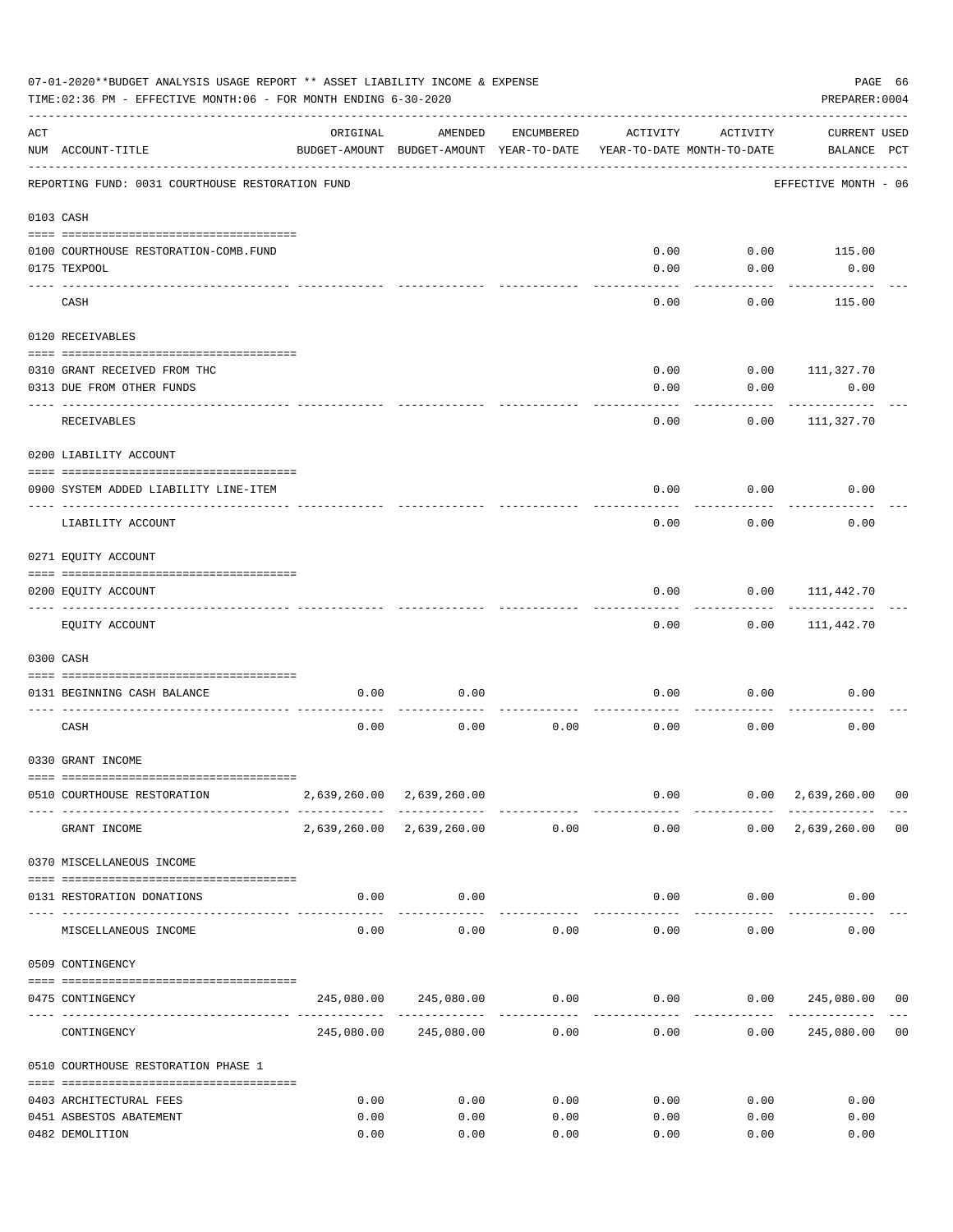| ACT |                                                                                                              | ORIGINAL                  | AMENDED                                          | ENCUMBERED | ACTIVITY | ACTIVITY      | CURRENT USED                 |                |
|-----|--------------------------------------------------------------------------------------------------------------|---------------------------|--------------------------------------------------|------------|----------|---------------|------------------------------|----------------|
|     | NUM ACCOUNT-TITLE<br>BUDGET-AMOUNT BUDGET-AMOUNT YEAR-TO-DATE YEAR-TO-DATE MONTH-TO-DATE                     |                           |                                                  |            |          |               | BALANCE                      | PCT            |
|     |                                                                                                              |                           |                                                  |            |          |               |                              |                |
|     | REPORTING FUND: 0031 COURTHOUSE RESTORATION FUND                                                             |                           |                                                  |            |          |               | EFFECTIVE MONTH - 06         |                |
|     | 0490 MISCELLANEOUS                                                                                           |                           | $0.00$ $0.00$ $0.00$ $0.00$ $0.00$ $0.00$ $0.00$ |            |          |               |                              |                |
|     | COURTHOUSE RESTORATION PHASE 1                                                                               | 0.00                      | 0.00                                             | 0.00       |          | $0.00$ $0.00$ | 0.00                         |                |
|     | 0511 COURTHOUSE RESTORATION PHASE 2                                                                          |                           |                                                  |            |          |               |                              |                |
|     |                                                                                                              |                           |                                                  |            |          |               |                              |                |
|     | 0165 CONSTRUCTION                                                                                            |                           | 2,336,180.00 2,336,180.00                        | 0.00       | 0.00     |               | $0.00 \quad 2,336,180.00$    | 0 <sub>0</sub> |
|     | 0403 ARCHITECTURAL FEES                                                                                      | 58,000.00 58,000.00       |                                                  | 0.00       | 0.00     |               | $0.00$ 58,000.00             | 00             |
|     | 0451 ASBESTOS & OTHER TESTING                                                                                | 0.00                      | 0.00                                             | 0.00       | 0.00     |               | 0.00<br>0.00                 |                |
|     | 0453 IT DESIGN                                                                                               | 0.00                      | 0.00                                             | 0.00       | 0.00     | 0.00          | 0.00                         |                |
|     | 0455 SECURITY                                                                                                | 0.00                      | 0.00                                             | 0.00       | 0.00     | 0.00          | 0.00                         |                |
|     | COURTHOUSE RESTORATION PHASE 2   2,394,180.00   2,394,180.00   0.00   0.00   0.00   0.00   2,394,180.00   00 |                           |                                                  |            |          |               |                              |                |
|     | COURTHOUSE RESTORATION FUND                                                                                  |                           |                                                  |            |          |               |                              |                |
|     | INCOME TOTALS                                                                                                | 2,639,260.00 2,639,260.00 |                                                  |            |          |               | $0.00$ $0.00$ $2.639.260.00$ | 00             |
|     | <b>EXPENSE TOTALS</b>                                                                                        |                           | 2,639,260.00 2,639,260.00                        | 0.00       | 0.00     |               | $0.00 \quad 2.639.260.00$    | 00             |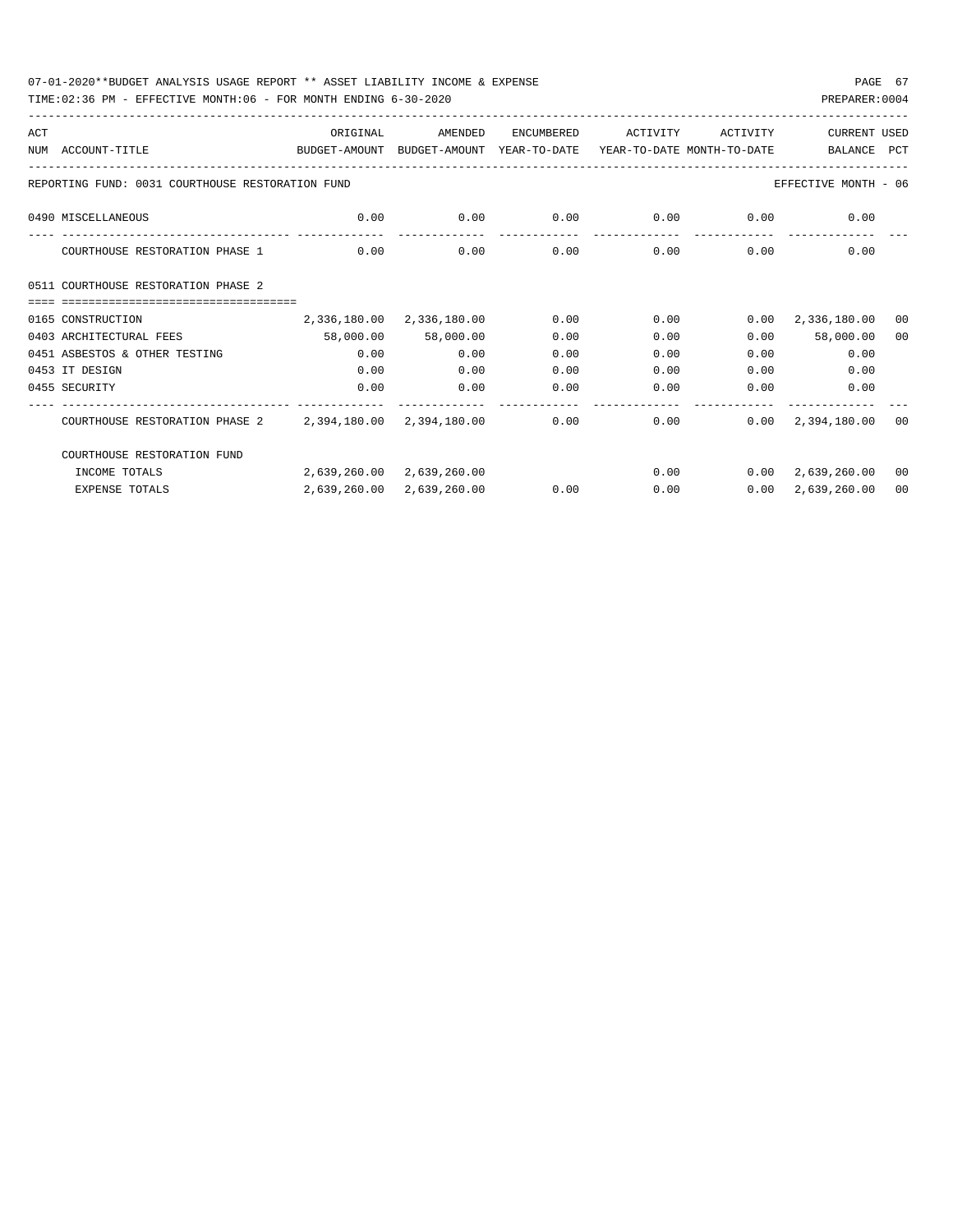|     | 07-01-2020**BUDGET ANALYSIS USAGE REPORT ** ASSET LIABILITY INCOME & EXPENSE<br>PAGE 68<br>TIME: 02:36 PM - EFFECTIVE MONTH: 06 - FOR MONTH ENDING 6-30-2020<br>PREPARER: 0004 |          |         |            |                                                                                 |                                         |                                    |                |
|-----|--------------------------------------------------------------------------------------------------------------------------------------------------------------------------------|----------|---------|------------|---------------------------------------------------------------------------------|-----------------------------------------|------------------------------------|----------------|
| ACT | NUM ACCOUNT-TITLE                                                                                                                                                              | ORIGINAL | AMENDED | ENCUMBERED | ACTIVITY<br>BUDGET-AMOUNT BUDGET-AMOUNT YEAR-TO-DATE YEAR-TO-DATE MONTH-TO-DATE | ACTIVITY                                | <b>CURRENT USED</b><br>BALANCE PCT |                |
|     | REPORTING FUND: 0033 BAIL BONDSMAN APP. FEES                                                                                                                                   |          |         |            |                                                                                 |                                         | EFFECTIVE MONTH - 06               |                |
|     | 0102 A/P CLEARING                                                                                                                                                              |          |         |            |                                                                                 |                                         |                                    |                |
|     | 0100 A/P CLEARING                                                                                                                                                              |          |         |            | 0.00                                                                            | 0.00                                    | 0.00                               |                |
|     | ---- ----------<br>---------------------- --------<br>A/P CLEARING                                                                                                             |          |         |            | 0.00                                                                            | 0.00                                    | 0.00                               |                |
|     | 0103 BAIL BONDSMAN AP.FEE CASH                                                                                                                                                 |          |         |            |                                                                                 |                                         |                                    |                |
|     | 0100 BAIL BONDSMAN APP.-COMB FUND CKING                                                                                                                                        |          |         |            |                                                                                 | 168.71- 0.00 8,428.03                   |                                    |                |
|     | ----------------------------------<br>BAIL BONDSMAN AP. FEE CASH                                                                                                               |          |         |            |                                                                                 | -----------<br>$168.71 - 0.00$ 8,428.03 |                                    |                |
|     | 0271 EQUITY ACCOUNT                                                                                                                                                            |          |         |            |                                                                                 |                                         |                                    |                |
|     | 0200 EQUITY ACCOUNT                                                                                                                                                            |          |         |            | 0.00                                                                            | $0.00$ 8,596.74                         |                                    |                |
|     | EQUITY ACCOUNT                                                                                                                                                                 |          |         |            | 0.00                                                                            | 0.00                                    | 8,596.74                           |                |
|     | 0300 CASH                                                                                                                                                                      |          |         |            |                                                                                 |                                         |                                    |                |
|     | 0133 BEGINNING CASH BALANCE                                                                                                                                                    | 0.00     | 0.00    |            | 0.00                                                                            | 0.00                                    | 0.00                               |                |
|     | CASH                                                                                                                                                                           | 0.00     | 0.00    | 0.00       | 0.00                                                                            | 0.00                                    | 0.00                               |                |
|     | 0340 BAIL BOND APPLICATION FEE                                                                                                                                                 |          |         |            |                                                                                 |                                         |                                    |                |
|     | 0480 APPLICATION FEE<br>-----------------------------------                                                                                                                    | 500.00   | 500.00  |            | 0.00                                                                            | 0.00                                    | 500.00                             | 00             |
|     | BAIL BOND APPLICATION FEE                                                                                                                                                      | 500.00   | 500.00  | 0.00       | 0.00                                                                            | 0.00                                    | 500.00                             | 0 <sub>0</sub> |
|     | 0498 BAIL BONDSMAN EXP.                                                                                                                                                        |          |         |            |                                                                                 |                                         |                                    |                |
|     |                                                                                                                                                                                |          |         |            |                                                                                 |                                         |                                    |                |
|     | 0310 OFFICE SUPPLIES<br>0427 OUT OF COUNTY TRAVEL                                                                                                                              | 0.00     | 0.00    | 0.00       | 500.00 500.00 6.00 168.71 0.00 331.29 34<br>0.00                                | 0.00                                    | 0.00                               |                |
|     | BAIL BONDSMAN EXP.                                                                                                                                                             | 500.00   | 500.00  | 0.00       | 168.71                                                                          | 0.00                                    | 331.29                             | 34             |
|     | BAIL BONDSMAN APP. FEES                                                                                                                                                        |          |         |            |                                                                                 |                                         |                                    |                |
|     | INCOME TOTALS                                                                                                                                                                  | 500.00   | 500.00  |            | 0.00                                                                            | 0.00                                    | 500.00                             | 0 <sub>0</sub> |
|     | EXPENSE TOTALS                                                                                                                                                                 | 500.00   | 500.00  | 0.00       | 168.71                                                                          | 0.00                                    | 331.29                             | 34             |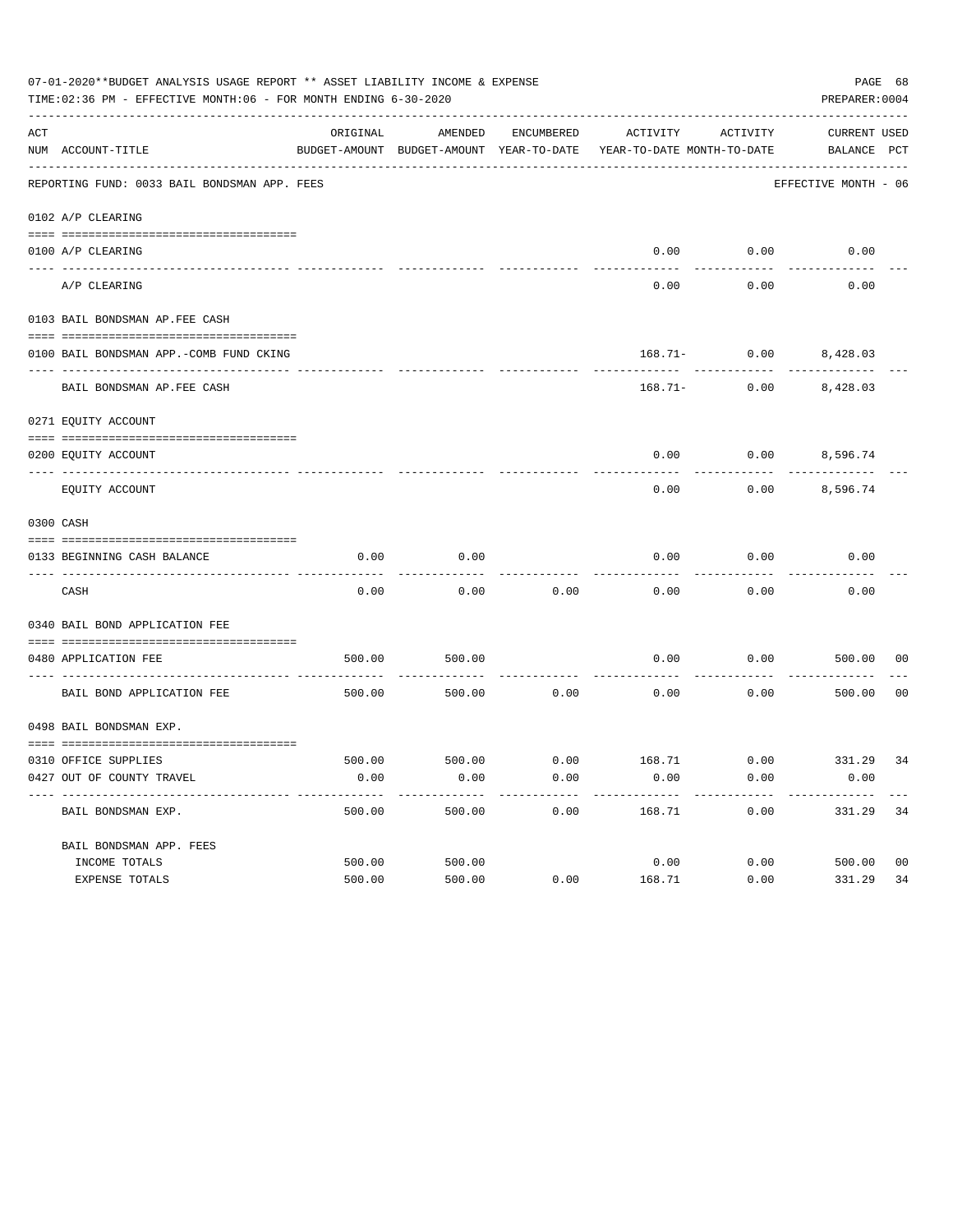|     | 07-01-2020**BUDGET ANALYSIS USAGE REPORT ** ASSET LIABILITY INCOME & EXPENSE<br>TIME: 02:36 PM - EFFECTIVE MONTH: 06 - FOR MONTH ENDING 6-30-2020 |           |                                                                                |                      |                   |                                | PAGE 69<br>PREPARER: 0004          |                |
|-----|---------------------------------------------------------------------------------------------------------------------------------------------------|-----------|--------------------------------------------------------------------------------|----------------------|-------------------|--------------------------------|------------------------------------|----------------|
| ACT | NUM ACCOUNT-TITLE                                                                                                                                 | ORIGINAL  | AMENDED<br>BUDGET-AMOUNT BUDGET-AMOUNT YEAR-TO-DATE YEAR-TO-DATE MONTH-TO-DATE | ENCUMBERED           | ACTIVITY          | ACTIVITY                       | <b>CURRENT USED</b><br>BALANCE PCT |                |
|     | REPORTING FUND: 0034 DISTRICT CT.RECORDS ARCHIVE                                                                                                  |           |                                                                                |                      |                   |                                | EFFECTIVE MONTH - 06               |                |
|     | 0100 PAYROLL                                                                                                                                      |           |                                                                                |                      |                   |                                |                                    |                |
|     | 0100 PAYROLL<br>----- ----                                                                                                                        |           |                                                                                |                      | 0.00              | 0.00                           | 0.00                               |                |
|     | PAYROLL                                                                                                                                           |           |                                                                                |                      | 0.00              | 0.00                           | 0.00                               |                |
|     | 0103 CASH                                                                                                                                         |           |                                                                                |                      |                   |                                |                                    |                |
|     | 0100 DISTRICT CT.REC.ARCHIVE COMB.FUND                                                                                                            |           |                                                                                |                      |                   | 3, 234.01 3.20 35, 352.69      |                                    |                |
|     | CASH                                                                                                                                              |           |                                                                                |                      |                   | .<br>3, 234.01 3.20 35, 352.69 |                                    |                |
|     | 0120 RECEIVABLES                                                                                                                                  |           |                                                                                |                      |                   |                                |                                    |                |
|     | 0313 DUE FROM OTHER FUNDS                                                                                                                         |           |                                                                                |                      | 0.00              | 0.00                           | 252.97                             |                |
|     | RECEIVABLES                                                                                                                                       |           |                                                                                |                      | 0.00              | 0.00                           | 252.97                             |                |
|     | 0271 EQUITY ACCOUNT                                                                                                                               |           |                                                                                |                      |                   |                                |                                    |                |
|     | 0200 EQUITY ACCOUNT                                                                                                                               |           |                                                                                |                      | 0.00              | 0.00                           | 32,371.65                          |                |
|     | EQUITY ACCOUNT                                                                                                                                    |           |                                                                                |                      | 0.00              | 0.00                           | 32,371.65                          |                |
|     | 0300 CASH                                                                                                                                         |           |                                                                                |                      |                   |                                |                                    |                |
|     | 0134 BEGINNING CASH BALANCE                                                                                                                       | 25,000.00 | 25,000.00                                                                      |                      | 0.00              | 0.00                           | 25,000.00                          | 00             |
|     | CASH                                                                                                                                              | 25,000.00 | 25,000.00                                                                      | ------------<br>0.00 | 0.00              | 0.00                           | 25,000.00                          | 0 <sub>0</sub> |
|     | 0360 INTEREST INCOME                                                                                                                              |           |                                                                                |                      |                   |                                |                                    |                |
|     | 0100 INTEREST INCOME                                                                                                                              | 0.00      | 0.00                                                                           |                      | 56.97             | 3.20                           | $56.97+$                           |                |
|     | INTEREST INCOME                                                                                                                                   | 0.00      | 0.00                                                                           | 0.00                 |                   | 56.97 3.20                     | $56.97+$                           |                |
|     | 0370 MISCELLANEOUS INCOME                                                                                                                         |           |                                                                                |                      |                   |                                |                                    |                |
|     | 0450 DISTRICT CT.RECORDS ARCHIVE FEE                                                                                                              | 4,000.00  | 4,000.00                                                                       |                      |                   | 3,177.04 0.00                  | 822.96 79                          |                |
|     | MISCELLANEOUS INCOME                                                                                                                              | 4,000.00  | 4,000.00                                                                       |                      | $0.00$ $3,177.04$ | 0.00                           | 822.96 79                          |                |
|     | 0450 DISTRICT CT.RECORDS ARCHIVE EQUIPM                                                                                                           |           |                                                                                |                      |                   |                                |                                    |                |
|     | 0107 SALARYTEMP/EXTRA                                                                                                                             | 0.00      | 0.00                                                                           | 0.00                 | 0.00              | 0.00                           | 0.00                               |                |
|     | 0201 SOCIAL SECURITY TAXES                                                                                                                        | 0.00      | 0.00                                                                           | 0.00                 | 0.00              | 0.00                           | 0.00                               |                |
|     | 0203 RETIREMENT                                                                                                                                   | 0.00      | 0.00                                                                           | 0.00                 | 0.00              | 0.00                           | 0.00                               |                |
|     | 0204 WORKERS COMPENSATION                                                                                                                         | 0.00      | 0.00                                                                           | 0.00                 | 0.00              | 0.00                           | 0.00                               |                |
|     | 0205 MEDICARE TAX                                                                                                                                 | 0.00      | 0.00                                                                           | 0.00                 | 0.00              | 0.00                           | 0.00                               |                |
|     | 0572 OFFICE EQUIPMENT<br>------------------- --------------                                                                                       | 29,000.00 | 29,000.00<br>-----------                                                       | 0.00<br>.            | 0.00              | 0.00<br>--------               | 29,000.00                          | 00             |
|     | DISTRICT CT.RECORDS ARCHIVE EQUIPM 29,000.00                                                                                                      |           | 29,000.00                                                                      | 0.00                 | 0.00              | 0.00                           | 29,000.00 00                       |                |
|     | DISTRICT CT.RECORDS ARCHIVE<br>INCOME TOTALS                                                                                                      |           | 29,000.00 29,000.00                                                            |                      | 3,234.01          | 3.20                           | 25,765.99 11                       |                |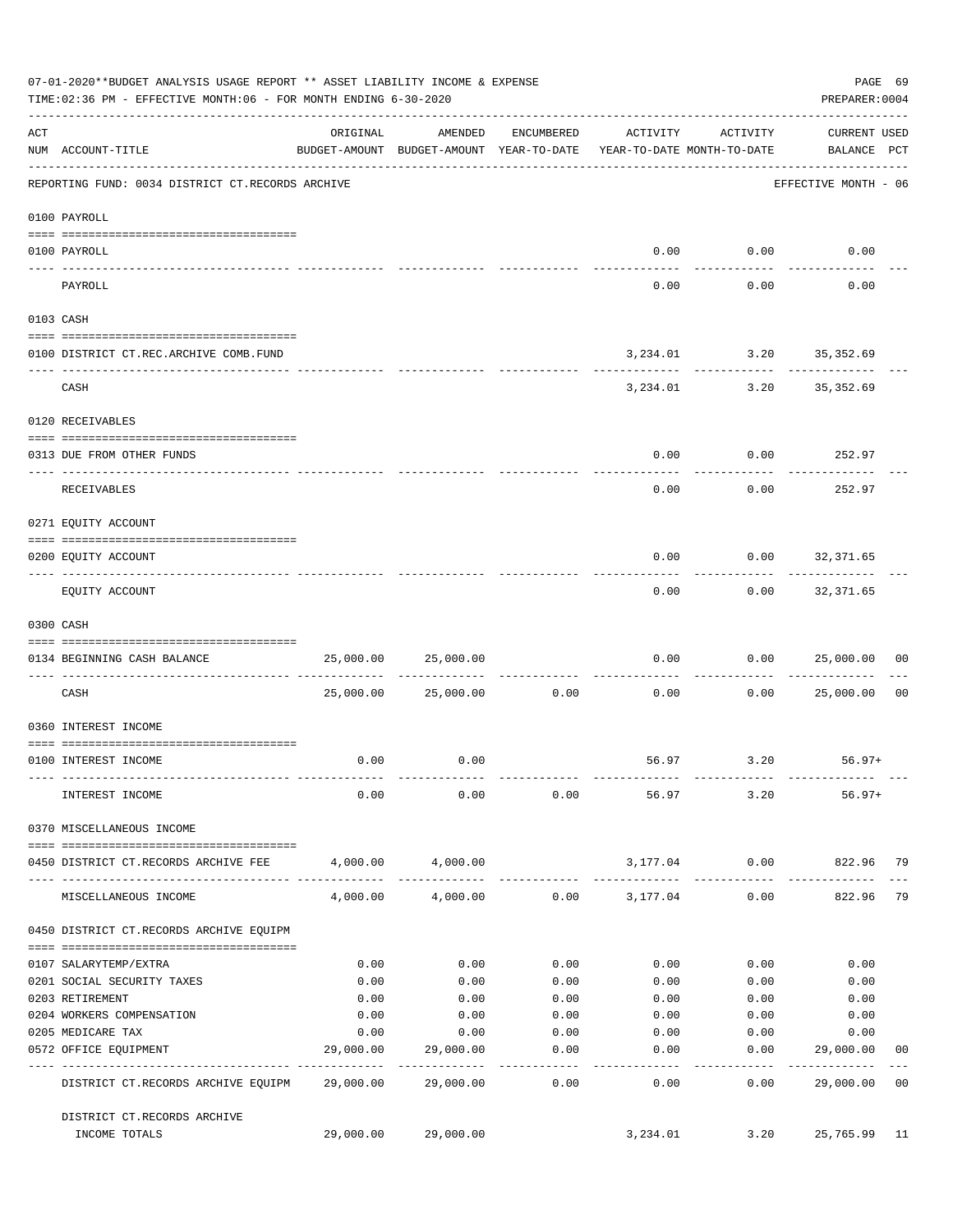| 07-01-2020**BUDGET ANALYSIS USAGE REPORT ** ASSET LIABILITY INCOME & EXPENSE<br>TIME:02:36 PM - EFFECTIVE MONTH:06 - FOR MONTH ENDING 6-30-2020<br>PREPARER: 0004 |               |               |                   |          |                            |                      |            |
|-------------------------------------------------------------------------------------------------------------------------------------------------------------------|---------------|---------------|-------------------|----------|----------------------------|----------------------|------------|
| ACT                                                                                                                                                               | ORIGINAL      | AMENDED       | <b>ENCUMBERED</b> | ACTIVITY | ACTIVITY                   | <b>CURRENT USED</b>  |            |
| NUM ACCOUNT-TITLE                                                                                                                                                 | BUDGET-AMOUNT | BUDGET-AMOUNT | YEAR-TO-DATE      |          | YEAR-TO-DATE MONTH-TO-DATE | <b>BALANCE</b>       | <b>PCT</b> |
| REPORTING FUND: 0034 DISTRICT CT.RECORDS ARCHIVE                                                                                                                  |               |               |                   |          |                            | EFFECTIVE MONTH - 06 |            |
| <b>EXPENSE TOTALS</b>                                                                                                                                             | 29,000.00     | 29,000.00     | 0.00              | 0.00     | 0.00                       | 29,000.00            | - 00       |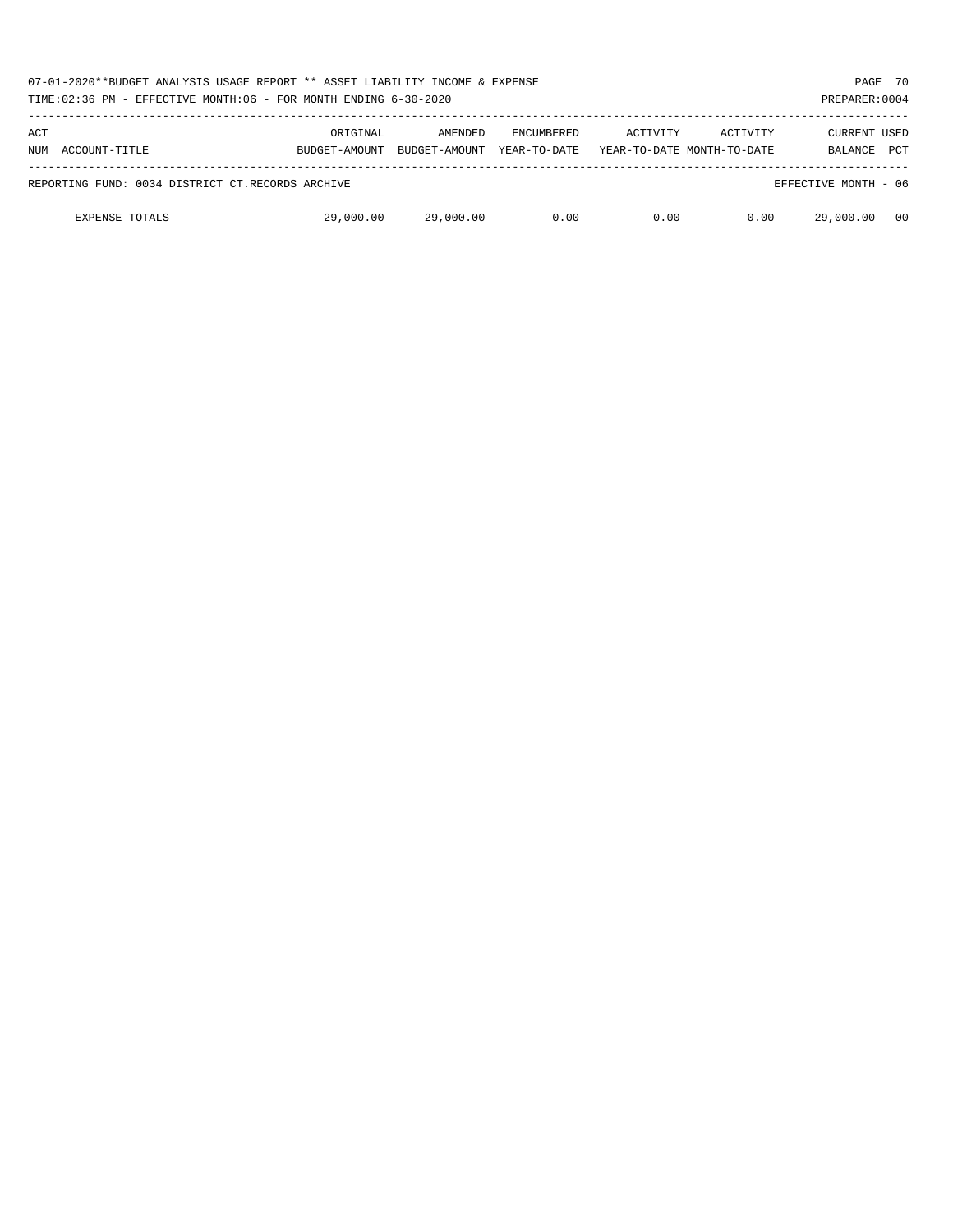| 07-01-2020**BUDGET ANALYSIS USAGE REPORT ** ASSET LIABILITY INCOME & EXPENSE<br>TIME:02:36 PM - EFFECTIVE MONTH:06 - FOR MONTH ENDING 6-30-2020 |                                         |                      |                                                                                |            |          | PAGE 71<br>PREPARER: 0004     |                             |                |
|-------------------------------------------------------------------------------------------------------------------------------------------------|-----------------------------------------|----------------------|--------------------------------------------------------------------------------|------------|----------|-------------------------------|-----------------------------|----------------|
| ACT                                                                                                                                             | NUM ACCOUNT-TITLE                       | ORIGINAL             | AMENDED<br>BUDGET-AMOUNT BUDGET-AMOUNT YEAR-TO-DATE YEAR-TO-DATE MONTH-TO-DATE | ENCUMBERED | ACTIVITY | ACTIVITY                      | CURRENT USED<br>BALANCE PCT |                |
|                                                                                                                                                 | REPORTING FUND: 0035 LAW LIBRARY FUND   |                      |                                                                                |            |          |                               | EFFECTIVE MONTH - 06        |                |
|                                                                                                                                                 | 0103 CASH                               |                      |                                                                                |            |          |                               |                             |                |
|                                                                                                                                                 | 0100 LAW LIBRARY-COMBINED FUND CHECKING |                      |                                                                                |            |          | 8,388.30   16.87   185,160.07 |                             |                |
|                                                                                                                                                 | CASH                                    |                      |                                                                                |            | 8,388.30 | -----------<br>16.87          | --------<br>185,160.07      |                |
|                                                                                                                                                 | 0120 RECEIVABLES                        |                      |                                                                                |            |          |                               |                             |                |
|                                                                                                                                                 | 0313 DUE FROM OTHER FUNDS               |                      |                                                                                |            | 0.00     |                               | $0.00$ 1,190.77             |                |
|                                                                                                                                                 | RECEIVABLES                             |                      |                                                                                |            | 0.00     |                               | $0.00$ 1,190.77             |                |
|                                                                                                                                                 | 0200 LIABILITY ACCOUNT                  |                      |                                                                                |            |          |                               |                             |                |
|                                                                                                                                                 | 0910 SYSTEM ADDED LIABILITY LI          |                      |                                                                                |            | 0.00     | 0.00                          | 0.00                        |                |
|                                                                                                                                                 | LIABILITY ACCOUNT                       |                      |                                                                                |            | 0.00     | 0.00                          | 0.00                        |                |
|                                                                                                                                                 | 0271 EQUITY ACCOUNT                     |                      |                                                                                |            |          |                               |                             |                |
|                                                                                                                                                 | 0200 EQUITY ACCOUNT                     |                      |                                                                                |            | 0.00     | 0.00                          | 177,962.54                  |                |
|                                                                                                                                                 | EQUITY ACCOUNT                          |                      |                                                                                |            | 0.00     | 0.00                          | 177,962.54                  |                |
|                                                                                                                                                 | 0340 FEES OF OFFICE                     |                      |                                                                                |            |          |                               |                             |                |
|                                                                                                                                                 | 0403 COUNTY CLERK FEES                  |                      | 5,000.00 5,000.00                                                              |            |          |                               |                             | -13            |
|                                                                                                                                                 | 0450 DISTRICT CLERK FEES                | 10,000.00            | 10,000.00                                                                      |            | 8,001.71 | 0.00                          | 1,998.29                    | 80             |
|                                                                                                                                                 | FEES OF OFFICE                          |                      | 15,000.00  15,000.00                                                           | 0.00       | 8,631.71 | -----------<br>0.00           | 6,368.29                    | 58             |
|                                                                                                                                                 | 0360 INTEREST EARNINGS                  |                      |                                                                                |            |          |                               |                             |                |
|                                                                                                                                                 | 0100 INTEREST EARNINGS                  | 50.00                | 50.00                                                                          |            | 306.59   | 16.87                         | 256.59+ 613                 |                |
|                                                                                                                                                 | INTEREST EARNINGS                       | 50.00                | 50.00                                                                          | 0.00       | 306.59   |                               | 16.87<br>$256.59 + 613$     |                |
|                                                                                                                                                 | 0475 LAW LIBRARY                        |                      |                                                                                |            |          |                               |                             |                |
|                                                                                                                                                 | 0310 OFFICE SUPPLIES                    | 2,000.00             | 2,000.00                                                                       | 0.00       | 550.00   | 0.00                          | 1,450.00                    | 28             |
|                                                                                                                                                 | 0421 LEXIS NEXIS ONLINE LEGAL RESEARCH  | 0.00                 | 0.00                                                                           | 0.00       | 0.00     | 0.00                          | 0.00                        |                |
|                                                                                                                                                 | 0453 R&M COMPUTER                       | 1,000.00             | 1,000.00                                                                       | 0.00       | 0.00     | 0.00                          | 1,000.00                    | 0 <sub>0</sub> |
|                                                                                                                                                 | 0574 TECHNOLOGY                         | 11,350.00            | 11,350.00                                                                      | 0.00       | 0.00     | 0.00                          | 11,350.00                   | 0 <sub>0</sub> |
|                                                                                                                                                 | 0590 LAW BOOKS                          | 700.00<br>---------- | 700.00                                                                         | 0.00       | 0.00     | 0.00                          | 700.00                      | 0 <sub>0</sub> |
|                                                                                                                                                 | LAW LIBRARY                             |                      | 15,050.00 15,050.00                                                            | 0.00       | 550.00   | 0.00                          | ---------<br>14,500.00 04   | $---$          |
|                                                                                                                                                 | LAW LIBRARY FUND                        |                      |                                                                                |            |          |                               |                             |                |
|                                                                                                                                                 | INCOME TOTALS                           |                      | 15,050.00 15,050.00                                                            |            | 8,938.30 | 16.87                         | 6,111.70                    | 59             |
|                                                                                                                                                 | EXPENSE TOTALS                          | 15,050.00            | 15,050.00                                                                      | 0.00       | 550.00   | 0.00                          | 14,500.00                   | 04             |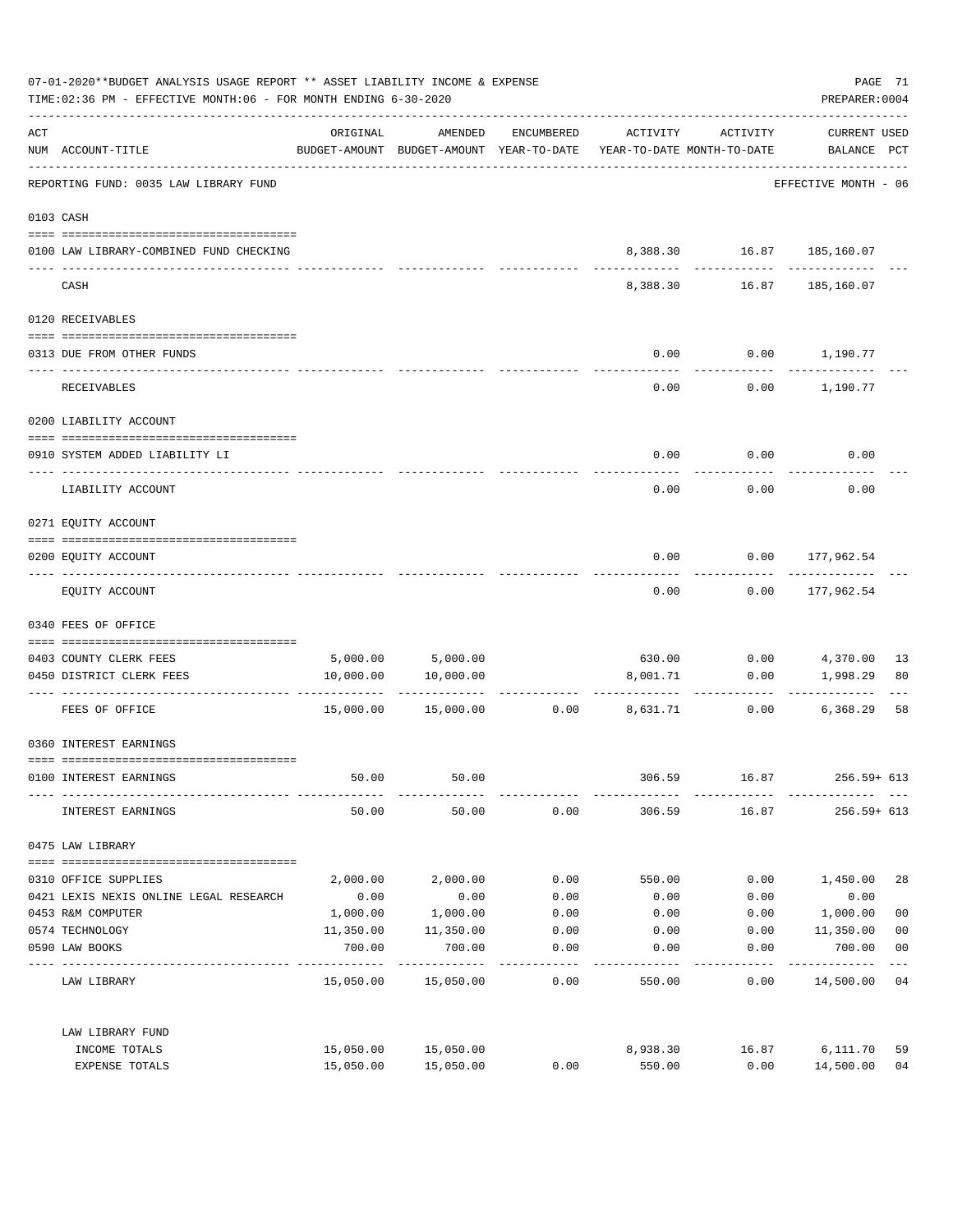|                    | 07-01-2020**BUDGET ANALYSIS USAGE REPORT ** ASSET LIABILITY INCOME & EXPENSE<br>PAGE 72<br>TIME: 02:36 PM - EFFECTIVE MONTH: 06 - FOR MONTH ENDING 6-30-2020<br>PREPARER: 0004 |                                                      |                     |            |                                        |                     |                                          |  |  |  |  |
|--------------------|--------------------------------------------------------------------------------------------------------------------------------------------------------------------------------|------------------------------------------------------|---------------------|------------|----------------------------------------|---------------------|------------------------------------------|--|--|--|--|
| $\mathop{\rm ACT}$ | NUM ACCOUNT-TITLE                                                                                                                                                              | ORIGINAL<br>BUDGET-AMOUNT BUDGET-AMOUNT YEAR-TO-DATE | AMENDED             | ENCUMBERED | ACTIVITY<br>YEAR-TO-DATE MONTH-TO-DATE | ACTIVITY            | <b>CURRENT USED</b><br>BALANCE PCT       |  |  |  |  |
|                    | REPORTING FUND: 0036 D.A. FEE ACCOUNT FUND                                                                                                                                     |                                                      |                     |            |                                        |                     | EFFECTIVE MONTH - 06                     |  |  |  |  |
|                    | 0100 PAYROLL                                                                                                                                                                   |                                                      |                     |            |                                        |                     |                                          |  |  |  |  |
|                    | 0100 PAYROLL                                                                                                                                                                   |                                                      |                     |            |                                        | $0.00$ 0.00         | 0.00                                     |  |  |  |  |
| ---- ---           | PAYROLL                                                                                                                                                                        |                                                      |                     |            | 0.00                                   | 0.00                | 0.00                                     |  |  |  |  |
|                    | 0102 A/P CLEARING                                                                                                                                                              |                                                      |                     |            |                                        |                     |                                          |  |  |  |  |
|                    | 0100 A/P CLEARING                                                                                                                                                              |                                                      |                     |            | 0.00                                   | 0.00                | 0.00                                     |  |  |  |  |
|                    | A/P CLEARING                                                                                                                                                                   |                                                      |                     |            | 0.00                                   | 0.00                | 0.00                                     |  |  |  |  |
|                    | 0103 CASH                                                                                                                                                                      |                                                      |                     |            |                                        |                     |                                          |  |  |  |  |
|                    |                                                                                                                                                                                |                                                      |                     |            |                                        |                     |                                          |  |  |  |  |
|                    | 0136 D. A. FEE CASH ACCT.<br>0236 D.A. FEE SEIZURE FUND                                                                                                                        |                                                      |                     |            |                                        | 13,809.70 14,538.52 | 1,004.20- 111.93- 11,523.03<br>17,265.31 |  |  |  |  |
|                    | CASH                                                                                                                                                                           |                                                      |                     |            | 12,805.50                              | 14,426.59           | 28,788.34                                |  |  |  |  |
|                    | 0200 LIABILITY ACCOUNT                                                                                                                                                         |                                                      |                     |            |                                        |                     |                                          |  |  |  |  |
|                    |                                                                                                                                                                                |                                                      |                     |            |                                        |                     |                                          |  |  |  |  |
|                    | 0150 ACCRUED SALARY PAYABLE                                                                                                                                                    |                                                      |                     |            | 0.00                                   | 0.00                | 627.24                                   |  |  |  |  |
|                    | 0155 ACCRUED FRINGE BENEFITS                                                                                                                                                   |                                                      |                     |            | 0.00                                   | 0.00                | 210.02                                   |  |  |  |  |
|                    | 0910 SYSTEM ADDED LIABILITY LINE-ITEM                                                                                                                                          |                                                      |                     |            | 0.00                                   | 0.00                | 0.00                                     |  |  |  |  |
|                    | LIABILITY ACCOUNT                                                                                                                                                              |                                                      |                     |            | 0.00                                   | 0.00                | 837.26                                   |  |  |  |  |
|                    | 0271 EQUITY ACCOUNT                                                                                                                                                            |                                                      |                     |            |                                        |                     |                                          |  |  |  |  |
|                    | 0200 EQUITY ACCOUNT                                                                                                                                                            |                                                      |                     |            | 0.00                                   |                     | $0.00$ 15,145.58                         |  |  |  |  |
|                    | EQUITY ACCOUNT                                                                                                                                                                 |                                                      |                     |            | 0.00                                   | 0.00                | 15,145.58                                |  |  |  |  |
|                    | 0300 CASH                                                                                                                                                                      |                                                      |                     |            |                                        |                     |                                          |  |  |  |  |
|                    | 0136 BEGINNING CASH BALANCE-D.A.FEE                                                                                                                                            | 0.00                                                 | 0.00                |            |                                        | 0.00<br>0.00        | 0.00                                     |  |  |  |  |
|                    | 0236 BEGINNING CASH BALANCE-SEIZURE                                                                                                                                            | 0.00                                                 | 0.00                |            | 0.00                                   | 0.00                | 0.00                                     |  |  |  |  |
|                    | CASH                                                                                                                                                                           | -------- -------------<br>0.00                       | -----------<br>0.00 | 0.00       | -------------<br>0.00                  | ----------<br>0.00  | 0.00                                     |  |  |  |  |
|                    | 0340 FEES OF OFFICE                                                                                                                                                            |                                                      |                     |            |                                        |                     |                                          |  |  |  |  |
|                    | 0475 DISTRICT ATTORNEY FEES                                                                                                                                                    |                                                      | 3,100.00 3,100.00   |            |                                        | -----------         | 932.96 37.96 2,167.04 30                 |  |  |  |  |
|                    | FEES OF OFFICE                                                                                                                                                                 |                                                      | 3,100.00 3,100.00   | 0.00       |                                        |                     | 932.96 37.96 2,167.04 30                 |  |  |  |  |
|                    | 0352 OTHER FORFEITURES                                                                                                                                                         |                                                      |                     |            |                                        |                     |                                          |  |  |  |  |
|                    | 0200 CONTRABAND FORFEITURE                                                                                                                                                     | 0.00                                                 | 0.00                |            |                                        |                     | $19,554.32$ $15,031.13$ $19,554.32+$     |  |  |  |  |
|                    | 0300 D.A. SEIZURE FUND                                                                                                                                                         | 0.00                                                 | 0.00                |            | 0.00                                   | 0.00                | 0.00                                     |  |  |  |  |
|                    | OTHER FORFEITURES                                                                                                                                                              | 0.00                                                 | ----------<br>0.00  |            | $0.00$ 19,554.32                       |                     |                                          |  |  |  |  |

0360 INTEREST EARNINGS

==== ===================================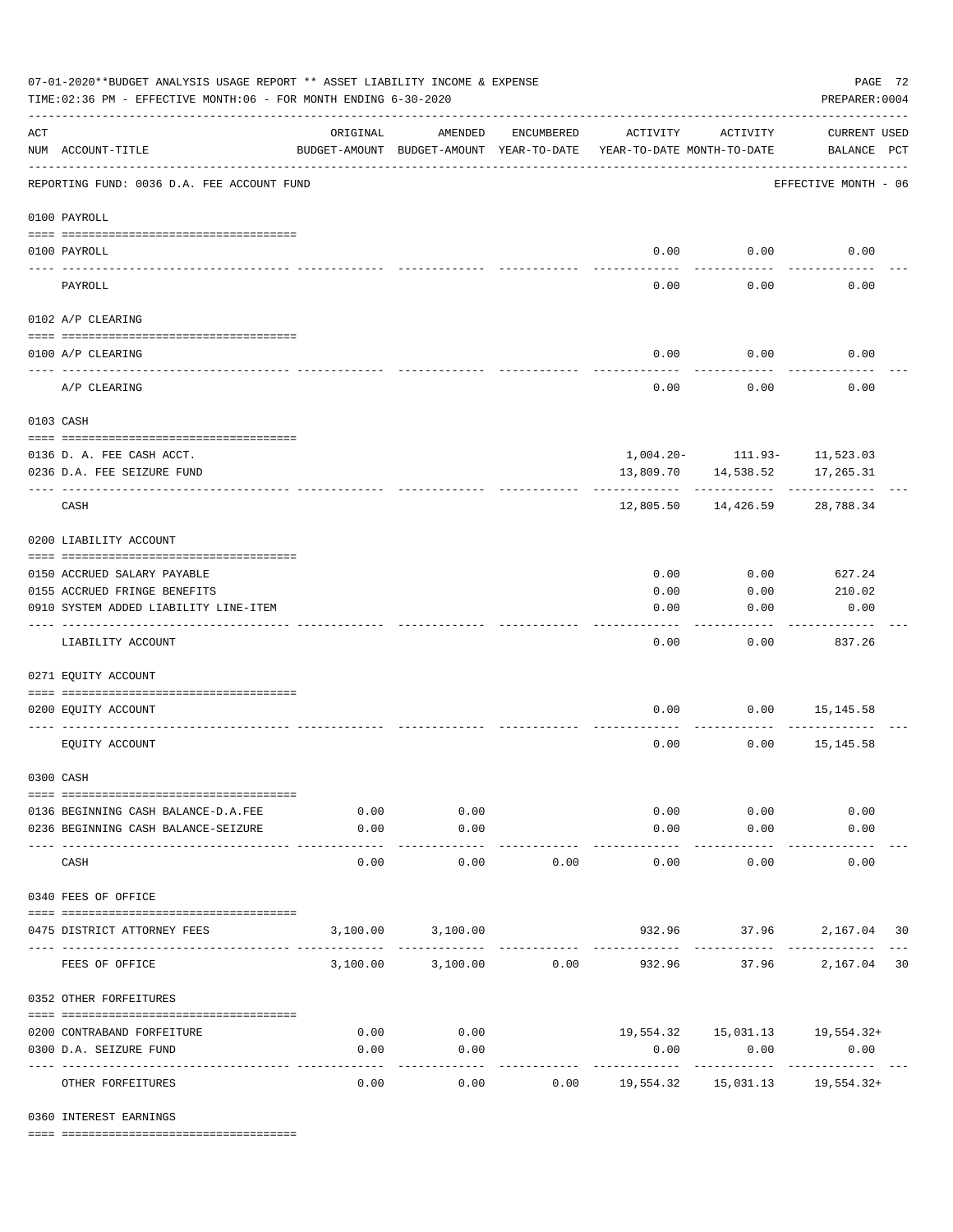TIME:02:36 PM - EFFECTIVE MONTH:06 - FOR MONTH ENDING 6-30-2020 PREPARER:0004

| ACT<br>NUM ACCOUNT-TITLE                     | ORIGINAL     | AMENDED           | ENCUMBERED   | ACTIVITY<br>BUDGET-AMOUNT BUDGET-AMOUNT YEAR-TO-DATE YEAR-TO-DATE MONTH-TO-DATE | ACTIVITY             | <b>CURRENT USED</b><br>BALANCE PCT |
|----------------------------------------------|--------------|-------------------|--------------|---------------------------------------------------------------------------------|----------------------|------------------------------------|
|                                              |              |                   |              |                                                                                 |                      |                                    |
| REPORTING FUND: 0036 D.A. FEE ACCOUNT FUND   |              |                   |              |                                                                                 |                      | EFFECTIVE MONTH - 06               |
| 0100 INTEREST EARNINGS-D.A. FEE              | 0.00         | 0.00              |              | 3.74                                                                            | 0.10                 | $3.74+$                            |
| 0236 INTEREST EARNINGS-SEIZURE FUND          | 0.00         | 0.00              |              | 0.57                                                                            | 0.02                 | $0.57+$                            |
| INTEREST EARNINGS                            | 0.00         | $- - - -$<br>0.00 | 0.00         | 4.31                                                                            | .<br>0.12            | $4.31+$                            |
| 0370 MISCELLANEOUS                           |              |                   |              |                                                                                 |                      |                                    |
|                                              |              |                   |              |                                                                                 |                      |                                    |
| 0130 REFUNDS & MISCELLANEOUS                 | 0.00         | 0.00              |              |                                                                                 | 699.59 30.01 699.59+ |                                    |
| 0319 RESTITUTION                             | 0.00         | 0.00              |              | 7,500.00                                                                        | 0.00                 | $7,500.00+$                        |
| MISCELLANEOUS                                | 0.00         | 0.00              | 0.00         | 8,199.59                                                                        | 30.01                | $8,199.59+$                        |
| 0475 DISTRICT ATTORNEY DEPT                  |              |                   |              |                                                                                 |                      |                                    |
|                                              |              |                   |              |                                                                                 |                      |                                    |
| 0107 SALARY SUPPLEMENT                       | 0.00         | 0.00              | 0.00         | 0.00                                                                            | 0.00                 | 0.00                               |
| 0201 SOCIAL SECURITY TAXES                   | 0.00         | 0.00              | 0.00         | 0.00                                                                            | 0.00                 | 0.00                               |
| 0203 RETIREMENT<br>0204 WORKERS COMPENSATION | 0.00<br>0.00 | 0.00<br>0.00      | 0.00<br>0.00 | 0.00                                                                            | 0.00<br>0.00         | 0.00<br>0.00                       |
| 0205 MEDICARE TAX                            | 0.00         | 0.00              | 0.00         | 0.00<br>0.00                                                                    | 0.00                 | 0.00                               |
| 0310 OFFICE SUPPLIES                         | 0.00         | 0.00              | 0.00         | 0.00                                                                            | 0.00                 | 0.00                               |
| 0319 RESTITUTION                             | 0.00         | 0.00              | 0.00         | 7,500.00                                                                        | 0.00                 | $7,500.00 -$                       |
| 0321 CONTINUING EDUCATION                    | 0.00         | 0.00              | 0.00         | 0.00                                                                            | 0.00                 | 0.00                               |
| 0353 COMPUTER EXPENSE                        | 0.00         | 0.00              | 0.00         | 0.00                                                                            | 0.00                 | 0.00                               |
| 0421 INVESTIGATOR/HOT CK. ONLINE             | 0.00         | 0.00              | 0.00         | 0.00                                                                            | 0.00                 | 0.00                               |
| 0490 MISCELLANEOUS                           | 2,100.00     | 2,100.00          | 0.00         | 3,861.70                                                                        | 180.00               | 1,761.70- 184                      |
| 0499 BANK SERVICE FEES                       | 0.00         | 0.00              | 0.00         | 0.00                                                                            | 0.00                 | 0.00                               |
| 0572 OFFICE EQUIPMENT                        | 0.00         | 0.00              | 0.00         | 0.00                                                                            | 0.00                 | 0.00                               |
| 0574 COMPUTER EOUIPMENT                      | 0.00         | 0.00              | 0.00         | 0.00                                                                            | 0.00                 | 0.00                               |
| DISTRICT ATTORNEY DEPT                       | 2,100.00     | 2,100.00          | 0.00         | 11,361.70                                                                       | 180.00               | $9.261.70 - 541$                   |
| 0477 D.A. SEIZURE                            |              |                   |              |                                                                                 |                      |                                    |
| 0107 SALARY SUPPLEMENT                       | 0.00         | 0.00              | 0.00         | 3,820.96                                                                        |                      | 410.00 3,820.96-                   |
| 0201 SOCIAL SECURITY TAXES                   | 0.00         | 0.00              | 0.00         | 207.62                                                                          | 25.42                | 207.62-                            |
| 0203 RETIREMENT                              | 0.00         | 0.00              | 0.00         | 441.01                                                                          | 48.34                | 441.01-                            |
| 0204 WORKERS COMPENSATION                    | 0.00         | 0.00              | 0.00         | 5.86                                                                            | 2.93                 | $5.86-$                            |
| 0205 MEDICARE TAX                            | 0.00         | 0.00              | 0.00         | 48.53                                                                           | 5.94                 | $48.53-$                           |
| 0310 OFFICE SUPPLIES                         | 0.00         | 0.00              | 0.00         | 0.00                                                                            | 0.00                 | 0.00                               |
| 0321 TRAINING                                | 0.00         | 0.00              | 0.00         | 0.00                                                                            | 0.00                 | 0.00                               |
| 0470 CIVIL PROCESS                           | 0.00         | 0.00              | 0.00         | 0.00                                                                            | 0.00                 | 0.00                               |
| 0480 TOWING                                  | 0.00         | 0.00              | 0.00         | 0.00                                                                            | 0.00                 | 0.00                               |
| 0490 MISCELLANEOUS                           | 1,000.00     | 1,000.00          | 0.00         | 0.00                                                                            | 0.00                 | 1,000.00<br>00                     |
| 0499 BANK SERVICE FEES                       | 0.00         | 0.00              | 0.00         | 0.00                                                                            | 0.00                 | 0.00                               |
| 0572 OFFICE EQUIPMENT                        | 0.00         | 0.00              | 0.00         | 0.00                                                                            | 0.00                 | 0.00                               |
| 0574 COMPUTER EQUIPMENT                      | 0.00         | 0.00              | 0.00         | 0.00                                                                            | 0.00                 | 0.00                               |
| D.A. SEIZURE                                 | 1,000.00     | 1,000.00          | 0.00         | 4,523.98                                                                        | 492.63               | 3,523.98-452                       |
| 0999 ACCOUNTS PAYABLE                        |              |                   |              |                                                                                 |                      |                                    |
| 0100 A/P CLEARING ACCOUNT                    |              |                   |              | 0.00                                                                            | 0.00                 | 0.00                               |
| ACCOUNTS PAYABLE                             |              |                   |              | 0.00                                                                            | 0.00                 | 0.00                               |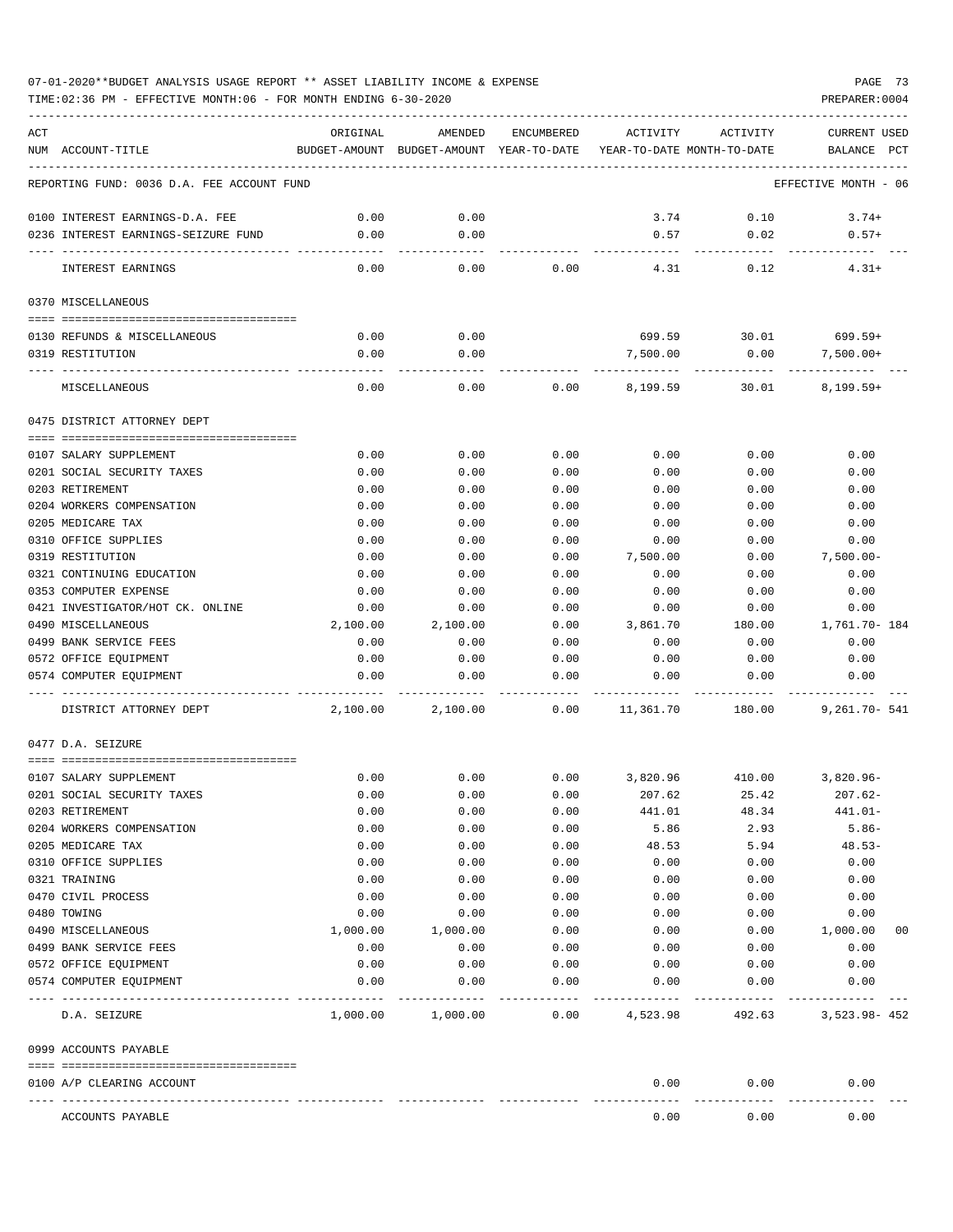| 07-01-2020**BUDGET ANALYSIS USAGE REPORT ** ASSET LIABILITY INCOME & EXPENSE |               |               |              |                            |           | PAGE 74              |  |
|------------------------------------------------------------------------------|---------------|---------------|--------------|----------------------------|-----------|----------------------|--|
| TIME:02:36 PM - EFFECTIVE MONTH:06 - FOR MONTH ENDING 6-30-2020              |               |               |              |                            |           | PREPARER: 0004       |  |
| ACT                                                                          | ORIGINAL      | AMENDED       | ENCUMBERED   | ACTIVITY                   | ACTIVITY  | CURRENT USED         |  |
| NUM ACCOUNT-TITLE                                                            | BUDGET-AMOUNT | BUDGET-AMOUNT | YEAR-TO-DATE | YEAR-TO-DATE MONTH-TO-DATE |           | PCT<br>BALANCE       |  |
| REPORTING FUND: 0036 D.A. FEE ACCOUNT FUND                                   |               |               |              |                            |           | EFFECTIVE MONTH - 06 |  |
| D.A. FEE ACCOUNT FUND                                                        |               |               |              |                            |           |                      |  |
| INCOME TOTALS                                                                | 3.100.00      | 3.100.00      |              | 28,691.18                  | 15,099.22 | 25,591.18+926        |  |
| EXPENSE TOTALS                                                               | 3.100.00      | 3,100.00      | 0.00         | 15,885.68                  | 672.63    | 12,785.68- 512       |  |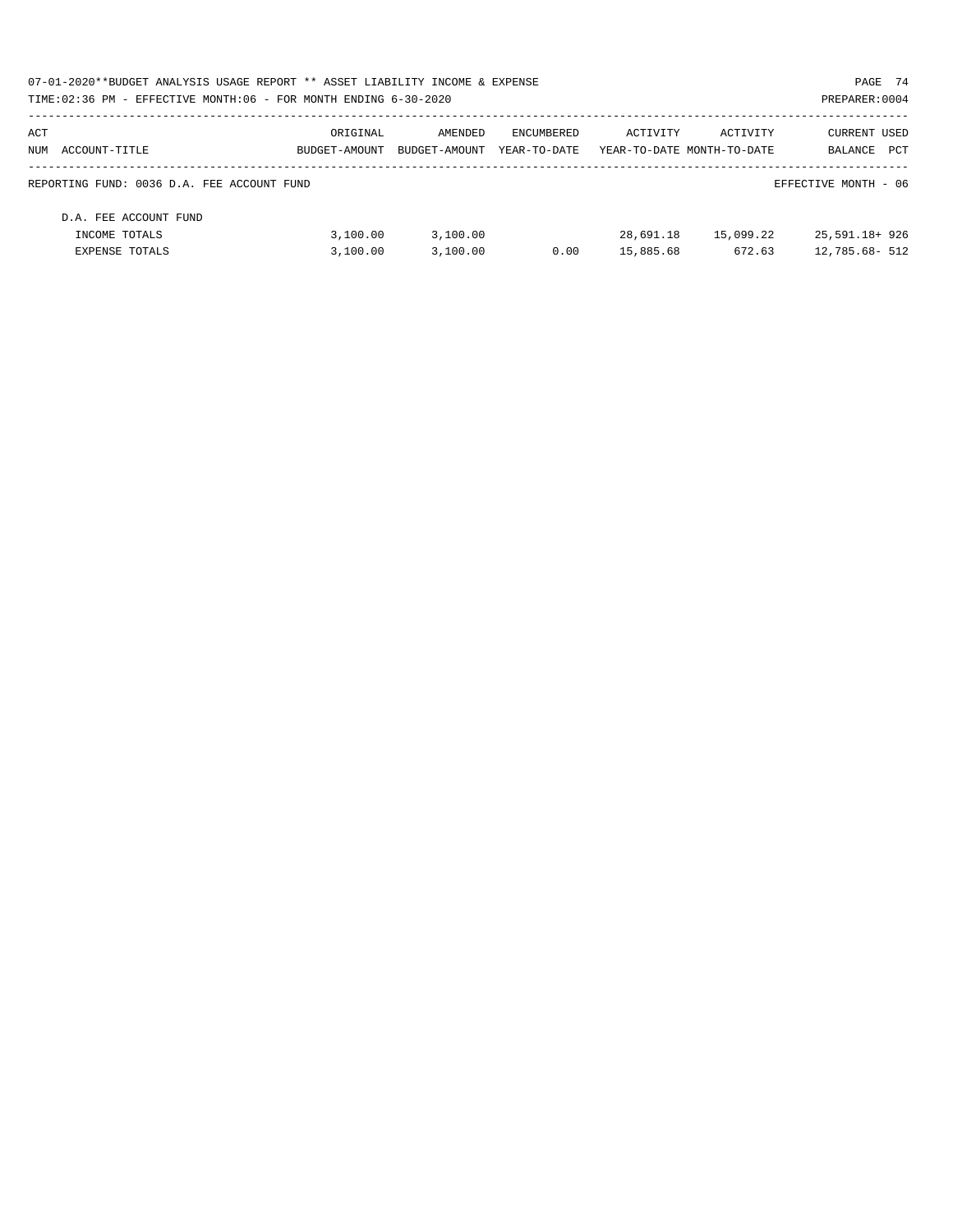|     | 07-01-2020**BUDGET ANALYSIS USAGE REPORT ** ASSET LIABILITY INCOME & EXPENSE<br>TIME:02:36 PM - EFFECTIVE MONTH:06 - FOR MONTH ENDING 6-30-2020 |          |                                          |            |                            |                           |                      |  |  |  |
|-----|-------------------------------------------------------------------------------------------------------------------------------------------------|----------|------------------------------------------|------------|----------------------------|---------------------------|----------------------|--|--|--|
| ACT |                                                                                                                                                 | ORIGINAL | AMENDED                                  | ENCUMBERED | ACTIVITY                   | ACTIVITY                  | <b>CURRENT USED</b>  |  |  |  |
|     | NUM ACCOUNT-TITLE                                                                                                                               |          | BUDGET-AMOUNT BUDGET-AMOUNT YEAR-TO-DATE |            | YEAR-TO-DATE MONTH-TO-DATE |                           | BALANCE PCT          |  |  |  |
|     | REPORTING FUND: 0037 CONTRABAND SEIZURE                                                                                                         |          |                                          |            |                            |                           | EFFECTIVE MONTH - 06 |  |  |  |
|     | 0103 CONTRABAND SEIZURE                                                                                                                         |          |                                          |            |                            |                           |                      |  |  |  |
|     | 0137 CASH-CONTRABAND SEIZURE                                                                                                                    |          |                                          |            |                            | $21,774.78 - 18,949.57 -$ | 39,755.54            |  |  |  |
|     | CONTRABAND SEIZURE                                                                                                                              |          |                                          |            | 21,774.78-                 | 18,949.57-                | 39,755.54            |  |  |  |
|     | 0200 LIABILITY ACCOUNT                                                                                                                          |          |                                          |            |                            |                           |                      |  |  |  |
|     | 0910 SYSTEM ADDED LIABILITY LINE-ITEM                                                                                                           |          |                                          |            | 0.00                       | 0.00                      | 0.00                 |  |  |  |
|     | LIABILITY ACCOUNT                                                                                                                               |          |                                          |            | 0.00                       | 0.00                      | 0.00                 |  |  |  |
|     | 0207 DUE TO                                                                                                                                     |          |                                          |            |                            |                           |                      |  |  |  |
|     | 0099 HELD IN TRUST                                                                                                                              |          |                                          |            |                            | $21,809.22 - 18,950.02 -$ | 37,305.46            |  |  |  |
|     | DUE TO                                                                                                                                          |          |                                          |            | 21,809.22-                 | 18,950.02-                | 37,305.46            |  |  |  |
|     | 0271 EQUITY ACCOUNT                                                                                                                             |          |                                          |            |                            |                           |                      |  |  |  |
|     | 0200 EQUITY ACCOUNT                                                                                                                             |          |                                          |            | 0.00                       | 0.00                      | 2,415.64             |  |  |  |
|     | EQUITY ACCOUNT                                                                                                                                  |          |                                          |            | 0.00                       | 0.00                      | 2,415.64             |  |  |  |
|     | 0360 INTEREST EARNINGS                                                                                                                          |          |                                          |            |                            |                           |                      |  |  |  |
|     | 0100 INTEREST EARNINGS                                                                                                                          | 0.00     | 0.00                                     |            | 34.44                      | 0.45                      | $34.44+$             |  |  |  |
|     | INTEREST EARNINGS                                                                                                                               | 0.00     | 0.00                                     | 0.00       | 34.44                      | 0.45                      | $34.44+$             |  |  |  |
|     | 0370 MISCELLANEOUS                                                                                                                              |          |                                          |            |                            |                           |                      |  |  |  |
|     |                                                                                                                                                 |          |                                          |            |                            |                           |                      |  |  |  |
|     | 0130 REFUNDS & MISCELLANEOUS                                                                                                                    | 0.00     | 0.00                                     |            | 0.00                       | 0.00                      | 0.00                 |  |  |  |
|     | MISCELLANEOUS                                                                                                                                   | 0.00     | 0.00                                     | 0.00       | 0.00                       | 0.00                      | 0.00                 |  |  |  |
|     | CONTRABAND SEIZURE                                                                                                                              |          |                                          |            |                            |                           |                      |  |  |  |
|     | INCOME TOTALS                                                                                                                                   | 0.00     | 0.00                                     |            | 34.44                      | 0.45                      | $34.44+$             |  |  |  |
|     | <b>EXPENSE TOTALS</b>                                                                                                                           | 0.00     | 0.00                                     | 0.00       | 0.00                       | 0.00                      | 0.00                 |  |  |  |
|     |                                                                                                                                                 |          |                                          |            |                            |                           |                      |  |  |  |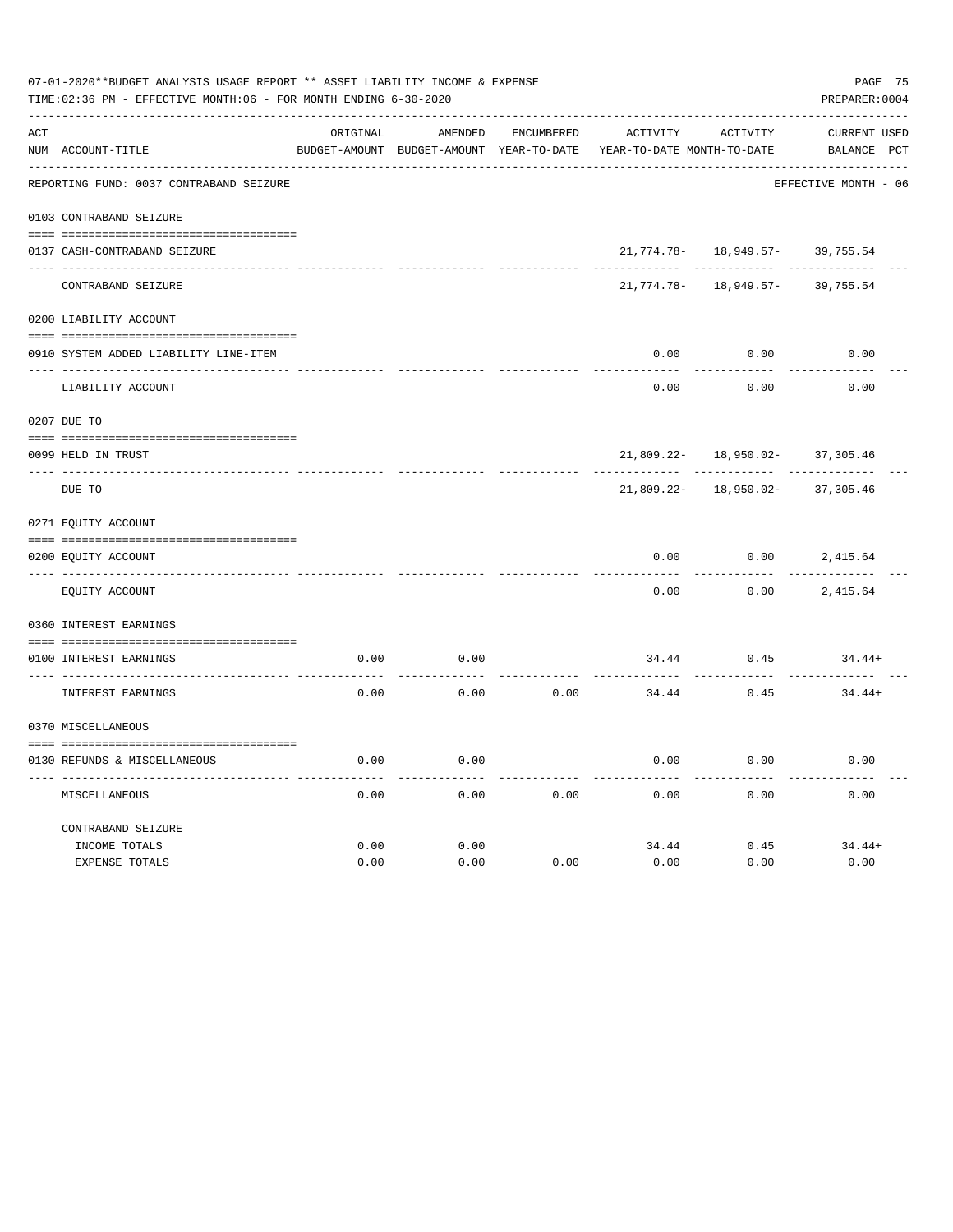|     | 07-01-2020**BUDGET ANALYSIS USAGE REPORT ** ASSET LIABILITY INCOME & EXPENSE<br>TIME: 02:36 PM - EFFECTIVE MONTH: 06 - FOR MONTH ENDING 6-30-2020 |          |                                                     |               |                                        |                   |                             |  |  |
|-----|---------------------------------------------------------------------------------------------------------------------------------------------------|----------|-----------------------------------------------------|---------------|----------------------------------------|-------------------|-----------------------------|--|--|
| ACT | NUM ACCOUNT-TITLE                                                                                                                                 | ORIGINAL | AMENDED<br>BUDGET-AMOUNT BUDGET-AMOUNT YEAR-TO-DATE | ENCUMBERED    | ACTIVITY<br>YEAR-TO-DATE MONTH-TO-DATE | ACTIVITY          | CURRENT USED<br>BALANCE PCT |  |  |
|     | REPORTING FUND: 0038 IHC CO-OP GIN                                                                                                                |          |                                                     |               |                                        |                   | EFFECTIVE MONTH - 06        |  |  |
|     | 0102 A/P CLEARING                                                                                                                                 |          |                                                     |               |                                        |                   |                             |  |  |
|     |                                                                                                                                                   |          |                                                     |               |                                        |                   |                             |  |  |
|     | 0100 A/P CLEARING                                                                                                                                 |          |                                                     |               |                                        | $0.00$ $0.00$     | 0.00                        |  |  |
|     | A/P CLEARING                                                                                                                                      |          |                                                     |               | 0.00                                   | 0.00              | 0.00                        |  |  |
|     | 0103 IHC CO-OP GIN CASH                                                                                                                           |          |                                                     |               |                                        |                   |                             |  |  |
|     | 0100 IHC CO-OP GIN-COMBINED FUND CKING                                                                                                            |          |                                                     |               | 1.04                                   |                   | $0.04$ 521.60               |  |  |
|     | 0175 IHC CO-OP GIN TEXPOOL                                                                                                                        |          |                                                     |               | 195.27                                 | 4.35              | 19,202.51                   |  |  |
|     | -------------<br>IHC CO-OP GIN CASH                                                                                                               |          |                                                     |               | 196.31                                 | 4.39              | 19,724.11                   |  |  |
|     | 0200 SYSTEM ADDED LIABILITY DEPARTMENT                                                                                                            |          |                                                     |               |                                        |                   |                             |  |  |
|     | 0900 SYSTEM ADDED LIABILITY LINE-ITEM                                                                                                             |          |                                                     |               | 0.00                                   | 0.00              | 0.00                        |  |  |
|     | SYSTEM ADDED LIABILITY DEPARTMENT                                                                                                                 |          |                                                     |               | 0.00                                   | 0.00              | 0.00                        |  |  |
|     | 0271 EQUITY ACCOUNT                                                                                                                               |          |                                                     |               |                                        |                   |                             |  |  |
|     | 0200 EQUITY ACCOUNT                                                                                                                               |          |                                                     |               | 0.00                                   | 0.00              | 19,527.80                   |  |  |
|     | EQUITY ACCOUNT                                                                                                                                    |          |                                                     |               | 0.00                                   |                   | $0.00$ 19,527.80            |  |  |
|     | 0360 INTEREST EARNINGS                                                                                                                            |          |                                                     |               |                                        |                   |                             |  |  |
|     | 0100 INTEREST EARNINGS                                                                                                                            | 0.00     | 0.00                                                |               |                                        |                   | 196.31 4.39 196.31+         |  |  |
|     | INTEREST EARNINGS                                                                                                                                 | 0.00     | 0.00                                                | 0.00          |                                        | 196.31 4.39       | $196.31+$                   |  |  |
|     | 0645 CO-OP FUND                                                                                                                                   |          |                                                     |               |                                        |                   |                             |  |  |
|     | 0412 PRESCRIPTIONS                                                                                                                                | 0.00     | 0.00                                                | 0.00          | 0.00                                   | 0.00              | 0.00                        |  |  |
|     | 0415 LABORATORY/X-RAY<br>-------------------------------------                                                                                    | 0.00     | 0.00<br>$- - - - -$                                 | 0.00<br>----- | 0.00<br>---------                      | 0.00<br>--------- | 0.00<br>----------          |  |  |
|     | CO-OP FUND                                                                                                                                        | 0.00     | 0.00                                                | 0.00          | 0.00                                   | 0.00              | 0.00                        |  |  |
|     | IHC CO-OP GIN                                                                                                                                     |          |                                                     |               |                                        |                   |                             |  |  |
|     | INCOME TOTALS                                                                                                                                     | 0.00     | 0.00                                                |               | 196.31                                 | 4.39              | $196.31+$                   |  |  |
|     | EXPENSE TOTALS                                                                                                                                    | 0.00     | 0.00                                                | 0.00          | 0.00                                   | 0.00              | 0.00                        |  |  |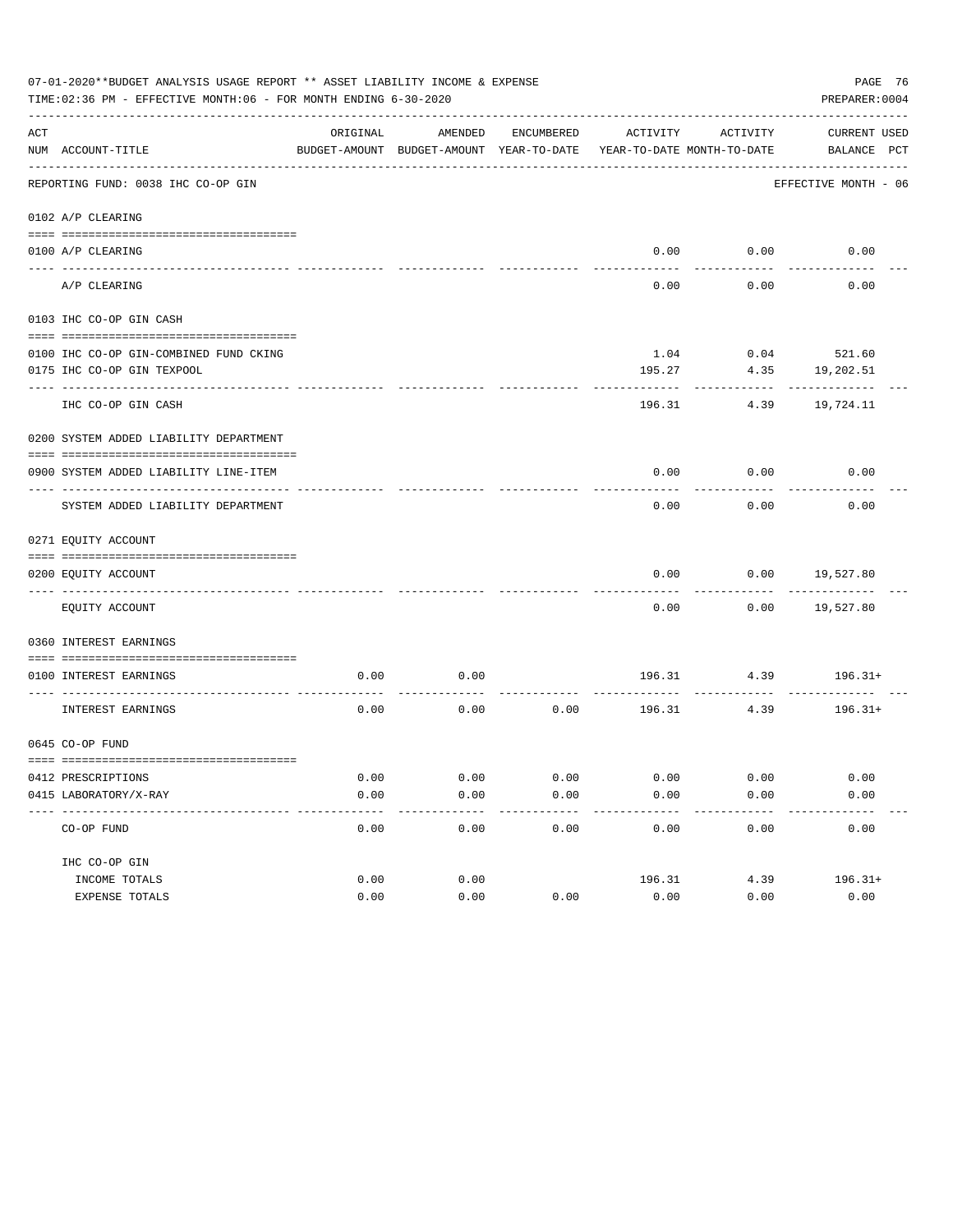|     | 07-01-2020**BUDGET ANALYSIS USAGE REPORT ** ASSET LIABILITY INCOME & EXPENSE<br>TIME: 02:36 PM - EFFECTIVE MONTH: 06 - FOR MONTH ENDING 6-30-2020 |              |                                                     |              |                                        |                               | PAGE 77<br>PREPARER: 0004          |                |
|-----|---------------------------------------------------------------------------------------------------------------------------------------------------|--------------|-----------------------------------------------------|--------------|----------------------------------------|-------------------------------|------------------------------------|----------------|
| ACT | NUM ACCOUNT-TITLE                                                                                                                                 | ORIGINAL     | AMENDED<br>BUDGET-AMOUNT BUDGET-AMOUNT YEAR-TO-DATE | ENCUMBERED   | ACTIVITY<br>YEAR-TO-DATE MONTH-TO-DATE | ACTIVITY                      | <b>CURRENT USED</b><br>BALANCE PCT |                |
|     | REPORTING FUND: 0039 IHC B.R. COOPER                                                                                                              |              |                                                     |              |                                        |                               | EFFECTIVE MONTH - 06               |                |
|     | 0102 A/P CLEARING                                                                                                                                 |              |                                                     |              |                                        |                               |                                    |                |
|     | 0100 A/P CLEARING<br>---- --------                                                                                                                |              |                                                     |              |                                        | $0.00$ 0.00                   | 0.00                               |                |
|     | A/P CLEARING                                                                                                                                      |              |                                                     |              | 0.00                                   | 0.00                          | 0.00                               |                |
|     | 0103 IHC B.R. COOPER CASH                                                                                                                         |              |                                                     |              |                                        |                               |                                    |                |
|     | 0100 IHC B.R. COOPER-COMB.FUND CHECKING<br>0175 B.R. COOPER-TEXPOOL                                                                               |              |                                                     |              | 65.16                                  | 13, 741.12- 5, 768.65- 626.31 | 1.46 6,401.54                      |                |
|     | IHC B.R. COOPER CASH                                                                                                                              |              |                                                     |              |                                        | 13,675.96- 5,767.19- 7,027.85 |                                    |                |
|     | 0200 SYSTEM ADDED LIABILITY DEPARTMENT                                                                                                            |              |                                                     |              |                                        |                               |                                    |                |
|     | 0900 SYSTEM ADDED LIABILITY LINE-ITEM                                                                                                             |              |                                                     |              | 0.00                                   | 0.00                          | 0.00                               |                |
|     | SYSTEM ADDED LIABILITY DEPARTMENT                                                                                                                 |              |                                                     |              | 0.00                                   | 0.00                          | 0.00                               |                |
|     | 0271 EQUITY ACCOUNT                                                                                                                               |              |                                                     |              |                                        |                               |                                    |                |
|     | 0200 EQUITY ACCOUNT                                                                                                                               |              |                                                     |              | 0.00                                   | 0.00                          | 20,703.81                          |                |
|     | EQUITY ACCOUNT                                                                                                                                    |              |                                                     |              | 0.00                                   | 0.00                          | 20,703.81                          |                |
|     | 0300 CASH                                                                                                                                         |              |                                                     |              |                                        |                               |                                    |                |
|     | 0110 UNENCUMBERED FUND BALANCE                                                                                                                    | 18,000.00    | 18,000.00                                           |              | 0.00                                   | 0.00                          | 18,000.00                          | 00             |
|     | CASH                                                                                                                                              | 18,000.00    | 18,000.00                                           | 0.00         | 0.00                                   | 0.00                          | 18,000.00                          | 0 <sub>0</sub> |
|     | 0360 INTEREST EARNINGS                                                                                                                            |              |                                                     |              |                                        |                               |                                    |                |
|     | 0100 INTEREST EARNINGS                                                                                                                            | 0.00         | 0.00                                                |              | 85.05                                  | 2.04                          | $85.05+$                           |                |
|     | INTEREST EARNINGS                                                                                                                                 | 0.00         | 0.00                                                | 0.00         | 85.05                                  | 2.04                          | $85.05+$                           |                |
|     | 0370 MISCELLANEOUS INCOME                                                                                                                         |              |                                                     |              |                                        |                               |                                    |                |
|     | 0150 BONNIE RUTH COOPER TRUST                                                                                                                     | 0.00         | 0.00                                                |              | 1,189.91                               | 0.00                          | $1,189.91+$                        |                |
|     | MISCELLANEOUS INCOME                                                                                                                              | 0.00         | 0.00                                                |              | $0.00$ 1,189.91                        | 0.00                          | $1,189.91+$                        |                |
|     | 0645 BONNIE RUTH COOPER                                                                                                                           |              |                                                     |              |                                        |                               |                                    |                |
|     | 0404 COBRA/INSURANCE                                                                                                                              | 0.00         | 0.00                                                | 0.00         | 0.00                                   | 0.00                          | 0.00                               |                |
|     | 0410 CERT. REG. NURSE ANES.                                                                                                                       | 0.00         | 0.00                                                | 0.00         | 0.00                                   | 0.00                          | 0.00                               |                |
|     | 0411 PHYSICIAN, NON-EMERGENCY                                                                                                                     | 0.00         | 0.00                                                | 0.00         | 0.00                                   | 0.00                          | 0.00                               |                |
|     | 0412 PRESCRIPTIONS, DRUGS                                                                                                                         | 15,000.00    | 15,000.00                                           | 0.00         | 14,950.92                              | 5,769.23                      | 49.08 100                          |                |
|     | 0413 HOSPITAL-INPATIENT                                                                                                                           | 0.00         | 0.00                                                | 0.00         | 0.00                                   | 0.00                          | 0.00                               |                |
|     | 0414 HOSPITAL, OUTPATIENT                                                                                                                         | 0.00         | 0.00                                                | 0.00         | 0.00                                   | 0.00                          | 0.00                               |                |
|     | 0415 LABORATORY/X-RAY                                                                                                                             | 3,000.00     | 3,000.00                                            | 0.00         | 0.00                                   | 0.00                          | 3,000.00                           | 0 <sub>0</sub> |
|     | 0418 FED. QUALIFIED HEALTH CENTER<br>0422 AMBULATORY SURGICAL CENTER                                                                              | 0.00<br>0.00 | 0.00<br>0.00                                        | 0.00<br>0.00 | 0.00<br>0.00                           | 0.00<br>0.00                  | 0.00<br>0.00                       |                |
|     |                                                                                                                                                   |              | . <u>.</u> .                                        |              |                                        |                               | ---------                          |                |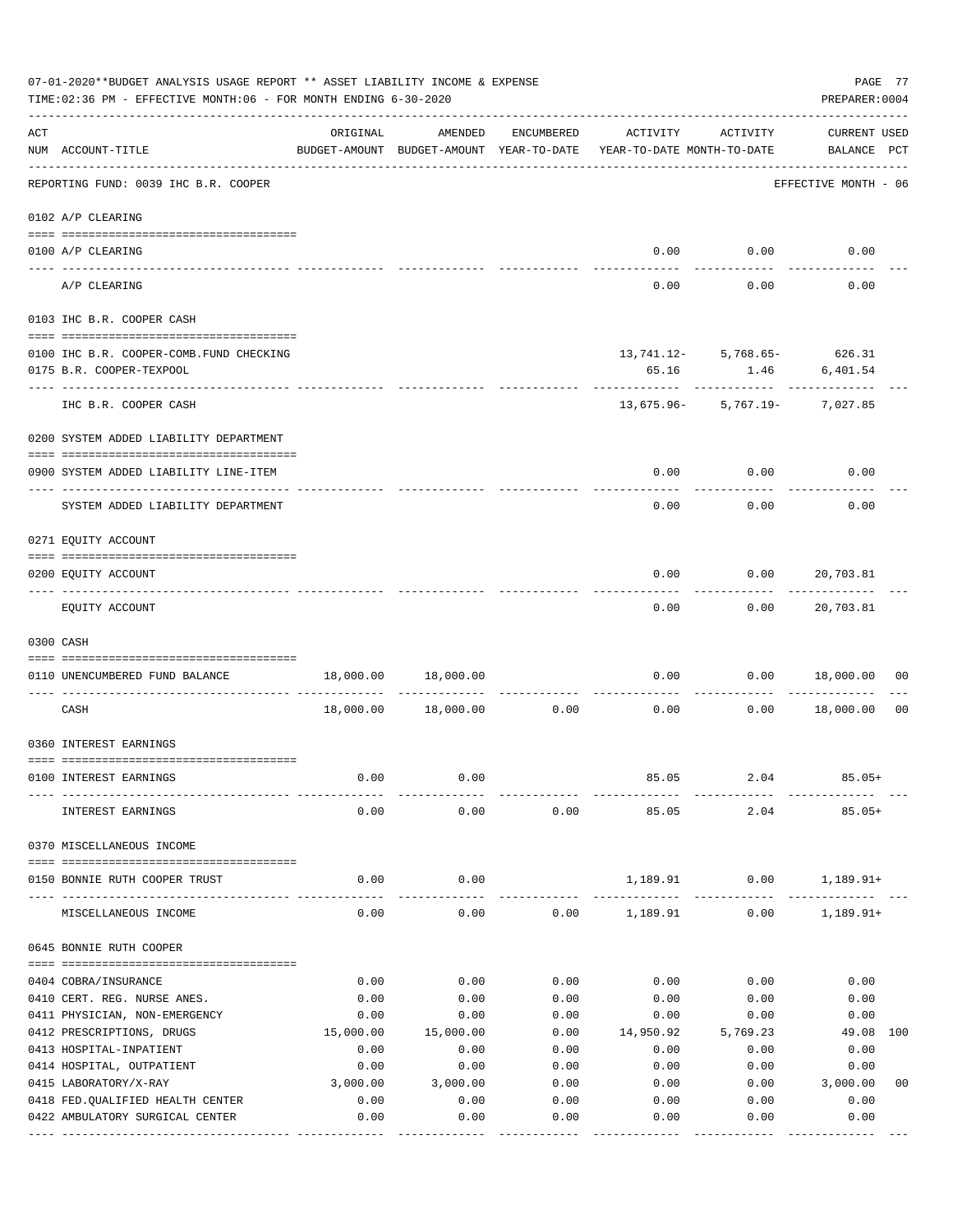| 07-01-2020**BUDGET ANALYSIS USAGE REPORT ** ASSET LIABILITY INCOME & EXPENSE | PAGE 78        |
|------------------------------------------------------------------------------|----------------|
| TIME:02:36 PM - EFFECTIVE MONTH:06 - FOR MONTH ENDING 6-30-2020              | PREPARER: 0004 |

| ACT<br>ACCOUNT-TITLE<br>NUM                                  | ORIGINAL<br>BUDGET-AMOUNT | AMENDED<br>BUDGET-AMOUNT | ENCUMBERED<br>YEAR-TO-DATE | ACTIVITY              | ACTIVITY<br>YEAR-TO-DATE MONTH-TO-DATE | <b>CURRENT USED</b><br>BALANCE<br>PCT |
|--------------------------------------------------------------|---------------------------|--------------------------|----------------------------|-----------------------|----------------------------------------|---------------------------------------|
| REPORTING FUND: 0039 IHC B.R. COOPER<br>EFFECTIVE MONTH - 06 |                           |                          |                            |                       |                                        |                                       |
| BONNIE RUTH COOPER                                           | 18,000.00                 | 18,000.00                | 0.00                       | 14,950.92             | 5,769.23                               | 83<br>3,049.08                        |
| IHC B.R. COOPER<br>INCOME TOTALS<br><b>EXPENSE TOTALS</b>    | 18,000.00<br>18,000.00    | 18,000.00<br>18,000.00   | 0.00                       | 1,274.96<br>14,950.92 | 2.04<br>5,769.23                       | 16,725.04<br>07<br>83<br>3,049.08     |
|                                                              |                           |                          |                            |                       |                                        |                                       |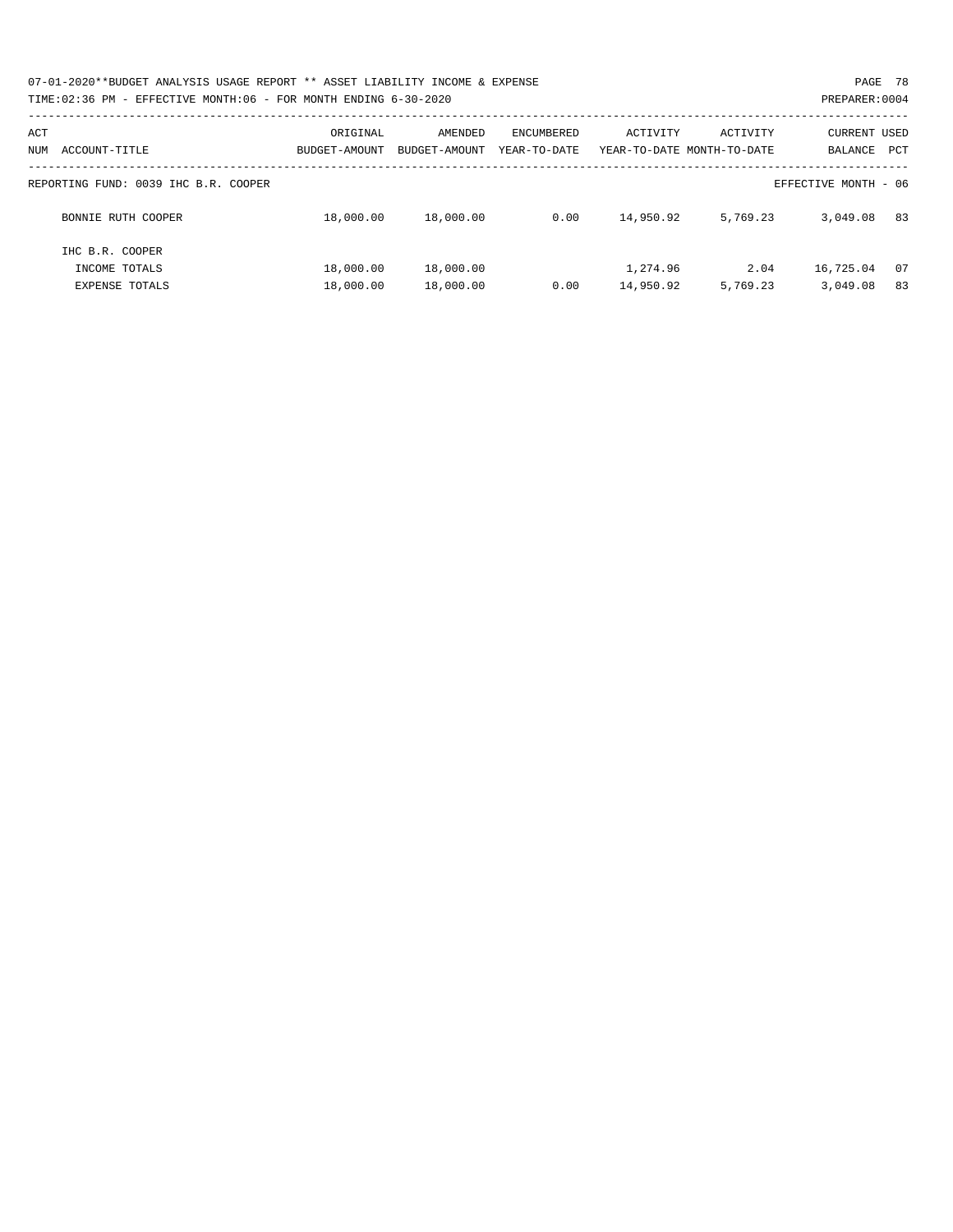|     | TIME:02:36 PM - EFFECTIVE MONTH:06 - FOR MONTH ENDING 6-30-2020 |          |         |            |                                                                     |                 | PREPARER: 0004         |  |
|-----|-----------------------------------------------------------------|----------|---------|------------|---------------------------------------------------------------------|-----------------|------------------------|--|
| ACT |                                                                 | ORIGINAL | AMENDED | ENCUMBERED | ACTIVITY                                                            | ACTIVITY        | CURRENT USED           |  |
|     | NUM ACCOUNT-TITLE<br>----------------------------               |          |         |            | BUDGET-AMOUNT BUDGET-AMOUNT YEAR-TO-DATE YEAR-TO-DATE MONTH-TO-DATE |                 | BALANCE PCT            |  |
|     | REPORTING FUND: 0040 NAACHO                                     |          |         |            |                                                                     |                 | EFFECTIVE MONTH - 06   |  |
|     | 0103 CASH                                                       |          |         |            |                                                                     |                 |                        |  |
|     |                                                                 |          |         |            |                                                                     |                 |                        |  |
|     | 0100 NAACHO-COMBINED FUND CKING                                 |          |         |            |                                                                     | $169.02 - 0.00$ | 212.71                 |  |
|     | CASH                                                            |          |         |            | 169.02-                                                             | 0.00            | 212.71                 |  |
|     | 0200 SYSTEM ADDED LIABILITY DEPARTMENT                          |          |         |            |                                                                     |                 |                        |  |
|     | 0910 SYSTEM ADDED LIABILITY LINE-ITEM                           |          |         |            | 0.00                                                                | 0.00            | 0.00                   |  |
|     | SYSTEM ADDED LIABILITY DEPARTMENT                               |          |         |            | 0.00                                                                | 0.00            | 0.00                   |  |
|     | 0271 EQUITY ACCOUNT                                             |          |         |            |                                                                     |                 |                        |  |
|     |                                                                 |          |         |            |                                                                     |                 |                        |  |
|     | 0200 EQUITY ACCOUNT<br>--------------------- --------           |          |         |            | 0.00                                                                | 0.00            | 381.73                 |  |
|     | EQUITY ACCOUNT                                                  |          |         |            | 0.00                                                                | 0.00            | 381.73                 |  |
|     | 0300 CASH                                                       |          |         |            |                                                                     |                 |                        |  |
|     | 0110 UNENCUMBERED FUND BALANCE                                  | 0.00     | 0.00    |            | 0.00                                                                | 0.00            | 0.00                   |  |
|     | CASH                                                            | 0.00     | 0.00    | 0.00       | 0.00                                                                | 0.00            | 0.00                   |  |
|     | 0330 GRANT INCOME                                               |          |         |            |                                                                     |                 |                        |  |
|     | 0410 NAACHO GRANT INCOME                                        | 0.00     | 0.00    |            | 0.00                                                                | 0.00            | 0.00                   |  |
|     | _____________________<br>GRANT INCOME                           | 0.00     | 0.00    | 0.00       | 0.00                                                                | 0.00            | 0.00                   |  |
|     | 0411 NACCHO                                                     |          |         |            |                                                                     |                 |                        |  |
|     | 0310 OFFICE SUPPLIES                                            | 0.00     | 0.00    |            | $0.00$ $169.02$ $0.00$ $169.02$                                     |                 |                        |  |
|     | 0427 OUT OF COUNTY TRAVEL                                       | 0.00     | 0.00    | 0.00       | 0.00                                                                | 0.00            | 0.00                   |  |
|     | 0574 COMPUTER EOUIPMENT                                         | 0.00     | 0.00    | 0.00       | 0.00                                                                | 0.00            | 0.00                   |  |
|     | NACCHO                                                          | 0.00     | 0.00    | 0.00       | ---------<br>169.02                                                 | 0.00            | ---------<br>$169.02-$ |  |
|     | NAACHO                                                          |          |         |            |                                                                     |                 |                        |  |
|     | INCOME TOTALS                                                   | 0.00     | 0.00    |            | 0.00                                                                | 0.00            | 0.00                   |  |
|     | EXPENSE TOTALS                                                  | 0.00     | 0.00    | 0.00       | 169.02                                                              | 0.00            | $169.02 -$             |  |
|     |                                                                 |          |         |            |                                                                     |                 |                        |  |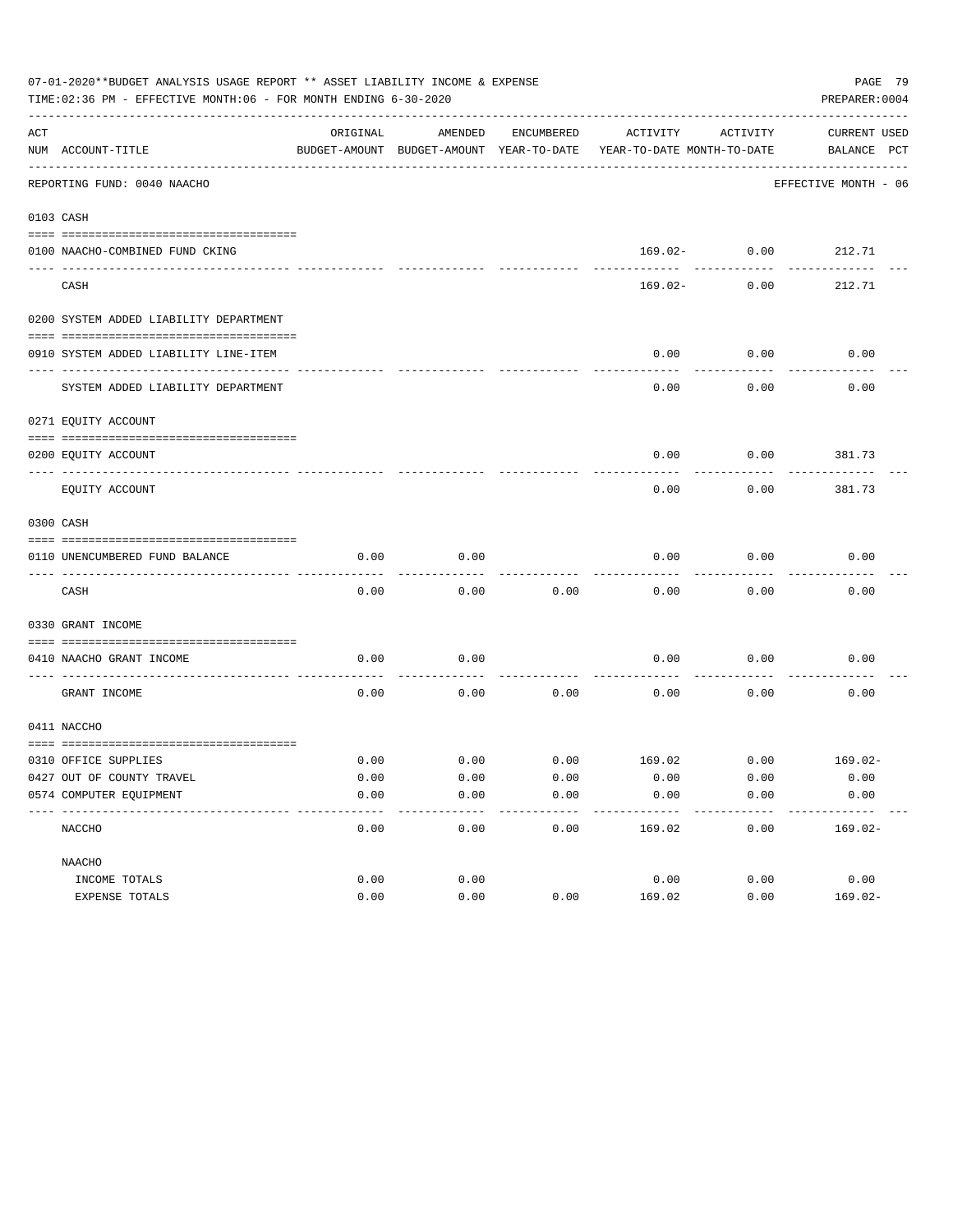|     | 07-01-2020**BUDGET ANALYSIS USAGE REPORT ** ASSET LIABILITY INCOME & EXPENSE<br>PAGE 80<br>TIME:02:36 PM - EFFECTIVE MONTH:06 - FOR MONTH ENDING 6-30-2020<br>PREPARER: 0004 |                     |                                                     |            |                                        |                           |                                    |  |  |  |  |
|-----|------------------------------------------------------------------------------------------------------------------------------------------------------------------------------|---------------------|-----------------------------------------------------|------------|----------------------------------------|---------------------------|------------------------------------|--|--|--|--|
| ACT | NUM ACCOUNT-TITLE                                                                                                                                                            | ORIGINAL            | AMENDED<br>BUDGET-AMOUNT BUDGET-AMOUNT YEAR-TO-DATE | ENCUMBERED | ACTIVITY<br>YEAR-TO-DATE MONTH-TO-DATE | ACTIVITY                  | <b>CURRENT USED</b><br>BALANCE PCT |  |  |  |  |
|     | REPORTING FUND: 0041 CITIZEN CORPS (CERT)                                                                                                                                    |                     |                                                     |            |                                        |                           | EFFECTIVE MONTH - 06               |  |  |  |  |
|     | 0102 A/P CLEARING                                                                                                                                                            |                     |                                                     |            |                                        |                           |                                    |  |  |  |  |
|     | 0100 A/P CLEARING                                                                                                                                                            |                     |                                                     |            | 0.00                                   | 0.00                      | 0.00                               |  |  |  |  |
|     | A/P CLEARING                                                                                                                                                                 |                     |                                                     |            | 0.00                                   | -------<br>0.00           | 0.00                               |  |  |  |  |
|     | 0103 CASH                                                                                                                                                                    |                     |                                                     |            |                                        |                           |                                    |  |  |  |  |
|     | 0100 CITIZEN CORPS(CERT)-COMB.FUND CKIN                                                                                                                                      |                     |                                                     |            | 36.58                                  | 0.00                      | 36.58                              |  |  |  |  |
|     | CASH                                                                                                                                                                         |                     |                                                     |            | 36.58                                  | 0.00                      | 36.58                              |  |  |  |  |
|     | 0120 RECEIVABLES                                                                                                                                                             |                     |                                                     |            |                                        |                           |                                    |  |  |  |  |
|     | 0312 DUE FROM OTHER GOVERNMENTS                                                                                                                                              |                     |                                                     |            | 0.00                                   | 0.00                      | 0.00                               |  |  |  |  |
|     | RECEIVABLES                                                                                                                                                                  |                     |                                                     |            | 0.00                                   | 0.00                      | 0.00                               |  |  |  |  |
|     | 0200 SYSTEM ADDED LIABILITY DEPARTMENT                                                                                                                                       |                     |                                                     |            |                                        |                           |                                    |  |  |  |  |
|     | 0910 SYSTEM ADDED LIABILITY LINE-ITEM                                                                                                                                        |                     |                                                     |            | 0.00                                   | 0.00<br>$- - - - - - - -$ | 0.00                               |  |  |  |  |
|     | SYSTEM ADDED LIABILITY DEPARTMENT                                                                                                                                            |                     |                                                     |            | 0.00                                   | 0.00                      | 0.00                               |  |  |  |  |
|     | 0207 DUE TO FUND                                                                                                                                                             |                     |                                                     |            |                                        |                           |                                    |  |  |  |  |
|     | 0095 DUE TO OTHER FUNDS                                                                                                                                                      |                     |                                                     |            | 0.00                                   | 0.00                      | 0.00                               |  |  |  |  |
|     | DUE TO FUND                                                                                                                                                                  |                     |                                                     |            | 0.00                                   | 0.00                      | 0.00                               |  |  |  |  |
|     | 0271 EQUITY ACCOUNT                                                                                                                                                          |                     |                                                     |            |                                        |                           |                                    |  |  |  |  |
|     | 0200 EQUITY ACCOUNT                                                                                                                                                          |                     |                                                     |            |                                        | $0.00$ $0.00$             | 0.00                               |  |  |  |  |
|     | EQUITY ACCOUNT                                                                                                                                                               |                     |                                                     |            | 0.00                                   | 0.00                      | 0.00                               |  |  |  |  |
|     | 0370 MISCELLANEOUS                                                                                                                                                           |                     |                                                     |            |                                        |                           |                                    |  |  |  |  |
|     | 0406 DONATIONS                                                                                                                                                               | 0.00                | 0.00                                                |            | 100.00                                 | 0.00                      | $100.00+$                          |  |  |  |  |
|     | MISCELLANEOUS                                                                                                                                                                | $- - - - -$<br>0.00 | ----------<br>0.00                                  | 0.00       | 100.00                                 | ----------<br>0.00        | $100.00+$                          |  |  |  |  |
|     | 0406 CERT DONATIONS                                                                                                                                                          |                     |                                                     |            |                                        |                           |                                    |  |  |  |  |
|     | 0310 SUPPLIES                                                                                                                                                                | 0.00                | 0.00                                                | 0.00       | 63.42                                  | 0.00                      | $63.42-$                           |  |  |  |  |
|     | 0330 GAS & OIL                                                                                                                                                               | 0.00                | 0.00                                                | 0.00       | 0.00                                   | 0.00                      | 0.00                               |  |  |  |  |
|     | 0427 TRAINING EXPENSE                                                                                                                                                        | 0.00                | 0.00                                                | 0.00       | 0.00                                   | 0.00                      | 0.00                               |  |  |  |  |
|     | CERT DONATIONS                                                                                                                                                               | 0.00                | 0.00                                                | 0.00       | 63.42                                  | 0.00                      | $63.42-$                           |  |  |  |  |
|     | CITIZEN CORPS (CERT)                                                                                                                                                         |                     |                                                     |            |                                        |                           |                                    |  |  |  |  |
|     | INCOME TOTALS<br>EXPENSE TOTALS                                                                                                                                              | 0.00<br>0.00        | 0.00<br>0.00                                        | 0.00       | 100.00<br>63.42                        | 0.00<br>0.00              | $100.00+$<br>$63.42-$              |  |  |  |  |
|     |                                                                                                                                                                              |                     |                                                     |            |                                        |                           |                                    |  |  |  |  |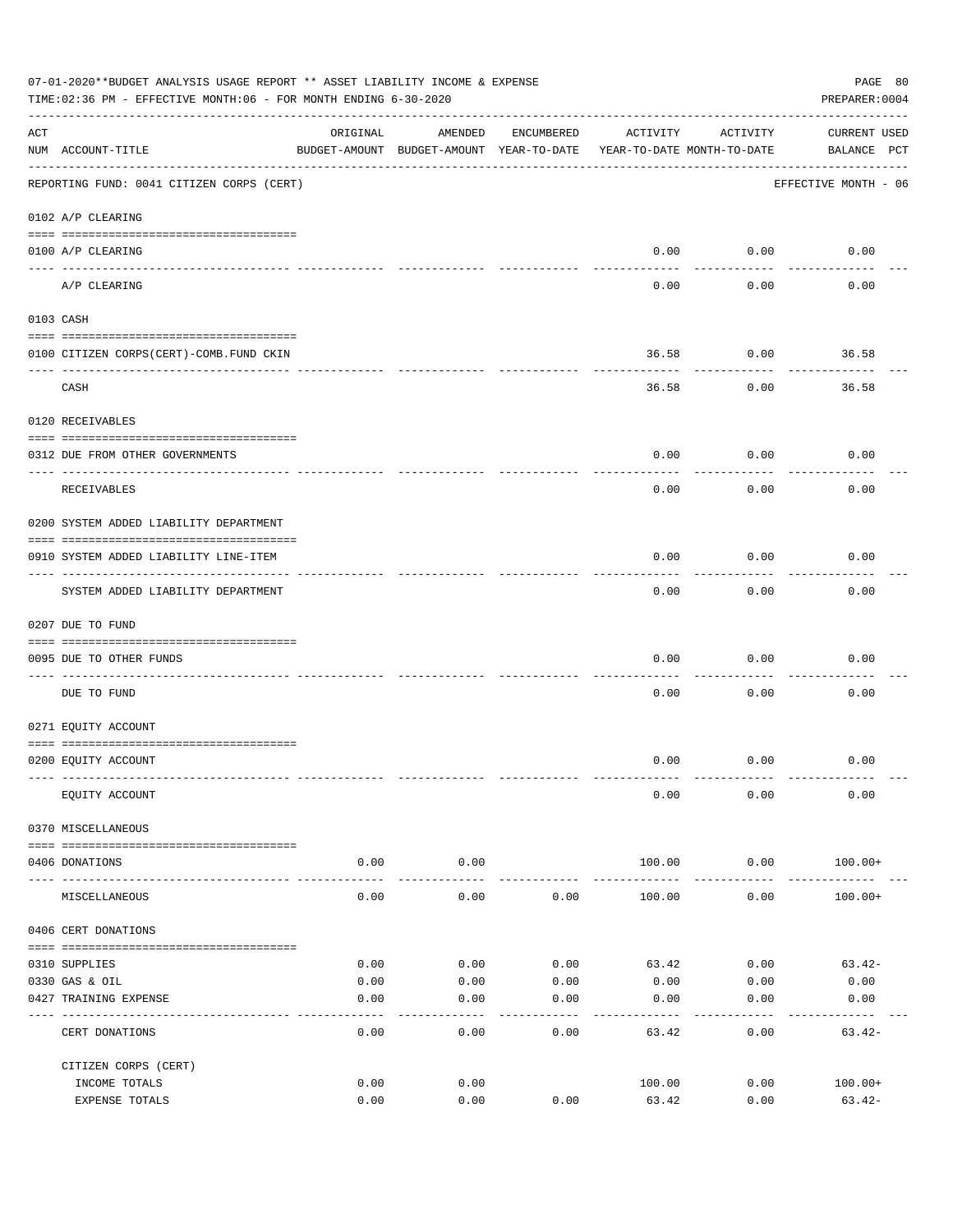|     | 07-01-2020**BUDGET ANALYSIS USAGE REPORT ** ASSET LIABILITY INCOME & EXPENSE<br>PAGE 81<br>TIME: 02:36 PM - EFFECTIVE MONTH: 06 - FOR MONTH ENDING 6-30-2020<br>PREPARER: 0004 |          |                                                     |            |          |                                        |                                    |  |  |  |
|-----|--------------------------------------------------------------------------------------------------------------------------------------------------------------------------------|----------|-----------------------------------------------------|------------|----------|----------------------------------------|------------------------------------|--|--|--|
| ACT | NUM ACCOUNT-TITLE                                                                                                                                                              | ORIGINAL | AMENDED<br>BUDGET-AMOUNT BUDGET-AMOUNT YEAR-TO-DATE | ENCUMBERED | ACTIVITY | ACTIVITY<br>YEAR-TO-DATE MONTH-TO-DATE | <b>CURRENT USED</b><br>BALANCE PCT |  |  |  |
|     | REPORTING FUND: 0042 HAZARD MITIGATION PLAN                                                                                                                                    |          |                                                     |            |          |                                        | EFFECTIVE MONTH - 06               |  |  |  |
|     | 0103 CASH                                                                                                                                                                      |          |                                                     |            |          |                                        |                                    |  |  |  |
|     | 0100 HAZARD MITIGATION-COMB.FUND CKING.                                                                                                                                        |          |                                                     |            | 0.00     | 0.00                                   | $428.64-$                          |  |  |  |
|     | CASH                                                                                                                                                                           |          |                                                     |            | 0.00     | 0.00                                   | $428.64-$                          |  |  |  |
|     | 0200 SYSTEM ADDED LIABILITY DEPARTMENT                                                                                                                                         |          |                                                     |            |          |                                        |                                    |  |  |  |
|     | 0910 SYSTEM ADDED LIABILITY LINE-ITEM                                                                                                                                          |          |                                                     |            | 0.00     | 0.00                                   | 0.00                               |  |  |  |
|     | SYSTEM ADDED LIABILITY DEPARTMENT                                                                                                                                              |          |                                                     |            | 0.00     | 0.00                                   | 0.00                               |  |  |  |
|     | 0271 EQUITY ACCOUNT                                                                                                                                                            |          |                                                     |            |          |                                        |                                    |  |  |  |
|     | 0200 EQUITY ACCOUNT                                                                                                                                                            |          |                                                     |            | 0.00     | 0.00                                   | $428.64-$                          |  |  |  |
|     | EQUITY ACCOUNT                                                                                                                                                                 |          |                                                     |            | 0.00     | 0.00                                   | $428.64-$                          |  |  |  |
|     | 0330 GRANT INCOME                                                                                                                                                              |          |                                                     |            |          |                                        |                                    |  |  |  |
|     | 0477 HAZARD MITIGATION DR-1999                                                                                                                                                 | 0.00     | 0.00                                                |            | 0.00     | 0.00                                   | 0.00                               |  |  |  |
|     | GRANT INCOME                                                                                                                                                                   | 0.00     | 0.00                                                | 0.00       | 0.00     | 0.00                                   | 0.00                               |  |  |  |
|     | 0477 HAZARD MITIGATION GRANT                                                                                                                                                   |          |                                                     |            |          |                                        |                                    |  |  |  |
|     |                                                                                                                                                                                |          |                                                     |            |          |                                        |                                    |  |  |  |
|     | 0310 OFFICE SUPPLIES                                                                                                                                                           | 0.00     | 0.00                                                | 0.00       | 0.00     | 0.00                                   | 0.00                               |  |  |  |
|     | 0415 CONSULTANT                                                                                                                                                                | 0.00     | 0.00                                                | 0.00       | 0.00     | 0.00                                   | 0.00                               |  |  |  |
|     | 0427 TRAVEL AND TRAINING                                                                                                                                                       | 0.00     | 0.00                                                | 0.00       | 0.00     | 0.00                                   | 0.00                               |  |  |  |
|     | 0574 COMPUTER EQUIPMENT                                                                                                                                                        | 0.00     | 0.00                                                | 0.00       | 0.00     | 0.00                                   | 0.00                               |  |  |  |
|     | HAZARD MITIGATION GRANT                                                                                                                                                        | 0.00     | 0.00                                                | 0.00       | 0.00     | 0.00                                   | 0.00                               |  |  |  |
|     | HAZARD MITIGATION PLAN                                                                                                                                                         |          |                                                     |            |          |                                        |                                    |  |  |  |
|     | INCOME TOTALS                                                                                                                                                                  | 0.00     | 0.00                                                |            | 0.00     | 0.00                                   | 0.00                               |  |  |  |
|     | <b>EXPENSE TOTALS</b>                                                                                                                                                          | 0.00     | 0.00                                                | 0.00       | 0.00     | 0.00                                   | 0.00                               |  |  |  |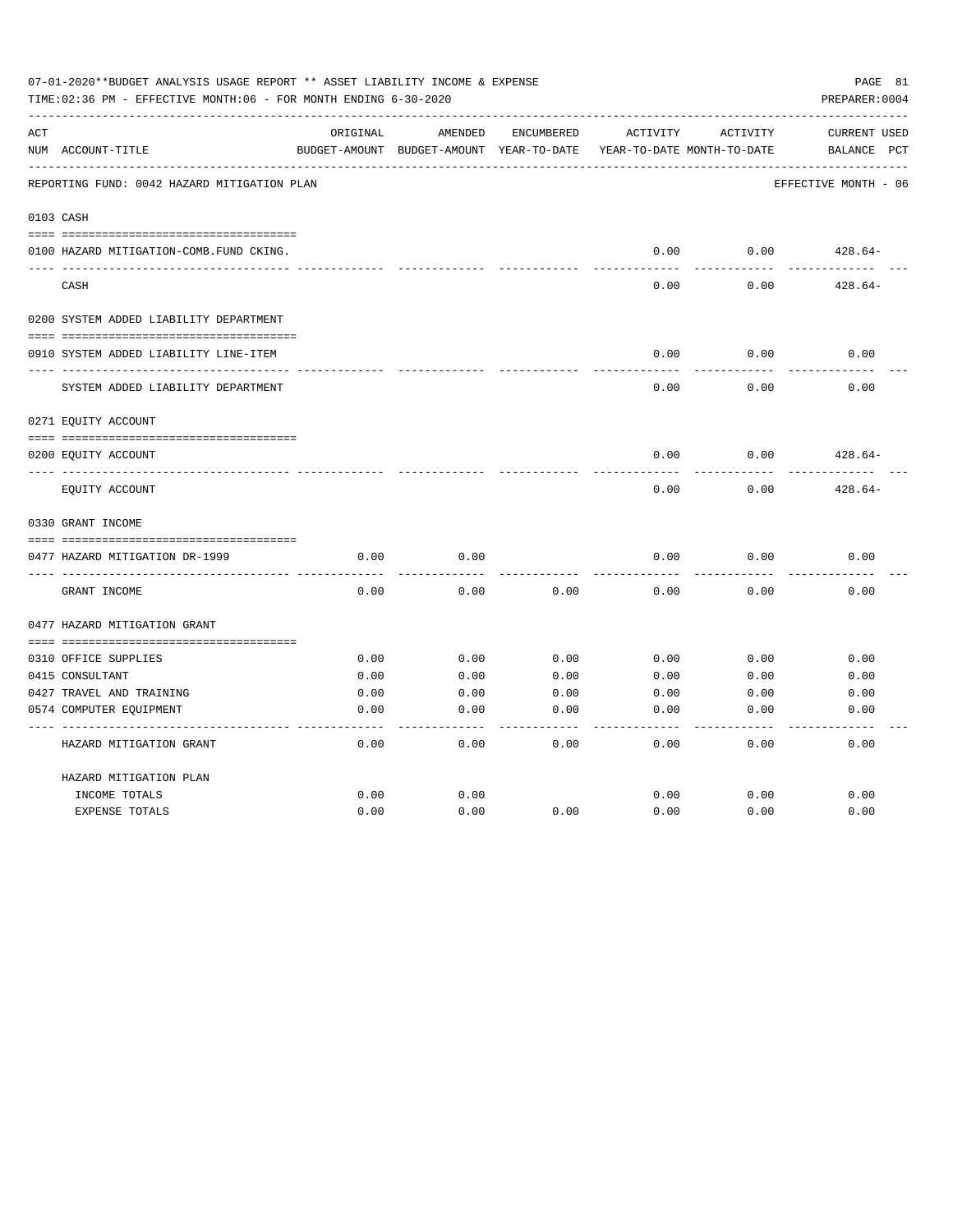|     | 07-01-2020**BUDGET ANALYSIS USAGE REPORT ** ASSET LIABILITY INCOME & EXPENSE<br>TIME:02:36 PM - EFFECTIVE MONTH:06 - FOR MONTH ENDING 6-30-2020 |          |                                                     |               |                                        |                                   | PAGE 82<br>PREPARER: 0004          |
|-----|-------------------------------------------------------------------------------------------------------------------------------------------------|----------|-----------------------------------------------------|---------------|----------------------------------------|-----------------------------------|------------------------------------|
| ACT | NUM ACCOUNT-TITLE                                                                                                                               | ORIGINAL | AMENDED<br>BUDGET-AMOUNT BUDGET-AMOUNT YEAR-TO-DATE | ENCUMBERED    | ACTIVITY<br>YEAR-TO-DATE MONTH-TO-DATE | ACTIVITY                          | <b>CURRENT USED</b><br>BALANCE PCT |
|     | REPORTING FUND: 0043 CARES ACT-CORONAVIRUS RELIEF                                                                                               |          |                                                     |               |                                        |                                   | EFFECTIVE MONTH - 06               |
|     | 0100 PAYROLL                                                                                                                                    |          |                                                     |               |                                        |                                   |                                    |
|     | 0100 PAYROLL                                                                                                                                    |          |                                                     |               | 0.00                                   | 0.00                              | 0.00                               |
|     | PAYROLL                                                                                                                                         |          |                                                     |               | 0.00                                   | 0.00                              | 0.00                               |
|     | 0103 CASH                                                                                                                                       |          |                                                     |               |                                        |                                   |                                    |
|     | 0100 CARES ACT-COMB FUND CKING                                                                                                                  |          |                                                     |               |                                        | 187,869.00 187,869.00 187,869.00  |                                    |
|     | CASH                                                                                                                                            |          |                                                     |               | 187,869.00                             | 187,869.00                        | 187,869.00                         |
|     | 0200 SYSTEM ADDED LIABILITY DEPARTMENT                                                                                                          |          |                                                     |               |                                        |                                   |                                    |
|     | 0910 SYSTEM ADDED LIABILITY LINE-ITEM                                                                                                           |          |                                                     |               | 0.00                                   | 0.00                              | 0.00                               |
|     | SYSTEM ADDED LIABILITY DEPARTMENT                                                                                                               |          |                                                     |               | 0.00                                   | 0.00                              | 0.00                               |
|     | 0271 EQUITY ACCOUNT                                                                                                                             |          |                                                     |               |                                        |                                   |                                    |
|     |                                                                                                                                                 |          |                                                     |               |                                        |                                   |                                    |
|     | 0200 EQUITY ACCOUNT                                                                                                                             |          |                                                     |               | 0.00                                   | 0.00                              | 0.00                               |
|     | EQUITY ACCOUNT                                                                                                                                  |          |                                                     |               | 0.00                                   | 0.00                              | 0.00                               |
|     | 0330 GRANT INCOME                                                                                                                               |          |                                                     |               |                                        |                                   |                                    |
|     | 0477 CORONAVIRUS RELIEF FUND                                                                                                                    | 0.00     | 0.00                                                |               |                                        | 187,869.00 187,869.00 187,869.00+ |                                    |
|     | GRANT INCOME                                                                                                                                    | 0.00     | 0.00                                                | 0.00          | 187,869.00 187,869.00                  |                                   | 187,869.00+                        |
|     | 0413 CORONAVIRUS GRANT 2020                                                                                                                     |          |                                                     |               |                                        |                                   |                                    |
|     | 0104 SALARIES DEPUTIES                                                                                                                          | 0.00     | 0.00                                                | 0.00          |                                        | $0.00$ 0.00                       | 0.00                               |
|     | 0201 SOCIAL SECURITY TAXES                                                                                                                      | 0.00     | 0.00                                                | 0.00          | 0.00                                   | 0.00                              | 0.00                               |
|     | 0202 GROUP HEALTH INSURANCE                                                                                                                     | 0.00     | 0.00                                                | 0.00          | 0.00                                   | 0.00                              | 0.00                               |
|     | 0203 RETIREMENT                                                                                                                                 | 0.00     | 0.00                                                | 0.00          | 0.00                                   | 0.00                              | 0.00                               |
|     | 0204 WORKERS COMPENSATION                                                                                                                       | 0.00     | 0.00                                                | 0.00          | 0.00                                   | 0.00                              | 0.00                               |
|     | 0205 MEDICARE TAX                                                                                                                               | 0.00     | 0.00                                                | 0.00          | 0.00                                   | 0.00                              | 0.00                               |
|     | 0396 LABORATORY/TESTING                                                                                                                         | 0.00     | 0.00                                                | 0.00          | 0.00                                   | 0.00                              | 0.00                               |
|     | 0397 SANITIZING SUPPLIES                                                                                                                        | 0.00     | 0.00                                                | 0.00          | 0.00                                   | 0.00                              | 0.00                               |
|     | 0398 PERSONAL PROTECTIVE EQUIPMENT                                                                                                              | 0.00     | 0.00                                                | 0.00          | 0.00                                   | 0.00                              | 0.00                               |
|     | 0399 OFFICE PROTECTION                                                                                                                          | 0.00     | 0.00                                                | 0.00          | 0.00                                   | 0.00                              | 0.00                               |
|     | 0442 OTHER PROFESSIONAL SERVICES                                                                                                                | 0.00     | 0.00                                                | 0.00          | 0.00                                   | 0.00                              | 0.00                               |
|     | 0495 LOCAL DONATIONS                                                                                                                            | 0.00     | 0.00                                                | 0.00          | 0.00                                   | 0.00                              | 0.00                               |
|     | 0572 OFFICE EQUIPMENT                                                                                                                           | 0.00     | 0.00                                                | 0.00          | 0.00                                   | 0.00                              | 0.00                               |
|     | CORONAVIRUS GRANT 2020                                                                                                                          | 0.00     | ----<br>0.00                                        | $---$<br>0.00 | 0.00                                   | 0.00                              | 0.00                               |
|     | 0477 CORONAVIRUS GRANT 2020                                                                                                                     |          |                                                     |               |                                        |                                   |                                    |
|     | 0104 SALARIES DEPUTIES                                                                                                                          | 0.00     | 0.00                                                | 0.00          | 0.00                                   | 0.00                              | 0.00                               |
|     | 0201 SOCIAL SECURITY TAXES                                                                                                                      | 0.00     | 0.00                                                | 0.00          | 0.00                                   | 0.00                              | 0.00                               |
|     | 0202 GROUP HEALTH INSURANCE                                                                                                                     | 0.00     | 0.00                                                | 0.00          | 0.00                                   | 0.00                              | 0.00                               |
|     | 0203 RETIREMENT                                                                                                                                 | 0.00     | 0.00                                                | 0.00          | 0.00                                   | 0.00                              | 0.00                               |
|     | 0204 WORKERS COMPENSATION                                                                                                                       | 0.00     | 0.00                                                | 0.00          | 0.00                                   | 0.00                              | 0.00                               |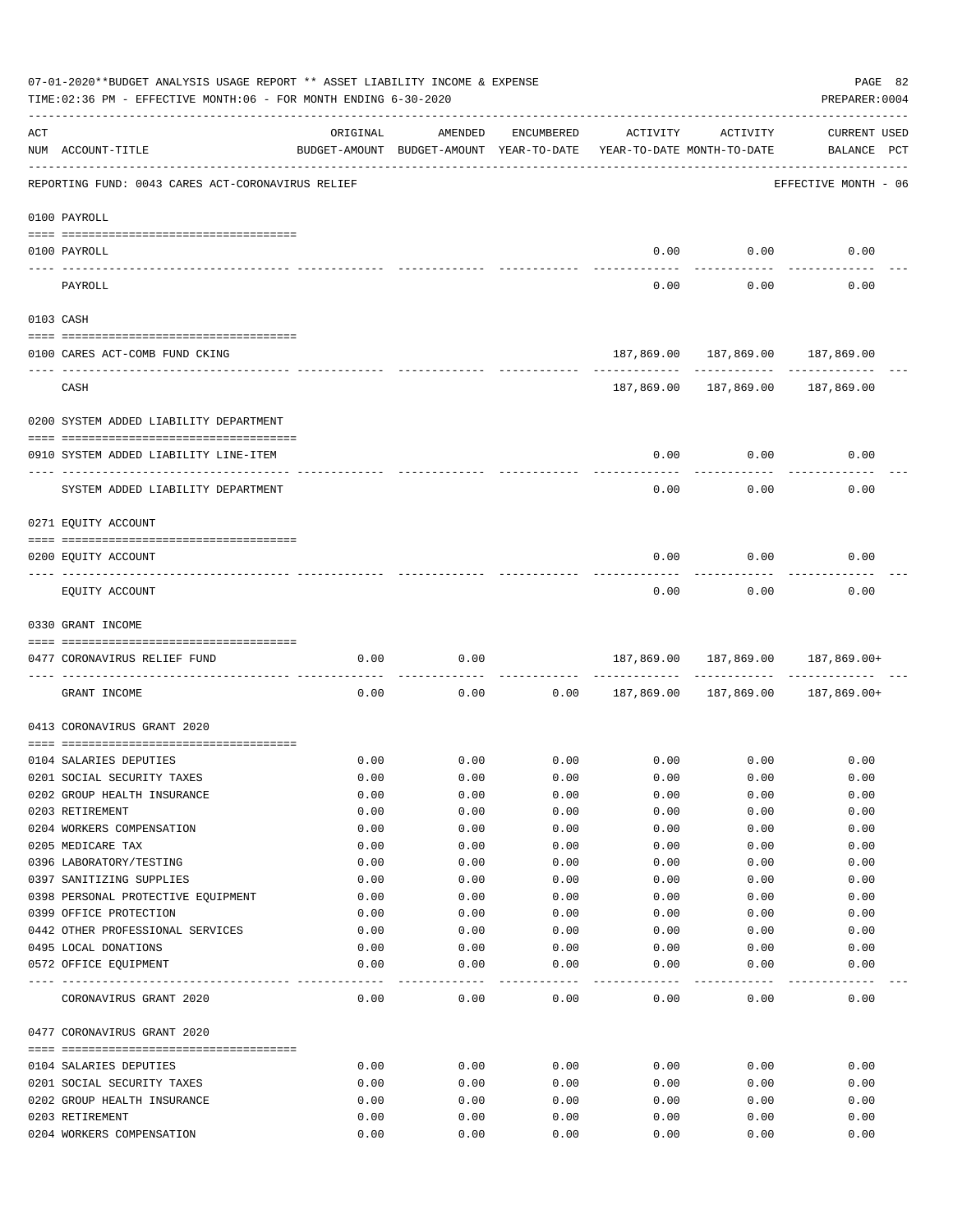TIME:02:36 PM - EFFECTIVE MONTH:06 - FOR MONTH ENDING 6-30-2020 PREPARER:0004

| ACT                                               | ORIGINAL      | AMENDED | ENCUMBERED                                            | ACTIVITY | ACTIVITY | <b>CURRENT USED</b>               |
|---------------------------------------------------|---------------|---------|-------------------------------------------------------|----------|----------|-----------------------------------|
| ACCOUNT-TITLE<br>NUM                              | BUDGET-AMOUNT |         | BUDGET-AMOUNT YEAR-TO-DATE YEAR-TO-DATE MONTH-TO-DATE |          |          | PCT<br><b>BALANCE</b>             |
| REPORTING FUND: 0043 CARES ACT-CORONAVIRUS RELIEF |               |         |                                                       |          |          | EFFECTIVE MONTH - 06              |
| 0205 MEDICARE TAX                                 | 0.00          | 0.00    | 0.00                                                  | 0.00     | 0.00     | 0.00                              |
| 0396 LABORATORY/TESTING                           | 0.00          | 0.00    | 0.00                                                  | 0.00     | 0.00     | 0.00                              |
| 0397 SANITIZING SUPPLIES                          | 0.00          | 0.00    | 0.00                                                  | 0.00     | 0.00     | 0.00                              |
| 0398 PERSONAL PROTECTIVE EQUIPMENT                | 0.00          | 0.00    | 0.00                                                  | 0.00     | 0.00     | 0.00                              |
| 0399 OFFICE PROTECTION                            | 0.00          | 0.00    | 0.00                                                  | 0.00     | 0.00     | 0.00                              |
| 0442 OTHER PROFESSIONAL SERVICES                  | 0.00          | 0.00    | 0.00                                                  | 0.00     | 0.00     | 0.00                              |
| 0495 LOCAL DONATIONS                              | 0.00          | 0.00    | 0.00                                                  | 0.00     | 0.00     | 0.00                              |
| 0572 OFFICE EQUIPMENT                             | 0.00          | 0.00    | 0.00                                                  | 0.00     | 0.00     | 0.00                              |
| CORONAVIRUS GRANT 2020                            | 0.00          | 0.00    | 0.00                                                  | 0.00     | 0.00     | 0.00                              |
| CARES ACT-CORONAVIRUS RELIEF                      |               |         |                                                       |          |          |                                   |
| INCOME TOTALS                                     | 0.00          | 0.00    |                                                       |          |          | 187,869.00 187,869.00 187,869.00+ |
| <b>EXPENSE TOTALS</b>                             | 0.00          | 0.00    | 0.00                                                  | 0.00     | 0.00     | 0.00                              |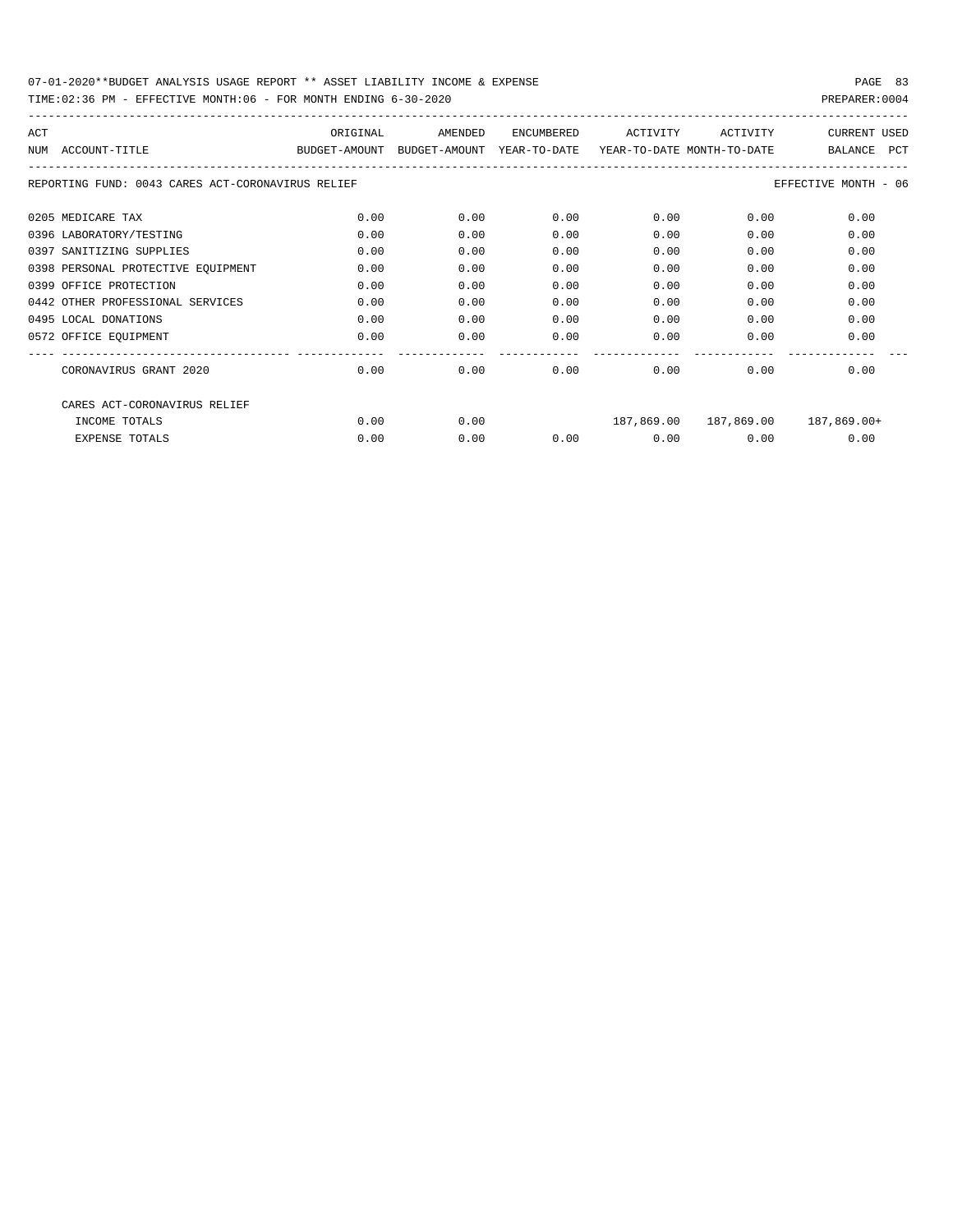|     | 07-01-2020**BUDGET ANALYSIS USAGE REPORT ** ASSET LIABILITY INCOME & EXPENSE<br>TIME:02:36 PM - EFFECTIVE MONTH:06 - FOR MONTH ENDING 6-30-2020 |          |                                                     |              |                                        |           | PAGE 84<br>PREPARER: 0004          |
|-----|-------------------------------------------------------------------------------------------------------------------------------------------------|----------|-----------------------------------------------------|--------------|----------------------------------------|-----------|------------------------------------|
| ACT | NUM ACCOUNT-TITLE                                                                                                                               | ORIGINAL | AMENDED<br>BUDGET-AMOUNT BUDGET-AMOUNT YEAR-TO-DATE | ENCUMBERED   | ACTIVITY<br>YEAR-TO-DATE MONTH-TO-DATE | ACTIVITY  | <b>CURRENT USED</b><br>BALANCE PCT |
|     | REPORTING FUND: 0044 HOMELAND SECURITY                                                                                                          |          |                                                     |              |                                        |           | EFFECTIVE MONTH - 06               |
|     | 0102 A/P CLEARING                                                                                                                               |          |                                                     |              |                                        |           |                                    |
|     | 0100 A/P CLEARING                                                                                                                               |          |                                                     |              | 0.00                                   | 0.00      | 0.00                               |
|     | ---- ----------<br>A/P CLEARING                                                                                                                 |          |                                                     |              | 0.00                                   | 0.00      | 0.00                               |
|     | 0103 CASH                                                                                                                                       |          |                                                     |              |                                        |           |                                    |
|     | 0100 HOMELAND SECURITY-COMB.FUND CHKING                                                                                                         |          |                                                     |              | 0.00                                   | 0.00      | 0.00                               |
|     | CASH                                                                                                                                            |          |                                                     |              | 0.00                                   | 0.00      | 0.00                               |
|     | 0120 RECEIVABLES                                                                                                                                |          |                                                     |              |                                        |           |                                    |
|     |                                                                                                                                                 |          |                                                     |              |                                        |           |                                    |
|     | 0312 DUE FROM OTHER GOVERNMENT                                                                                                                  |          |                                                     |              | 0.00                                   | 0.00      | 0.00                               |
|     | RECEIVABLES                                                                                                                                     |          |                                                     |              | 0.00                                   | 0.00      | 0.00                               |
|     | 0200 SYSTEM ADDED LIABILITY DEPARTMENT                                                                                                          |          |                                                     |              |                                        |           |                                    |
|     | 0910 SYSTEM ADDED LIABILITY LINE-ITEM                                                                                                           |          |                                                     |              | 0.00                                   | 0.00      | 0.00                               |
|     | SYSTEM ADDED LIABILITY DEPARTMENT                                                                                                               |          |                                                     |              | 0.00                                   | 0.00      | 0.00                               |
|     | 0207 DUE TO FUND                                                                                                                                |          |                                                     |              |                                        |           |                                    |
|     | 0095 DUE TO OTHER FUNDS                                                                                                                         |          |                                                     |              | 0.00                                   | 0.00      | 0.00                               |
|     | DUE TO FUND                                                                                                                                     |          |                                                     |              | 0.00                                   | 0.00      | 0.00                               |
|     | 0271 EQUITY ACCOUNT                                                                                                                             |          |                                                     |              |                                        |           |                                    |
|     | 0200 EQUITY ACCOUNT                                                                                                                             |          |                                                     |              | 0.00                                   | 0.00      | 0.00                               |
|     | EQUITY ACCOUNT                                                                                                                                  |          |                                                     |              | 0.00                                   | 0.00      | 0.00                               |
|     | 0330 GRANTS                                                                                                                                     |          |                                                     |              |                                        |           |                                    |
|     | 0423 2016 HOMELAND SECURITY                                                                                                                     | 0.00     | 0.00                                                |              | 0.00                                   | 0.00      | 0.00                               |
|     | GRANTS                                                                                                                                          | 0.00     | 0.00                                                | 0.00         | 0.00                                   | 0.00      | 0.00                               |
|     | 0412 HOMELAND SECURITY                                                                                                                          |          |                                                     |              |                                        |           |                                    |
|     |                                                                                                                                                 | 0.00     | 0.00                                                | 0.00         | 0.00                                   | 0.00      | 0.00                               |
|     | 0578 2011 EQUIPMENT<br>0579 2012 EQUIPMENT                                                                                                      | 0.00     | 0.00                                                | 0.00         | 0.00                                   | 0.00      | 0.00                               |
|     | 0580 2013 EQUIPMENT                                                                                                                             | 0.00     | 0.00                                                | 0.00         | 0.00                                   | 0.00      | 0.00                               |
|     | 0581 2014 EQUIPMENT                                                                                                                             | 0.00     | 0.00                                                | 0.00         | 0.00                                   | 0.00      | 0.00                               |
|     | 0582 2015 EQUIPMENT                                                                                                                             | 0.00     | 0.00                                                | 0.00         | 0.00                                   | 0.00      | 0.00                               |
|     | 0583 2016 EQUIPMENT                                                                                                                             | 0.00     | 0.00                                                | 0.00         | 0.00                                   | 0.00      | 0.00                               |
|     | HOMELAND SECURITY                                                                                                                               | 0.00     | - - - -<br>0.00                                     | ----<br>0.00 | $---$<br>0.00                          | .<br>0.00 | 0.00                               |
|     | HOMELAND SECURITY                                                                                                                               |          |                                                     |              |                                        |           |                                    |
|     | INCOME TOTALS                                                                                                                                   | 0.00     | 0.00                                                |              | 0.00                                   | 0.00      | 0.00                               |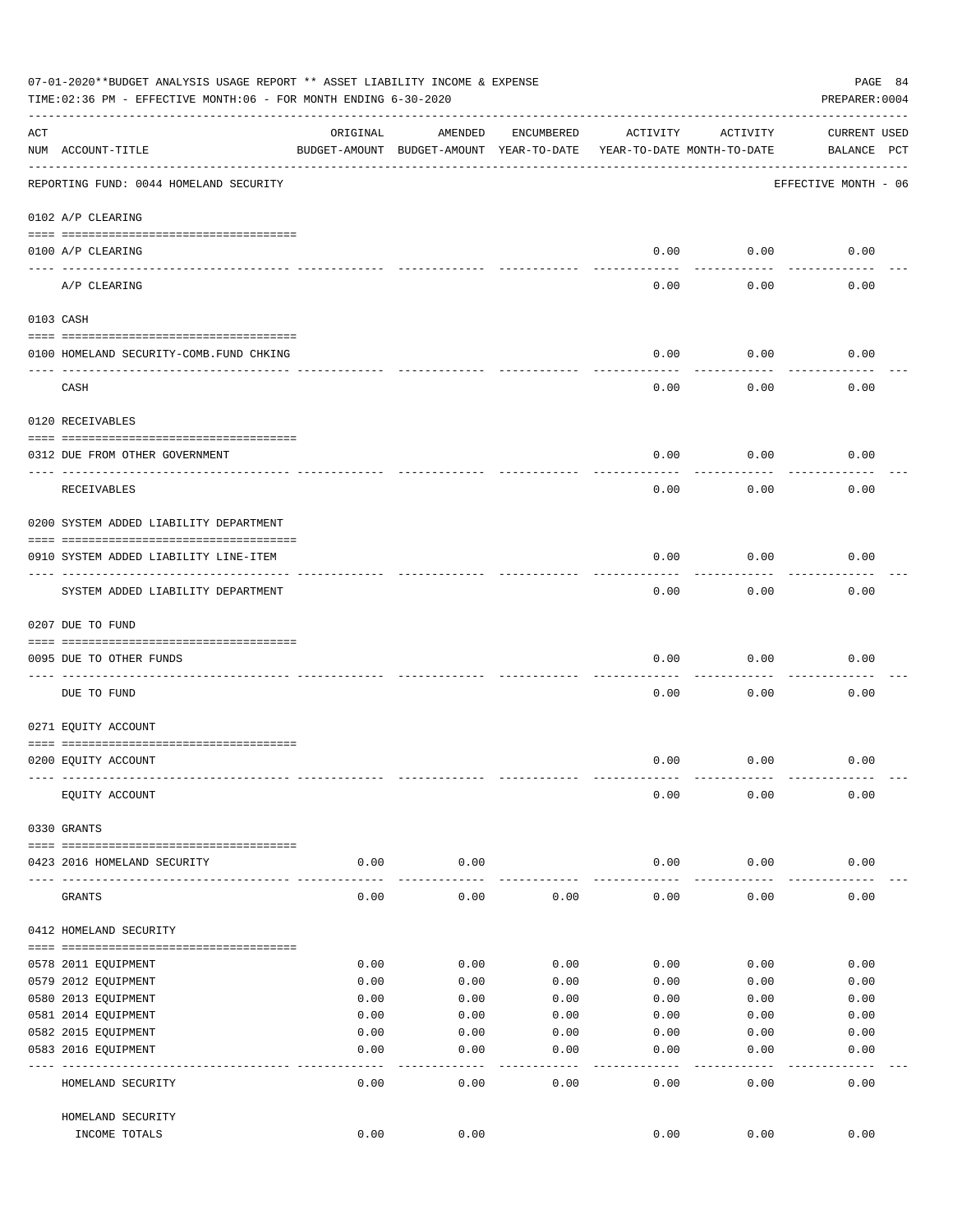| 07-01-2020**BUDGET ANALYSIS USAGE REPORT ** ASSET LIABILITY INCOME & EXPENSE<br>TIME:02:36 PM - EFFECTIVE MONTH:06 - FOR MONTH ENDING 6-30-2020 |          |                                        |                                   |                                        |          | PAGE 85<br>PREPARER: 0004                    |
|-------------------------------------------------------------------------------------------------------------------------------------------------|----------|----------------------------------------|-----------------------------------|----------------------------------------|----------|----------------------------------------------|
| ACT<br>NUM ACCOUNT-TITLE                                                                                                                        | ORIGINAL | AMENDED<br>BUDGET-AMOUNT BUDGET-AMOUNT | <b>ENCUMBERED</b><br>YEAR-TO-DATE | ACTIVITY<br>YEAR-TO-DATE MONTH-TO-DATE | ACTIVITY | <b>CURRENT USED</b><br><b>PCT</b><br>BALANCE |
| REPORTING FUND: 0044 HOMELAND SECURITY                                                                                                          |          |                                        |                                   |                                        |          | EFFECTIVE MONTH - 06                         |
| <b>EXPENSE TOTALS</b>                                                                                                                           | 0.00     | 0.00                                   | 0.00                              | 0.00                                   | 0.00     | 0.00                                         |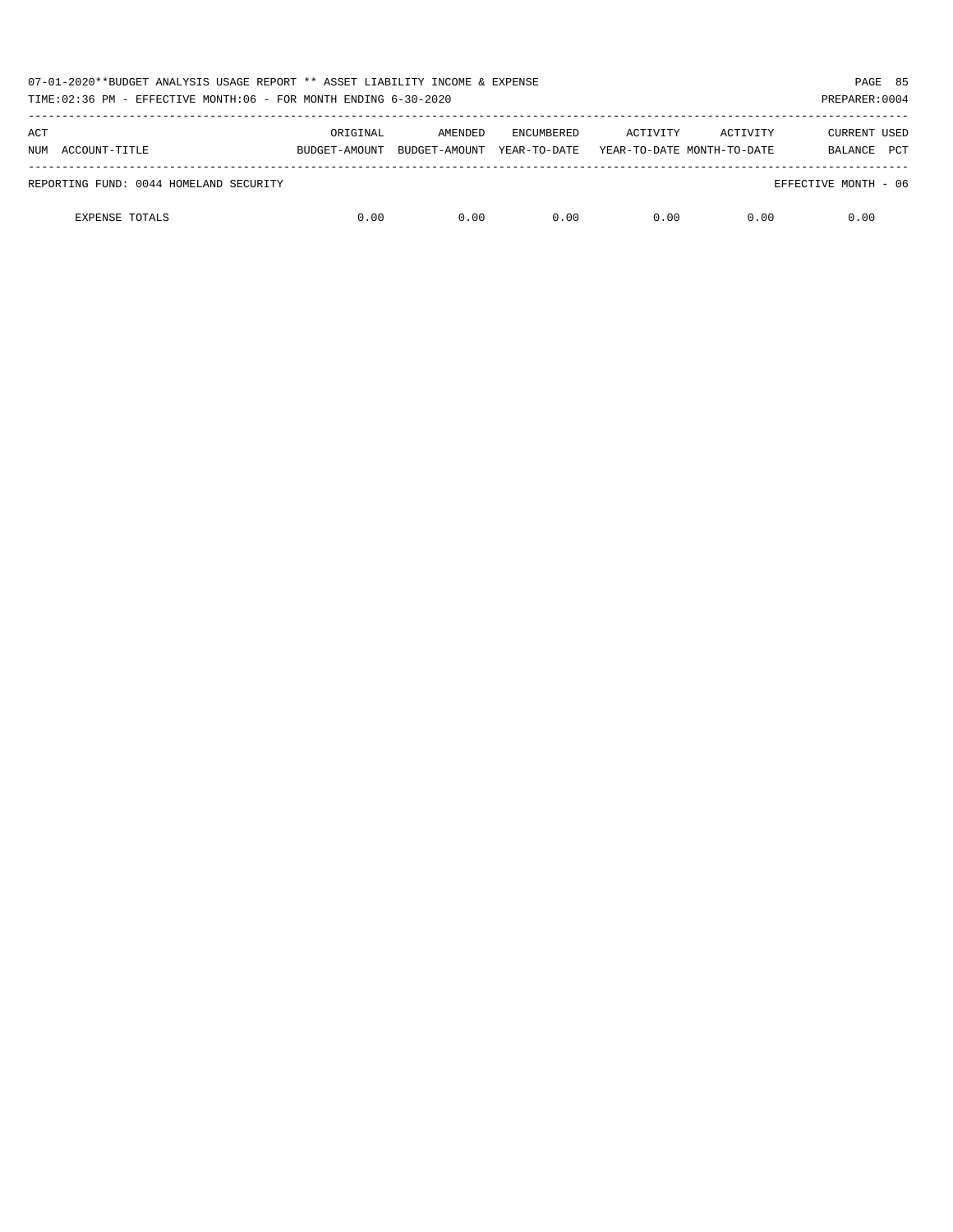|     | 07-01-2020**BUDGET ANALYSIS USAGE REPORT ** ASSET LIABILITY INCOME & EXPENSE<br>TIME: 02:36 PM - EFFECTIVE MONTH: 06 - FOR MONTH ENDING 6-30-2020 |              |                                                     |              |                |                                        | PAGE 86<br>PREPARER: 0004          |  |
|-----|---------------------------------------------------------------------------------------------------------------------------------------------------|--------------|-----------------------------------------------------|--------------|----------------|----------------------------------------|------------------------------------|--|
| ACT | NUM ACCOUNT-TITLE                                                                                                                                 | ORIGINAL     | AMENDED<br>BUDGET-AMOUNT BUDGET-AMOUNT YEAR-TO-DATE | ENCUMBERED   | ACTIVITY       | ACTIVITY<br>YEAR-TO-DATE MONTH-TO-DATE | <b>CURRENT USED</b><br>BALANCE PCT |  |
|     | REPORTING FUND: 0045 CHAPTER 19 FUNDS                                                                                                             |              |                                                     |              |                |                                        | EFFECTIVE MONTH - 06               |  |
|     | 0100 PAYROLL                                                                                                                                      |              |                                                     |              |                |                                        |                                    |  |
|     | 0100 PAYROLL                                                                                                                                      |              |                                                     |              | 0.00           | 0.00                                   | 0.00                               |  |
|     | ---- ------<br>PAYROLL                                                                                                                            |              |                                                     |              | 0.00           | 0.00                                   | 0.00                               |  |
|     | 0103 CASH                                                                                                                                         |              |                                                     |              |                |                                        |                                    |  |
|     | 0100 CHAPTER 19-COMBINED FUNDS CHECKING                                                                                                           |              |                                                     |              |                | 34,557.03 35,188.13 34,488.13          |                                    |  |
|     | CASH                                                                                                                                              |              |                                                     |              |                | 34,557.03 35,188.13 34,488.13          |                                    |  |
|     | 0120 RECEIVABLES                                                                                                                                  |              |                                                     |              |                |                                        |                                    |  |
|     | 0312 DUE FROM OTHER GOVERNMENT                                                                                                                    |              |                                                     |              | 0.00           | 0.00                                   | 0.00                               |  |
|     | RECEIVABLES                                                                                                                                       |              |                                                     |              | 0.00           | 0.00                                   | 0.00                               |  |
|     | 0200 SYSTEM ADDED LIABILITY DEPARTMENT                                                                                                            |              |                                                     |              |                |                                        |                                    |  |
|     | 0150 ACCRUED SALARY PAYABLE                                                                                                                       |              |                                                     |              | 0.00           |                                        | $0.00$ 302.00                      |  |
|     | 0155 ACCRUED FRINGE BENEFITS                                                                                                                      |              |                                                     |              | 0.00           | 0.00                                   | 0.00                               |  |
|     | 0910 SYSTEM ADDED LIABILITY LINE-ITEM                                                                                                             |              |                                                     |              | 0.00           | 0.00                                   | 0.00                               |  |
|     | SYSTEM ADDED LIABILITY DEPARTMENT                                                                                                                 |              |                                                     |              | 0.00           | 0.00                                   | 302.00                             |  |
|     | 0207 DUE TO FUND                                                                                                                                  |              |                                                     |              |                |                                        |                                    |  |
|     |                                                                                                                                                   |              |                                                     |              |                |                                        |                                    |  |
|     | 0095 DUE TO OTHER FUNDS                                                                                                                           |              |                                                     |              | 0.00           | 0.00                                   | 0.00                               |  |
|     | DUE TO FUND                                                                                                                                       |              |                                                     |              | 0.00           | 0.00                                   | 0.00                               |  |
|     | 0271 EQUITY ACCOUNT                                                                                                                               |              |                                                     |              |                |                                        |                                    |  |
|     | 0200 EQUITY ACCOUNT                                                                                                                               |              |                                                     |              | 0.00           | 0.00                                   | $370.90 -$                         |  |
|     | EQUITY ACCOUNT                                                                                                                                    |              |                                                     |              | 0.00           | 0.00                                   | $370.90 -$                         |  |
|     | 0330 GRANT INCOME                                                                                                                                 |              |                                                     |              |                |                                        |                                    |  |
|     | 0403 CHAPTER 19 FUNDS                                                                                                                             | 0.00         | 0.00                                                |              | 574.86         | 0.00                                   | 574.86+                            |  |
|     | 0404 CHAPTER 19 MATCHING FUNDS                                                                                                                    | 0.00         | 0.00                                                |              |                |                                        | 3, 198.92 3, 198.92 3, 198.92+     |  |
|     | 0477 HAVA CARES ACT FEDERAL SHARE                                                                                                                 | 0.00         | 0.00                                                |              | ----------     | 31,989.21 31,989.21<br>-------------   | $31,989.21+$                       |  |
|     | GRANT INCOME                                                                                                                                      | 0.00         | 0.00                                                | 0.00         | 35,762.99      | 35,188.13                              | $35,762.99+$                       |  |
|     | 0403 CHAPTER 19 FUNDS                                                                                                                             |              |                                                     |              |                |                                        |                                    |  |
|     | 0103 SALARY                                                                                                                                       | 0.00         | 0.00                                                | 0.00         | 470.00         | 0.00                                   | $470.00 -$                         |  |
|     | 0201 SOCIAL SECURITY                                                                                                                              | 0.00         | 0.00                                                | 0.00         | 29.14          | 0.00                                   | $29.14-$                           |  |
|     | 0204 WORKERS COMPENSATION                                                                                                                         | 0.00         | 0.00                                                | 0.00         | 0.00           | 0.00                                   | 0.00                               |  |
|     | 0205 MEDICARE TAX<br>0310 OFFICE SUPPLIES                                                                                                         | 0.00<br>0.00 | 0.00<br>0.00                                        | 0.00<br>0.00 | 6.82<br>700.00 | 0.00<br>0.00                           | $6.82-$<br>$700.00 -$              |  |
|     | 0427 TRAVEL AND TRAINING                                                                                                                          | 0.00         | 0.00                                                | 0.00         | 0.00           | 0.00                                   | 0.00                               |  |
|     | 0481 DUES                                                                                                                                         | 0.00         | 0.00                                                | 0.00         | 0.00           | 0.00                                   | 0.00                               |  |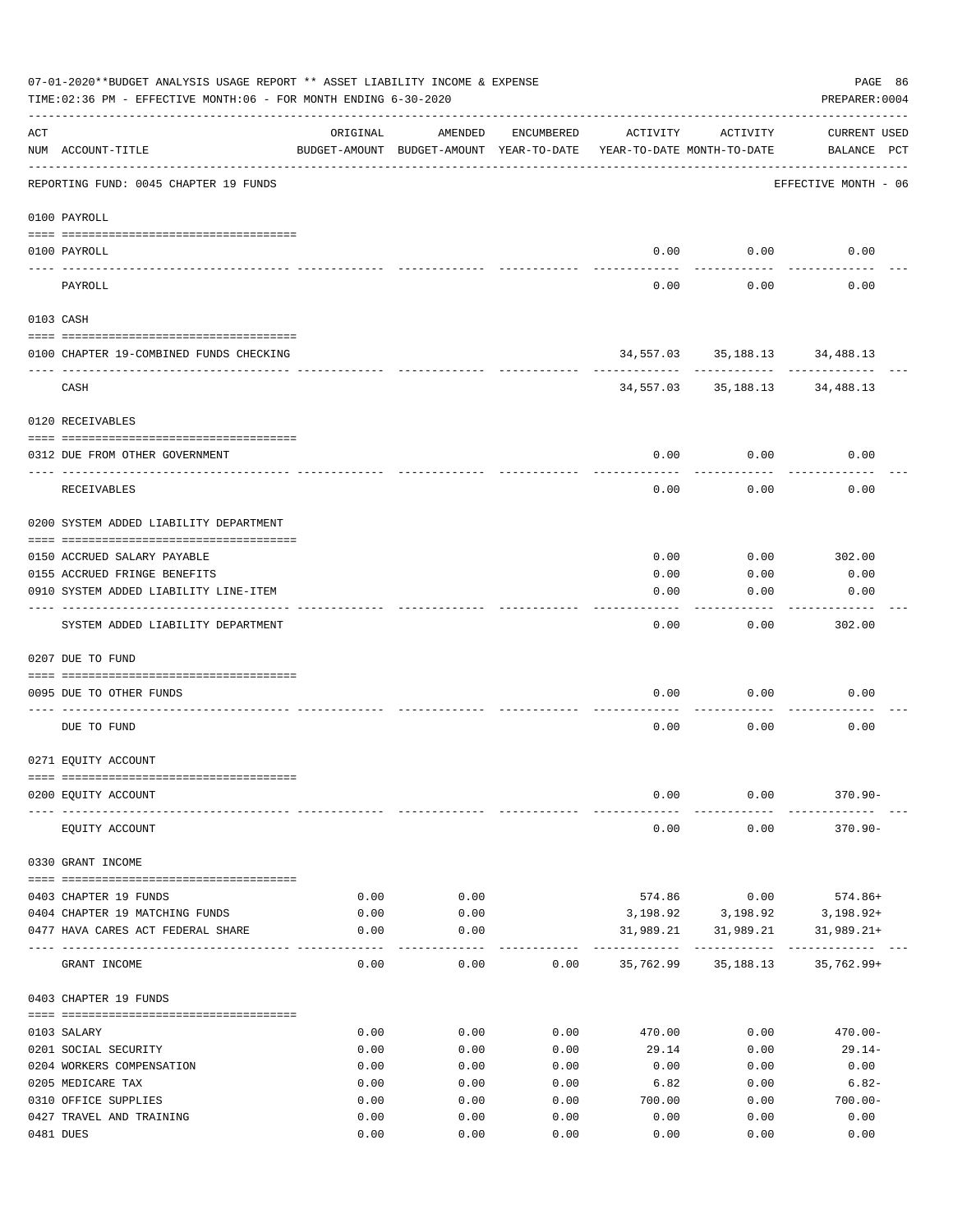### 07-01-2020\*\*BUDGET ANALYSIS USAGE REPORT \*\* ASSET LIABILITY INCOME & EXPENSE PAGE 87 TIME:02:36 PM - EFFECTIVE MONTH:06 - FOR MONTH ENDING 6-30-2020

| ACT |                                        | ORIGINAL | AMENDED                                  | <b>ENCUMBERED</b> | ACTIVITY                   | ACTIVITY | <b>CURRENT USED</b>      |
|-----|----------------------------------------|----------|------------------------------------------|-------------------|----------------------------|----------|--------------------------|
| NUM | ACCOUNT-TITLE                          |          | BUDGET-AMOUNT BUDGET-AMOUNT YEAR-TO-DATE |                   | YEAR-TO-DATE MONTH-TO-DATE |          | BALANCE<br>PCT           |
|     | REPORTING FUND: 0045 CHAPTER 19 FUNDS  |          |                                          |                   |                            |          | EFFECTIVE MONTH - 06     |
|     | 0572 OFFICE EQUIPMENT                  | 0.00     | 0.00                                     | 0.00              | 0.00                       | 0.00     | 0.00                     |
|     | 0573 ELECTION EQUIPMENT                | 0.00     | 0.00                                     | 0.00              | 0.00                       | 0.00     | 0.00                     |
|     | 0574 COMPUTER EQUIPMENT                | 0.00     | 0.00                                     | 0.00              | 0.00                       | 0.00     | 0.00                     |
|     | CHAPTER 19 FUNDS                       | 0.00     | 0.00                                     | 0.00              | 1,205.96                   | 0.00     | $1,205.96 -$             |
|     | 0478 HAVA CARES ACT CORONAVIRUS RELIEF |          |                                          |                   |                            |          |                          |
|     | ,,,,,,,,,,,,,,,,,,,,,,,,,,,,,,,,,,,    |          |                                          |                   |                            |          |                          |
|     | 0397 SANITIZING SUPPLIES               | 0.00     | 0.00                                     | 0.00              | 0.00                       | 0.00     | 0.00                     |
|     | HAVA CARES ACT CORONAVIRUS RELIEF      | 0.00     | 0.00                                     | 0.00              | 0.00                       | 0.00     | 0.00                     |
|     | CHAPTER 19 FUNDS                       |          |                                          |                   |                            |          |                          |
|     | INCOME TOTALS                          | 0.00     | 0.00                                     |                   | 35,762.99                  |          | 35, 188. 13 35, 762. 99+ |
|     | <b>EXPENSE TOTALS</b>                  | 0.00     | 0.00                                     | 0.00              | 1,205.96                   | 0.00     | 1,205.96-                |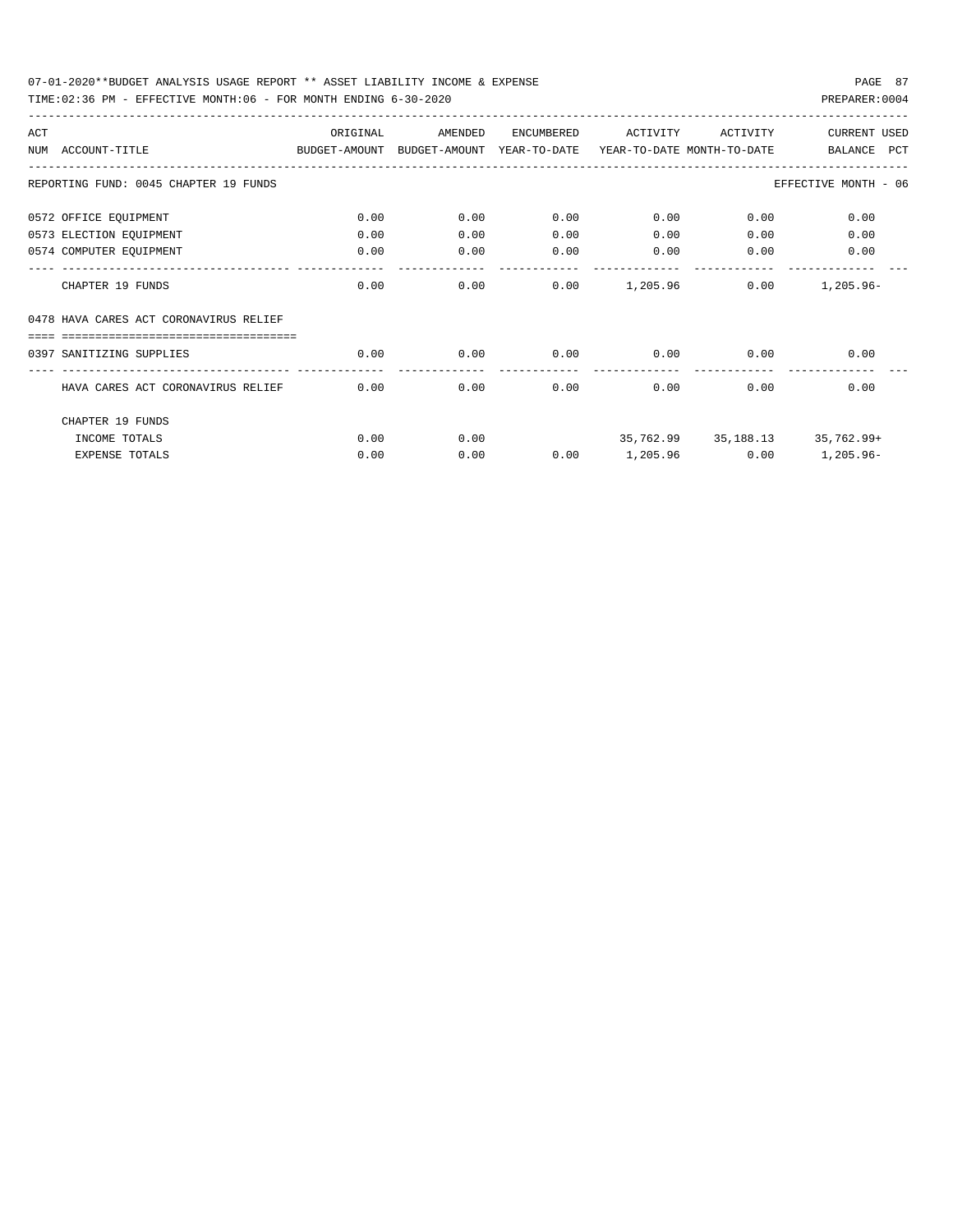|           | 07-01-2020**BUDGET ANALYSIS USAGE REPORT ** ASSET LIABILITY INCOME & EXPENSE<br>TIME: 02:36 PM - EFFECTIVE MONTH: 06 - FOR MONTH ENDING 6-30-2020 |              |                                                     |            |                        |                                        | PREPARER: 0004                     | PAGE 88  |
|-----------|---------------------------------------------------------------------------------------------------------------------------------------------------|--------------|-----------------------------------------------------|------------|------------------------|----------------------------------------|------------------------------------|----------|
| ACT       | NUM ACCOUNT-TITLE                                                                                                                                 | ORIGINAL     | AMENDED<br>BUDGET-AMOUNT BUDGET-AMOUNT YEAR-TO-DATE | ENCUMBERED | ACTIVITY               | ACTIVITY<br>YEAR-TO-DATE MONTH-TO-DATE | <b>CURRENT USED</b><br>BALANCE PCT |          |
|           | REPORTING FUND: 0046 SAFE ROOM REIMBURSEMENT PROGRAM                                                                                              |              |                                                     |            |                        |                                        | EFFECTIVE MONTH - 06               |          |
| 0103 CASH |                                                                                                                                                   |              |                                                     |            |                        |                                        |                                    |          |
|           | 0100 SAFE ROOM REIMB.PROG.-COMB.FUNDS                                                                                                             |              |                                                     |            | 1,316.03               | 0.00                                   | 9,081.70                           |          |
|           | CASH                                                                                                                                              |              |                                                     |            | 1,316.03               | 0.00                                   | 9,081.70                           |          |
|           | 0120 RECEIVABLES                                                                                                                                  |              |                                                     |            |                        |                                        |                                    |          |
|           | 0312 DUE FROM OTHER GOVERNMENTS                                                                                                                   |              |                                                     |            | 0.00                   | 0.00                                   | 0.00                               |          |
|           | RECEIVABLES                                                                                                                                       |              |                                                     |            | 0.00                   | 0.00                                   | 0.00                               |          |
|           | 0200 SYSTEM ADDED LIABILITY DEPARTMENT                                                                                                            |              |                                                     |            |                        |                                        |                                    |          |
|           | 0910 SYSTEM ADDED LIABILITY LINE-ITEM                                                                                                             |              |                                                     |            | 0.00                   | 0.00                                   | 0.00                               |          |
|           | SYSTEM ADDED LIABILITY DEPARTMENT                                                                                                                 |              |                                                     |            | 0.00                   | 0.00                                   | 0.00                               |          |
|           | 0271 EQUITY ACCOUNT                                                                                                                               |              |                                                     |            |                        |                                        |                                    |          |
|           | 0200 EQUITY ACCOUNT                                                                                                                               |              |                                                     |            | 0.00                   | 0.00                                   | 7,765.67                           |          |
|           | EQUITY ACCOUNT                                                                                                                                    |              |                                                     |            | 0.00                   | 0.00                                   | 7,765.67                           |          |
|           | 0300 CASH                                                                                                                                         |              |                                                     |            |                        |                                        |                                    |          |
|           | 0146 BEGINNING CASH BALANCE                                                                                                                       | 0.00         | 0.00                                                |            | 0.00                   | 0.00                                   | 0.00                               |          |
|           | CASH                                                                                                                                              | 0.00         | 0.00                                                | 0.00       | 0.00                   | 0.00                                   | 0.00                               |          |
|           | 0330 GRANT INCOME                                                                                                                                 |              |                                                     |            |                        |                                        |                                    |          |
|           | 0475 SAFE ROOM REIMBURSEMENT DR-4029                                                                                                              | 0.00         | 26, 283.94                                          |            | 26, 283.94             | 0.00                                   |                                    | 0.00 100 |
|           | 0476 ADMINISTRATIVE FEE                                                                                                                           | 0.00         | 0.00                                                |            | 1,400.00               | 0.00                                   | $1,400.00+$                        |          |
|           | GRANT INCOME                                                                                                                                      |              | 0.00 26,283.94                                      |            |                        |                                        | $0.00$ 27,683.94 0.00 1,400.00+105 |          |
|           | 0475 SAFE ROOM REIMBURSEMENT PROGRAM                                                                                                              |              |                                                     |            |                        |                                        |                                    |          |
|           | 0310 OFFICE SUPPLIES                                                                                                                              | 0.00         | 0.00                                                | 0.00       | 83.97                  | 0.00                                   | $83.97 -$                          |          |
|           | 0314 SAFE ROOM REIMBURSEMENT                                                                                                                      | 0.00         | 26,283.94                                           | 0.00       | 26,283.94              | 0.00                                   |                                    | 0.00 100 |
|           | 0330 GAS/OIL                                                                                                                                      | 0.00         | 0.00                                                | 0.00       | 0.00                   | 0.00                                   | 0.00                               |          |
|           | 0427 OUT OF COUNTY TRAVEL                                                                                                                         | 0.00         | 0.00                                                | 0.00       | 0.00                   | 0.00                                   | 0.00                               |          |
|           | 0454 R&M AUTO                                                                                                                                     | 0.00         | 0.00                                                | 0.00       | 0.00                   | 0.00                                   | 0.00                               |          |
|           | 0573 RADIO EQUIPMENT                                                                                                                              | 0.00         | 0.00                                                | 0.00       | 0.00                   | 0.00                                   | 0.00                               |          |
|           | 0574 COMPUTER EQUIPMENT                                                                                                                           | 0.00         | 0.00                                                | 0.00       | 0.00                   | 0.00                                   | 0.00                               |          |
|           | SAFE ROOM REIMBURSEMENT PROGRAM                                                                                                                   | 0.00         | 26,283.94                                           | 0.00       | 26,367.91              | 0.00                                   | 83.97-100                          |          |
|           | SAFE ROOM REIMBURSEMENT PROGRAM                                                                                                                   |              |                                                     |            |                        |                                        |                                    |          |
|           | INCOME TOTALS<br>EXPENSE TOTALS                                                                                                                   | 0.00<br>0.00 | 26,283.94<br>26,283.94                              | 0.00       | 27,683.94<br>26,367.91 | 0.00<br>0.00                           | 1,400.00+ 105<br>83.97-100         |          |
|           |                                                                                                                                                   |              |                                                     |            |                        |                                        |                                    |          |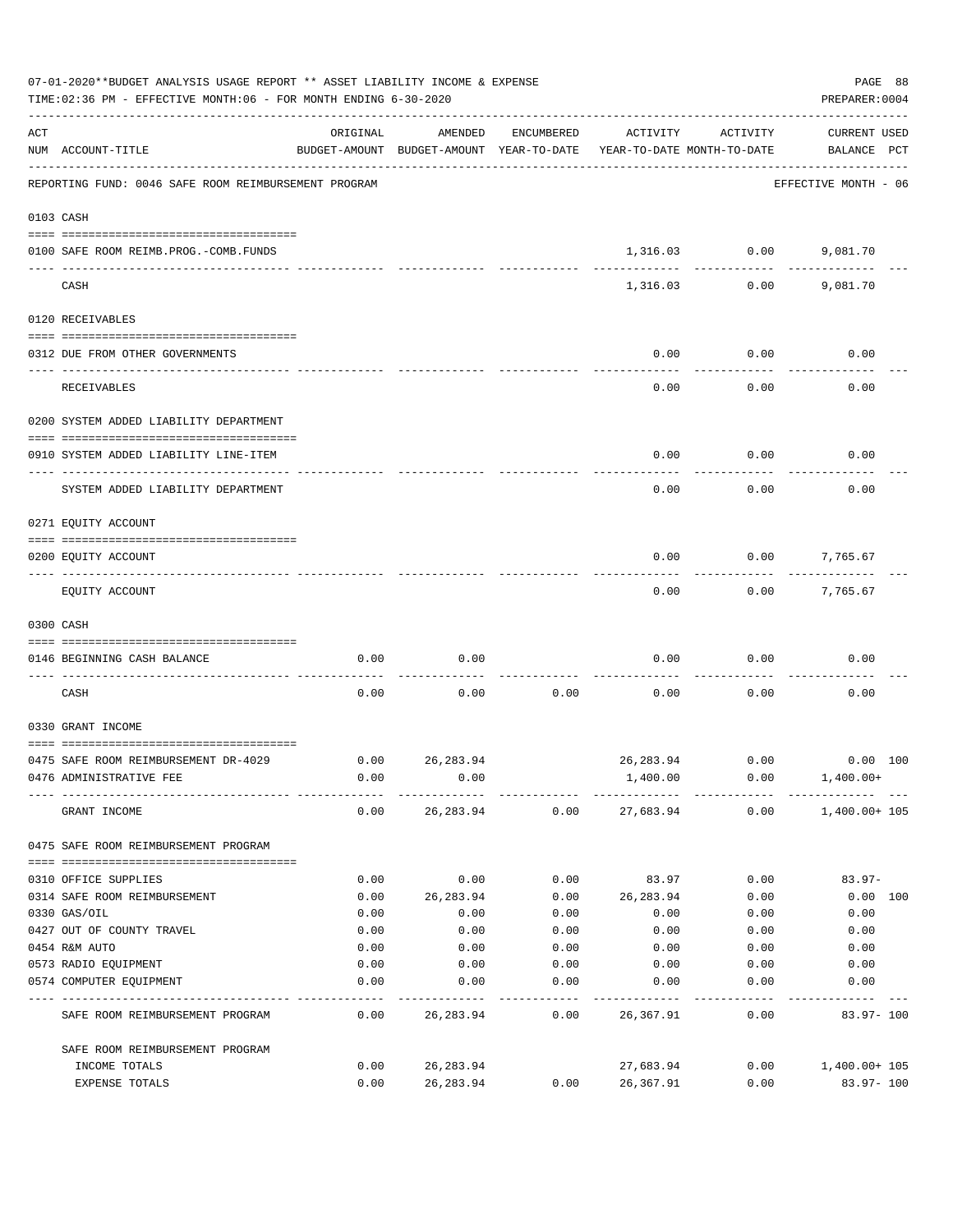|     | 07-01-2020**BUDGET ANALYSIS USAGE REPORT ** ASSET LIABILITY INCOME & EXPENSE<br>TIME:02:36 PM - EFFECTIVE MONTH:06 - FOR MONTH ENDING 6-30-2020 |           |                                                                                |               |                     |                        | PREPARER: 0004              | PAGE 89 |
|-----|-------------------------------------------------------------------------------------------------------------------------------------------------|-----------|--------------------------------------------------------------------------------|---------------|---------------------|------------------------|-----------------------------|---------|
| ACT | NUM ACCOUNT-TITLE                                                                                                                               | ORIGINAL  | AMENDED<br>BUDGET-AMOUNT BUDGET-AMOUNT YEAR-TO-DATE YEAR-TO-DATE MONTH-TO-DATE | ENCUMBERED    | ACTIVITY            | ACTIVITY               | CURRENT USED<br>BALANCE PCT |         |
|     | REPORTING FUND: 0048 ELECTION EQUIPMENT FUND                                                                                                    |           |                                                                                |               |                     |                        | EFFECTIVE MONTH - 06        |         |
|     | 0103 CASH                                                                                                                                       |           |                                                                                |               |                     |                        |                             |         |
|     | 0100 ELECTION EQUIP. FUND-COMBINED FUNDS                                                                                                        |           |                                                                                |               |                     | 22.36 277.50 38,606.95 |                             |         |
|     | CASH                                                                                                                                            |           |                                                                                |               | 22.36               | 277.50                 | ------<br>38,606.95         |         |
|     | 0200 SYSTEM ADDED LIABILITY DEPARTMENT                                                                                                          |           |                                                                                |               |                     |                        |                             |         |
|     |                                                                                                                                                 |           |                                                                                |               |                     |                        |                             |         |
|     | 0910 SYSTEM ADDED LIABILITY LINE-ITEM                                                                                                           |           |                                                                                |               | 0.00                | 0.00                   | 0.00                        |         |
|     | SYSTEM ADDED LIABILITY DEPARTMENT                                                                                                               |           |                                                                                |               | 0.00                | 0.00                   | 0.00                        |         |
|     | 0271 EQUITY ACCOUNT                                                                                                                             |           |                                                                                |               |                     |                        |                             |         |
|     | 0200 EOUITY ACCOUNT                                                                                                                             |           |                                                                                |               | 0.00                |                        | $0.00$ 38,584.59            |         |
|     |                                                                                                                                                 |           |                                                                                |               |                     |                        |                             |         |
|     | EQUITY ACCOUNT                                                                                                                                  |           |                                                                                |               | 0.00                | 0.00                   | 38,584.59                   |         |
|     | 0300 CASH                                                                                                                                       |           |                                                                                |               |                     |                        |                             |         |
|     | 0148 BEGINNING CASH BALANCE                                                                                                                     | 11,000.00 | 11,000.00                                                                      |               | 0.00                |                        | $0.00$ 11,000.00 00         |         |
|     | CASH                                                                                                                                            | 11,000.00 | 11,000.00                                                                      | 0.00          | 0.00                | 0.00                   | 11,000.00                   | 00      |
|     | 0340 INCOME                                                                                                                                     |           |                                                                                |               |                     |                        |                             |         |
|     | 0130 REFUNDS & MISCELLANEOUS                                                                                                                    | 0.00      | 0.00                                                                           |               | 0.00                | 0.00                   | 0.00                        |         |
|     | 0403 CONTRACT ADMINISTRATIVE FEE                                                                                                                | 0.00      | 0.00                                                                           |               | 225.00              | 112.50                 | $225.00+$                   |         |
|     | 0484 ELECTION REIMBURSEMENT                                                                                                                     | 4,000.00  | 4,000.00                                                                       |               | 565.00              | 165.00                 | 3,435.00                    | 14      |
|     | INCOME                                                                                                                                          | 4,000.00  | 4,000.00                                                                       | 0.00          | ---------<br>790.00 | ----------<br>277.50   | 3,210.00                    | 20      |
|     | 0403 ELECTION EQUIPMENT FUND                                                                                                                    |           |                                                                                |               |                     |                        |                             |         |
|     | 0421 ELECTION INTERNET                                                                                                                          | 0.00      | 0.00                                                                           | 0.00          | 0.00                | 0.00                   | 0.00                        |         |
|     | 0485 LICENSE/SUPPORT                                                                                                                            | 0.00      | 0.00                                                                           | 0.00          | 0.00                | 0.00                   | 0.00                        |         |
|     | 0573 ELECTION EQUIPMENT                                                                                                                         | 15,000.00 | 15,000.00                                                                      | 0.00<br>$---$ | 767.64              | 0.00                   | 14,232.36                   | 05      |
|     | ELECTION EQUIPMENT FUND                                                                                                                         | 15,000.00 | 15,000.00                                                                      | 0.00          | 767.64              | 0.00                   | 14,232.36 05                |         |
|     | ELECTION EQUIPMENT FUND                                                                                                                         |           |                                                                                |               |                     |                        |                             |         |
|     | INCOME TOTALS                                                                                                                                   | 15,000.00 | 15,000.00                                                                      |               | 790.00              | 277.50                 | 14,210.00                   | 05      |
|     | EXPENSE TOTALS                                                                                                                                  | 15,000.00 | 15,000.00                                                                      | 0.00          | 767.64              | 0.00                   | 14,232.36                   | 05      |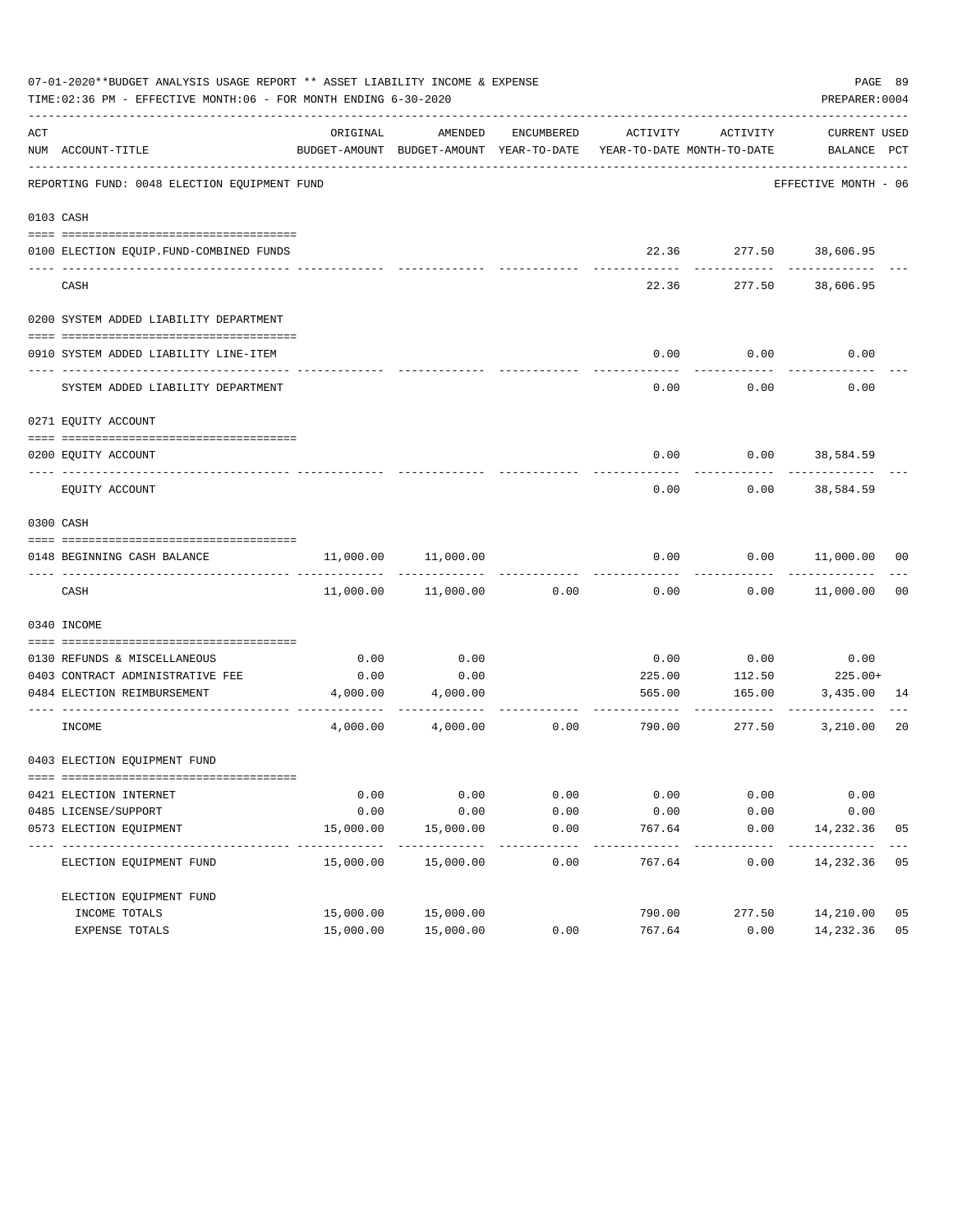|     | 07-01-2020**BUDGET ANALYSIS USAGE REPORT ** ASSET LIABILITY INCOME & EXPENSE<br>TIME:02:36 PM - EFFECTIVE MONTH:06 - FOR MONTH ENDING 6-30-2020                                                                                                                                                                                                                                                                                                                                                                              |          |                                                     |            |                                        |                 | PAGE 90<br>PREPARER: 0004          |    |
|-----|------------------------------------------------------------------------------------------------------------------------------------------------------------------------------------------------------------------------------------------------------------------------------------------------------------------------------------------------------------------------------------------------------------------------------------------------------------------------------------------------------------------------------|----------|-----------------------------------------------------|------------|----------------------------------------|-----------------|------------------------------------|----|
| ACT | NUM ACCOUNT-TITLE                                                                                                                                                                                                                                                                                                                                                                                                                                                                                                            | ORIGINAL | AMENDED<br>BUDGET-AMOUNT BUDGET-AMOUNT YEAR-TO-DATE | ENCUMBERED | ACTIVITY<br>YEAR-TO-DATE MONTH-TO-DATE | ACTIVITY        | <b>CURRENT USED</b><br>BALANCE PCT |    |
|     | REPORTING FUND: 0049 INVESTIGATOR/LEOSE GRANT                                                                                                                                                                                                                                                                                                                                                                                                                                                                                |          |                                                     |            |                                        |                 | EFFECTIVE MONTH - 06               |    |
|     | 0100 PAYROLL                                                                                                                                                                                                                                                                                                                                                                                                                                                                                                                 |          |                                                     |            |                                        |                 |                                    |    |
|     | 0100 PAYROLL                                                                                                                                                                                                                                                                                                                                                                                                                                                                                                                 |          |                                                     |            | 0.00                                   | 0.00            | 0.00                               |    |
|     | $\frac{1}{2} \left( \frac{1}{2} \right) \left( \frac{1}{2} \right) \left( \frac{1}{2} \right) \left( \frac{1}{2} \right) \left( \frac{1}{2} \right) \left( \frac{1}{2} \right) \left( \frac{1}{2} \right) \left( \frac{1}{2} \right) \left( \frac{1}{2} \right) \left( \frac{1}{2} \right) \left( \frac{1}{2} \right) \left( \frac{1}{2} \right) \left( \frac{1}{2} \right) \left( \frac{1}{2} \right) \left( \frac{1}{2} \right) \left( \frac{1}{2} \right) \left( \frac$<br>-------------------------- --------<br>PAYROLL |          |                                                     |            | ----<br>0.00                           | -------<br>0.00 | 0.00                               |    |
|     | 0103 CASH                                                                                                                                                                                                                                                                                                                                                                                                                                                                                                                    |          |                                                     |            |                                        |                 |                                    |    |
|     |                                                                                                                                                                                                                                                                                                                                                                                                                                                                                                                              |          |                                                     |            |                                        |                 |                                    |    |
|     | 0100 INVESTIGATOR/LEOSE-COMB.FUNDS                                                                                                                                                                                                                                                                                                                                                                                                                                                                                           |          |                                                     |            | 3.70                                   | 0.00            | 685.36                             |    |
|     | CASH                                                                                                                                                                                                                                                                                                                                                                                                                                                                                                                         |          |                                                     |            | 3.70                                   | 0.00            | 685.36                             |    |
|     | 0271 EQUITY ACCOUNT                                                                                                                                                                                                                                                                                                                                                                                                                                                                                                          |          |                                                     |            |                                        |                 |                                    |    |
|     | 0200 EQUITY ACCOUNT<br>---------------------- ---------                                                                                                                                                                                                                                                                                                                                                                                                                                                                      |          |                                                     |            | 0.00                                   | 0.00            | 681.66                             |    |
|     | ---- -----------<br>EQUITY ACCOUNT                                                                                                                                                                                                                                                                                                                                                                                                                                                                                           |          |                                                     |            | 0.00                                   | 0.00            | 681.66                             |    |
|     | 0300 CASH                                                                                                                                                                                                                                                                                                                                                                                                                                                                                                                    |          |                                                     |            |                                        |                 |                                    |    |
|     | 0149 BEGINNING CASH BALANCE                                                                                                                                                                                                                                                                                                                                                                                                                                                                                                  | 0.00     | 681.66                                              |            | 0.00                                   | 0.00            | 681.66 00                          |    |
|     | CASH                                                                                                                                                                                                                                                                                                                                                                                                                                                                                                                         | 0.00     | 681.66                                              | 0.00       | 0.00                                   | 0.00            | ----------<br>681.66               | 00 |
|     | 0330 GRANT INCOME                                                                                                                                                                                                                                                                                                                                                                                                                                                                                                            |          |                                                     |            |                                        |                 |                                    |    |
|     | 0475 INVESTIGATOR/LEOSE GRANT                                                                                                                                                                                                                                                                                                                                                                                                                                                                                                | 0.00     | 0.00                                                |            | 685.36                                 | 0.00            | $685.36+$                          |    |
|     | GRANT INCOME                                                                                                                                                                                                                                                                                                                                                                                                                                                                                                                 | 0.00     | 0.00                                                | 0.00       | 685.36                                 | 0.00            | $685.36+$                          |    |
|     | 0475 INVESTIGATOR/LEOSE                                                                                                                                                                                                                                                                                                                                                                                                                                                                                                      |          |                                                     |            |                                        |                 |                                    |    |
|     |                                                                                                                                                                                                                                                                                                                                                                                                                                                                                                                              | 0.00     | 0.00                                                | 0.00       |                                        | $0.00$ 0.00     | 0.00                               |    |
|     | 0103 SALARY<br>0201 SOCIAL SECURITY                                                                                                                                                                                                                                                                                                                                                                                                                                                                                          | 0.00     | 0.00                                                | 0.00       | 0.00                                   | 0.00            | 0.00                               |    |
|     | 0202 GROUP HEALTH INSURANCE                                                                                                                                                                                                                                                                                                                                                                                                                                                                                                  | 0.00     | 0.00                                                | 0.00       | 0.00                                   | 0.00            | 0.00                               |    |
|     | 0203 RETIREMENT                                                                                                                                                                                                                                                                                                                                                                                                                                                                                                              | 0.00     | 0.00                                                | 0.00       | 0.00                                   | 0.00            | 0.00                               |    |
|     | 0204 WORKER'S COMPENSATION                                                                                                                                                                                                                                                                                                                                                                                                                                                                                                   | 0.00     | 0.00                                                | 0.00       | 0.00                                   | 0.00            | 0.00                               |    |
|     | 0205 MEDICARE TAX                                                                                                                                                                                                                                                                                                                                                                                                                                                                                                            | 0.00     | 0.00                                                | 0.00       | 0.00                                   | 0.00            | 0.00                               |    |
|     | 0310 OFFICE SUPPLIES                                                                                                                                                                                                                                                                                                                                                                                                                                                                                                         | 0.00     | 0.00                                                | 0.00       | 0.00                                   | 0.00            | 0.00                               |    |
|     | 0427 TRAINING/TUITION/OUT OF COUNTY                                                                                                                                                                                                                                                                                                                                                                                                                                                                                          | 0.00     | 681.66                                              | 0.00       | 681.66                                 | 0.00            | 0.00 100                           |    |
|     | 0572 OFFICE EQUIPMENT                                                                                                                                                                                                                                                                                                                                                                                                                                                                                                        | 0.00     | 0.00                                                | 0.00       | 0.00                                   | 0.00            | 0.00                               |    |
|     | 0574 COMPUTER EQUIPMENT                                                                                                                                                                                                                                                                                                                                                                                                                                                                                                      | 0.00     | 0.00                                                | 0.00       | 0.00                                   | 0.00            | 0.00                               |    |
|     | INVESTIGATOR/LEOSE                                                                                                                                                                                                                                                                                                                                                                                                                                                                                                           | 0.00     | 681.66                                              | 0.00       | 681.66                                 | 0.00            | 0.00 100                           |    |
|     | INVESTIGATOR/LEOSE GRANT                                                                                                                                                                                                                                                                                                                                                                                                                                                                                                     |          |                                                     |            |                                        |                 |                                    |    |
|     | INCOME TOTALS                                                                                                                                                                                                                                                                                                                                                                                                                                                                                                                | 0.00     | 681.66                                              |            | 685.36                                 | 0.00            | $3.70 + 101$                       |    |
|     | EXPENSE TOTALS                                                                                                                                                                                                                                                                                                                                                                                                                                                                                                               | 0.00     | 681.66                                              | 0.00       | 681.66                                 | 0.00            | 0.00 100                           |    |
|     |                                                                                                                                                                                                                                                                                                                                                                                                                                                                                                                              |          |                                                     |            |                                        |                 |                                    |    |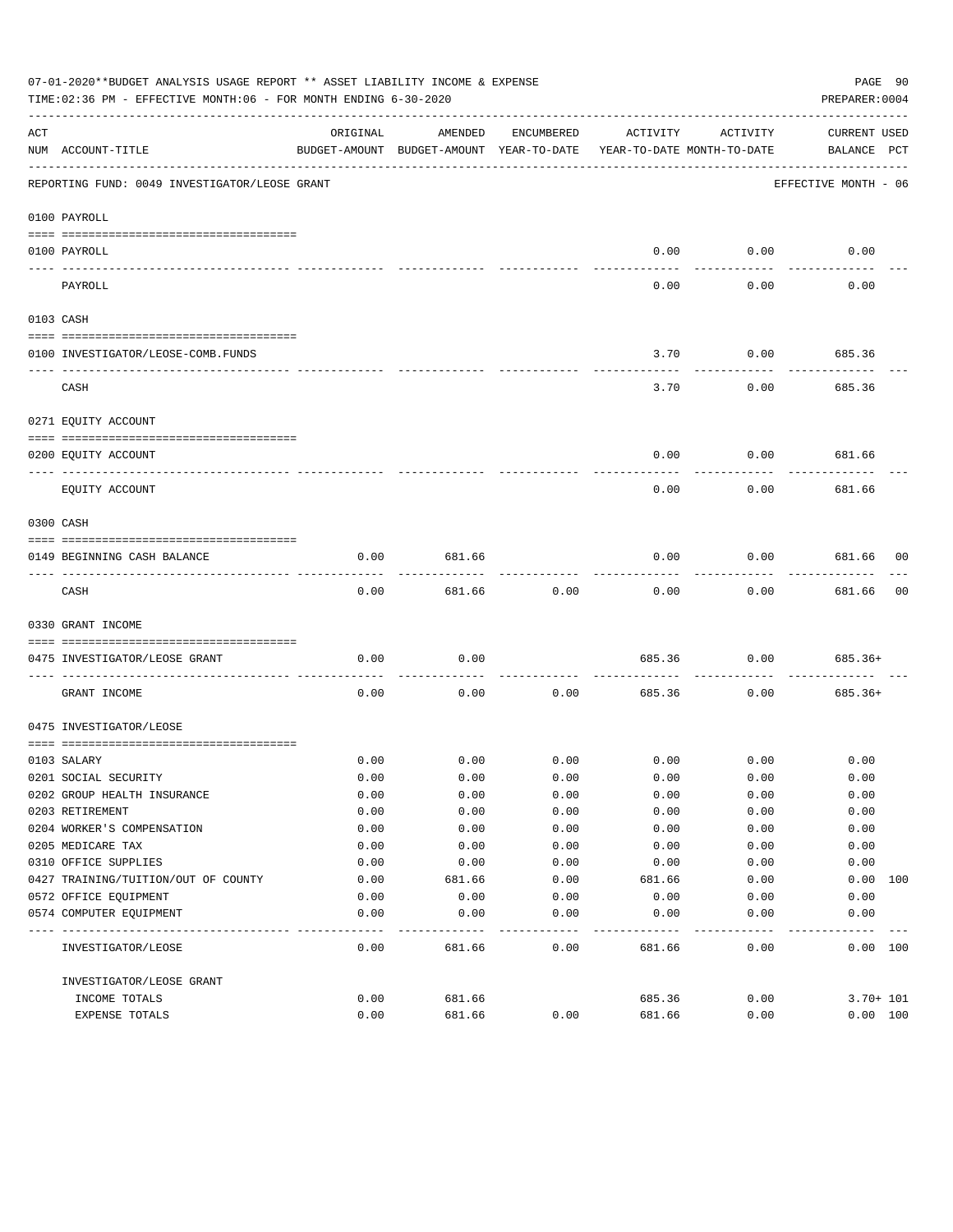|     | 07-01-2020**BUDGET ANALYSIS USAGE REPORT ** ASSET LIABILITY INCOME & EXPENSE<br>PAGE 91<br>TIME:02:36 PM - EFFECTIVE MONTH:06 - FOR MONTH ENDING 6-30-2020<br>PREPARER: 0004 |          |                                                     |               |                                        |               |                                    |  |  |  |  |
|-----|------------------------------------------------------------------------------------------------------------------------------------------------------------------------------|----------|-----------------------------------------------------|---------------|----------------------------------------|---------------|------------------------------------|--|--|--|--|
| ACT | NUM ACCOUNT-TITLE                                                                                                                                                            | ORIGINAL | AMENDED<br>BUDGET-AMOUNT BUDGET-AMOUNT YEAR-TO-DATE | ENCUMBERED    | ACTIVITY<br>YEAR-TO-DATE MONTH-TO-DATE | ACTIVITY      | <b>CURRENT USED</b><br>BALANCE PCT |  |  |  |  |
|     | REPORTING FUND: 0050 ELECTION SUPPORT                                                                                                                                        |          |                                                     |               |                                        |               | EFFECTIVE MONTH - 06               |  |  |  |  |
|     | 0103 CASH                                                                                                                                                                    |          |                                                     |               |                                        |               |                                    |  |  |  |  |
|     | 0100 ELECTION SUPPORT FUND-COMB.FUNDS                                                                                                                                        |          |                                                     |               | 0.00                                   | 0.00          | 0.00                               |  |  |  |  |
|     | CASH                                                                                                                                                                         |          |                                                     |               | 0.00                                   | 0.00          | 0.00                               |  |  |  |  |
|     | 0200 SYSTEM ADDED LIABILITY DEPARTMENT                                                                                                                                       |          |                                                     |               |                                        |               |                                    |  |  |  |  |
|     | 0910 SYSTEM ADDED LIABILITY LINE-ITEM                                                                                                                                        |          |                                                     |               | 0.00                                   | 0.00          | 0.00                               |  |  |  |  |
|     | SYSTEM ADDED LIABILITY DEPARTMENT                                                                                                                                            |          |                                                     |               | 0.00                                   | 0.00          | 0.00                               |  |  |  |  |
|     | 0271 EQUITY ACCOUNT                                                                                                                                                          |          |                                                     |               |                                        |               |                                    |  |  |  |  |
|     | 0200 EQUITY ACCOUNT                                                                                                                                                          |          |                                                     |               | 0.00                                   | 0.00          | 0.00                               |  |  |  |  |
|     | EQUITY ACCOUNT                                                                                                                                                               |          |                                                     |               | 0.00                                   | 0.00          | 0.00                               |  |  |  |  |
|     | 0300 CASH                                                                                                                                                                    |          |                                                     |               |                                        |               |                                    |  |  |  |  |
|     | 0150 BEGINNING CASH BALANCE                                                                                                                                                  | 0.00     | 0.00                                                |               | 0.00                                   | 0.00          | 0.00                               |  |  |  |  |
|     | CASH                                                                                                                                                                         | 0.00     | 0.00                                                | 0.00          | 0.00                                   | 0.00          | 0.00                               |  |  |  |  |
|     | 0370 MISCELLANEOUS INCOME                                                                                                                                                    |          |                                                     |               |                                        |               |                                    |  |  |  |  |
|     | 0403 LOCAL FUNDING                                                                                                                                                           | 0.00     | 0.00                                                |               | 0.00                                   | 0.00          | 0.00                               |  |  |  |  |
|     | MISCELLANEOUS INCOME                                                                                                                                                         | 0.00     | 0.00                                                | 0.00          | 0.00                                   | 0.00          | 0.00                               |  |  |  |  |
|     | 0403 ELECTION SUPPORT                                                                                                                                                        |          |                                                     |               |                                        |               |                                    |  |  |  |  |
|     | 0310 OFFICE SUPPLIES                                                                                                                                                         | 0.00     | 0.00                                                | 0.00          | 0.00                                   | 0.00          | 0.00                               |  |  |  |  |
|     | 0311 POSTAGE                                                                                                                                                                 | 0.00     | 0.00                                                | 0.00          | 0.00                                   | 0.00          | 0.00                               |  |  |  |  |
|     | 0427 TRAVEL/TRAINING                                                                                                                                                         | 0.00     | 0.00                                                | 0.00          | 0.00                                   | 0.00          | 0.00                               |  |  |  |  |
|     | 0430 BIDS AND NOTICES                                                                                                                                                        | 0.00     | 0.00                                                | 0.00          | 0.00                                   | 0.00          | 0.00                               |  |  |  |  |
|     | 0573 ELECTION EQUIPMENT                                                                                                                                                      | 0.00     | 0.00                                                | 0.00<br>$---$ | 0.00                                   | 0.00<br>$---$ | 0.00                               |  |  |  |  |
|     | ELECTION SUPPORT                                                                                                                                                             | 0.00     | 0.00                                                | 0.00          | 0.00                                   | 0.00          | 0.00                               |  |  |  |  |
|     | ELECTION SUPPORT                                                                                                                                                             |          |                                                     |               |                                        |               |                                    |  |  |  |  |
|     | INCOME TOTALS                                                                                                                                                                | 0.00     | 0.00                                                |               | 0.00                                   | 0.00          | 0.00                               |  |  |  |  |
|     | EXPENSE TOTALS                                                                                                                                                               | 0.00     | 0.00                                                | 0.00          | 0.00                                   | 0.00          | 0.00                               |  |  |  |  |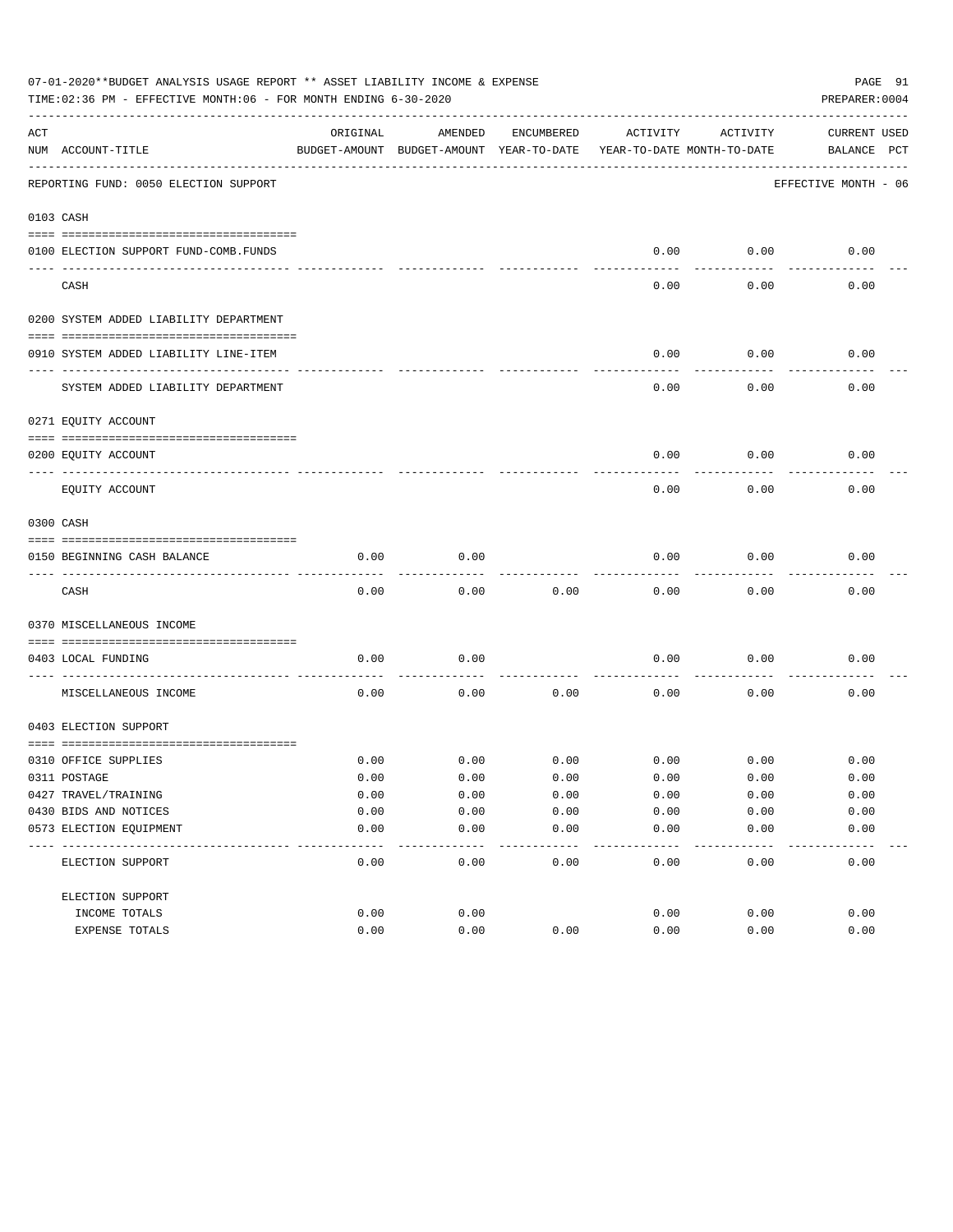|     | 07-01-2020**BUDGET ANALYSIS USAGE REPORT ** ASSET LIABILITY INCOME & EXPENSE<br>TIME:02:36 PM - EFFECTIVE MONTH:06 - FOR MONTH ENDING 6-30-2020 |          |                                                     |                   |                                        |          | PAGE 92<br>PREPARER: 0004          |                |
|-----|-------------------------------------------------------------------------------------------------------------------------------------------------|----------|-----------------------------------------------------|-------------------|----------------------------------------|----------|------------------------------------|----------------|
| ACT | NUM ACCOUNT-TITLE                                                                                                                               | ORIGINAL | AMENDED<br>BUDGET-AMOUNT BUDGET-AMOUNT YEAR-TO-DATE | <b>ENCUMBERED</b> | ACTIVITY<br>YEAR-TO-DATE MONTH-TO-DATE | ACTIVITY | <b>CURRENT USED</b><br>BALANCE PCT |                |
|     | REPORTING FUND: 0051 CO.CLERK CO.& DIST.CT. TECHNOLOGY                                                                                          |          |                                                     |                   |                                        |          | EFFECTIVE MONTH - 06               |                |
|     | 0103 CASH                                                                                                                                       |          |                                                     |                   |                                        |          |                                    |                |
|     | 0100 CO.CLK.CO.& DIST.CT.TECHNOLOGY-COM                                                                                                         |          |                                                     |                   | 60.36                                  | 0.00     | 7,574.32                           |                |
|     | CASH                                                                                                                                            |          |                                                     |                   | 60.36                                  | 0.00     | 7,574.32                           |                |
|     | 0120 RECEIVABLES                                                                                                                                |          |                                                     |                   |                                        |          |                                    |                |
|     | 0313 DUE FROM OTHER FUNDS                                                                                                                       |          |                                                     |                   | 0.00                                   | 0.00     | 59.92                              |                |
|     | RECEIVABLES                                                                                                                                     |          |                                                     |                   | 0.00                                   | 0.00     | 59.92                              |                |
|     | 0271 EQUITY ACCOUNT                                                                                                                             |          |                                                     |                   |                                        |          |                                    |                |
|     | 0200 EQUITY ACCOUNT                                                                                                                             |          |                                                     |                   | 0.00                                   | 0.00     | 7,573.88                           |                |
|     | ---- -----------<br>EQUITY ACCOUNT                                                                                                              |          |                                                     |                   | 0.00                                   | 0.00     | 7,573.88                           |                |
|     | 0300 CASH                                                                                                                                       |          |                                                     |                   |                                        |          |                                    |                |
|     | 0151 BEGINNING CASH BALANCE                                                                                                                     | 2,400.00 | 2,400.00                                            |                   | 0.00                                   | 0.00     | 2,400.00                           | 0 <sub>0</sub> |
|     | CASH                                                                                                                                            | 2,400.00 | 2,400.00                                            | 0.00              | 0.00                                   | 0.00     | 2,400.00                           | 0 <sub>0</sub> |
|     | 0370 CO.CLK.MISCELLANEOUS INCOME                                                                                                                |          |                                                     |                   |                                        |          |                                    |                |
|     | 0440 CO.CLK.CO.& DIST.CT.TECHNOLOGY FEE                                                                                                         | 600.00   | 600.00                                              |                   | 60.36                                  | 0.00     | 539.64 10                          |                |
|     | CO. CLK. MISCELLANEOUS INCOME                                                                                                                   | 600.00   | 600.00                                              | 0.00              | 60.36                                  | 0.00     | 539.64                             | 10             |
|     | 0440 CO.CLK.COURT TECHNOLOGY EQUIPMENT                                                                                                          |          |                                                     |                   |                                        |          |                                    |                |
|     | 0572 OFFICE EOUIPMENT                                                                                                                           | 3,000.00 | 3,000.00                                            | 0.00              | 0.00                                   | 0.00     | 3,000.00                           | 0 <sub>0</sub> |
|     | CO.CLK.COURT TECHNOLOGY EQUIPMENT                                                                                                               | 3,000.00 | 3,000.00                                            | 0.00              | 0.00                                   | 0.00     | 3,000.00                           | 0 <sub>0</sub> |
|     | CO.CLERK CO.& DIST.CT. TECHNOLOGY                                                                                                               |          |                                                     |                   |                                        |          |                                    |                |
|     | INCOME TOTALS                                                                                                                                   | 3,000.00 | 3,000.00                                            |                   | 60.36                                  | 0.00     | 2,939.64                           | 02             |
|     | <b>EXPENSE TOTALS</b>                                                                                                                           | 3,000.00 | 3,000.00                                            | 0.00              | 0.00                                   | 0.00     | 3,000.00                           | 0 <sub>0</sub> |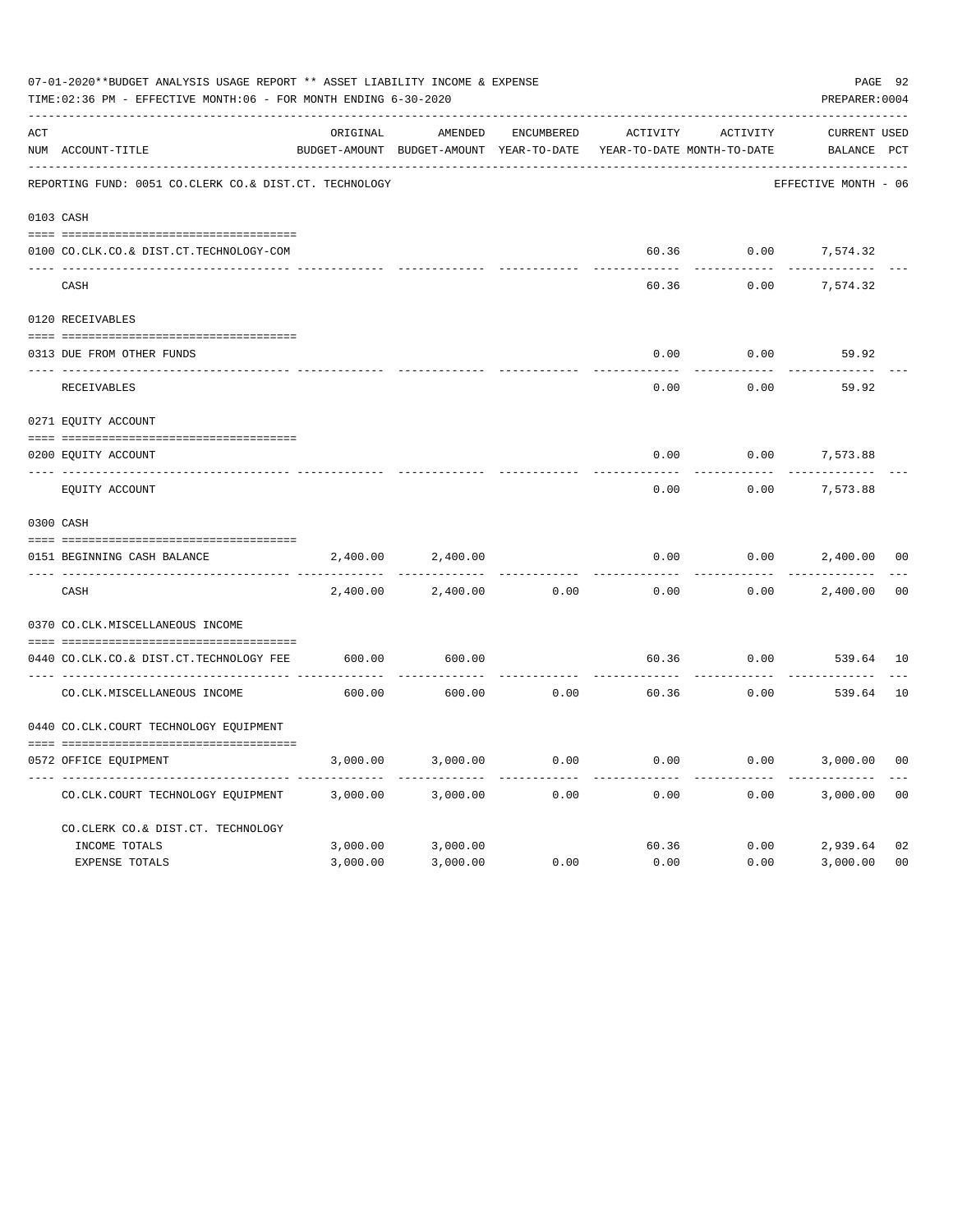|     | 07-01-2020**BUDGET ANALYSIS USAGE REPORT ** ASSET LIABILITY INCOME & EXPENSE<br>TIME:02:36 PM - EFFECTIVE MONTH:06 - FOR MONTH ENDING 6-30-2020 |          |                     |                     |                                                                                 |                                  | PAGE 93<br>PREPARER: 0004   |
|-----|-------------------------------------------------------------------------------------------------------------------------------------------------|----------|---------------------|---------------------|---------------------------------------------------------------------------------|----------------------------------|-----------------------------|
| ACT | NUM ACCOUNT-TITLE                                                                                                                               | ORIGINAL | AMENDED             | ENCUMBERED          | ACTIVITY<br>BUDGET-AMOUNT BUDGET-AMOUNT YEAR-TO-DATE YEAR-TO-DATE MONTH-TO-DATE | ACTIVITY                         | CURRENT USED<br>BALANCE PCT |
|     | REPORTING FUND: 0052 CO.CLK.COURT RECORDS PRESERVATION                                                                                          |          |                     |                     |                                                                                 |                                  | EFFECTIVE MONTH - 06        |
|     | 0103 CASH                                                                                                                                       |          |                     |                     |                                                                                 |                                  |                             |
|     | 0100 CO.CLK.COURT RECORDS PRESERVATION-                                                                                                         |          |                     |                     |                                                                                 | $204.80$ 1.36 14,740.69          |                             |
|     | CASH                                                                                                                                            |          |                     |                     | 204.80                                                                          |                                  | 1.36 14,740.69              |
|     | 0120 RECEIVABLES                                                                                                                                |          |                     |                     |                                                                                 |                                  |                             |
|     |                                                                                                                                                 |          |                     |                     |                                                                                 |                                  |                             |
|     | 0313 DUE FROM OTHER FUNDS                                                                                                                       |          |                     |                     | 0.00                                                                            | 0.00<br>. <u>.</u>               | 120.00<br>. <u>.</u> .      |
|     | RECEIVABLES                                                                                                                                     |          |                     |                     | 0.00                                                                            | 0.00                             | 120.00                      |
|     | 0200 SYSTEM ADDED LIABILITY DEPARTMENT                                                                                                          |          |                     |                     |                                                                                 |                                  |                             |
|     | 0910 SYSTEM ADDED LIABILITY LINE-ITEM                                                                                                           |          |                     |                     | 0.00                                                                            | 0.00                             | 0.00                        |
|     | SYSTEM ADDED LIABILITY DEPARTMENT                                                                                                               |          |                     |                     | 0.00                                                                            | ---------<br>0.00                | 0.00                        |
|     | 0271 EQUITY ACCOUNT                                                                                                                             |          |                     |                     |                                                                                 |                                  |                             |
|     | 0200 EQUITY ACCOUNT                                                                                                                             |          |                     |                     | 0.00                                                                            | $0.00$ 14,655.89                 |                             |
|     | EQUITY ACCOUNT                                                                                                                                  |          |                     |                     | 0.00                                                                            |                                  | $0.00$ 14,655.89            |
|     | 0360 INTEREST EARNINGS                                                                                                                          |          |                     |                     |                                                                                 |                                  |                             |
|     |                                                                                                                                                 |          |                     |                     |                                                                                 |                                  |                             |
|     | 0100 INTEREST EARNINGS<br>------------------- ---                                                                                               | 0.00     | 0.00                | ---------           |                                                                                 | 24.80 1.36 24.80+<br>----------- |                             |
|     | INTEREST EARNINGS                                                                                                                               | 0.00     | 0.00                | 0.00                | 24.80                                                                           | 1.36                             | 24.80+                      |
|     | 0370 CO.CLK.MISCELLANEOUS INCOME                                                                                                                |          |                     |                     |                                                                                 |                                  |                             |
|     | 0133 CO.CLK.COURT RECORDS PRESERVATION                                                                                                          | 0.00     | 0.00                |                     |                                                                                 | $180.00$ $0.00$ $180.00+$        |                             |
|     | CO. CLK. MISCELLANEOUS INCOME                                                                                                                   | 0.00     | 0.00                | 0.00                | 180.00                                                                          | 0.00                             | $180.00+$                   |
|     | 0449 CO.CLK.COURT RECORDS PRES.EQUIPMEN                                                                                                         |          |                     |                     |                                                                                 |                                  |                             |
|     |                                                                                                                                                 |          |                     |                     |                                                                                 |                                  |                             |
|     | 0572 OFFICE EQUIPMENT                                                                                                                           | 0.00     | 0.00<br>----------- | 0.00<br>----------- | 0.00<br>-------------                                                           | 0.00<br>------------             | 0.00<br>-------------       |
|     | CO. CLK. COURT RECORDS PRES. EQUIPMEN                                                                                                           | 0.00     | 0.00                | 0.00                | 0.00                                                                            | 0.00                             | 0.00                        |
|     | CO. CLK. COURT RECORDS PRESERVATION                                                                                                             |          |                     |                     |                                                                                 |                                  |                             |
|     | INCOME TOTALS                                                                                                                                   | 0.00     | 0.00                |                     | 204.80                                                                          | 1.36                             | $204.80+$                   |
|     | <b>EXPENSE TOTALS</b>                                                                                                                           | 0.00     | 0.00                | 0.00                | 0.00                                                                            | 0.00                             | 0.00                        |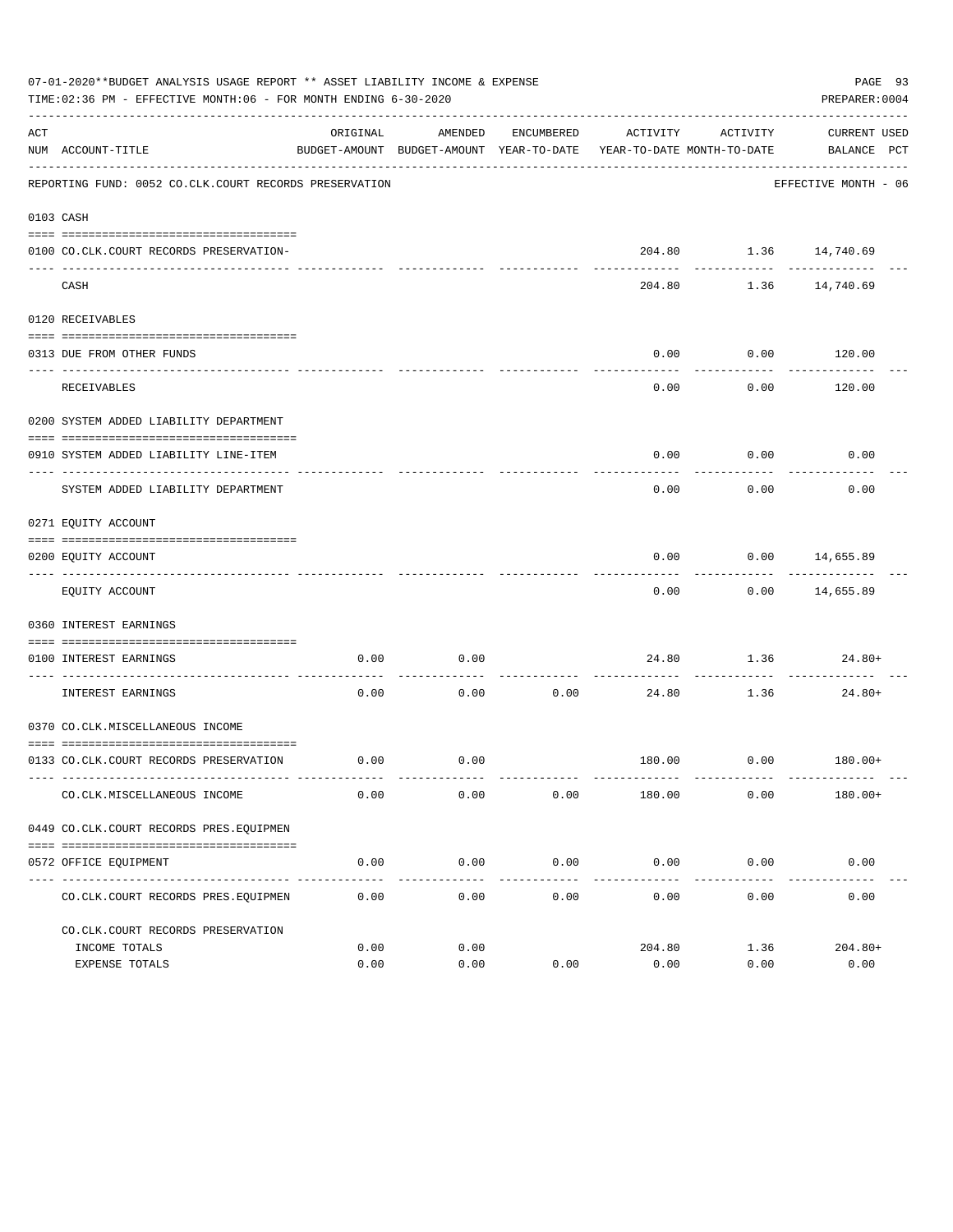|     | 07-01-2020**BUDGET ANALYSIS USAGE REPORT ** ASSET LIABILITY INCOME & EXPENSE<br>TIME:02:36 PM - EFFECTIVE MONTH:06 - FOR MONTH ENDING 6-30-2020 |            |                                  |                      |                                                                                 |                      | PAGE 94<br>PREPARER: 0004          |                |
|-----|-------------------------------------------------------------------------------------------------------------------------------------------------|------------|----------------------------------|----------------------|---------------------------------------------------------------------------------|----------------------|------------------------------------|----------------|
| ACT | NUM ACCOUNT-TITLE                                                                                                                               | ORIGINAL   | AMENDED                          | ENCUMBERED           | ACTIVITY<br>BUDGET-AMOUNT BUDGET-AMOUNT YEAR-TO-DATE YEAR-TO-DATE MONTH-TO-DATE | ACTIVITY             | CURRENT USED<br>BALANCE PCT        |                |
|     | REPORTING FUND: 0053 CO.CLERK RECORDS ARCHIVE                                                                                                   |            |                                  |                      |                                                                                 |                      | EFFECTIVE MONTH - 06               |                |
|     | 0103 CASH                                                                                                                                       |            |                                  |                      |                                                                                 |                      |                                    |                |
|     | 0100 CO.CLK.REC.ARCHIVE -COMB.FUNDS CKI                                                                                                         |            |                                  |                      |                                                                                 |                      | 2,689.20   0.00   286,572.68       |                |
|     | CASH                                                                                                                                            |            |                                  |                      | 2,689.20                                                                        |                      | -------------<br>$0.00$ 286,572.68 |                |
|     | 0120 RECEIVABLES                                                                                                                                |            |                                  |                      |                                                                                 |                      |                                    |                |
|     | 0313 DUE FROM OTHER FUNDS                                                                                                                       |            |                                  |                      | 0.00                                                                            |                      | $0.00$ 6,200.00                    |                |
|     | RECEIVABLES                                                                                                                                     |            |                                  |                      | 0.00                                                                            |                      | $0.00$ 6,200.00                    |                |
|     | 0200 SYSTEM ADDED LIABILITY DEPARTMENT                                                                                                          |            |                                  |                      |                                                                                 |                      |                                    |                |
|     | 0910 SYSTEM ADDED LIABILITY LINE-ITEM                                                                                                           |            |                                  |                      |                                                                                 |                      | $4,496.80 - 0.00$ $4,496.80 -$     |                |
|     | SYSTEM ADDED LIABILITY DEPARTMENT                                                                                                               |            |                                  |                      | $4.496.80-$                                                                     |                      | -------------<br>$0.00$ 4,496.80-  |                |
|     | 0271 EQUITY ACCOUNT                                                                                                                             |            |                                  |                      |                                                                                 |                      |                                    |                |
|     | 0200 EQUITY ACCOUNT                                                                                                                             |            |                                  |                      |                                                                                 |                      | $0.00$ $0.00$ $290,083.48$         |                |
|     | EQUITY ACCOUNT                                                                                                                                  |            |                                  |                      | ---------<br>0.00                                                               |                      | -------------<br>0.00 290,083.48   |                |
|     | 0300 CASH                                                                                                                                       |            |                                  |                      |                                                                                 |                      |                                    |                |
|     | 0153 BEGINNING CASH BALANCE                                                                                                                     |            | 115,000.00 115,000.00            |                      |                                                                                 |                      | $0.00$ $0.00$ $115,000.00$ 00      |                |
|     | CASH                                                                                                                                            |            | 115,000.00    115,000.00    0.00 |                      | 0.00                                                                            | -----------<br>0.00  | 115,000.00 00                      |                |
|     | 0370 MISCELLANEOUS INCOME                                                                                                                       |            |                                  |                      |                                                                                 |                      |                                    |                |
|     | 0133 CO.CLERK RECORDS ARCHIVE FEE 25,000.00 25,000.00                                                                                           |            |                                  |                      |                                                                                 |                      | 7,350.00   0.00   17,650.00        | 29             |
|     | MISCELLANEOUS INCOME                                                                                                                            | 25,000.00  | 25,000.00                        | 0.00                 | 7,350.00                                                                        | 0.00                 | 17,650.00                          | 29             |
|     | 0403 CO.CLERK RECORDS ARCHIVE                                                                                                                   |            |                                  |                      |                                                                                 |                      |                                    |                |
|     |                                                                                                                                                 |            |                                  |                      |                                                                                 |                      |                                    |                |
|     | 0437 DIGITAL IMAGING<br>0490 CO. CLERK MISCELLANEOUS                                                                                            | 0.00       | 140,000.00 140,000.00<br>0.00    | 0.00<br>0.00         | 164.00<br>0.00                                                                  | 0.00                 | $0.00$ 139,836.00 00<br>0.00       |                |
|     | CO. CLERK RECORDS ARCHIVE                                                                                                                       | 140,000.00 | --------------<br>140,000.00     | ------------<br>0.00 | ------------<br>164.00                                                          | ------------<br>0.00 | -----------<br>139,836.00          | 0 <sub>0</sub> |
|     | CO. CLERK RECORDS ARCHIVE                                                                                                                       |            |                                  |                      |                                                                                 |                      |                                    |                |
|     | INCOME TOTALS                                                                                                                                   | 140,000.00 | 140,000.00                       |                      | 7,350.00                                                                        | 0.00                 | 132,650.00                         | 05             |
|     | EXPENSE TOTALS                                                                                                                                  |            | 140,000.00 140,000.00            | 0.00                 | 164.00                                                                          | 0.00                 | 139,836.00                         | 0 <sub>0</sub> |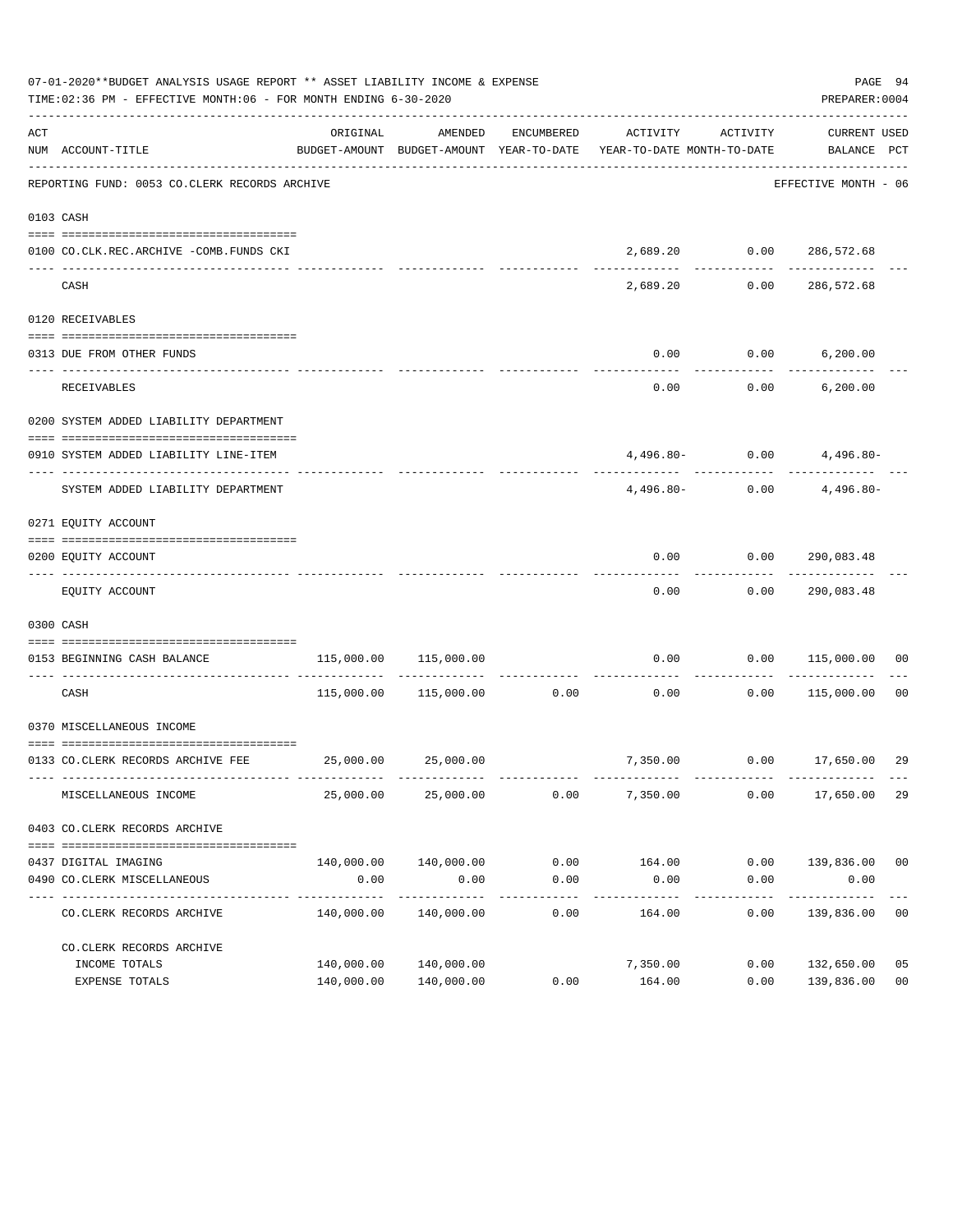|     | 07-01-2020**BUDGET ANALYSIS USAGE REPORT ** ASSET LIABILITY INCOME & EXPENSE<br>TIME:02:36 PM - EFFECTIVE MONTH:06 - FOR MONTH ENDING 6-30-2020 |          |                                                     |                   |                                        |                                    | PAGE 95<br>PREPARER: 0004                                      |
|-----|-------------------------------------------------------------------------------------------------------------------------------------------------|----------|-----------------------------------------------------|-------------------|----------------------------------------|------------------------------------|----------------------------------------------------------------|
| ACT | NUM ACCOUNT-TITLE                                                                                                                               | ORIGINAL | AMENDED<br>BUDGET-AMOUNT BUDGET-AMOUNT YEAR-TO-DATE | ENCUMBERED        | ACTIVITY<br>YEAR-TO-DATE MONTH-TO-DATE | ACTIVITY                           | <b>CURRENT USED</b><br>BALANCE PCT                             |
|     | REPORTING FUND: 0055 F.C. LAW ENFORCEMENT EDUCATION                                                                                             |          |                                                     |                   |                                        |                                    | EFFECTIVE MONTH - 06                                           |
|     | 0102 A/P CLEARING                                                                                                                               |          |                                                     |                   |                                        |                                    |                                                                |
|     | 0100 A/P CLEARING                                                                                                                               |          |                                                     |                   | 0.00                                   | 0.00                               | 0.00                                                           |
|     | A/P CLEARING                                                                                                                                    |          |                                                     |                   | 0.00                                   | 0.00                               | 0.00                                                           |
|     | 0103 CASH                                                                                                                                       |          |                                                     |                   |                                        |                                    |                                                                |
|     | 0155 F.C. LAW ENFORCEMENT EDUCATION                                                                                                             |          |                                                     |                   | 0.03                                   | $33.00 -$                          | 0.09                                                           |
|     | CASH                                                                                                                                            |          |                                                     |                   | 0.03                                   | $33.00 -$                          | 0.09                                                           |
|     | 0200 LIABILITY ACCOUNT                                                                                                                          |          |                                                     |                   |                                        |                                    |                                                                |
|     | 0910 SYSTEM ADDED LIABILITY LINE-ITEM                                                                                                           |          |                                                     |                   | 0.00                                   | 0.00                               | 0.00                                                           |
|     | LIABILITY ACCOUNT                                                                                                                               |          |                                                     |                   | 0.00                                   | 0.00                               | 0.00                                                           |
|     | 0271 EQUITY ACCOUNT                                                                                                                             |          |                                                     |                   |                                        |                                    |                                                                |
|     | 0200 EQUITY ACCOUNT                                                                                                                             |          |                                                     |                   | 0.00                                   | 0.00                               | 0.06                                                           |
|     | EQUITY ACCOUNT                                                                                                                                  |          |                                                     |                   | 0.00                                   | 0.00                               | 0.06                                                           |
|     | 0300 CASH                                                                                                                                       |          |                                                     |                   |                                        |                                    |                                                                |
|     | 0156 BEGINNING CASH BALANCE                                                                                                                     | 0.00     | 0.00                                                |                   | 0.00                                   | 0.00                               | 0.00                                                           |
|     | CASH                                                                                                                                            | 0.00     | 0.00                                                | 0.00              | 0.00                                   | 0.00                               | 0.00                                                           |
|     | 0360 INTEREST EARNINGS                                                                                                                          |          |                                                     |                   |                                        |                                    |                                                                |
|     | 0100 INTEREST EARNINGS                                                                                                                          | 0.00     | 0.00                                                |                   | 0.09                                   | 0.00                               | $0.09+$                                                        |
|     | INTEREST EARNINGS                                                                                                                               | 0.00     | 0.00                                                | 0.00              | 0.09                                   | 0.00                               | $0.09+$                                                        |
|     | 0370 MISCELLANEOUS                                                                                                                              |          |                                                     |                   |                                        |                                    |                                                                |
|     | 0130 REFUNDS & MISCELLANEOUS                                                                                                                    | 0.00     | 0.00                                                |                   |                                        | $0.00$ 0.00                        | 0.00                                                           |
|     | 0160 PEACE OFFICER ALLOCATION                                                                                                                   | 1,800.00 | 1,800.00                                            |                   | 2,186.44                               | 0.00                               | $386.44 + 121$                                                 |
|     | MISCELLANEOUS                                                                                                                                   |          | $1,800.00$ $1,800.00$ $0.00$ $2,186.44$             |                   |                                        | 0.00                               | 386.44+ 121                                                    |
|     | 0560 LAW ENFORCEMENT EDUCATION                                                                                                                  |          |                                                     |                   |                                        |                                    |                                                                |
|     | 0427 OUT OF COUNTY TRAVEL                                                                                                                       |          | $0.00$ 0.00                                         |                   |                                        | $0.00$ $0.00$ $0.00$ $0.00$ $0.00$ |                                                                |
|     | 0428 TRAINING & TUITION                                                                                                                         |          |                                                     |                   |                                        |                                    | $1,800.00$ $1,800.00$ $0.00$ $2,186.50$ $33.00$ $386.50 - 121$ |
|     | 0435 PRINTING                                                                                                                                   | 0.00     | 0.00                                                | 0.00              |                                        | $0.00$ 0.00                        | 0.00                                                           |
|     | 0490 MISCELLANEOUS                                                                                                                              | 0.00     | 0.00                                                | 0.00<br>--------- | 0.00<br>----------                     | 0.00<br>.                          | 0.00<br>--------- -                                            |
|     | LAW ENFORCEMENT EDUCATION                                                                                                                       |          |                                                     | 0.00              |                                        | 2,186.50 33.00                     | 386.50- 121                                                    |
|     | 0999 ACCOUNTS PAYABLE                                                                                                                           |          |                                                     |                   |                                        |                                    |                                                                |
|     | 0100 A/P CLEARING ACCOUNT                                                                                                                       |          |                                                     |                   | 0.00                                   | 0.00                               | 0.00                                                           |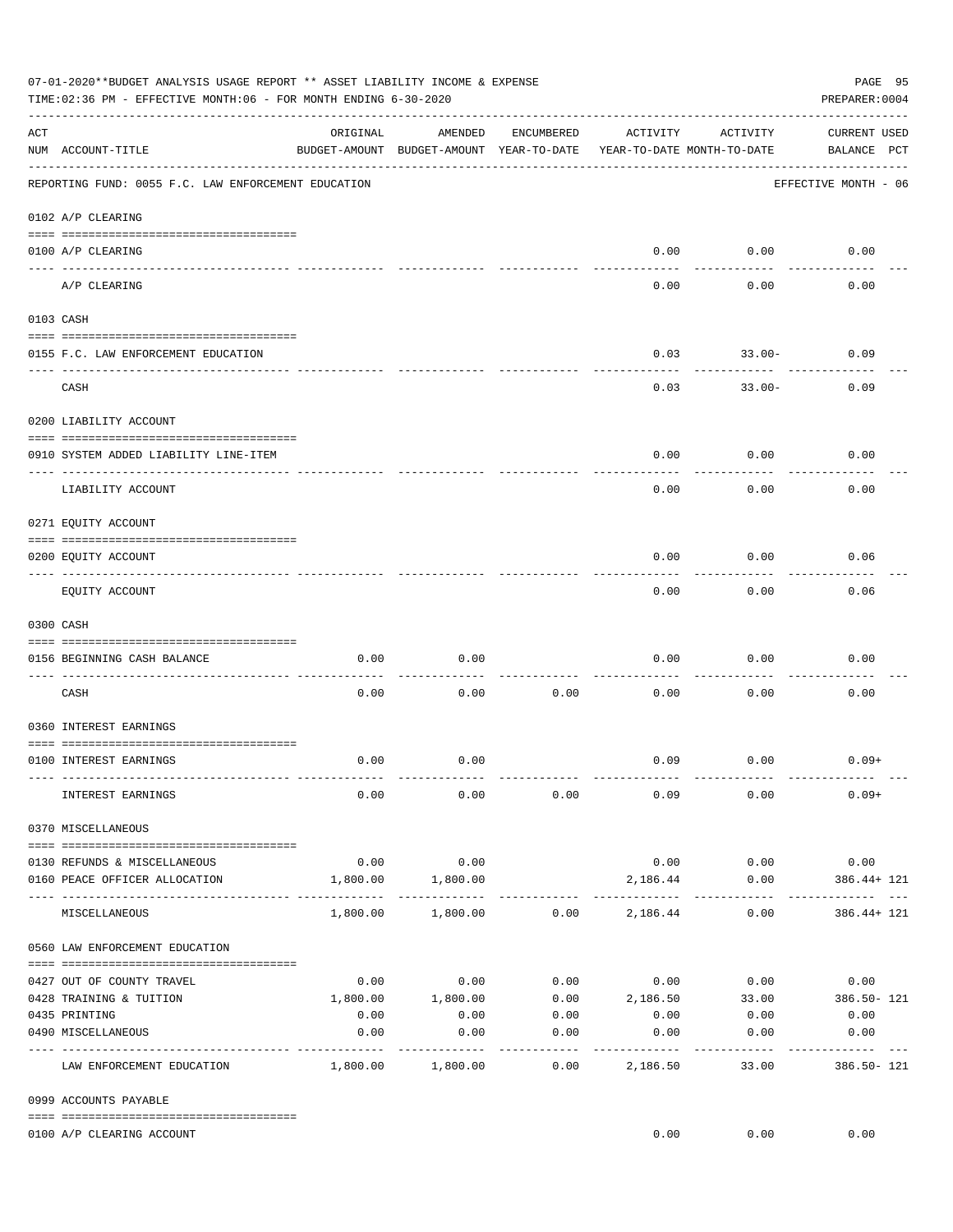|     | 07-01-2020**BUDGET ANALYSIS USAGE REPORT ** ASSET LIABILITY INCOME & EXPENSE<br>TIME:02:36 PM - EFFECTIVE MONTH:06 - FOR MONTH ENDING 6-30-2020 |                           |                          |                            |                                        |          | PAGE 96<br>PREPARER: 0004      |
|-----|-------------------------------------------------------------------------------------------------------------------------------------------------|---------------------------|--------------------------|----------------------------|----------------------------------------|----------|--------------------------------|
| ACT | NUM ACCOUNT-TITLE                                                                                                                               | ORIGINAL<br>BUDGET-AMOUNT | AMENDED<br>BUDGET-AMOUNT | ENCUMBERED<br>YEAR-TO-DATE | ACTIVITY<br>YEAR-TO-DATE MONTH-TO-DATE | ACTIVITY | CURRENT USED<br>PCT<br>BALANCE |
|     | REPORTING FUND: 0055 F.C. LAW ENFORCEMENT EDUCATION                                                                                             |                           |                          |                            |                                        |          | EFFECTIVE MONTH - 06           |
|     | ACCOUNTS PAYABLE                                                                                                                                |                           |                          |                            | 0.00                                   | 0.00     | 0.00                           |
|     | F.C. LAW ENFORCEMENT EDUCATION                                                                                                                  |                           |                          |                            |                                        |          |                                |
|     | INCOME TOTALS                                                                                                                                   | 1,800.00                  | 1,800.00                 |                            | 2,186.53                               | 0.00     | $386.53 + 121$                 |
|     | EXPENSE TOTALS                                                                                                                                  | 1,800.00                  | 1,800.00                 | 0.00                       | 2,186.50                               | 33.00    | 386.50- 121                    |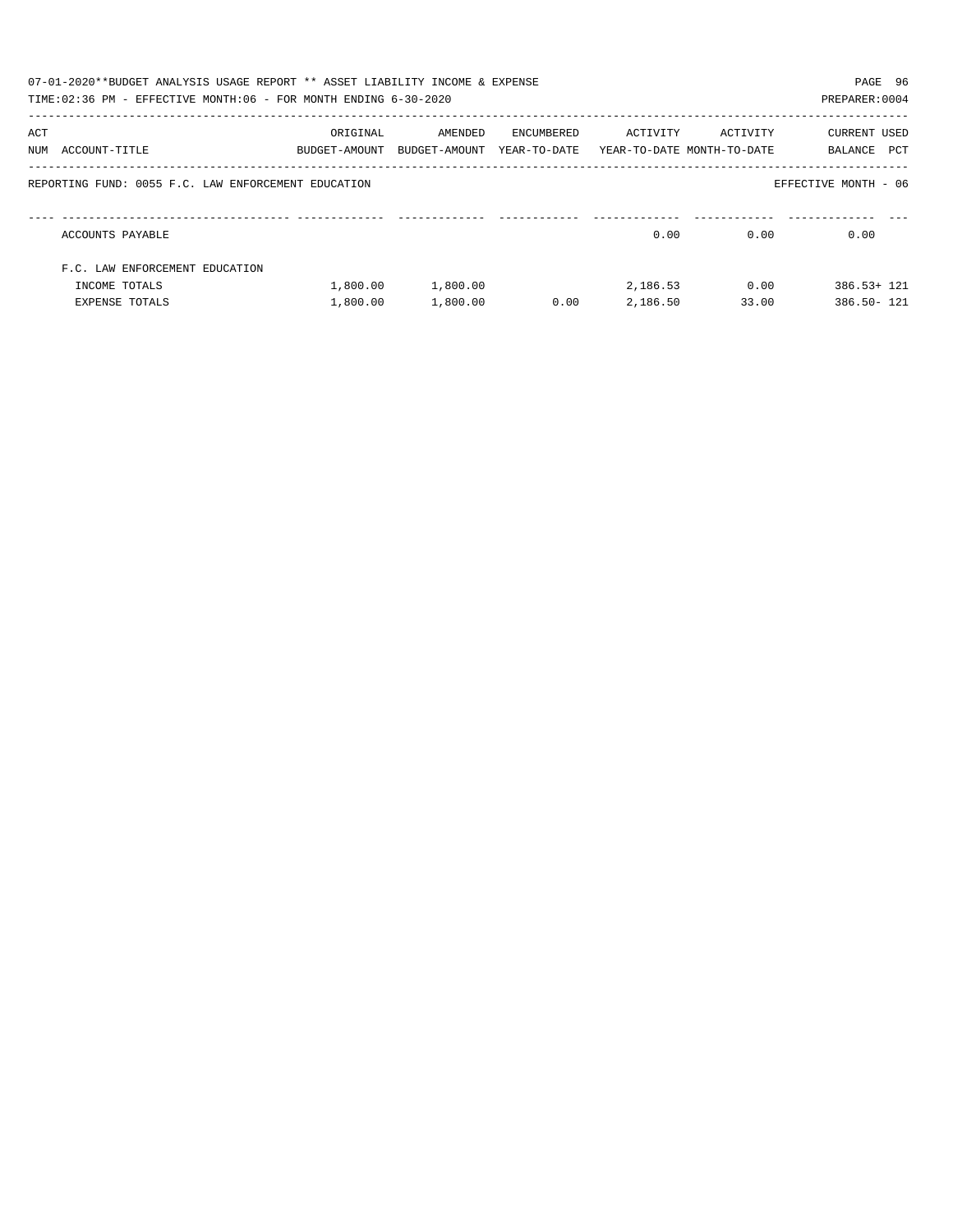|                    | 07-01-2020**BUDGET ANALYSIS USAGE REPORT ** ASSET LIABILITY INCOME & EXPENSE<br>PAGE 97<br>TIME: 02:36 PM - EFFECTIVE MONTH: 06 - FOR MONTH ENDING 6-30-2020<br>PREPARER: 0004 |                                                      |         |            |                                        |                        |                                    |  |  |  |
|--------------------|--------------------------------------------------------------------------------------------------------------------------------------------------------------------------------|------------------------------------------------------|---------|------------|----------------------------------------|------------------------|------------------------------------|--|--|--|
| $\mathop{\rm ACT}$ | NUM ACCOUNT-TITLE                                                                                                                                                              | ORIGINAL<br>BUDGET-AMOUNT BUDGET-AMOUNT YEAR-TO-DATE | AMENDED | ENCUMBERED | ACTIVITY<br>YEAR-TO-DATE MONTH-TO-DATE | ACTIVITY               | <b>CURRENT USED</b><br>BALANCE PCT |  |  |  |
|                    | REPORTING FUND: 0056 F C SHERIFF FORFEITURE                                                                                                                                    |                                                      |         |            |                                        |                        | EFFECTIVE MONTH - 06               |  |  |  |
|                    | 0100 PAYROLL                                                                                                                                                                   |                                                      |         |            |                                        |                        |                                    |  |  |  |
| $\frac{1}{2}$      | 0100 PAYROLL                                                                                                                                                                   |                                                      |         |            |                                        | $0.00$ 0.00            | 0.00                               |  |  |  |
|                    | PAYROLL                                                                                                                                                                        |                                                      |         |            | 0.00                                   | 0.00                   | 0.00                               |  |  |  |
|                    | 0102 A/P CLEARING                                                                                                                                                              |                                                      |         |            |                                        |                        |                                    |  |  |  |
|                    | 0100 A/P CLEARING                                                                                                                                                              |                                                      |         |            | 0.00                                   | 0.00                   | 0.00                               |  |  |  |
|                    | A/P CLEARING                                                                                                                                                                   |                                                      |         |            | 0.00                                   | 0.00                   | 0.00                               |  |  |  |
|                    | 0103 CASH                                                                                                                                                                      |                                                      |         |            |                                        |                        |                                    |  |  |  |
|                    | 0156 CASH-F C SHERIFF FORFEITURE                                                                                                                                               |                                                      |         |            |                                        |                        | 3,597.17- 7,853.84 39,148.75       |  |  |  |
|                    | 0159 CASH-FEDERAL FORFEITURE 2018                                                                                                                                              |                                                      |         |            | 2,644.88                               | 0.04                   | 4,970.02                           |  |  |  |
|                    | CASH                                                                                                                                                                           |                                                      |         |            |                                        | 952.29- 7,853.88       | 44,118.77                          |  |  |  |
|                    | 0200 LIABILITY ACCOUNT                                                                                                                                                         |                                                      |         |            |                                        |                        |                                    |  |  |  |
|                    | 0910 SYSTEM ADDED LIABILITY LINE-ITEM                                                                                                                                          |                                                      |         |            | 0.00                                   | 0.00                   | 0.00                               |  |  |  |
|                    | LIABILITY ACCOUNT                                                                                                                                                              |                                                      |         |            | 0.00                                   | 0.00                   | 0.00                               |  |  |  |
|                    | 0271 EQUITY ACCOUNT                                                                                                                                                            |                                                      |         |            |                                        |                        |                                    |  |  |  |
|                    | 0200 EQUITY ACCOUNT                                                                                                                                                            |                                                      |         |            | 0.00                                   | 0.00                   | 45,071.06                          |  |  |  |
|                    | EQUITY ACCOUNT                                                                                                                                                                 |                                                      |         |            | 0.00                                   | 0.00                   | 45,071.06                          |  |  |  |
|                    | 0300 CASH                                                                                                                                                                      |                                                      |         |            |                                        |                        |                                    |  |  |  |
|                    | 0156 BEGINNING CASH BALANCE                                                                                                                                                    | 0.00                                                 | 0.00    |            | 0.00                                   | 0.00                   | 0.00                               |  |  |  |
|                    | CASH                                                                                                                                                                           | 0.00                                                 | 0.00    | 0.00       | 0.00                                   | 0.00                   | 0.00                               |  |  |  |
|                    | 0330 GRANTS                                                                                                                                                                    |                                                      |         |            |                                        |                        |                                    |  |  |  |
|                    | 0560 BULLETPROOF VEST PARTNERSHIP                                                                                                                                              | 0.00                                                 | 0.00    |            | 0.00                                   | 0.00                   | 0.00                               |  |  |  |
|                    | GRANTS                                                                                                                                                                         | 0.00                                                 | 0.00    | 0.00       | 0.00                                   | 0.00                   | 0.00                               |  |  |  |
|                    | 0352 OTHER FOREITURES                                                                                                                                                          |                                                      |         |            |                                        |                        |                                    |  |  |  |
|                    | 0200 CONTRABAND FOREITURE                                                                                                                                                      | 0.00                                                 | 0.00    |            |                                        |                        | 36,845.54 15,335.72 36,845.54+     |  |  |  |
|                    | 0300 PLEA BARGAIN AGREEMENT                                                                                                                                                    | 0.00                                                 | 0.00    |            | 0.00                                   | 0.00                   | 0.00                               |  |  |  |
|                    | 0432 LIVESTOCK SEIZURE                                                                                                                                                         | 0.00                                                 | 0.00    |            | 0.00                                   | 0.00                   | 0.00                               |  |  |  |
|                    | OTHER FOREITURES                                                                                                                                                               | 0.00                                                 | 0.00    | 0.00       | ---------<br>36,845.54                 | ---------<br>15,335.72 | 36,845.54+                         |  |  |  |
|                    | 0355 FEDERAL FORFEITURE FUNDS                                                                                                                                                  |                                                      |         |            |                                        |                        |                                    |  |  |  |
|                    | 0560 FEDERAL FORFEITURE FUNDS                                                                                                                                                  | 0.00                                                 | 0.00    |            |                                        |                        | 3,993.60   0.00   3,993.60+        |  |  |  |
|                    |                                                                                                                                                                                |                                                      |         |            |                                        |                        |                                    |  |  |  |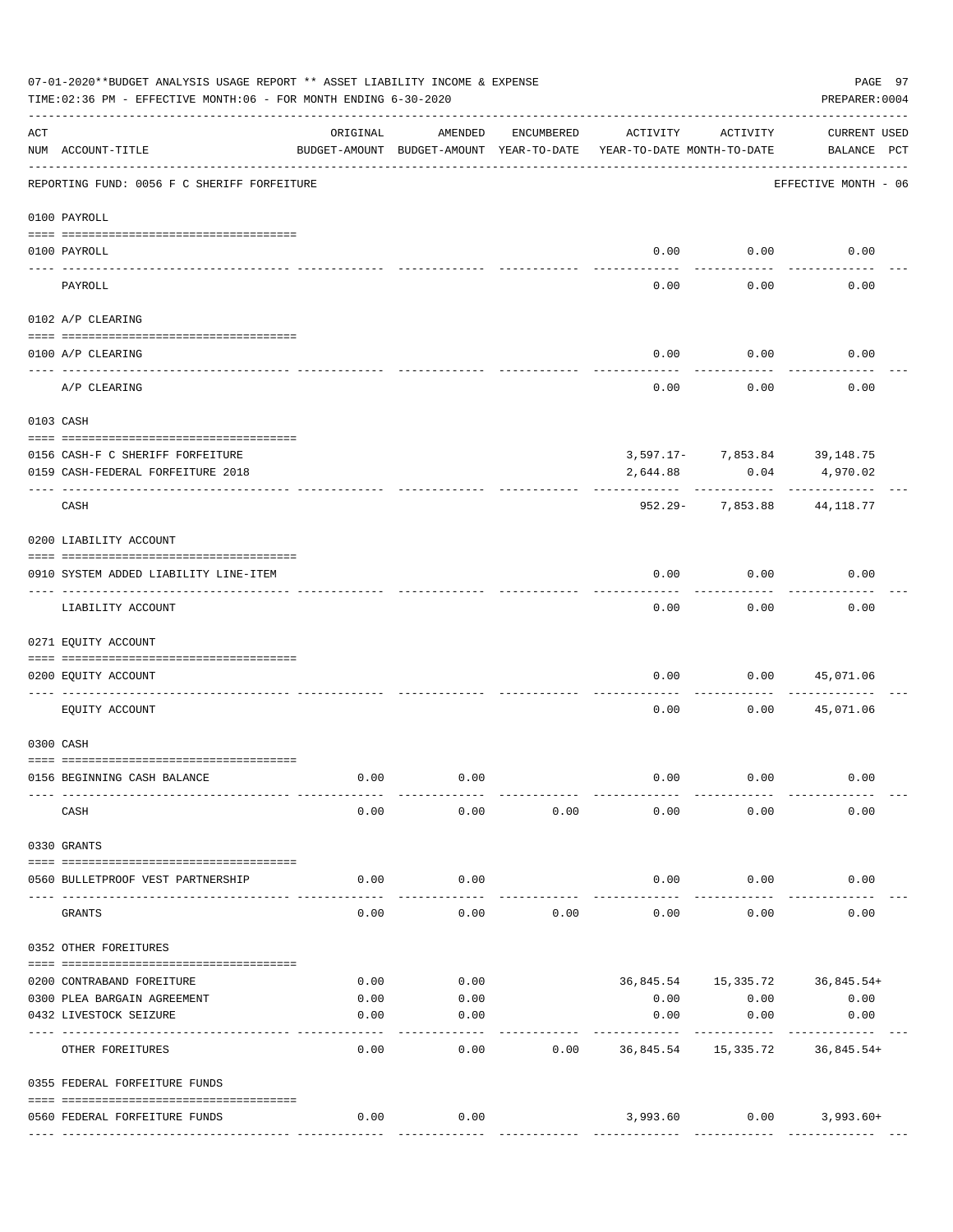TIME:02:36 PM - EFFECTIVE MONTH:06 - FOR MONTH ENDING 6-30-2020 PREPARER:0004

| ACT |                                                 | ORIGINAL     | AMENDED                                  | <b>ENCUMBERED</b> | ACTIVITY                   | ACTIVITY     | <b>CURRENT USED</b>  |
|-----|-------------------------------------------------|--------------|------------------------------------------|-------------------|----------------------------|--------------|----------------------|
|     | NUM ACCOUNT-TITLE                               |              | BUDGET-AMOUNT BUDGET-AMOUNT YEAR-TO-DATE |                   | YEAR-TO-DATE MONTH-TO-DATE |              | BALANCE<br>PCT       |
|     | REPORTING FUND: 0056 F C SHERIFF FORFEITURE     |              |                                          |                   |                            |              | EFFECTIVE MONTH - 06 |
|     | FEDERAL FORFEITURE FUNDS                        | 0.00         | 0.00                                     | 0.00              | 3,993.60                   | 0.00         | $3.993.60+$          |
|     |                                                 |              |                                          |                   |                            |              |                      |
|     | 0360 INTEREST EARNINGS                          |              |                                          |                   |                            |              |                      |
|     | 0100 INTEREST EARNINGS-SO FORFEITURE            | 0.00         | 0.00                                     |                   | 26.76                      | 0.31         | $26.76+$             |
|     | 0159 INTEREST EARNINGS-FEDERAL FORF 201         | 0.00         | 0.00                                     |                   | 0.00                       | 0.00         | 0.00                 |
|     | INTEREST EARNINGS                               | 0.00         | 0.00                                     | 0.00              | 26.76                      | 0.31         | $26.76+$             |
|     |                                                 |              |                                          |                   |                            |              |                      |
|     | 0370 MISCELLANEOUS                              |              |                                          |                   |                            |              |                      |
|     | 0108 FEDERAL OT REIMBURSEMENT                   | 0.00         | 0.00                                     |                   | 0.00                       | 0.00         | 0.00                 |
|     | 0130 REFUNDS & MISCELLANEOUS                    | 0.00         | 0.00                                     |                   | 1,620.00                   | 0.00         | $1,620.00+$          |
|     | MISCELLANEOUS                                   | 0.00         | 0.00                                     | 0.00              | 1,620.00                   | 0.00         | $1,620.00+$          |
|     | 0390 TRANSFERS                                  |              |                                          |                   |                            |              |                      |
|     |                                                 |              |                                          |                   |                            |              |                      |
|     | 0140 TRANSFERS IN                               | 0.00         | 0.00                                     |                   | 0.00                       | 0.00         | 0.00                 |
|     | TRANSFERS                                       | 0.00         | 0.00                                     | 0.00              | 0.00                       | 0.00         | 0.00                 |
|     | 0560 F C SHERIFF FORFEITURE                     |              |                                          |                   |                            |              |                      |
|     |                                                 |              |                                          |                   |                            |              |                      |
|     | 0108 SALARY                                     | 0.00         | 0.00                                     | 0.00              | 0.00                       | 0.00         | 0.00                 |
|     | 0201 SOCIAL SECURITY TAXES                      | 0.00         | 0.00                                     | 0.00              | 0.00                       | 0.00         | 0.00                 |
|     | 0202 GROUP HEALTH INSURANCE<br>0203 RETIREMENT  | 0.00         | 0.00<br>0.00                             | 0.00<br>0.00      | 0.00                       | 0.00<br>0.00 | 0.00                 |
|     | 0204 WORKERS COMPENSATION                       | 0.00<br>0.00 | 0.00                                     | 0.00              | 0.00<br>0.00               | 0.00         | 0.00<br>0.00         |
|     | 0205 MEDICARE TAX                               | 0.00         | 0.00                                     | 0.00              | 0.00                       | 0.00         | 0.00                 |
|     | 0310 SUPPLIES                                   | 0.00         | 0.00                                     | 0.00              | 200.00                     | 0.00         | $200.00 -$           |
|     | 0316 EMPLOYEE AWARDS BANQUET                    | 0.00         | 0.00                                     | 0.00              | 0.00                       | 0.00         | 0.00                 |
|     | 0320 WEAPON SUPPLIES                            | 0.00         | 0.00                                     | 0.00              | 1,259.30                   | 0.00         | $1,259.30-$          |
|     | 0395 UNIFORMS/PROT.VESTS                        | 0.00         | 0.00                                     | 0.00              | 4,711.12                   | 0.00         | 4,711.12-            |
|     | 0423 INTERNET SERVICE                           | 0.00         | 0.00                                     | 0.00              | 0.00                       | 0.00         | 0.00                 |
|     | 0427 OUT OF COUNTY TRAVEL                       | 0.00         | 0.00                                     | 0.00              | 0.00                       | 0.00         | 0.00                 |
|     | 0428 TRAINING & TUITION                         | 0.00         | 0.00                                     | 0.00              | 1,830.00                   | 0.00         | $1,830.00 -$         |
|     | 0451 SECURE BUILDING MATERIALS                  | 0.00         | 0.00                                     | 0.00              | 258.15                     | 258.15       | $258.15-$            |
|     | 0452 R & M EQUIPMENT                            | 0.00         | 0.00                                     | 0.00              | 0.00                       | 0.00         | 0.00                 |
|     | 0454 R&M AUTO                                   | 0.00         | 0.00                                     | 0.00              | 0.00                       | 0.00         | 0.00                 |
|     | 0460 EQUIPMENT RENTAL/LEASE                     | 0.00         | 0.00                                     | 0.00              | 0.00                       | 0.00         | 0.00                 |
|     | 0490 MISCELLANEOUS                              | 0.00         | 0.00                                     | 0.00              | 0.00                       | 0.00         | 0.00                 |
|     | 0495 NARCOTICS AND/OR OTHER INVESTIGATI         | 0.00         | 0.00                                     | 0.00              | 1,500.00                   | 0.00         | $1,500.00-$          |
|     | 0499 BANK SERVICE FEES                          | 0.00         | 0.00                                     | 0.00              | 0.00                       | 0.00         | 0.00                 |
|     | 0571 AUTOMOBILES                                | 0.00         | 0.00                                     | 0.00              | 0.00                       | 0.00         | 0.00                 |
|     | 0572 OFFICE EQUIPMENT                           | 0.00         | 0.00                                     | 0.00              | 7,224.00                   | 7,224.00     | $7,224.00-$          |
|     | 0573 TELEPHONE/RADIO EQUIPMENT                  | 0.00         | 0.00                                     | 0.00              | 0.00                       | 0.00         | 0.00                 |
|     | 0574 TECHNOLOGY                                 | 0.00         | 0.00                                     | 0.00              | 16,615.62                  | 0.00         | $16,615.62-$         |
|     | 0579 WEAPONS                                    | 0.00         | 0.00                                     | 0.00              | 3,342.00                   | 0.00         | 3,342.00-            |
|     | 0580 INVESTIGATIVE EQUIPMENT<br>--------------- | 0.00         | 0.00<br>$- - - - -$                      | 0.00<br>-----     | 5,148.00<br>----------     | 0.00         | $5,148.00-$          |
|     | F C SHERIFF FORFEITURE                          | 0.00         | 0.00                                     | 0.00              | 42,088.19                  | 7,482.15     | 42,088.19-           |

0565 INVESTIGATOR CRIMES AGAINST CHILDR

==== ===================================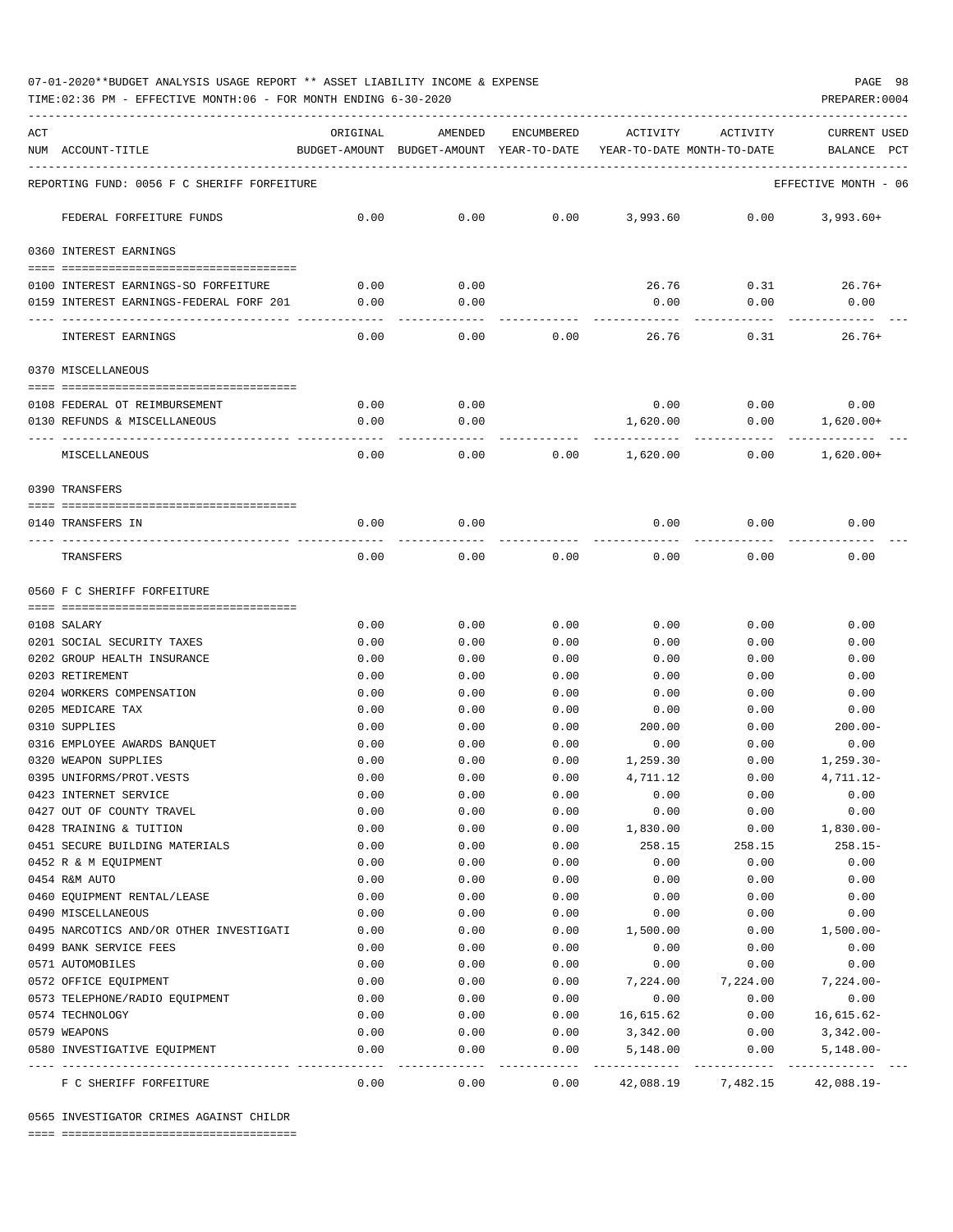TIME:02:36 PM - EFFECTIVE MONTH:06 - FOR MONTH ENDING 6-30-2020

| ACT | NUM ACCOUNT-TITLE                           | ORIGINAL | AMENDED<br>BUDGET-AMOUNT BUDGET-AMOUNT YEAR-TO-DATE | ENCUMBERED | ACTIVITY            | ACTIVITY<br>YEAR-TO-DATE MONTH-TO-DATE | <b>CURRENT USED</b><br>BALANCE PCT |  |
|-----|---------------------------------------------|----------|-----------------------------------------------------|------------|---------------------|----------------------------------------|------------------------------------|--|
|     |                                             |          |                                                     |            |                     |                                        |                                    |  |
|     | REPORTING FUND: 0056 F C SHERIFF FORFEITURE |          |                                                     |            |                     |                                        | EFFECTIVE MONTH - 06               |  |
|     | 0108 SALARY                                 | 0.00     | 0.00                                                | 0.00       | 0.00                | 0.00                                   | 0.00                               |  |
|     | 0201 SOCIAL SECURITY TAXES                  | 0.00     | 0.00                                                | 0.00       | 0.00                | 0.00                                   | 0.00                               |  |
|     | 0202 GROUP HEALTH INSURANCE                 | 0.00     | 0.00                                                | 0.00       | 0.00                | 0.00                                   | 0.00                               |  |
|     | 0203 RETIREMENT                             | 0.00     | 0.00                                                | 0.00       | 0.00                | 0.00                                   | 0.00                               |  |
|     | 0204 WORKERS COMPENSATION                   | 0.00     | 0.00                                                | 0.00       | 0.00                | 0.00                                   | 0.00                               |  |
|     | 0205 MEDICARE TAX                           | 0.00     | 0.00                                                | 0.00       | 0.00                | 0.00                                   | 0.00                               |  |
|     | INVESTIGATOR CRIMES AGAINST CHILDR          | 0.00     | 0.00                                                | 0.00       | 0.00                | 0.00                                   | 0.00                               |  |
|     | 0570 FEDERAL FORFEITURE FUNDS               |          |                                                     |            |                     |                                        |                                    |  |
|     | 0310 OFFICE & MISC. SUPPLIES                | 0.00     | 0.00                                                | 0.00       | 0.00                | 0.00                                   | 0.00                               |  |
|     | 0395 UNIFORMS/PROT. VESTS/BADGES            | 0.00     | 0.00                                                | 0.00       | 0.00                | 0.00                                   | 0.00                               |  |
|     | 0571 AUTOMOBILES                            | 0.00     | 0.00                                                | 0.00       | 0.00                | 0.00                                   | 0.00                               |  |
|     | 0572 EQUIPMENT                              | 0.00     | 0.00                                                | 0.00       | 0.00                | 0.00                                   | 0.00                               |  |
|     | 0574 TECHNOLOGY                             | 0.00     | 0.00                                                | 0.00       | 1,350.00            |                                        | $0.00$ 1,350.00-                   |  |
|     | 0579 WEAPONS                                | 0.00     | 0.00                                                | 0.00       | 0.00                | 0.00                                   | 0.00                               |  |
|     | FEDERAL FORFEITURE FUNDS                    | 0.00     | 0.00                                                |            | $0.00$ 1,350.00     | 0.00                                   | $1,350.00 -$                       |  |
|     | 0999 ACCOUNTS PAYABLE                       |          |                                                     |            |                     |                                        |                                    |  |
|     | 0100 A/P CLEARING ACCOUNT                   |          |                                                     |            | 0.00                | 0.00                                   | 0.00                               |  |
|     | ACCOUNTS PAYABLE                            |          |                                                     |            | $- - - - -$<br>0.00 | ---------<br>0.00                      | 0.00                               |  |
|     | F C SHERIFF FORFEITURE                      |          |                                                     |            |                     |                                        |                                    |  |
|     | INCOME TOTALS                               | 0.00     | 0.00                                                |            |                     | 42,485.90 15,336.03 42,485.90+         |                                    |  |
|     | <b>EXPENSE TOTALS</b>                       | 0.00     | 0.00                                                | 0.00       | 43,438.19           | 7,482.15                               | $43,438,19-$                       |  |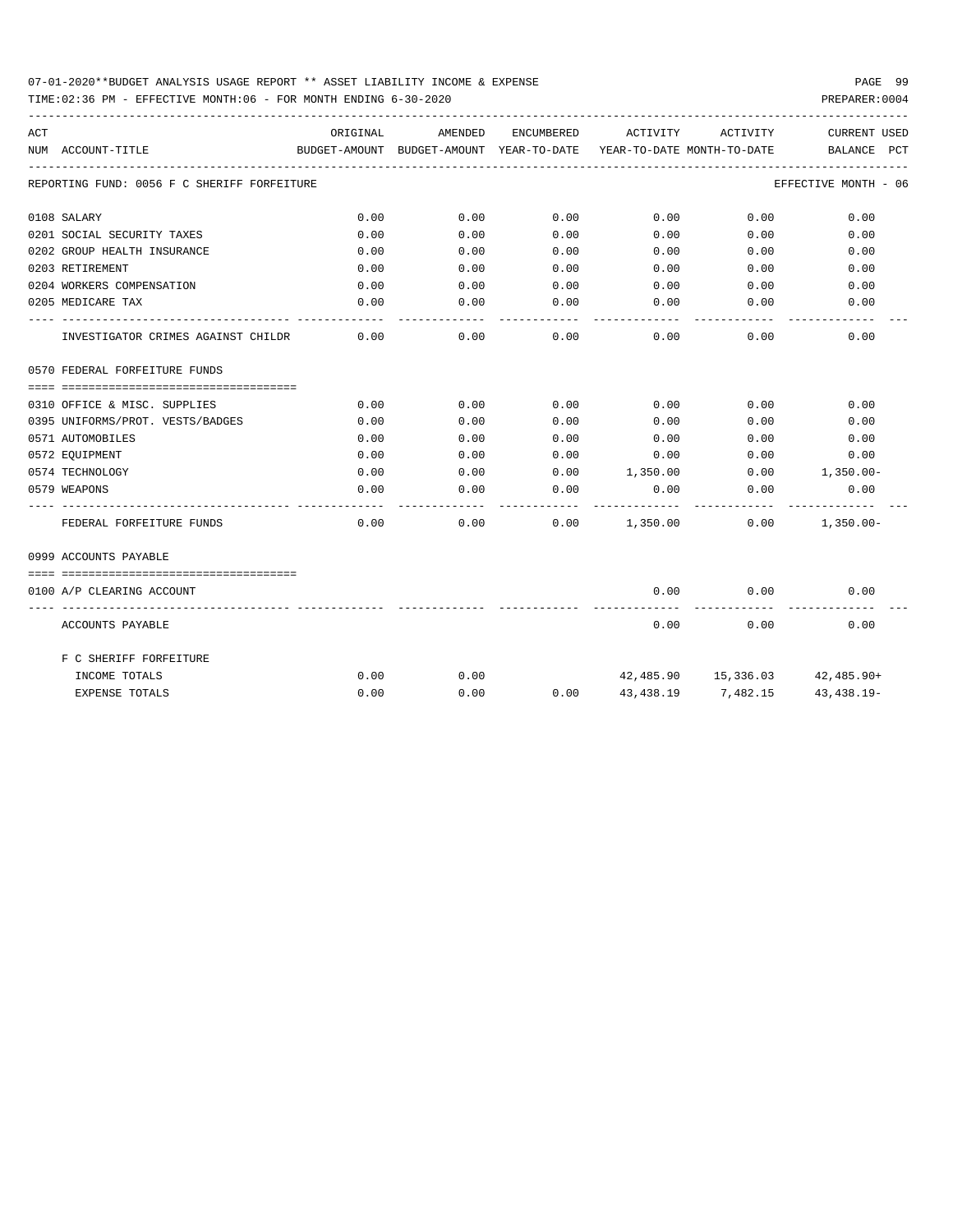|     | 07-01-2020**BUDGET ANALYSIS USAGE REPORT ** ASSET LIABILITY INCOME & EXPENSE<br>PAGE 100<br>TIME:02:36 PM - EFFECTIVE MONTH:06 - FOR MONTH ENDING 6-30-2020<br>PREPARER: 0004 |          |                                                     |            |                                        |          |                                    |  |  |  |
|-----|-------------------------------------------------------------------------------------------------------------------------------------------------------------------------------|----------|-----------------------------------------------------|------------|----------------------------------------|----------|------------------------------------|--|--|--|
| ACT | NUM ACCOUNT-TITLE                                                                                                                                                             | ORIGINAL | AMENDED<br>BUDGET-AMOUNT BUDGET-AMOUNT YEAR-TO-DATE | ENCUMBERED | ACTIVITY<br>YEAR-TO-DATE MONTH-TO-DATE | ACTIVITY | <b>CURRENT USED</b><br>BALANCE PCT |  |  |  |
|     | REPORTING FUND: 0057 SHERIFF K-9 UNIT                                                                                                                                         |          |                                                     |            |                                        |          | EFFECTIVE MONTH - 06               |  |  |  |
|     | 0103 CASH                                                                                                                                                                     |          |                                                     |            |                                        |          |                                    |  |  |  |
|     | 0100 SHERIFF K-9 UNIT-COMB.FUND CHECKIN                                                                                                                                       |          |                                                     |            | 0.00                                   | 0.00     | 49.11                              |  |  |  |
|     | CASH                                                                                                                                                                          |          |                                                     |            | 0.00                                   | 0.00     | 49.11                              |  |  |  |
|     | 0200 SYSTEM ADDED LIABILITY DEPARTMENT                                                                                                                                        |          |                                                     |            |                                        |          |                                    |  |  |  |
|     | 0910 SYSTEM ADDED LIABILITY LINE-ITEM                                                                                                                                         |          |                                                     |            | 0.00                                   | 0.00     | 0.00                               |  |  |  |
|     | SYSTEM ADDED LIABILITY DEPARTMENT                                                                                                                                             |          |                                                     |            | 0.00                                   | 0.00     | 0.00                               |  |  |  |
|     | 0271 EQUITY ACCOUNT                                                                                                                                                           |          |                                                     |            |                                        |          |                                    |  |  |  |
|     | 0200 EQUITY ACCOUNT                                                                                                                                                           |          |                                                     |            | 0.00                                   | 0.00     | 49.11                              |  |  |  |
|     | EQUITY ACCOUNT                                                                                                                                                                |          |                                                     |            | 0.00                                   | 0.00     | 49.11                              |  |  |  |
|     | 0300 CASH                                                                                                                                                                     |          |                                                     |            |                                        |          |                                    |  |  |  |
|     | 0157 BEGINNING CASH BALANCE                                                                                                                                                   | 0.00     | 0.00                                                |            | 0.00                                   | 0.00     | 0.00                               |  |  |  |
|     | CASH                                                                                                                                                                          | 0.00     | 0.00                                                | 0.00       | 0.00                                   | 0.00     | 0.00                               |  |  |  |
|     | 0360 INTEREST INCOME                                                                                                                                                          |          |                                                     |            |                                        |          |                                    |  |  |  |
|     | 0100 INTEREST EARNINGS                                                                                                                                                        | 0.00     | 0.00                                                |            | 0.00                                   | 0.00     | 0.00                               |  |  |  |
|     | INTEREST INCOME                                                                                                                                                               | 0.00     | 0.00                                                | 0.00       | 0.00                                   | 0.00     | 0.00                               |  |  |  |
|     | 0370 MISCELLANEOUS INCOME                                                                                                                                                     |          |                                                     |            |                                        |          |                                    |  |  |  |
|     | 0560 SHERIFF K-9 UNIT                                                                                                                                                         | 0.00     | 0.00                                                |            | 0.00                                   | 0.00     | 0.00                               |  |  |  |
|     | MISCELLANEOUS INCOME                                                                                                                                                          | 0.00     | 0.00                                                | 0.00       | 0.00                                   | 0.00     | 0.00                               |  |  |  |
|     | 0560 SHERIFF K-9 UNIT                                                                                                                                                         |          |                                                     |            |                                        |          |                                    |  |  |  |
|     | 0310 SUPPLIES                                                                                                                                                                 | 0.00     | 0.00                                                | 0.00       | 0.00                                   | 0.00     | 0.00                               |  |  |  |
|     | 0395 UNIFORMS                                                                                                                                                                 | 0.00     | 0.00                                                | 0.00       | 0.00                                   | 0.00     | 0.00                               |  |  |  |
|     | 0427 OUT OF COUNTY TRAVEL                                                                                                                                                     | 0.00     | 0.00                                                | 0.00       | 0.00                                   | 0.00     | 0.00                               |  |  |  |
|     | 0428 TRAINING/TUITION                                                                                                                                                         | 0.00     | 0.00                                                | 0.00       | 0.00                                   | 0.00     | 0.00                               |  |  |  |
|     | 0571 EQUIPMENT                                                                                                                                                                | 0.00     | 0.00                                                | 0.00       | 0.00                                   | 0.00     | 0.00                               |  |  |  |
|     | 0580 PURCHASE OF ANIMAL                                                                                                                                                       | 0.00     | 0.00                                                | 0.00       | 0.00                                   | 0.00     | 0.00                               |  |  |  |
|     | SHERIFF K-9 UNIT                                                                                                                                                              | 0.00     | 0.00                                                | 0.00       | 0.00                                   | 0.00     | 0.00                               |  |  |  |
|     | SHERIFF K-9 UNIT                                                                                                                                                              |          |                                                     |            |                                        |          |                                    |  |  |  |
|     | INCOME TOTALS                                                                                                                                                                 | 0.00     | 0.00                                                |            | 0.00                                   | 0.00     | 0.00                               |  |  |  |
|     | EXPENSE TOTALS                                                                                                                                                                | 0.00     | 0.00                                                | 0.00       | 0.00                                   | 0.00     | 0.00                               |  |  |  |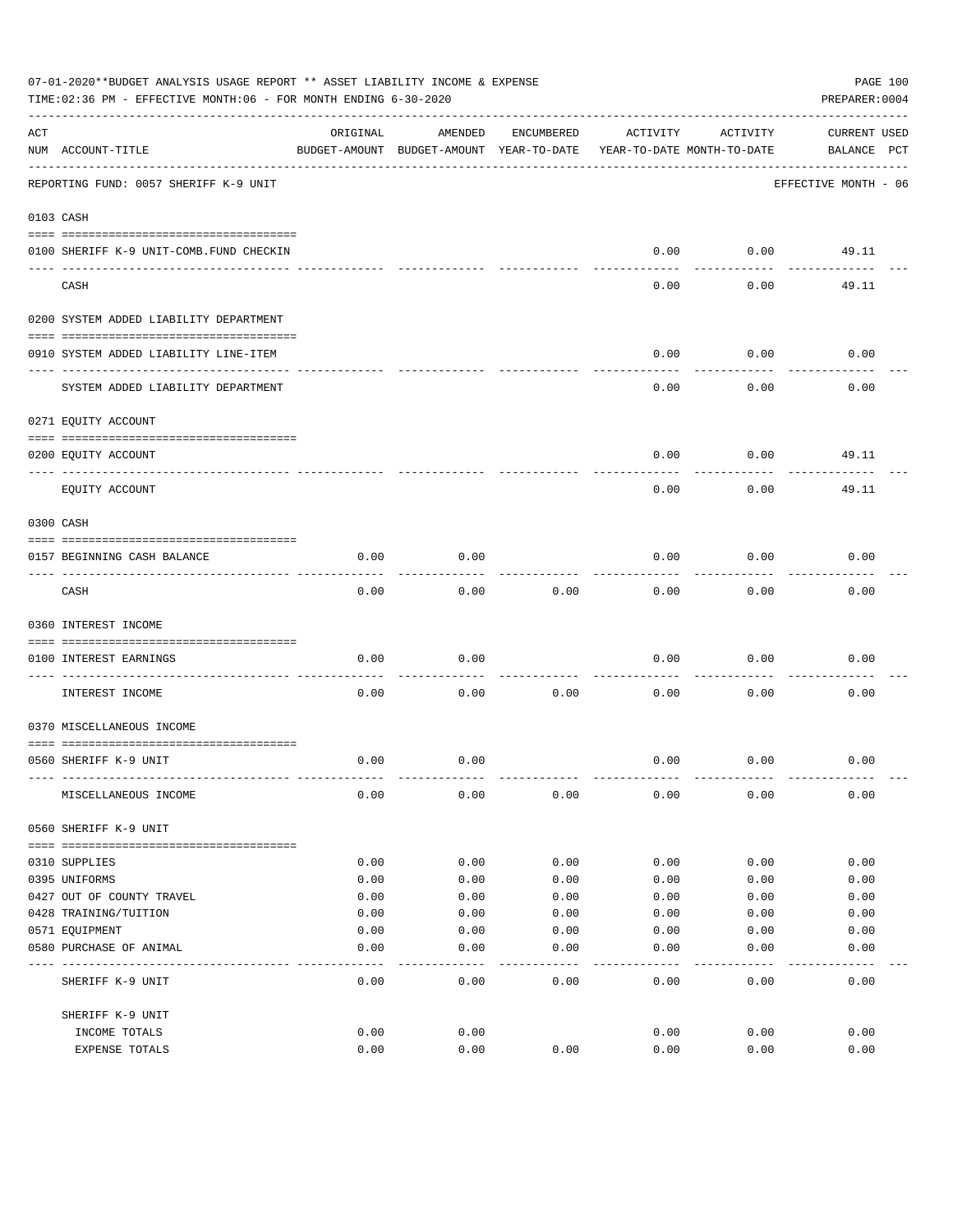|     | 07-01-2020**BUDGET ANALYSIS USAGE REPORT ** ASSET LIABILITY INCOME & EXPENSE<br>TIME: 02:36 PM - EFFECTIVE MONTH: 06 - FOR MONTH ENDING 6-30-2020 |          |                        |                   |                                                                                 |                                   | PAGE 101<br>PREPARER: 0004         |    |
|-----|---------------------------------------------------------------------------------------------------------------------------------------------------|----------|------------------------|-------------------|---------------------------------------------------------------------------------|-----------------------------------|------------------------------------|----|
| ACT | NUM ACCOUNT-TITLE                                                                                                                                 | ORIGINAL | AMENDED                | ENCUMBERED        | ACTIVITY<br>BUDGET-AMOUNT BUDGET-AMOUNT YEAR-TO-DATE YEAR-TO-DATE MONTH-TO-DATE | ACTIVITY                          | <b>CURRENT USED</b><br>BALANCE PCT |    |
|     | REPORTING FUND: 0059 SPECIALTY COURT PROGRAM                                                                                                      |          |                        |                   |                                                                                 |                                   | EFFECTIVE MONTH - 06               |    |
|     | 0103 CASH                                                                                                                                         |          |                        |                   |                                                                                 |                                   |                                    |    |
|     | 0100 DRUG COURT-COMBINED FUNDS                                                                                                                    |          |                        |                   |                                                                                 | $3,522.21 - 1,930.33 - 27,518.83$ |                                    |    |
|     | CASH                                                                                                                                              |          |                        |                   |                                                                                 | $3,522.21 - 1,930.33 - 27,518.83$ |                                    |    |
|     | 0120 RECEIVABLES                                                                                                                                  |          |                        |                   |                                                                                 |                                   |                                    |    |
|     | 0313 DUE FROM OTHER FUNDS                                                                                                                         |          |                        |                   | 0.00                                                                            | $0.00$ 324.05                     |                                    |    |
|     | <b>RECEIVABLES</b>                                                                                                                                |          |                        |                   | 0.00                                                                            | 0.00                              | -----------<br>324.05              |    |
|     | 0200 SYSTEM ADDED LIABILITY DEPARTMENT                                                                                                            |          |                        |                   |                                                                                 |                                   |                                    |    |
|     | 0910 SYSTEM ADDED LIABILITY LINE-ITEM                                                                                                             |          |                        |                   |                                                                                 | $1,642.50 - 0.00$ $1,642.50 -$    |                                    |    |
|     | SYSTEM ADDED LIABILITY DEPARTMENT                                                                                                                 |          |                        |                   | $1.642.50-$                                                                     | 0.00                              | -------------<br>1,642.50-         |    |
|     | 0271 EQUITY ACCOUNT                                                                                                                               |          |                        |                   |                                                                                 |                                   |                                    |    |
|     | 0200 EQUITY ACCOUNT                                                                                                                               |          |                        |                   | 0.00<br>--------                                                                | $0.00$ $31,365.09$                |                                    |    |
|     | EQUITY ACCOUNT                                                                                                                                    |          |                        |                   | 0.00                                                                            |                                   | $0.00$ 31,365.09                   |    |
|     | 0300 CASH                                                                                                                                         |          |                        |                   |                                                                                 |                                   |                                    |    |
|     | 0159 BEGINNING CASH BALANCE                                                                                                                       | 0.00     | 0.00                   |                   | 0.00                                                                            | 0.00                              | 0.00                               |    |
|     | CASH                                                                                                                                              | 0.00     | 0.00                   | ---------<br>0.00 | 0.00                                                                            | 0.00                              | 0.00                               |    |
|     | 0360 INTEREST EARNINGS                                                                                                                            |          |                        |                   |                                                                                 |                                   |                                    |    |
|     | 0100 INTEREST EARNINGS                                                                                                                            | 0.00     | 0.00                   |                   |                                                                                 | $50.53$ $2.67$ $50.53+$           |                                    |    |
|     | INTEREST EARNINGS                                                                                                                                 | 0.00     | 0.00                   | 0.00              |                                                                                 | 50.53 2.67                        | $50.53+$                           |    |
|     | 0370 DRUG COURT INCOME                                                                                                                            |          |                        |                   |                                                                                 |                                   |                                    |    |
|     |                                                                                                                                                   |          | 4,000.00 4,000.00      |                   |                                                                                 |                                   | 948.89   0.00   3,051.11   24      |    |
|     | 0425 DRUG COURT FEE<br>0426 SPECIALTY COURT                                                                                                       | 0.00     | 0.00<br>-------------- |                   | 166.37                                                                          | 0.00                              | $166.37+$                          |    |
|     | ---- --------------<br>DRUG COURT INCOME                                                                                                          |          |                        |                   | $4,000.00$ $4,000.00$ $0.00$ $1,115.26$                                         | 0.00                              | 2,884.74                           | 28 |
|     | 0425 DRUG COURT EXPENSE                                                                                                                           |          |                        |                   |                                                                                 |                                   |                                    |    |
|     | 0433 DRUG COURT PROGRAMS                                                                                                                          |          | 600.00 600.00          |                   | $0.00$ 1,933.00 1,933.00 1,333.00 322                                           |                                   |                                    |    |
|     | 0437 ATTORNEY FEES DRUG COURT                                                                                                                     |          | 3,400.00 3,400.00      | 0.00              | 562.50                                                                          |                                   | $0.00$ 2,837.50 17                 |    |
|     | 0439 INVESTIGATOR EXPENSE                                                                                                                         | 0.00     | 0.00                   | 0.00              | 0.00                                                                            | 0.00                              | 0.00                               |    |
|     | 0442 PROFESSIONAL SERVICES                                                                                                                        | 0.00     | 0.00                   | 0.00<br>--------  | 550.00<br>----------                                                            | 0.00<br>----------                | $550.00 -$<br>----------           |    |
|     | DRUG COURT EXPENSE                                                                                                                                | 4,000.00 | 4,000.00               | 0.00              | 3,045.50 1,933.00                                                               |                                   | 954.50 76                          |    |
|     | SPECIALTY COURT PROGRAM                                                                                                                           |          |                        |                   |                                                                                 |                                   |                                    |    |
|     | INCOME TOTALS                                                                                                                                     | 4,000.00 | 4,000.00               |                   |                                                                                 |                                   | 1, 165.79 2.67 2, 834.21           | 29 |
|     | EXPENSE TOTALS                                                                                                                                    | 4,000.00 | 4,000.00               | 0.00              |                                                                                 | 3,045.50 1,933.00                 | 954.50                             | 76 |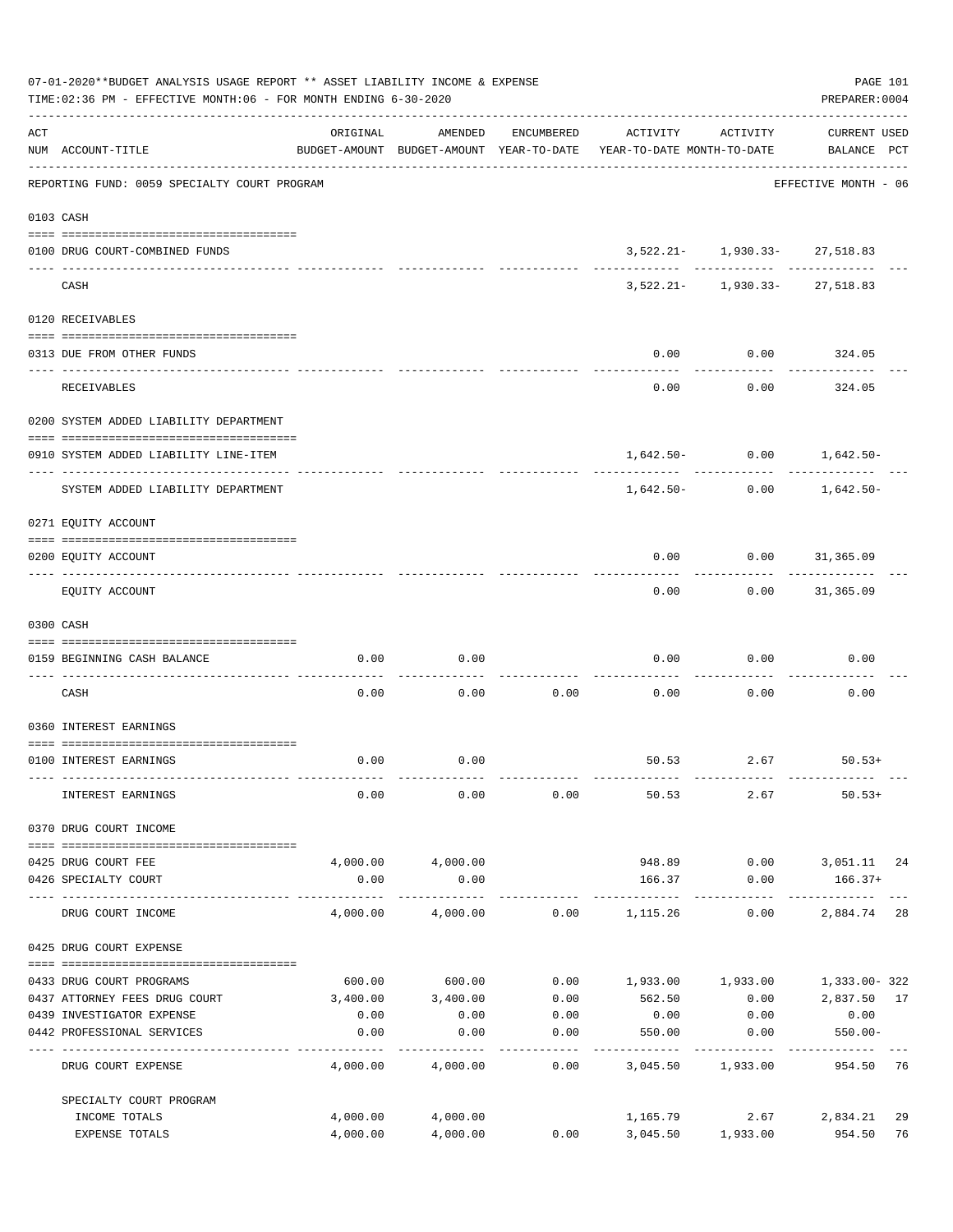| ORIGINAL<br>AMENDED<br>ENCUMBERED<br>ACTIVITY<br>ACTIVITY<br><b>CURRENT USED</b><br>BALANCE PCT<br>NUM ACCOUNT-TITLE<br>BUDGET-AMOUNT BUDGET-AMOUNT YEAR-TO-DATE YEAR-TO-DATE MONTH-TO-DATE<br>--------------------------------------<br>REPORTING FUND: 0060 SINKING FUND<br>EFFECTIVE MONTH - 06<br>0103 CASH<br>192, 148.39   13, 275.41   344, 859.26<br>0100 SINKING-COMBINED FUND CHECKING<br>0.00<br>0.00<br>0.00<br>0175 TEXPOOL<br>192, 148.39   13, 275.41   344, 859.26<br>CASH<br>0120 RECEIVABLES<br>0.00<br>$0.00$ 10,269.92<br>0311 TAXES RECEIVABLE<br>0312 DUE FROM OTHER GOVERNMENT<br>0.00<br>0.00<br>33.34<br>0313 DUE FROM OTHER FUNDS<br>0.00<br>0.00<br>0.00<br>0.00<br>0.00<br>10,303.26<br>RECEIVABLES<br>0200 LIABILITY ACCOUNT<br>0200 DEFERRED REVENUE<br>0.00<br>$0.00$ 9,341.26<br>0.00<br>0.00<br>0.00<br>0910 SYSTEM ADDED LIABILITY LINE-ITEM<br>0.00<br>0.00<br>9,341.26<br>LIABILITY ACCOUNT<br>0207 DUE TO FUND<br>0.00<br>0.00<br>0.00<br>0990 DUE TO OTHERS<br>0.00<br>DUE TO FUND<br>0.00<br>0.00<br>0271 EQUITY ACCOUNT<br>0.00<br>0.00<br>0200 EQUITY ACCOUNT<br>153,672.87<br>EQUITY ACCOUNT<br>0.00<br>0.00<br>153,672.87<br>0300 CASH<br>0.00<br>0.00<br>$0.00$ 0.00<br>0.00<br>0110 BEGINNING CASH BALANCE<br>--------<br>----------<br>-----------<br>----------<br>CASH<br>0.00<br>0.00<br>0.00<br>0.00<br>0.00<br>0.00<br>0310 PROPERTY TAXES<br>854,993.92 854,993.92<br>850,436.71 11,340.66<br>4,557.21 99<br>0110 CURRENT TAXES<br>0120 DELINQUENT TAXES<br>500.00<br>500.00<br>7,444.41<br>999.69<br>$6,944.41+489$<br>-----------<br>PROPERTY TAXES<br>855,493.92 855,493.92 0.00 857,881.12 12,340.35<br>2,387.20+ 100<br>0318 OTHER TAXES<br>935.06 935.06 935.06+<br>0120 PAY N LIEU TAX/GRASSLAND<br>0.00<br>0.00<br>0121 PAY N LIEU TAX/UPPER TRINITY<br>0.00<br>0.00<br>144.00<br>0.00<br>144.00+<br>----------<br>. <u>.</u> .<br>------------<br>0.00<br>0.00<br>0.00<br>935.06<br>1,079.06+<br>OTHER TAXES<br>1,079.06 |     | 07-01-2020**BUDGET ANALYSIS USAGE REPORT ** ASSET LIABILITY INCOME & EXPENSE<br>PAGE 102<br>TIME:02:36 PM - EFFECTIVE MONTH:06 - FOR MONTH ENDING 6-30-2020<br>PREPARER: 0004 |  |  |  |  |  |  |  |  |  |
|---------------------------------------------------------------------------------------------------------------------------------------------------------------------------------------------------------------------------------------------------------------------------------------------------------------------------------------------------------------------------------------------------------------------------------------------------------------------------------------------------------------------------------------------------------------------------------------------------------------------------------------------------------------------------------------------------------------------------------------------------------------------------------------------------------------------------------------------------------------------------------------------------------------------------------------------------------------------------------------------------------------------------------------------------------------------------------------------------------------------------------------------------------------------------------------------------------------------------------------------------------------------------------------------------------------------------------------------------------------------------------------------------------------------------------------------------------------------------------------------------------------------------------------------------------------------------------------------------------------------------------------------------------------------------------------------------------------------------------------------------------------------------------------------------------------------------------------------------------------------------------------------------------------------------------------------------------------------------------------|-----|-------------------------------------------------------------------------------------------------------------------------------------------------------------------------------|--|--|--|--|--|--|--|--|--|
|                                                                                                                                                                                                                                                                                                                                                                                                                                                                                                                                                                                                                                                                                                                                                                                                                                                                                                                                                                                                                                                                                                                                                                                                                                                                                                                                                                                                                                                                                                                                                                                                                                                                                                                                                                                                                                                                                                                                                                                       | ACT |                                                                                                                                                                               |  |  |  |  |  |  |  |  |  |
|                                                                                                                                                                                                                                                                                                                                                                                                                                                                                                                                                                                                                                                                                                                                                                                                                                                                                                                                                                                                                                                                                                                                                                                                                                                                                                                                                                                                                                                                                                                                                                                                                                                                                                                                                                                                                                                                                                                                                                                       |     |                                                                                                                                                                               |  |  |  |  |  |  |  |  |  |
|                                                                                                                                                                                                                                                                                                                                                                                                                                                                                                                                                                                                                                                                                                                                                                                                                                                                                                                                                                                                                                                                                                                                                                                                                                                                                                                                                                                                                                                                                                                                                                                                                                                                                                                                                                                                                                                                                                                                                                                       |     |                                                                                                                                                                               |  |  |  |  |  |  |  |  |  |
|                                                                                                                                                                                                                                                                                                                                                                                                                                                                                                                                                                                                                                                                                                                                                                                                                                                                                                                                                                                                                                                                                                                                                                                                                                                                                                                                                                                                                                                                                                                                                                                                                                                                                                                                                                                                                                                                                                                                                                                       |     |                                                                                                                                                                               |  |  |  |  |  |  |  |  |  |
|                                                                                                                                                                                                                                                                                                                                                                                                                                                                                                                                                                                                                                                                                                                                                                                                                                                                                                                                                                                                                                                                                                                                                                                                                                                                                                                                                                                                                                                                                                                                                                                                                                                                                                                                                                                                                                                                                                                                                                                       |     |                                                                                                                                                                               |  |  |  |  |  |  |  |  |  |
|                                                                                                                                                                                                                                                                                                                                                                                                                                                                                                                                                                                                                                                                                                                                                                                                                                                                                                                                                                                                                                                                                                                                                                                                                                                                                                                                                                                                                                                                                                                                                                                                                                                                                                                                                                                                                                                                                                                                                                                       |     |                                                                                                                                                                               |  |  |  |  |  |  |  |  |  |
|                                                                                                                                                                                                                                                                                                                                                                                                                                                                                                                                                                                                                                                                                                                                                                                                                                                                                                                                                                                                                                                                                                                                                                                                                                                                                                                                                                                                                                                                                                                                                                                                                                                                                                                                                                                                                                                                                                                                                                                       |     |                                                                                                                                                                               |  |  |  |  |  |  |  |  |  |
|                                                                                                                                                                                                                                                                                                                                                                                                                                                                                                                                                                                                                                                                                                                                                                                                                                                                                                                                                                                                                                                                                                                                                                                                                                                                                                                                                                                                                                                                                                                                                                                                                                                                                                                                                                                                                                                                                                                                                                                       |     |                                                                                                                                                                               |  |  |  |  |  |  |  |  |  |
|                                                                                                                                                                                                                                                                                                                                                                                                                                                                                                                                                                                                                                                                                                                                                                                                                                                                                                                                                                                                                                                                                                                                                                                                                                                                                                                                                                                                                                                                                                                                                                                                                                                                                                                                                                                                                                                                                                                                                                                       |     |                                                                                                                                                                               |  |  |  |  |  |  |  |  |  |
|                                                                                                                                                                                                                                                                                                                                                                                                                                                                                                                                                                                                                                                                                                                                                                                                                                                                                                                                                                                                                                                                                                                                                                                                                                                                                                                                                                                                                                                                                                                                                                                                                                                                                                                                                                                                                                                                                                                                                                                       |     |                                                                                                                                                                               |  |  |  |  |  |  |  |  |  |
|                                                                                                                                                                                                                                                                                                                                                                                                                                                                                                                                                                                                                                                                                                                                                                                                                                                                                                                                                                                                                                                                                                                                                                                                                                                                                                                                                                                                                                                                                                                                                                                                                                                                                                                                                                                                                                                                                                                                                                                       |     |                                                                                                                                                                               |  |  |  |  |  |  |  |  |  |
|                                                                                                                                                                                                                                                                                                                                                                                                                                                                                                                                                                                                                                                                                                                                                                                                                                                                                                                                                                                                                                                                                                                                                                                                                                                                                                                                                                                                                                                                                                                                                                                                                                                                                                                                                                                                                                                                                                                                                                                       |     |                                                                                                                                                                               |  |  |  |  |  |  |  |  |  |
|                                                                                                                                                                                                                                                                                                                                                                                                                                                                                                                                                                                                                                                                                                                                                                                                                                                                                                                                                                                                                                                                                                                                                                                                                                                                                                                                                                                                                                                                                                                                                                                                                                                                                                                                                                                                                                                                                                                                                                                       |     |                                                                                                                                                                               |  |  |  |  |  |  |  |  |  |
|                                                                                                                                                                                                                                                                                                                                                                                                                                                                                                                                                                                                                                                                                                                                                                                                                                                                                                                                                                                                                                                                                                                                                                                                                                                                                                                                                                                                                                                                                                                                                                                                                                                                                                                                                                                                                                                                                                                                                                                       |     |                                                                                                                                                                               |  |  |  |  |  |  |  |  |  |
|                                                                                                                                                                                                                                                                                                                                                                                                                                                                                                                                                                                                                                                                                                                                                                                                                                                                                                                                                                                                                                                                                                                                                                                                                                                                                                                                                                                                                                                                                                                                                                                                                                                                                                                                                                                                                                                                                                                                                                                       |     |                                                                                                                                                                               |  |  |  |  |  |  |  |  |  |
|                                                                                                                                                                                                                                                                                                                                                                                                                                                                                                                                                                                                                                                                                                                                                                                                                                                                                                                                                                                                                                                                                                                                                                                                                                                                                                                                                                                                                                                                                                                                                                                                                                                                                                                                                                                                                                                                                                                                                                                       |     |                                                                                                                                                                               |  |  |  |  |  |  |  |  |  |
|                                                                                                                                                                                                                                                                                                                                                                                                                                                                                                                                                                                                                                                                                                                                                                                                                                                                                                                                                                                                                                                                                                                                                                                                                                                                                                                                                                                                                                                                                                                                                                                                                                                                                                                                                                                                                                                                                                                                                                                       |     |                                                                                                                                                                               |  |  |  |  |  |  |  |  |  |
|                                                                                                                                                                                                                                                                                                                                                                                                                                                                                                                                                                                                                                                                                                                                                                                                                                                                                                                                                                                                                                                                                                                                                                                                                                                                                                                                                                                                                                                                                                                                                                                                                                                                                                                                                                                                                                                                                                                                                                                       |     |                                                                                                                                                                               |  |  |  |  |  |  |  |  |  |
|                                                                                                                                                                                                                                                                                                                                                                                                                                                                                                                                                                                                                                                                                                                                                                                                                                                                                                                                                                                                                                                                                                                                                                                                                                                                                                                                                                                                                                                                                                                                                                                                                                                                                                                                                                                                                                                                                                                                                                                       |     |                                                                                                                                                                               |  |  |  |  |  |  |  |  |  |
|                                                                                                                                                                                                                                                                                                                                                                                                                                                                                                                                                                                                                                                                                                                                                                                                                                                                                                                                                                                                                                                                                                                                                                                                                                                                                                                                                                                                                                                                                                                                                                                                                                                                                                                                                                                                                                                                                                                                                                                       |     |                                                                                                                                                                               |  |  |  |  |  |  |  |  |  |
|                                                                                                                                                                                                                                                                                                                                                                                                                                                                                                                                                                                                                                                                                                                                                                                                                                                                                                                                                                                                                                                                                                                                                                                                                                                                                                                                                                                                                                                                                                                                                                                                                                                                                                                                                                                                                                                                                                                                                                                       |     |                                                                                                                                                                               |  |  |  |  |  |  |  |  |  |
|                                                                                                                                                                                                                                                                                                                                                                                                                                                                                                                                                                                                                                                                                                                                                                                                                                                                                                                                                                                                                                                                                                                                                                                                                                                                                                                                                                                                                                                                                                                                                                                                                                                                                                                                                                                                                                                                                                                                                                                       |     |                                                                                                                                                                               |  |  |  |  |  |  |  |  |  |
|                                                                                                                                                                                                                                                                                                                                                                                                                                                                                                                                                                                                                                                                                                                                                                                                                                                                                                                                                                                                                                                                                                                                                                                                                                                                                                                                                                                                                                                                                                                                                                                                                                                                                                                                                                                                                                                                                                                                                                                       |     |                                                                                                                                                                               |  |  |  |  |  |  |  |  |  |
|                                                                                                                                                                                                                                                                                                                                                                                                                                                                                                                                                                                                                                                                                                                                                                                                                                                                                                                                                                                                                                                                                                                                                                                                                                                                                                                                                                                                                                                                                                                                                                                                                                                                                                                                                                                                                                                                                                                                                                                       |     |                                                                                                                                                                               |  |  |  |  |  |  |  |  |  |
|                                                                                                                                                                                                                                                                                                                                                                                                                                                                                                                                                                                                                                                                                                                                                                                                                                                                                                                                                                                                                                                                                                                                                                                                                                                                                                                                                                                                                                                                                                                                                                                                                                                                                                                                                                                                                                                                                                                                                                                       |     |                                                                                                                                                                               |  |  |  |  |  |  |  |  |  |
|                                                                                                                                                                                                                                                                                                                                                                                                                                                                                                                                                                                                                                                                                                                                                                                                                                                                                                                                                                                                                                                                                                                                                                                                                                                                                                                                                                                                                                                                                                                                                                                                                                                                                                                                                                                                                                                                                                                                                                                       |     |                                                                                                                                                                               |  |  |  |  |  |  |  |  |  |
|                                                                                                                                                                                                                                                                                                                                                                                                                                                                                                                                                                                                                                                                                                                                                                                                                                                                                                                                                                                                                                                                                                                                                                                                                                                                                                                                                                                                                                                                                                                                                                                                                                                                                                                                                                                                                                                                                                                                                                                       |     |                                                                                                                                                                               |  |  |  |  |  |  |  |  |  |
|                                                                                                                                                                                                                                                                                                                                                                                                                                                                                                                                                                                                                                                                                                                                                                                                                                                                                                                                                                                                                                                                                                                                                                                                                                                                                                                                                                                                                                                                                                                                                                                                                                                                                                                                                                                                                                                                                                                                                                                       |     |                                                                                                                                                                               |  |  |  |  |  |  |  |  |  |
|                                                                                                                                                                                                                                                                                                                                                                                                                                                                                                                                                                                                                                                                                                                                                                                                                                                                                                                                                                                                                                                                                                                                                                                                                                                                                                                                                                                                                                                                                                                                                                                                                                                                                                                                                                                                                                                                                                                                                                                       |     |                                                                                                                                                                               |  |  |  |  |  |  |  |  |  |
|                                                                                                                                                                                                                                                                                                                                                                                                                                                                                                                                                                                                                                                                                                                                                                                                                                                                                                                                                                                                                                                                                                                                                                                                                                                                                                                                                                                                                                                                                                                                                                                                                                                                                                                                                                                                                                                                                                                                                                                       |     |                                                                                                                                                                               |  |  |  |  |  |  |  |  |  |

0360 INTEREST EARNINGS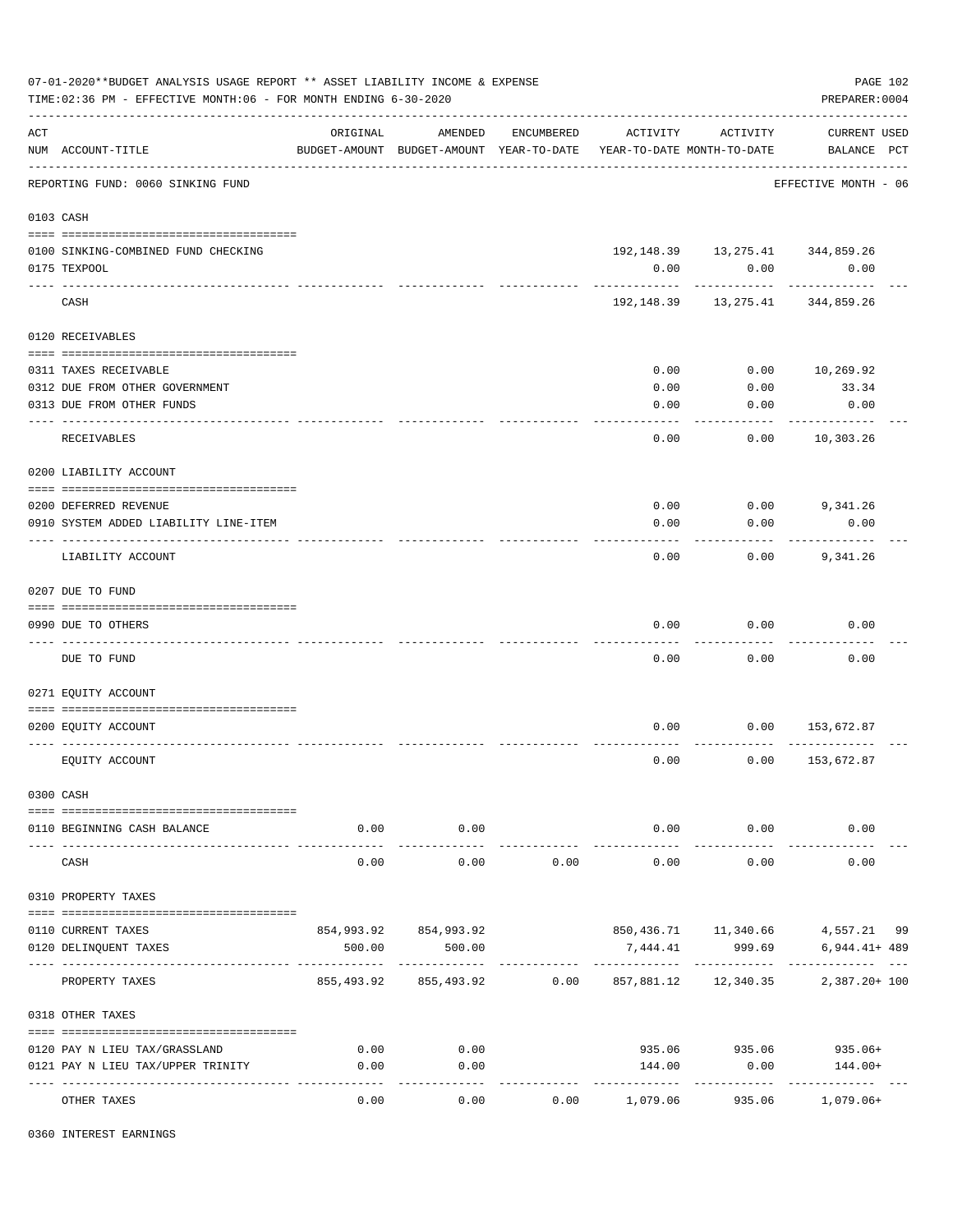| 07-01-2020**BUDGET ANALYSIS USAGE REPORT ** ASSET LIABILITY INCOME & EXPENSE | <b>PAGE 103</b> |
|------------------------------------------------------------------------------|-----------------|
| TIME:02:36 PM - EFFECTIVE MONTH:06 - FOR MONTH ENDING 6-30-2020              | PREPARER: 0004  |

| ACT |                                         | ORIGINAL      | AMENDED                    | ENCUMBERED   | ACTIVITY                   | ACTIVITY                | <b>CURRENT USED</b>  |     |
|-----|-----------------------------------------|---------------|----------------------------|--------------|----------------------------|-------------------------|----------------------|-----|
|     | NUM ACCOUNT-TITLE                       | BUDGET-AMOUNT | BUDGET-AMOUNT YEAR-TO-DATE |              | YEAR-TO-DATE MONTH-TO-DATE |                         | BALANCE              | PCT |
|     | REPORTING FUND: 0060 SINKING FUND       |               |                            |              |                            |                         | EFFECTIVE MONTH - 06 |     |
|     |                                         |               |                            |              |                            |                         |                      |     |
|     | 0100 INTEREST EARNINGS                  | 0.00          | 0.00                       |              | 0.00                       | 0.00                    | 0.00                 |     |
|     | 0200 INTEREST, 2017 GO BONDS            | 0.00          | 0.00                       |              | 0.00                       | 0.00                    | 0.00                 |     |
|     | 0300 INTEREST, 2018 GO BONDS            | 0.00          | 0.00                       |              | 0.00                       | 0.00                    | 0.00                 |     |
|     | 0400 INTEREST, 2020 CO BONDS            | 0.00          | 0.00                       |              | 5,812.19                   | 0.00                    | $5,812.19+$          |     |
|     | <b>INTEREST EARNINGS</b>                | 0.00          | 0.00                       | 0.00         | 5,812.19                   | 0.00                    | $5,812.19+$          |     |
|     | 0370 MISCELLANEOUS                      |               |                            |              |                            |                         |                      |     |
|     |                                         |               |                            |              |                            |                         |                      |     |
|     | 0130 REFUNDS & MISCELLANEOUS            | 0.00          | 0.00                       |              | 0.00                       | 0.00                    | 0.00                 |     |
|     | MISCELLANEOUS                           | 0.00          | 0.00                       | 0.00         | 0.00                       | 0.00                    | 0.00                 |     |
|     | 0620 DEBT SERVICE                       |               |                            |              |                            |                         |                      |     |
|     |                                         |               |                            |              |                            |                         |                      |     |
|     | 0309 ANNUAL PAYING AGENT REGISTRAR FEES | 500.00        | 586.48                     | 0.00         | 586.48                     | 0.00                    | 0.00 100             |     |
|     | 0400 BOND LEGAL FEES                    | 0.00          | 0.00                       | 0.00         | 0.00                       | 0.00                    | 0.00                 |     |
|     | 0401 CONTINUING DISCLOSURE FEES         | 2,250.00      | 2,250.00                   | 0.00         | 2,250.00                   | 0.00                    | 0.00 100             |     |
|     | 0490 MISCELLANEOUS                      | 83,118.92     | 83,032.44                  | 0.00         | 0.00                       | 0.00                    | 83,032.44            | 00  |
|     | 0627 PRINCIPAL, 2017 GO BONDS           | 170,000.00    | 170,000.00                 | 0.00         | 170,000.00                 | 0.00                    | 0.00                 | 100 |
|     | 0630 PRINCIPAL, 2018 GO BONDS           | 40,000.00     | 40,000.00                  | 0.00         | 40,000.00                  | 0.00                    | 0.00                 | 100 |
|     | 0631 PRINCIPAL, 2020 CO BONDS           | 0.00          | 0.00                       | 0.00<br>---- | 0.00                       | 0.00                    | 0.00                 |     |
|     | DEBT SERVICE                            | 295,868.92    | 295,868.92                 | 0.00         | 212,836.48                 | 0.00                    | 83,032.44 72         |     |
|     | 0660 DEBT SERVICE INTEREST              |               |                            |              |                            |                         |                      |     |
|     |                                         |               |                            |              |                            |                         |                      |     |
|     | 0667 INTEREST, 2017 GO BONDS            |               | 203,075.00 203,075.00      |              | $0.00$ $103,237.50$        |                         | $0.00$ 99,837.50 51  |     |
|     | 0670 INTEREST, 2018 GO BONDS            | 356,550.00    | 356,550.00                 | 0.00         | 356,550.00                 | 0.00                    | 0.00 100             |     |
|     | 0671 INTEREST, 2020 CO BONDS            | 0.00          | 0.00                       | 0.00         | 0.00                       | 0.00                    | 0.00                 |     |
|     | DEBT SERVICE INTEREST                   | 559,625.00    | 559,625.00                 | 0.00         | 459,787.50                 | 0.00                    | 99,837.50 82         |     |
|     | SINKING FUND                            |               |                            |              |                            |                         |                      |     |
|     | INCOME TOTALS                           | 855,493.92    | 855,493.92                 |              | 864,772.37                 | 13,275.41 9,278.45+ 101 |                      |     |
|     | <b>EXPENSE TOTALS</b>                   | 855,493.92    | 855, 493.92                | 0.00         | 672,623.98                 | 0.00                    | 182,869.94 79        |     |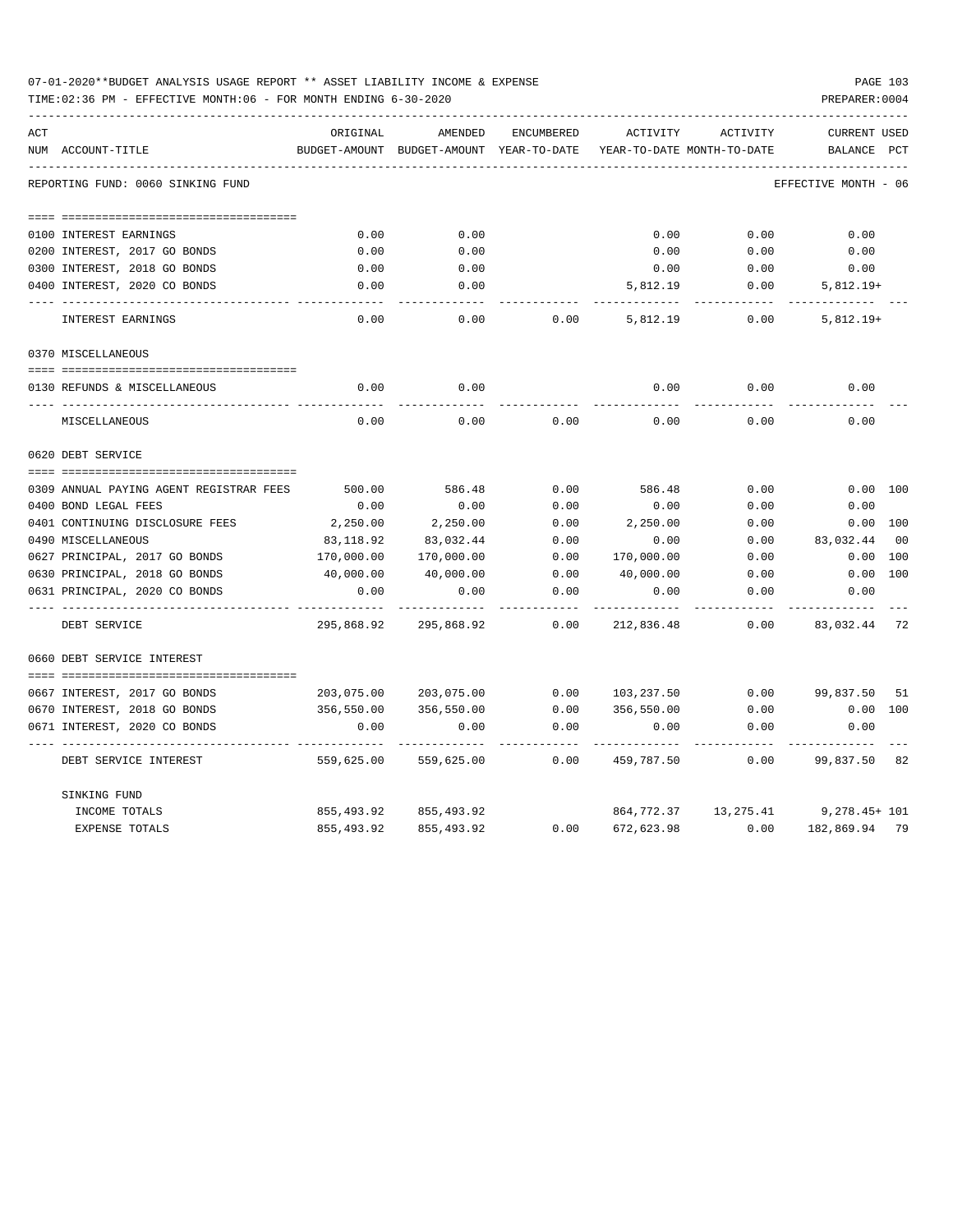|     | 07-01-2020**BUDGET ANALYSIS USAGE REPORT ** ASSET LIABILITY INCOME & EXPENSE<br>TIME:02:36 PM - EFFECTIVE MONTH:06 - FOR MONTH ENDING 6-30-2020 |          |                                                     |                   |          |                                        | PAGE 104<br>PREPARER: 0004         |                |
|-----|-------------------------------------------------------------------------------------------------------------------------------------------------|----------|-----------------------------------------------------|-------------------|----------|----------------------------------------|------------------------------------|----------------|
| ACT | NUM ACCOUNT-TITLE                                                                                                                               | ORIGINAL | AMENDED<br>BUDGET-AMOUNT BUDGET-AMOUNT YEAR-TO-DATE | <b>ENCUMBERED</b> | ACTIVITY | ACTIVITY<br>YEAR-TO-DATE MONTH-TO-DATE | <b>CURRENT USED</b><br>BALANCE PCT |                |
|     | REPORTING FUND: 0061 DIST.CLK.CO.&DIST.CT.TECH.-COMB.FUN                                                                                        |          |                                                     |                   |          |                                        | EFFECTIVE MONTH - 06               |                |
|     | 0103 CASH                                                                                                                                       |          |                                                     |                   |          |                                        |                                    |                |
|     | 0100 DIST.CLK.CO.& DIST.CT.TECH.-COMBIN                                                                                                         |          |                                                     |                   | 295.09   |                                        | $0.00$ 3,588.24                    |                |
|     | CASH                                                                                                                                            |          |                                                     |                   | 295.09   | 0.00                                   | 3,588.24                           |                |
|     | 0120 RECEIVABLES                                                                                                                                |          |                                                     |                   |          |                                        |                                    |                |
|     | 0313 DUE FROM OTHER FUNDS                                                                                                                       |          |                                                     |                   | 0.00     | 0.00                                   | 39.93                              |                |
|     | RECEIVABLES                                                                                                                                     |          |                                                     |                   | 0.00     | 0.00                                   | 39.93                              |                |
|     | 0271 EQUITY ACCOUNT                                                                                                                             |          |                                                     |                   |          |                                        |                                    |                |
|     | 0200 EQUITY ACCOUNT                                                                                                                             |          |                                                     |                   | 0.00     | 0.00                                   | 3,333.08                           |                |
|     | ---- -----------<br>EQUITY ACCOUNT                                                                                                              |          |                                                     |                   | 0.00     | 0.00                                   | 3,333.08                           |                |
|     | 0300 CASH                                                                                                                                       |          |                                                     |                   |          |                                        |                                    |                |
|     | 0161 BEGINNING CASH BALANCE                                                                                                                     | 2,800.00 | 2,800.00                                            |                   | 0.00     | 0.00                                   | 2,800.00                           | 0 <sub>0</sub> |
|     | _______________________________<br>CASH                                                                                                         | 2,800.00 | 2,800.00                                            | 0.00              | 0.00     | 0.00                                   | 2,800.00                           | 0 <sup>0</sup> |
|     | 0370 DIST.CLK.MISCELLANEOUS INCOME                                                                                                              |          |                                                     |                   |          |                                        |                                    |                |
|     | 0440 DIST.CLK.CO.& DIST.CT.TECHNOLOGY F                                                                                                         | 0.00     | 0.00                                                |                   | 295.09   | 0.00                                   | $295.09+$                          |                |
|     | DIST.CLK.MISCELLANEOUS INCOME                                                                                                                   | 0.00     | 0.00                                                | 0.00              | 295.09   | 0.00                                   | $295.09+$                          |                |
|     | 0440 DIST.CLK.COURT TECHNOLOGY EQUIPMEN                                                                                                         |          |                                                     |                   |          |                                        |                                    |                |
|     | 0572 OFFICE EOUIPMENT                                                                                                                           | 2,800.00 | 2,800.00                                            | 0.00              | 0.00     | 0.00                                   | 2,800.00                           | 0 <sub>0</sub> |
|     | DIST.CLK.COURT TECHNOLOGY EQUIPMEN                                                                                                              | 2,800.00 | 2,800.00                                            | 0.00              | 0.00     | 0.00                                   | 2,800.00                           | 0 <sub>0</sub> |
|     | DIST.CLK.CO.&DIST.CT.TECH.-COMB.FU                                                                                                              |          |                                                     |                   |          |                                        |                                    |                |
|     | INCOME TOTALS                                                                                                                                   | 2,800.00 | 2,800.00                                            |                   | 295.09   | 0.00                                   | 2,504.91                           | 11             |
|     | <b>EXPENSE TOTALS</b>                                                                                                                           | 2,800.00 | 2,800.00                                            | 0.00              | 0.00     | 0.00                                   | 2,800.00                           | 0 <sub>0</sub> |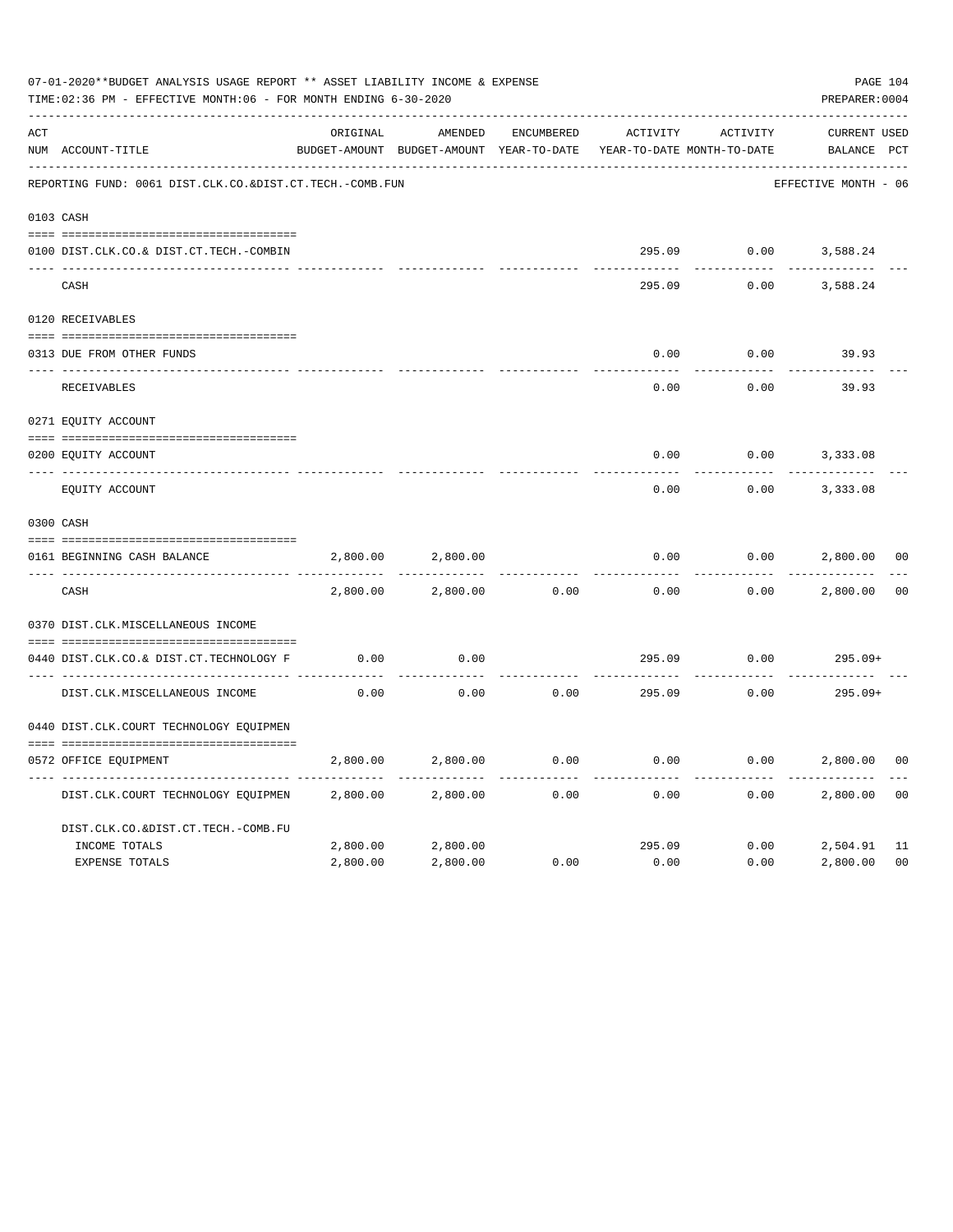|     | 07-01-2020**BUDGET ANALYSIS USAGE REPORT ** ASSET LIABILITY INCOME & EXPENSE<br>TIME:02:36 PM - EFFECTIVE MONTH:06 - FOR MONTH ENDING 6-30-2020 |                        |                            |                       |                                                                                 |                           | PAGE 105<br>PREPARER: 0004          |                      |
|-----|-------------------------------------------------------------------------------------------------------------------------------------------------|------------------------|----------------------------|-----------------------|---------------------------------------------------------------------------------|---------------------------|-------------------------------------|----------------------|
| ACT | NUM ACCOUNT-TITLE                                                                                                                               | ORIGINAL               | AMENDED                    | ENCUMBERED            | ACTIVITY<br>BUDGET-AMOUNT BUDGET-AMOUNT YEAR-TO-DATE YEAR-TO-DATE MONTH-TO-DATE | ACTIVITY                  | CURRENT USED<br>BALANCE PCT         |                      |
|     | REPORTING FUND: 0062 DIST.CLK.COURT RECORDS PRESERVATION                                                                                        |                        |                            |                       |                                                                                 |                           | EFFECTIVE MONTH - 06                |                      |
|     | 0103 CASH                                                                                                                                       |                        |                            |                       |                                                                                 |                           |                                     |                      |
|     | 0100 DIST.CLK.COURT RECORDS PRESERVATIO                                                                                                         |                        |                            |                       |                                                                                 | 2,547.61 3.35 36,616.47   |                                     |                      |
|     | CASH                                                                                                                                            |                        | -------------- ----------- |                       |                                                                                 | 2,547.61 3.35 36,616.47   |                                     |                      |
|     | 0120 RECEIVABLES                                                                                                                                |                        |                            |                       |                                                                                 |                           |                                     |                      |
|     | 0313 DUE FROM OTHER FUNDS                                                                                                                       |                        |                            |                       | 0.00                                                                            | $0.00$ 222.25             |                                     |                      |
|     | RECEIVABLES                                                                                                                                     |                        |                            |                       | 0.00                                                                            | .                         | -----------<br>$0.00$ 222.25        |                      |
|     | 0271 EOUITY ACCOUNT                                                                                                                             |                        |                            |                       |                                                                                 |                           |                                     |                      |
|     | 0200 EQUITY ACCOUNT                                                                                                                             |                        |                            |                       |                                                                                 | $0.00$ $0.00$ $34,291.11$ |                                     |                      |
|     | EQUITY ACCOUNT                                                                                                                                  |                        |                            |                       | $- - - - -$<br>0.00                                                             | -----------               | -------------<br>$0.00$ $34,291.11$ |                      |
|     | 0300 CASH                                                                                                                                       |                        |                            |                       |                                                                                 |                           |                                     |                      |
|     | 0162 BEGINNING CASH BALANCE                                                                                                                     |                        | 27,500.00 27,500.00        |                       |                                                                                 |                           | $0.00$ $0.00$ $27,500.00$ 00        |                      |
|     | CASH                                                                                                                                            |                        | 27,500.00 27,500.00 0.00   |                       | -------------                                                                   |                           | $0.00$ $0.00$ $27,500.00$ 00        |                      |
|     | 0360 INTEREST EARNINGS                                                                                                                          |                        |                            |                       |                                                                                 |                           |                                     |                      |
|     | 0100 INTEREST EARNINGS                                                                                                                          | 0.00                   | 0.00                       |                       |                                                                                 | 59.64 3.35 59.64+<br>.    |                                     |                      |
|     | INTEREST EARNINGS                                                                                                                               | 0.00                   | 0.00                       | -----------<br>0.00   |                                                                                 | 59.64 3.35                | 59.64+                              |                      |
|     | 0370 DIST.CLK.COURT MISCELLAEOUS INCOME                                                                                                         |                        |                            |                       |                                                                                 |                           |                                     |                      |
|     | 0133 DIST.CLK.COURT RECORDS PRESERVATIO 2,500.00 2,500.00                                                                                       |                        |                            |                       |                                                                                 |                           | 2,487.97 0.00 12.03 100             |                      |
|     | DIST.CLK.COURT MISCELLAEOUS INCOME                                                                                                              | 2,500.00               | 2,500.00                   | 0.00                  | 2,487.97                                                                        | 0.00                      | 12.03 100                           |                      |
|     | 0449 DIST.CLK.RECORDS PRES.EQUIPMENT                                                                                                            |                        |                            |                       |                                                                                 |                           |                                     |                      |
|     | 0572 OFFICE EQUIPMENT                                                                                                                           | 30,000.00              | 30,000.00                  | 0.00                  | 0.00                                                                            | 0.00                      | 30,000.00 00                        |                      |
|     | DIST.CLK.RECORDS PRES.EQUIPMENT                                                                                                                 | 30,000.00              | 30,000.00                  | -------------<br>0.00 | .<br>0.00                                                                       | -------------<br>0.00     | 30,000.00                           | 0 <sub>0</sub>       |
|     | DIST.CLK.COURT RECORDS PRESERVATIO                                                                                                              |                        |                            |                       |                                                                                 |                           |                                     |                      |
|     | INCOME TOTALS<br>EXPENSE TOTALS                                                                                                                 | 30,000.00<br>30,000.00 | 30,000.00<br>30,000.00     | 0.00                  | 2,547.61<br>0.00                                                                | 3.35<br>0.00              | 27,452.39<br>30,000.00              | 08<br>0 <sub>0</sub> |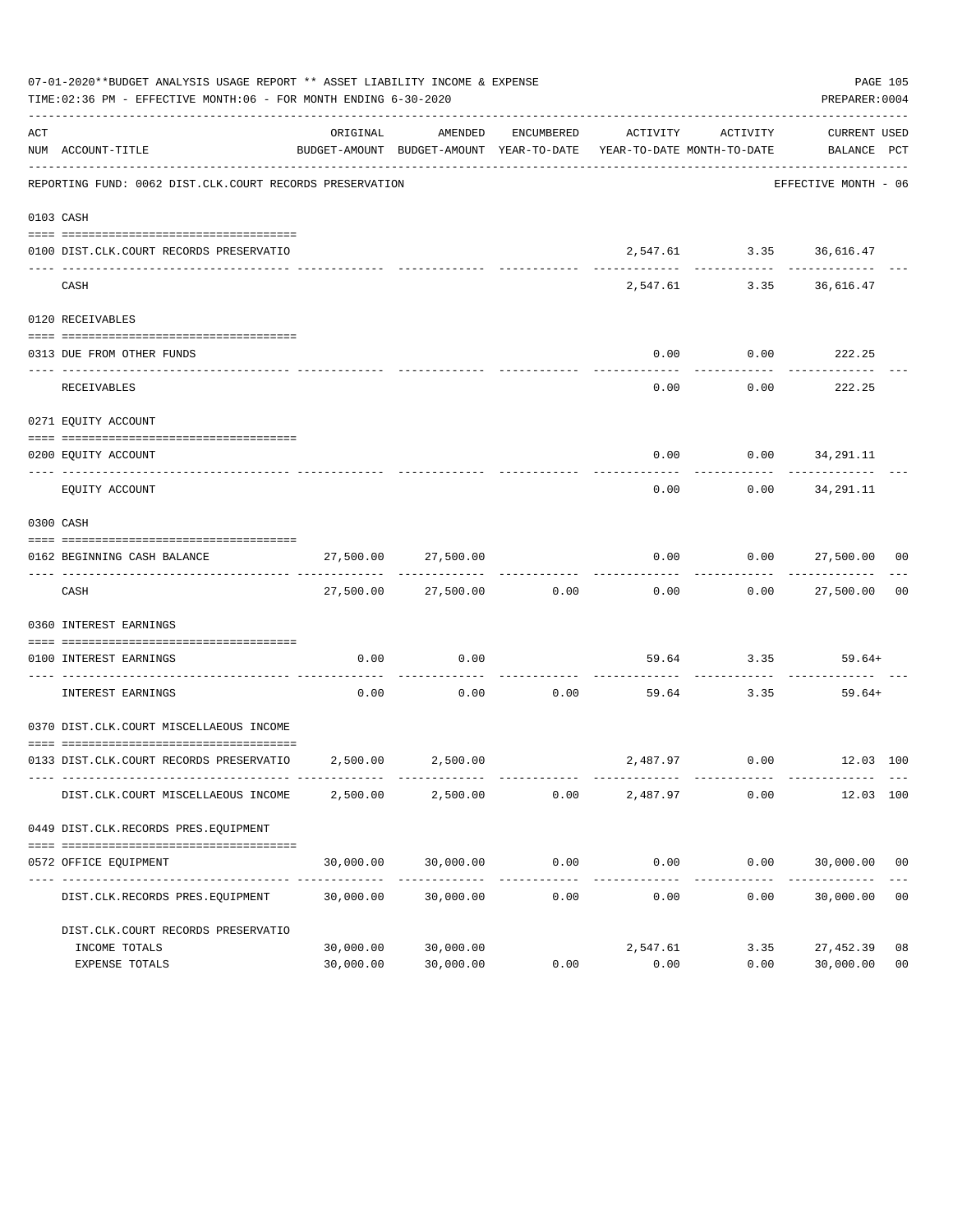| 07-01-2020**BUDGET ANALYSIS USAGE REPORT ** ASSET LIABILITY INCOME & EXPENSE<br>PAGE 106<br>TIME:02:36 PM - EFFECTIVE MONTH:06 - FOR MONTH ENDING 6-30-2020<br>PREPARER: 0004 |                                                                 |          |                                                     |            |                            |                      |                             |  |  |
|-------------------------------------------------------------------------------------------------------------------------------------------------------------------------------|-----------------------------------------------------------------|----------|-----------------------------------------------------|------------|----------------------------|----------------------|-----------------------------|--|--|
| ACT                                                                                                                                                                           | NUM ACCOUNT-TITLE                                               | ORIGINAL | AMENDED<br>BUDGET-AMOUNT BUDGET-AMOUNT YEAR-TO-DATE | ENCUMBERED | YEAR-TO-DATE MONTH-TO-DATE | ACTIVITY ACTIVITY    | CURRENT USED<br>BALANCE PCT |  |  |
|                                                                                                                                                                               | REPORTING FUND: 0063 LAW ENF. EDUCATION CONST.#1                |          |                                                     |            |                            |                      | EFFECTIVE MONTH - 06        |  |  |
|                                                                                                                                                                               | 0103 CASH                                                       |          |                                                     |            |                            |                      |                             |  |  |
|                                                                                                                                                                               | 0100 LEOSE CONST.#1-COMBINED FUNDS CHEC                         |          |                                                     |            |                            | 685.17 0.00 2,373.57 |                             |  |  |
|                                                                                                                                                                               | CASH                                                            |          |                                                     |            | 685.17                     | 0.00                 | 2,373.57                    |  |  |
|                                                                                                                                                                               | 0200 LIABILITY ACCOUNT                                          |          |                                                     |            |                            |                      |                             |  |  |
|                                                                                                                                                                               | 0910 SYSTEM ADDED LIABILITY LINE ITEM                           |          |                                                     |            | 0.00                       | 0.00                 | 0.00                        |  |  |
|                                                                                                                                                                               | LIABILITY ACCOUNT                                               |          |                                                     |            | 0.00                       | 0.00                 | 0.00                        |  |  |
|                                                                                                                                                                               | 0271 EQUITY ACCOUNT                                             |          |                                                     |            |                            |                      |                             |  |  |
|                                                                                                                                                                               | 0200 EQUITY ACCOUNT                                             |          |                                                     |            | 0.00                       |                      | $0.00$ 1,688.40             |  |  |
|                                                                                                                                                                               | EQUITY ACCOUNT                                                  |          |                                                     |            | 0.00                       | 0.00                 | 1,688.40                    |  |  |
|                                                                                                                                                                               | 0300 CASH                                                       |          |                                                     |            |                            |                      |                             |  |  |
|                                                                                                                                                                               | 0151 BEGINNING CASH BALANCE                                     | 0.00     | 0.00                                                |            | 0.00                       | 0.00                 | 0.00                        |  |  |
|                                                                                                                                                                               | CASH                                                            | 0.00     | 0.00                                                | 0.00       | 0.00                       | 0.00                 | 0.00                        |  |  |
|                                                                                                                                                                               | 0370 MISCELLANEOUS INCOME                                       |          |                                                     |            |                            |                      |                             |  |  |
|                                                                                                                                                                               | 0130 REFUNDS & MISCELLANEOUS                                    | 0.00     | 0.00                                                |            | 0.00                       | 0.00                 | 0.00                        |  |  |
|                                                                                                                                                                               | 0160 PEACE OFFICER ALLOCATION                                   | 678.30   | 678.30                                              |            | 685.17                     | 0.00                 | $6.87 + 101$                |  |  |
|                                                                                                                                                                               | MISCELLANEOUS INCOME                                            | 678.30   | 678.30                                              | 0.00       | 685.17                     | 0.00                 | $6.87 + 101$                |  |  |
|                                                                                                                                                                               | 0551 LAW ENFORCEMENT EDUCATION                                  |          |                                                     |            |                            |                      |                             |  |  |
|                                                                                                                                                                               | 0427 OUT OF COUNTY TRAVEL                                       |          | 678.30 678.30                                       | 0.00       | 0.00                       | 0.00                 | 678.30 00                   |  |  |
|                                                                                                                                                                               | 0428 TRAINING & TUITION                                         | 0.00     | 0.00                                                | 0.00       | 0.00                       | 0.00                 | 0.00                        |  |  |
|                                                                                                                                                                               | ----------------------------------<br>LAW ENFORCEMENT EDUCATION | 678.30   | 678.30                                              | 0.00       | 0.00                       | 0.00                 | 678.30 00                   |  |  |
|                                                                                                                                                                               | LAW ENF. EDUCATION CONST. #1                                    |          |                                                     |            |                            |                      |                             |  |  |
|                                                                                                                                                                               | INCOME TOTALS                                                   | 678.30   | 678.30                                              |            | 685.17                     | 0.00                 | $6.87 + 101$                |  |  |
|                                                                                                                                                                               | EXPENSE TOTALS                                                  | 678.30   | 678.30                                              | 0.00       | 0.00                       | 0.00                 | 678.30 00                   |  |  |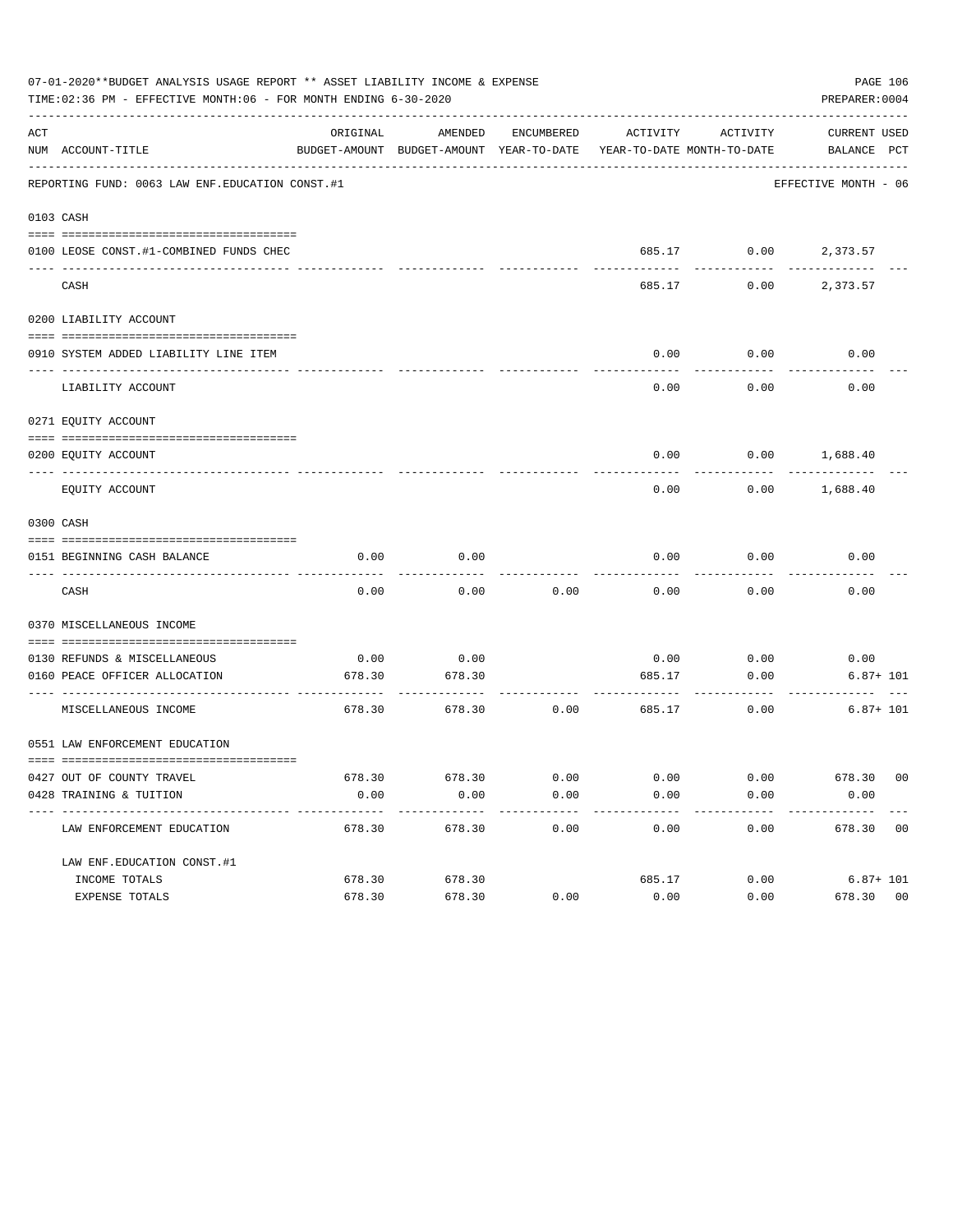| 07-01-2020**BUDGET ANALYSIS USAGE REPORT ** ASSET LIABILITY INCOME & EXPENSE<br>TIME:02:36 PM - EFFECTIVE MONTH:06 - FOR MONTH ENDING 6-30-2020<br>PREPARER: 0004 |                                                                    |                    |                                                     |                   |                       |                                                 |                             |  |
|-------------------------------------------------------------------------------------------------------------------------------------------------------------------|--------------------------------------------------------------------|--------------------|-----------------------------------------------------|-------------------|-----------------------|-------------------------------------------------|-----------------------------|--|
| ACT                                                                                                                                                               | NUM ACCOUNT-TITLE                                                  | ORIGINAL           | AMENDED<br>BUDGET-AMOUNT BUDGET-AMOUNT YEAR-TO-DATE | ENCUMBERED        |                       | ACTIVITY ACTIVITY<br>YEAR-TO-DATE MONTH-TO-DATE | CURRENT USED<br>BALANCE PCT |  |
|                                                                                                                                                                   | REPORTING FUND: 0064 LAW ENF. EDUCATION CONST.#2                   |                    |                                                     |                   |                       |                                                 | EFFECTIVE MONTH - 06        |  |
|                                                                                                                                                                   | 0103 CASH                                                          |                    |                                                     |                   |                       |                                                 |                             |  |
|                                                                                                                                                                   | 0100 LEOSE CONST.#2-COMBINED FUNDS CHEC                            |                    |                                                     |                   |                       | 685.17 0.00 1,040.35                            |                             |  |
|                                                                                                                                                                   | CASH                                                               |                    |                                                     |                   | 685.17                |                                                 | $0.00$ 1,040.35             |  |
|                                                                                                                                                                   | 0200 LIABILITY ACCOUNT                                             |                    |                                                     |                   |                       |                                                 |                             |  |
|                                                                                                                                                                   | 0910 SYSTEM ADDED LIABILITY LINE ITEM                              |                    |                                                     |                   | 0.00<br>-------       | 0.00<br>---------                               | 0.00                        |  |
|                                                                                                                                                                   | LIABILITY ACCOUNT                                                  |                    |                                                     |                   | 0.00                  | 0.00                                            | 0.00                        |  |
|                                                                                                                                                                   | 0271 EQUITY ACCOUNT                                                |                    |                                                     |                   |                       |                                                 |                             |  |
|                                                                                                                                                                   | 0200 EOUITY ACCOUNT                                                |                    |                                                     |                   | 0.00                  |                                                 | $0.00$ 355.18               |  |
|                                                                                                                                                                   | EQUITY ACCOUNT                                                     |                    |                                                     |                   | 0.00                  | 0.00                                            | 355.18                      |  |
|                                                                                                                                                                   | 0300 CASH                                                          |                    |                                                     |                   |                       |                                                 |                             |  |
|                                                                                                                                                                   | 0152 BEGINNING CASH BALANCE                                        | 0.00               | 0.00                                                |                   | 0.00                  | 0.00<br>---------                               | 0.00                        |  |
|                                                                                                                                                                   | CASH                                                               | 0.00               | 0.00                                                | 0.00              | 0.00                  | 0.00                                            | 0.00                        |  |
|                                                                                                                                                                   | 0370 MISCELLANEOUS INCOME                                          |                    |                                                     |                   |                       |                                                 |                             |  |
|                                                                                                                                                                   |                                                                    |                    |                                                     |                   |                       |                                                 |                             |  |
|                                                                                                                                                                   | 0130 REFUNDS & MISCELLANEOUS                                       | 0.00               | 0.00                                                |                   |                       | $0.00$ 0.00                                     | 0.00                        |  |
|                                                                                                                                                                   | 0160 PEACE OFFICER ALLOCATION                                      | 678.48             | 678.48                                              |                   | 685.17                | 0.00                                            | $6.69 + 101$                |  |
|                                                                                                                                                                   | MISCELLANEOUS INCOME                                               | 678.48             | 678.48                                              | 0.00              | 685.17                | 0.00                                            | $6.69 + 101$                |  |
|                                                                                                                                                                   | 0552 LAW ENFORCEMENT EDUCATION                                     |                    |                                                     |                   |                       |                                                 |                             |  |
|                                                                                                                                                                   |                                                                    |                    |                                                     |                   |                       |                                                 |                             |  |
|                                                                                                                                                                   | 0427 OUT OF COUNTY TRAVEL                                          | 678.48             | 678.48                                              | 0.00              | 0.00                  | 0.00                                            | 678.48 00                   |  |
|                                                                                                                                                                   | 0428 TRAINING & TUITION<br>----------------------------------- --- | 0.00<br>---------- | 0.00<br>-------------                               | 0.00<br>--------- | 0.00<br>------------- | 0.00<br>------------                            | 0.00<br>-------------       |  |
|                                                                                                                                                                   | LAW ENFORCEMENT EDUCATION                                          | 678.48             | 678.48                                              | 0.00              | 0.00                  | 0.00                                            | 678.48 00                   |  |
|                                                                                                                                                                   | LAW ENF. EDUCATION CONST. #2                                       |                    |                                                     |                   |                       |                                                 |                             |  |
|                                                                                                                                                                   | INCOME TOTALS                                                      | 678.48             | 678.48                                              |                   | 685.17                | 0.00                                            | $6.69 + 101$                |  |
|                                                                                                                                                                   | EXPENSE TOTALS                                                     | 678.48             | 678.48                                              | 0.00              | 0.00                  | 0.00                                            | 0 <sub>0</sub><br>678.48    |  |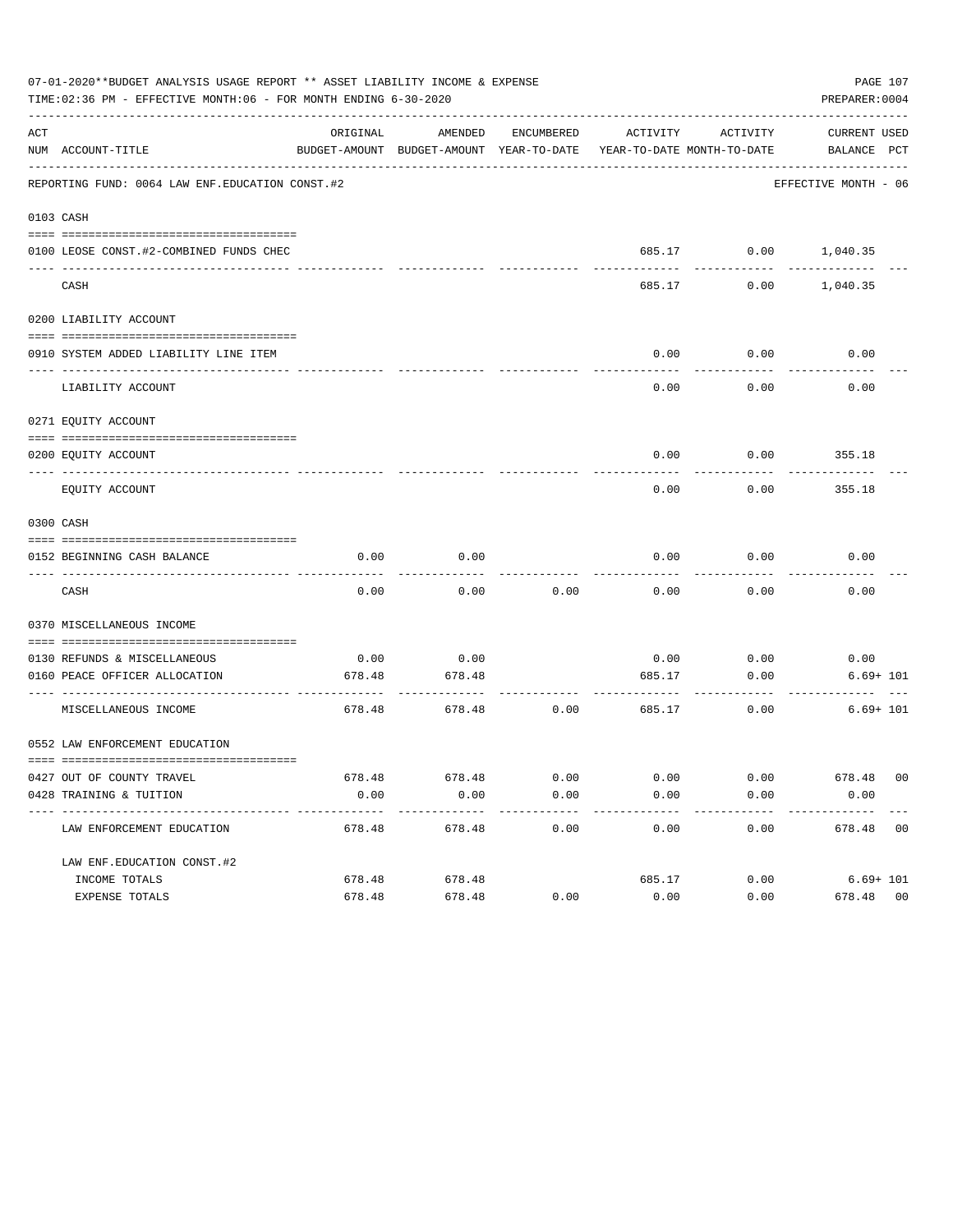|     | 07-01-2020**BUDGET ANALYSIS USAGE REPORT ** ASSET LIABILITY INCOME & EXPENSE<br>TIME:02:36 PM - EFFECTIVE MONTH:06 - FOR MONTH ENDING 6-30-2020 |          |                                                     |            |        |                                                 | PAGE 108<br>PREPARER: 0004  |
|-----|-------------------------------------------------------------------------------------------------------------------------------------------------|----------|-----------------------------------------------------|------------|--------|-------------------------------------------------|-----------------------------|
| ACT | NUM ACCOUNT-TITLE                                                                                                                               | ORIGINAL | AMENDED<br>BUDGET-AMOUNT BUDGET-AMOUNT YEAR-TO-DATE | ENCUMBERED |        | ACTIVITY ACTIVITY<br>YEAR-TO-DATE MONTH-TO-DATE | CURRENT USED<br>BALANCE PCT |
|     | REPORTING FUND: 0065 LAW ENF. EDUCATION CONST.#3                                                                                                |          |                                                     |            |        |                                                 | EFFECTIVE MONTH - 06        |
|     | 0103 CASH                                                                                                                                       |          |                                                     |            |        |                                                 |                             |
|     | 0100 LEOSE CONST.#3-COMBINED FUNDS CHEC                                                                                                         |          |                                                     |            |        |                                                 | 685.17 0.00 3,376.80        |
|     | CASH                                                                                                                                            |          |                                                     |            | 685.17 | 0.00                                            | 3,376.80                    |
|     | 0200 LIABILITY ACCOUNT                                                                                                                          |          |                                                     |            |        |                                                 |                             |
|     | 0910 SYSTEM ADDED LIABILITY LINE ITEM                                                                                                           |          |                                                     |            | 0.00   | 0.00                                            | 0.00                        |
|     | LIABILITY ACCOUNT                                                                                                                               |          |                                                     |            | 0.00   | 0.00                                            | 0.00                        |
|     | 0271 EQUITY ACCOUNT                                                                                                                             |          |                                                     |            |        |                                                 |                             |
|     | 0200 EQUITY ACCOUNT                                                                                                                             |          |                                                     |            | 0.00   |                                                 | $0.00$ 2,691.63             |
|     | EQUITY ACCOUNT                                                                                                                                  |          |                                                     |            | 0.00   | 0.00                                            | 2,691.63                    |
|     | 0300 CASH                                                                                                                                       |          |                                                     |            |        |                                                 |                             |
|     | 0153 BEGINNING CASH BALANCE                                                                                                                     | 0.00     | 0.00                                                |            | 0.00   | 0.00                                            | 0.00                        |
|     | CASH                                                                                                                                            | 0.00     | 0.00                                                | 0.00       | 0.00   | 0.00                                            | 0.00                        |
|     | 0370 MISCELLANEOUS                                                                                                                              |          |                                                     |            |        |                                                 |                             |
|     | 0130 REFUNDS & MISCELLANEOUS                                                                                                                    | 0.00     | 0.00                                                |            | 0.00   | 0.00                                            | 0.00                        |
|     | 0160 PEACE OFFICER ALLOCATION                                                                                                                   | 678.30   | 678.30                                              |            | 685.17 | 0.00                                            | $6.87 + 101$                |
|     | MISCELLANEOUS                                                                                                                                   | 678.30   | 678.30                                              | 0.00       | 685.17 | 0.00                                            | $6.87 + 101$                |
|     | 0553 LAW ENFORCEMENT EDUCATION                                                                                                                  |          |                                                     |            |        |                                                 |                             |
|     | 0427 OUT OF COUNTY TRAVEL                                                                                                                       |          | 678.30 678.30                                       | 0.00       | 0.00   | 0.00                                            | 678.30 00                   |
|     | 0428 TRAINING & TUITION<br>--------------------------------                                                                                     | 0.00     | 0.00                                                | 0.00       | 0.00   | 0.00                                            | 0.00                        |
|     | LAW ENFORCEMENT EDUCATION                                                                                                                       | 678.30   | 678.30                                              | 0.00       | 0.00   | 0.00                                            | 678.30 00                   |
|     | LAW ENF. EDUCATION CONST. #3                                                                                                                    |          |                                                     |            |        |                                                 |                             |
|     | INCOME TOTALS                                                                                                                                   | 678.30   | 678.30                                              |            | 685.17 | 0.00                                            | $6.87 + 101$                |
|     | EXPENSE TOTALS                                                                                                                                  | 678.30   | 678.30                                              | 0.00       | 0.00   | 0.00                                            | 678.30 00                   |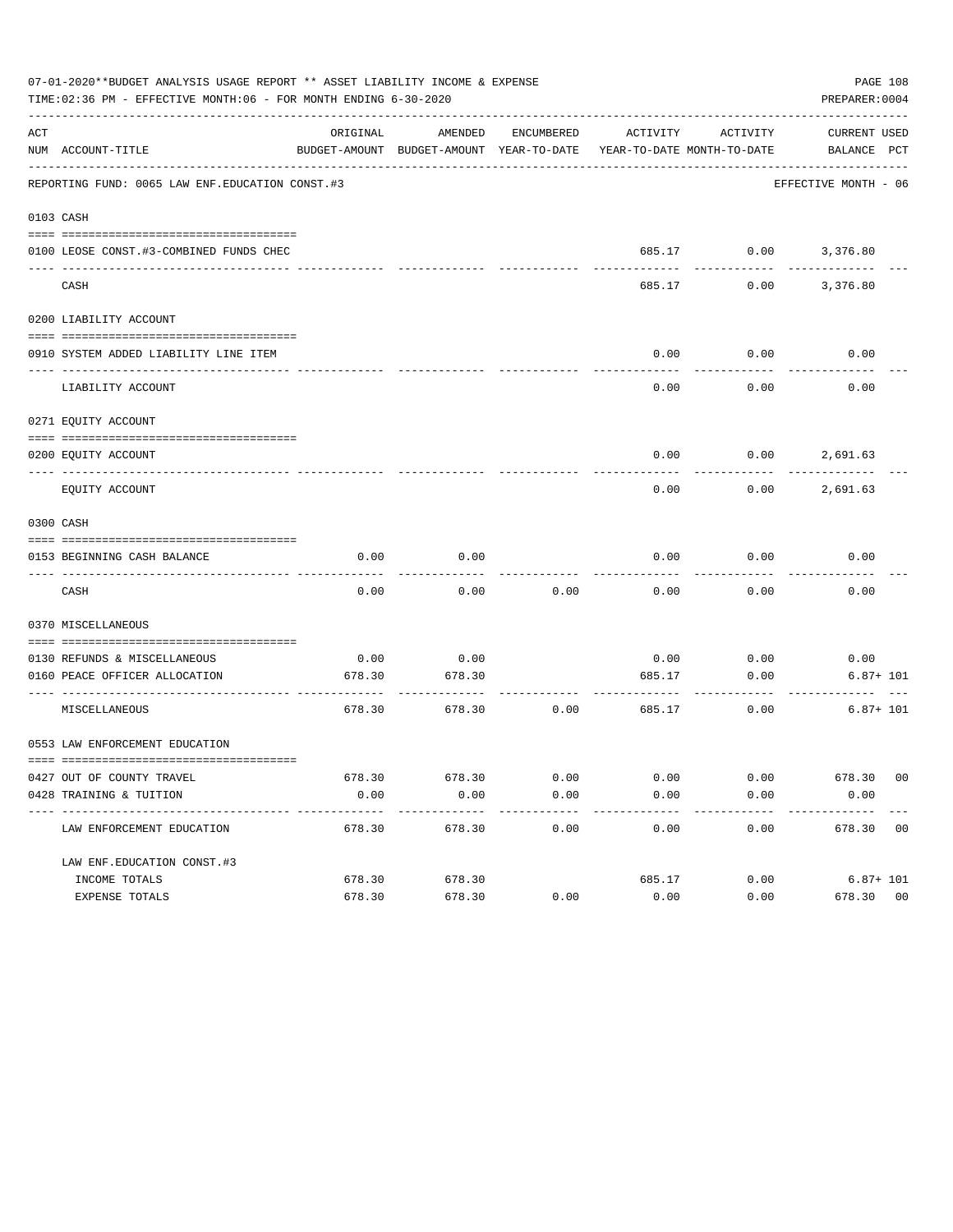|     | 07-01-2020**BUDGET ANALYSIS USAGE REPORT ** ASSET LIABILITY INCOME & EXPENSE<br>TIME:02:36 PM - EFFECTIVE MONTH:06 - FOR MONTH ENDING 6-30-2020 |          |                                |            |                                                                                 |                           | PREPARER: 0004                     | PAGE 109 |
|-----|-------------------------------------------------------------------------------------------------------------------------------------------------|----------|--------------------------------|------------|---------------------------------------------------------------------------------|---------------------------|------------------------------------|----------|
| ACT | NUM ACCOUNT-TITLE                                                                                                                               | ORIGINAL | AMENDED                        | ENCUMBERED | ACTIVITY<br>BUDGET-AMOUNT BUDGET-AMOUNT YEAR-TO-DATE YEAR-TO-DATE MONTH-TO-DATE | ACTIVITY                  | <b>CURRENT USED</b><br>BALANCE PCT |          |
|     | REPORTING FUND: 0066 2017 GO BONDS-CONSTRUCTION FUND                                                                                            |          |                                |            |                                                                                 |                           | EFFECTIVE MONTH - 06               |          |
|     | 0103 CASH                                                                                                                                       |          |                                |            |                                                                                 |                           |                                    |          |
|     | 0100 GO BONDS CONST. 2017-COMBINED FUNDS                                                                                                        |          |                                |            |                                                                                 |                           | 442,799.41 86,723.66 0.00          |          |
|     | 0166 ICS DEPOSIT                                                                                                                                |          |                                |            | 5, 019, 099. 76 - 168, 808. 01 - 142, 395. 21                                   |                           |                                    |          |
|     | 0175 TEXPOOL                                                                                                                                    |          |                                |            | 0.00                                                                            | 0.00                      | 0.00                               |          |
|     | CASH                                                                                                                                            |          |                                |            | 4,576,300.35-82,084.35-142,395.21                                               |                           |                                    |          |
|     | 0200 LIABILITY ACCOUNT                                                                                                                          |          |                                |            |                                                                                 |                           |                                    |          |
|     | 0910 SYSTEM ADDED LIABILITY LINE-ITEM                                                                                                           |          |                                |            |                                                                                 | 92,194.35- 0.00           | 92,194.35-                         |          |
|     | LIABILITY ACCOUNT                                                                                                                               |          |                                |            |                                                                                 | $92,194.35 - 0.00$        | $92, 194.35 -$                     |          |
|     | 0207 DUE TO FUND                                                                                                                                |          |                                |            |                                                                                 |                           |                                    |          |
|     | 0990 DUE TO OTHERS                                                                                                                              |          |                                |            |                                                                                 | $0.00$ 0.00               | 0.00                               |          |
|     | DUE TO FUND                                                                                                                                     |          |                                |            |                                                                                 | 0.00<br>0.00              | 0.00                               |          |
|     | 0231 2017 GO BONDS PAYABLE                                                                                                                      |          |                                |            |                                                                                 |                           |                                    |          |
|     | 0200 2017 GO BONDS PAYABLE<br>----------------                                                                                                  |          |                                |            | 0.00                                                                            | 0.00                      | 0.00                               |          |
|     | 2017 GO BONDS PAYABLE                                                                                                                           |          |                                |            | 0.00                                                                            | 0.00                      | 0.00                               |          |
|     | 0271 EQUITY ACCOUNT                                                                                                                             |          |                                |            |                                                                                 |                           |                                    |          |
|     | 0200 EQUITY ACCOUNT                                                                                                                             |          |                                |            |                                                                                 |                           | $0.00$ $0.00$ $4,718,695.56$       |          |
|     | EQUITY ACCOUNT                                                                                                                                  |          |                                |            | 0.00                                                                            |                           | $0.00 \quad 4,718,695.56$          |          |
|     | 0300 CASH                                                                                                                                       |          |                                |            |                                                                                 |                           |                                    |          |
|     | 0166 BEGINNING CASH BALANCE                                                                                                                     |          | 5,099,948.00 5,099,948.00      |            |                                                                                 |                           | $0.00$ 0.00 5,099,948.00           | 00       |
|     | CASH                                                                                                                                            |          | 5,099,948.00 5,099,948.00 0.00 |            | 0.00                                                                            |                           | 0.00 5,099,948.00                  | 00       |
|     | 0360 INTEREST EARNINGS                                                                                                                          |          |                                |            |                                                                                 |                           |                                    |          |
|     | 0100 INTEREST EARNINGS LEGEND BANK                                                                                                              | 0.00     | 0.00                           |            |                                                                                 |                           | $0.00$ $0.00$ $0.00$ $0.00$        |          |
|     | 0166 INTEREST EARNINGS ICS                                                                                                                      | 0.00     | 0.00                           |            |                                                                                 |                           | 21, 747.34 39.09 21, 747.34+       |          |
|     | INTEREST EARNINGS                                                                                                                               | 0.00     | ----------<br>0.00             |            | $0.00$ 21,747.34 39.09                                                          | ------------              | 21,747.34+                         |          |
|     | 0370 MISCELLANEOUS                                                                                                                              |          |                                |            |                                                                                 |                           |                                    |          |
|     |                                                                                                                                                 |          |                                |            |                                                                                 |                           |                                    |          |
|     | 0130 REFUNDS & MISCELLANEOUS                                                                                                                    | 0.00     | 0.00<br>----------             |            | .                                                                               | $0.00$ 0.00<br>---------- | 0.00                               |          |
|     | MISCELLANEOUS                                                                                                                                   | 0.00     | 0.00                           | 0.00       | 0.00                                                                            | 0.00                      | 0.00                               |          |
|     | 0509 CONTINGENCY                                                                                                                                |          |                                |            |                                                                                 |                           |                                    |          |
|     | 0475 CONTINGENCY                                                                                                                                |          | 440,000.00 440,000.00          | 0.00       |                                                                                 | 0.00                      | 0.00 440,000.00                    | 00       |
|     |                                                                                                                                                 |          |                                |            | ---- ------------ ---------------                                               |                           |                                    |          |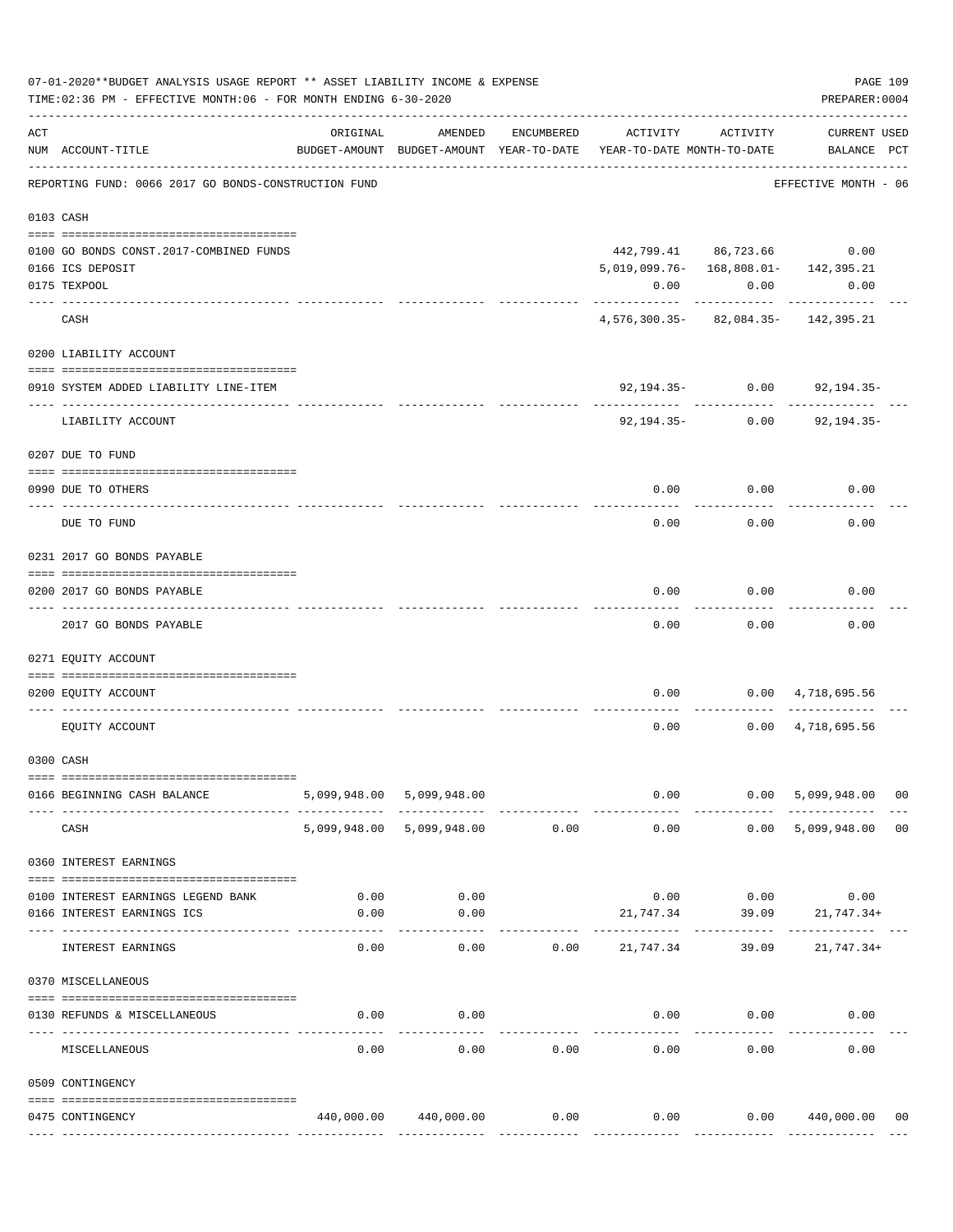TIME:02:36 PM - EFFECTIVE MONTH:06 - FOR MONTH ENDING 6-30-2020

| ACT |                                                      | ORIGINAL      | AMENDED                    | <b>ENCUMBERED</b> | ACTIVITY                   | ACTIVITY  | <b>CURRENT USED</b>  |                |
|-----|------------------------------------------------------|---------------|----------------------------|-------------------|----------------------------|-----------|----------------------|----------------|
|     | NUM ACCOUNT-TITLE                                    | BUDGET-AMOUNT | BUDGET-AMOUNT YEAR-TO-DATE |                   | YEAR-TO-DATE MONTH-TO-DATE |           | BALANCE              | PCT            |
|     | REPORTING FUND: 0066 2017 GO BONDS-CONSTRUCTION FUND |               |                            |                   |                            |           | EFFECTIVE MONTH - 06 |                |
|     | CONTINGENCY                                          | 440,000.00    | 440,000.00                 | 0.00              | 0.00                       | 0.00      | 440,000.00           | 00             |
|     | 0666 COURTHOUSE CONSTRUCTION PHASE 1                 |               |                            |                   |                            |           |                      |                |
|     |                                                      |               |                            |                   |                            |           |                      |                |
|     | 0165 CONSTRUCTION                                    | 0.00          | 0.00                       | 0.00              | 0.00                       | 0.00      | 0.00                 |                |
|     | 0400 ATTORNEY FEES                                   | 0.00          | 0.00                       | 0.00              | 0.00                       | 0.00      | 0.00                 |                |
|     | 0402 ENGINEERING                                     | 0.00          | 0.00                       | 0.00              | 0.00                       | 0.00      | 0.00                 |                |
|     | 0403 ARCHITECTURAL FEES                              | 0.00          | 0.00                       | 0.00              | 0.00                       | 0.00      | 0.00                 |                |
|     | 0426 PROFESSIONAL FEES                               | 0.00          | 0.00                       | 0.00              | 0.00                       | 0.00      | 0.00                 |                |
|     | 0430 BIDS & NOTICES                                  | 0.00          | 0.00                       | 0.00              | 0.00                       | 0.00      | 0.00                 |                |
|     | 0450 R & M BUILDINGS                                 | 0.00          | 0.00                       | 0.00              | 0.00                       | 0.00      | 0.00                 |                |
|     | 0451 ASBESTOS ABATEMENT                              | 0.00          | 0.00                       | 0.00              | 0.00                       | 0.00      | 0.00                 |                |
|     | 0453 IT DESIGN/SECURITY DESIGN                       | 0.00          | 0.00                       | 0.00              | 0.00                       | 0.00      | 0.00                 |                |
|     | 0482 DEMOLITION                                      | 0.00          | 0.00                       | 0.00              | 0.00                       | 0.00      | 0.00                 |                |
|     | 0490 MISCELLANEOUS                                   | 0.00          | 0.00                       | 0.00              | 0.00                       | 0.00      | 0.00                 |                |
|     | 0535 BUILDING                                        | 0.00          | 0.00                       | 0.00              | 0.00                       | 0.00      | 0.00                 |                |
|     | 0574 TECHNOLOGY                                      | 0.00          | 0.00                       | 0.00              | 0.00                       | 0.00      | 0.00                 |                |
|     | 0695 SURVEYING                                       | 0.00          | 0.00                       | 0.00              | 0.00                       | 0.00      | 0.00                 |                |
|     | COURTHOUSE CONSTRUCTION PHASE 1                      | 0.00          | 0.00                       | 0.00              | 0.00                       | 0.00      | 0.00                 |                |
|     | 0667 COURTHOUSE CONSTRUCTION PHASE 2                 |               |                            |                   |                            |           |                      |                |
|     |                                                      |               |                            |                   |                            |           |                      |                |
|     | 0165 CONSTRUCTION                                    | 3,917,448.00  | 2,560,579.52               | 0.00              | 2,547,775.50               | 0.00      | 12,804.02            | 99             |
|     | 0167 CONSTRUCTION MANAGER AGENT                      | 726,000.00    | 726,000.00                 | 0.00              | 601,209.36                 | 80,409.24 | 124,790.64           | 83             |
|     | 0168 MASONRY AND STONE                               | 0.00          | 1, 264, 143. 73            | 0.00              | 1, 264, 143. 73            | 0.00      | 0.00                 | 100            |
|     | 0400 ATTORNEY FEES                                   | 0.00          | 0.00                       | 0.00              | 0.00                       | 0.00      | 0.00                 |                |
|     | 0403 ARCHITECTURAL FEES                              | 0.00          | 56,875.00                  | 0.00              | 56,875.00                  | 0.00      | 0.00                 | 100            |
|     | 0421 INTERNET SERVICES                               | 0.00          | 0.00                       | 0.00              | 0.00                       | 0.00      | 0.00                 |                |
|     | 0426 PROFESSIONAL FEES                               | 0.00          | 25, 141.60                 | 0.00              | 25, 141.60                 | 1,714.20  | 0.00                 | 100            |
|     | 0430 BIDS, NOTICES & PERMITS                         | 0.00          | 7,394.97                   | 0.00              | 7,394.97                   | 0.00      | 0.00                 | 100            |
|     | 0440 UTILITIES ELECTRICITY                           | 0.00          | 0.00                       | 0.00              | 0.00                       | 0.00      | 0.00                 |                |
|     | 0442 UTILITIES WATER                                 | 0.00          | 0.00                       | 0.00              | 0.00                       | 0.00      | 0.00                 |                |
|     | 0443 TRASH PICK UP                                   | 0.00          | 3,266.75                   | 0.00              | 3,266.75                   | 0.00      | 0.00                 | 100            |
|     | 0451 ASBESTOS & OTHER TESTING                        | 16,500.00     | 16,500.00                  | 0.00              | 0.00                       | 0.00      | 16,500.00            | 0 <sub>0</sub> |
|     | 0453 IT DESIGN/SECURITY DESIGN                       | 0.00          | 0.00                       | 0.00              | 0.00                       | 0.00      | 0.00                 |                |
|     | 0455 SECURITY                                        | 0.00          | 0.00                       | 0.00              | 0.00                       | 0.00      | 0.00                 |                |
|     | 0470 OFFICE LEASE                                    | 0.00          | 0.00                       | 0.00              | 0.00                       | 0.00      | 0.00                 |                |
|     | 0490 MISCELLANEOUS                                   | 0.00          | 46.43                      | 0.00              | 46.43                      | 0.00      | 0.00                 | 100            |
|     | 0574 TECHNOLOGY                                      | 0.00          | 0.00                       | 0.00              | 0.00                       | 0.00      | 0.00                 |                |

| 2017 GO BONDS-CONSTRUCTION FUND |                           |      |              |           |                       |  |
|---------------------------------|---------------------------|------|--------------|-----------|-----------------------|--|
| INCOME TOTALS                   | 5,099,948.00 5,099,948.00 |      | 21,747.34    |           | 39.09 5.078.200.66 00 |  |
| EXPENSE TOTALS                  | 5,099,948.00 5,099,948.00 | 0.00 | 4,505,853.34 | 82,123.44 | 594,094.66 88         |  |

COURTHOUSE CONSTRUCTION PHASE 2 4,659,948.00 4,659,948.00 0.00 4,505,853.34 82,123.44 154,094.66 97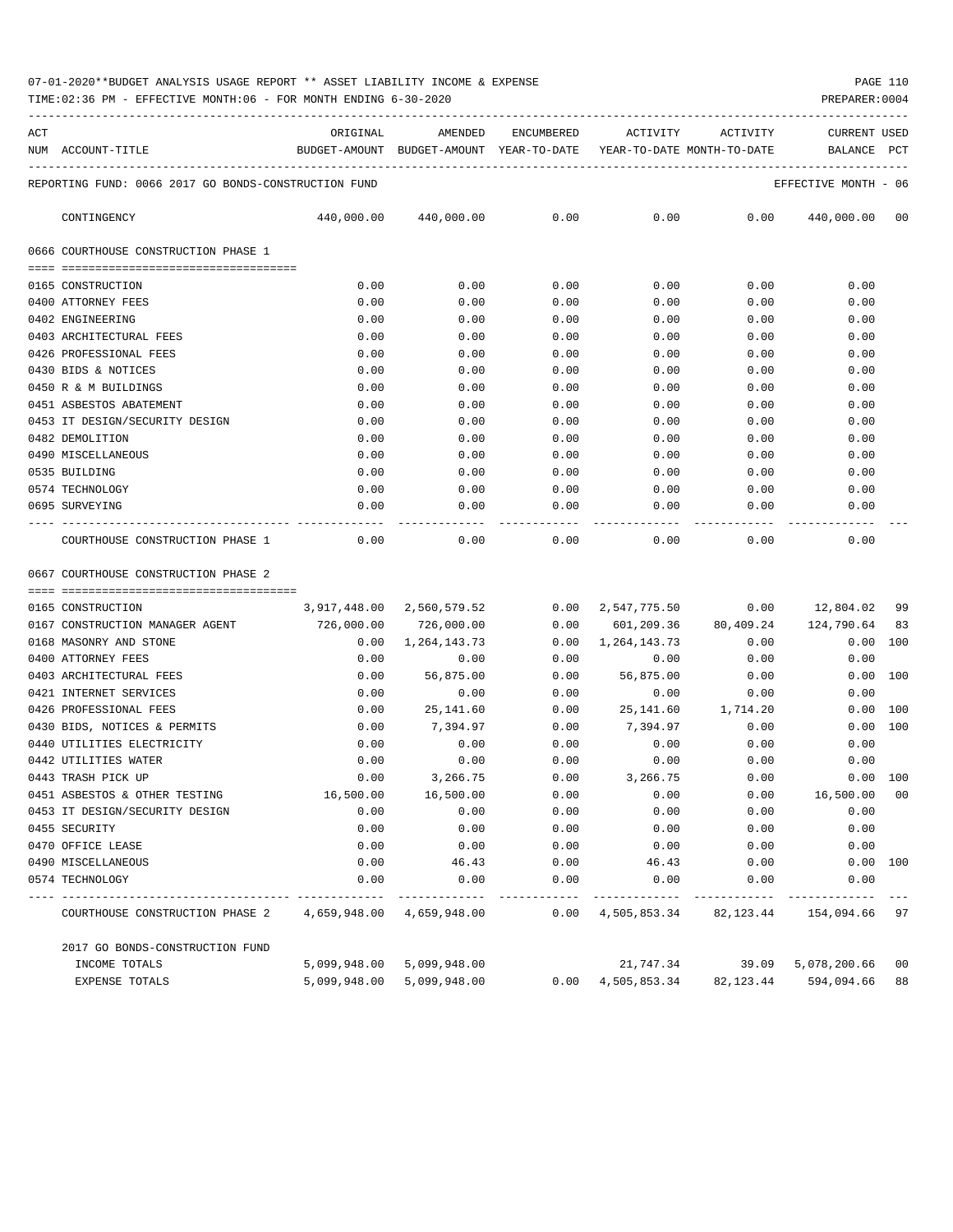|     | 07-01-2020**BUDGET ANALYSIS USAGE REPORT ** ASSET LIABILITY INCOME & EXPENSE<br>TIME: 02:36 PM - EFFECTIVE MONTH: 06 - FOR MONTH ENDING 6-30-2020 |           |                                          |            |                            |                                | PAGE 111<br>PREPARER: 0004 |                |
|-----|---------------------------------------------------------------------------------------------------------------------------------------------------|-----------|------------------------------------------|------------|----------------------------|--------------------------------|----------------------------|----------------|
| ACT |                                                                                                                                                   | ORIGINAL  | AMENDED                                  | ENCUMBERED | ACTIVITY                   | <b>ACTIVITY</b>                | <b>CURRENT USED</b>        |                |
|     | NUM ACCOUNT-TITLE                                                                                                                                 |           | BUDGET-AMOUNT BUDGET-AMOUNT YEAR-TO-DATE |            | YEAR-TO-DATE MONTH-TO-DATE |                                | BALANCE PCT                |                |
|     | REPORTING FUND: 0067 F.C. DETENTION CENTER ANNUAL PAYMEN                                                                                          |           |                                          |            |                            |                                | EFFECTIVE MONTH - 06       |                |
|     | 0103 CASH                                                                                                                                         |           |                                          |            |                            |                                |                            |                |
|     | 0100 ANNUAL PAYMENT-COMBINED FUND CKING                                                                                                           |           |                                          |            |                            | $5,224.69 - 784.50 - 4,273.35$ |                            |                |
|     | CASH                                                                                                                                              |           |                                          |            | $5,224.69-$                | 784.50-                        | 4,273.35                   |                |
|     | 0200 SYSTEM ADDED LIABILITY DEPARTMENT                                                                                                            |           |                                          |            |                            |                                |                            |                |
|     | 0910 SYSTEM ADDED LIABILITY LINE-ITEM                                                                                                             |           |                                          |            | $530.00 -$                 | 0.00                           | $530.00 -$                 |                |
|     | SYSTEM ADDED LIABILITY DEPARTMENT                                                                                                                 |           |                                          |            | $530.00 -$                 | 0.00                           | $530.00 -$                 |                |
|     | 0271 EQUITY ACCOUNT                                                                                                                               |           |                                          |            |                            |                                |                            |                |
|     | 0200 EQUITY ACCOUNT                                                                                                                               |           |                                          |            | 0.00                       | 0.00                           | 9,498.04                   |                |
|     | EQUITY ACCOUNT                                                                                                                                    |           |                                          |            | 0.00                       | 0.00                           | 9,498.04                   |                |
|     | 0300 CASH                                                                                                                                         |           |                                          |            |                            |                                |                            |                |
|     | 0110 UNENCUMBERED FUND BALANCE                                                                                                                    | 0.00      | 0.00                                     |            | 0.00                       | 0.00                           | 0.00                       |                |
|     |                                                                                                                                                   |           |                                          |            |                            |                                |                            |                |
|     | CASH                                                                                                                                              | 0.00      | 0.00                                     | 0.00       | 0.00                       | 0.00                           | 0.00                       |                |
|     | 0319 ANNUAL PAYMENT INCOME                                                                                                                        |           |                                          |            |                            |                                |                            |                |
|     | 0551 ANNUAL PAYMENT<br>---- ----------------                                                                                                      | 10,000.00 | 10,000.00                                |            | 0.00                       | 0.00                           | 10,000.00                  | 0 <sub>0</sub> |
|     | ANNUAL PAYMENT INCOME                                                                                                                             | 10,000.00 | 10,000.00                                | 0.00       | 0.00                       | 0.00                           | 10,000.00                  | 0 <sub>0</sub> |
|     | 0560 F.C. SHERIFF ANNUAL PAYMENT                                                                                                                  |           |                                          |            |                            |                                |                            |                |
|     | 0428 TRAINING & TUITION                                                                                                                           | 10,000.00 | 10,000.00                                | 0.00       | 4,694.69                   | 784.50                         | 5,305.31                   | 47             |
|     | 0580 INVESTIGATIVE EQUIPMENT                                                                                                                      | 0.00      | 0.00                                     | 0.00       | 0.00                       | 0.00                           | 0.00                       |                |
|     | F.C. SHERIFF ANNUAL PAYMENT                                                                                                                       | 10,000.00 | 10,000.00                                | 0.00       | 4,694.69                   | 784.50                         | 5,305.31                   | 47             |
|     | F.C. DETENTION CENTER ANNUAL PAYME                                                                                                                |           |                                          |            |                            |                                |                            |                |
|     | INCOME TOTALS                                                                                                                                     | 10,000.00 | 10,000.00                                |            | 0.00                       |                                | 0.00 10,000.00             | 0 <sub>0</sub> |
|     | EXPENSE TOTALS                                                                                                                                    | 10,000.00 | 10,000.00                                | 0.00       | 4,694.69                   | 784.50                         | 5,305.31                   | 47             |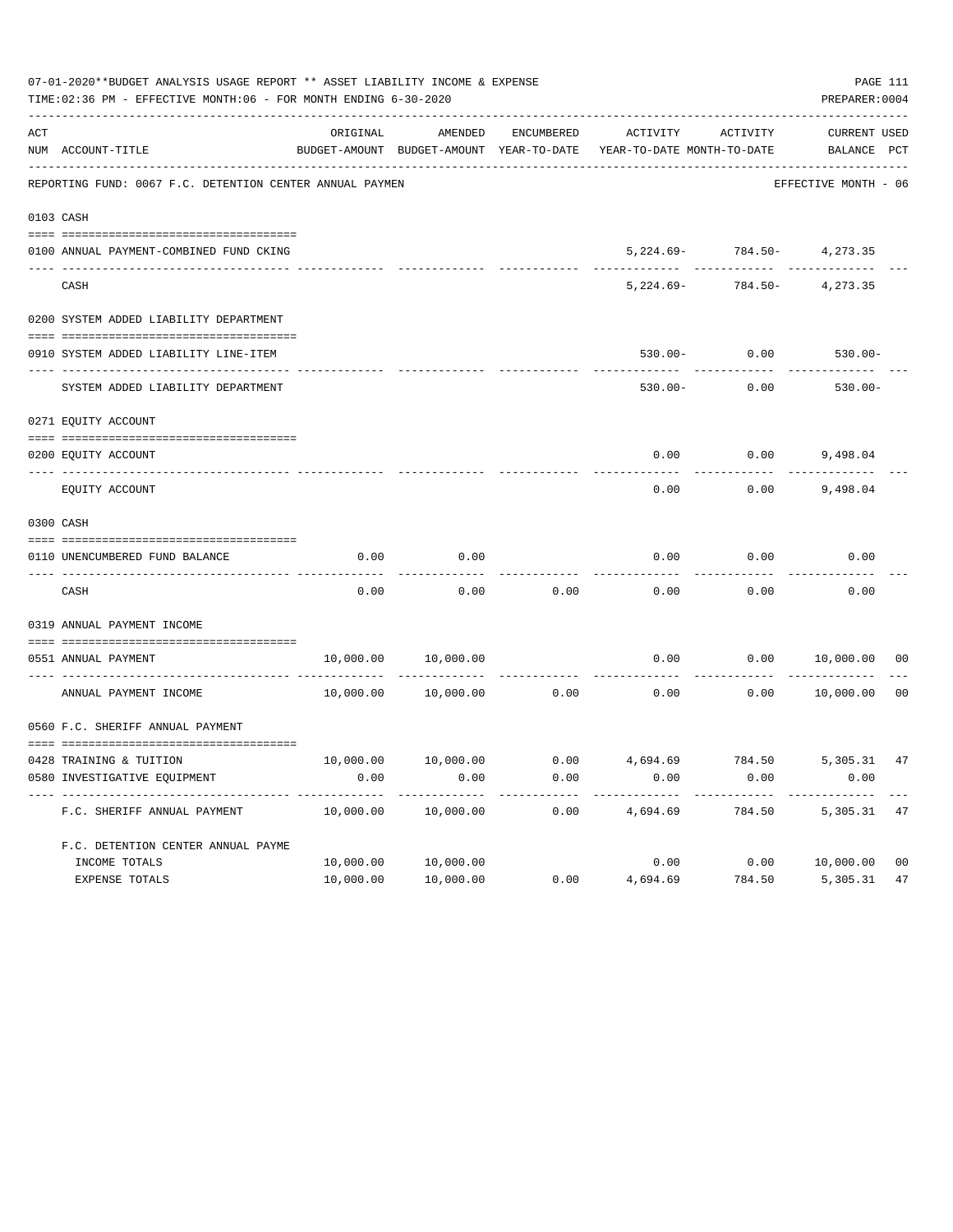|     | 07-01-2020**BUDGET ANALYSIS USAGE REPORT ** ASSET LIABILITY INCOME & EXPENSE<br>TIME: 02:36 PM - EFFECTIVE MONTH: 06 - FOR MONTH ENDING 6-30-2020 |                                                      |                           |                   |                                                      |                                                                                   | PREPARER: 0004                            | PAGE 112       |
|-----|---------------------------------------------------------------------------------------------------------------------------------------------------|------------------------------------------------------|---------------------------|-------------------|------------------------------------------------------|-----------------------------------------------------------------------------------|-------------------------------------------|----------------|
| ACT | NUM ACCOUNT-TITLE                                                                                                                                 | ORIGINAL<br>BUDGET-AMOUNT BUDGET-AMOUNT YEAR-TO-DATE | AMENDED                   | ENCUMBERED        | YEAR-TO-DATE MONTH-TO-DATE                           | ACTIVITY ACTIVITY                                                                 | <b>CURRENT USED</b><br>BALANCE PCT        |                |
|     | REPORTING FUND: 0068 2018 GO BONDS-CONSTRUCTION FUND                                                                                              |                                                      |                           |                   |                                                      |                                                                                   | -----------------<br>EFFECTIVE MONTH - 06 |                |
|     | 0103 CASH                                                                                                                                         |                                                      |                           |                   |                                                      |                                                                                   |                                           |                |
|     | 0100 GO BONDS CONST. 2018-COMB. FUNDS CHE<br>0168 BUSINESS MONEY FUND ACCOUNT                                                                     |                                                      |                           |                   |                                                      | $672, 126.00 - 672, 126.00 - 672, 126.00 -$<br>903,649.42-970,176.50-5,422,956.57 |                                           |                |
|     | 0175 TEXPOOL                                                                                                                                      |                                                      |                           |                   | 0.00                                                 | 0.00                                                                              | 0.00                                      |                |
|     | CASH                                                                                                                                              |                                                      |                           |                   |                                                      | -----------<br>1,575,775.42-1,642,302.50-4,750,830.57                             |                                           |                |
|     | 0200 LIABILITY ACCOUNT                                                                                                                            |                                                      |                           |                   |                                                      |                                                                                   |                                           |                |
|     |                                                                                                                                                   |                                                      |                           |                   |                                                      |                                                                                   |                                           |                |
|     | 0910 SYSTEM ADDED LIABILITY LINE -ITEM                                                                                                            |                                                      |                           |                   | 0.00<br>$- - - - -$                                  | 0.00<br>. <u>.</u>                                                                | 0.00                                      |                |
|     | LIABILITY ACCOUNT                                                                                                                                 |                                                      |                           |                   | 0.00                                                 | 0.00                                                                              | 0.00                                      |                |
|     | 0231 2018 GO BONDS PAYABLE                                                                                                                        |                                                      |                           |                   |                                                      |                                                                                   |                                           |                |
|     | 0200 2018 GO BONDS PAYABLE                                                                                                                        |                                                      |                           |                   |                                                      | $0.00$ $0.00$ $6,250,000.00$                                                      |                                           |                |
|     | 2018 GO BONDS PAYABLE                                                                                                                             |                                                      |                           |                   |                                                      | $0.00$ $0.00$ $6,250,000.00$                                                      |                                           |                |
|     | 0271 EQUITY ACCOUNT                                                                                                                               |                                                      |                           |                   |                                                      |                                                                                   |                                           |                |
|     | 0200 EQUITY ACCOUNT                                                                                                                               |                                                      |                           |                   | 0.00                                                 |                                                                                   | $0.00$ 76,605.99                          |                |
|     | EQUITY ACCOUNT                                                                                                                                    |                                                      |                           |                   | 0.00                                                 |                                                                                   | -------<br>$0.00$ 76,605.99               |                |
|     | 0300 CASH                                                                                                                                         |                                                      |                           |                   |                                                      |                                                                                   |                                           |                |
|     | 0168 BEGINNING CASH BALANCE                                                                                                                       |                                                      | $0.00 \quad 4,000,000.00$ |                   |                                                      | $0.00$ $0.00$ $4,000,000.00$                                                      |                                           | 00             |
|     | CASH                                                                                                                                              | 0.00                                                 |                           | 4,000,000.00 0.00 | 0.00                                                 | . <u>.</u>                                                                        | $0.00 \quad 4,000,000.00$                 | 0 <sub>0</sub> |
|     | 0360 INTEREST EARNINGS                                                                                                                            |                                                      |                           |                   |                                                      |                                                                                   |                                           |                |
|     | 0100 INTEREST EARNING LEGEND BANK                                                                                                                 | 0.00                                                 | 0.00                      |                   | 0.00                                                 | 0.00                                                                              | 0.00                                      |                |
|     | 0168 INTEREST EARNINGS BUSINESS MONEY F                                                                                                           | 0.00                                                 | 0.00<br>------            |                   |                                                      | 67,796.95 1,269.87 67,796.95+                                                     |                                           |                |
|     | INTEREST EARNINGS                                                                                                                                 | 0.00                                                 | 0.00                      | 0.00              | 67,796.95                                            | 1,269.87                                                                          | 67,796.95+                                |                |
|     | 0370 MISCELLANEOUS                                                                                                                                |                                                      |                           |                   |                                                      |                                                                                   |                                           |                |
|     | 0130 REFUNDS & MISCELLANEOUS                                                                                                                      | 0.00                                                 | 0.00                      |                   |                                                      | $0.00$ 0.00                                                                       | 0.00                                      |                |
|     | MISCELLANEOUS                                                                                                                                     | 0.00                                                 | 0.00                      | 0.00              | 0.00                                                 | 0.00                                                                              | 0.00                                      |                |
|     | 0509 CONTINGENCY                                                                                                                                  |                                                      |                           |                   |                                                      |                                                                                   |                                           |                |
|     |                                                                                                                                                   |                                                      |                           |                   |                                                      |                                                                                   |                                           |                |
|     | 0475 CONTINGENCY                                                                                                                                  | 0.00                                                 | 0.00                      | 0.00              | 0.00                                                 | 0.00                                                                              | 0.00                                      |                |
|     | CONTINGENCY                                                                                                                                       | 0.00                                                 | 0.00                      | 0.00              | 0.00                                                 | 0.00                                                                              | 0.00                                      |                |
|     | 0668 COURTHOUSE CONSTRUCTION PHASE 2                                                                                                              |                                                      |                           |                   |                                                      |                                                                                   |                                           |                |
|     | 0165 CONSTRUCTION                                                                                                                                 |                                                      | 0.00 2,774,000.00         |                   | 0.00    1,038,855.76    1,038,855.76    1,735,144.24 |                                                                                   |                                           | 37             |
|     | 0167 CONSTRUCTION MANAGER AGENT                                                                                                                   |                                                      | 0.00 184,000.00           | 0.00              |                                                      | $0.00$ $0.00$ $184,000.00$                                                        |                                           | 0 <sub>0</sub> |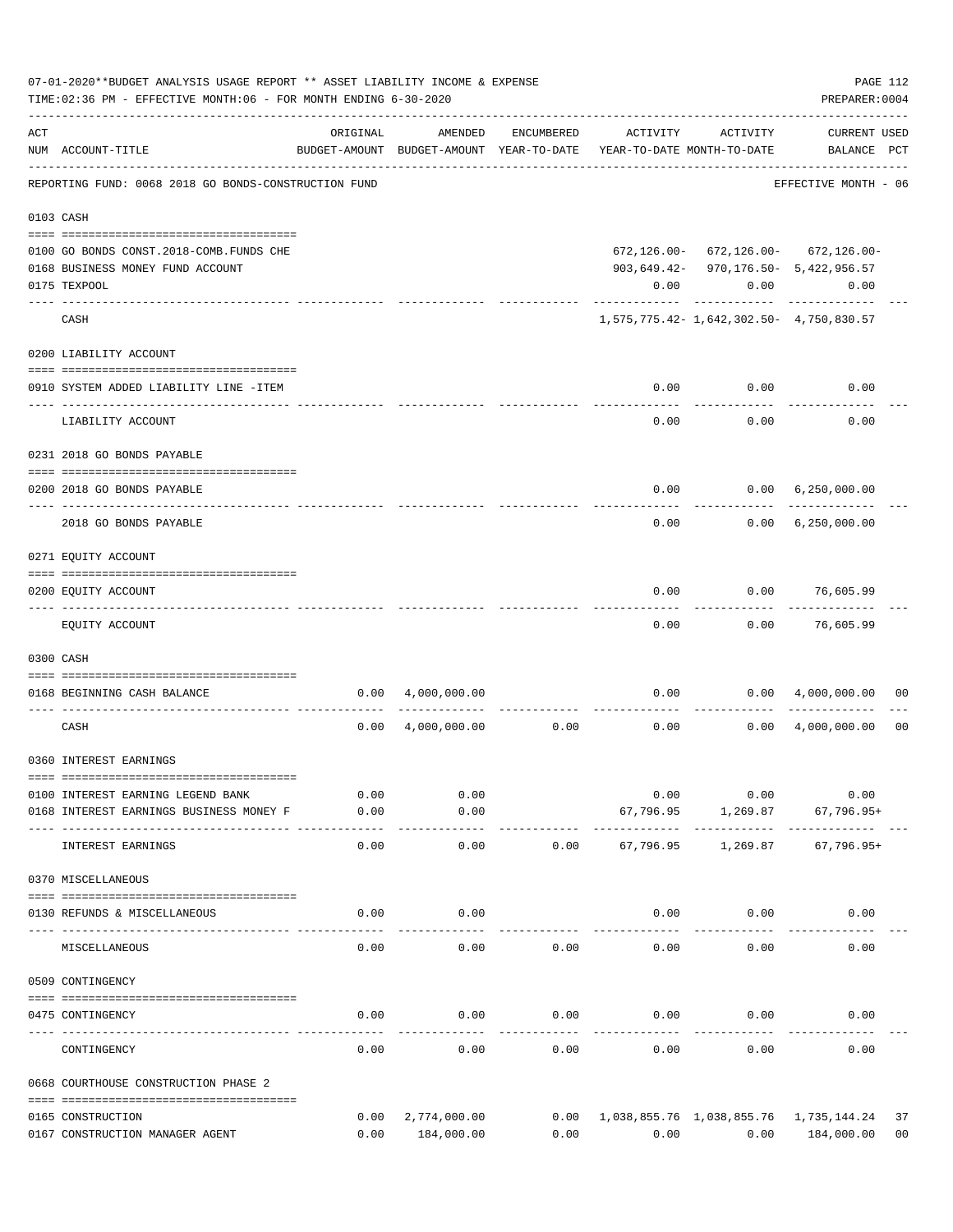### 07-01-2020\*\*BUDGET ANALYSIS USAGE REPORT \*\* ASSET LIABILITY INCOME & EXPENSE PAGE 113 TIME:02:36 PM - EFFECTIVE MONTH:06 - FOR MONTH ENDING 6-30-2020

| ACT |                                                                                          | ORIGINAL | AMENDED   | ENCUMBERED          | ACTIVITY   | ACTIVITY | <b>CURRENT USED</b>                                                                 |     |
|-----|------------------------------------------------------------------------------------------|----------|-----------|---------------------|------------|----------|-------------------------------------------------------------------------------------|-----|
|     | BUDGET-AMOUNT BUDGET-AMOUNT YEAR-TO-DATE YEAR-TO-DATE MONTH-TO-DATE<br>NUM ACCOUNT-TITLE |          |           |                     |            |          | BALANCE PCT                                                                         |     |
|     | REPORTING FUND: 0068 2018 GO BONDS-CONSTRUCTION FUND                                     |          |           |                     |            |          | EFFECTIVE MONTH - 06                                                                |     |
|     | 0168 MASONRY AND STONE                                                                   | 0.00     |           | $1,000,000.00$ 0.00 | 596,108.98 |          | 596,108.98 403,891.02 60                                                            |     |
|     | 0400 ATTORNEY FEES                                                                       | 0.00     | 0.00      | 0.00                | 0.00       | 0.00     | 0.00                                                                                |     |
|     | 0402 ENGINEERING                                                                         | 0.00     | 0.00      | 0.00                | 0.00       | 0.00     | 0.00                                                                                |     |
|     | 0403 ARCHITECTURAL FEES                                                                  | 0.00     | 41,000.00 | 0.00                |            |          | 8,125.00 8,125.00 32,875.00                                                         | -20 |
|     | 0426 PROFESSIONAL FEES                                                                   | 0.00     | 0.00      | 0.00                | 0.00       | 0.00     | 0.00                                                                                |     |
|     | 0430 BIDS, NOTICES & PERMITS                                                             | 0.00     | 0.00      | 0.00                | 0.00       | 0.00     | 0.00                                                                                |     |
|     | 0443 TRASH PICK UP                                                                       | 0.00     | 1,000.00  | 0.00                | 482.63     | 482.63   | 517.37                                                                              | 48  |
|     | 0450 R & M BUILDINGS                                                                     | 0.00     | 0.00      | 0.00                | 0.00       | 0.00     | 0.00                                                                                |     |
|     | 0490 MISCELLANEOUS                                                                       | 0.00     | 0.00      | 0.00                | 0.00       | 0.00     | 0.00                                                                                |     |
|     | 0535 BUILDING                                                                            | 0.00     | 0.00      | 0.00                | 0.00       | 0.00     | 0.00                                                                                |     |
|     | 0695 SURVEYING                                                                           | 0.00     | 0.00      | 0.00                | 0.00       | 0.00     | 0.00                                                                                |     |
|     | COURTHOUSE CONSTRUCTION PHASE 2                                                          |          |           |                     |            |          | $0.00$ 4,000,000.00 $0.00$ $0.00$ $1,643,572.37$ $1,643,572.37$ $2,356,427.63$ $41$ |     |
|     | 2018 GO BONDS-CONSTRUCTION FUND                                                          |          |           |                     |            |          |                                                                                     |     |
|     | INCOME TOTALS                                                                            | 0.00     |           |                     |            |          | $4.000.000.00$ $67.796.95$ $1.269.87$ $3.932.203.05$ 02                             |     |
|     | <b>EXPENSE TOTALS</b>                                                                    | 0.00     |           |                     |            |          | $4,000,000.00$ 0.00 $1,643,572.37$ $1,643,572.37$ 2,356,427.63                      | 41  |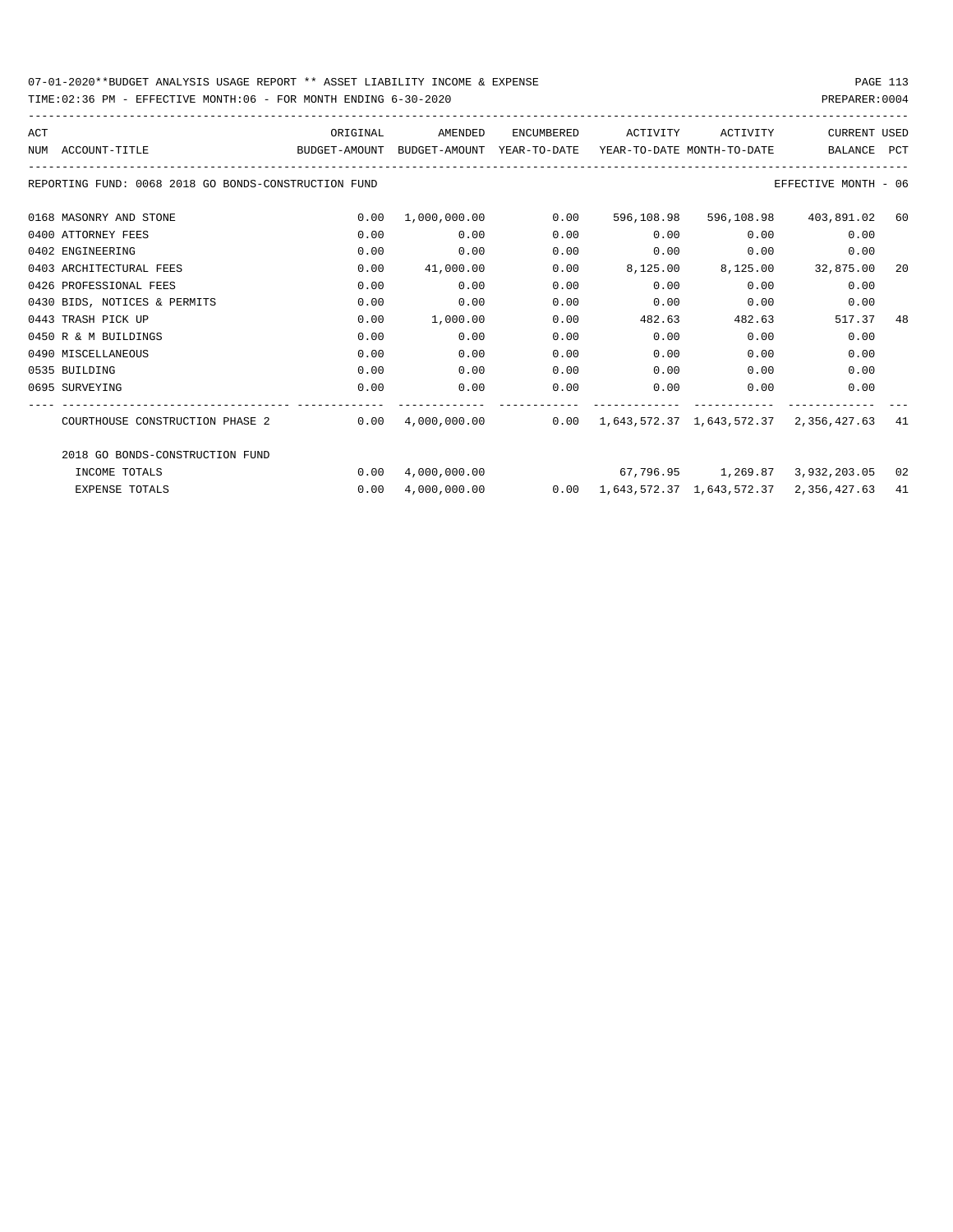|     | 07-01-2020**BUDGET ANALYSIS USAGE REPORT ** ASSET LIABILITY INCOME & EXPENSE<br>TIME:02:36 PM - EFFECTIVE MONTH:06 - FOR MONTH ENDING 6-30-2020 |               |                                                     |              |                           |                                        | PREPARER: 0004                                  | PAGE 114 |
|-----|-------------------------------------------------------------------------------------------------------------------------------------------------|---------------|-----------------------------------------------------|--------------|---------------------------|----------------------------------------|-------------------------------------------------|----------|
| ACT | NUM ACCOUNT-TITLE                                                                                                                               | ORIGINAL      | AMENDED<br>BUDGET-AMOUNT BUDGET-AMOUNT YEAR-TO-DATE | ENCUMBERED   | ACTIVITY                  | ACTIVITY<br>YEAR-TO-DATE MONTH-TO-DATE | <b>CURRENT USED</b><br>BALANCE PCT              |          |
|     | REPORTING FUND: 0069 2020 CO BONDS-CONSTRUCTION FUND                                                                                            |               |                                                     |              |                           |                                        | EFFECTIVE MONTH - 06                            |          |
|     | 0103 CASH                                                                                                                                       |               |                                                     |              |                           |                                        |                                                 |          |
|     |                                                                                                                                                 |               |                                                     |              |                           |                                        |                                                 |          |
|     | 0120 CO BONDS CONST. 2020-COMB. FUNDS CHE                                                                                                       |               |                                                     |              | 100.03                    |                                        | $0.01$ 100.03                                   |          |
|     | 0169 ICS DEPOSIT                                                                                                                                |               |                                                     |              | 9,901,898.86              |                                        | $0.00$ 9,901,898.86                             |          |
|     | 0175 TEXPOOL                                                                                                                                    |               |                                                     |              | 0.00                      |                                        | $0.00$ 0.00                                     |          |
|     | CASH                                                                                                                                            |               |                                                     |              |                           |                                        |                                                 |          |
|     | 0200 LIABILITY ACCOUNT                                                                                                                          |               |                                                     |              |                           |                                        |                                                 |          |
|     |                                                                                                                                                 |               |                                                     |              |                           |                                        |                                                 |          |
|     | 0910 SYSTEM ADDED LIABILITY LINE-ITEM                                                                                                           |               |                                                     |              | 0.00                      | 0.00                                   | 0.00                                            |          |
|     | LIABILITY ACCOUNT                                                                                                                               |               |                                                     |              | 0.00                      | 0.00                                   | 0.00                                            |          |
|     | 0271 EQUITY ACCOUNT                                                                                                                             |               |                                                     |              |                           |                                        |                                                 |          |
|     | 0200 EQUITY ACCOUNT                                                                                                                             |               |                                                     |              | 0.00                      | 0.00                                   | 0.00                                            |          |
|     | EOUITY ACCOUNT                                                                                                                                  |               |                                                     |              | 0.00                      | 0.00                                   | 0.00                                            |          |
|     | 0300 CASH                                                                                                                                       |               |                                                     |              |                           |                                        |                                                 |          |
|     |                                                                                                                                                 |               |                                                     |              |                           |                                        |                                                 |          |
|     | 0168 BEGINNING CASH BALANCE<br>-------------------------------                                                                                  | 0.00          | 0.00                                                |              | 0.00                      | 0.00                                   | 0.00                                            |          |
|     | CASH                                                                                                                                            | 0.00          | 0.00                                                | 0.00         | 0.00                      | 0.00                                   | 0.00                                            |          |
|     | 0350 2020 CO BONDS                                                                                                                              |               |                                                     |              |                           |                                        |                                                 |          |
|     | 0169 2020 CO BOND PROCEEDS                                                                                                                      | 0.00          | 0.00                                                |              |                           |                                        |                                                 |          |
|     | 2020 CO BONDS                                                                                                                                   | 0.00          | 0.00                                                |              |                           |                                        | $0.00 \t 9,900,000.00 \t 0.00 \t 9,900,000.00+$ |          |
|     | 0360 INTEREST EARNINGS                                                                                                                          |               |                                                     |              |                           |                                        |                                                 |          |
|     |                                                                                                                                                 |               |                                                     |              |                           |                                        |                                                 |          |
|     | 0100 INTEREST EARNING LEGEND BANK                                                                                                               | 0.00          | 0.00                                                |              | 0.00                      | 0.00                                   | 0.00                                            |          |
|     | 0160 2020 CO'S CERT. INTEREST & SINKING                                                                                                         | 0.00          | 0.00                                                |              | 0.00                      | 0.00                                   | 0.00                                            |          |
|     | 0169 INTEREST EARNINGS ICS<br>---- ---------------------------                                                                                  | 0.00<br>----- | 0.00<br>$- - - - -$                                 |              | 1,898.89<br>------------- | 0.01<br>------------                   | $1,898.89+$<br>------------                     |          |
|     | INTEREST EARNINGS                                                                                                                               | 0.00          | 0.00                                                | 0.00         | 1,898.89                  | 0.01                                   | $1,898.89+$                                     |          |
|     | 0370 MISCELLANEOUS                                                                                                                              |               |                                                     |              |                           |                                        |                                                 |          |
|     | 0130 REFUNDS & MISCELLANEOUS                                                                                                                    | 0.00          | 0.00                                                |              | 100.00                    | 0.00                                   | $100.00+$                                       |          |
|     | MISCELLANEOUS                                                                                                                                   | 0.00          | 0.00                                                | 0.00         | 100.00                    | 0.00                                   | $100.00+$                                       |          |
|     | 0509 CONTINGENCY                                                                                                                                |               |                                                     |              |                           |                                        |                                                 |          |
|     |                                                                                                                                                 |               |                                                     |              |                           |                                        |                                                 |          |
|     | 0475 CONTINGENCY<br>----- --------                                                                                                              | 0.00          | 0.00                                                | 0.00         | 0.00                      | 0.00                                   | 0.00                                            |          |
|     | CONTINGENCY                                                                                                                                     | 0.00          | 0.00                                                | 0.00         | 0.00                      | 0.00                                   | 0.00                                            |          |
|     | 0669 COURTHOUSE CONSTRUCTION PHASE 2                                                                                                            |               |                                                     |              |                           |                                        |                                                 |          |
|     | 0165 CONSTRUCTION                                                                                                                               | 0.00          |                                                     | 0.00<br>0.00 |                           | 0.00<br>0.00                           | 0.00                                            |          |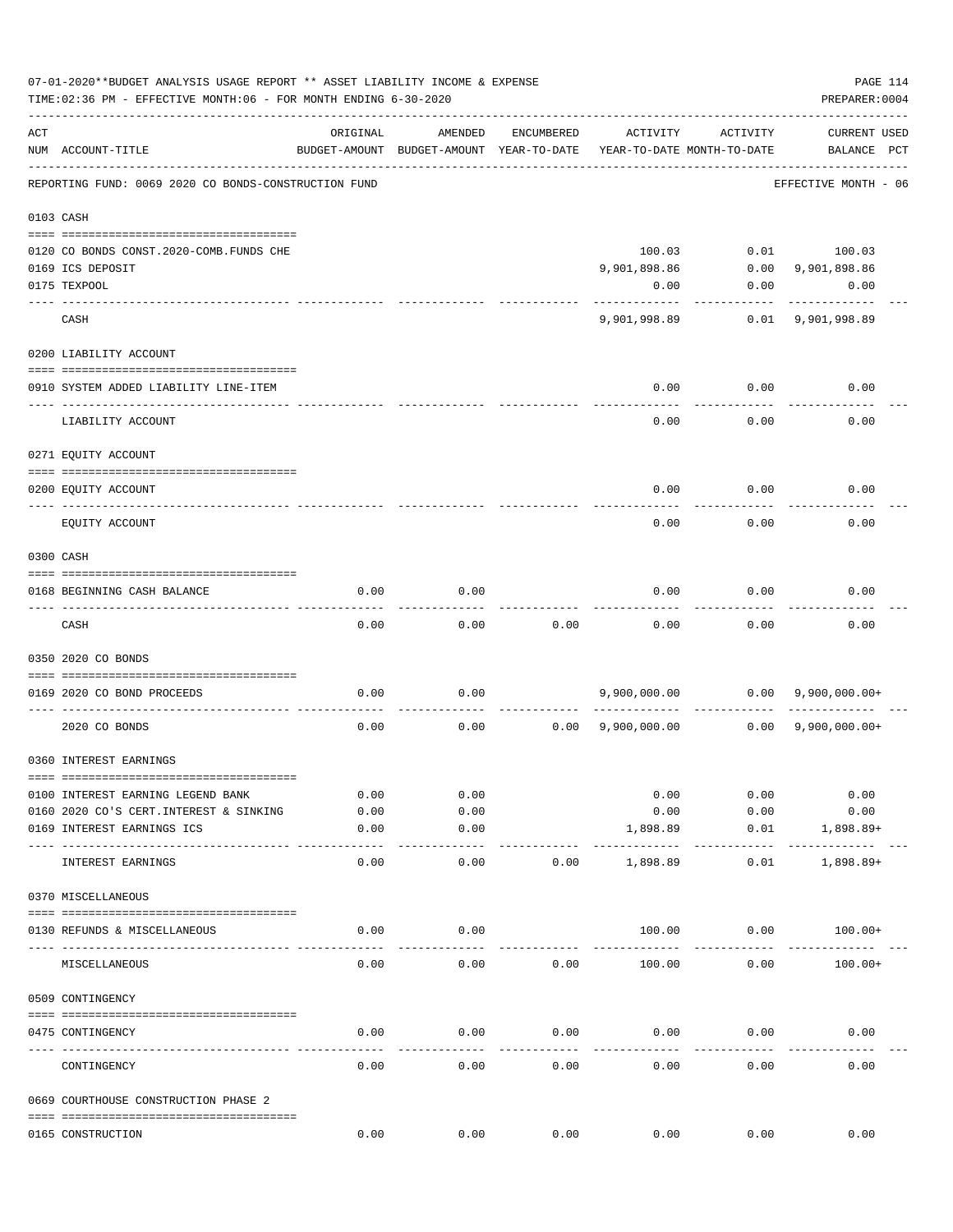| ACT                                                  | ORIGINAL | AMENDED                                                             | ENCUMBERED | ACTIVITY | ACTIVITY | CURRENT USED          |
|------------------------------------------------------|----------|---------------------------------------------------------------------|------------|----------|----------|-----------------------|
| NUM<br>ACCOUNT-TITLE                                 |          | BUDGET-AMOUNT BUDGET-AMOUNT YEAR-TO-DATE YEAR-TO-DATE MONTH-TO-DATE |            |          |          | <b>PCT</b><br>BALANCE |
| REPORTING FUND: 0069 2020 CO BONDS-CONSTRUCTION FUND |          |                                                                     |            |          |          | EFFECTIVE MONTH - 06  |
| 0167 CONSTRUCTION MANAGER AGENT                      | 0.00     | 0.00                                                                | 0.00       | 0.00     | 0.00     | 0.00                  |
| 0168 MASONRY AND STONE                               | 0.00     | 0.00                                                                | 0.00       | 0.00     | 0.00     | 0.00                  |
| 0403 ARCHITECTURAL FEES                              | 0.00     | 0.00                                                                | 0.00       | 0.00     | 0.00     | 0.00                  |
| 0426 PROFESSIONAL FEES                               | 0.00     | 0.00                                                                | 0.00       | 0.00     | 0.00     | 0.00                  |
| 0430 BIDS & NOTICES                                  | 0.00     | 0.00                                                                | 0.00       | 0.00     | 0.00     | 0.00                  |
| 0443 TRASH PICK UP                                   | 0.00     | 0.00                                                                | 0.00       | 0.00     | 0.00     | 0.00                  |
| 0453 IT DESIGN/SECURITY DESIGN                       | 0.00     | 0.00                                                                | 0.00       | 0.00     | 0.00     | 0.00                  |
| 0455 SECURITY                                        | 0.00     | 0.00                                                                | 0.00       | 0.00     | 0.00     | 0.00                  |
| COURTHOUSE CONSTRUCTION PHASE 2                      | 0.00     | 0.00                                                                | 0.00       | 0.00     | 0.00     | 0.00                  |
| 2020 CO BONDS-CONSTRUCTION FUND                      |          |                                                                     |            |          |          |                       |
| INCOME TOTALS                                        | 0.00     | 0.00                                                                |            |          |          | $9,901,998.89+$       |
| <b>EXPENSE TOTALS</b>                                | 0.00     | 0.00                                                                | 0.00       | 0.00     | 0.00     | 0.00                  |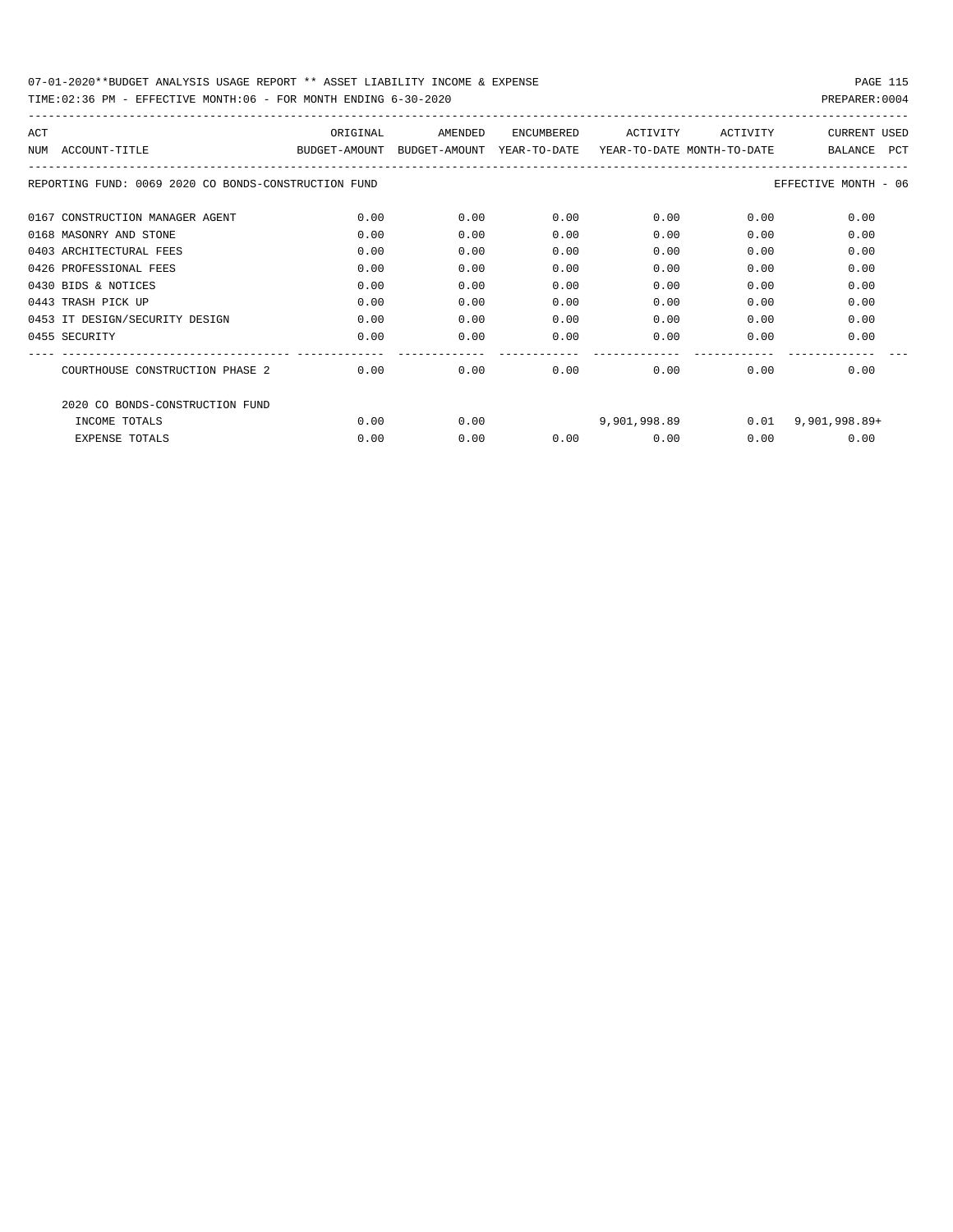|     | 07-01-2020**BUDGET ANALYSIS USAGE REPORT ** ASSET LIABILITY INCOME & EXPENSE<br>TIME: 02:36 PM - EFFECTIVE MONTH: 06 - FOR MONTH ENDING 6-30-2020 |          |                      |            |                                                                                 |                                | PAGE 116<br>PREPARER: 0004           |
|-----|---------------------------------------------------------------------------------------------------------------------------------------------------|----------|----------------------|------------|---------------------------------------------------------------------------------|--------------------------------|--------------------------------------|
| ACT | NUM ACCOUNT-TITLE                                                                                                                                 | ORIGINAL | AMENDED              | ENCUMBERED | ACTIVITY<br>BUDGET-AMOUNT BUDGET-AMOUNT YEAR-TO-DATE YEAR-TO-DATE MONTH-TO-DATE | ACTIVITY                       | <b>CURRENT USED</b><br>BALANCE PCT   |
|     | REPORTING FUND: 0070 RIGHT OF WAY FUND                                                                                                            |          |                      |            |                                                                                 |                                | EFFECTIVE MONTH - 06                 |
|     | 0102 A/P CLEARING                                                                                                                                 |          |                      |            |                                                                                 |                                |                                      |
|     | 0100 A/P CLEARING                                                                                                                                 |          |                      |            | 0.00                                                                            | 0.00                           | 0.00                                 |
|     | ---- --------<br>A/P CLEARING                                                                                                                     |          |                      |            | 0.00                                                                            | 0.00                           | 0.00                                 |
|     | 0103 CASH                                                                                                                                         |          |                      |            |                                                                                 |                                |                                      |
|     | 0100 RIGHT OF WAY-COMBINED FUND CHECKIN                                                                                                           |          |                      |            | 27.40                                                                           |                                | 1.45 16,112.71                       |
|     | 0170 RIGHT OF WAY CASH ACCT.                                                                                                                      |          |                      |            | 0.00                                                                            | 0.00                           | 0.00                                 |
|     | 0175 TEXPOOL                                                                                                                                      |          |                      |            | 862.76                                                                          | 19.36                          | 84,828.83                            |
|     | CASH                                                                                                                                              |          |                      |            | 890.16                                                                          | 20.81                          | 100,941.54                           |
|     | 0133 ADVANCE TO FUND                                                                                                                              |          |                      |            |                                                                                 |                                |                                      |
|     | 0010 ADVANCE TO GENERAL                                                                                                                           |          |                      |            | 0.00                                                                            | 0.00                           | 0.00                                 |
|     | 0021 ADVANCE TO R&B #1                                                                                                                            |          |                      |            | 0.00                                                                            | 0.00                           | 0.00                                 |
|     | 0022 ADVANCE TO R&B #2                                                                                                                            |          |                      |            | 0.00                                                                            | 0.00                           | 0.00                                 |
|     | ADVANCE TO FUND                                                                                                                                   |          |                      |            | 0.00                                                                            | 0.00                           | 0.00                                 |
|     | 0200 LIABILITY ACCOUNT                                                                                                                            |          |                      |            |                                                                                 |                                |                                      |
|     | 0900 SYSTEM ADDED LIABILITY LINE-ITEM                                                                                                             |          |                      |            | 0.00                                                                            | 0.00                           | 0.00                                 |
|     | 0910 SYSTEM ADDED LIABILITY LINE-ITEM                                                                                                             |          |                      |            | 0.00                                                                            | 0.00                           | 0.00                                 |
|     |                                                                                                                                                   |          |                      |            |                                                                                 |                                |                                      |
|     | LIABILITY ACCOUNT                                                                                                                                 |          |                      |            | 0.00                                                                            | 0.00                           | 0.00                                 |
|     | 0271 EQUITY ACCOUNT                                                                                                                               |          |                      |            |                                                                                 |                                |                                      |
|     |                                                                                                                                                   |          |                      |            |                                                                                 |                                |                                      |
|     | 0200 EQUITY ACCOUNT                                                                                                                               |          |                      |            | 0.00                                                                            |                                | 0.00 100,051.38                      |
|     | EQUITY ACCOUNT                                                                                                                                    |          |                      |            | 0.00                                                                            |                                | 0.00 100, 051.38                     |
|     | 0360 INTEREST EARNINGS                                                                                                                            |          |                      |            |                                                                                 |                                |                                      |
|     | 0100 INTEREST EARNINGS                                                                                                                            | 0.00     | 0.00<br>------------ |            |                                                                                 | 890.16 20.81<br>-------------- | 890.16+<br>. _ _ _ _ _ _ _ _ _ _ _ _ |
|     | INTEREST EARNINGS                                                                                                                                 | 0.00     | 0.00                 | 0.00       | 890.16                                                                          | 20.81                          | 890.16+                              |
|     | 0622 RIGHT OF WAY                                                                                                                                 |          |                      |            |                                                                                 |                                |                                      |
|     | 0399 CLAIM SETTLEMENTS                                                                                                                            | 0.00     | 0.00                 | 0.00       | 0.00                                                                            | 0.00                           | 0.00                                 |
|     | 0426 APPRAISAL FEES                                                                                                                               | 0.00     | 0.00                 | 0.00       | 0.00                                                                            | 0.00                           | 0.00                                 |
|     | 0429 RELOCATING UTILITIES                                                                                                                         | 0.00     | 0.00                 | 0.00       | 0.00                                                                            | 0.00                           | 0.00                                 |
|     | 0449 CONTRACT EXPENSES FOR FM87 R.O.W.                                                                                                            | 0.00     | 0.00                 | 0.00       | 0.00                                                                            | 0.00                           | 0.00                                 |
|     | RIGHT OF WAY                                                                                                                                      | 0.00     | 0.00                 | 0.00       | 0.00                                                                            | 0.00                           | 0.00                                 |
|     | 0629 RIGHT OF WAY                                                                                                                                 |          |                      |            |                                                                                 |                                |                                      |
|     | 0500 RIGHT OF WAY PUR HWY #82                                                                                                                     | 0.00     | 0.00                 | 0.00       | 0.00                                                                            | 0.00                           | 0.00                                 |
|     | 0501 RIGHT OF WAY PURCHASE FM #87                                                                                                                 | 0.00     | 0.00                 | 0.00       | 0.00                                                                            | 0.00                           | 0.00                                 |
|     | 0502 RIGHT OF WAY PURCHASE HWY #121                                                                                                               | 0.00     | 0.00                 | 0.00       | 0.00                                                                            | 0.00                           | 0.00                                 |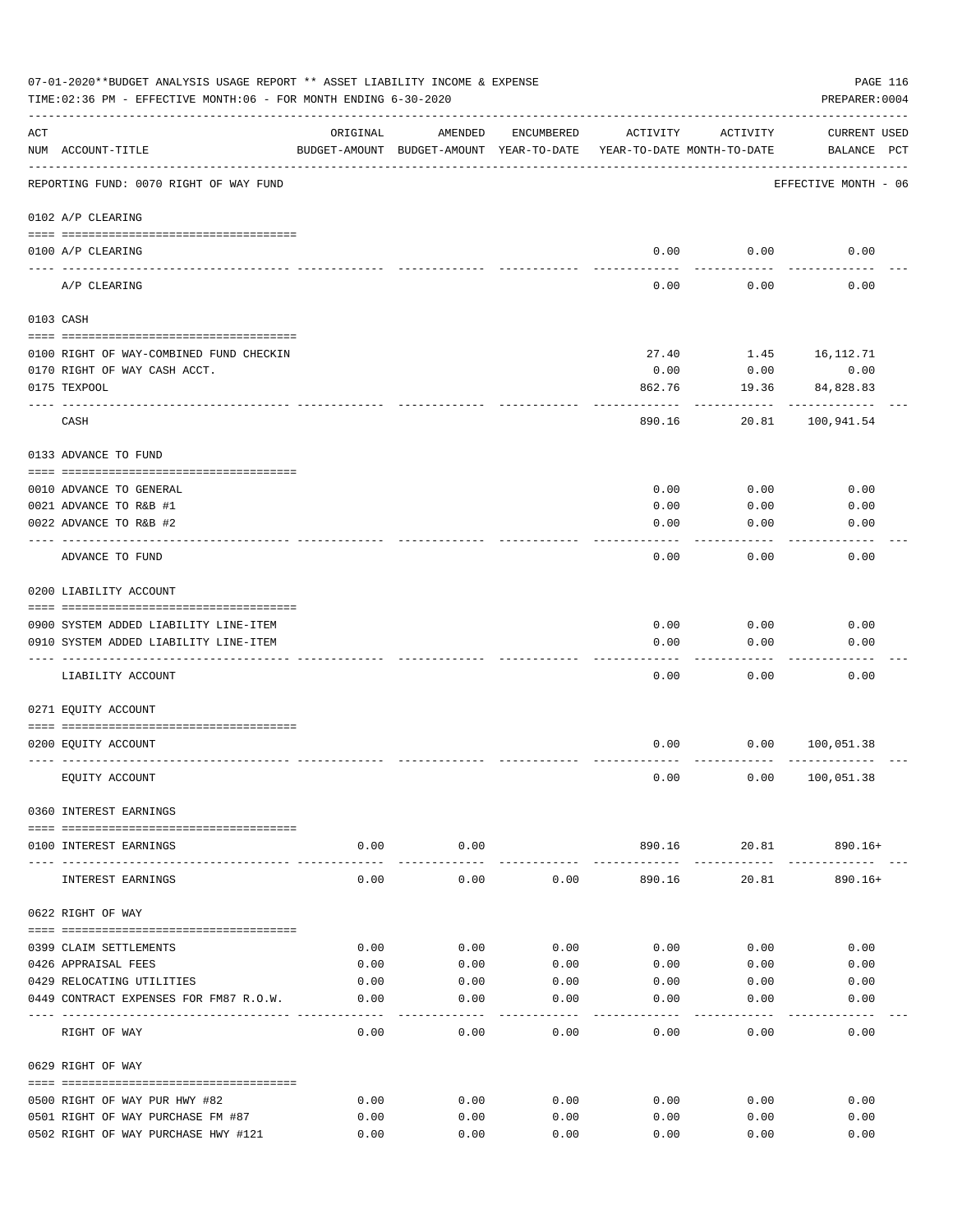| 07-01-2020**BUDGET ANALYSIS USAGE REPORT ** ASSET LIABILITY INCOME & EXPENSE             |             |         |            |             |             | PAGE 117             |
|------------------------------------------------------------------------------------------|-------------|---------|------------|-------------|-------------|----------------------|
| TIME: 02:36 PM - EFFECTIVE MONTH: 06 - FOR MONTH ENDING 6-30-2020                        |             |         |            |             |             | PREPARER: 0004       |
| ACT                                                                                      | ORIGINAL    | AMENDED | ENCUMBERED | ACTIVITY    | ACTIVITY    | <b>CURRENT USED</b>  |
| NUM ACCOUNT-TITLE<br>BUDGET-AMOUNT BUDGET-AMOUNT YEAR-TO-DATE YEAR-TO-DATE MONTH-TO-DATE |             |         |            |             |             | BALANCE PCT          |
| REPORTING FUND: 0070 RIGHT OF WAY FUND                                                   |             |         |            |             |             | EFFECTIVE MONTH - 06 |
| 0503 RIGHT OF WAY PURCHASE HWY.78                                                        | $\sim$ 0.00 | 0.00    | 0.00       | $0.00$ 0.00 |             | 0.00                 |
| RIGHT OF WAY                                                                             | 0.00        | 0.00    | 0.00       |             | $0.00$ 0.00 | 0.00                 |
| 0999 ACCOUNTS PAYABLE                                                                    |             |         |            |             |             |                      |
| 0100 A/P CLEARING ACCOUNT                                                                |             |         |            | 0.00        | 0.00        | 0.00                 |
| ACCOUNTS PAYABLE                                                                         |             |         |            | 0.00        | 0.00        | 0.00                 |
| RIGHT OF WAY FUND                                                                        |             |         |            |             |             |                      |
| INCOME TOTALS                                                                            | 0.00        | 0.00    |            | 890.16      | 20.81       | $890.16+$            |
| <b>EXPENSE TOTALS</b>                                                                    | 0.00        | 0.00    | 0.00       | 0.00        | 0.00        | 0.00                 |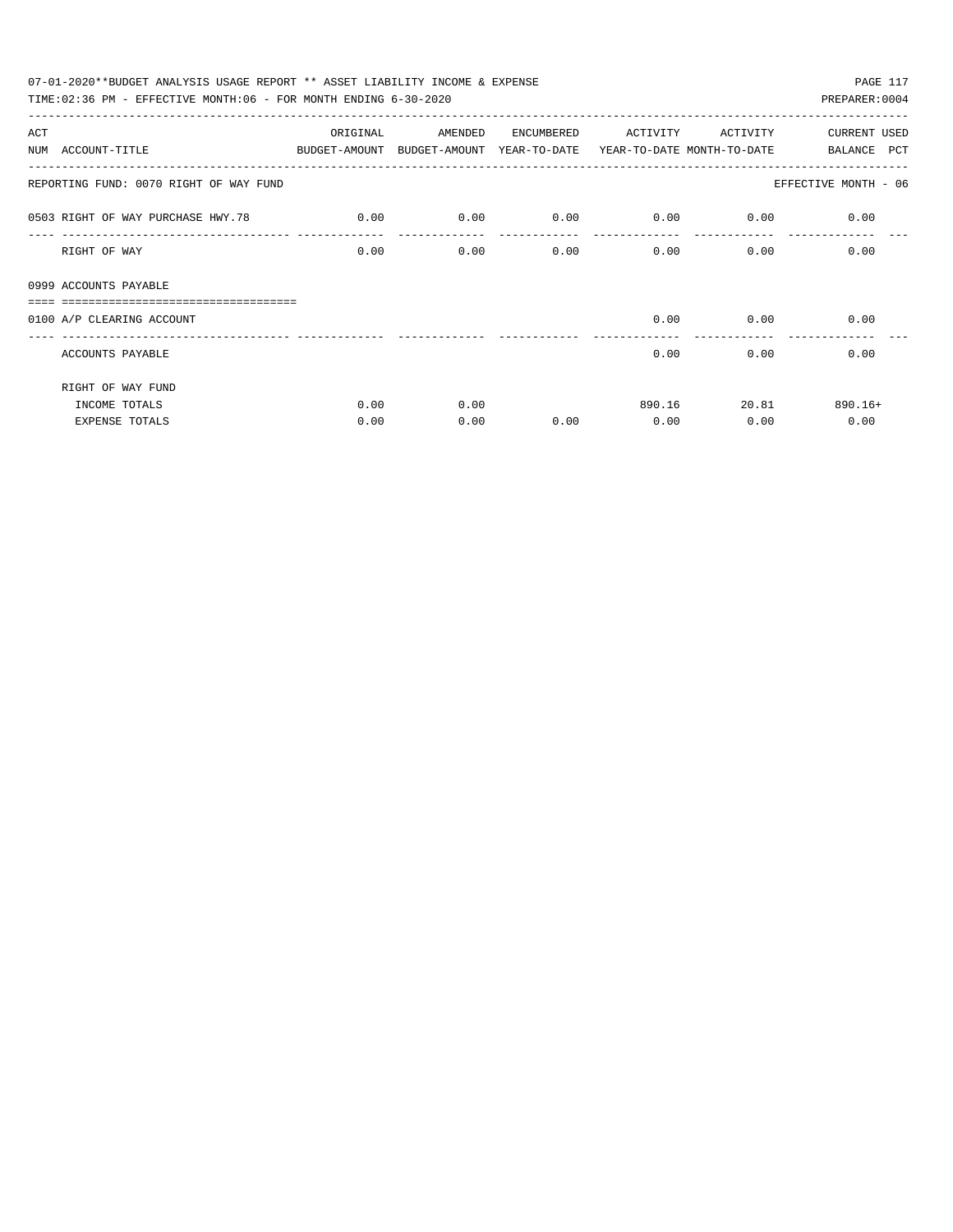|     | 07-01-2020**BUDGET ANALYSIS USAGE REPORT ** ASSET LIABILITY INCOME & EXPENSE<br>TIME:02:36 PM - EFFECTIVE MONTH:06 - FOR MONTH ENDING 6-30-2020 |          |                                                     |            |          |                                        | PAGE 118<br>PREPARER: 0004         |
|-----|-------------------------------------------------------------------------------------------------------------------------------------------------|----------|-----------------------------------------------------|------------|----------|----------------------------------------|------------------------------------|
| ACT | NUM ACCOUNT-TITLE                                                                                                                               | ORIGINAL | AMENDED<br>BUDGET-AMOUNT BUDGET-AMOUNT YEAR-TO-DATE | ENCUMBERED | ACTIVITY | ACTIVITY<br>YEAR-TO-DATE MONTH-TO-DATE | <b>CURRENT USED</b><br>BALANCE PCT |
|     | REPORTING FUND: 0071 INVESTIGATOR CRIMES AGAINST WOMEN                                                                                          |          |                                                     |            |          |                                        | EFFECTIVE MONTH - 06               |
|     | 0100 PAYROLL                                                                                                                                    |          |                                                     |            |          |                                        |                                    |
|     | 0100 PAYROLL                                                                                                                                    |          |                                                     |            | 0.00     | 0.00                                   | 0.00                               |
|     | ---- ----<br>PAYROLL                                                                                                                            |          |                                                     |            | 0.00     | 0.00                                   | 0.00                               |
|     | 0103 CASH                                                                                                                                       |          |                                                     |            |          |                                        |                                    |
|     | 0100 INV. CRIMES AGAINST WOMEN-COMB. FUND                                                                                                       |          |                                                     |            | 0.00     | 0.00                                   | 0.00                               |
|     | CASH                                                                                                                                            |          |                                                     |            | 0.00     | 0.00                                   | 0.00                               |
|     | 0120 RECEIVABLES                                                                                                                                |          |                                                     |            |          |                                        |                                    |
|     | 0312 DUE FROM OTHER GOVERNMENTS                                                                                                                 |          |                                                     |            | 0.00     | 0.00                                   | 0.00                               |
|     | RECEIVABLES                                                                                                                                     |          |                                                     |            | 0.00     | 0.00                                   | 0.00                               |
|     | 0200 SYSTEM ADDED LIABILITY DEPARTMENT                                                                                                          |          |                                                     |            |          |                                        |                                    |
|     | 0910 SYSTEM ADDED LIABILITY LINE-ITEM                                                                                                           |          |                                                     |            | 0.00     | 0.00                                   | 0.00                               |
|     | SYSTEM ADDED LIABILITY DEPARTMENT                                                                                                               |          |                                                     |            | 0.00     | 0.00                                   | 0.00                               |
|     | 0271 EQUITY ACCOUNT                                                                                                                             |          |                                                     |            |          |                                        |                                    |
|     | 0200 EQUITY ACCOUNT                                                                                                                             |          |                                                     |            | 0.00     | 0.00                                   | 0.00                               |
|     | EQUITY ACCOUNT                                                                                                                                  |          |                                                     |            | 0.00     | 0.00                                   | 0.00                               |
|     | 0330 GRANT INCOME                                                                                                                               |          |                                                     |            |          |                                        |                                    |
|     | 0475 INVESTIGATOR CRIMES AGAINST WOMEN                                                                                                          | 0.00     | 0.00                                                |            | 0.00     | 0.00                                   | 0.00                               |
|     | GRANT INCOME                                                                                                                                    | 0.00     | 0.00                                                | 0.00       | 0.00     | 0.00                                   | 0.00                               |
|     | 0475 INVESTIGATOR CRIMES AGAINST WOMEN                                                                                                          |          |                                                     |            |          |                                        |                                    |
|     | 0108 SALARY                                                                                                                                     | 0.00     | 0.00                                                | 0.00       | 0.00     | 0.00                                   | 0.00                               |
|     | 0201 SOCIAL SECURITY TAXES                                                                                                                      | 0.00     | 0.00                                                | 0.00       | 0.00     | 0.00                                   | 0.00                               |
|     | 0202 GROUP HEALTH INSURANCE                                                                                                                     | 0.00     | 0.00                                                | 0.00       | 0.00     | 0.00                                   | 0.00                               |
|     | 0203 RETIREMENT                                                                                                                                 | 0.00     | 0.00                                                | 0.00       | 0.00     | 0.00                                   | 0.00                               |
|     | 0204 WORKERS COMPENSATION                                                                                                                       | 0.00     | 0.00                                                | 0.00       | 0.00     | 0.00                                   | 0.00                               |
|     | 0205 MEDICARE TAX                                                                                                                               | 0.00     | 0.00                                                | 0.00       | 0.00     | 0.00                                   | 0.00                               |
|     | INVESTIGATOR CRIMES AGAINST WOMEN                                                                                                               | 0.00     | 0.00                                                | 0.00       | 0.00     | 0.00                                   | 0.00                               |
|     | INVESTIGATOR CRIMES AGAINST WOMEN                                                                                                               |          |                                                     |            |          |                                        |                                    |
|     | INCOME TOTALS                                                                                                                                   | 0.00     | 0.00                                                |            | 0.00     | 0.00                                   | 0.00                               |
|     | EXPENSE TOTALS                                                                                                                                  | 0.00     | 0.00                                                | 0.00       | 0.00     | 0.00                                   | 0.00                               |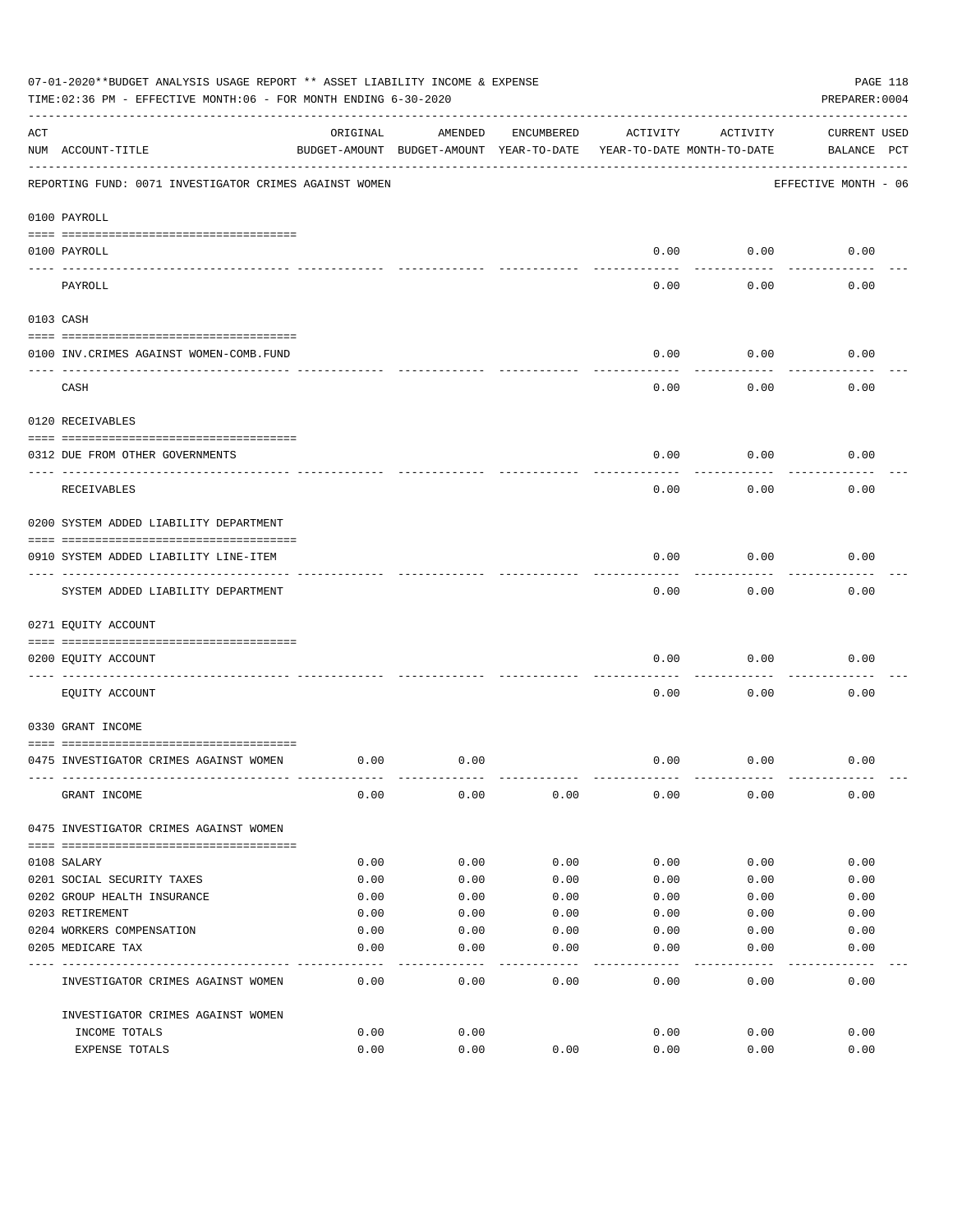|     | 07-01-2020**BUDGET ANALYSIS USAGE REPORT ** ASSET LIABILITY INCOME & EXPENSE<br>TIME:02:36 PM - EFFECTIVE MONTH:06 - FOR MONTH ENDING 6-30-2020 |          |                                                     |            |          |                                        | PAGE 119<br>PREPARER: 0004         |
|-----|-------------------------------------------------------------------------------------------------------------------------------------------------|----------|-----------------------------------------------------|------------|----------|----------------------------------------|------------------------------------|
| ACT | NUM ACCOUNT-TITLE                                                                                                                               | ORIGINAL | AMENDED<br>BUDGET-AMOUNT BUDGET-AMOUNT YEAR-TO-DATE | ENCUMBERED | ACTIVITY | ACTIVITY<br>YEAR-TO-DATE MONTH-TO-DATE | <b>CURRENT USED</b><br>BALANCE PCT |
|     | REPORTING FUND: 0072 INVESTIGATOR CRIMES AGAINST CHILDRE                                                                                        |          |                                                     |            |          |                                        | EFFECTIVE MONTH - 06               |
|     | 0100 PAYROLL                                                                                                                                    |          |                                                     |            |          |                                        |                                    |
|     | 0100 PAYROLL                                                                                                                                    |          |                                                     |            | 0.00     | 0.00                                   | 0.00                               |
|     | ---- ----<br>PAYROLL                                                                                                                            |          |                                                     |            | 0.00     | 0.00                                   | 0.00                               |
|     | 0103 CASH                                                                                                                                       |          |                                                     |            |          |                                        |                                    |
|     | 0100 INV. CRIMES AGAINST CHILDREN-COMB.F                                                                                                        |          |                                                     |            | 0.00     | 0.00                                   | 0.00                               |
|     | CASH                                                                                                                                            |          |                                                     |            | 0.00     | 0.00                                   | 0.00                               |
|     | 0120 RECEIVABLES                                                                                                                                |          |                                                     |            |          |                                        |                                    |
|     | 0312 DUE FROM OTHER GOVERNMENTS                                                                                                                 |          |                                                     |            | 0.00     | 0.00                                   | 0.00                               |
|     | RECEIVABLES                                                                                                                                     |          |                                                     |            | 0.00     | 0.00                                   | 0.00                               |
|     | 0200 SYSTEM ADDED LIABILITY DEPARTMENT                                                                                                          |          |                                                     |            |          |                                        |                                    |
|     | 0910 SYSTEM ADDEND LIABILITY LINE-ITEM                                                                                                          |          |                                                     |            | 0.00     | 0.00                                   | 0.00                               |
|     | SYSTEM ADDED LIABILITY DEPARTMENT                                                                                                               |          |                                                     |            | 0.00     | 0.00                                   | 0.00                               |
|     | 0271 EQUITY ACCOUNT                                                                                                                             |          |                                                     |            |          |                                        |                                    |
|     | 0200 EQUITY ACCOUNT                                                                                                                             |          |                                                     |            | 0.00     | 0.00                                   | 0.00                               |
|     | EQUITY ACCOUNT                                                                                                                                  |          |                                                     |            | 0.00     | 0.00                                   | 0.00                               |
|     | 0330 GRANT INCOME                                                                                                                               |          |                                                     |            |          |                                        |                                    |
|     | 0560 INVESTIGATOR CRIMES AGAINST CHILDR                                                                                                         | 0.00     | 0.00                                                |            | 0.00     | 0.00                                   | 0.00                               |
|     | GRANT INCOME                                                                                                                                    | 0.00     | 0.00                                                | 0.00       | 0.00     | 0.00                                   | 0.00                               |
|     | 0560 INVESTIGATOR CRIMES AGAINST CHILDR                                                                                                         |          |                                                     |            |          |                                        |                                    |
|     | 0108 SALARY                                                                                                                                     | 0.00     | 0.00                                                | 0.00       | 0.00     | 0.00                                   | 0.00                               |
|     | 0201 SOCIAL SECURITY TAXES                                                                                                                      | 0.00     | 0.00                                                | 0.00       | 0.00     | 0.00                                   | 0.00                               |
|     | 0202 GROUP HEALTH INSURANCE                                                                                                                     | 0.00     | 0.00                                                | 0.00       | 0.00     | 0.00                                   | 0.00                               |
|     | 0203 RETIREMENT                                                                                                                                 | 0.00     | 0.00                                                | 0.00       | 0.00     | 0.00                                   | 0.00                               |
|     | 0204 WORKERS COMPENSATION                                                                                                                       | 0.00     | 0.00                                                | 0.00       | 0.00     | 0.00                                   | 0.00                               |
|     | 0205 MEDICARE TAX                                                                                                                               | 0.00     | 0.00<br>----                                        | 0.00       | 0.00     | 0.00                                   | 0.00                               |
|     | INVESTIGATOR CRIMES AGAINST CHILDR                                                                                                              | 0.00     | 0.00                                                | 0.00       | 0.00     | 0.00                                   | 0.00                               |
|     | INVESTIGATOR CRIMES AGAINST CHILDR                                                                                                              |          |                                                     |            |          |                                        |                                    |
|     | INCOME TOTALS                                                                                                                                   | 0.00     | 0.00                                                |            | 0.00     | 0.00                                   | 0.00                               |
|     | EXPENSE TOTALS                                                                                                                                  | 0.00     | 0.00                                                | 0.00       | 0.00     | 0.00                                   | 0.00                               |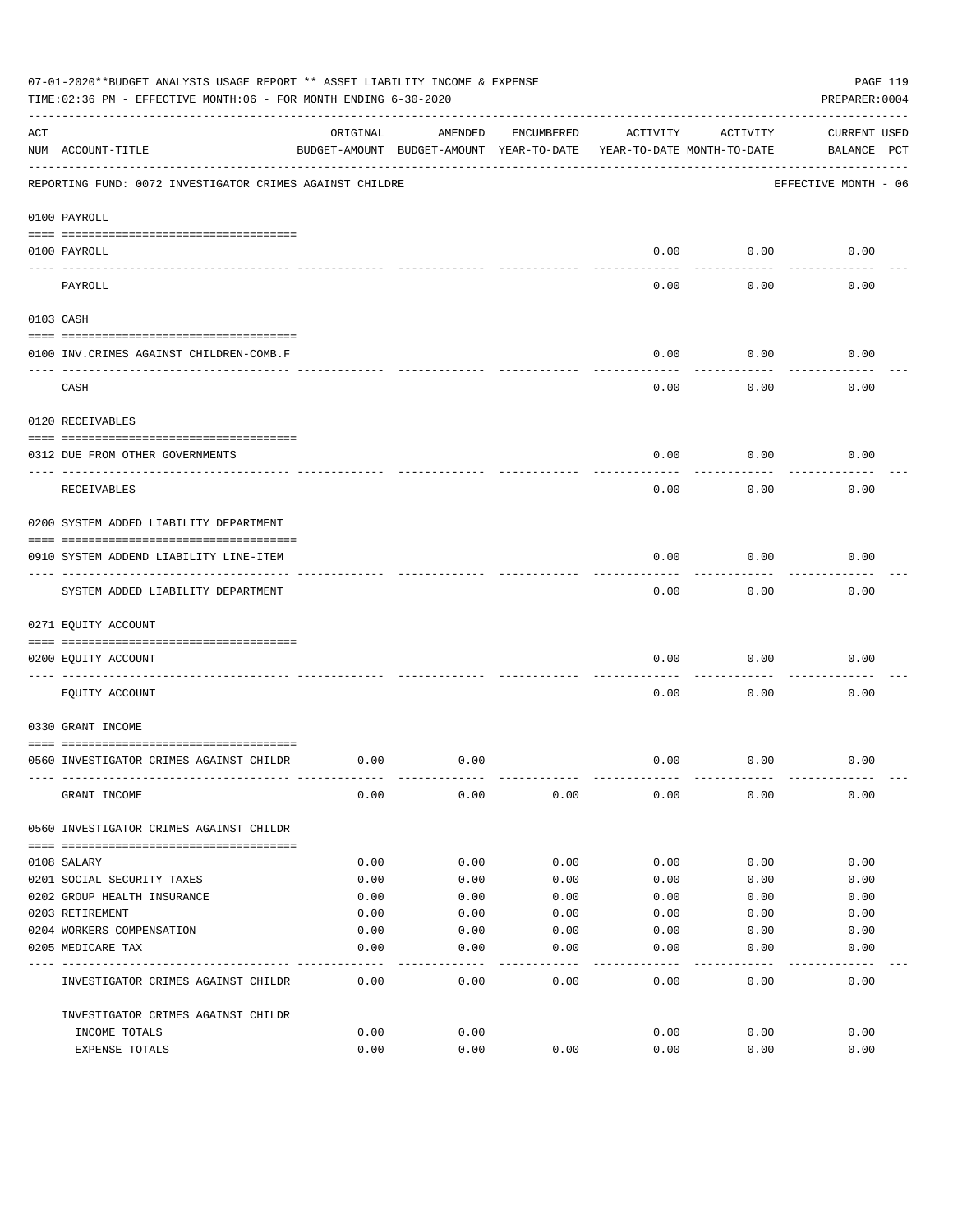|     | 07-01-2020**BUDGET ANALYSIS USAGE REPORT ** ASSET LIABILITY INCOME & EXPENSE<br>TIME: 02:36 PM - EFFECTIVE MONTH: 06 - FOR MONTH ENDING 6-30-2020 |          |                                                     |                   |                                        |          | PREPARER: 0004                     | PAGE 120 |
|-----|---------------------------------------------------------------------------------------------------------------------------------------------------|----------|-----------------------------------------------------|-------------------|----------------------------------------|----------|------------------------------------|----------|
| ACT | NUM ACCOUNT-TITLE                                                                                                                                 | ORIGINAL | AMENDED<br>BUDGET-AMOUNT BUDGET-AMOUNT YEAR-TO-DATE | <b>ENCUMBERED</b> | ACTIVITY<br>YEAR-TO-DATE MONTH-TO-DATE | ACTIVITY | <b>CURRENT USED</b><br>BALANCE PCT |          |
|     | REPORTING FUND: 0078 RAW WATER PIPELINE PCTS. 2, 3, 4                                                                                             |          |                                                     |                   |                                        |          | EFFECTIVE MONTH - 06               |          |
|     | 0103 CASH                                                                                                                                         |          |                                                     |                   |                                        |          |                                    |          |
|     | 0100 RAW WATER PIPELINE-COMB. FUNDS CKIN                                                                                                          |          |                                                     |                   | 149,960.69-                            | 0.00     | 39.31                              |          |
|     | CASH                                                                                                                                              |          |                                                     |                   | 149,960.69-                            | 0.00     | 39.31                              |          |
|     | 0200 SYSTEM ADDED LIABILITY DEPT.                                                                                                                 |          |                                                     |                   |                                        |          |                                    |          |
|     | 0910 SYSTEM ADDED LIABILITY LINE ITEM                                                                                                             |          |                                                     |                   | 0.00                                   | 0.00     | 0.00                               |          |
|     | SYSTEM ADDED LIABILITY DEPT.                                                                                                                      |          |                                                     |                   | 0.00                                   | 0.00     | 0.00                               |          |
|     | 0271 EQUITY ACCOUNT                                                                                                                               |          |                                                     |                   |                                        |          |                                    |          |
|     | 0200 EQUITY ACCOUNT                                                                                                                               |          |                                                     |                   | 0.00                                   | 0.00     | 150,000.00                         |          |
|     | ---- -----------<br>EQUITY ACCOUNT                                                                                                                |          |                                                     |                   | 0.00                                   | 0.00     | 150,000.00                         |          |
|     | 0300 CASH                                                                                                                                         |          |                                                     |                   |                                        |          |                                    |          |
|     | 0120 UNENCUMBERED FUND BALANCE                                                                                                                    | 0.00     | 0.00                                                |                   | 0.00                                   | 0.00     | 0.00                               |          |
|     | CASH                                                                                                                                              | 0.00     | 0.00                                                | 0.00              | 0.00                                   | 0.00     | 0.00                               |          |
|     | 0319 RAW WATER PIPELINE                                                                                                                           |          |                                                     |                   |                                        |          |                                    |          |
|     | 0179 FOR MAINTENANCE OF ROADS                                                                                                                     | 0.00     | 0.00                                                | 0.00              | 0.00                                   | 0.00     | 0.00                               |          |
|     | RAW WATER PIPELINE                                                                                                                                | 0.00     | 0.00                                                | 0.00              | 0.00                                   | 0.00     | 0.00                               |          |
|     | 0628 ROAD & BRIDGE 2,3,4 EXPENSES                                                                                                                 |          |                                                     |                   |                                        |          |                                    |          |
|     | 0341 R & B MAT. ROCK & GRAVEL                                                                                                                     | 0.00     | 0.00                                                | 0.00              | 149,960.69                             | 0.00     | 149,960.69-                        |          |
|     | ROAD & BRIDGE 2, 3, 4 EXPENSES                                                                                                                    | 0.00     | 0.00                                                | 0.00              | 149,960.69                             | 0.00     | 149,960.69-                        |          |
|     | RAW WATER PIPELINE PCTS. 2, 3, 4                                                                                                                  |          |                                                     |                   |                                        |          |                                    |          |
|     | INCOME TOTALS                                                                                                                                     | 0.00     | 0.00                                                |                   | 0.00                                   | 0.00     | 0.00                               |          |
|     | <b>EXPENSE TOTALS</b>                                                                                                                             | 0.00     | 0.00                                                | 0.00              | 149,960.69                             | 0.00     | 149,960.69-                        |          |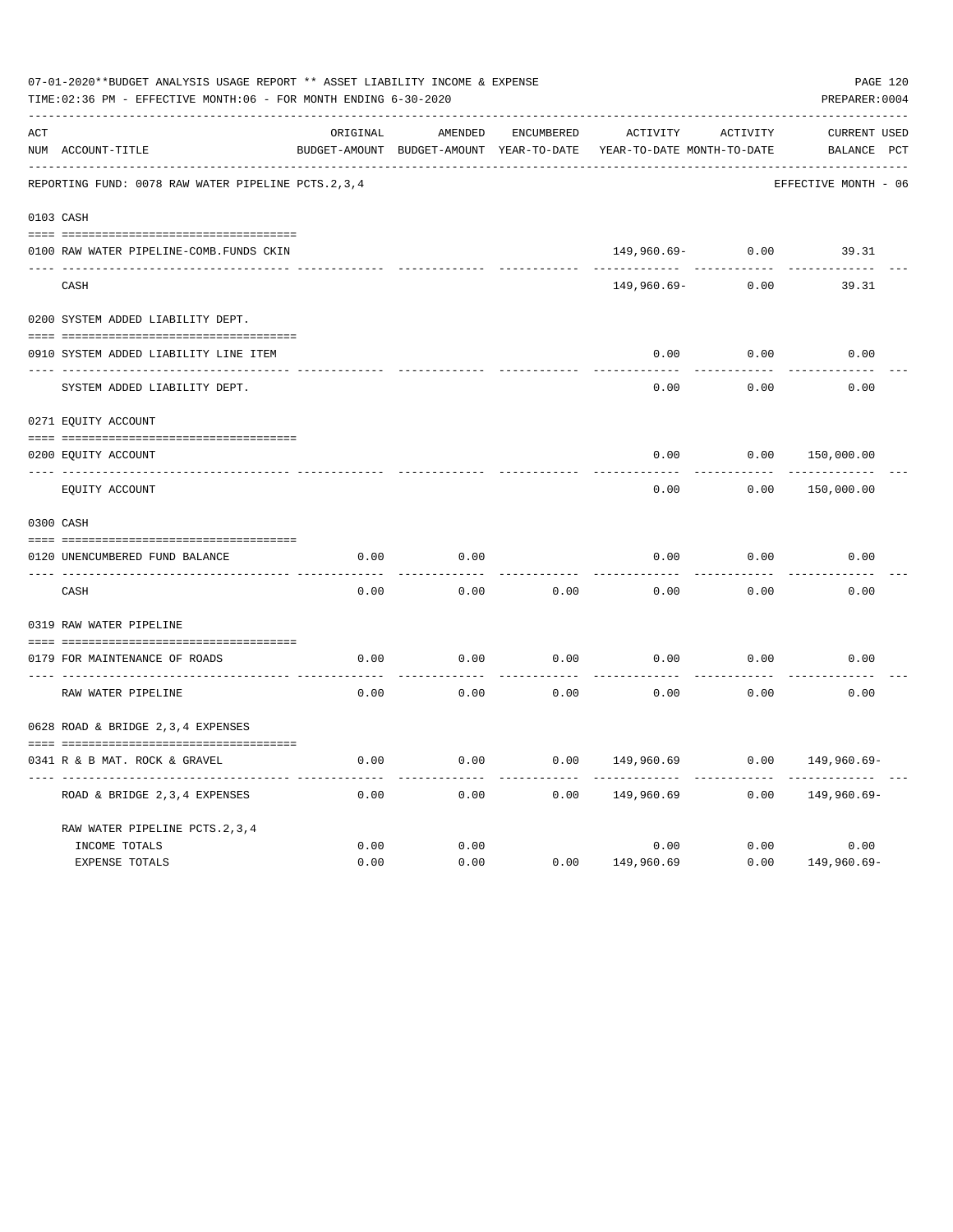|     | 07-01-2020**BUDGET ANALYSIS USAGE REPORT ** ASSET LIABILITY INCOME & EXPENSE<br>TIME:02:36 PM - EFFECTIVE MONTH:06 - FOR MONTH ENDING 6-30-2020 |              |           |            |                                                                                 |                                | PAGE 121<br>PREPARER: 0004                                 |
|-----|-------------------------------------------------------------------------------------------------------------------------------------------------|--------------|-----------|------------|---------------------------------------------------------------------------------|--------------------------------|------------------------------------------------------------|
| ACT | NUM ACCOUNT-TITLE                                                                                                                               | ORIGINAL     | AMENDED   | ENCUMBERED | ACTIVITY<br>BUDGET-AMOUNT BUDGET-AMOUNT YEAR-TO-DATE YEAR-TO-DATE MONTH-TO-DATE | ACTIVITY                       | CURRENT USED<br>BALANCE PCT                                |
|     | REPORTING FUND: 0079 RAW WATER PIPELINE FUND PCT 2                                                                                              |              |           |            |                                                                                 |                                | EFFECTIVE MONTH - 06                                       |
|     | 0103 CASH                                                                                                                                       |              |           |            |                                                                                 |                                |                                                            |
|     | 0100 RAW WATER PIPELINE-COMBINED FUNDS                                                                                                          |              |           |            |                                                                                 | 52,750.00-21,500.00 22,250.00  |                                                            |
|     | CASH                                                                                                                                            |              |           |            |                                                                                 | 52,750.00- 21,500.00 22,250.00 |                                                            |
|     | 0200 SYSTEM ADDED LIABILITY DEPT.                                                                                                               |              |           |            |                                                                                 |                                |                                                            |
|     | 0910 SYSTEM ADD LIABILITY LINE ITEM                                                                                                             |              |           |            | 0.00                                                                            | 0.00                           | 0.00                                                       |
|     | SYSTEM ADDED LIABILITY DEPT.                                                                                                                    |              |           |            | 0.00                                                                            | 0.00                           | 0.00                                                       |
|     | 0271 EQUITY ACCOUNT                                                                                                                             |              |           |            |                                                                                 |                                |                                                            |
|     | 0200 EQUITY ACCOUNT                                                                                                                             |              |           |            | 0.00                                                                            |                                | 0.00 75,000.00                                             |
|     | EQUITY ACCOUNT                                                                                                                                  |              |           |            | 0.00                                                                            | 0.00                           | 75,000.00                                                  |
|     | 0300 CASH                                                                                                                                       |              |           |            |                                                                                 |                                |                                                            |
|     | 0122 UNENCUMBERED FUND BALANCE                                                                                                                  | 0.00         | 0.00      |            | 0.00                                                                            | 0.00                           | 0.00                                                       |
|     | CASH                                                                                                                                            | 0.00         | 0.00      | 0.00       | 0.00                                                                            | 0.00                           | 0.00                                                       |
|     | 0319 RAW WATER PIPELINE                                                                                                                         |              |           |            |                                                                                 |                                |                                                            |
|     | 0179 FOR MAINTENANCE OF ROADS                                                                                                                   | 0.00         | 21,500.00 |            |                                                                                 | 22,250.00 21,500.00            | 750.00+ 103                                                |
|     | RAW WATER PIPELINE                                                                                                                              | 0.00         | 21,500.00 |            | $0.00$ 22,250.00                                                                | 21,500.00                      | $750.00 + 103$                                             |
|     | 0622 ROAD & BRIDGE #2 RAW WATER PIPELIN                                                                                                         |              |           |            |                                                                                 |                                |                                                            |
|     |                                                                                                                                                 |              |           |            |                                                                                 |                                |                                                            |
|     | 0341 R & B MAT. ROCK & GRAVEL<br>0571 PURCHASE OF MACH/EQUIPMENT                                                                                | 0.00<br>0.00 | 0.00      | 0.00       | 75,000.00                                                                       | 0.00                           | $21,500.00$ 0.00 0.00 0.00 0.00 21,500.00 00<br>75,000.00- |
|     | ROAD & BRIDGE #2 RAW WATER PIPELIN                                                                                                              | 0.00         | 21,500.00 | 0.00       | 75,000.00                                                                       | 0.00                           | 53,500.00-349                                              |
|     | RAW WATER PIPELINE FUND PCT 2                                                                                                                   |              |           |            |                                                                                 |                                |                                                            |
|     | INCOME TOTALS                                                                                                                                   | 0.00         | 21,500.00 |            | 22,250.00                                                                       | 21,500.00                      | 750.00+ 103                                                |
|     | EXPENSE TOTALS                                                                                                                                  | 0.00         | 21,500.00 | 0.00       | 75,000.00                                                                       | 0.00                           | 53,500.00-349                                              |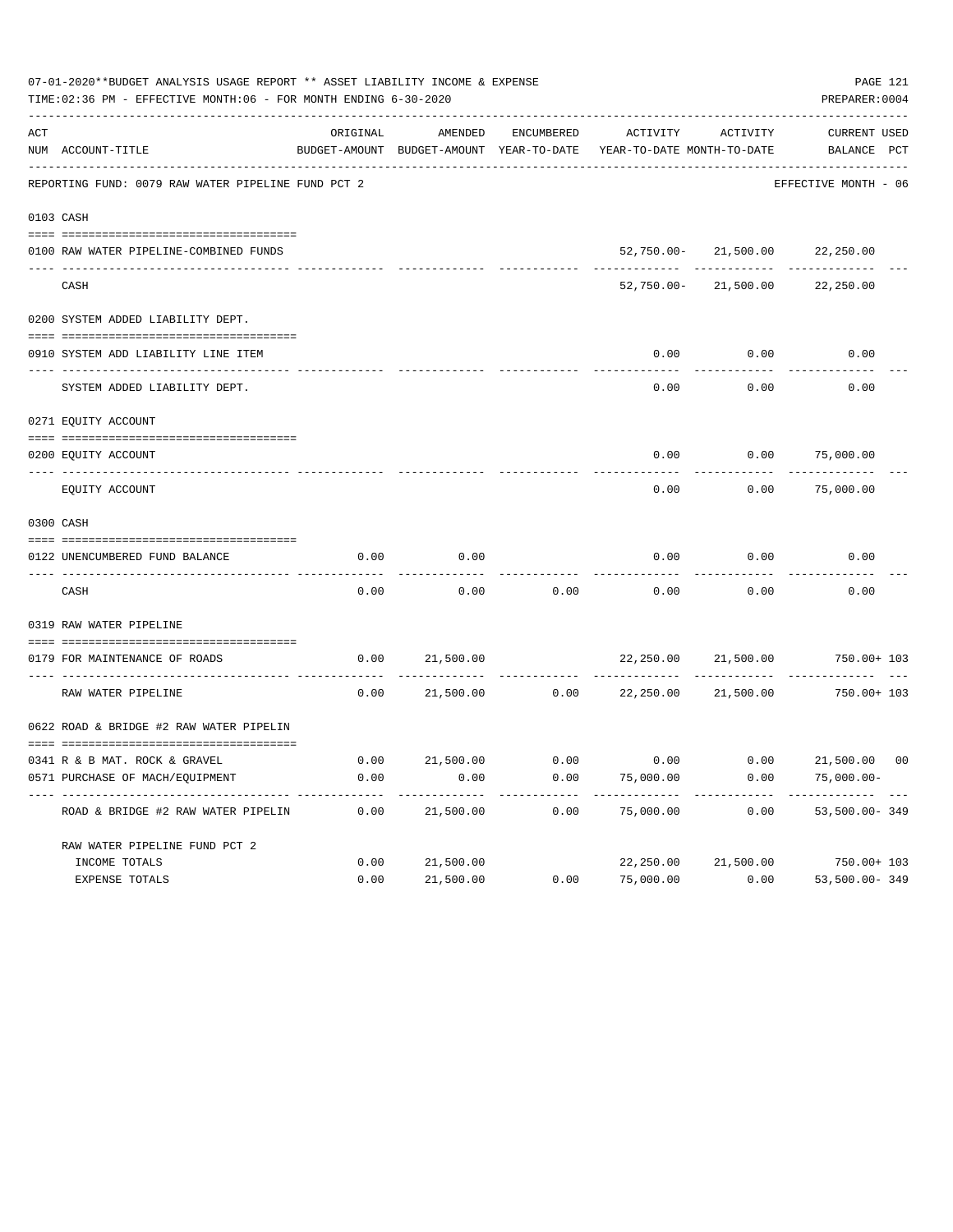|     | 07-01-2020**BUDGET ANALYSIS USAGE REPORT ** ASSET LIABILITY INCOME & EXPENSE<br>TIME:02:36 PM - EFFECTIVE MONTH:06 - FOR MONTH ENDING 6-30-2020 |          |                                                                     |            |          |               | PAGE 122<br>PREPARER: 0004 |
|-----|-------------------------------------------------------------------------------------------------------------------------------------------------|----------|---------------------------------------------------------------------|------------|----------|---------------|----------------------------|
| ACT |                                                                                                                                                 | ORIGINAL | AMENDED                                                             | ENCUMBERED | ACTIVITY | ACTIVITY      | CURRENT USED               |
|     | NUM ACCOUNT-TITLE                                                                                                                               |          | BUDGET-AMOUNT BUDGET-AMOUNT YEAR-TO-DATE YEAR-TO-DATE MONTH-TO-DATE |            |          |               | BALANCE PCT                |
|     | REPORTING FUND: 0080 VETERANS COURT PROGRAM                                                                                                     |          |                                                                     |            |          |               | EFFECTIVE MONTH - 06       |
|     | 0103 CASH                                                                                                                                       |          |                                                                     |            |          |               |                            |
|     | 0180 CASH-VETERANS COURT PROGRAM                                                                                                                |          |                                                                     |            | 0.00     | $0.00$ 600.00 |                            |
|     | CASH                                                                                                                                            |          |                                                                     |            | 0.00     | 0.00          | 600.00                     |
|     | 0200 LIABILITY ACCOUNT                                                                                                                          |          |                                                                     |            |          |               |                            |
|     | 0910 SYSTEM ADDED LIABILITY LINE-ITEM                                                                                                           |          |                                                                     |            | 0.00     | 0.00          | 0.00                       |
|     | LIABILITY ACCOUNT                                                                                                                               |          |                                                                     |            | 0.00     | 0.00          | 0.00                       |
|     | 0271 EQUITY ACCOUNT                                                                                                                             |          |                                                                     |            |          |               |                            |
|     | 0200 EQUITY ACCOUNT                                                                                                                             |          |                                                                     |            | 0.00     | 0.00          | 600.00                     |
|     | EQUITY ACCOUNT                                                                                                                                  |          |                                                                     |            | 0.00     | 0.00          | 600.00                     |
|     | 0300 CASH                                                                                                                                       |          |                                                                     |            |          |               |                            |
|     | 0180 BEGINNING CASH BALANCE                                                                                                                     | 0.00     | 0.00                                                                |            | 0.00     | 0.00          | 0.00                       |
|     | CASH                                                                                                                                            | 0.00     | 0.00                                                                | 0.00       | 0.00     | 0.00          | 0.00                       |
|     | 0370 VETERANS COURT INCOME                                                                                                                      |          |                                                                     |            |          |               |                            |
|     | 0130 MISCELLANEOUS                                                                                                                              | 0.00     | 0.00                                                                |            | 0.00     | 0.00          | 0.00                       |
|     | 0180 PROGRAM FEES<br>------------------------ -----                                                                                             | 0.00     | 0.00<br>-------                                                     |            | 0.00     | 0.00          | 0.00                       |
|     | VETERANS COURT INCOME                                                                                                                           | 0.00     | 0.00                                                                | 0.00       | 0.00     | 0.00          | 0.00                       |
|     | 0570 VETERANS COURT EXPENSE                                                                                                                     |          |                                                                     |            |          |               |                            |
|     | 0490 MISCELLANEOUS                                                                                                                              | 0.00     | 0.00                                                                | 0.00       | 0.00     | 0.00          | 0.00                       |
|     | VETERANS COURT EXPENSE                                                                                                                          | 0.00     | 0.00                                                                | 0.00       | 0.00     | 0.00          | 0.00                       |
|     | VETERANS COURT PROGRAM                                                                                                                          |          |                                                                     |            |          |               |                            |
|     | INCOME TOTALS                                                                                                                                   | 0.00     | 0.00                                                                |            | 0.00     | 0.00          | 0.00                       |
|     | EXPENSE TOTALS                                                                                                                                  | 0.00     | 0.00                                                                | 0.00       | 0.00     | 0.00          | 0.00                       |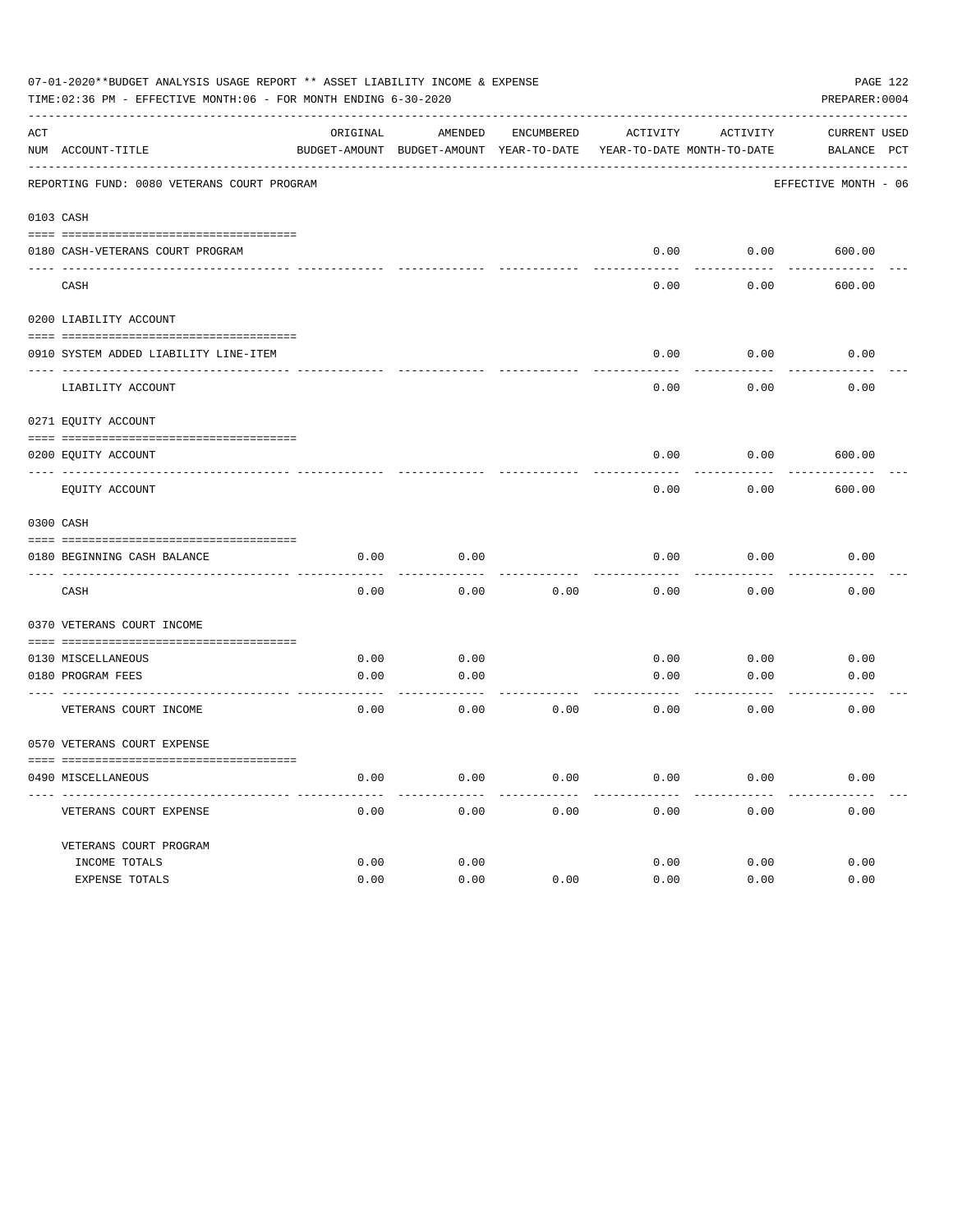|     | 07-01-2020**BUDGET ANALYSIS USAGE REPORT ** ASSET LIABILITY INCOME & EXPENSE<br>PAGE 123<br>TIME: 02:36 PM - EFFECTIVE MONTH: 06 - FOR MONTH ENDING 6-30-2020<br>PREPARER: 0004 |                    |                                                     |              |                                        |                 |                                    |                |  |  |  |  |  |
|-----|---------------------------------------------------------------------------------------------------------------------------------------------------------------------------------|--------------------|-----------------------------------------------------|--------------|----------------------------------------|-----------------|------------------------------------|----------------|--|--|--|--|--|
| ACT | NUM ACCOUNT-TITLE                                                                                                                                                               | ORIGINAL           | AMENDED<br>BUDGET-AMOUNT BUDGET-AMOUNT YEAR-TO-DATE | ENCUMBERED   | ACTIVITY<br>YEAR-TO-DATE MONTH-TO-DATE | ACTIVITY        | <b>CURRENT USED</b><br>BALANCE PCT |                |  |  |  |  |  |
|     | REPORTING FUND: 0081 LAKE ROAD IMPACT FUND                                                                                                                                      |                    |                                                     |              |                                        |                 | EFFECTIVE MONTH - 06               |                |  |  |  |  |  |
|     | 0103 CASH                                                                                                                                                                       |                    |                                                     |              |                                        |                 |                                    |                |  |  |  |  |  |
|     | 0100 LAKE-COMBINED FUNDS CHECKING                                                                                                                                               |                    |                                                     |              |                                        |                 | 100,000.00   0.00   104,021.21     |                |  |  |  |  |  |
|     | CASH                                                                                                                                                                            |                    |                                                     |              |                                        | 100,000.00 0.00 | 104,021.21                         |                |  |  |  |  |  |
|     | 0200 SYSTEM ADDED LIABILITY DEPT.                                                                                                                                               |                    |                                                     |              |                                        |                 |                                    |                |  |  |  |  |  |
|     | 0910 SYSTEM ADDED LIABILITY LINE ITEM                                                                                                                                           |                    |                                                     |              | 0.00                                   | 0.00            | 0.00                               |                |  |  |  |  |  |
|     | SYSTEM ADDED LIABILITY DEPT.                                                                                                                                                    |                    |                                                     |              | 0.00                                   | 0.00            | 0.00                               |                |  |  |  |  |  |
|     | 0271 EOUITY ACCOUNT                                                                                                                                                             |                    |                                                     |              |                                        |                 |                                    |                |  |  |  |  |  |
|     | 0200 EQUITY ACCOUNT                                                                                                                                                             |                    |                                                     |              | 0.00                                   |                 | $0.00$ $4,021.21$                  |                |  |  |  |  |  |
|     | EQUITY ACCOUNT                                                                                                                                                                  |                    |                                                     |              | 0.00                                   | 0.00            | 4,021.21                           |                |  |  |  |  |  |
|     | 0300 CASH                                                                                                                                                                       |                    |                                                     |              |                                        |                 |                                    |                |  |  |  |  |  |
|     | 0110 UNENCUMBERED FUND BALANCE                                                                                                                                                  | 0.00               | 0.00                                                |              | 0.00                                   | 0.00            | 0.00                               |                |  |  |  |  |  |
|     | CASH                                                                                                                                                                            | 0.00               | 0.00                                                | 0.00         | 0.00                                   | 0.00            | 0.00                               |                |  |  |  |  |  |
|     | 0318 NORTH TEX MUNICIPAL WATER DIST                                                                                                                                             |                    |                                                     |              |                                        |                 |                                    |                |  |  |  |  |  |
|     | 0181 YEAR 1 PAYMENT                                                                                                                                                             | 0.00               | 0.00                                                |              |                                        | $0.00$ 0.00     | 0.00                               |                |  |  |  |  |  |
|     | 0182 YEAR 2 PAYMENT                                                                                                                                                             |                    | 100,000.00 100,000.00                               |              | 100,000.00                             | 0.00            |                                    | 0.00 100       |  |  |  |  |  |
|     | NORTH TEX MUNICIPAL WATER DIST $100,000.00$ $100,000.00$ $0.00$                                                                                                                 |                    |                                                     |              | 100,000.00                             | 0.00            |                                    | 0.00 100       |  |  |  |  |  |
|     | 0590 MISCELLANEOUS                                                                                                                                                              |                    |                                                     |              |                                        |                 |                                    |                |  |  |  |  |  |
|     |                                                                                                                                                                                 |                    |                                                     |              |                                        |                 |                                    |                |  |  |  |  |  |
|     | 0490 MISCELLANEOUS<br>0576 LUCAS CHEST COMPRESSION SYSTEM                                                                                                                       | 100,000.00<br>0.00 | 100,000.00<br>0.00                                  | 0.00<br>0.00 | 0.00<br>0.00                           | 0.00<br>0.00    | 100,000.00<br>0.00                 | 0 <sub>0</sub> |  |  |  |  |  |
|     | 0579 WEAPONS/TASERS                                                                                                                                                             | 0.00               | 0.00                                                | 0.00         | 0.00                                   | 0.00            | 0.00                               |                |  |  |  |  |  |
|     | MISCELLANEOUS                                                                                                                                                                   | 100,000.00         | 100,000.00                                          | ----<br>0.00 | 0.00                                   | 0.00            | 100,000.00                         | 00             |  |  |  |  |  |
|     | LAKE ROAD IMPACT FUND                                                                                                                                                           |                    |                                                     |              |                                        |                 |                                    |                |  |  |  |  |  |
|     | INCOME TOTALS                                                                                                                                                                   | 100,000.00         | 100,000.00                                          |              | 100,000.00                             | 0.00            |                                    | 0.00 100       |  |  |  |  |  |
|     | EXPENSE TOTALS                                                                                                                                                                  | 100,000.00         | 100,000.00                                          | 0.00         | 0.00                                   | 0.00            | 100,000.00 00                      |                |  |  |  |  |  |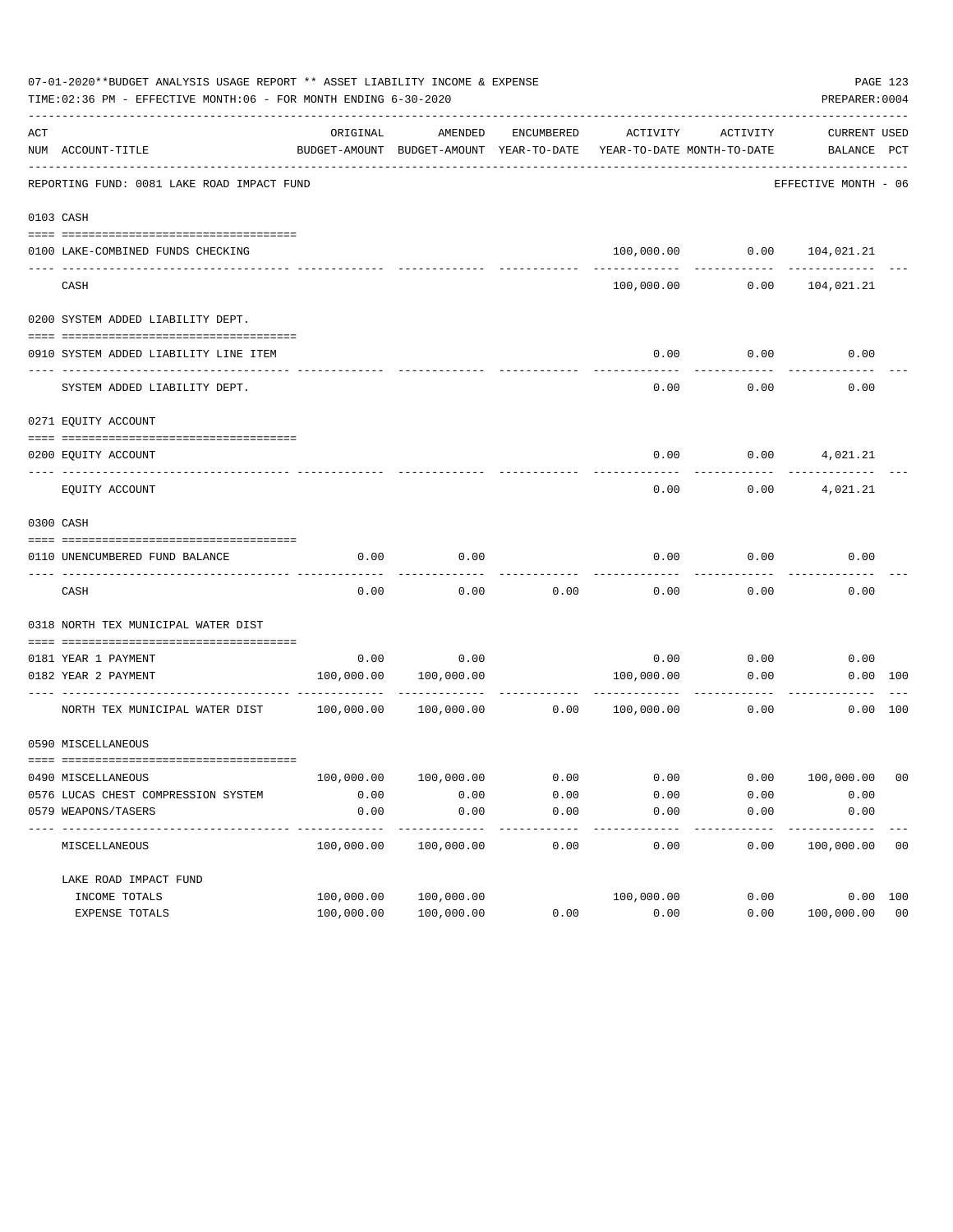|     | 07-01-2020**BUDGET ANALYSIS USAGE REPORT ** ASSET LIABILITY INCOME & EXPENSE<br>TIME:02:36 PM - EFFECTIVE MONTH:06 - FOR MONTH ENDING 6-30-2020 |                           |                                                                                |                     |                                    |                                   | PREPARER: 0004                     | PAGE 124 |
|-----|-------------------------------------------------------------------------------------------------------------------------------------------------|---------------------------|--------------------------------------------------------------------------------|---------------------|------------------------------------|-----------------------------------|------------------------------------|----------|
| ACT | NUM ACCOUNT-TITLE                                                                                                                               | ORIGINAL                  | AMENDED<br>BUDGET-AMOUNT BUDGET-AMOUNT YEAR-TO-DATE YEAR-TO-DATE MONTH-TO-DATE | ENCUMBERED          | ACTIVITY                           | ACTIVITY                          | <b>CURRENT USED</b><br>BALANCE PCT |          |
|     | REPORTING FUND: 0082 LAKE ROAD IMPACT FUND PCT.3                                                                                                |                           |                                                                                |                     |                                    |                                   | EFFECTIVE MONTH - 06               |          |
|     | 0103 CASH                                                                                                                                       |                           |                                                                                |                     |                                    |                                   |                                    |          |
|     | 0100 LAKE PCT 3-COMBINED FUNDS CKING                                                                                                            |                           |                                                                                |                     |                                    | 97,902.71- 0.00 467,476.03        |                                    |          |
|     | CASH                                                                                                                                            |                           |                                                                                |                     |                                    | -----------<br>$97,902.71 - 0.00$ | -------<br>467,476.03              |          |
|     | 0200 SYSTEM ADDED LIABILITY DEPT.                                                                                                               |                           |                                                                                |                     |                                    |                                   |                                    |          |
|     | 0910 SYSTEM ADDED LIABILITY LINE ITEM                                                                                                           |                           |                                                                                |                     | 0.00                               | 0.00                              | 0.00                               |          |
|     | SYSTEM ADDED LIABILITY DEPT.                                                                                                                    |                           |                                                                                |                     | 0.00                               | 0.00                              | 0.00                               |          |
|     | 0271 EQUITY ACCOUNT                                                                                                                             |                           |                                                                                |                     |                                    |                                   |                                    |          |
|     | 0200 EQUITY ACCOUNT                                                                                                                             |                           |                                                                                |                     | 0.00                               | 0.00                              | 565,378.74                         |          |
|     | EQUITY ACCOUNT                                                                                                                                  |                           |                                                                                |                     | 0.00                               | 0.00                              | ---------<br>565,378.74            |          |
|     | 0300 CASH                                                                                                                                       |                           |                                                                                |                     |                                    |                                   |                                    |          |
|     | 0123 UNENCUMBERED FUND BALANCE                                                                                                                  | 461,338.00                | 461,338.00                                                                     |                     | 0.00                               |                                   | 0.0000461,338.00                   | 00       |
|     | CASH                                                                                                                                            | ----------- ------------- | 461,338.00 461,338.00                                                          | 0.00                | 0.00                               | 0.00                              | 461,338.00                         | 00       |
|     | 0318 NORTH TEX MUNICIPAL WATER DIST                                                                                                             |                           |                                                                                |                     |                                    |                                   |                                    |          |
|     | 0182 YEAR 1 PAYMENT                                                                                                                             | 0.00                      | 0.00                                                                           |                     | 0.00                               | 0.00                              | 0.00                               |          |
|     | NORTH TEX MUNICIPAL WATER DIST                                                                                                                  | 0.00                      | 0.00                                                                           | 0.00                | 0.00                               | 0.00                              | 0.00                               |          |
|     | 0319 RAW WATER PIPELINE                                                                                                                         |                           |                                                                                |                     |                                    |                                   |                                    |          |
|     | 0182 FOR MAINTENANCE OF ROADS                                                                                                                   | 0.00                      | 0.00                                                                           |                     |                                    | $0.00$ $0.00$                     | 0.00                               |          |
|     | RAW WATER PIPELINE                                                                                                                              | 0.00                      | 0.00                                                                           | 0.00                | 0.00                               | 0.00                              | 0.00                               |          |
|     | 0623 ROAD & BRIDGE #3 LAKE ROAD EXPENSE                                                                                                         |                           |                                                                                |                     |                                    |                                   |                                    |          |
|     | 0341 R & B MAT. ROCK & GRAVEL                                                                                                                   |                           | 50,000.00 50,000.00                                                            |                     | $0.00$ 68,511.52                   | 0.00                              | 18,511.52- 137                     |          |
|     | 0344 R & B MAT. ASPHALT/ROAD OIL                                                                                                                | 0.00                      | 0.00                                                                           | 0.00                | 0.00                               | 0.00                              | 0.00                               |          |
|     | 0490 MISCELLANEOUS                                                                                                                              | 411,338.00                | 411,338.00                                                                     | 0.00                | 0.00                               | 0.00                              | 411,338.00 00<br>------------      |          |
|     | ROAD & BRIDGE #3 LAKE ROAD EXPENSE                                                                                                              |                           | 461,338.00 461,338.00                                                          | -----------<br>0.00 | 68,511.52                          | ----------<br>0.00                | 392,826.48 15                      |          |
|     | 0626 ROAD & BRIDGE #3 RAW WATER PIPELIN                                                                                                         |                           |                                                                                |                     |                                    |                                   |                                    |          |
|     | 0457 R & M MACHINERY GAS & OIL                                                                                                                  | 0.00                      | 0.00                                                                           |                     | $0.00$ $0.00$ $0.00$               |                                   | 0.00                               |          |
|     | 0458 R & M MACHINERY PARTS                                                                                                                      | 0.00                      | 0.00                                                                           |                     | $0.00$ 29,391.19 $0.00$ 29,391.19- |                                   |                                    |          |
|     | 0460 EQUIPMENT RENTAL/LEASE                                                                                                                     | 0.00                      | 0.00                                                                           | 0.00                | 0.00                               | 0.00                              | 0.00                               |          |
|     | 0571 PURCHASE OF MACH/EQUIPMENT                                                                                                                 | 0.00<br>-----------       | 0.00<br>---------                                                              | 0.00<br>-------     | 0.00<br>.                          | 0.00<br>---------                 | 0.00<br>----------                 |          |
|     | ROAD & BRIDGE #3 RAW WATER PIPELIN                                                                                                              | 0.00                      | 0.00                                                                           | 0.00                | 29,391.19                          | 0.00                              | 29,391.19-                         |          |
|     | LAKE ROAD IMPACT FUND PCT.3                                                                                                                     |                           |                                                                                |                     |                                    |                                   |                                    |          |
|     | INCOME TOTALS                                                                                                                                   |                           | 461,338.00 461,338.00                                                          |                     | 0.00                               | 0.00                              | 461,338.00                         | 00       |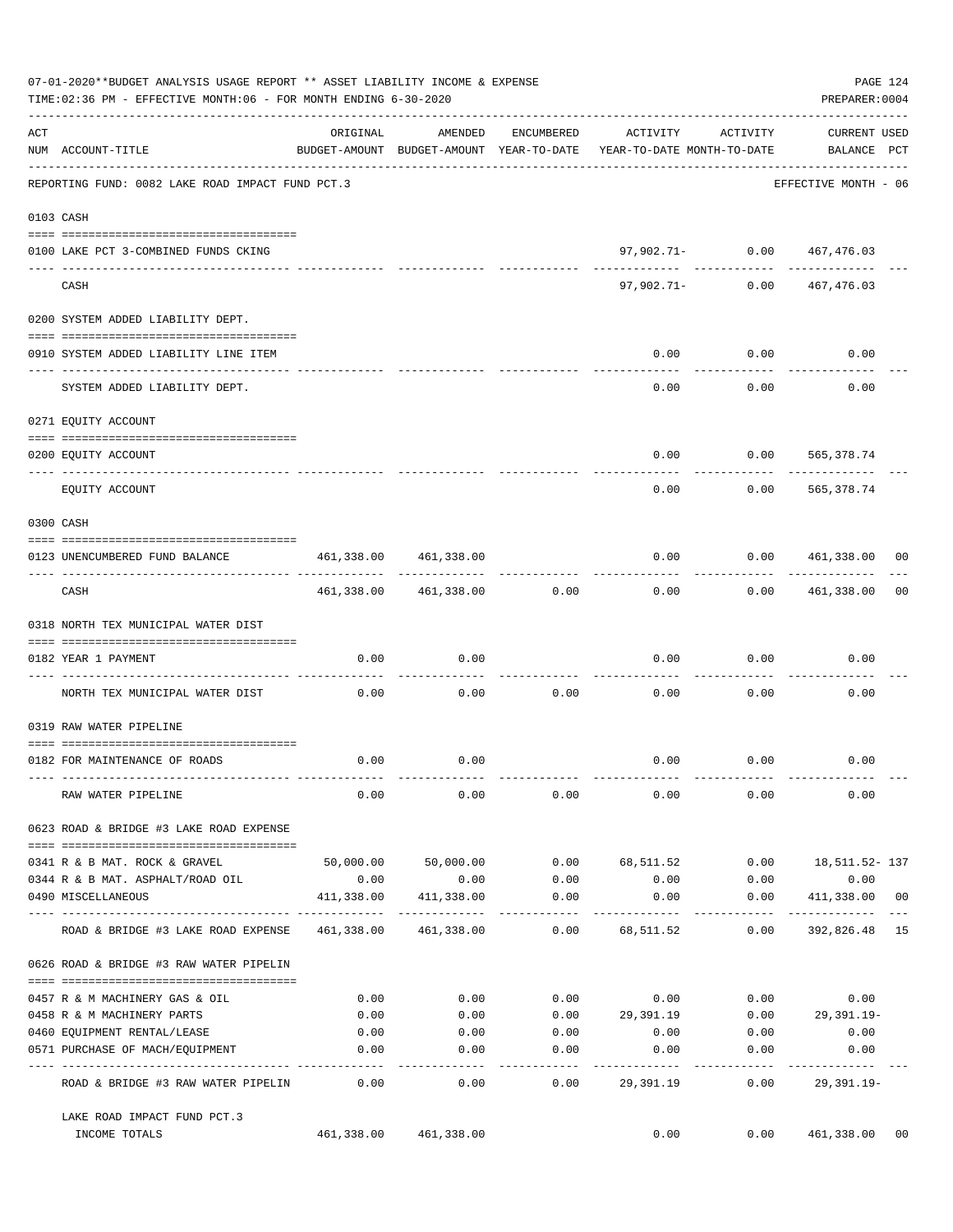| 07-01-2020**BUDGET ANALYSIS USAGE REPORT ** ASSET LIABILITY INCOME & EXPENSE<br>TIME:02:36 PM - EFFECTIVE MONTH:06 - FOR MONTH ENDING 6-30-2020 |                           |                          |                                   |                                        |          | PREPARER: 0004          | PAGE 125   |
|-------------------------------------------------------------------------------------------------------------------------------------------------|---------------------------|--------------------------|-----------------------------------|----------------------------------------|----------|-------------------------|------------|
| ACT<br>NUM ACCOUNT-TITLE                                                                                                                        | ORIGINAL<br>BUDGET-AMOUNT | AMENDED<br>BUDGET-AMOUNT | <b>ENCUMBERED</b><br>YEAR-TO-DATE | ACTIVITY<br>YEAR-TO-DATE MONTH-TO-DATE | ACTIVITY | CURRENT USED<br>BALANCE | <b>PCT</b> |
| REPORTING FUND: 0082 LAKE ROAD IMPACT FUND PCT.3                                                                                                |                           |                          |                                   |                                        |          | EFFECTIVE MONTH - 06    |            |
| <b>EXPENSE TOTALS</b>                                                                                                                           | 461,338.00                | 461,338.00               | 0.00                              | 97,902.71                              | 0.00     | 363,435.29              | 21         |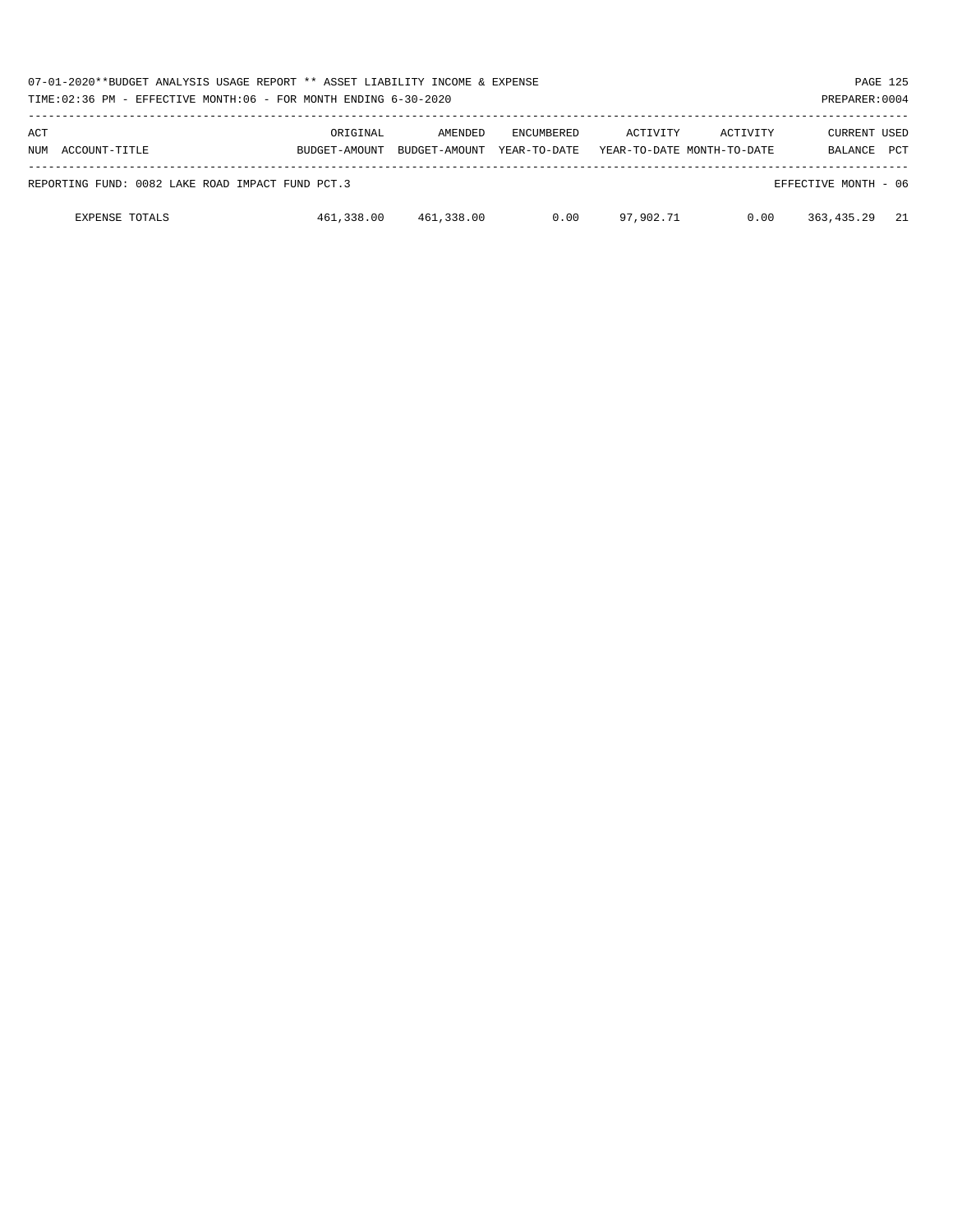|     | 07-01-2020**BUDGET ANALYSIS USAGE REPORT ** ASSET LIABILITY INCOME & EXPENSE<br>TIME:02:36 PM - EFFECTIVE MONTH:06 - FOR MONTH ENDING 6-30-2020 |            |                            |                     |                                                                                 |                  | PAGE 126<br>PREPARER: 0004         |                |
|-----|-------------------------------------------------------------------------------------------------------------------------------------------------|------------|----------------------------|---------------------|---------------------------------------------------------------------------------|------------------|------------------------------------|----------------|
| ACT | NUM ACCOUNT-TITLE                                                                                                                               | ORIGINAL   | AMENDED                    | ENCUMBERED          | ACTIVITY<br>BUDGET-AMOUNT BUDGET-AMOUNT YEAR-TO-DATE YEAR-TO-DATE MONTH-TO-DATE | ACTIVITY         | <b>CURRENT USED</b><br>BALANCE PCT |                |
|     | REPORTING FUND: 0083 LAKE ROAD IMPACT FUND PCT.4                                                                                                |            |                            |                     |                                                                                 |                  | EFFECTIVE MONTH - 06               |                |
|     | 0103 CASH                                                                                                                                       |            |                            |                     |                                                                                 |                  |                                    |                |
|     | 0100 LAKE PCT 4-COMBINED FUNDS CKING                                                                                                            |            |                            |                     | 23,042.92- 0.00 458,070.13                                                      |                  |                                    |                |
|     | CASH                                                                                                                                            |            |                            |                     | 23,042.92- 0.00                                                                 | -- ------------- | ------------<br>458,070.13         |                |
|     | 0200 SYSTEM ADDED LIABILITY DEPT.                                                                                                               |            |                            |                     |                                                                                 |                  |                                    |                |
|     | 0910 SYSTEM ADDED LIABILITY LINE ITEM                                                                                                           |            |                            |                     | 0.00                                                                            | 0.00             | 0.00                               |                |
|     | SYSTEM ADDED LIABILITY DEPT.                                                                                                                    |            |                            |                     | 0.00                                                                            | 0.00             | 0.00                               |                |
|     | 0271 EQUITY ACCOUNT                                                                                                                             |            |                            |                     |                                                                                 |                  |                                    |                |
|     | 0200 EQUITY ACCOUNT                                                                                                                             |            |                            |                     | 0.00                                                                            | 0.00             | 481,113.05                         |                |
|     | ------------------- ---------<br>EQUITY ACCOUNT                                                                                                 |            |                            |                     | 0.00                                                                            | 0.00             | 481,113.05                         |                |
|     | 0300 CASH                                                                                                                                       |            |                            |                     |                                                                                 |                  |                                    |                |
|     | 0124 UNENCUMBERED FUND BALANCE                                                                                                                  | 336,148.00 | 336,148.00                 |                     | 0.00                                                                            |                  | 0.0000336,148.00                   | 00             |
|     | CASH                                                                                                                                            |            | 336,148.00 336,148.00 0.00 |                     | 0.00                                                                            |                  | $0.00$ 336,148.00                  | 00             |
|     | 0318 NORTH TEXAS MUNICIPAL WATER DIST                                                                                                           |            |                            |                     |                                                                                 |                  |                                    |                |
|     | 0183 YEAR 1 PAYMENT                                                                                                                             | 0.00       | 0.00                       |                     | 0.00                                                                            | 0.00             | 0.00                               |                |
|     | ------------------------------ ----                                                                                                             |            |                            |                     |                                                                                 |                  |                                    |                |
|     | NORTH TEXAS MUNICIPAL WATER DIST                                                                                                                | 0.00       | 0.00                       | 0.00                | 0.00                                                                            | 0.00             | 0.00                               |                |
|     | 0319 RAW WATER PIPELINE                                                                                                                         |            |                            |                     |                                                                                 |                  |                                    |                |
|     | 0183 FOR MAINTENANCE OF ROADS                                                                                                                   | 0.00       | 0.00                       |                     |                                                                                 | $0.00$ 0.00      | 0.00                               |                |
|     | RAW WATER PIPELINE                                                                                                                              | 0.00       | 0.00                       | 0.00                | 0.00                                                                            | 0.00             | 0.00                               |                |
|     | 0624 ROAD & BRIDGE #4 LAKE ROAD EXPENSE                                                                                                         |            |                            |                     |                                                                                 |                  |                                    |                |
|     | 0341 R & B MAT. ROCK & GRAVEL                                                                                                                   | 50,000.00  | 50,000.00                  | 0.00                | 8,812.10                                                                        | 0.00             | 41,187.90                          | 18             |
|     | 0344 R & B MAT. ASPHALT/ROAD OIL                                                                                                                | 20,000.00  | 20,000.00                  | 0.00                | 0.00                                                                            | 0.00             | 20,000.00                          | 0 <sub>0</sub> |
|     | 0460 EQUIPMENT RENTAL/LEASE                                                                                                                     | 0.00       | 13,830.82                  | 0.00                | 13,830.82                                                                       | 0.00             | 0.00                               | 100            |
|     | 0490 MISCELLANEOUS                                                                                                                              | 216,148.00 | 202,317.18                 | 0.00                | 400.00                                                                          | 0.00             | 201,917.18                         | 0 <sub>0</sub> |
|     | 0571 PURCHASE OF MACH./EOUIP.                                                                                                                   | 50,000.00  | 50,000.00                  | 0.00                | 0.00                                                                            | 0.00             | 50,000.00<br>-----------           | 0 <sub>0</sub> |
|     | ROAD & BRIDGE #4 LAKE ROAD EXPENSE                                                                                                              |            | 336,148.00 336,148.00      | -----------<br>0.00 | 23,042.92                                                                       | 0.00             | 313,105.08 07                      |                |
|     | 0627 ROAD & BRIDGE #4 RAW WATER PIPELIN                                                                                                         |            |                            |                     |                                                                                 |                  |                                    |                |
|     | 0106 SALARY PRECINCT EMPLOYEE                                                                                                                   | 0.00       | 0.00                       | 0.00                | 0.00                                                                            | 0.00             | 0.00                               |                |
|     | 0201 SOCIAL SECURITY TAXES                                                                                                                      | 0.00       | 0.00                       | 0.00                | 0.00                                                                            | 0.00             | 0.00                               |                |
|     | 0202 GROUP HEALTH INSURANCE                                                                                                                     | 0.00       | 0.00                       | 0.00                | 0.00                                                                            | 0.00             | 0.00                               |                |
|     | 0203 RETIREMENT                                                                                                                                 | 0.00       | 0.00                       | 0.00                | 0.00                                                                            | 0.00             | 0.00                               |                |
|     | 0204 WORKERS COMPENSATION                                                                                                                       | 0.00       | 0.00                       | 0.00                | 0.00                                                                            | 0.00             | 0.00                               |                |
|     | 0205 MEDICARE TAX                                                                                                                               | 0.00       | 0.00                       | 0.00                | 0.00                                                                            | 0.00             | 0.00                               |                |
|     | 0457 R & M MACHINERY GAS & OIL                                                                                                                  | 0.00       | 0.00                       | 0.00                | 0.00                                                                            | 0.00             | 0.00                               |                |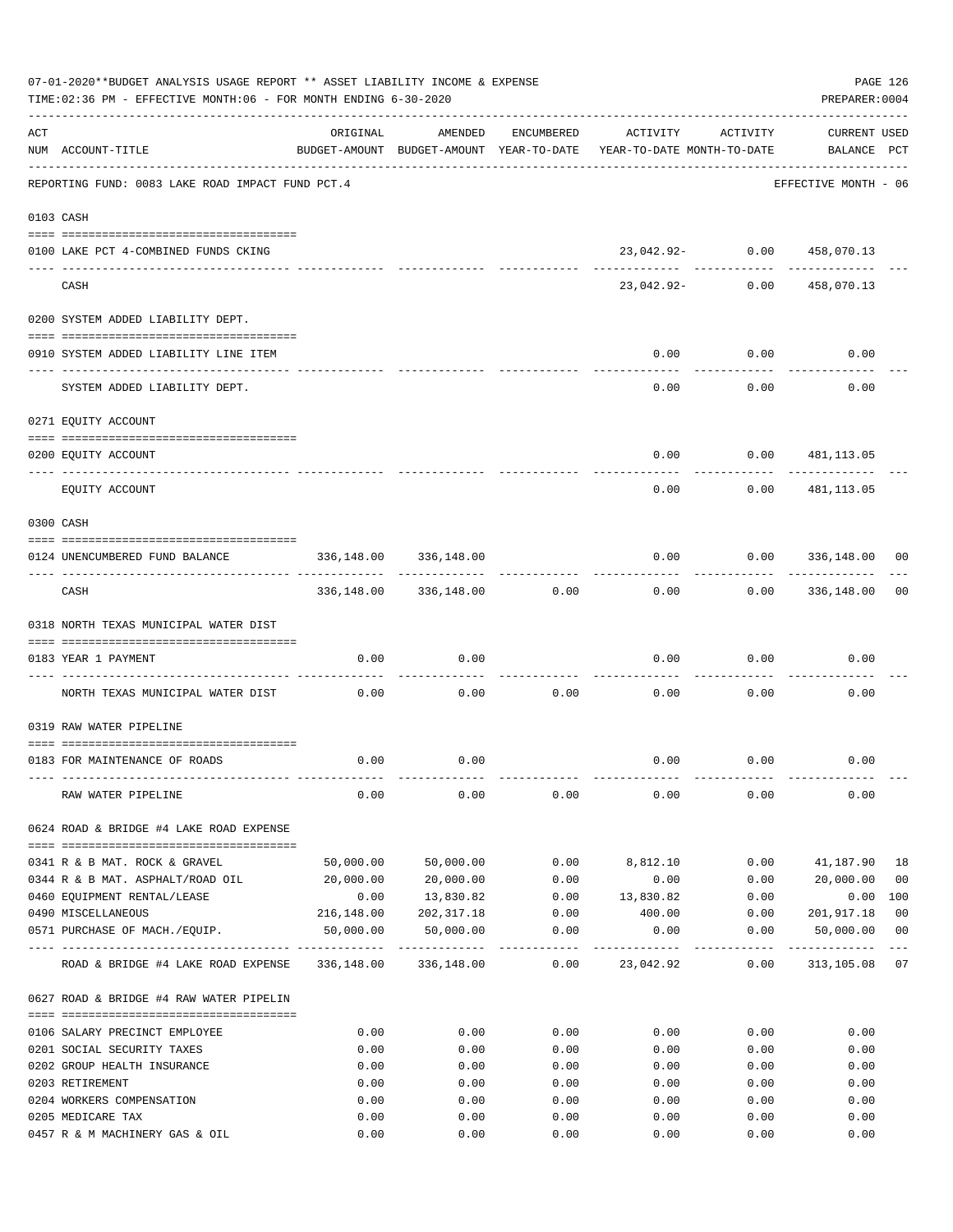| ACT |                                                  | ORIGINAL      | AMENDED       | ENCUMBERED   | ACTIVITY                   | ACTIVITY | <b>CURRENT USED</b>  |     |
|-----|--------------------------------------------------|---------------|---------------|--------------|----------------------------|----------|----------------------|-----|
| NUM | ACCOUNT-TITLE                                    | BUDGET-AMOUNT | BUDGET-AMOUNT | YEAR-TO-DATE | YEAR-TO-DATE MONTH-TO-DATE |          | BALANCE              | PCT |
|     |                                                  |               |               |              |                            |          |                      |     |
|     | REPORTING FUND: 0083 LAKE ROAD IMPACT FUND PCT.4 |               |               |              |                            |          | EFFECTIVE MONTH - 06 |     |
|     | 0458 R & M MACHINERY PARTS                       | 0.00          | 0.00          | 0.00         | 0.00                       | 0.00     | 0.00                 |     |
|     | 0460 EQUIPMENT RENTAL/LEASE                      | 0.00          | 0.00          | 0.00         | 0.00                       | 0.00     | 0.00                 |     |
|     | 0571 PURCHASE OF MACH/EOUIPMENT                  | 0.00          | 0.00          | 0.00         | 0.00                       | 0.00     | 0.00                 |     |
|     | ROAD & BRIDGE #4 RAW WATER PIPELIN               | 0.00          | 0.00          | 0.00         | 0.00                       | 0.00     | 0.00                 |     |
|     | LAKE ROAD IMPACT FUND PCT. 4                     |               |               |              |                            |          |                      |     |
|     | INCOME TOTALS                                    | 336,148.00    | 336,148.00    |              | 0.00                       | 0.00     | 336,148.00           | 00  |
|     | <b>EXPENSE TOTALS</b>                            | 336,148.00    | 336,148.00    | 0.00         | 23,042.92                  | 0.00     | 313,105.08           | 07  |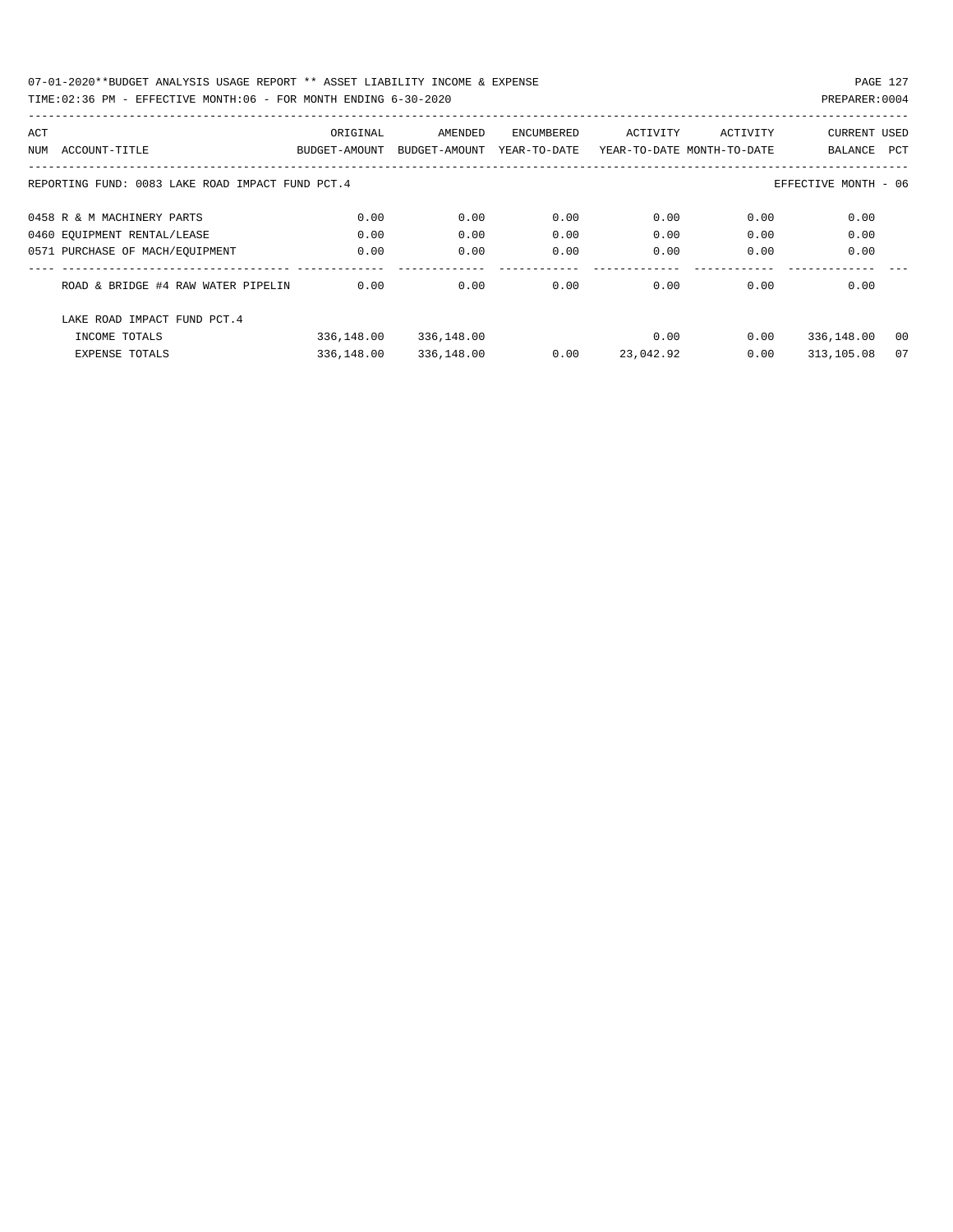|     | 07-01-2020**BUDGET ANALYSIS USAGE REPORT ** ASSET LIABILITY INCOME & EXPENSE<br>TIME: 02:36 PM - EFFECTIVE MONTH: 06 - FOR MONTH ENDING 6-30-2020 |            |                   |            |                                                                                 |                                        | PREPARER: 0004                             | PAGE 128       |
|-----|---------------------------------------------------------------------------------------------------------------------------------------------------|------------|-------------------|------------|---------------------------------------------------------------------------------|----------------------------------------|--------------------------------------------|----------------|
| ACT | NUM ACCOUNT-TITLE                                                                                                                                 | ORIGINAL   | AMENDED           | ENCUMBERED | ACTIVITY<br>BUDGET-AMOUNT BUDGET-AMOUNT YEAR-TO-DATE YEAR-TO-DATE MONTH-TO-DATE | ACTIVITY                               | CURRENT USED<br>BALANCE PCT                |                |
|     | REPORTING FUND: 0084 BOIS D'ARC LAKE RESERVOIR                                                                                                    |            |                   |            |                                                                                 |                                        | EFFECTIVE MONTH - 06                       |                |
|     | 0100 PAYROLL                                                                                                                                      |            |                   |            |                                                                                 |                                        |                                            |                |
|     | 0100 PAYROLL                                                                                                                                      |            |                   |            | 0.00                                                                            | 0.00                                   | 0.00                                       |                |
|     | PAYROLL                                                                                                                                           |            |                   |            | 0.00                                                                            | 0.00                                   | 0.00                                       |                |
|     | 0103 CASH                                                                                                                                         |            |                   |            |                                                                                 |                                        |                                            |                |
|     | 0100 BOIS D'ARC-COMBINED FUNDS CHECKING                                                                                                           |            |                   |            |                                                                                 |                                        | 580, 479.32- 104, 924.87- 46, 504.23-      |                |
|     | CASH                                                                                                                                              |            |                   |            |                                                                                 | ---------  -------------  ------------ | $580, 479.32 - 104, 924.87 - 46, 504.23 -$ |                |
|     | 0200 SYSTEM ADDED LIABILITY DEPT.                                                                                                                 |            |                   |            |                                                                                 |                                        |                                            |                |
|     | 0910 SYSTEM ADDED LIABILITY LINE ITEM                                                                                                             |            |                   |            |                                                                                 |                                        | 50,527.35- 0.00 50,527.35-                 |                |
|     | SYSTEM ADDED LIABILITY DEPT.                                                                                                                      |            |                   |            | 50,527.35-                                                                      | 0.00                                   | 50,527.35-                                 |                |
|     | 0271 EQUITY ACCOUNT                                                                                                                               |            |                   |            |                                                                                 |                                        |                                            |                |
|     | 0200 EQUITY ACCOUNT                                                                                                                               |            |                   |            | 0.00                                                                            | 0.00                                   | 533,975.09                                 |                |
|     | EQUITY ACCOUNT                                                                                                                                    |            |                   |            | 0.00                                                                            |                                        | $0.00$ 533,975.09                          |                |
|     | 0300 CASH                                                                                                                                         |            |                   |            |                                                                                 |                                        |                                            |                |
|     | 0110 UNENCUMBERED FUND BALANCE                                                                                                                    | 0.00       | 0.00              |            | 0.00                                                                            | 0.00                                   | 0.00                                       |                |
|     | CASH                                                                                                                                              | 0.00       | 0.00              | 0.00       | 0.00                                                                            | 0.00                                   | 0.00                                       |                |
|     | 0318 NORTH TEXAS MUNICIPAL WATER DIST                                                                                                             |            |                   |            |                                                                                 |                                        |                                            |                |
|     | 0184 PERSONNEL INCOME YEAR 1                                                                                                                      | 0.00       | 0.00              |            | 0.00                                                                            | 0.00                                   | 0.00                                       |                |
|     | 0185 EMERGENCY RADIO IMP. INC. YEAR 1                                                                                                             | 0.00       | 0.00              |            | 0.00                                                                            | 0.00                                   | 0.00                                       |                |
|     | 0186 VEHICLE OR SPEC EQUIP INC YEAR 1                                                                                                             | 0.00       | 0.00              |            | 0.00                                                                            | 0.00                                   | 0.00                                       |                |
|     | 0250 DRUG SCREENING/PSYCHOLOGICAL INC Y                                                                                                           | 0.00       | 0.00              |            | 0.00                                                                            | 0.00                                   | 0.00                                       |                |
|     | 0395 UNIFORMS INCOME YEAR 1                                                                                                                       | 0.00       | 0.00              |            | 0.00                                                                            | 0.00                                   | 0.00                                       |                |
|     | 0427 TRAINING INCOME YEAR 1                                                                                                                       | 0.00       | 0.00              |            | 0.00                                                                            | 0.00                                   | 0.00                                       |                |
|     | NORTH TEXAS MUNICIPAL WATER DIST                                                                                                                  | 0.00       | ---------<br>0.00 | 0.00       | ----------<br>0.00                                                              | $- - - - - - - -$<br>0.00              | ----------<br>0.00                         |                |
|     | 0319 NORTH TEXAS MUNICIPAL WATER DIST                                                                                                             |            |                   |            |                                                                                 |                                        |                                            |                |
|     | 0184 PERSONNEL INCOME YEAR 2                                                                                                                      | 108,852.00 | 108,852.00        |            | 0.00                                                                            | 0.00                                   | 108,852.00                                 | 00             |
|     | 0186 VEHICLE OR SPEC EQUIP INC YEAR 2                                                                                                             | 256,000.00 | 256,000.00        |            | 0.00                                                                            | 0.00                                   | 256,000.00                                 | 0 <sub>0</sub> |
|     | 0250 DRUG SCREEN/PSYCHOLOGICAL INC YE                                                                                                             | 600.00     | 600.00            |            | 0.00                                                                            | 0.00                                   | 600.00                                     | 0 <sub>0</sub> |
|     | 0395 UNIFORMS INCOME YEAR 2                                                                                                                       | 2,048.00   | 2,048.00          |            | 0.00                                                                            | 0.00                                   | 2,048.00                                   | 0 <sub>0</sub> |
|     | 0427 TRAINING INCOME YEAR 2                                                                                                                       | 10,000.00  | 10,000.00         |            | 0.00                                                                            | 0.00                                   | 10,000.00                                  | 0 <sub>0</sub> |
|     | 0454 R & M EQUIPMENT INCOME YEAR 2                                                                                                                | 20,000.00  | 20,000.00         |            | 0.00                                                                            | 0.00                                   | 20,000.00                                  | 0 <sub>0</sub> |
|     | NORTH TEXAS MUNICIPAL WATER DIST 397,500.00                                                                                                       |            | 397,500.00        | 0.00       | -------<br>0.00                                                                 | --------<br>0.00                       | -----------<br>397,500.00                  | $- - -$<br>00  |
|     | 0370 COUNTY FUNDING                                                                                                                               |            |                   |            |                                                                                 |                                        |                                            |                |
|     | 0184 LOCAL FUNDING                                                                                                                                | 30,298.17  | 30,298.17         |            | 0.00                                                                            | 0.00                                   | 30,298.17 00                               |                |
|     |                                                                                                                                                   |            |                   |            |                                                                                 |                                        |                                            |                |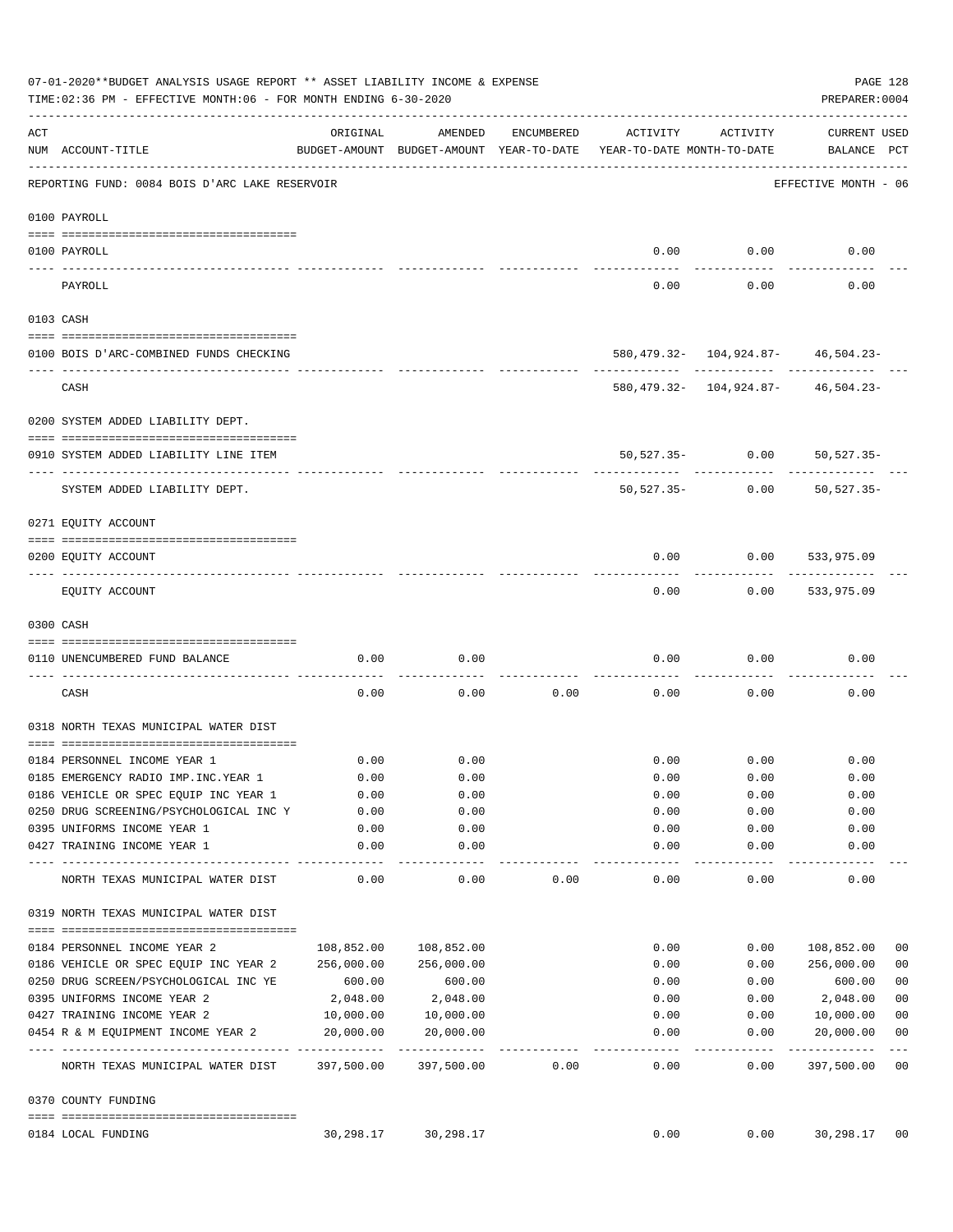| 07-01-2020**BUDGET ANALYSIS USAGE REPORT ** ASSET LIABILITY INCOME & EXPENSE |  |  |  |  |  | PAGE 129 |  |
|------------------------------------------------------------------------------|--|--|--|--|--|----------|--|
|                                                                              |  |  |  |  |  |          |  |

| ACT |                                                | ORIGINAL   | AMENDED                                  | ENCUMBERED | ACTIVITY                   | ACTIVITY                                      | <b>CURRENT USED</b>  |                |
|-----|------------------------------------------------|------------|------------------------------------------|------------|----------------------------|-----------------------------------------------|----------------------|----------------|
|     | NUM ACCOUNT-TITLE                              |            | BUDGET-AMOUNT BUDGET-AMOUNT YEAR-TO-DATE |            | YEAR-TO-DATE MONTH-TO-DATE |                                               | BALANCE              | PCT            |
|     | REPORTING FUND: 0084 BOIS D'ARC LAKE RESERVOIR |            |                                          |            |                            |                                               | EFFECTIVE MONTH - 06 |                |
|     | COUNTY FUNDING                                 | 30,298.17  | 30,298.17                                | 0.00       | 0.00                       | 0.00                                          | 30,298.17            | 00             |
|     | 0560 BOIS D'ARC LAKE EXPENSES                  |            |                                          |            |                            |                                               |                      |                |
|     |                                                |            |                                          |            |                            |                                               |                      |                |
|     | 0104 SALARIES DEPUTIES                         | 91,592.31  | 91,592.31                                | 0.00       |                            | 56,055.61 2,813.02                            | 35,536.70            | 61             |
|     | 0201 SOCIAL SECURITY TAXES                     | 5,678.72   | 5,678.72                                 | 0.00       | 3,471.19                   | 174.40                                        | 2,207.53             | 61             |
|     | 0202 GROUP HEALTH INSURANCE                    | 23,741.76  | 23,741.76                                | 0.00       | 12,059.49                  | 915.29                                        | 11,682.27            | 51             |
|     | 0203 RETIREMENT                                | 10,542.27  | 10,542.27                                | 0.00       | 6,529.98                   | 331.67                                        | 4,012.29             | 62             |
|     | 0204 WORKERS' COMPENSATION                     | 2,015.03   | 2,015.03                                 | 0.00       | 1,399.42                   | 699.71                                        | 615.61               | 69             |
|     | 0205 MEDICARE TAX                              | 1,328.08   | 1,328.08                                 | 0.00       | 811.71                     | 40.78                                         | 516.37               | 61             |
|     | 0206 UNEMPLOYMENT EXPENSE                      | 0.00       | 0.00                                     | 0.00       | 0.00                       | 0.00                                          | 0.00                 |                |
|     | 0250 EMPLOYEE PHYSICALS                        | 600.00     | 600.00                                   | 0.00       | 0.00                       | 0.00                                          | 600.00               | 0 <sup>0</sup> |
|     | 0320 WEAPONS SUPPLIES                          | 0.00       | 0.00                                     | 0.00       | 393.60                     | 0.00                                          | 393.60-              |                |
|     | 0321 PATROL SUPPLIES                           | 0.00       | 0.00                                     | 0.00       | 0.00                       | 0.00                                          | 0.00                 |                |
|     | 0395 UNIFORMS/OTHER                            | 2,000.00   | 2,000.00                                 | 0.00       | 0.00                       | 0.00                                          | 2,000.00             | 00             |
|     | 0421 CELL PHONE                                | 300.00     | 300.00                                   | 0.00       | 0.00                       | 0.00                                          | 300.00               | 00             |
|     | 0422 R & M RADIO                               | 0.00       | 0.00                                     | 0.00       | 0.00                       | 0.00                                          | 0.00                 |                |
|     | 0427 TRAVEL AND TRAINING                       | 10,000.00  | 10,000.00                                | 0.00       | 0.00                       | 0.00                                          | 10,000.00            | 0 <sup>0</sup> |
|     | 0447 RADIO LICENSES                            | 0.00       | 0.00                                     | 0.00       | 485.00                     | 0.00                                          | 485.00-              |                |
|     | 0452 R & M EQUIPMENT                           | 24,000.00  | 24,000.00                                | 0.00       | 0.00                       | 0.00                                          | 24,000.00            | 00             |
|     | 0453 TYLER/CAD MAINTENANCE                     | 0.00       | 0.00                                     | 0.00       | 0.00                       | 0.00                                          | 0.00                 |                |
|     | 0454 R & M AUTO, BOATS, ATV                    | 0.00       | 0.00                                     | 0.00       | 0.00                       | 0.00                                          | 0.00                 |                |
|     | 0487 AUTO & OTHER EQUIPMENT INSURANCE          | 0.00       | 0.00                                     | 0.00       | 0.00                       | 0.00                                          | 0.00                 |                |
|     | 0488 LAW ENFORCEMENT INSURANCE                 | 0.00       | 0.00                                     | 0.00       | 0.00                       | 0.00                                          | 0.00                 |                |
|     | 0573 EMERGENCY RADIO IMPROVEMENTS              | 0.00       | 0.00                                     | 0.00       | 399,800.00                 | 99,950.00                                     | $399,800.00 -$       |                |
|     | 0574 TECHNOLOGY                                | 0.00       | 0.00                                     | 0.00       | 0.00                       | 0.00                                          | 0.00                 |                |
|     | 0575 PURCHASE AUTOS, BOATS, ATV'S              | 256,000.00 | 256,000.00                               | 0.00       | 48,945.97                  | 0.00                                          | 207,054.03           | 19             |
|     | 0579 WEAPONS                                   | 0.00       | 0.00                                     | 0.00       | 0.00                       | 0.00                                          | 0.00                 |                |
|     | BOIS D'ARC LAKE EXPENSES                       |            | 427,798.17 427,798.17 0.00               |            |                            | 529,951.97    104,924.87    102,153.80    124 |                      |                |
|     | BOIS D'ARC LAKE RESERVOIR                      |            |                                          |            |                            |                                               |                      |                |
|     | INCOME TOTALS                                  |            | 427,798.17 427,798.17                    |            | 0.00                       | 0.00                                          | 427,798.17 00        |                |
|     | EXPENSE TOTALS                                 |            | 427,798.17 427,798.17                    | 0.00       | 529,951.97                 | 104,924.87                                    | 102,153.80-124       |                |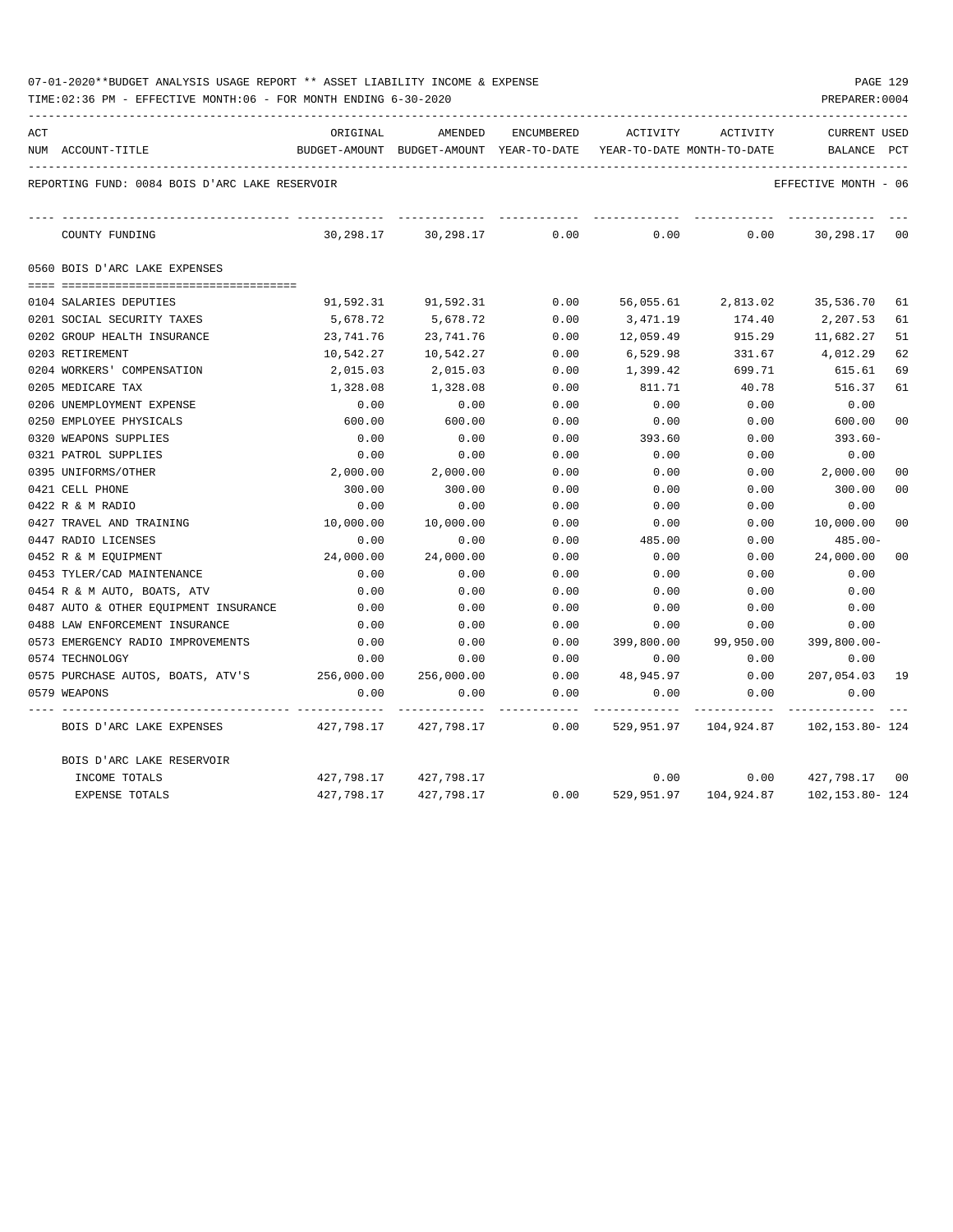|     | 07-01-2020**BUDGET ANALYSIS USAGE REPORT ** ASSET LIABILITY INCOME & EXPENSE<br>TIME: 02:36 PM - EFFECTIVE MONTH: 06 - FOR MONTH ENDING 6-30-2020 |          |          |            |                                                                                 |                                    |                                    |                |  |
|-----|---------------------------------------------------------------------------------------------------------------------------------------------------|----------|----------|------------|---------------------------------------------------------------------------------|------------------------------------|------------------------------------|----------------|--|
| ACT | NUM ACCOUNT-TITLE                                                                                                                                 | ORIGINAL | AMENDED  | ENCUMBERED | ACTIVITY<br>BUDGET-AMOUNT BUDGET-AMOUNT YEAR-TO-DATE YEAR-TO-DATE MONTH-TO-DATE | ACTIVITY                           | <b>CURRENT USED</b><br>BALANCE PCT |                |  |
|     | REPORTING FUND: 0085 LAKE FANNIN                                                                                                                  |          |          |            |                                                                                 |                                    | EFFECTIVE MONTH - 06               |                |  |
|     | 0103 CASH                                                                                                                                         |          |          |            |                                                                                 |                                    |                                    |                |  |
|     | 0100 LAKE FANNIN-COMBINED FUNDS CHECKIN                                                                                                           |          |          |            |                                                                                 | 2,408.57- 55.41- 1,176.47          |                                    |                |  |
|     | CASH                                                                                                                                              |          |          |            |                                                                                 | ----------<br>$2,408.57 - 55.41 -$ | 1,176.47                           |                |  |
|     | 0200 SYSTEM ADDED LIABILITY DEPARTMENT                                                                                                            |          |          |            |                                                                                 |                                    |                                    |                |  |
|     | 0910 SYSTEM ADDED LIABILITY LINE-ITEM                                                                                                             |          |          |            |                                                                                 | $388.75 - 0.00$                    | $388.75-$                          |                |  |
|     | SYSTEM ADDED LIABILITY DEPARTMENT                                                                                                                 |          |          |            | $388.75 - 0.00$                                                                 |                                    | $388.75-$                          |                |  |
|     | 0271 EQUITY ACCOUNT                                                                                                                               |          |          |            |                                                                                 |                                    |                                    |                |  |
|     | 0200 EQUITY ACCOUNT                                                                                                                               |          |          |            | 0.00                                                                            | 0.00                               | 3,585.04                           |                |  |
|     |                                                                                                                                                   |          |          |            |                                                                                 |                                    |                                    |                |  |
|     | EQUITY ACCOUNT                                                                                                                                    |          |          |            | 0.00                                                                            | 0.00                               | 3,585.04                           |                |  |
|     | 0300 CASH                                                                                                                                         |          |          |            |                                                                                 |                                    |                                    |                |  |
|     |                                                                                                                                                   |          |          |            |                                                                                 |                                    |                                    |                |  |
|     | 0110 UNENCUMBERED FUND BALANCE                                                                                                                    | 0.00     | 0.00     |            | 0.00                                                                            | 0.00                               | 0.00                               |                |  |
|     | CASH                                                                                                                                              | 0.00     | 0.00     | 0.00       | 0.00                                                                            | 0.00                               | 0.00                               |                |  |
|     | 0370 MISCELLANEOUS                                                                                                                                |          |          |            |                                                                                 |                                    |                                    |                |  |
|     | 0150 DONATIONS                                                                                                                                    | 2,000.00 | 2,000.00 |            | 0.00                                                                            | 0.00                               | 2,000.00                           | 00             |  |
|     | 0183 VOLUNTEER MEMBERSHIP FEES                                                                                                                    | 0.00     | 0.00     |            | 360.00                                                                          | 25.00                              | 360.00+                            |                |  |
|     | 0184 LOCAL FUNDING                                                                                                                                | 5,000.00 | 5,000.00 |            | 0.00                                                                            | 0.00                               | 5,000.00                           | 0 <sub>0</sub> |  |
|     | 0185 RENTAL FEE                                                                                                                                   | 1,000.00 | 1,000.00 |            | 812.50                                                                          | 0.00                               | 187.50                             | 81             |  |
|     | 0186 DEPOSIT FEE                                                                                                                                  | 1,000.00 | 1,000.00 |            | 600.00                                                                          | 150.00                             | 400.00                             | 60             |  |
|     | MISCELLANEOUS                                                                                                                                     | 9.000.00 | 9,000.00 | 0.00       | 1,772.50                                                                        | 175.00                             | 7,227.50                           | 20             |  |
|     | 0520 LAKE FANNIN EXPENSES                                                                                                                         |          |          |            |                                                                                 |                                    |                                    |                |  |
|     | 0186 DEPOSIT REFUND                                                                                                                               | 1,000.00 | 1,000.00 | 0.00       | 450.00                                                                          | 0.00                               | 550.00                             | 45             |  |
|     | 0341 R & M ROADS                                                                                                                                  | 0.00     | 0.00     | 0.00       | 0.00                                                                            | 0.00                               | 0.00                               |                |  |
|     | 0342 R & M CAMPGROUNDS                                                                                                                            | 875.00   | 875.00   | 0.00       | 0.00                                                                            | 0.00                               | 875.00                             | 0 <sub>0</sub> |  |
|     | 0343 R & M DAM                                                                                                                                    | 2,000.00 | 2,000.00 | 0.00       | 0.00                                                                            | 0.00                               | 2,000.00                           | 0 <sub>0</sub> |  |
|     | 0440 UTILITIES ELECTRICITY                                                                                                                        | 300.00   | 300.00   | 0.00       | 286.02                                                                          | 61.82                              | 13.98                              | 95             |  |
|     | 0442 UTILITIES WATER                                                                                                                              | 600.00   | 586.99   | 0.00       | 307.39                                                                          | 38.59                              | 279.60                             | 52             |  |
|     | 0443 TRASH PICK-UP                                                                                                                                | 0.00     | 86.25    | 0.00       | 476.25                                                                          | 130.00                             | 390.00- 552                        |                |  |
|     | 0450 R & M BUILDINGS                                                                                                                              | 2,000.00 | 2,000.00 | 0.00       | 120.90                                                                          | 0.00                               | 1,879.10                           | 06             |  |
|     | 0484 GENERAL LIABILITY INSURANCE                                                                                                                  | 2,225.00 | 2,104.00 | 0.00       | 2,104.00                                                                        | 0.00                               | 0.00 100                           |                |  |
|     | 0490 MISCELLANEOUS EXPENSE                                                                                                                        | 0.00     | 47.76    | 0.00       | 47.76                                                                           | 0.00                               | 0.00 100                           |                |  |
|     | LAKE FANNIN EXPENSES                                                                                                                              | 9,000.00 | 9,000.00 | 0.00       | 3,792.32                                                                        | 230.41                             | 5,207.68 42                        |                |  |
|     | LAKE FANNIN                                                                                                                                       |          |          |            |                                                                                 |                                    |                                    |                |  |
|     | INCOME TOTALS                                                                                                                                     | 9,000.00 | 9,000.00 |            | 1,772.50                                                                        | 175.00                             | 7,227.50                           | 20             |  |
|     | EXPENSE TOTALS                                                                                                                                    | 9,000.00 | 9,000.00 | 0.00       | 3,792.32                                                                        | 230.41                             | 5,207.68                           | 42             |  |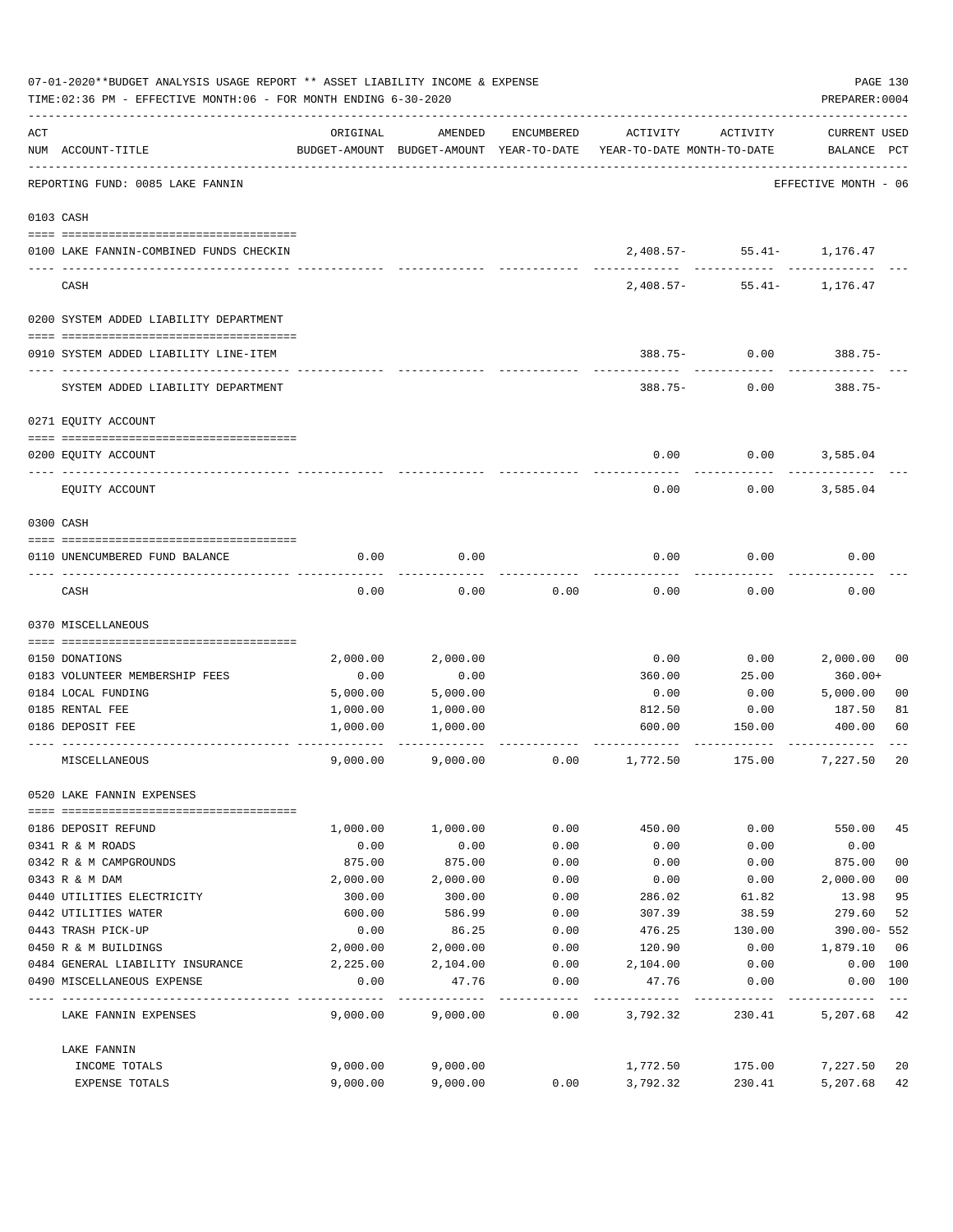|     | 07-01-2020**BUDGET ANALYSIS USAGE REPORT ** ASSET LIABILITY INCOME & EXPENSE<br>TIME:02:36 PM - EFFECTIVE MONTH:06 - FOR MONTH ENDING 6-30-2020 |          |                      |            |                                                                                 |                         | PAGE 131<br>PREPARER: 0004  |    |
|-----|-------------------------------------------------------------------------------------------------------------------------------------------------|----------|----------------------|------------|---------------------------------------------------------------------------------|-------------------------|-----------------------------|----|
| ACT | NUM ACCOUNT-TITLE                                                                                                                               | ORIGINAL | AMENDED              | ENCUMBERED | ACTIVITY<br>BUDGET-AMOUNT BUDGET-AMOUNT YEAR-TO-DATE YEAR-TO-DATE MONTH-TO-DATE | ACTIVITY                | CURRENT USED<br>BALANCE PCT |    |
|     | REPORTING FUND: 0086 SHERIFF'S OFFICE TECHNOLOGY                                                                                                |          |                      |            |                                                                                 |                         | EFFECTIVE MONTH - 06        |    |
|     | 0103 CASH                                                                                                                                       |          |                      |            |                                                                                 |                         |                             |    |
|     | 0100 TECHNOLOGY FUNDS CHECKING                                                                                                                  |          | -------------        |            |                                                                                 | 2,884.60- 0.00 2,351.32 |                             |    |
|     | CASH                                                                                                                                            |          |                      |            | 2,884.60-                                                                       |                         | $0.00$ 2,351.32             |    |
|     | 0200 SYSTEM ADDED LIABILITY DEPT.                                                                                                               |          |                      |            |                                                                                 |                         |                             |    |
|     | 0910 SYSTEM ADDED LIABILITY ITEM                                                                                                                |          |                      |            | 0.00                                                                            | 0.00                    | 0.00                        |    |
|     | SYSTEM ADDED LIABILITY DEPT.                                                                                                                    |          |                      |            | 0.00                                                                            | 0.00                    | 0.00                        |    |
|     | 0271 EQUITY ACCOUNT                                                                                                                             |          |                      |            |                                                                                 |                         |                             |    |
|     | 0200 EQUITY ACCOUNT                                                                                                                             |          |                      |            | 0.00                                                                            | $0.00$ 5,235.92         |                             |    |
|     | -------------------- ----------<br>EQUITY ACCOUNT                                                                                               |          |                      |            | 0.00                                                                            | 0.00                    | 5,235.92                    |    |
|     | 0300 CASH                                                                                                                                       |          |                      |            |                                                                                 |                         |                             |    |
|     | 0110 UNENCUMBERED FUND BALANCE                                                                                                                  | 0.00     | 2,884.60             |            | 0.00                                                                            |                         | $0.00$ 2,884.60 00          |    |
|     | CASH                                                                                                                                            | 0.00     | 2,884.60             | 0.00       | 0.00                                                                            |                         | $0.00$ 2,884.60             | 00 |
|     | 0319 TECHNOLOGY                                                                                                                                 |          |                      |            |                                                                                 |                         |                             |    |
|     | 0420 SECURUS SIGNING BONUS<br>_____________________________                                                                                     | 0.00     | 0.00                 |            | 0.00                                                                            | 0.00                    | 0.00                        |    |
|     | TECHNOLOGY                                                                                                                                      | 0.00     | 0.00                 | .<br>0.00  | 0.00                                                                            | 0.00                    | 0.00                        |    |
|     | 0370 MISCELLANEOUS                                                                                                                              |          |                      |            |                                                                                 |                         |                             |    |
|     | 0130 REFUNDS & MISCELLANEOUS                                                                                                                    | 0.00     | 0.00                 |            |                                                                                 | $0.00$ $0.00$           | 0.00                        |    |
|     | MISCELLANEOUS                                                                                                                                   | 0.00     | 0.00                 | 0.00       | 0.00                                                                            | 0.00                    | 0.00                        |    |
|     | 0560 SHERIFF'S OFFICE TECHNOLOGY                                                                                                                |          |                      |            |                                                                                 |                         |                             |    |
|     | 0573 EMERGENCY RADIOS                                                                                                                           | 0.00     | 2,884.60             |            | $0.00$ 2,884.60 0.00                                                            |                         | 0.00 100                    |    |
|     | SHERIFF'S OFFICE TECHNOLOGY                                                                                                                     | 0.00     | 2,884.60             | 0.00       | 2,884.60                                                                        | 0.00                    | 0.00 100                    |    |
|     | SHERIFF'S OFFICE TECHNOLOGY                                                                                                                     | 0.00     |                      |            | 0.00                                                                            | 0.00                    | 2,884.60 00                 |    |
|     | INCOME TOTALS<br>EXPENSE TOTALS                                                                                                                 | 0.00     | 2,884.60<br>2,884.60 | 0.00       | 2,884.60                                                                        | 0.00                    | 0.00 100                    |    |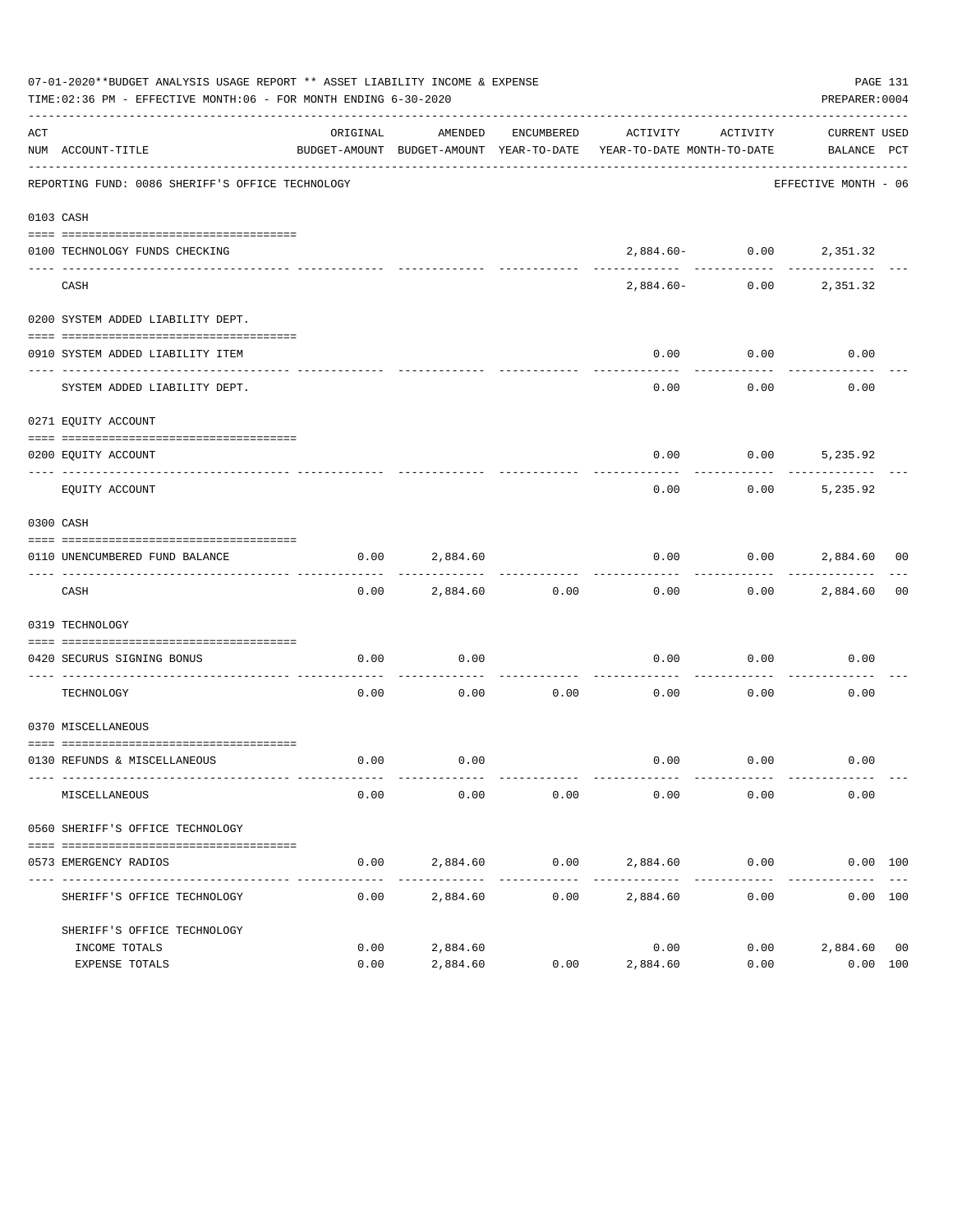|     | 07-01-2020**BUDGET ANALYSIS USAGE REPORT ** ASSET LIABILITY INCOME & EXPENSE<br>TIME:02:36 PM - EFFECTIVE MONTH:06 - FOR MONTH ENDING 6-30-2020 |                    |                                                                                |            |                   |                                         | PREPARER: 0004              | PAGE 132       |
|-----|-------------------------------------------------------------------------------------------------------------------------------------------------|--------------------|--------------------------------------------------------------------------------|------------|-------------------|-----------------------------------------|-----------------------------|----------------|
| ACT | NUM ACCOUNT-TITLE                                                                                                                               | ORIGINAL           | AMENDED<br>BUDGET-AMOUNT BUDGET-AMOUNT YEAR-TO-DATE YEAR-TO-DATE MONTH-TO-DATE | ENCUMBERED | ACTIVITY          | ACTIVITY                                | CURRENT USED<br>BALANCE PCT |                |
|     | REPORTING FUND: 0087 JUVENILE PROBATION                                                                                                         |                    |                                                                                |            |                   |                                         | EFFECTIVE MONTH - 06        |                |
|     | 0103 CASH                                                                                                                                       |                    |                                                                                |            |                   |                                         |                             |                |
|     |                                                                                                                                                 |                    |                                                                                |            |                   |                                         |                             |                |
|     | 0187 CASH-JUVENILE PROBATION                                                                                                                    |                    |                                                                                |            |                   | 780.43 462.97- 3,116.20<br>------------ | --------                    |                |
|     | CASH                                                                                                                                            |                    |                                                                                |            | 780.43            |                                         | 462.97- 3,116.20            |                |
|     | 0200 SYSTEM ADDED LIABILITY DEPARTMENT                                                                                                          |                    |                                                                                |            |                   |                                         |                             |                |
|     |                                                                                                                                                 |                    |                                                                                |            |                   |                                         |                             |                |
|     | 0910 SYSTEM ADDED LIABILITY LINE-ITEM                                                                                                           |                    |                                                                                |            | 90.00             | 0.00                                    | 90.00                       |                |
|     | SYSTEM ADDED LIABILITY DEPARTMENT                                                                                                               |                    |                                                                                |            | 90.00             | 0.00                                    | 90.00                       |                |
|     | 0202 ACCOUNTS PAYABLE                                                                                                                           |                    |                                                                                |            |                   |                                         |                             |                |
|     |                                                                                                                                                 |                    |                                                                                |            |                   |                                         |                             |                |
|     | 0319 A/P RESTITUTION-JUVENILE PROBATION                                                                                                         |                    |                                                                                |            | 0.00              | 0.00                                    | 0.00                        |                |
|     | ACCOUNTS PAYABLE                                                                                                                                |                    |                                                                                |            | 0.00              | 0.00                                    | 0.00                        |                |
|     | 0271 EQUITY                                                                                                                                     |                    |                                                                                |            |                   |                                         |                             |                |
|     |                                                                                                                                                 |                    |                                                                                |            |                   |                                         |                             |                |
|     | 0200 EQUITY ACCOUNT                                                                                                                             |                    |                                                                                |            | 0.00              | 0.00                                    | 2,335.77                    |                |
|     | EQUITY                                                                                                                                          |                    |                                                                                |            | 0.00              | 0.00                                    | 2,335.77                    |                |
|     | 0340 FEES OF OFFICE                                                                                                                             |                    |                                                                                |            |                   |                                         |                             |                |
|     |                                                                                                                                                 |                    |                                                                                |            |                   |                                         |                             |                |
|     | 0575 JUVENILE PROBATION FEES<br>0576 JUVENILE PROBATION RESTITUTION                                                                             | 1,500.00           | 1,500.00<br>2,000.00                                                           |            | 1,075.00          | 140.00                                  | 425.00                      | 72             |
|     | 0577 JUVENILE PROBATION COURT COSTS                                                                                                             | 2,000.00<br>800.00 | 800.00                                                                         |            | 1,681.00<br>20.00 | 0.00<br>0.00                            | 319.00<br>780.00            | 84<br>03       |
|     | 0578 FEES RECEIVED FOR OTHER COUNTIES                                                                                                           | 0.00               | 0.00                                                                           |            | 0.00              | 0.00                                    | 0.00                        |                |
|     | 0579 REIMBURSEMENT OF MEDICAL EXPENSES                                                                                                          | 0.00               | 0.00                                                                           |            | 70.00             | 0.00                                    | $70.00+$                    |                |
|     | FEES OF OFFICE                                                                                                                                  | 4,300.00           | 4,300.00                                                                       | 0.00       | 2,846.00          | 140.00                                  | 1,454.00                    | 66             |
|     | 0575 JUVENILE PROBATION                                                                                                                         |                    |                                                                                |            |                   |                                         |                             |                |
|     |                                                                                                                                                 |                    |                                                                                |            |                   |                                         |                             |                |
|     | 0310 OFFICE SUPP./MISC.                                                                                                                         | 1,400.00           | 1,400.00                                                                       | 0.00       | 454.57            | 48.97                                   | 945.43                      | 32             |
|     | 0319 RESTITUTION                                                                                                                                | 1,000.00           | 1,200.00                                                                       | 0.00       | 1,681.00          | 554.00                                  | 481.00- 140                 |                |
|     | 0320 COURT COSTS                                                                                                                                | 260.00             | 260.00                                                                         | 0.00       | 20.00             | 0.00                                    | 240.00                      | 08             |
|     | 0321 REIMBURSEMENT OF FEES FOR OTHER CO                                                                                                         | 0.00               | 0.00                                                                           | 0.00       | 0.00              | 0.00                                    | 0.00                        |                |
|     | 0353 COMPUTER EXPENSE                                                                                                                           | 1,640.00           | 1,440.00                                                                       | 0.00       | 0.00              | 0.00                                    | 1,440.00                    | 0 <sub>0</sub> |
|     | 0416 STRUCTURAL FAMILY THERAPY                                                                                                                  | 0.00               | 0.00                                                                           | 0.00       | 0.00              | 0.00                                    | 0.00                        |                |
|     | 0427 TRAVEL AND TRAINING                                                                                                                        | 0.00               | 0.00                                                                           | 0.00       | 0.00              | 0.00                                    | 0.00                        |                |
|     | JUVENILE PROBATION                                                                                                                              | 4,300.00           | 4,300.00                                                                       | 0.00       | 2,155.57          | 602.97                                  | 2,144.43                    | 50             |
|     | JUVENILE PROBATION                                                                                                                              |                    |                                                                                |            |                   |                                         |                             |                |
|     | INCOME TOTALS                                                                                                                                   | 4,300.00           | 4,300.00                                                                       |            | 2,846.00          | 140.00                                  | 1,454.00                    | 66             |
|     | <b>EXPENSE TOTALS</b>                                                                                                                           | 4,300.00           | 4,300.00                                                                       | 0.00       | 2,155.57          | 602.97                                  | 2,144.43                    | 50             |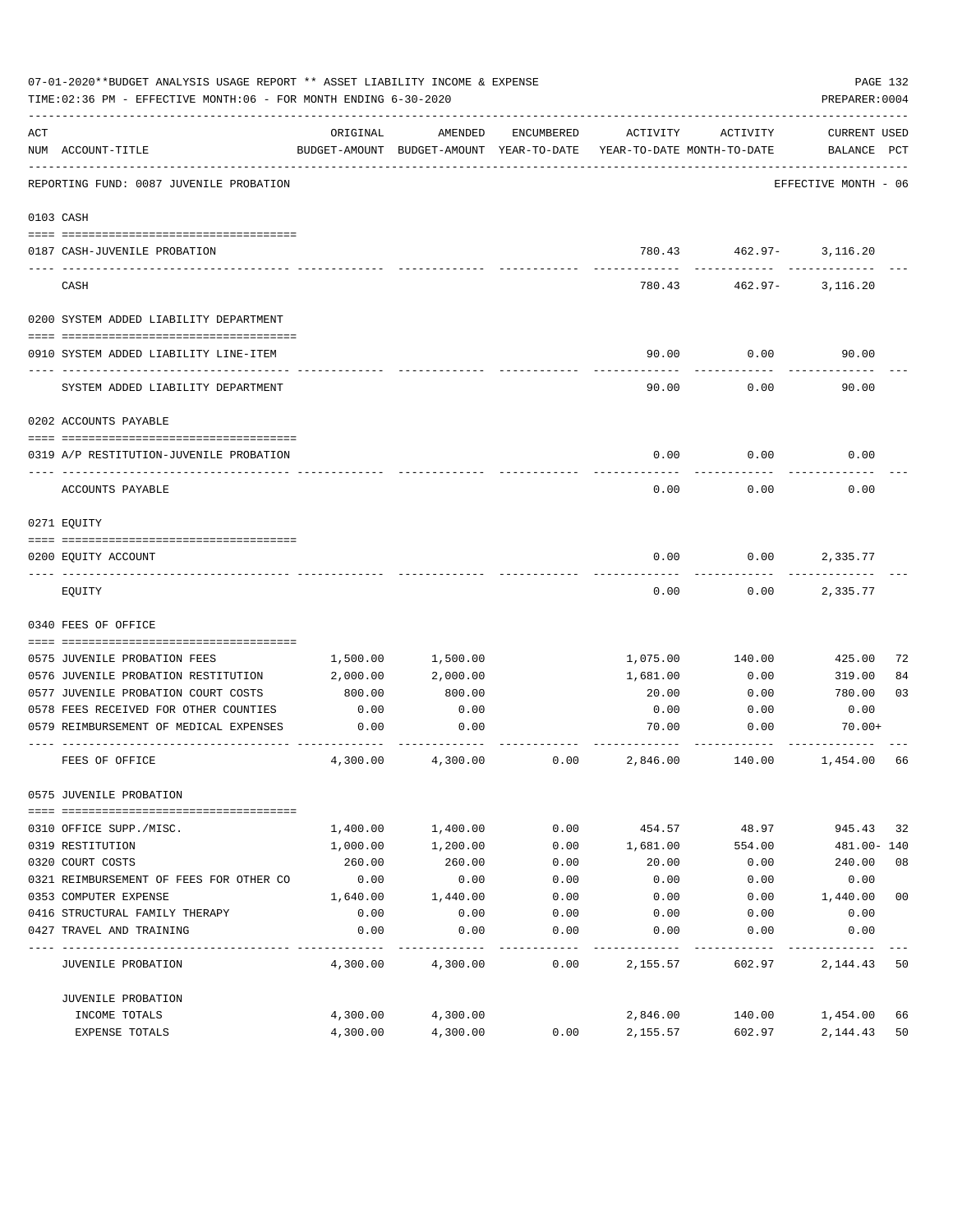|     | 07-01-2020**BUDGET ANALYSIS USAGE REPORT ** ASSET LIABILITY INCOME & EXPENSE<br>TIME:02:36 PM - EFFECTIVE MONTH:06 - FOR MONTH ENDING 6-30-2020 |          |                                                                     |            |          |          | PAGE 133<br>PREPARER: 0004 |
|-----|-------------------------------------------------------------------------------------------------------------------------------------------------|----------|---------------------------------------------------------------------|------------|----------|----------|----------------------------|
| ACT |                                                                                                                                                 | ORIGINAL | AMENDED                                                             | ENCUMBERED | ACTIVITY | ACTIVITY | <b>CURRENT USED</b>        |
|     | NUM ACCOUNT-TITLE                                                                                                                               |          | BUDGET-AMOUNT BUDGET-AMOUNT YEAR-TO-DATE YEAR-TO-DATE MONTH-TO-DATE |            |          |          | BALANCE PCT                |
|     | REPORTING FUND: 0088 IHC NEEDS/OR OTHER RELATED HEALTHCA                                                                                        |          |                                                                     |            |          |          | EFFECTIVE MONTH - 06       |
|     | 0103 CASH                                                                                                                                       |          |                                                                     |            |          |          |                            |
|     |                                                                                                                                                 |          |                                                                     |            |          |          |                            |
|     | 0100 IHC - COMBINED FUNDS CHECKING                                                                                                              |          |                                                                     |            | 0.00     | 0.00     | 0.00                       |
|     | CASH                                                                                                                                            |          |                                                                     |            | 0.00     | 0.00     | 0.00                       |
|     | 0271 EQUITY ACCOUNT                                                                                                                             |          |                                                                     |            |          |          |                            |
|     | 0200 EQUITY ACCOUNT                                                                                                                             |          |                                                                     |            | 0.00     | 0.00     | 0.00                       |
|     | _____ _______________________________<br>EQUITY ACCOUNT                                                                                         |          |                                                                     |            | 0.00     | 0.00     | 0.00                       |
|     | 0367 HOSPITAL AUTHORITY - IHC                                                                                                                   |          |                                                                     |            |          |          |                            |
|     |                                                                                                                                                 |          |                                                                     |            |          |          |                            |
|     | 0100 HOSPITAL QUARTERLY PAYMENT                                                                                                                 | 0.00     | 0.00                                                                |            | 0.00     | 0.00     | 0.00                       |
|     | HOSPITAL AUTHORITY - IHC                                                                                                                        | 0.00     | 0.00                                                                | 0.00       | 0.00     | 0.00     | 0.00                       |
|     | 0645 INDIGENT CARE                                                                                                                              |          |                                                                     |            |          |          |                            |
|     |                                                                                                                                                 |          |                                                                     |            |          |          |                            |
|     | 0409 DIABETIC SUPPLIES                                                                                                                          | 0.00     | 0.00                                                                | 0.00       | 0.00     | 0.00     | 0.00                       |
|     | 0410 CERT. REG. NURSE ANES.                                                                                                                     | 0.00     | 0.00                                                                | 0.00       | 0.00     | 0.00     | 0.00                       |
|     | 0411 PHYSICIAN, NON-EMERGENCY                                                                                                                   | 0.00     | 0.00                                                                | 0.00       | 0.00     | 0.00     | 0.00                       |
|     | 0412 PRESCRIPTIONS, DRUGS                                                                                                                       | 0.00     | 0.00                                                                | 0.00       | 0.00     | 0.00     | 0.00                       |
|     | 0413 HOSPITAL, INPATIENT                                                                                                                        | 0.00     | 0.00                                                                | 0.00       | 0.00     | 0.00     | 0.00                       |
|     | 0414 HOSPITAL, OUTPATIENT                                                                                                                       | 0.00     | 0.00                                                                | 0.00       | 0.00     | 0.00     | 0.00                       |
|     | 0415 LABORATORY/X-RAY                                                                                                                           | 0.00     | 0.00                                                                | 0.00       | 0.00     | 0.00     | 0.00                       |
|     | 0418 FED. OUALIFIED HEALTH CENTER                                                                                                               | 0.00     | 0.00                                                                | 0.00       | 0.00     | 0.00     | 0.00                       |
|     | 0420 RURAL HEALTH CLINIC                                                                                                                        | 0.00     | 0.00                                                                | 0.00       | 0.00     | 0.00     | 0.00                       |
|     | 0422 AMBULATORY SURGICAL CENTER                                                                                                                 | 0.00     | 0.00                                                                | 0.00       | 0.00     | 0.00     | 0.00                       |
|     | 0423 MEDICAL EQUIP. PURCHASE                                                                                                                    | 0.00     | 0.00                                                                | 0.00       | 0.00     | 0.00     | 0.00                       |
|     | INDIGENT CARE                                                                                                                                   | 0.00     | 0.00                                                                | 0.00       | 0.00     | 0.00     | -----<br>0.00              |
|     | IHC NEEDS/OR OTHER RELATED HEALTHC                                                                                                              |          |                                                                     |            |          |          |                            |
|     | INCOME TOTALS                                                                                                                                   | 0.00     | 0.00                                                                |            | 0.00     | 0.00     | 0.00                       |
|     | <b>EXPENSE TOTALS</b>                                                                                                                           | 0.00     | 0.00                                                                | 0.00       | 0.00     | 0.00     | 0.00                       |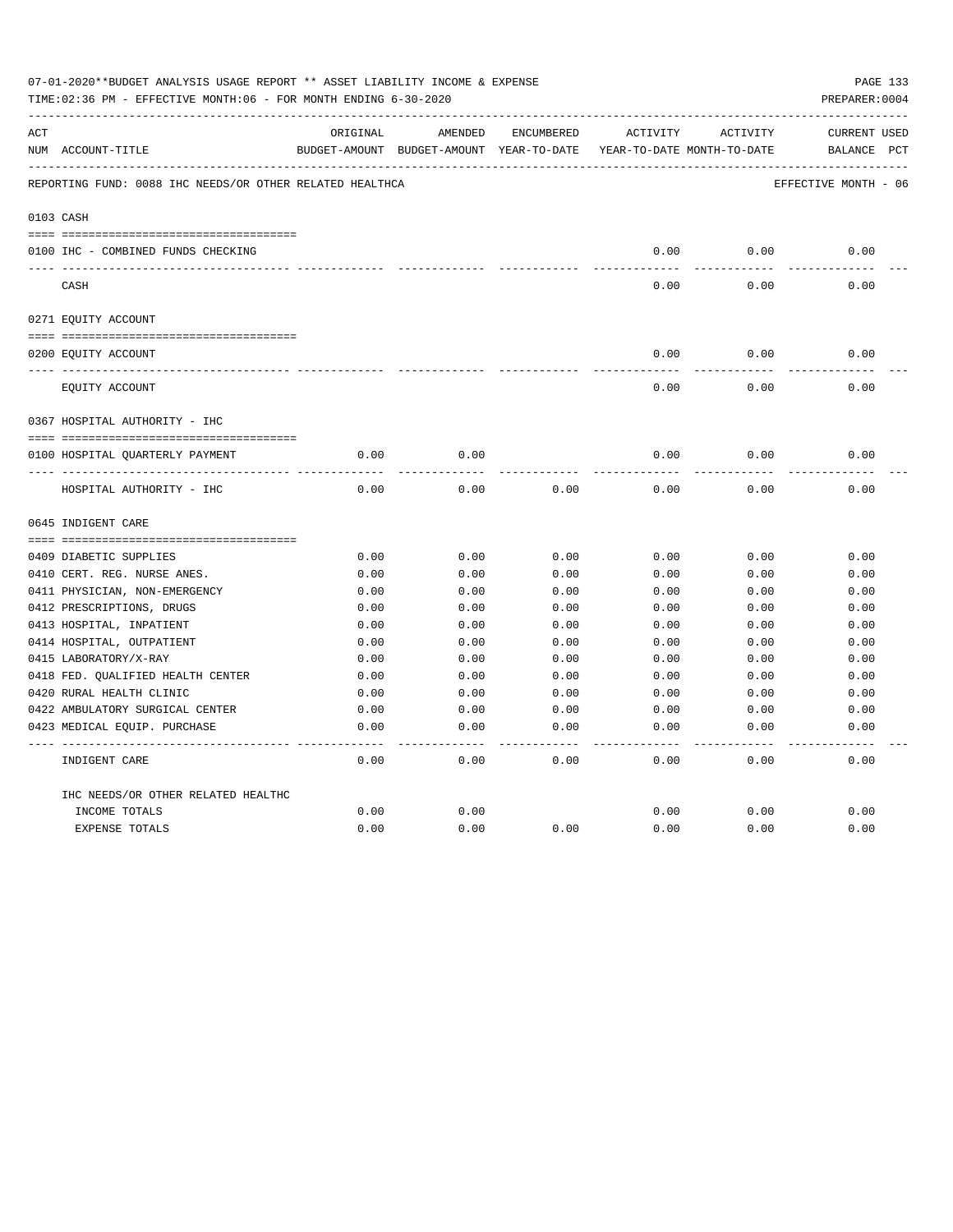|     | 07-01-2020**BUDGET ANALYSIS USAGE REPORT ** ASSET LIABILITY INCOME & EXPENSE<br>TIME:02:36 PM - EFFECTIVE MONTH:06 - FOR MONTH ENDING 6-30-2020 |                          |            |            |                                                                                 |                                                | PAGE 134<br>PREPARER: 0004         |    |
|-----|-------------------------------------------------------------------------------------------------------------------------------------------------|--------------------------|------------|------------|---------------------------------------------------------------------------------|------------------------------------------------|------------------------------------|----|
| ACT | NUM ACCOUNT-TITLE                                                                                                                               | ORIGINAL                 | AMENDED    | ENCUMBERED | ACTIVITY<br>BUDGET-AMOUNT BUDGET-AMOUNT YEAR-TO-DATE YEAR-TO-DATE MONTH-TO-DATE | ACTIVITY                                       | <b>CURRENT USED</b><br>BALANCE PCT |    |
|     | REPORTING FUND: 0089 TEXAS JUVENILE JUSTICE DEPT.                                                                                               |                          |            |            |                                                                                 |                                                | EFFECTIVE MONTH - 06               |    |
|     | 0100 PAYROLL                                                                                                                                    |                          |            |            |                                                                                 |                                                |                                    |    |
|     | 0100 PAYROLL<br>---- ------                                                                                                                     |                          |            |            | 0.00                                                                            | 0.00                                           | 0.00                               |    |
|     | PAYROLL                                                                                                                                         |                          |            |            | 0.00                                                                            | 0.00                                           | 0.00                               |    |
|     | 0103 CASH                                                                                                                                       |                          |            |            |                                                                                 |                                                |                                    |    |
|     | 0689 CASH-STRUCTURAL FAM.THER.GRANT OOG                                                                                                         |                          |            |            | 12,500.00-                                                                      | 12,500.00-                                     | 12,500.00-                         |    |
|     | 0988 CASH-LOCAL FUNDS CARRIED FORWARD                                                                                                           |                          |            |            | 4,168.16                                                                        | 0.00                                           | 25,906.04                          |    |
|     | 0992 CASH-INTEREST INCOME                                                                                                                       |                          |            |            | 66.16                                                                           | 1.21                                           | 13,280.78                          |    |
|     | 0993 CASH-BASIC PROBATION SUPERVISION                                                                                                           |                          |            |            | 5,096.87                                                                        | 1,425.36                                       | 17,788.01                          |    |
|     | 0994 CASH-COMMUNITY PROGRAMS                                                                                                                    |                          |            |            | $659.57 -$                                                                      | 300.29                                         | 6,563.03                           |    |
|     | 0995 CASH-LOCAL FUNDING FY 2020                                                                                                                 |                          |            |            | 59,040.36                                                                       | 27,719.27-                                     | 58,349.10                          |    |
|     | 0996 CASH-PRE/POST ADJUDICATION                                                                                                                 |                          |            |            | $50.53 -$                                                                       | 24.52                                          | 523.31                             |    |
|     | 0997 CASH-COMMITMENT DIVERSION                                                                                                                  |                          |            |            | $82.79 -$                                                                       | 38.13                                          | 820.25                             |    |
|     | 0998 CASH-MENTAL HEALTH SERVICES                                                                                                                |                          |            |            | 2,641.33                                                                        | 260.70                                         | 4,389.83                           |    |
|     | 0999 CASH-REGIONALS DIVERSIONS ALTERNAT                                                                                                         |                          |            |            | $3,000.00-$                                                                     | 0.00                                           | 0.00                               |    |
|     | CASH                                                                                                                                            |                          |            |            |                                                                                 | -----------<br>54,719.99 38,169.06- 115,120.35 |                                    |    |
|     | 0220 DEFERRED REVENUE                                                                                                                           |                          |            |            |                                                                                 |                                                |                                    |    |
|     | 0189 DEFERRED REVENUE                                                                                                                           |                          |            |            | 0.00                                                                            | 0.00                                           | 0.00                               |    |
|     | ----- ------------<br>DEFERRED REVENUE                                                                                                          |                          |            |            | 0.00                                                                            | 0.00                                           | 0.00                               |    |
|     | 0271 EQUITY ACCOUNT                                                                                                                             |                          |            |            |                                                                                 |                                                |                                    |    |
|     | 0200 EQUITY ACCOUNT                                                                                                                             |                          |            |            | 0.00                                                                            | 0.00                                           | 60,400.36                          |    |
|     | EQUITY ACCOUNT                                                                                                                                  |                          |            |            | 0.00                                                                            | 0.00                                           | 60,400.36                          |    |
|     | 0300 CASH                                                                                                                                       |                          |            |            |                                                                                 |                                                |                                    |    |
|     | 0110 UNENCUMBERED FUND BALANCE                                                                                                                  | 0.00                     | 0.00       |            | 0.00                                                                            | 0.00                                           | 0.00                               |    |
|     | CASH                                                                                                                                            | 0.00                     | 0.00       | 0.00       | 0.00                                                                            | 0.00                                           | 0.00                               |    |
|     | 0330 GRANTS                                                                                                                                     |                          |            |            |                                                                                 |                                                |                                    |    |
|     | 0908 STRUCTURAL FAM. THER. GRANT OOG                                                                                                            | 0.00                     | 50,000.00  |            | 37,500.00                                                                       | 0.00                                           | 12,500.00                          | 75 |
|     | 0915 BASIC PROBATION SUPERVISION                                                                                                                | 129,929.00               | 129,929.00 |            | 97,447.00                                                                       | 10,828.00                                      | 32,482.00                          | 75 |
|     | 0916 COMMUNITY PROGRAMS                                                                                                                         | 80,000.00                | 80,000.00  |            | 59,999.00                                                                       | 6,666.00                                       | 20,001.00                          | 75 |
|     | 0917 PRE/POST ADJUDICATION                                                                                                                      | 6,354.00                 | 6,354.00   |            | 4,766.00                                                                        | 530.00                                         | 1,588.00                           | 75 |
|     | 0918 COMMITMENT DIVERSION                                                                                                                       | 10,000.00                | 10,000.00  |            | 7,501.00                                                                        | 834.00                                         | 2,499.00                           | 75 |
|     | 0919 MENTAL HEALTH SERVICES                                                                                                                     | 11,754.00                | 11,754.00  |            | 8,816.00                                                                        | 980.00                                         | 2,938.00                           | 75 |
|     | 0920 REGIONAL DIVERSIONS ALTERNATIVES                                                                                                           | 0.00                     | 0.00       |            | 0.00                                                                            | 0.00                                           | 0.00                               |    |
|     | GRANTS                                                                                                                                          | ----------<br>238,037.00 | 288,037.00 | 0.00       | 216,029.00                                                                      | 19,838.00                                      | 72,008.00                          | 75 |
|     | 0360 INTEREST INCOME                                                                                                                            |                          |            |            |                                                                                 |                                                |                                    |    |
|     | 0189 INTEREST INCOME                                                                                                                            | 0.00                     | 0.00       |            | 66.16                                                                           |                                                | $1.21$ 66.16+                      |    |
|     |                                                                                                                                                 |                          |            |            |                                                                                 |                                                |                                    |    |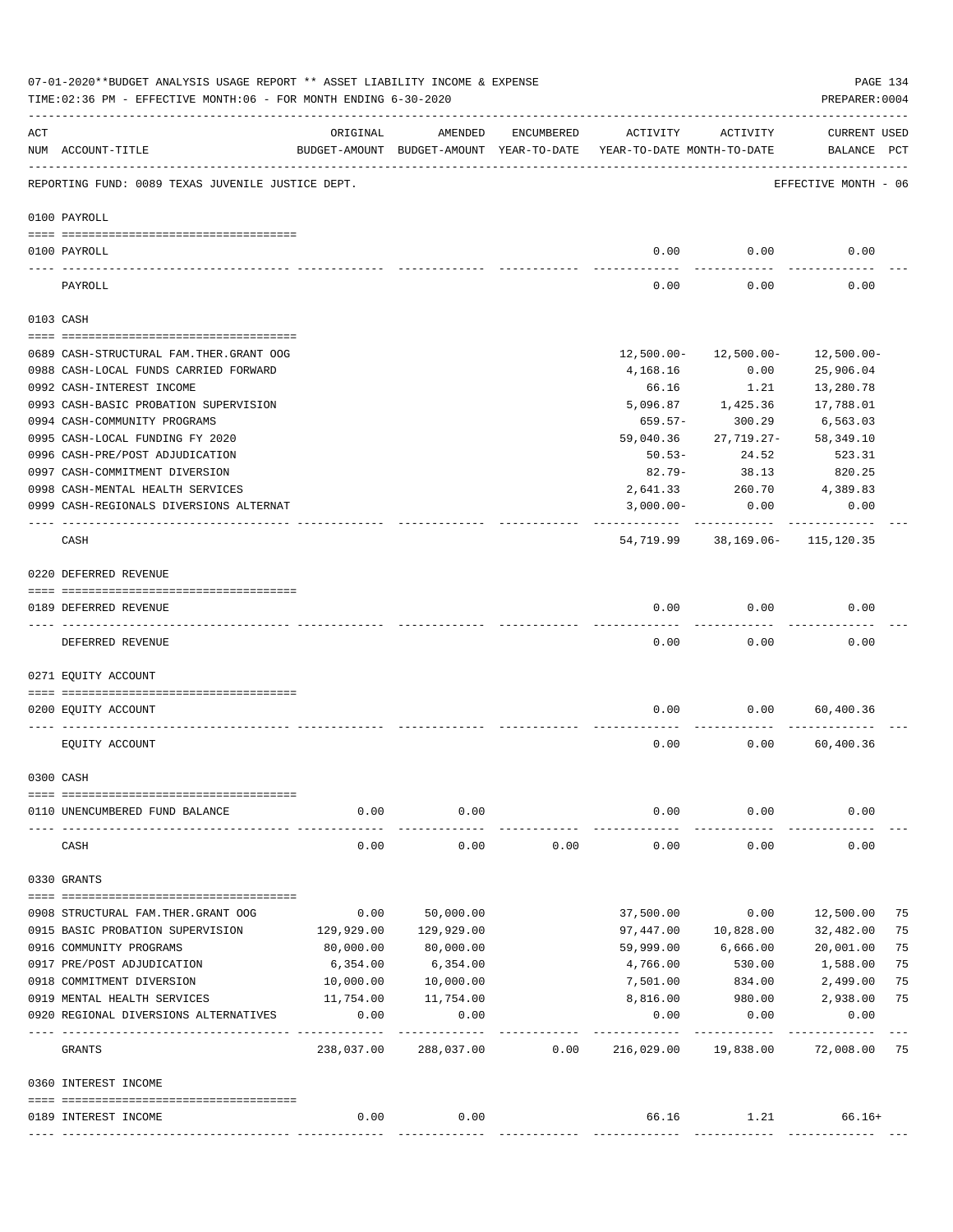TIME:02:36 PM - EFFECTIVE MONTH:06 - FOR MONTH ENDING 6-30-2020 PREPARER:0004

| ACT |                                                   | ORIGINAL     | AMENDED                                  | <b>ENCUMBERED</b> | ACTIVITY                   | ACTIVITY        | CURRENT USED         |                |
|-----|---------------------------------------------------|--------------|------------------------------------------|-------------------|----------------------------|-----------------|----------------------|----------------|
|     | NUM ACCOUNT-TITLE                                 |              | BUDGET-AMOUNT BUDGET-AMOUNT YEAR-TO-DATE |                   | YEAR-TO-DATE MONTH-TO-DATE |                 | BALANCE              | PCT            |
|     | REPORTING FUND: 0089 TEXAS JUVENILE JUSTICE DEPT. |              |                                          |                   |                            |                 | EFFECTIVE MONTH - 06 |                |
|     | INTEREST INCOME                                   | 0.00         | 0.00                                     | 0.00              | 66.16                      | 1.21            | $66.16+$             |                |
|     | 0370 MISCELLANEOUS                                |              |                                          |                   |                            |                 |                      |                |
|     | 0130 REFUNDS & MISCELLANEOUS                      | 0.00         | 0.00                                     |                   | 0.00                       | 0.00            | 0.00                 |                |
|     | 0988 LOCAL FUNDS CARRIED FORWARD                  | 0.00         | 15,540.00                                |                   | 19,880.00                  | 0.00            | 4,340.00+ 128        |                |
|     | 0995 LOCAL FUNDING                                | 184,000.00   | 184,000.00                               |                   | 184,000.00                 | 0.00            | $0.00$ 100           |                |
|     | MISCELLANEOUS                                     | 184,000.00   | 199,540.00 0.00                          |                   |                            | 203,880.00 0.00 | 4,340.00+ 102        |                |
|     | 0581 STRUCTURAL FAMILY THERAPY OOG                |              |                                          |                   |                            |                 |                      |                |
|     | 0416 STRUCTURAL FAMILY THERAPY                    | 0.00         | 50,000.00                                | 0.00              | 50,000.00                  | 12,500.00       | 0.00 100             |                |
|     | STRUCTURAL FAMILY THERAPY OOG                     | 0.00         | 50,000.00                                | 0.00              | 50,000.00                  | 12,500.00       | 0.00 100             |                |
|     | 0588 INTEREST INCOME EXPENSE                      |              |                                          |                   |                            |                 |                      |                |
|     | 0103 SALARY COMM.CORR.OFFICERS                    | 0.00         | 0.00                                     | 0.00              | 0.00                       | 0.00            | 0.00                 |                |
|     | 0201 SOCIAL SECURITY TAX                          | 0.00         | 0.00                                     | 0.00              | 0.00                       | 0.00            | 0.00                 |                |
|     | 0202 GROUP HEALTH INSURANCE                       | 0.00         | 0.00                                     | 0.00              | 0.00                       | 0.00            | 0.00                 |                |
|     | 0203 RETIREMENT                                   | 0.00         | 0.00                                     | 0.00              | 0.00                       | 0.00            | 0.00                 |                |
|     | 0204 WORKERS COMPENSATION                         | 0.00         | 0.00                                     | 0.00              | 0.00                       | 0.00            | 0.00                 |                |
|     | 0205 MEDICARE TAX                                 | 0.00         | 0.00                                     | 0.00              | 0.00                       | 0.00            | 0.00                 |                |
|     | 0310 OFFICE SUPPLIES                              | 0.00         | 0.00                                     | 0.00              | 0.00                       | 0.00            | 0.00                 |                |
|     | 0574 COMPUTER EQUIPMENT                           | 0.00         | 0.00                                     | 0.00              | 0.00                       | 0.00            | 0.00                 |                |
|     | INTEREST INCOME EXPENSE                           | 0.00         | 0.00                                     | 0.00              | 0.00                       | 0.00            | 0.00                 |                |
|     | 0589 REGIONAL DIVERSIONS ALTERNATIVES             |              |                                          |                   |                            |                 |                      |                |
|     |                                                   |              |                                          |                   |                            |                 |                      |                |
|     | 0416 STRUCTURAL FAMILY THERAPY                    | 0.00         | 0.00                                     | 0.00              | 0.00                       | 0.00            | 0.00                 |                |
|     | 0453 COMPUTER SOFTWARE<br>0469 UNEXPENDED FUNDS   | 0.00<br>0.00 | 0.00<br>0.00                             | 0.00<br>0.00      | 3,000.00<br>0.00           | 0.00<br>0.00    | $3,000.00-$<br>0.00  |                |
|     |                                                   |              |                                          |                   |                            |                 |                      |                |
|     | REGIONAL DIVERSIONS ALTERNATIVES                  | 0.00         | 0.00                                     | 0.00              | 3,000.00                   | 0.00            | $3,000.00-$          |                |
|     | 0590 BASIC PROBATION SUPERVISION                  |              |                                          |                   |                            |                 |                      |                |
|     | 0102 SALARY APPOINTED OFFICIAL                    | 35,556.13    | 35,556.13                                | 0.00              | 27,350.80                  | 2,735.08        | 8,205.33             | 77             |
|     | 0103 SALARY COMM.CORR.OFFICERS                    | 44,290.98    | 44,290.98                                | 0.00              | 34,070.00                  | 3,407.00        | 10,220.98            | 77             |
|     | 0201 SOCIAL SECURITY TAX                          | 4,950.52     | 4,950.52                                 | 0.00              | 3,710.50                   | 369.96          | 1,240.02             | 75             |
|     | 0202 GROUP HEALTH INSURANCE                       | 18,730.26    | 18,730.26                                | 0.00              | 13,350.42                  | 1,483.38        | 5,379.84             | 71             |
|     | 0203 RETIREMENT                                   | 9,302.19     | 9,302.19                                 | 0.00              | 7,159.98                   | 724.16          | 2,142.21             | 77             |
|     | 0204 WORKERS COMPENSATION                         | 1,012.14     | 1,012.14                                 | 0.00              | 689.76                     | 344.88          | 322.38               | 68             |
|     | 0205 MEDICARE TAX                                 | 1,157.78     | 1,157.78                                 | 0.00              | 867.74                     | 86.52           | 290.04               | 75             |
|     | 0310 OFFICE SUPPLIES                              | 1,704.00     | 1,704.00                                 | 0.00              | 167.00                     | 50.00           | 1,537.00             | 10             |
|     | 0311 POSTAGE                                      | 200.00       | 200.00                                   | 0.00              | 0.00                       | 0.00            | 200.00               | 00             |
|     | 0420 PHONE/INTERNET                               | 1,500.00     | 1,500.00                                 | 0.00              | 712.20                     | 82.69           | 787.80               | 47             |
|     | 0421 CELL PHONE                                   | 400.00       | 400.00                                   | 0.00              | 291.92                     | 32.14           | 108.08               | 73             |
|     | 0427 TRAVEL AND TRAINING                          | 10,000.00    | 10,000.00                                | 0.00              | 3,979.81                   | 86.83           | 6,020.19             | 40             |
|     | 0435 PRINTING                                     | 600.00       | 600.00                                   | 0.00              | 0.00                       | 0.00            | 600.00               | 0 <sub>0</sub> |
|     | 0469 UNEXPENDED FUNDS                             | 0.00         | 0.00                                     | 0.00              | 0.00                       | 0.00            | 0.00                 |                |
|     | 0499 BANK SERVICE FEES                            | 525.00       | 525.00                                   | 0.00              | 0.00                       | 0.00            | 525.00               | 00             |

---- ---------------------------------- ------------- ------------- ------------ ------------- ------------ ------------- ---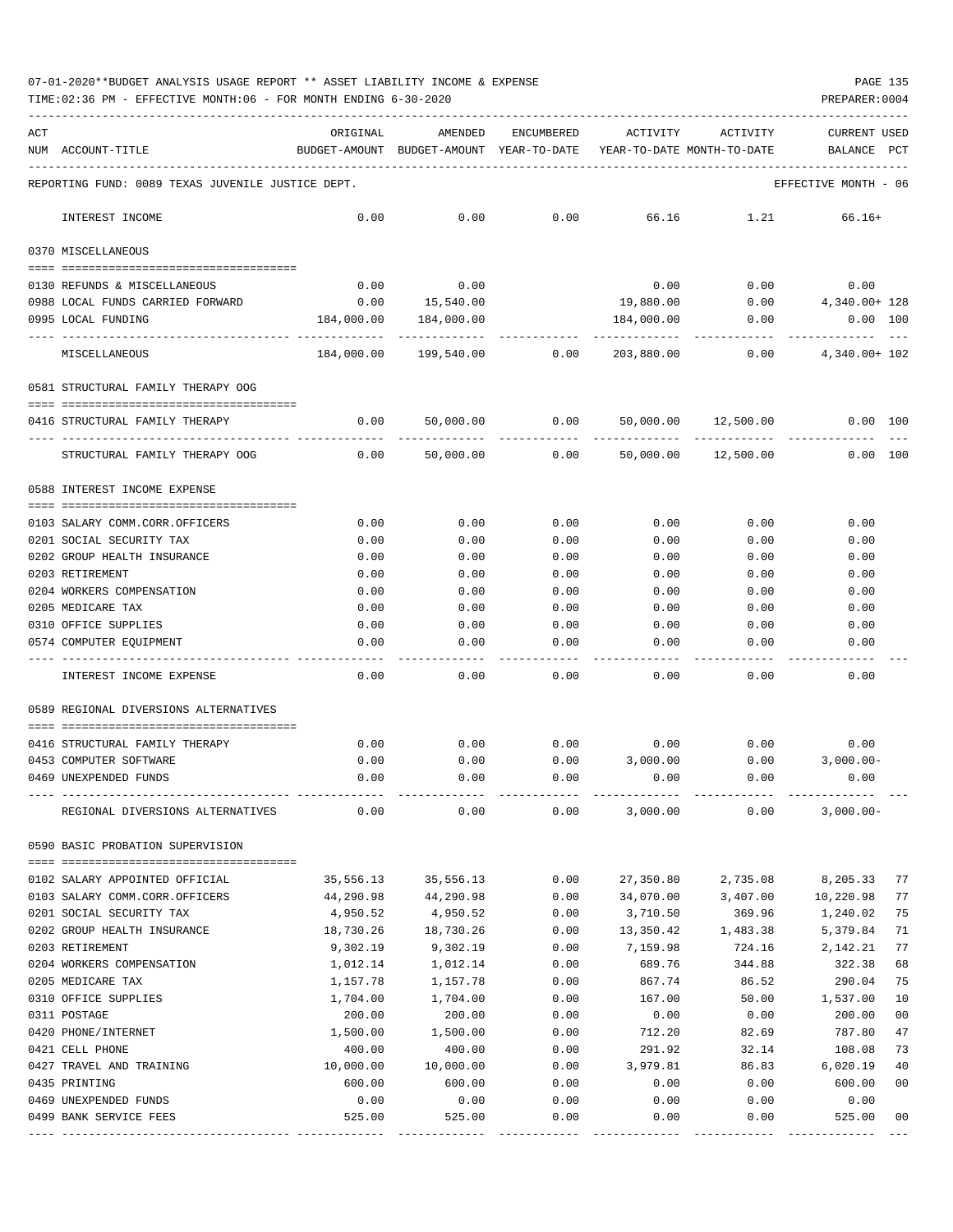TIME:02:36 PM - EFFECTIVE MONTH:06 - FOR MONTH ENDING 6-30-2020 PREPARER:0004

| ACT<br>ORIGINAL<br>AMENDED<br>ENCUMBERED<br>ACTIVITY<br>ACTIVITY<br><b>CURRENT USED</b><br>NUM ACCOUNT-TITLE<br>BUDGET-AMOUNT BUDGET-AMOUNT YEAR-TO-DATE<br>YEAR-TO-DATE MONTH-TO-DATE<br>BALANCE<br>PCT<br>REPORTING FUND: 0089 TEXAS JUVENILE JUSTICE DEPT.<br>EFFECTIVE MONTH - 06<br>BASIC PROBATION SUPERVISION<br>129,929.00<br>129,929.00<br>0.00<br>92,350.13<br>9,402.64<br>37,578.87 71<br>0591 COMMUNITY PROGRAMS<br>24,734.70<br>24,734.70<br>0.00<br>19,026.60<br>1,902.66<br>5,708.10<br>77<br>0102 SALARY APPOINTED OFFICIAL<br>0103 SALARY COMM.CORR.OFFICERS<br>30,811.11<br>30,811.11<br>0.00<br>23,700.80<br>2,370.08<br>7,110.31<br>77<br>75<br>0201 SOCIAL SECURITY TAX<br>3,443.84<br>3,443.84<br>0.00<br>2,580.95<br>257.34<br>862.89<br>0202 GROUP HEALTH INSURANCE<br>71<br>13,111.18<br>13, 111. 18<br>9,286.38<br>1,031.82<br>3,824.80<br>0.00<br>0203 RETIREMENT<br>6,471.09<br>6,471.09<br>0.00<br>4,980.43<br>503.72<br>1,490.66<br>77<br>0204 WORKERS COMPENSATION<br>622.67<br>622.67<br>0.00<br>479.82<br>239.91<br>142.85<br>77<br>75<br>0205 MEDICARE TAX<br>805.41<br>201.82<br>805.41<br>0.00<br>603.59<br>60.18<br>0469 UNEXPENDED FUNDS<br>0.00<br>0.00<br>0.00<br>0.00<br>0.00<br>0.00<br>COMMUNITY PROGRAMS<br>80,000.00<br>80,000.00<br>0.00<br>60,658.57<br>6,365.71<br>19,341.43<br>- 76<br>0592 PRE/POST ADJUDICATION FACILITIES<br>77<br>1,964.55<br>1,964.55<br>0.00<br>151.12<br>453.35<br>0102 SALARY APPOINTED OFFICIAL<br>1,511.20<br>77<br>0103 SALARY COMM.CORR.OFFICERS<br>2,447.17<br>0.00<br>1,882.40<br>188.24<br>564.77<br>2,447.17<br>0201 SOCIAL SECURITY TAX<br>273.53<br>273.53<br>0.00<br>204.63<br>20.40<br>68.90<br>75<br>0202 GROUP HEALTH INSURANCE<br>0.00<br>318.77<br>70<br>1,055.87<br>1,055.87<br>737.10<br>81.90<br>0203 RETIREMENT<br>118.79<br>77<br>513.97<br>513.97<br>0.00<br>395.18<br>39.98<br>0204 WORKERS COMPENSATION<br>34.94<br>34.94<br>0.00<br>38.12<br>19.06<br>3.18- 109<br>0205 MEDICARE TAX<br>75<br>63.97<br>63.97<br>0.00<br>47.90<br>4.78<br>16.07<br>0408 DETENTION<br>0.00<br>0.00<br>0.00<br>0.00<br>0.00<br>0.00<br>0.00<br>0.00<br>0.00<br>0.00<br>0.00<br>0469 UNEXPENDED FUNDS<br>0.00<br>PRE/POST ADJUDICATION FACILITIES<br>6,354.00<br>6,354.00<br>0.00<br>4,816.53<br>505.48 1,537.47 76<br>0593 COMMITMENT DIVERSION<br>713.44<br>0102 SALARY APPOINTED OFFICIAL<br>3,091.84<br>3,091.84<br>0.00<br>2,378.40<br>237.84<br>77<br>77<br>0103 SALARY COMM.CORR.OFFICERS<br>3,851.39<br>3,851.39<br>0.00<br>2,962.60<br>296.26<br>888.79<br>322.73<br>75<br>0201 SOCIAL SECURITY TAX<br>430.48<br>430.48<br>0.00<br>32.18<br>107.75<br>0202 GROUP HEALTH INSURANCE<br>1,498.41<br>1,498.41<br>1,161.54<br>129.06<br>336.87<br>78<br>0.00<br>808.89<br>622.93<br>63.00<br>185.96<br>77<br>0203 RETIREMENT<br>808.89<br>0.00<br>0204 WORKERS COMPENSATION<br>218.31<br>218.31<br>0.00<br>59.98<br>29.99<br>158.33<br>27<br>0205 MEDICARE TAX<br>0.00<br>75.61<br>25.07<br>75<br>100.68<br>100.68<br>7.54<br>0415 RESIDENTIAL PLACEMENT<br>0.00<br>0.00<br>0.00<br>0.00<br>0.00<br>0.00<br>0.00<br>0.00<br>0.00<br>0.00<br>0469 UNEXPENDED FUNDS<br>0.00<br>0.00<br>795.87<br>10,000.00<br>10,000.00<br>0.00<br>7,583.79<br>2,416.21 76<br>COMMITMENT DIVERSION<br>0594 MENTAL HEALTH SERVICES<br>65.50<br>0102 SALARY APPOINTED OFFICIAL<br>851.49<br>851.49<br>0.00<br>655.00<br>196.49 77<br>0103 SALARY COMM.CORR.OFFICERS<br>1,060.67<br>1,060.67<br>0.00<br>816.00<br>81.60<br>244.67<br>77<br>0201 SOCIAL SECURITY TAX<br>0.00<br>89.25<br>8.90<br>29.30<br>75<br>118.55<br>118.55<br>0202 GROUP HEALTH INSURANCE<br>35.58<br>54.39<br>85<br>374.61<br>374.61<br>0.00<br>320.22<br>222.77<br>0.00<br>51.00<br>77<br>0203 RETIREMENT<br>222.77<br>171.77<br>17.38<br>81.66<br>17<br>0204 WORKERS COMPENSATION<br>98.18<br>98.18<br>0.00<br>16.52<br>8.26<br>6.82<br>75<br>0205 MEDICARE TAX<br>27.73<br>27.73<br>0.00<br>20.91<br>2.08<br>775.00<br>0413 PSYCHOLOGICAL<br>4,500.00<br>4,500.00<br>0.00<br>3,725.00<br>500.00<br>83<br>0414 COUNSELING<br>4,500.00<br>4,500.00<br>0.00<br>360.00<br>0.00<br>4,140.00<br>08 |  |  |  |  |  |
|------------------------------------------------------------------------------------------------------------------------------------------------------------------------------------------------------------------------------------------------------------------------------------------------------------------------------------------------------------------------------------------------------------------------------------------------------------------------------------------------------------------------------------------------------------------------------------------------------------------------------------------------------------------------------------------------------------------------------------------------------------------------------------------------------------------------------------------------------------------------------------------------------------------------------------------------------------------------------------------------------------------------------------------------------------------------------------------------------------------------------------------------------------------------------------------------------------------------------------------------------------------------------------------------------------------------------------------------------------------------------------------------------------------------------------------------------------------------------------------------------------------------------------------------------------------------------------------------------------------------------------------------------------------------------------------------------------------------------------------------------------------------------------------------------------------------------------------------------------------------------------------------------------------------------------------------------------------------------------------------------------------------------------------------------------------------------------------------------------------------------------------------------------------------------------------------------------------------------------------------------------------------------------------------------------------------------------------------------------------------------------------------------------------------------------------------------------------------------------------------------------------------------------------------------------------------------------------------------------------------------------------------------------------------------------------------------------------------------------------------------------------------------------------------------------------------------------------------------------------------------------------------------------------------------------------------------------------------------------------------------------------------------------------------------------------------------------------------------------------------------------------------------------------------------------------------------------------------------------------------------------------------------------------------------------------------------------------------------------------------------------------------------------------------------------------------------------------------------------------------------------------------------------------------------------------------------------------------------------------------------------------------------------------------------------------------------------------------------------------------------------------------------------------------------------------------------------------------------------------------------------------------------------------------------------------------------------------------------------------------------------------------------------------------------------------------------------------------------------------------------------|--|--|--|--|--|
|                                                                                                                                                                                                                                                                                                                                                                                                                                                                                                                                                                                                                                                                                                                                                                                                                                                                                                                                                                                                                                                                                                                                                                                                                                                                                                                                                                                                                                                                                                                                                                                                                                                                                                                                                                                                                                                                                                                                                                                                                                                                                                                                                                                                                                                                                                                                                                                                                                                                                                                                                                                                                                                                                                                                                                                                                                                                                                                                                                                                                                                                                                                                                                                                                                                                                                                                                                                                                                                                                                                                                                                                                                                                                                                                                                                                                                                                                                                                                                                                                                                                                                                                    |  |  |  |  |  |
|                                                                                                                                                                                                                                                                                                                                                                                                                                                                                                                                                                                                                                                                                                                                                                                                                                                                                                                                                                                                                                                                                                                                                                                                                                                                                                                                                                                                                                                                                                                                                                                                                                                                                                                                                                                                                                                                                                                                                                                                                                                                                                                                                                                                                                                                                                                                                                                                                                                                                                                                                                                                                                                                                                                                                                                                                                                                                                                                                                                                                                                                                                                                                                                                                                                                                                                                                                                                                                                                                                                                                                                                                                                                                                                                                                                                                                                                                                                                                                                                                                                                                                                                    |  |  |  |  |  |
|                                                                                                                                                                                                                                                                                                                                                                                                                                                                                                                                                                                                                                                                                                                                                                                                                                                                                                                                                                                                                                                                                                                                                                                                                                                                                                                                                                                                                                                                                                                                                                                                                                                                                                                                                                                                                                                                                                                                                                                                                                                                                                                                                                                                                                                                                                                                                                                                                                                                                                                                                                                                                                                                                                                                                                                                                                                                                                                                                                                                                                                                                                                                                                                                                                                                                                                                                                                                                                                                                                                                                                                                                                                                                                                                                                                                                                                                                                                                                                                                                                                                                                                                    |  |  |  |  |  |
|                                                                                                                                                                                                                                                                                                                                                                                                                                                                                                                                                                                                                                                                                                                                                                                                                                                                                                                                                                                                                                                                                                                                                                                                                                                                                                                                                                                                                                                                                                                                                                                                                                                                                                                                                                                                                                                                                                                                                                                                                                                                                                                                                                                                                                                                                                                                                                                                                                                                                                                                                                                                                                                                                                                                                                                                                                                                                                                                                                                                                                                                                                                                                                                                                                                                                                                                                                                                                                                                                                                                                                                                                                                                                                                                                                                                                                                                                                                                                                                                                                                                                                                                    |  |  |  |  |  |
|                                                                                                                                                                                                                                                                                                                                                                                                                                                                                                                                                                                                                                                                                                                                                                                                                                                                                                                                                                                                                                                                                                                                                                                                                                                                                                                                                                                                                                                                                                                                                                                                                                                                                                                                                                                                                                                                                                                                                                                                                                                                                                                                                                                                                                                                                                                                                                                                                                                                                                                                                                                                                                                                                                                                                                                                                                                                                                                                                                                                                                                                                                                                                                                                                                                                                                                                                                                                                                                                                                                                                                                                                                                                                                                                                                                                                                                                                                                                                                                                                                                                                                                                    |  |  |  |  |  |
|                                                                                                                                                                                                                                                                                                                                                                                                                                                                                                                                                                                                                                                                                                                                                                                                                                                                                                                                                                                                                                                                                                                                                                                                                                                                                                                                                                                                                                                                                                                                                                                                                                                                                                                                                                                                                                                                                                                                                                                                                                                                                                                                                                                                                                                                                                                                                                                                                                                                                                                                                                                                                                                                                                                                                                                                                                                                                                                                                                                                                                                                                                                                                                                                                                                                                                                                                                                                                                                                                                                                                                                                                                                                                                                                                                                                                                                                                                                                                                                                                                                                                                                                    |  |  |  |  |  |
|                                                                                                                                                                                                                                                                                                                                                                                                                                                                                                                                                                                                                                                                                                                                                                                                                                                                                                                                                                                                                                                                                                                                                                                                                                                                                                                                                                                                                                                                                                                                                                                                                                                                                                                                                                                                                                                                                                                                                                                                                                                                                                                                                                                                                                                                                                                                                                                                                                                                                                                                                                                                                                                                                                                                                                                                                                                                                                                                                                                                                                                                                                                                                                                                                                                                                                                                                                                                                                                                                                                                                                                                                                                                                                                                                                                                                                                                                                                                                                                                                                                                                                                                    |  |  |  |  |  |
|                                                                                                                                                                                                                                                                                                                                                                                                                                                                                                                                                                                                                                                                                                                                                                                                                                                                                                                                                                                                                                                                                                                                                                                                                                                                                                                                                                                                                                                                                                                                                                                                                                                                                                                                                                                                                                                                                                                                                                                                                                                                                                                                                                                                                                                                                                                                                                                                                                                                                                                                                                                                                                                                                                                                                                                                                                                                                                                                                                                                                                                                                                                                                                                                                                                                                                                                                                                                                                                                                                                                                                                                                                                                                                                                                                                                                                                                                                                                                                                                                                                                                                                                    |  |  |  |  |  |
|                                                                                                                                                                                                                                                                                                                                                                                                                                                                                                                                                                                                                                                                                                                                                                                                                                                                                                                                                                                                                                                                                                                                                                                                                                                                                                                                                                                                                                                                                                                                                                                                                                                                                                                                                                                                                                                                                                                                                                                                                                                                                                                                                                                                                                                                                                                                                                                                                                                                                                                                                                                                                                                                                                                                                                                                                                                                                                                                                                                                                                                                                                                                                                                                                                                                                                                                                                                                                                                                                                                                                                                                                                                                                                                                                                                                                                                                                                                                                                                                                                                                                                                                    |  |  |  |  |  |
|                                                                                                                                                                                                                                                                                                                                                                                                                                                                                                                                                                                                                                                                                                                                                                                                                                                                                                                                                                                                                                                                                                                                                                                                                                                                                                                                                                                                                                                                                                                                                                                                                                                                                                                                                                                                                                                                                                                                                                                                                                                                                                                                                                                                                                                                                                                                                                                                                                                                                                                                                                                                                                                                                                                                                                                                                                                                                                                                                                                                                                                                                                                                                                                                                                                                                                                                                                                                                                                                                                                                                                                                                                                                                                                                                                                                                                                                                                                                                                                                                                                                                                                                    |  |  |  |  |  |
|                                                                                                                                                                                                                                                                                                                                                                                                                                                                                                                                                                                                                                                                                                                                                                                                                                                                                                                                                                                                                                                                                                                                                                                                                                                                                                                                                                                                                                                                                                                                                                                                                                                                                                                                                                                                                                                                                                                                                                                                                                                                                                                                                                                                                                                                                                                                                                                                                                                                                                                                                                                                                                                                                                                                                                                                                                                                                                                                                                                                                                                                                                                                                                                                                                                                                                                                                                                                                                                                                                                                                                                                                                                                                                                                                                                                                                                                                                                                                                                                                                                                                                                                    |  |  |  |  |  |
|                                                                                                                                                                                                                                                                                                                                                                                                                                                                                                                                                                                                                                                                                                                                                                                                                                                                                                                                                                                                                                                                                                                                                                                                                                                                                                                                                                                                                                                                                                                                                                                                                                                                                                                                                                                                                                                                                                                                                                                                                                                                                                                                                                                                                                                                                                                                                                                                                                                                                                                                                                                                                                                                                                                                                                                                                                                                                                                                                                                                                                                                                                                                                                                                                                                                                                                                                                                                                                                                                                                                                                                                                                                                                                                                                                                                                                                                                                                                                                                                                                                                                                                                    |  |  |  |  |  |
|                                                                                                                                                                                                                                                                                                                                                                                                                                                                                                                                                                                                                                                                                                                                                                                                                                                                                                                                                                                                                                                                                                                                                                                                                                                                                                                                                                                                                                                                                                                                                                                                                                                                                                                                                                                                                                                                                                                                                                                                                                                                                                                                                                                                                                                                                                                                                                                                                                                                                                                                                                                                                                                                                                                                                                                                                                                                                                                                                                                                                                                                                                                                                                                                                                                                                                                                                                                                                                                                                                                                                                                                                                                                                                                                                                                                                                                                                                                                                                                                                                                                                                                                    |  |  |  |  |  |
|                                                                                                                                                                                                                                                                                                                                                                                                                                                                                                                                                                                                                                                                                                                                                                                                                                                                                                                                                                                                                                                                                                                                                                                                                                                                                                                                                                                                                                                                                                                                                                                                                                                                                                                                                                                                                                                                                                                                                                                                                                                                                                                                                                                                                                                                                                                                                                                                                                                                                                                                                                                                                                                                                                                                                                                                                                                                                                                                                                                                                                                                                                                                                                                                                                                                                                                                                                                                                                                                                                                                                                                                                                                                                                                                                                                                                                                                                                                                                                                                                                                                                                                                    |  |  |  |  |  |
|                                                                                                                                                                                                                                                                                                                                                                                                                                                                                                                                                                                                                                                                                                                                                                                                                                                                                                                                                                                                                                                                                                                                                                                                                                                                                                                                                                                                                                                                                                                                                                                                                                                                                                                                                                                                                                                                                                                                                                                                                                                                                                                                                                                                                                                                                                                                                                                                                                                                                                                                                                                                                                                                                                                                                                                                                                                                                                                                                                                                                                                                                                                                                                                                                                                                                                                                                                                                                                                                                                                                                                                                                                                                                                                                                                                                                                                                                                                                                                                                                                                                                                                                    |  |  |  |  |  |
|                                                                                                                                                                                                                                                                                                                                                                                                                                                                                                                                                                                                                                                                                                                                                                                                                                                                                                                                                                                                                                                                                                                                                                                                                                                                                                                                                                                                                                                                                                                                                                                                                                                                                                                                                                                                                                                                                                                                                                                                                                                                                                                                                                                                                                                                                                                                                                                                                                                                                                                                                                                                                                                                                                                                                                                                                                                                                                                                                                                                                                                                                                                                                                                                                                                                                                                                                                                                                                                                                                                                                                                                                                                                                                                                                                                                                                                                                                                                                                                                                                                                                                                                    |  |  |  |  |  |
|                                                                                                                                                                                                                                                                                                                                                                                                                                                                                                                                                                                                                                                                                                                                                                                                                                                                                                                                                                                                                                                                                                                                                                                                                                                                                                                                                                                                                                                                                                                                                                                                                                                                                                                                                                                                                                                                                                                                                                                                                                                                                                                                                                                                                                                                                                                                                                                                                                                                                                                                                                                                                                                                                                                                                                                                                                                                                                                                                                                                                                                                                                                                                                                                                                                                                                                                                                                                                                                                                                                                                                                                                                                                                                                                                                                                                                                                                                                                                                                                                                                                                                                                    |  |  |  |  |  |
|                                                                                                                                                                                                                                                                                                                                                                                                                                                                                                                                                                                                                                                                                                                                                                                                                                                                                                                                                                                                                                                                                                                                                                                                                                                                                                                                                                                                                                                                                                                                                                                                                                                                                                                                                                                                                                                                                                                                                                                                                                                                                                                                                                                                                                                                                                                                                                                                                                                                                                                                                                                                                                                                                                                                                                                                                                                                                                                                                                                                                                                                                                                                                                                                                                                                                                                                                                                                                                                                                                                                                                                                                                                                                                                                                                                                                                                                                                                                                                                                                                                                                                                                    |  |  |  |  |  |
|                                                                                                                                                                                                                                                                                                                                                                                                                                                                                                                                                                                                                                                                                                                                                                                                                                                                                                                                                                                                                                                                                                                                                                                                                                                                                                                                                                                                                                                                                                                                                                                                                                                                                                                                                                                                                                                                                                                                                                                                                                                                                                                                                                                                                                                                                                                                                                                                                                                                                                                                                                                                                                                                                                                                                                                                                                                                                                                                                                                                                                                                                                                                                                                                                                                                                                                                                                                                                                                                                                                                                                                                                                                                                                                                                                                                                                                                                                                                                                                                                                                                                                                                    |  |  |  |  |  |
|                                                                                                                                                                                                                                                                                                                                                                                                                                                                                                                                                                                                                                                                                                                                                                                                                                                                                                                                                                                                                                                                                                                                                                                                                                                                                                                                                                                                                                                                                                                                                                                                                                                                                                                                                                                                                                                                                                                                                                                                                                                                                                                                                                                                                                                                                                                                                                                                                                                                                                                                                                                                                                                                                                                                                                                                                                                                                                                                                                                                                                                                                                                                                                                                                                                                                                                                                                                                                                                                                                                                                                                                                                                                                                                                                                                                                                                                                                                                                                                                                                                                                                                                    |  |  |  |  |  |
|                                                                                                                                                                                                                                                                                                                                                                                                                                                                                                                                                                                                                                                                                                                                                                                                                                                                                                                                                                                                                                                                                                                                                                                                                                                                                                                                                                                                                                                                                                                                                                                                                                                                                                                                                                                                                                                                                                                                                                                                                                                                                                                                                                                                                                                                                                                                                                                                                                                                                                                                                                                                                                                                                                                                                                                                                                                                                                                                                                                                                                                                                                                                                                                                                                                                                                                                                                                                                                                                                                                                                                                                                                                                                                                                                                                                                                                                                                                                                                                                                                                                                                                                    |  |  |  |  |  |
|                                                                                                                                                                                                                                                                                                                                                                                                                                                                                                                                                                                                                                                                                                                                                                                                                                                                                                                                                                                                                                                                                                                                                                                                                                                                                                                                                                                                                                                                                                                                                                                                                                                                                                                                                                                                                                                                                                                                                                                                                                                                                                                                                                                                                                                                                                                                                                                                                                                                                                                                                                                                                                                                                                                                                                                                                                                                                                                                                                                                                                                                                                                                                                                                                                                                                                                                                                                                                                                                                                                                                                                                                                                                                                                                                                                                                                                                                                                                                                                                                                                                                                                                    |  |  |  |  |  |
|                                                                                                                                                                                                                                                                                                                                                                                                                                                                                                                                                                                                                                                                                                                                                                                                                                                                                                                                                                                                                                                                                                                                                                                                                                                                                                                                                                                                                                                                                                                                                                                                                                                                                                                                                                                                                                                                                                                                                                                                                                                                                                                                                                                                                                                                                                                                                                                                                                                                                                                                                                                                                                                                                                                                                                                                                                                                                                                                                                                                                                                                                                                                                                                                                                                                                                                                                                                                                                                                                                                                                                                                                                                                                                                                                                                                                                                                                                                                                                                                                                                                                                                                    |  |  |  |  |  |
|                                                                                                                                                                                                                                                                                                                                                                                                                                                                                                                                                                                                                                                                                                                                                                                                                                                                                                                                                                                                                                                                                                                                                                                                                                                                                                                                                                                                                                                                                                                                                                                                                                                                                                                                                                                                                                                                                                                                                                                                                                                                                                                                                                                                                                                                                                                                                                                                                                                                                                                                                                                                                                                                                                                                                                                                                                                                                                                                                                                                                                                                                                                                                                                                                                                                                                                                                                                                                                                                                                                                                                                                                                                                                                                                                                                                                                                                                                                                                                                                                                                                                                                                    |  |  |  |  |  |
|                                                                                                                                                                                                                                                                                                                                                                                                                                                                                                                                                                                                                                                                                                                                                                                                                                                                                                                                                                                                                                                                                                                                                                                                                                                                                                                                                                                                                                                                                                                                                                                                                                                                                                                                                                                                                                                                                                                                                                                                                                                                                                                                                                                                                                                                                                                                                                                                                                                                                                                                                                                                                                                                                                                                                                                                                                                                                                                                                                                                                                                                                                                                                                                                                                                                                                                                                                                                                                                                                                                                                                                                                                                                                                                                                                                                                                                                                                                                                                                                                                                                                                                                    |  |  |  |  |  |
|                                                                                                                                                                                                                                                                                                                                                                                                                                                                                                                                                                                                                                                                                                                                                                                                                                                                                                                                                                                                                                                                                                                                                                                                                                                                                                                                                                                                                                                                                                                                                                                                                                                                                                                                                                                                                                                                                                                                                                                                                                                                                                                                                                                                                                                                                                                                                                                                                                                                                                                                                                                                                                                                                                                                                                                                                                                                                                                                                                                                                                                                                                                                                                                                                                                                                                                                                                                                                                                                                                                                                                                                                                                                                                                                                                                                                                                                                                                                                                                                                                                                                                                                    |  |  |  |  |  |
|                                                                                                                                                                                                                                                                                                                                                                                                                                                                                                                                                                                                                                                                                                                                                                                                                                                                                                                                                                                                                                                                                                                                                                                                                                                                                                                                                                                                                                                                                                                                                                                                                                                                                                                                                                                                                                                                                                                                                                                                                                                                                                                                                                                                                                                                                                                                                                                                                                                                                                                                                                                                                                                                                                                                                                                                                                                                                                                                                                                                                                                                                                                                                                                                                                                                                                                                                                                                                                                                                                                                                                                                                                                                                                                                                                                                                                                                                                                                                                                                                                                                                                                                    |  |  |  |  |  |
|                                                                                                                                                                                                                                                                                                                                                                                                                                                                                                                                                                                                                                                                                                                                                                                                                                                                                                                                                                                                                                                                                                                                                                                                                                                                                                                                                                                                                                                                                                                                                                                                                                                                                                                                                                                                                                                                                                                                                                                                                                                                                                                                                                                                                                                                                                                                                                                                                                                                                                                                                                                                                                                                                                                                                                                                                                                                                                                                                                                                                                                                                                                                                                                                                                                                                                                                                                                                                                                                                                                                                                                                                                                                                                                                                                                                                                                                                                                                                                                                                                                                                                                                    |  |  |  |  |  |
|                                                                                                                                                                                                                                                                                                                                                                                                                                                                                                                                                                                                                                                                                                                                                                                                                                                                                                                                                                                                                                                                                                                                                                                                                                                                                                                                                                                                                                                                                                                                                                                                                                                                                                                                                                                                                                                                                                                                                                                                                                                                                                                                                                                                                                                                                                                                                                                                                                                                                                                                                                                                                                                                                                                                                                                                                                                                                                                                                                                                                                                                                                                                                                                                                                                                                                                                                                                                                                                                                                                                                                                                                                                                                                                                                                                                                                                                                                                                                                                                                                                                                                                                    |  |  |  |  |  |
|                                                                                                                                                                                                                                                                                                                                                                                                                                                                                                                                                                                                                                                                                                                                                                                                                                                                                                                                                                                                                                                                                                                                                                                                                                                                                                                                                                                                                                                                                                                                                                                                                                                                                                                                                                                                                                                                                                                                                                                                                                                                                                                                                                                                                                                                                                                                                                                                                                                                                                                                                                                                                                                                                                                                                                                                                                                                                                                                                                                                                                                                                                                                                                                                                                                                                                                                                                                                                                                                                                                                                                                                                                                                                                                                                                                                                                                                                                                                                                                                                                                                                                                                    |  |  |  |  |  |
|                                                                                                                                                                                                                                                                                                                                                                                                                                                                                                                                                                                                                                                                                                                                                                                                                                                                                                                                                                                                                                                                                                                                                                                                                                                                                                                                                                                                                                                                                                                                                                                                                                                                                                                                                                                                                                                                                                                                                                                                                                                                                                                                                                                                                                                                                                                                                                                                                                                                                                                                                                                                                                                                                                                                                                                                                                                                                                                                                                                                                                                                                                                                                                                                                                                                                                                                                                                                                                                                                                                                                                                                                                                                                                                                                                                                                                                                                                                                                                                                                                                                                                                                    |  |  |  |  |  |
|                                                                                                                                                                                                                                                                                                                                                                                                                                                                                                                                                                                                                                                                                                                                                                                                                                                                                                                                                                                                                                                                                                                                                                                                                                                                                                                                                                                                                                                                                                                                                                                                                                                                                                                                                                                                                                                                                                                                                                                                                                                                                                                                                                                                                                                                                                                                                                                                                                                                                                                                                                                                                                                                                                                                                                                                                                                                                                                                                                                                                                                                                                                                                                                                                                                                                                                                                                                                                                                                                                                                                                                                                                                                                                                                                                                                                                                                                                                                                                                                                                                                                                                                    |  |  |  |  |  |
|                                                                                                                                                                                                                                                                                                                                                                                                                                                                                                                                                                                                                                                                                                                                                                                                                                                                                                                                                                                                                                                                                                                                                                                                                                                                                                                                                                                                                                                                                                                                                                                                                                                                                                                                                                                                                                                                                                                                                                                                                                                                                                                                                                                                                                                                                                                                                                                                                                                                                                                                                                                                                                                                                                                                                                                                                                                                                                                                                                                                                                                                                                                                                                                                                                                                                                                                                                                                                                                                                                                                                                                                                                                                                                                                                                                                                                                                                                                                                                                                                                                                                                                                    |  |  |  |  |  |
|                                                                                                                                                                                                                                                                                                                                                                                                                                                                                                                                                                                                                                                                                                                                                                                                                                                                                                                                                                                                                                                                                                                                                                                                                                                                                                                                                                                                                                                                                                                                                                                                                                                                                                                                                                                                                                                                                                                                                                                                                                                                                                                                                                                                                                                                                                                                                                                                                                                                                                                                                                                                                                                                                                                                                                                                                                                                                                                                                                                                                                                                                                                                                                                                                                                                                                                                                                                                                                                                                                                                                                                                                                                                                                                                                                                                                                                                                                                                                                                                                                                                                                                                    |  |  |  |  |  |
|                                                                                                                                                                                                                                                                                                                                                                                                                                                                                                                                                                                                                                                                                                                                                                                                                                                                                                                                                                                                                                                                                                                                                                                                                                                                                                                                                                                                                                                                                                                                                                                                                                                                                                                                                                                                                                                                                                                                                                                                                                                                                                                                                                                                                                                                                                                                                                                                                                                                                                                                                                                                                                                                                                                                                                                                                                                                                                                                                                                                                                                                                                                                                                                                                                                                                                                                                                                                                                                                                                                                                                                                                                                                                                                                                                                                                                                                                                                                                                                                                                                                                                                                    |  |  |  |  |  |
|                                                                                                                                                                                                                                                                                                                                                                                                                                                                                                                                                                                                                                                                                                                                                                                                                                                                                                                                                                                                                                                                                                                                                                                                                                                                                                                                                                                                                                                                                                                                                                                                                                                                                                                                                                                                                                                                                                                                                                                                                                                                                                                                                                                                                                                                                                                                                                                                                                                                                                                                                                                                                                                                                                                                                                                                                                                                                                                                                                                                                                                                                                                                                                                                                                                                                                                                                                                                                                                                                                                                                                                                                                                                                                                                                                                                                                                                                                                                                                                                                                                                                                                                    |  |  |  |  |  |
|                                                                                                                                                                                                                                                                                                                                                                                                                                                                                                                                                                                                                                                                                                                                                                                                                                                                                                                                                                                                                                                                                                                                                                                                                                                                                                                                                                                                                                                                                                                                                                                                                                                                                                                                                                                                                                                                                                                                                                                                                                                                                                                                                                                                                                                                                                                                                                                                                                                                                                                                                                                                                                                                                                                                                                                                                                                                                                                                                                                                                                                                                                                                                                                                                                                                                                                                                                                                                                                                                                                                                                                                                                                                                                                                                                                                                                                                                                                                                                                                                                                                                                                                    |  |  |  |  |  |
|                                                                                                                                                                                                                                                                                                                                                                                                                                                                                                                                                                                                                                                                                                                                                                                                                                                                                                                                                                                                                                                                                                                                                                                                                                                                                                                                                                                                                                                                                                                                                                                                                                                                                                                                                                                                                                                                                                                                                                                                                                                                                                                                                                                                                                                                                                                                                                                                                                                                                                                                                                                                                                                                                                                                                                                                                                                                                                                                                                                                                                                                                                                                                                                                                                                                                                                                                                                                                                                                                                                                                                                                                                                                                                                                                                                                                                                                                                                                                                                                                                                                                                                                    |  |  |  |  |  |
|                                                                                                                                                                                                                                                                                                                                                                                                                                                                                                                                                                                                                                                                                                                                                                                                                                                                                                                                                                                                                                                                                                                                                                                                                                                                                                                                                                                                                                                                                                                                                                                                                                                                                                                                                                                                                                                                                                                                                                                                                                                                                                                                                                                                                                                                                                                                                                                                                                                                                                                                                                                                                                                                                                                                                                                                                                                                                                                                                                                                                                                                                                                                                                                                                                                                                                                                                                                                                                                                                                                                                                                                                                                                                                                                                                                                                                                                                                                                                                                                                                                                                                                                    |  |  |  |  |  |
|                                                                                                                                                                                                                                                                                                                                                                                                                                                                                                                                                                                                                                                                                                                                                                                                                                                                                                                                                                                                                                                                                                                                                                                                                                                                                                                                                                                                                                                                                                                                                                                                                                                                                                                                                                                                                                                                                                                                                                                                                                                                                                                                                                                                                                                                                                                                                                                                                                                                                                                                                                                                                                                                                                                                                                                                                                                                                                                                                                                                                                                                                                                                                                                                                                                                                                                                                                                                                                                                                                                                                                                                                                                                                                                                                                                                                                                                                                                                                                                                                                                                                                                                    |  |  |  |  |  |
|                                                                                                                                                                                                                                                                                                                                                                                                                                                                                                                                                                                                                                                                                                                                                                                                                                                                                                                                                                                                                                                                                                                                                                                                                                                                                                                                                                                                                                                                                                                                                                                                                                                                                                                                                                                                                                                                                                                                                                                                                                                                                                                                                                                                                                                                                                                                                                                                                                                                                                                                                                                                                                                                                                                                                                                                                                                                                                                                                                                                                                                                                                                                                                                                                                                                                                                                                                                                                                                                                                                                                                                                                                                                                                                                                                                                                                                                                                                                                                                                                                                                                                                                    |  |  |  |  |  |
|                                                                                                                                                                                                                                                                                                                                                                                                                                                                                                                                                                                                                                                                                                                                                                                                                                                                                                                                                                                                                                                                                                                                                                                                                                                                                                                                                                                                                                                                                                                                                                                                                                                                                                                                                                                                                                                                                                                                                                                                                                                                                                                                                                                                                                                                                                                                                                                                                                                                                                                                                                                                                                                                                                                                                                                                                                                                                                                                                                                                                                                                                                                                                                                                                                                                                                                                                                                                                                                                                                                                                                                                                                                                                                                                                                                                                                                                                                                                                                                                                                                                                                                                    |  |  |  |  |  |
|                                                                                                                                                                                                                                                                                                                                                                                                                                                                                                                                                                                                                                                                                                                                                                                                                                                                                                                                                                                                                                                                                                                                                                                                                                                                                                                                                                                                                                                                                                                                                                                                                                                                                                                                                                                                                                                                                                                                                                                                                                                                                                                                                                                                                                                                                                                                                                                                                                                                                                                                                                                                                                                                                                                                                                                                                                                                                                                                                                                                                                                                                                                                                                                                                                                                                                                                                                                                                                                                                                                                                                                                                                                                                                                                                                                                                                                                                                                                                                                                                                                                                                                                    |  |  |  |  |  |
|                                                                                                                                                                                                                                                                                                                                                                                                                                                                                                                                                                                                                                                                                                                                                                                                                                                                                                                                                                                                                                                                                                                                                                                                                                                                                                                                                                                                                                                                                                                                                                                                                                                                                                                                                                                                                                                                                                                                                                                                                                                                                                                                                                                                                                                                                                                                                                                                                                                                                                                                                                                                                                                                                                                                                                                                                                                                                                                                                                                                                                                                                                                                                                                                                                                                                                                                                                                                                                                                                                                                                                                                                                                                                                                                                                                                                                                                                                                                                                                                                                                                                                                                    |  |  |  |  |  |
|                                                                                                                                                                                                                                                                                                                                                                                                                                                                                                                                                                                                                                                                                                                                                                                                                                                                                                                                                                                                                                                                                                                                                                                                                                                                                                                                                                                                                                                                                                                                                                                                                                                                                                                                                                                                                                                                                                                                                                                                                                                                                                                                                                                                                                                                                                                                                                                                                                                                                                                                                                                                                                                                                                                                                                                                                                                                                                                                                                                                                                                                                                                                                                                                                                                                                                                                                                                                                                                                                                                                                                                                                                                                                                                                                                                                                                                                                                                                                                                                                                                                                                                                    |  |  |  |  |  |
|                                                                                                                                                                                                                                                                                                                                                                                                                                                                                                                                                                                                                                                                                                                                                                                                                                                                                                                                                                                                                                                                                                                                                                                                                                                                                                                                                                                                                                                                                                                                                                                                                                                                                                                                                                                                                                                                                                                                                                                                                                                                                                                                                                                                                                                                                                                                                                                                                                                                                                                                                                                                                                                                                                                                                                                                                                                                                                                                                                                                                                                                                                                                                                                                                                                                                                                                                                                                                                                                                                                                                                                                                                                                                                                                                                                                                                                                                                                                                                                                                                                                                                                                    |  |  |  |  |  |
|                                                                                                                                                                                                                                                                                                                                                                                                                                                                                                                                                                                                                                                                                                                                                                                                                                                                                                                                                                                                                                                                                                                                                                                                                                                                                                                                                                                                                                                                                                                                                                                                                                                                                                                                                                                                                                                                                                                                                                                                                                                                                                                                                                                                                                                                                                                                                                                                                                                                                                                                                                                                                                                                                                                                                                                                                                                                                                                                                                                                                                                                                                                                                                                                                                                                                                                                                                                                                                                                                                                                                                                                                                                                                                                                                                                                                                                                                                                                                                                                                                                                                                                                    |  |  |  |  |  |
|                                                                                                                                                                                                                                                                                                                                                                                                                                                                                                                                                                                                                                                                                                                                                                                                                                                                                                                                                                                                                                                                                                                                                                                                                                                                                                                                                                                                                                                                                                                                                                                                                                                                                                                                                                                                                                                                                                                                                                                                                                                                                                                                                                                                                                                                                                                                                                                                                                                                                                                                                                                                                                                                                                                                                                                                                                                                                                                                                                                                                                                                                                                                                                                                                                                                                                                                                                                                                                                                                                                                                                                                                                                                                                                                                                                                                                                                                                                                                                                                                                                                                                                                    |  |  |  |  |  |

0415 RESIDENTIAL PLACEMENT 0.00 0.00 0.00 0.00 0.00 0.00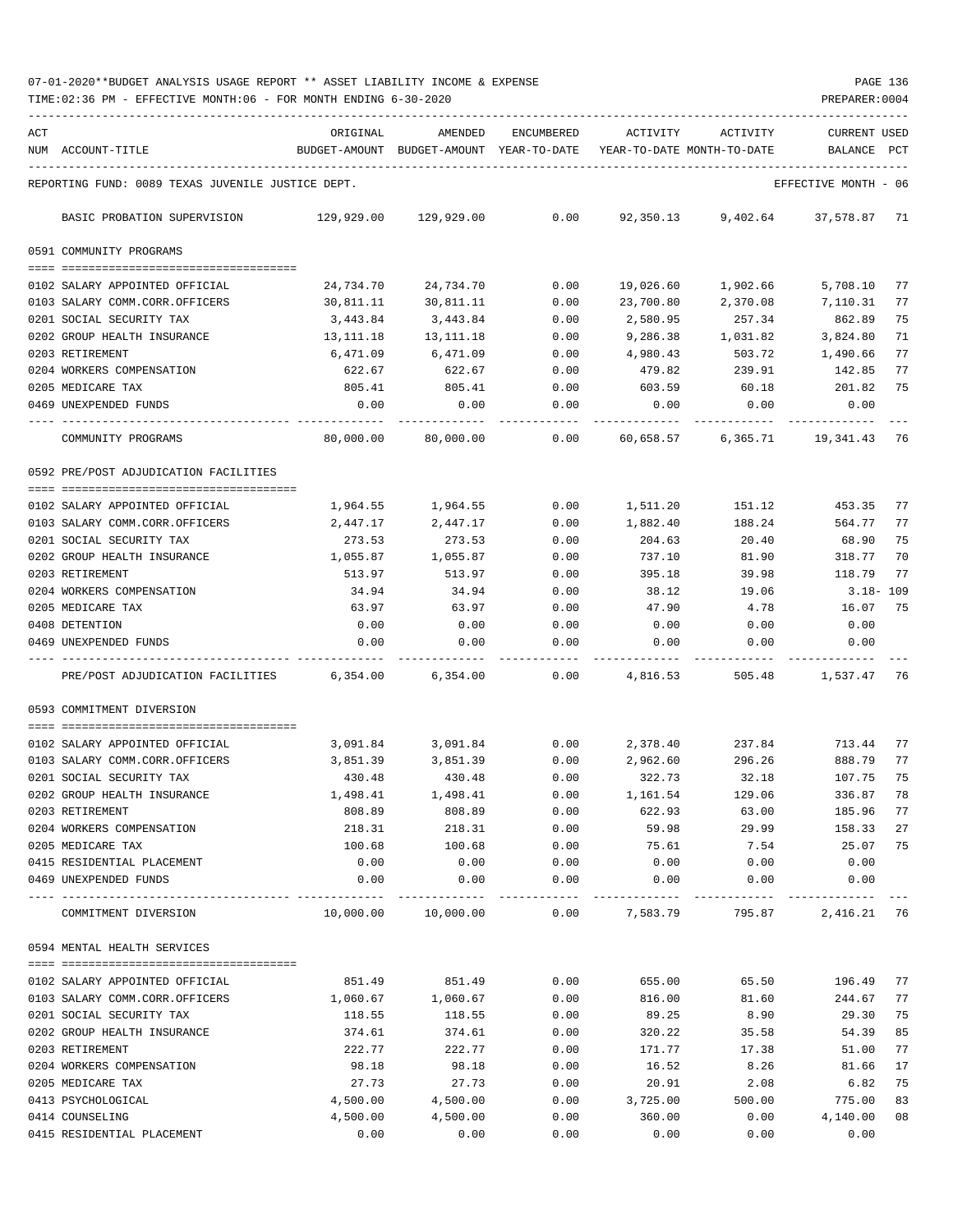| ACT |                                                   | ORIGINAL   | AMENDED                                  | ENCUMBERED | ACTIVITY                   | ACTIVITY                         | <b>CURRENT USED</b> |                |
|-----|---------------------------------------------------|------------|------------------------------------------|------------|----------------------------|----------------------------------|---------------------|----------------|
|     | NUM ACCOUNT-TITLE                                 |            | BUDGET-AMOUNT BUDGET-AMOUNT YEAR-TO-DATE |            | YEAR-TO-DATE MONTH-TO-DATE |                                  | BALANCE             | $_{\rm PCT}$   |
|     | REPORTING FUND: 0089 TEXAS JUVENILE JUSTICE DEPT. |            |                                          |            |                            |                                  | EFFECTIVE MONTH     | - 06           |
|     |                                                   |            |                                          |            |                            |                                  |                     |                |
|     | 0469 UNEXPENDED FUNDS                             | 0.00       | 0.00                                     | 0.00       | 0.00                       | 0.00                             | 0.00                |                |
|     | MENTAL HEALTH SERVICES                            | 11,754.00  | 11,754.00                                | 0.00       | 6,174.67                   | 719.30                           | 5,579.33 53         |                |
|     | 0994 LOCAL FUNDS CARRIED FORWARD                  |            |                                          |            |                            |                                  |                     |                |
|     |                                                   |            |                                          |            |                            |                                  |                     |                |
|     | 0415 RESIDENTIAL PLACEMENT                        | 0.00       | 15,540.00                                |            | $0.00$ 15,540.00           | 0.00                             | $0.00$ 100          |                |
|     | 0488 LAW ENFORCEMENT INSURANCE                    | 0.00       | 0.00                                     | 0.00       | 694.44                     | 0.00                             | $694.44-$           |                |
|     | LOCAL FUNDS CARRIED FORWARD                       | 0.00       | 15,540.00                                | 0.00       | 16,234.44                  | 0.00                             | 694.44- 104         |                |
|     | 0995 LOCAL FUNDING                                |            |                                          |            |                            |                                  |                     |                |
|     |                                                   |            |                                          |            |                            |                                  |                     |                |
|     | 0102 SALARY APPOINTED OFFICIAL                    | 4,913.55   | 4,913.55                                 | 0.00       | 3,779.60                   | 377.96                           | 1,133.95            | 77             |
|     | 0103 SALARY COMM.CORR.OFFICERS                    | 6,120.63   | 6,120.63                                 | 0.00       | 4,708.20                   | 470.82                           | 1,412.43            | 77             |
|     | 0105 OFFICE MANAGER                               | 0.00       | 0.00                                     | 0.00       | 0.00                       | 0.00                             | 0.00                |                |
|     | 0201 SOCIAL SECURITY TAX                          | 684.12     | 684.12                                   | 0.00       | 512.54                     | 51.10                            | 171.58              | 75             |
|     | 0202 GROUP HEALTH INSURANCE                       | 2,622.24   | 2,622.24                                 | 0.00       | 1,845.18                   | 205.02                           | 777.06              | 70             |
|     | 0203 RETIREMENT                                   | 1,285.48   | 1,285.48                                 | 0.00       | 989.33                     | 100.06                           | 296.15              | 77             |
|     | 0204 WORKERS COMPENSATION                         | 105.98     | 105.98                                   | 0.00       | 95.32                      | 47.66                            | 10.66               | 90             |
|     | 0205 MEDICARE TAX                                 | 160.00     | 160.00                                   | 0.00       | 119.79                     | 11.94                            | 40.21               | 75             |
|     | 0401 AUDIT EXPENSE                                | 6,000.00   | 6,000.00                                 | 0.00       | 0.00                       | 0.00                             | 6,000.00            | 0 <sup>0</sup> |
|     | 0404 DETENTION OPERATING COST FY20                | 152,108.00 | 152,108.00                               | 0.00       | 112,387.08                 | 26,454.71                        | 39,720.92           | 74             |
|     | 0405 DETENTION OPERATING COST FY19                | 0.00       | 0.00                                     | 0.00       | 0.00                       | 0.00                             | 0.00                |                |
|     | 0414 COUNSELING                                   | 0.00       | 0.00                                     | 0.00       | 0.00                       | 0.00                             | 0.00                |                |
|     | 0415 RESIDENTIAL PLACEMENT                        | 10,000.00  | 10,000.00                                | 0.00       | 0.00                       | 0.00                             | 10,000.00           | 00             |
|     | 0416 STRUCTURAL FAMILY THERAPY                    | 0.00       | 0.00                                     | 0.00       | 0.00                       | 0.00                             | 0.00                |                |
|     | 0427 TRAVEL AND TRAINING                          | 0.00       | 0.00                                     | 0.00       | 0.00                       | 0.00                             | 0.00                |                |
|     | 0453 COMPUTER SOFTWARE                            | 0.00       | 0.00                                     | 0.00       | 0.00                       | 0.00                             | 0.00                |                |
|     | LOCAL FUNDING                                     | 184,000.00 | 184,000.00                               | 0.00       | 124,437.04                 | 27,719.27                        | 59,562.96 68        |                |
|     | TEXAS JUVENILE JUSTICE DEPT.                      |            |                                          |            |                            |                                  |                     |                |
|     | INCOME TOTALS                                     |            | 422,037.00 487,577.00                    |            |                            | 419,975.16  19,839.21  67,601.84 |                     | 86             |
|     | <b>EXPENSE TOTALS</b>                             | 422,037.00 | 487,577.00                               | 0.00       | 365,255.17                 | 58,008.27                        | 122, 321.83         | 75             |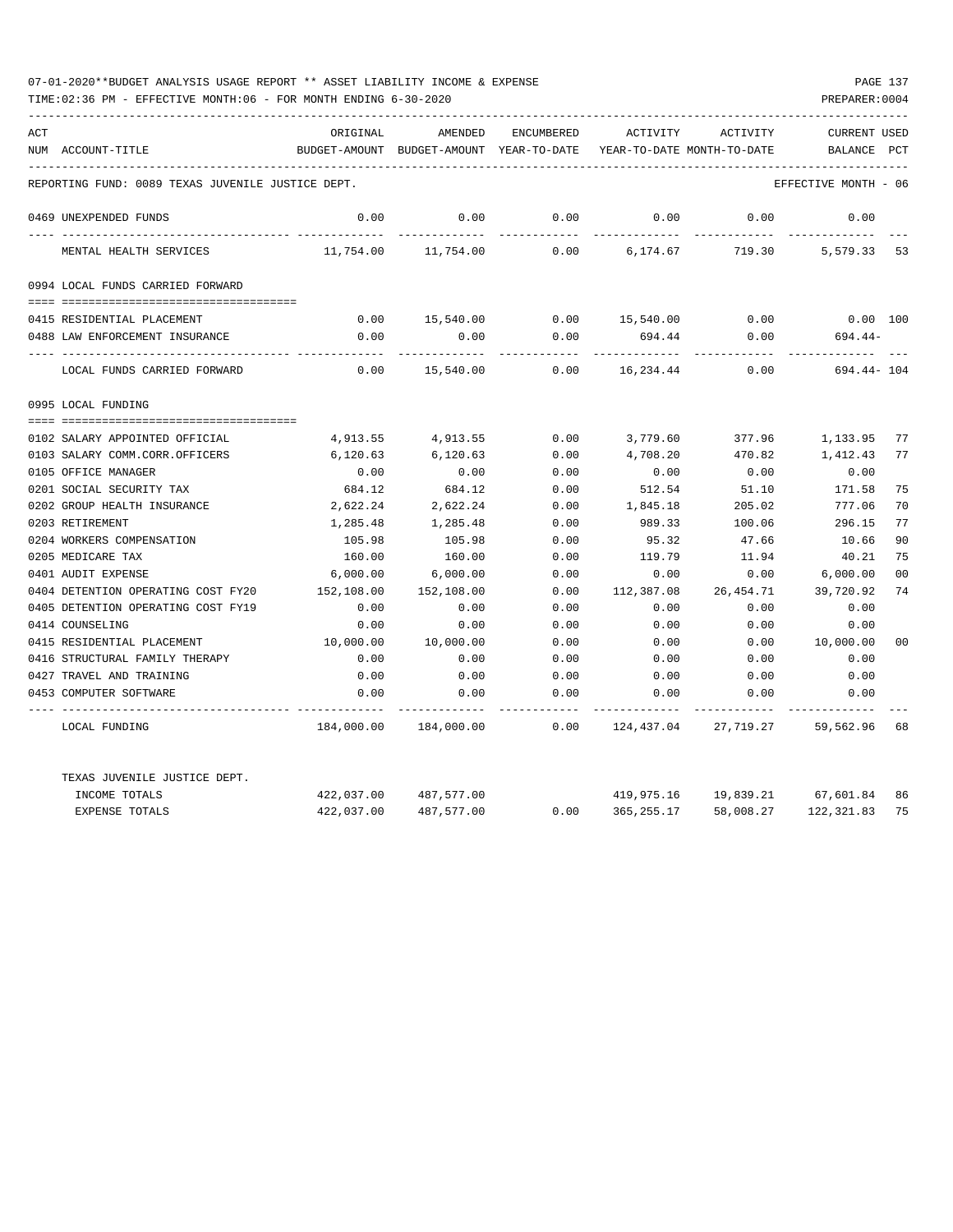|     | 07-01-2020**BUDGET ANALYSIS USAGE REPORT ** ASSET LIABILITY INCOME & EXPENSE<br>TIME: 02:36 PM - EFFECTIVE MONTH: 06 - FOR MONTH ENDING 6-30-2020 |               |                                                     |                     |                |                                        | PAGE 138<br>PREPARER: 0004         |                |
|-----|---------------------------------------------------------------------------------------------------------------------------------------------------|---------------|-----------------------------------------------------|---------------------|----------------|----------------------------------------|------------------------------------|----------------|
| ACT | NUM ACCOUNT-TITLE                                                                                                                                 | ORIGINAL      | AMENDED<br>BUDGET-AMOUNT BUDGET-AMOUNT YEAR-TO-DATE | ENCUMBERED          | ACTIVITY       | ACTIVITY<br>YEAR-TO-DATE MONTH-TO-DATE | <b>CURRENT USED</b><br>BALANCE PCT |                |
|     | REPORTING FUND: 0092 STATZER FUND                                                                                                                 |               |                                                     |                     |                |                                        | EFFECTIVE MONTH - 06               |                |
|     | 0103 CASH                                                                                                                                         |               |                                                     |                     |                |                                        |                                    |                |
|     | 0100 STATZER-COMBINED FUNDS CHECKING<br>0175 TEXPOOL                                                                                              |               |                                                     |                     | 8.93<br>420.92 | 0.48<br>9.43                           | 5,321.62<br>41,377.23              |                |
|     | CASH                                                                                                                                              |               |                                                     |                     | 429.85         | 9.91                                   | 46,698.85                          |                |
|     | 0200 SYSTEM ADDED LIABILITY DEPARTMENT                                                                                                            |               |                                                     |                     |                |                                        |                                    |                |
|     | 0900 SYSTEM ADDED LIABILITY LINE-ITEM                                                                                                             |               |                                                     |                     | 0.00           | 0.00                                   | 0.00                               |                |
|     | 0910 SYSTEM ADDED LIABILITY LINE-ITEM                                                                                                             |               |                                                     |                     | 0.00           | 0.00                                   | 0.00                               |                |
|     | SYSTEM ADDED LIABILITY DEPARTMENT                                                                                                                 |               |                                                     |                     | 0.00           | 0.00                                   | 0.00                               |                |
|     | 0271 EQUITY ACCOUNT                                                                                                                               |               |                                                     |                     |                |                                        |                                    |                |
|     | 0200 EQUITY ACCOUNT                                                                                                                               |               |                                                     |                     | 0.00           | 0.00                                   | 46,269.00                          |                |
|     | EQUITY ACCOUNT                                                                                                                                    |               |                                                     |                     | 0.00           | 0.00                                   | 46,269.00                          |                |
|     | 0360 INTEREST EARNINGS                                                                                                                            |               |                                                     |                     |                |                                        |                                    |                |
|     |                                                                                                                                                   |               |                                                     |                     |                |                                        |                                    |                |
|     | 0100 INTEREST EARNINGS<br>0350 GOV. COMMODITY PROG. ASCS                                                                                          | 50.00<br>0.00 | 50.00<br>0.00                                       |                     | 429.85<br>0.00 | 9.91<br>0.00                           | 379.85+ 860<br>0.00                |                |
|     |                                                                                                                                                   |               |                                                     |                     |                |                                        |                                    |                |
|     | INTEREST EARNINGS                                                                                                                                 | 50.00         | 50.00                                               | 0.00                | 429.85         | 9.91                                   | 379.85+ 860                        |                |
|     | 0370 RENT                                                                                                                                         |               |                                                     |                     |                |                                        |                                    |                |
|     |                                                                                                                                                   |               |                                                     |                     |                |                                        |                                    |                |
|     | 0100 RENT                                                                                                                                         | 757.85        | 757.85                                              |                     | 0.00           | 0.00                                   | 757.85                             | 0 <sub>0</sub> |
|     | 0130 REFUNDS & MISCELLANEOUS                                                                                                                      | 0.00          | 0.00                                                |                     | 0.00           | 0.00                                   | 0.00                               |                |
|     | RENT                                                                                                                                              | 757.85        | 757.85                                              | 0.00                | 0.00           | 0.00                                   | 757.85                             | 0 <sub>0</sub> |
|     | 0700 STATZER FARM                                                                                                                                 |               |                                                     |                     |                |                                        |                                    |                |
|     | 0310 OFFICE SUPPLIES                                                                                                                              | 0.00          | 0.00                                                | 0.00                | 0.00           | 0.00                                   | 0.00                               |                |
|     | 0430 BIDS AND NOTICES                                                                                                                             | 110.00        | 110.00                                              | 0.00                | 0.00           | 0.00                                   | 110.00                             | 0 <sub>0</sub> |
|     | 0484 APPRAISALS                                                                                                                                   | 0.00          | 0.00                                                | 0.00                | 0.00           | 0.00                                   | 0.00                               |                |
|     | 0490 LITERACY COUNCIL DONATION                                                                                                                    | 697.85        | 697.85                                              | 0.00<br>$- - - - -$ | 0.00           | 0.00                                   | 697.85<br>-------                  | 0 <sub>0</sub> |
|     | STATZER FARM                                                                                                                                      | 807.85        | 807.85                                              | 0.00                | 0.00           | 0.00                                   | 807.85                             | 0 <sub>0</sub> |
|     | 0999 ACCOUNTS PAYABLE                                                                                                                             |               |                                                     |                     |                |                                        |                                    |                |
|     | 0100 A/P CLEARING ACCOUNT                                                                                                                         |               |                                                     |                     | 0.00           | 0.00                                   | 0.00                               |                |
|     | ACCOUNTS PAYABLE                                                                                                                                  |               |                                                     |                     | 0.00           | 0.00                                   | 0.00                               |                |
|     | STATZER FUND                                                                                                                                      |               |                                                     |                     |                |                                        |                                    |                |
|     | INCOME TOTALS                                                                                                                                     | 807.85        | 807.85                                              |                     | 429.85         | 9.91                                   | 378.00                             | 53             |
|     | EXPENSE TOTALS                                                                                                                                    | 807.85        | 807.85                                              | 0.00                | 0.00           | 0.00                                   | 807.85                             | 0 <sub>0</sub> |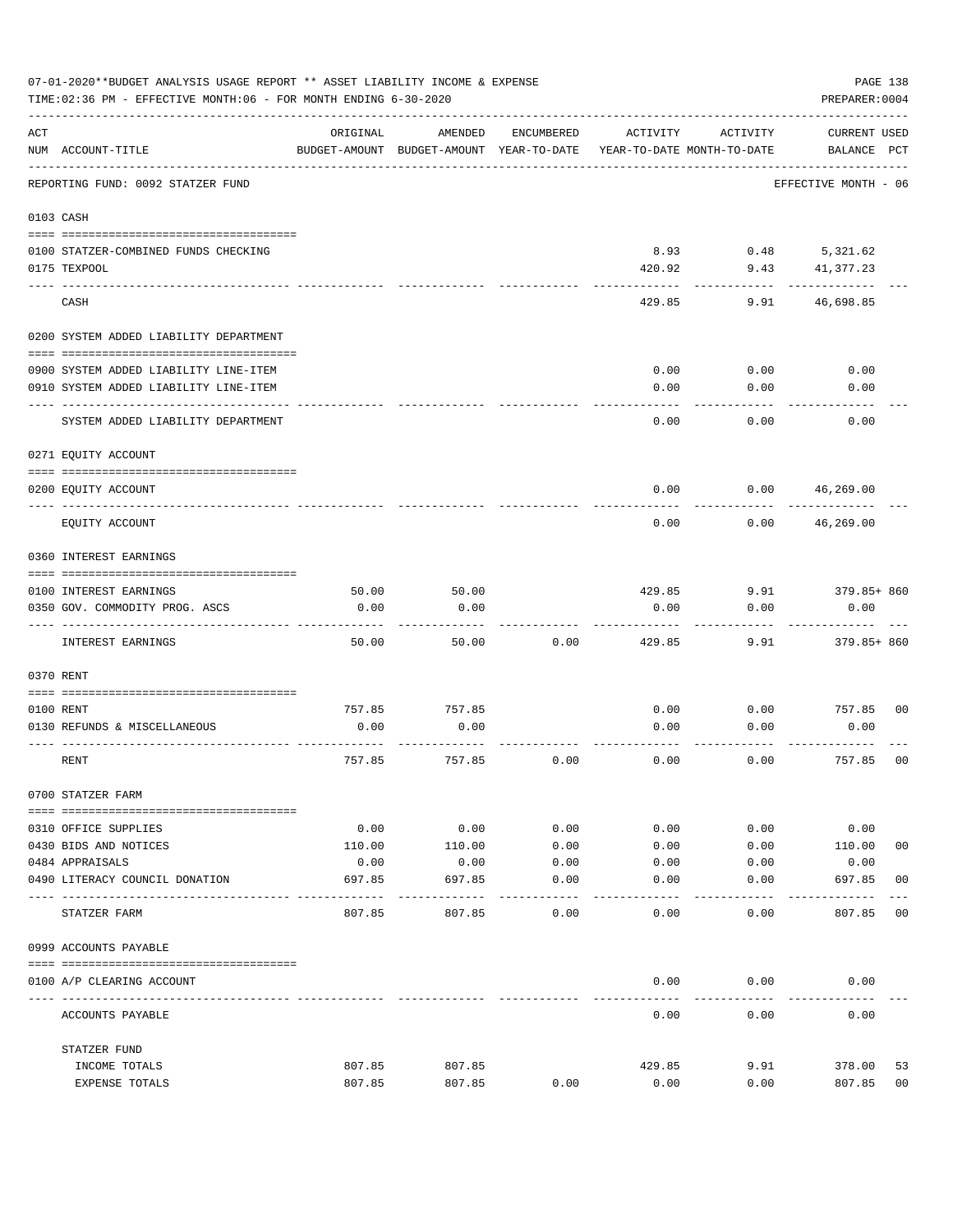|     | 07-01-2020**BUDGET ANALYSIS USAGE REPORT ** ASSET LIABILITY INCOME & EXPENSE<br>TIME:02:36 PM - EFFECTIVE MONTH:06 - FOR MONTH ENDING 6-30-2020 |          |                                                                                |               |                             |                   | PREPARER: 0004              | PAGE 139 |
|-----|-------------------------------------------------------------------------------------------------------------------------------------------------|----------|--------------------------------------------------------------------------------|---------------|-----------------------------|-------------------|-----------------------------|----------|
| ACT | NUM ACCOUNT-TITLE                                                                                                                               | ORIGINAL | AMENDED<br>BUDGET-AMOUNT BUDGET-AMOUNT YEAR-TO-DATE YEAR-TO-DATE MONTH-TO-DATE | ENCUMBERED    | ACTIVITY                    | ACTIVITY          | CURRENT USED<br>BALANCE PCT |          |
|     | REPORTING FUND: 0093 TX. COMM. DEVELOPMENT PGM                                                                                                  |          |                                                                                |               |                             |                   | EFFECTIVE MONTH - 06        |          |
|     | 0103 CASH                                                                                                                                       |          |                                                                                |               |                             |                   |                             |          |
|     | 0909 CASH- #7219149 HICKORY CREEK                                                                                                               |          |                                                                                |               | 0.00                        |                   | $0.00$ 100.00               |          |
|     | CASH                                                                                                                                            |          |                                                                                |               | -----<br>0.00               | ---------<br>0.00 | 100.00                      |          |
|     | 0120 RECEIVABLES                                                                                                                                |          |                                                                                |               |                             |                   |                             |          |
|     | 0312 DUE FROM OTHER GOVERNMENT                                                                                                                  |          |                                                                                |               | 0.00                        | 0.00              | 0.00                        |          |
|     | RECEIVABLES                                                                                                                                     |          |                                                                                |               | 0.00                        | ---------<br>0.00 | 0.00                        |          |
|     | 0200 LIABILITY ACCOUNT                                                                                                                          |          |                                                                                |               |                             |                   |                             |          |
|     | 0910 SYSTEM ADDED LIABILITY                                                                                                                     |          |                                                                                |               | 0.00                        | 0.00              | 0.00                        |          |
|     | ---- ---------------<br>LIABILITY ACCOUNT                                                                                                       |          |                                                                                |               | 0.00                        | 0.00              | 0.00                        |          |
|     | 0271 EQUITY ACCOUNT                                                                                                                             |          |                                                                                |               |                             |                   |                             |          |
|     | 0200 EQUITY ACCOUNT                                                                                                                             |          |                                                                                |               | 0.00                        | 0.00              | 100.00                      |          |
|     | ----------------------------------<br>EQUITY ACCOUNT                                                                                            |          |                                                                                |               | 0.00                        | ---------<br>0.00 | ----------<br>100.00        |          |
|     | 0330 GRANT INCOME                                                                                                                               |          |                                                                                |               |                             |                   |                             |          |
|     | 0909 GRANT #7219149 HICKORY CREEK                                                                                                               | 0.00     | 8,100.00                                                                       |               |                             | 8,100.00 0.00     |                             | 0.00 100 |
|     | ----------------------<br>GRANT INCOME                                                                                                          | 0.00     |                                                                                | 8,100.00 0.00 | 8,100.00                    | 0.00              |                             | 0.00 100 |
|     | 0370 REFUNDS & MISCELLANEOUS                                                                                                                    |          |                                                                                |               |                             |                   |                             |          |
|     |                                                                                                                                                 |          |                                                                                |               |                             |                   |                             |          |
|     | 0130 REFUNDS & MISCELLANEOUS                                                                                                                    | 0.00     | 0.00                                                                           |               |                             | $0.00$ $0.00$     | 0.00                        |          |
|     | REFUNDS & MISCELLANEOUS                                                                                                                         | 0.00     | 0.00                                                                           | 0.00          | 0.00                        | 0.00              | 0.00                        |          |
|     | 0909 GRANT #7219149 HICKORY CREEK                                                                                                               |          |                                                                                |               |                             |                   |                             |          |
|     | 0414 GRANT ADMINISTRATION                                                                                                                       | 0.00     | 8,100.00                                                                       | 0.00          | 8,100.00                    | 0.00              |                             | 0.00 100 |
|     | 0415 CONSTRUCTION EXPENSE                                                                                                                       | 0.00     | 0.00                                                                           | 0.00          | 0.00                        | 0.00              | 0.00                        |          |
|     | 0416 ENGINEERING                                                                                                                                | 0.00     | 0.00                                                                           | 0.00          | 0.00                        | 0.00              | 0.00                        |          |
|     | GRANT #7219149 HICKORY CREEK                                                                                                                    | 0.00     | 8,100.00                                                                       | 0.00          | $- - - - - - -$<br>8,100.00 | 0.00              |                             | 0.00 100 |
|     | TX. COMM. DEVELOPMENT PGM                                                                                                                       |          |                                                                                |               |                             |                   |                             |          |
|     | INCOME TOTALS                                                                                                                                   | 0.00     | 8,100.00                                                                       |               | 8,100.00                    | 0.00              |                             | 0.00 100 |
|     | EXPENSE TOTALS                                                                                                                                  | 0.00     | 8,100.00                                                                       | 0.00          | 8,100.00                    | 0.00              |                             | 0.00 100 |
|     |                                                                                                                                                 |          |                                                                                |               |                             |                   |                             |          |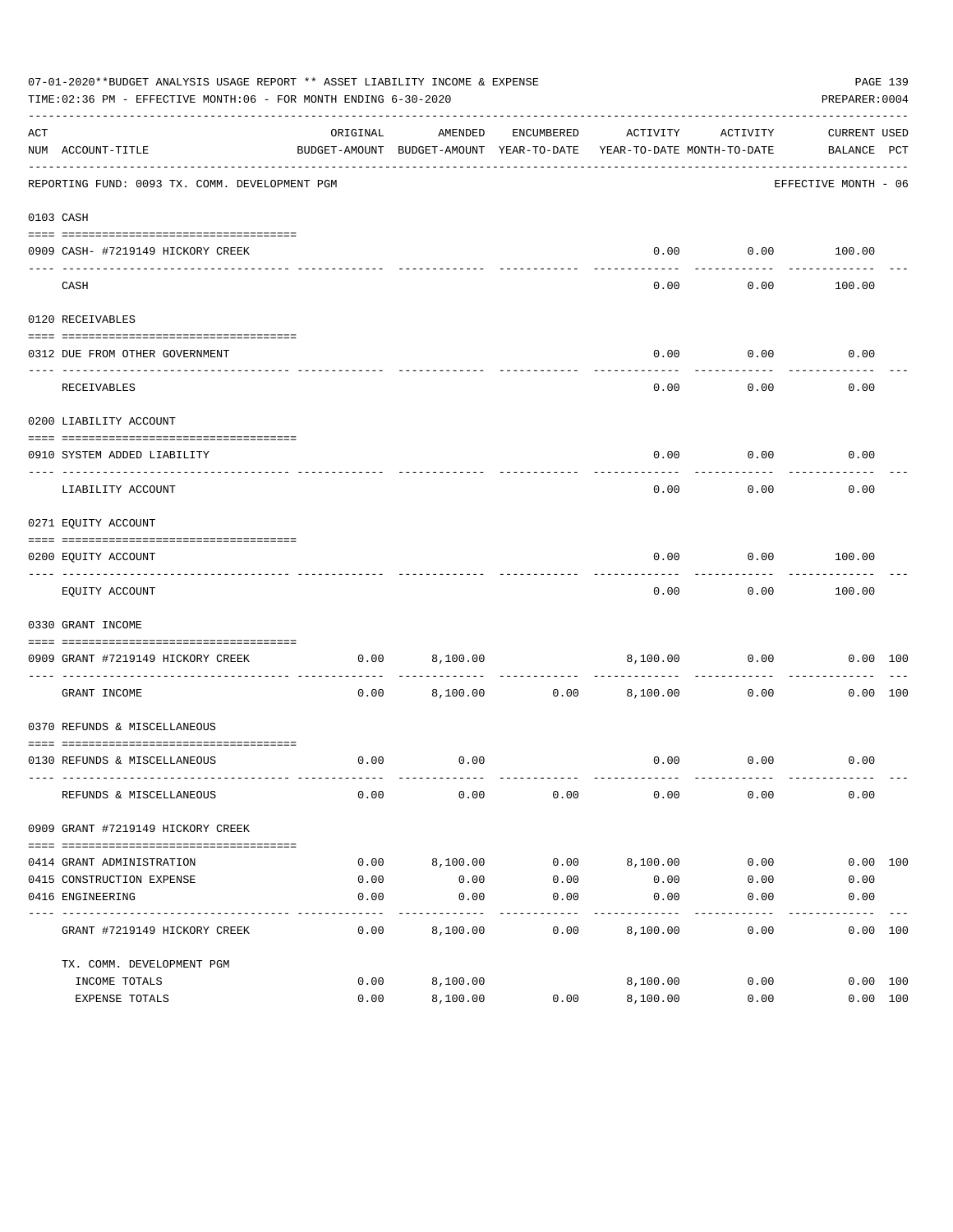|     | 07-01-2020**BUDGET ANALYSIS USAGE REPORT ** ASSET LIABILITY INCOME & EXPENSE<br>TIME:02:36 PM - EFFECTIVE MONTH:06 - FOR MONTH ENDING 6-30-2020 |          |                                                     |            |                                        |                               | PAGE 140<br>PREPARER: 0004         |
|-----|-------------------------------------------------------------------------------------------------------------------------------------------------|----------|-----------------------------------------------------|------------|----------------------------------------|-------------------------------|------------------------------------|
| ACT | NUM ACCOUNT-TITLE                                                                                                                               | ORIGINAL | AMENDED<br>BUDGET-AMOUNT BUDGET-AMOUNT YEAR-TO-DATE | ENCUMBERED | ACTIVITY<br>YEAR-TO-DATE MONTH-TO-DATE | ACTIVITY                      | <b>CURRENT USED</b><br>BALANCE PCT |
|     | REPORTING FUND: 0095 PAYROLL                                                                                                                    |          |                                                     |            |                                        |                               | EFFECTIVE MONTH - 06               |
|     | 0100 PAYROLL CLEARING ACCOUNT                                                                                                                   |          |                                                     |            |                                        |                               |                                    |
|     | 0100 PAYROLL CASH                                                                                                                               |          |                                                     |            |                                        | 3, 107.62 3, 108.58 3, 128.26 |                                    |
|     | PAYROLL CLEARING ACCOUNT                                                                                                                        |          |                                                     |            | 3,107.62                               | 3,108.58                      | 3,128.26                           |
|     | 0200 SYSTEM ADDED LIABILITY DEPARTMENT                                                                                                          |          |                                                     |            |                                        |                               |                                    |
|     | 0910 SYSTEM ADDED LIABILITY LINE-ITEM                                                                                                           |          |                                                     |            | 0.00                                   | 0.00                          | 0.00                               |
|     | SYSTEM ADDED LIABILITY DEPARTMENT                                                                                                               |          |                                                     |            | 0.00                                   | 0.00                          | 0.00                               |
|     | 0271 EQUITY ACCOUNT                                                                                                                             |          |                                                     |            |                                        |                               |                                    |
|     | 0200 DEPOSITS                                                                                                                                   |          |                                                     |            | 0.00                                   | 0.00                          | 20.64                              |
|     | EQUITY ACCOUNT                                                                                                                                  |          |                                                     |            | 0.00                                   | 0.00                          | 20.64                              |
|     | 0360 INTEREST EARNINGS                                                                                                                          |          |                                                     |            |                                        |                               |                                    |
|     |                                                                                                                                                 |          |                                                     |            |                                        |                               |                                    |
|     | 0100 INTEREST EARNINGS                                                                                                                          | 0.00     | 0.00                                                |            | 0.00                                   | 0.00                          | 0.00                               |
|     | INTEREST EARNINGS                                                                                                                               | 0.00     | 0.00                                                | 0.00       | 0.00                                   | 0.00                          | 0.00                               |
|     | 0370 MISCELLANEOUS                                                                                                                              |          |                                                     |            |                                        |                               |                                    |
|     |                                                                                                                                                 |          |                                                     |            |                                        |                               |                                    |
|     | 0125 AFLAC FSA CLEARING                                                                                                                         | 0.00     | 0.00                                                |            |                                        | $0.00$ 0.00                   | 0.00                               |
|     | 0130 REFUNDS & MISCELLANEOUS                                                                                                                    | 0.00     | 0.00                                                |            | 3,107.62                               | 3,108.58                      | $3,107.62+$                        |
|     | MISCELLANEOUS                                                                                                                                   | 0.00     | 0.00                                                | 0.00       | 3,107.62                               | 3,108.58                      | $3,107.62+$                        |
|     | PAYROLL                                                                                                                                         |          |                                                     |            |                                        |                               |                                    |
|     | INCOME TOTALS                                                                                                                                   | 0.00     | 0.00                                                |            |                                        |                               | 3,107.62 3,108.58 3,107.62+        |
|     | <b>EXPENSE TOTALS</b>                                                                                                                           | 0.00     | 0.00                                                | 0.00       | 0.00                                   | 0.00                          | 0.00                               |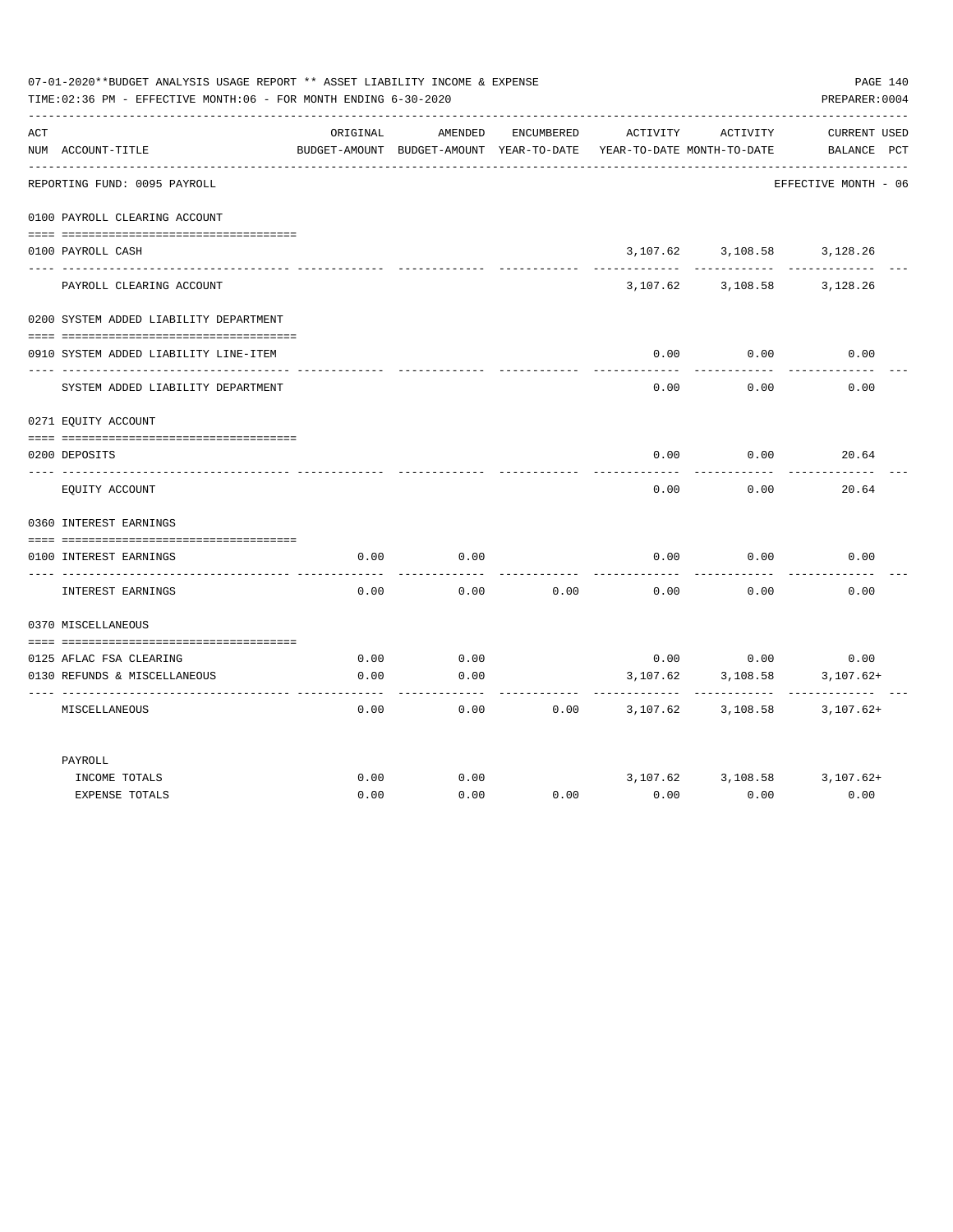| 07-01-2020**BUDGET ANALYSIS USAGE REPORT ** ASSET LIABILITY INCOME & EXPENSE<br>TIME: 02:36 PM - EFFECTIVE MONTH: 06 - FOR MONTH ENDING 6-30-2020 |                                        |          |                                                                     |            |          |          |                                                |  |  |
|---------------------------------------------------------------------------------------------------------------------------------------------------|----------------------------------------|----------|---------------------------------------------------------------------|------------|----------|----------|------------------------------------------------|--|--|
| ACT                                                                                                                                               |                                        | ORIGINAL | AMENDED                                                             | ENCUMBERED | ACTIVITY | ACTIVITY | <b>CURRENT USED</b>                            |  |  |
|                                                                                                                                                   | NUM ACCOUNT-TITLE                      |          | BUDGET-AMOUNT BUDGET-AMOUNT YEAR-TO-DATE YEAR-TO-DATE MONTH-TO-DATE |            |          |          | BALANCE PCT                                    |  |  |
|                                                                                                                                                   | REPORTING FUND: 0098 CAPITAL ASSETS    |          |                                                                     |            |          |          | ----------------------<br>EFFECTIVE MONTH - 06 |  |  |
|                                                                                                                                                   | 0160 CAPITAL ASSETS                    |          |                                                                     |            |          |          |                                                |  |  |
|                                                                                                                                                   |                                        |          |                                                                     |            |          |          |                                                |  |  |
|                                                                                                                                                   | 0100 LAND                              |          |                                                                     |            | 0.00     | 0.00     | 341,561.30                                     |  |  |
|                                                                                                                                                   | 0200 BUILDINGS                         |          |                                                                     |            | 0.00     | 0.00     | 4,737,000.00                                   |  |  |
|                                                                                                                                                   | 0201 ACCUM.DEPRECIATION-BUILDINGS      |          |                                                                     |            | 0.00     | 0.00     | $3,494,444.40-$                                |  |  |
|                                                                                                                                                   | 0210 AUTOMOBILES AND TRUCKS            |          |                                                                     |            | 0.00     | 0.00     | 2,289,535.41                                   |  |  |
|                                                                                                                                                   | 0211 ACCUM.DEPR.AUTOS AND TRUCKS       |          |                                                                     |            | 0.00     | 0.00     | $1,392,369.10-$                                |  |  |
|                                                                                                                                                   | 0215 COMPUTER EQUIPMENT                |          |                                                                     |            | 0.00     | 0.00     | 753,474.11                                     |  |  |
|                                                                                                                                                   | 0216 ACCUM.DEPR.-COMPUTER EQUIPMENT    |          |                                                                     |            | 0.00     | 0.00     | 657,090.62-                                    |  |  |
|                                                                                                                                                   | 0220 OFFICE EQUIPMENT                  |          |                                                                     |            | 0.00     | 0.00     | 164,640.04                                     |  |  |
|                                                                                                                                                   | 0221 ACCUM. DEPR. - OFFICE EQUIPMENT   |          |                                                                     |            | 0.00     | 0.00     | $100, 426.88 -$                                |  |  |
|                                                                                                                                                   | 0225 RADIO EQUIPMENT                   |          |                                                                     |            | 0.00     | 0.00     | 213, 359.45                                    |  |  |
|                                                                                                                                                   | 0226 ACCUM.DEPR.-RADIO EQUIPMENT       |          |                                                                     |            | 0.00     | 0.00     | 208,278.09-                                    |  |  |
|                                                                                                                                                   | 0227 SECURITY EQUIPMENT                |          |                                                                     |            | 0.00     | 0.00     | 111,850.36                                     |  |  |
|                                                                                                                                                   | 0228 ACCUM.DEP. - SECURITY EQUIPMENT   |          |                                                                     |            | 0.00     | 0.00     | $20,036.23-$                                   |  |  |
|                                                                                                                                                   | 0230 ROADS                             |          |                                                                     |            | 0.00     | 0.00     | 17,841,000.74                                  |  |  |
|                                                                                                                                                   | 0231 ACCUM. DEPRECIATION-ROADS         |          |                                                                     |            | 0.00     | 0.00     | 14, 422, 516.81-                               |  |  |
|                                                                                                                                                   | 0235 BRIDGES                           |          |                                                                     |            | 0.00     |          | 0.00 10,580,176.85                             |  |  |
|                                                                                                                                                   | 0236 ACCUM. DEPRECIATION-BRIDGES       |          |                                                                     |            | 0.00     | 0.00     | 3,673,811.72-                                  |  |  |
|                                                                                                                                                   | 0300 ROAD EQUIPMENT                    |          |                                                                     |            | 0.00     | 0.00     | 3,707,840.28                                   |  |  |
|                                                                                                                                                   | 0301 ACCUM.DEPRECIATION-ROAD EQUIPMENT |          |                                                                     |            | 0.00     | 0.00     | 2,812,298.86-                                  |  |  |
|                                                                                                                                                   | 0400 CONSTRUCTION IN PROGRESS          |          |                                                                     |            | 0.00     | 0.00     | 1,149,461.29                                   |  |  |
|                                                                                                                                                   |                                        |          |                                                                     |            |          |          |                                                |  |  |
|                                                                                                                                                   | CAPITAL ASSETS                         |          |                                                                     |            | 0.00     |          | $0.00 \quad 15,108,627.12$                     |  |  |
|                                                                                                                                                   | 0271 EQUITY ACCOUNT                    |          |                                                                     |            |          |          |                                                |  |  |
|                                                                                                                                                   |                                        |          |                                                                     |            |          |          |                                                |  |  |
|                                                                                                                                                   | 0200 EQUITY ACCOUNT                    |          |                                                                     |            | 0.00     |          | $0.00 \quad 15,108,627.12 -$<br>----------     |  |  |
|                                                                                                                                                   | EQUITY ACCOUNT                         |          |                                                                     |            | 0.00     |          | $0.00 \quad 15,108,627.12 -$                   |  |  |
|                                                                                                                                                   | CAPITAL ASSETS                         |          |                                                                     |            |          |          |                                                |  |  |
|                                                                                                                                                   | INCOME TOTALS                          | 0.00     | 0.00                                                                |            | 0.00     | 0.00     | 0.00                                           |  |  |
|                                                                                                                                                   | <b>EXPENSE TOTALS</b>                  | 0.00     | 0.00                                                                | 0.00       | 0.00     | 0.00     | 0.00                                           |  |  |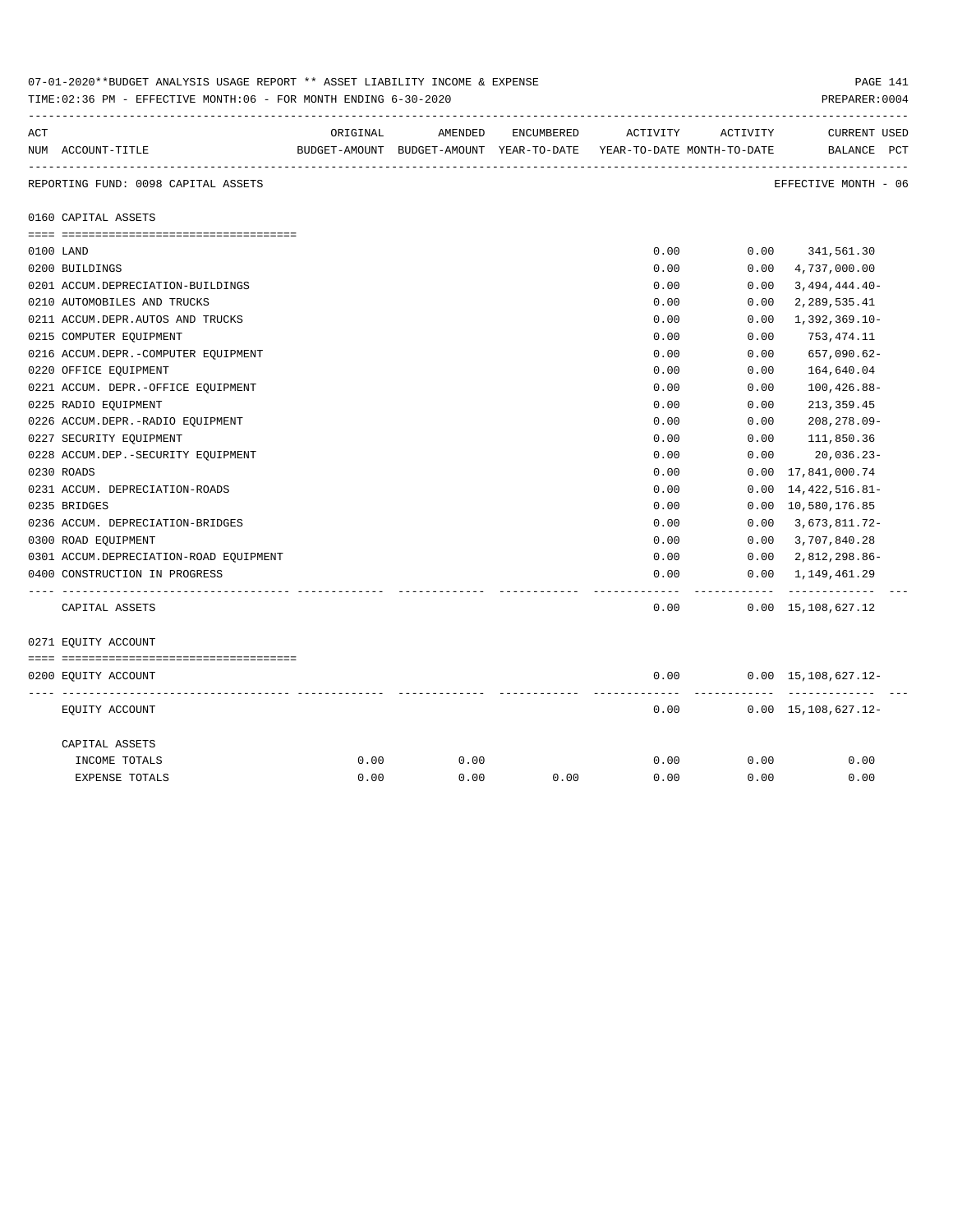| ACT |                                        | ORIGINAL | AMENDED                                  | ENCUMBERED | ACTIVITY      | ACTIVITY                   | <b>CURRENT USED</b>           |  |
|-----|----------------------------------------|----------|------------------------------------------|------------|---------------|----------------------------|-------------------------------|--|
|     | NUM ACCOUNT-TITLE                      |          | BUDGET-AMOUNT BUDGET-AMOUNT YEAR-TO-DATE |            |               | YEAR-TO-DATE MONTH-TO-DATE | BALANCE PCT                   |  |
|     | REPORTING FUND: 0099 GOVERNMENTAL DEBT |          |                                          |            |               |                            | EFFECTIVE MONTH - 06          |  |
|     | 0170 DEFERRED PENSION OUTFLOW          |          |                                          |            |               |                            |                               |  |
|     | 0200 DEFERRED PENSION OUTFLOW          |          |                                          |            | 0.00          |                            | $0.00 \quad 1,424,804.00$     |  |
|     | DEFERRED PENSION OUTFLOW               |          |                                          |            | 0.00          |                            | $0.00 \quad 1,424,804.00$     |  |
|     | 0200 GOVERNMENTAL DEBT                 |          |                                          |            |               |                            |                               |  |
|     | 0240 ACCRUED INTEREST                  |          |                                          |            | 0.00          | 0.00                       | 61,179.00                     |  |
|     | 0250 GENERAL OBLIGATION BOND           |          |                                          |            | 0.00          | 0.00                       | 5,930,000.00                  |  |
|     | 0251 GOB-CURRENT PORTION               |          |                                          |            | 0.00          | 0.00                       | 160,000.00                    |  |
|     | 0255 BOND DISCOUNT CURRENT             |          |                                          |            | 0.00          | 0.00                       | 2,699.60-                     |  |
|     | 0256 BOND DISCOUNT                     |          |                                          |            | 0.00          | 0.00                       | $60, 741.09 -$                |  |
|     | 0257 BOND PREMIUM CURRENT              |          |                                          |            | 0.00          | 0.00                       | 10,976.99                     |  |
|     | 0258 BOND PREMIUM                      |          |                                          |            | 0.00          | 0.00                       | 246,982.37                    |  |
|     | 0275 NOTES PAYABLE                     |          |                                          |            | 0.00          | 0.00                       | 0.00                          |  |
|     | 0277 NOTE #16240648-SHERIFF            |          |                                          |            | 0.00          | 0.00                       | 0.00                          |  |
|     | 0278 NOTE #16308936-SHERIFF            |          |                                          |            | 0.00          | 0.00                       | 0.00                          |  |
|     | 0279 NOTE #16291000-R&B#3              |          |                                          |            | 0.00          | 0.00                       | 0.00                          |  |
|     | 0280 NOTE #16295968-R&B#3              |          |                                          |            | 0.00          | 0.00                       | 0.00                          |  |
|     | 0281 ODYSSEY #16235752-GENERAL         |          |                                          |            | 0.00          | 0.00                       | 0.00                          |  |
|     | 0310 CAPITAL LEASE-CURRENT PORTION     |          |                                          |            | 0.00          | 0.00                       | 0.00                          |  |
|     | 0350 ACCRUED COMPENSATION              |          |                                          |            | 0.00          | 0.00                       | 199,433.20                    |  |
|     | 0400 NET PENSION LIABILITY             |          |                                          |            | 0.00          | 0.00                       | 897,879.00                    |  |
|     | 0450 DEFERRED PENSION IN FLOW          |          |                                          |            | 0.00<br>----- | 0.00<br>-------            | 1,225,677.00<br>------------- |  |
|     | GOVERNMENTAL DEBT                      |          |                                          |            | 0.00          | 0.00                       | 8,668,686.87                  |  |
|     | 0271 EQUITY                            |          |                                          |            |               |                            |                               |  |
|     | 0200 EQUITY ACCOUNT                    |          |                                          |            | 0.00          |                            | $0.00$ 7, 243, 882.87-        |  |
|     | EOUITY                                 |          |                                          |            | 0.00          | $- - - - - -$              | $0.00$ 7, 243, 882.87-        |  |
|     | GOVERNMENTAL DEBT                      |          |                                          |            |               |                            |                               |  |
|     | INCOME TOTALS                          | 0.00     | 0.00                                     |            | 0.00          | 0.00                       | 0.00                          |  |
|     | <b>EXPENSE TOTALS</b>                  | 0.00     | 0.00                                     | 0.00       | 0.00          | 0.00                       | 0.00                          |  |